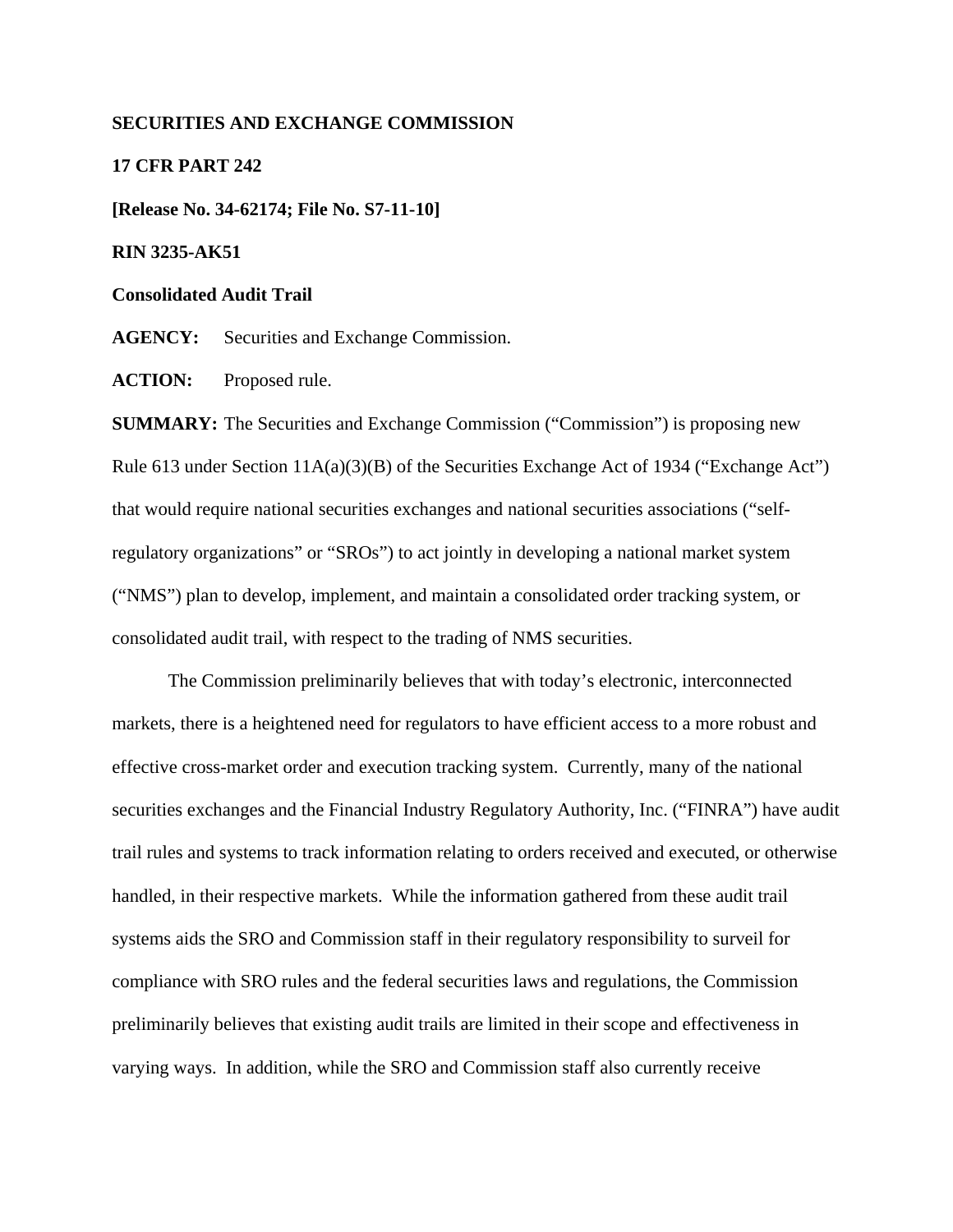information about orders or trades through the electronic bluesheet ("EBS") system, Rule 17a-25 under the Exchange Act, $<sup>1</sup>$  $<sup>1</sup>$  $<sup>1</sup>$  or from equity cleared reports, the information is limited, to varying</sup> degrees, in detail and scope.

 A consolidated audit trail would significantly aid in SRO efforts to detect and deter fraudulent and manipulative acts and practices in the marketplace, and generally to regulate their markets and members. In addition, such an audit trail would benefit the Commission in its market analysis efforts, such as investigating and preparing market reconstructions and understanding causes of unusual market activity. Further, timely pursuit of potential violations can be important in seeking to freeze and recover any profits received from illegal activity.

**DATES:** Comments should be received on or before August 9, 2010.

**ADDRESSES:** Comments may be submitted by any of the following methods:

Electronic Comments:

- Use the Commission's Internet comment form ([http://www.sec.gov/rules/proposed.shtml\)](http://www.sec.gov/rules/proposed.shtml); or
- Send an e-mail to <u>rule-comments@sec.gov</u>. Please include File No.  $S7-11-10$  on the subject line; or
- Use the Federal eRulemaking Portal (http://www.regulations.gov). Follow the instructions for submitting comments.

# Paper Comments:

• Send paper comments in triplicate to Elizabeth M. Murphy, Secretary, Securities and Exchange Commission, 100 F Street, NE, Washington, DC 20549-1090.

<span id="page-1-0"></span> $\frac{1}{1}$ 17 CFR 240.17a-25.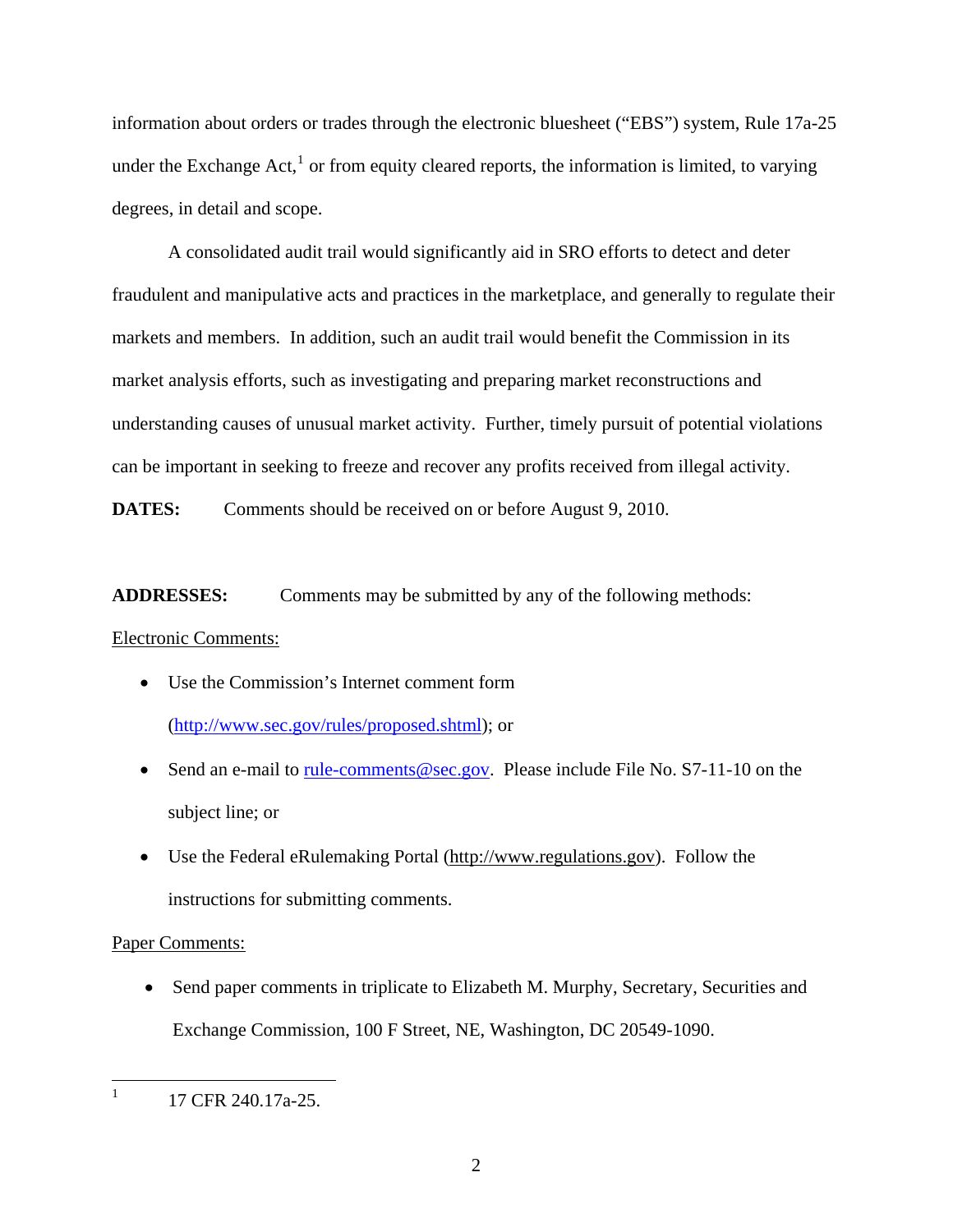All submissions should refer to File No. S7-11-10. This file number should be included on the subject line if e-mail is used. To help us process and review your comments more efficiently, please use only one method. The Commission will post all comments on the Commission's Internet Web site (<http://www.sec.gov/rules/proposed.shtml>). Comments are also available for Web site viewing and printing in the Commission's Public Reference Room, 100 F Street, NE, Washington, DC 20549 on official business days between the hours of 10:00 a.m. and 3:00 p.m. All comments received will be posted without change; we do not edit personal identifying information from submissions. You should submit only information that you wish to make available publicly.

**FOR FURTHER INFORMATION CONTACT:** Rebekah Liu, Special Counsel, at (202) 551- 5665; Jennifer Colihan, Special Counsel, at (202) 551-5642, or Leigh W. Duffy, Attorney-Adviser, at (202) 551-5928, Division of Trading and Markets, Securities and Exchange Commission, 100 F Street, NE, Washington, DC 20549-7010.

#### **SUPPLEMENTARY INFORMATION:**

#### **Table of Contents**

- **I. Background**
- **II. Basis for Proposed Rule**
- **III. Description of Proposed Rule**
- **IV. Request for Comments**
- **V. Paperwork Reduction Act**
- **VI. Consideration of Costs and Benefits**
- **VII. Consideration of Burden on Competition, and Promotion of Efficiency, Competition and Capital Formation**
- **VIII. Consideration of Impact on the Economy**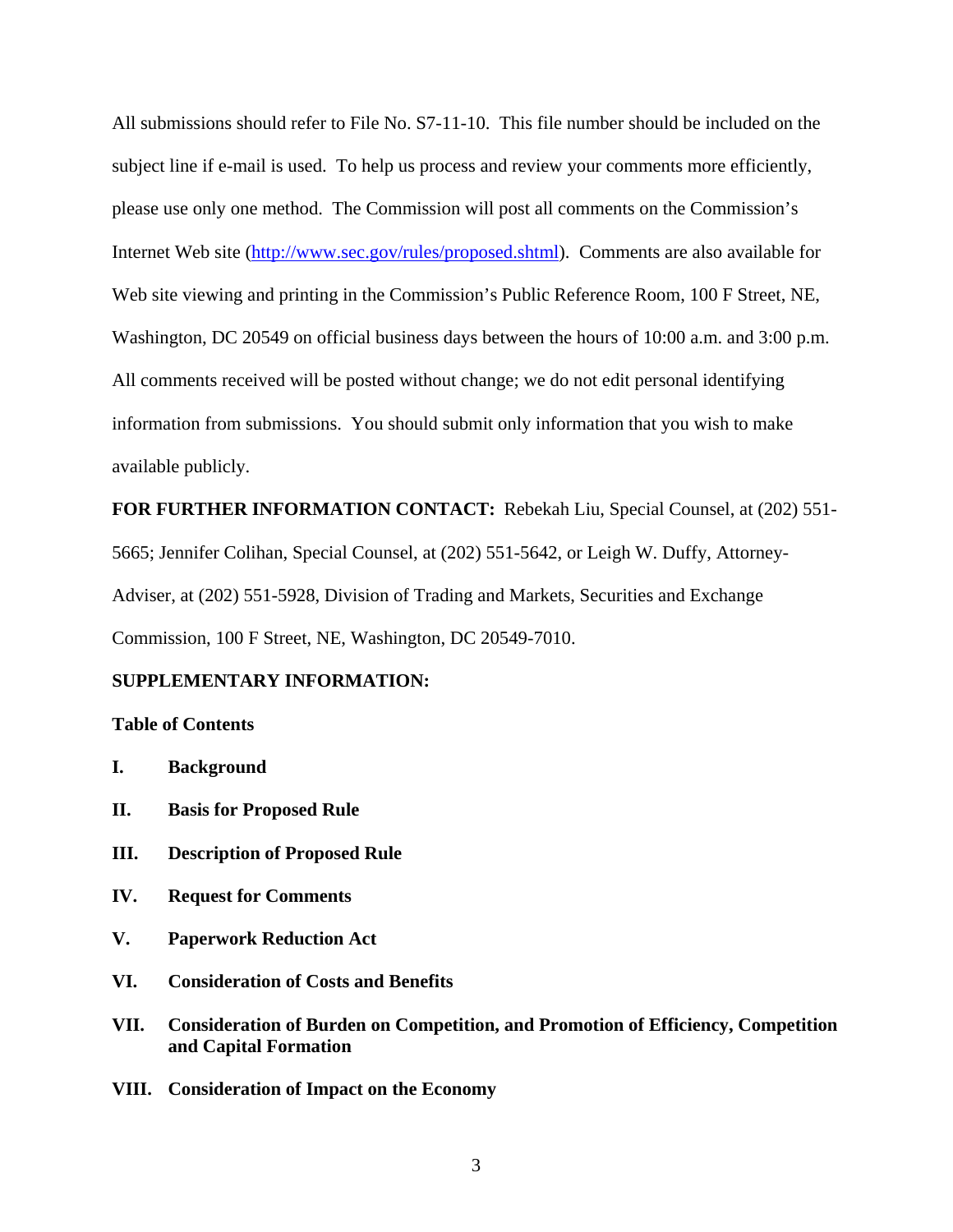#### **IX. Initial Regulatory Flexibility Act Analysis**

# **X. Statutory Authority**

#### **I. Background**

 The U.S. securities markets have undergone a significant transformation over the last few decades, and particularly in the last few years. Regulatory changes and technological advances have contributed to a tremendous growth in trading volume and the further distribution of order flow across multiple trading centers. Today's markets are widely dispersed, with securities often trading on multiple markets, including over-the-counter ("OTC"). Additionally, products that are closely related in nature and objective are also traded on different markets. For example, various markets trade either options on the S&P 500 index,<sup>[2](#page-3-0)</sup> futures on the S&P 500 index,<sup>[3](#page-3-1)</sup> exchange traded funds ("ETFs") based on the S&P 500 index,<sup>[4](#page-3-2)</sup> and options and futures on those ETFs.<sup>[5](#page-3-3)</sup> This dispersion of significant trading volume has led the Commission in the past to ask for comment on how best to enhance the capability of SROs and the Commission to effectively and efficiently conduct cross-market supervision of trading activity.<sup>[6](#page-3-4)</sup>

<span id="page-3-0"></span> $\frac{1}{2}$  The Chicago Board Options Exchange, Incorporated ("CBOE") lists options on the S&P 500 Index (SPX) and on the Mini-S&P 500 Index (XSP) ( $1/10^{th}$  the value of the S&P 500 Index).

<span id="page-3-1"></span><sup>3</sup> For example, the Chicago Mercantile Exchange Inc. ("CME") offers S&P 500 futures and "E-Mini" futures on the S&P 500 Index (\$50 x S&P 500 Index price).

<span id="page-3-2"></span><sup>4</sup> For example, NYSE Arca, Inc. ("NYSE Arca") lists an ETF based on the S&P 500 SPDR (SPY) and the iShares S&P 500 Index Fund (IVV).

<span id="page-3-3"></span><sup>5</sup> For example, OneChicago, LLC lists futures on the SPY, and CBOE lists options on the iShares S&P 500 Value Index Fund.

<span id="page-3-4"></span><sup>6</sup> See infra Section I.G. (discussing past Commission requests for comment on regulation of intermarket trading).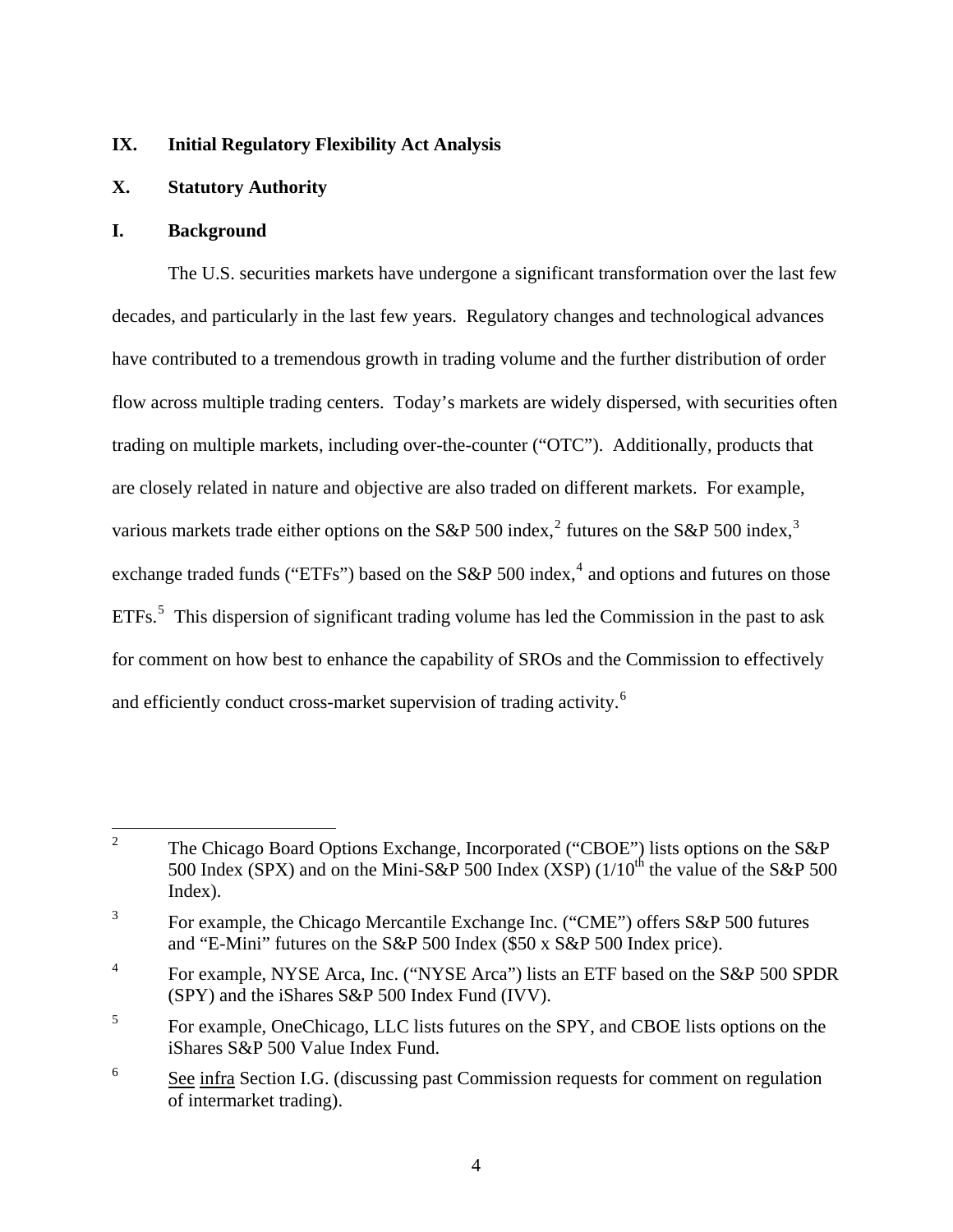The individual SROs are responsible for regulating their markets and their members.<sup>[7](#page-4-0)</sup> Further, the Commission has responsibilities to oversee the SROs, the securities markets, and registered broker-dealers, and routinely conducts examinations of or investigations into trading activity as part of its oversight and enforcement programs.<sup>[8](#page-4-1)</sup> The SROs and the Commission need tools to effectively carry out these responsibilities even when trading occurs on multiple markets. For example, it is important that the SRO and Commission staff have order and trade data sufficient to monitor cross-market trading activity, assist with investigations of poten tial violations of federal securities laws and exchange rules, and perform market reconstructions or other analysis necessary to understand trading activity.<sup>[9](#page-4-2)</sup> Such information also is important to the Commission in carrying out its oversight responsibilities.

The SROs' staff currently uses both EBS<sup>[10](#page-4-3)</sup> and SRO audit trail data to help fulfill their regulatory obligations.<sup>[11](#page-4-4)</sup> Commission staff also uses this data to perform its regulatory oversight

<span id="page-4-0"></span><sup>—&</sup>lt;br>7 See, e.g., Sections  $6(b)(1)$ ,  $15A(b)(2)$ , and  $19(g)$  of the Exchange Act, 15 U.S.C. 78f(b)(1), 15 U.S.C. 78o-3(b)(2), and 15 U.S.C. 78s(g).

<span id="page-4-1"></span><sup>8</sup> See, e.g., Sections 2, 6(b)(1), 10, 15(b)(4)(D) and (E), and 19(h) of the Exchange Act, 15 U.S.C. 78b, 15 U.S.C. 78f(b)(1), 15 U.S.C. 78j, 15 U.S.C. 78o(b)(4)(D) and (E), and 15 U.S.C. 78s(h).

<span id="page-4-2"></span><sup>9</sup> As discussed below in Sections II and III, the Commission preliminarily believes that the proposal would improve the ability of regulators to conduct timely and accurate trading analyses for market reconstructions and complex investigations, as well as inspections and examinations. Indeed, the Commission believes that the proposed consolidated audit trail, if implemented, would have significantly enhanced the Commission's ability to quickly reconstruct and analyze the severe market disruption that occurred on May 6, 2010. If approved and implemented, the proposal also would enhance the Commission's ability to similarly respond to future severe market events.

<span id="page-4-3"></span><sup>&</sup>lt;sup>10</sup> Bluesheets are trading records requested by the Commission and SROs from brokerdealers that are used in regulatory investigations to identify buyers and sellers of specific securities.

<span id="page-4-4"></span><sup>&</sup>lt;sup>11</sup> The Commission recently published for comment a proposal to establish a large trader reporting system. See Securities Exchange Act Release No. 61908 (April 14, 2010), 75 FR 21456 (April 23, 2010) ("Large Trader Proposal"). Under that proposal, large traders would be issued unique identifiers that they would be required to provide to the broker-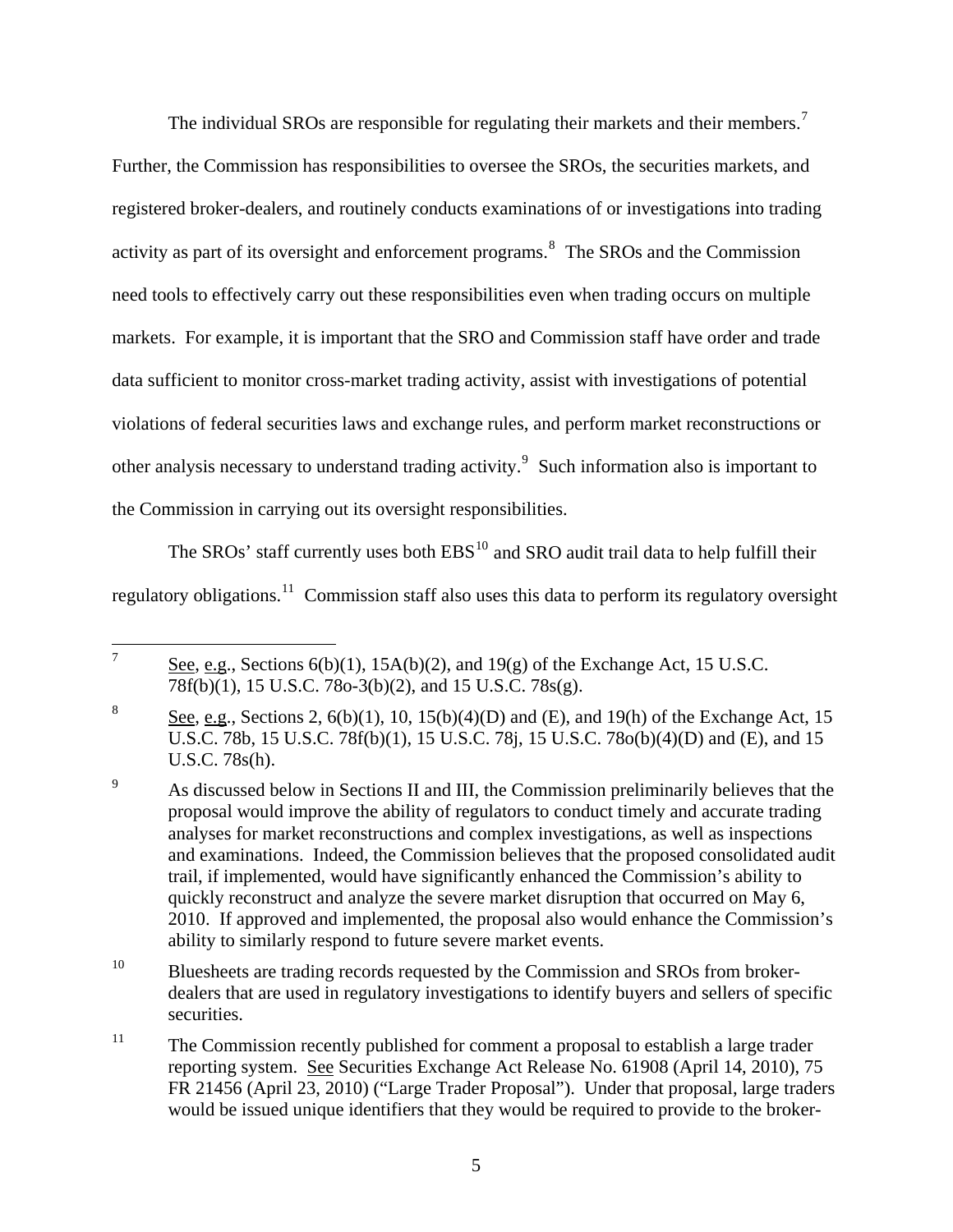obligations. The Commission and SROs have depended on the bluesheet system for decades to request trading records from broker-dealers needed for regulatory inquiries. Most SROs also maintain their own specific audit trail requirements applicable to their members. As discussed more fully below, for example, the National Association of Securities Dealers ("NASD")<sup>[12](#page-5-0)</sup> established the Order Audit Trail System  $("OATS")^{13}$  $("OATS")^{13}$  $("OATS")^{13}$  in 1996, and the New York Stock Exchange ("NYSE") implemented its Order Tracking System ("OTS")<sup>[14](#page-5-2)</sup> in 1999. Beginning in 2000, several of the current options exchanges implemented the Consolidated Options Audit Trail System ("COATS").<sup>[15](#page-5-3)</sup>

 $\overline{a}$ 

dealers that execute transactions on their behalf, and the broker-dealers would be required to maintain, and provide to the Commission upon request, transaction records for each large trader customer. The large trader proposal is designed to address in the near term the Commission's current need for access to more information about large traders and their activities. As discussed below, the Commission anticipates that the proposed consolidated audit trail discussed in this release, which is much broader in scope, would take a significant amount of time to fully implement. This proposal would require that, if the Large Trader proposal is adopted, the large trader identification number be reported to the central repository as part of the identifying customer information. See proposed Rule  $613(j)(2)$ .

<span id="page-5-0"></span><sup>12</sup> In 2007, the NASD and the member-related functions of NYSE Regulation, Inc., the regulatory subsidiary of the New York Stock Exchange LLC ("NYSE"), were consolidated. As part of this regulatory consolidation, the NASD changed its name to FINRA. See Securities Exchange Act Release No. 56146 (July 26, 2007), 72 FR 42190 (August 1, 2007). FINRA and the National Futures Association ("NFA") are currently the only national securities associations registered with the Commission; however the NFA has a limited purpose registration with the Commission under Section 15A(k) of the Exchange Act, 15 U.S.C. 78o-3(k). See also Securities Exchange Act Release No. 44823 (September 20, 2001), 66 FR 49439 (September 27, 2001).

<span id="page-5-1"></span>13 See Securities Exchange Act Release No. 39729 (March 6, 1998), 63 FR 12559 (March 13, 1998) (order approving proposed rules comprising OATS) ("OATS Approval Order").

- <span id="page-5-2"></span>14 See Securities Exchange Act Release No. 47689 (April 17, 2003), 68 FR 20200 (April 24, 2003) (order approving proposed rule change by NYSE relating to order tracking) ("OTS Approval Order").
- <span id="page-5-3"></span><sup>15</sup> See In the Matter of Certain Activities of Options Exchanges, Administrative Proceeding File No. 3-10282, Securities Exchange Act Release No. 43268 (September 11, 2000) (Order Instituting Public Administrative Proceedings Pursuant to Section 19(h)(1) of the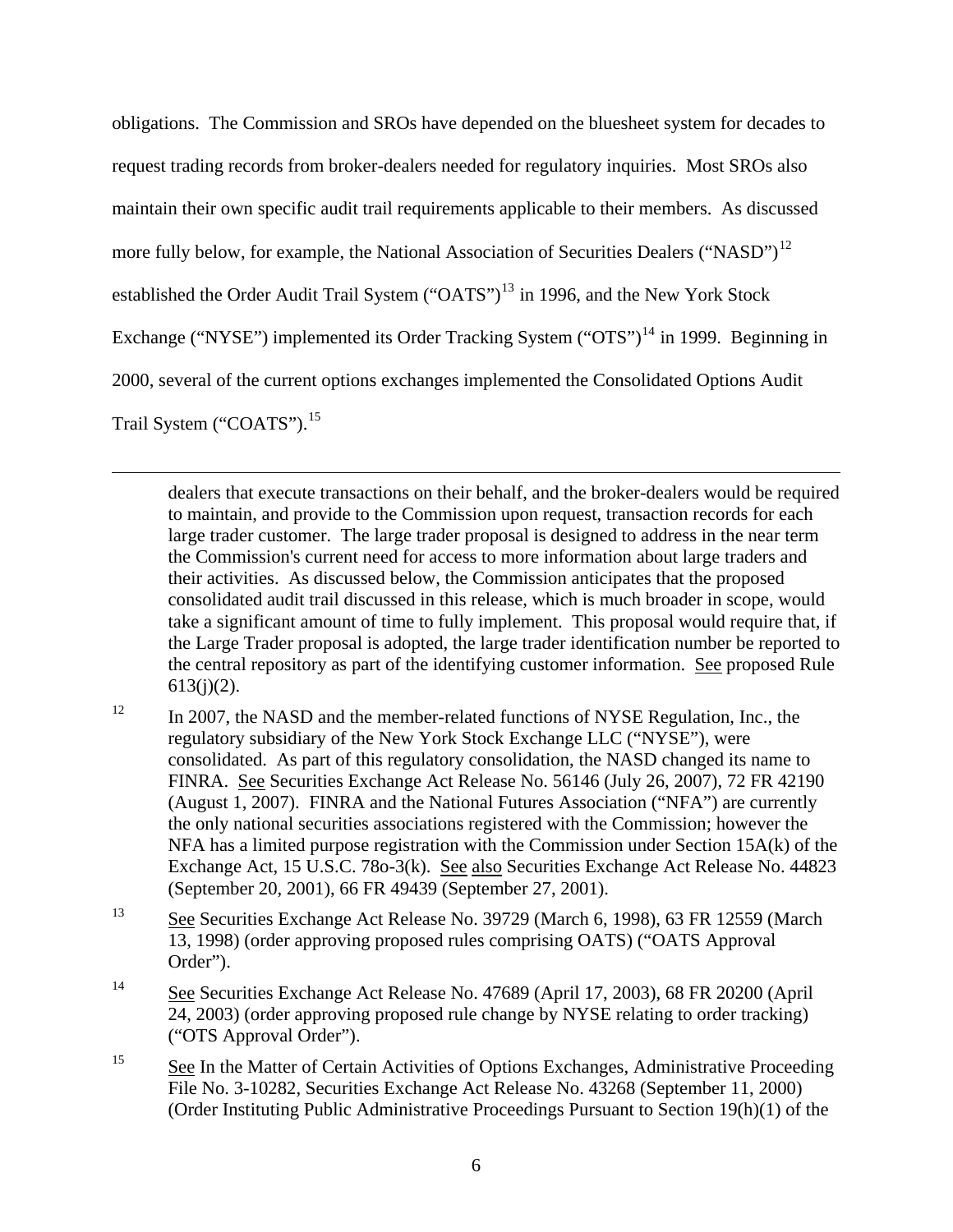Currently, there is significant disparity in the audit trail requirements among the exchanges and FINRA, especially with respect to the information captured by each.<sup>[16](#page-6-0)</sup> Further, the information for each must be provided in different formats. The differences result in inconsistent requirements imposed on exchange and FINRA members, and also make it difficult to view trading activity across multiple markets. The lack of uniformity in, and cross-market compatibility of, SRO audit trails can make detection of illegal trading activity carried out across multiple markets and multiple products more difficult. The Commission has voiced concern about the lack of uniformity in, and cross-market compatibility of, the audit trails in the past.<sup>[17](#page-6-1)</sup> The Commission preliminarily believes that these differences may hinder the ability of the SROs and the Commission to effectively view and regulate trading activity across markets.

Further, risks imposed on the markets by violative conduct can be substantially increased by automated trading, as market participants have the ability to trade numerous products and enormous volume in mere seconds. As trading venues have become more automated, and trading systems have become computerized, trading volumes have increased significantly,  $^{18}$  $^{18}$  $^{18}$  and trading has become more dispersed across more trading centers and therefore more difficult to monitor and trace.<sup>[19](#page-6-3)</sup> The Commission is concerned that current audit trail requirements are

<span id="page-6-0"></span>16 See infra Sections I.C, I.D, I.E, and I.F.

<span id="page-6-1"></span><sup>17</sup> See infra Section I.G.

 $\overline{a}$ 

Securities Exchange Act of 1934, Making Findings and Imposing Remedial Sanctions) ("Options Settlement Order"). See also, e.g., Securities Exchange Act Release No. 50996 (January 7, 2005), 70 FR 2436 (order approving proposed rule change by CBOE relating to Phase V of COATS).

<span id="page-6-2"></span><sup>&</sup>lt;sup>18</sup> For example, consolidated average daily share volume and trades in NYSE-listed stocks increased from just 2.1 billion shares and 2.9 million trades in January 2005, to 5.9 billion shares (an increase of 181%) and 22.1 million trades (an increase of 662%) in September 2009. See Large Trader Proposal, supra note 11, at 21456.

<span id="page-6-3"></span><sup>19</sup> See, e.g., Securities Exchange Act Release No. 61358 (January 14, 2010), 75 FR 3594 (January 21, 2010) ("Concept Release on Equity Market Structure") at 3594-3596.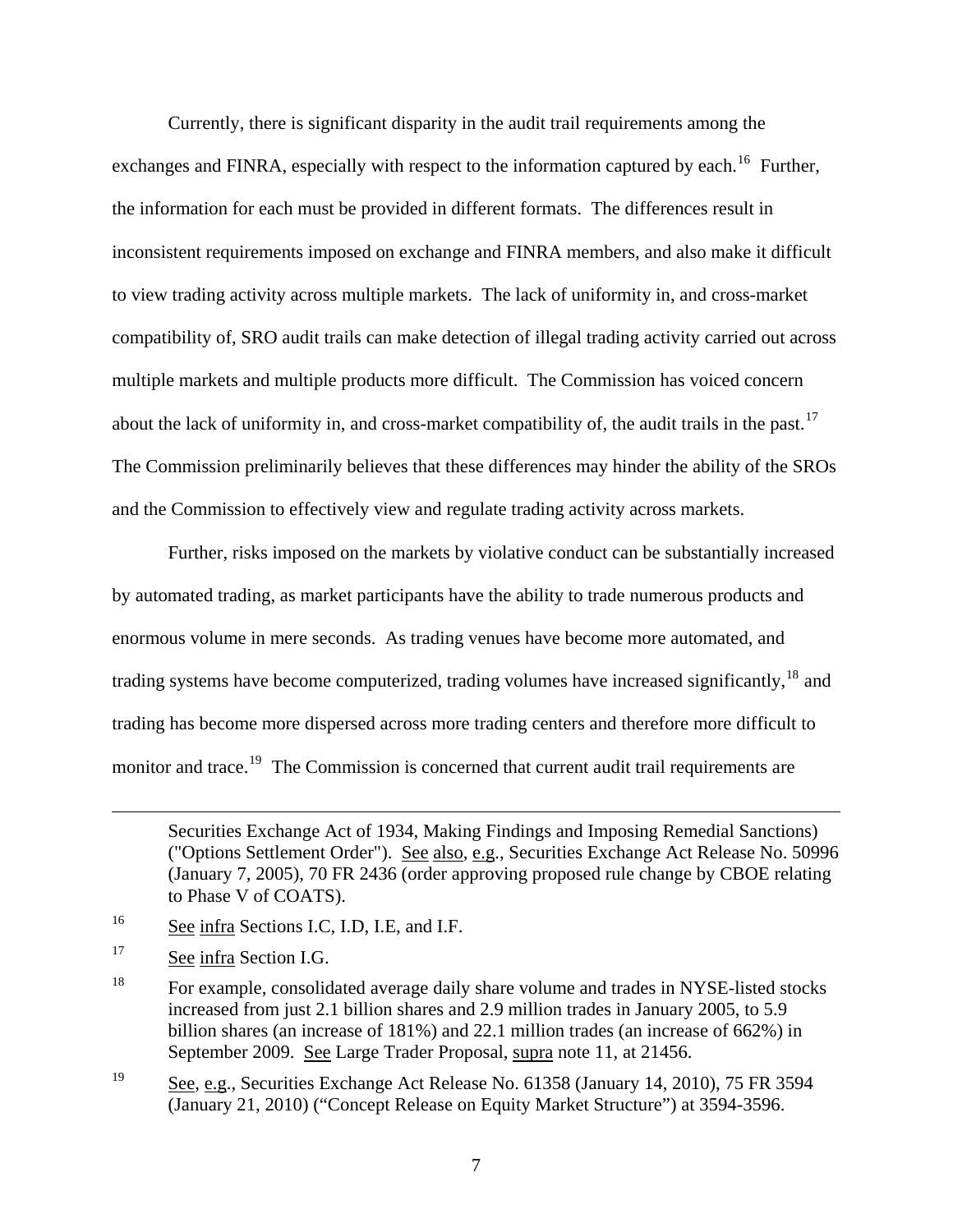insufficient to capture in a timely manner all of the information necessary to efficiently and effectively monitor trading activity in today's highly automated and dispersed markets. The Commission also is concerned that the current lack of cohesive, readily available order and execution information impacts the ability of the SROs and the Commission staff to effectively perform their respective regulatory and oversight responsibilities with respect to trading activity by market participants across markets and products.

### **A. Electronic Bluesheets and Rule 17a-25**

The Commission and the SROs frequently request bluesheets from broker-dealers to aid in investigations of possible federal securities law violations and to create market reconstructions.[20](#page-7-0) Until the late 1980s, bluesheets consisted of questionnaire forms that Commission and SRO regulatory staff mailed to firms to be manually completed and returned.<sup>[21](#page-7-1)</sup> Obtaining bluesheets in this manner was particularly onerous as there were substantial delays in the production and receipt of the requested information. Additionally, the data was submitted in a variety of formats, making analysis time-consuming, and requests could result in vast amounts of information requiring lengthy manual examination.<sup>[22](#page-7-2)</sup>

In the late 1980s, as the volume of trading and securities transactions dramatically increased, the manual bluesheet system was replaced by the EBS system.<sup>[23](#page-7-3)</sup> The EBS system

<span id="page-7-0"></span><sup>20</sup> 20 See Securities Exchange Act Release No. 44494 (June 29, 2001), 66 FR 35836 (July 9, 2001) (File No. S7-12-00) ("Rule 17a-25 Adopting Release"), at 35836.

<span id="page-7-1"></span> $^{21}$  Id.

<span id="page-7-2"></span><sup>&</sup>lt;sup>22</sup> See Securities Exchange Act Release No. 25859 (June 27, 1988), 53 FR 25029 (July 1, 1988) (approving both the NYSE and the American Stock Exchange's ("Amex") rules for the electronic submission of transaction information).

<span id="page-7-3"></span><sup>23</sup> See Rule 17a-25 Adopting Release, supra note 20, at 3–4. See also, e.g., id. and Securities Exchange Act Release Nos. 26235 (November 1, 1988), 53 FR 44688 (November 4, 1988) (approving the CBOE rule for the electronic submission of transaction information); 26539 (February 13, 1989), 54 FR 7318 (February 17, 1989)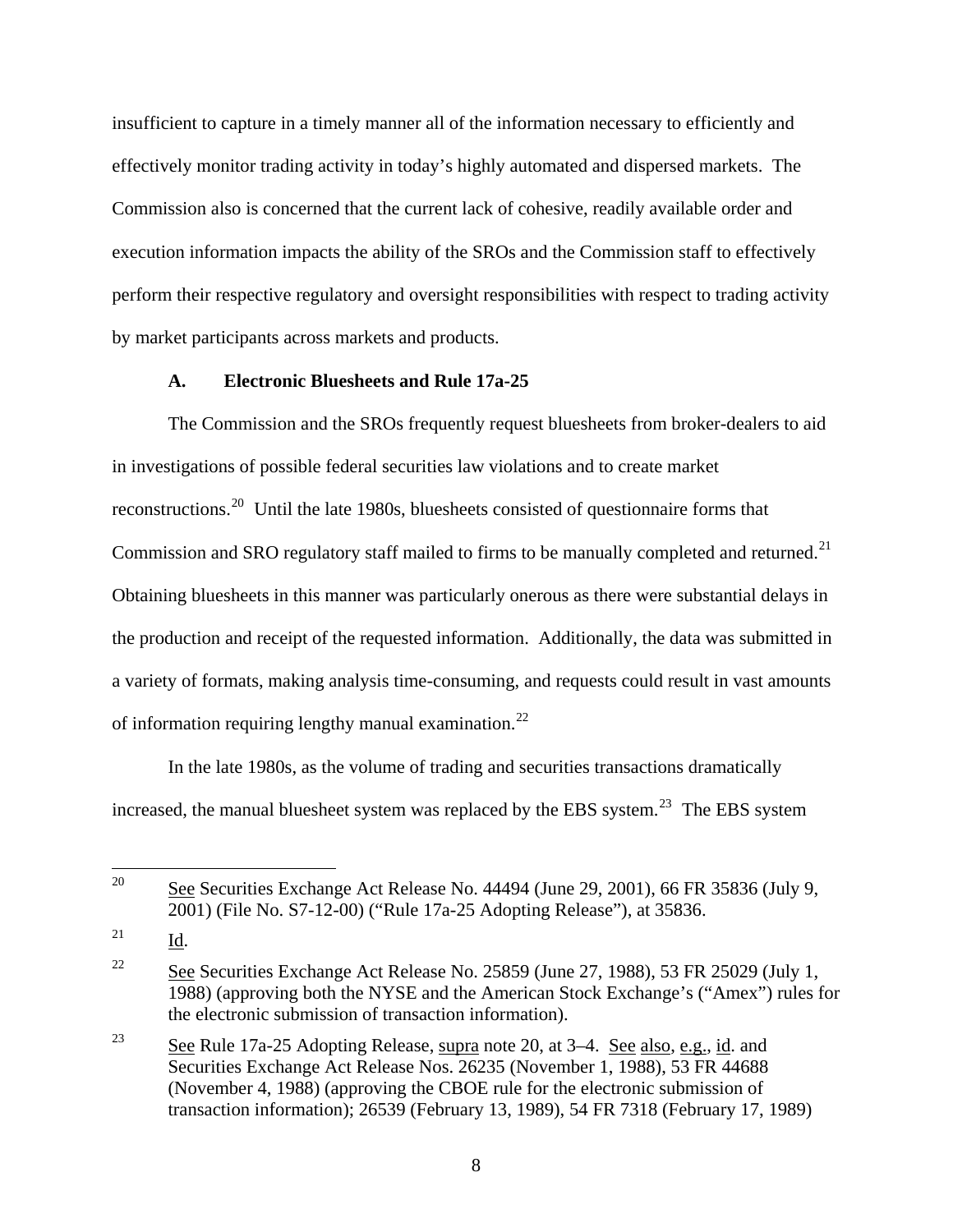allows broker-dealers to electronically submit the requested information in a specific format and transmit it to the Securities Industry Automation Corporation ("SIAC").<sup>[24](#page-8-0)</sup> SIAC then routes the information to the Commission or to an SRO as applicable.

The EBS system, supplemented by the requirements of Rule 17a-25 under the Exchange Act,  $^{25}$  $^{25}$  $^{25}$  currently is used by Commission and SRO regulatory staff primarily to assist the staff in the investigation of possible federal securities law violations primarily involving insider trading and other market manipulations, and to conduct market reconstructions, especially following periods of significant market volatility.<sup>[26](#page-8-2)</sup> In its electronic format, the EBS system provides detailed execution information upon request by the Commission and the SROs' staff for specific securities during specified time frames.<sup>[27](#page-8-3)</sup> However, because the EBS system is designed for use in narrowly-focused enforcement investigations that generally involve trading in particular securities, it is less useful for large-scale market reconstructions and analyses involving numerous stocks during peak trading volume periods.<sup>[28](#page-8-4)</sup>

(approving the NASD's rule for the electronic submission of transaction information); and 27170 (August 23, 1989), 54 FR 37066 (September 6, 1989) (approving the Philadelphia Stock Exchange's rule for the electronic submission of transaction information).

- <span id="page-8-0"></span><sup>24</sup> See Rule 17a-25 Adopting Release, supra note 20, at 35836. SIAC is a subsidiary of [NYSE Euronext](http://en.wikipedia.org/wiki/NYSE_Euronext) and serves as the securities information processor of the Consolidated Tape Plan ("CTA Plan"), which governs the dissemination of trade information; the Consolidated Quotation Plan ("CQ Plan"), which governs the dissemination of quotation information; and the Options Price Reporting Authority Plan ("OPRA Plan"), which governs the dissemination of trade and quotation information for listed options. In this capacity, it provides real time quotation and transaction information to market participants.
- <span id="page-8-1"></span> $^{25}$  17 CFR 240.17a-25.

 $\overline{a}$ 

- <span id="page-8-2"></span><sup>26</sup> See Rule 17a-25 Adopting Release, supra note 20, at 35836.
- <span id="page-8-3"></span> $27$  EBS data does not, however, include the time of execution, and often does not include the identity of the beneficial owner. See infra note 147.
- <span id="page-8-4"></span> $28$  A 1990 Senate Report acknowledged the immense value of the EBS system, but noted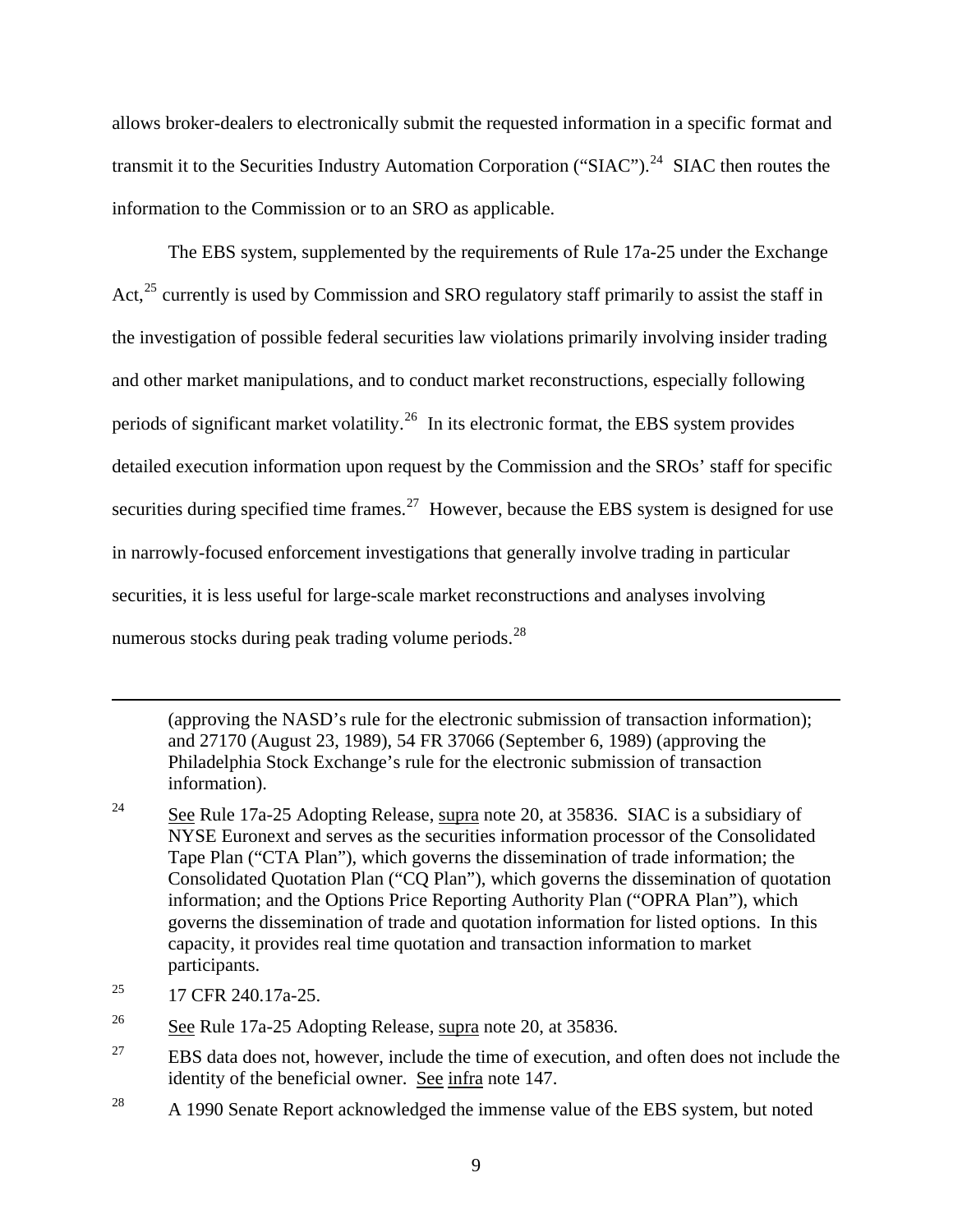In 2000, the Commission proposed Rule 17a-25 under the Exchange Act to supplement the existing EBS system with data elements incorporating institutional and professional trading strategies, to assist regulatory staff in reviewing and analyzing EBS data.<sup>[29](#page-9-0)</sup> Adopted in June 2001,<sup>[30](#page-9-1)</sup> the rule codified the requirement that broker-dealers submit to the Commission, upon request, information on their customer and proprietary securities transactions in an electronic format.<sup>[31](#page-9-2)</sup> Rule 17a-25 requires submission of the same standard customer and proprietary transaction information that SROs request through the EBS system in connection with their market surveillance and enforcement inquiries.<sup>[32](#page-9-3)</sup>

 Specifically, for a proprietary transaction, Rule 17a-25 requires a broker-dealer to provide the following information electronically upon request: (1) clearing house number or alpha symbol used by the broker-dealer submitting the information; (2) clearing house number(s) or alpha symbol(s) of the broker-dealer(s) on the opposite side to the trade; (3) security identifier; (4) execution date; (5) quantity executed; (6) transaction price; (7) account number; (8) identity of the exchange or market where the transaction was executed; (9) prime broker identifier; (10) average price account identifier; and (11) the identifier assigned to the account by a depository institution.<sup>[33](#page-9-4)</sup> For customer transactions, the broker-dealer also is required to include

<u>.</u>

that "it is designed for use in more narrowly focused enforcement investigations that generally relate to trading in individual securities. It is not designed for use for multiple inquiries that are essential for trading reconstruction purposes." See S. Rep. No. 300, 101st Cong., 2d Sess. 2-5 (1990), at 48.

<span id="page-9-0"></span><sup>&</sup>lt;sup>29</sup> See Securities Exchange Act Release No. 42741 (May 2, 2000), 65 FR 26534 (May 8, 2000) ("Rule 17a-25 Proposing Release").

<span id="page-9-1"></span><sup>30</sup> See Rule 17a-25 Adopting Release, supra note 20.

<span id="page-9-2"></span><sup>&</sup>lt;sup>31</sup> Id. at 35836, and 17 CFR 240.17a-25.

<span id="page-9-3"></span> $\frac{32}{2}$  See e.g. NYSE Rule 410A and FINRA Rule 8211.

<span id="page-9-4"></span><sup>&</sup>lt;sup>33</sup> See Rule 17a-25(a)(1) and Rule 17a-25(b)(1)-(3), 17 CFR 240.17a-25(a)(1) and 17 CFR  $240.17a-25(b)(1)-(3)$ .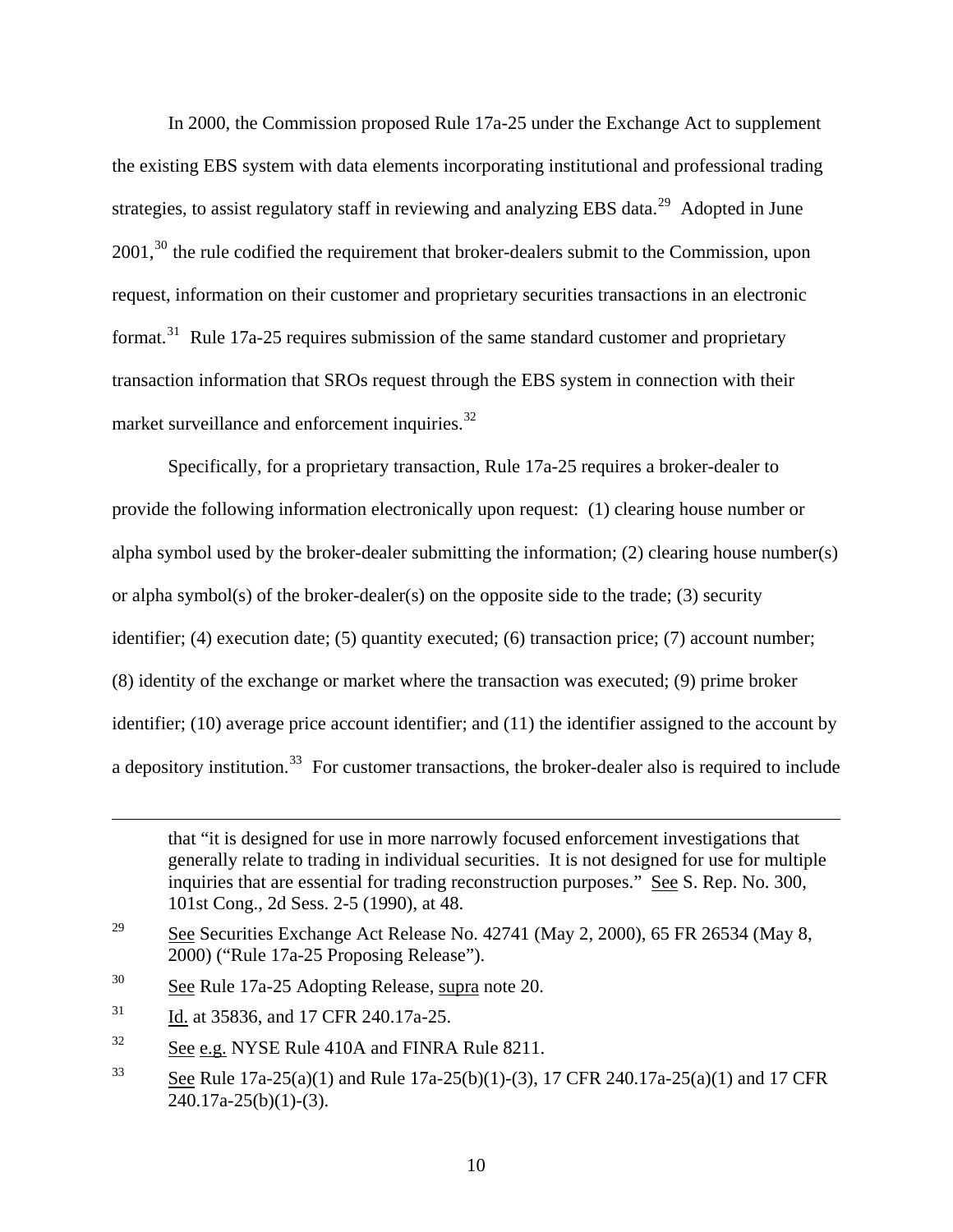the customer's name, customer's address, the customer's tax identification number, and other related account information.<sup>[34](#page-10-0)</sup> The new data elements added by Rule  $17a-25$  – prime broker identifiers, average price account identifiers, and depository institution account identifiers – assist the Commission in aggregating, without double-counting, securities transactions by entities trading through multiple accounts at more than one broker-dealer.<sup>[35](#page-10-1)</sup>

# **B. Equity Cleared Reports**

In addition to the EBS system and Rule 17a-25, the Commission also relies upon the National Securities Clearing Corporation's ("NSCC")<sup>[36](#page-10-2)</sup> equity cleared report for initial regulatory inquiries.<sup>[37](#page-10-3)</sup> This report is generated on a daily basis by the SROs and is provided to the NSCC, in a database accessible by the Commission, and shows the number of trades and daily volume of all equity securities in which transactions took place, sorted by clearing member. The information provided is end of day data and is searchable by security name and CUSIP

<span id="page-10-0"></span><sup>34</sup> See Rule 17a-25(a)(2), 17 CFR 240.17a-25(a)(2). Rule 17a-25 also requires brokerdealers to submit, and keep current, contact person information for requests under the rule. This provision was designed to ensure that the Commission could effectively direct its data requests to broker-dealers. See Rule 17a-25 Proposing Release, supra note 29, at 26537.

<span id="page-10-1"></span><sup>&</sup>lt;sup>35</sup> This information was deemed especially necessary for the creation of massive market reconstructions performed by Commission staff. See Rule 17a-25 Adopting Release, supra note 20, at 35836.

<span id="page-10-2"></span><sup>&</sup>lt;sup>36</sup> NSCC is a subsidiary of the Deposit Trust and Clearing Corporation and provides centralized clearing information and settlement services to broker-dealers for trades involving equities, corporate and municipal debt, American depository receipts, exchange traded funds, and unit investment trusts.

<span id="page-10-3"></span> $37$  The Commission also uses the Options Cleared Report, with data supplied by the Options Clearing Corporation ("OCC"), for analysis of trading in listed options. OCC is an equity derivatives clearing organization that is registered as a clearing agency under Section 17A of the Exchange Act and operates under the jurisdiction of both the Commission and the Commodities Futures Trading Commission ("CFTC").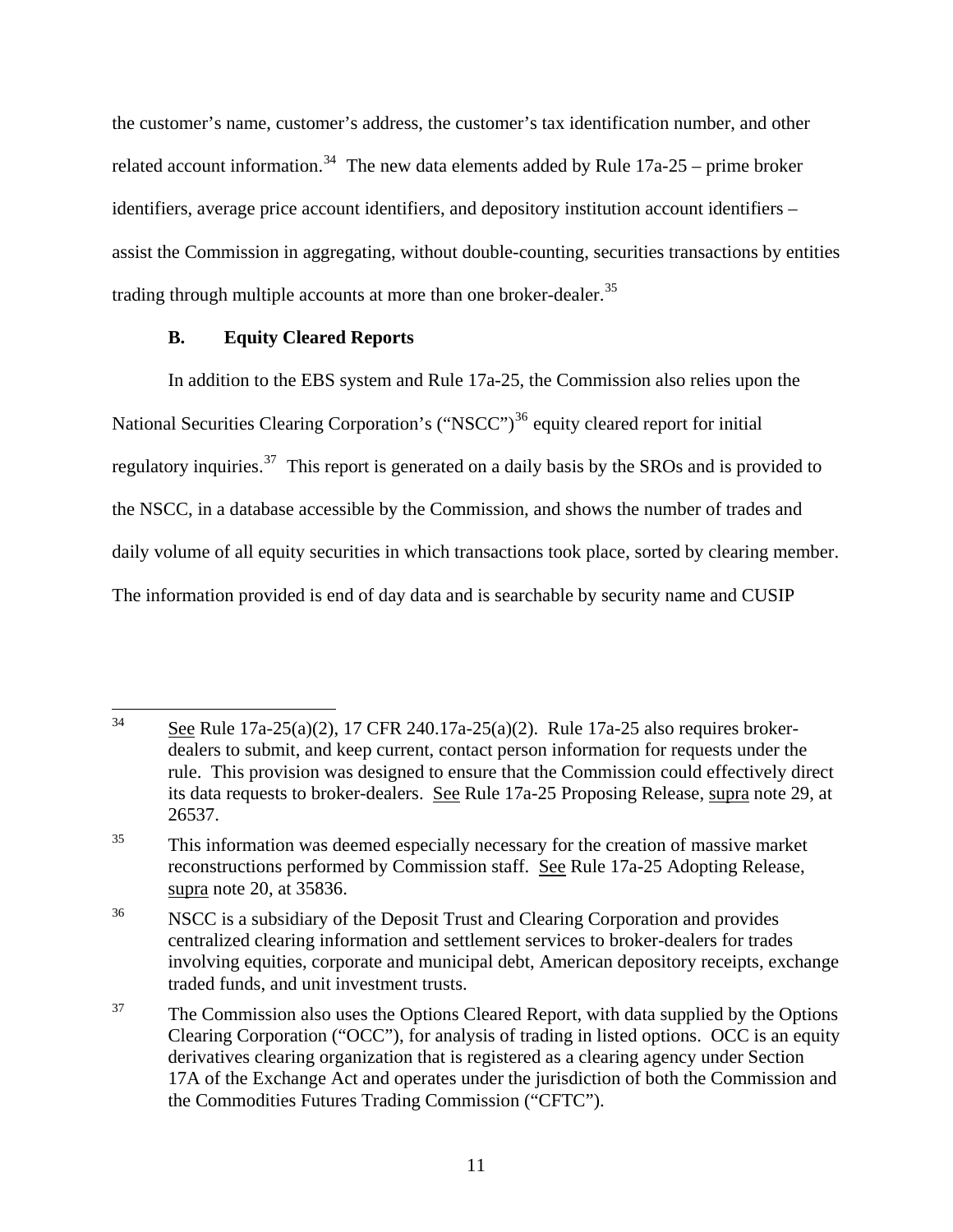number.<sup>[38](#page-11-0)</sup> Since the information made available on the report is limited to the date, the clearing firm, and the number of transactions cleared by each clearing firm on each SRO, it basically serves as a starting point for an investigation, providing a tool the Commission can use to narrow down which clearing firms to contact concerning a transaction in a certain security.

# **C. FINRA's Order Audit Trail System**

In 1996, the Commission instituted public administrative proceedings against the NASD, alleging that it failed to enforce and investigate potential misconduct by its members.<sup>[39](#page-11-1)</sup> In settling the Commission's enforcement action, the NASD was ordered to design and implement an audit trail to enable it to reconstruct its markets promptly and effectively surveil them.<sup>[40](#page-11-2)</sup> The Commission mandated that the audit trail at a minimum: (1) provide an accurate time-sequenced record of orders and transactions, beginning with the receipt of an order at the first point of contact between the broker-dealer and the customer or counterparty, and further documenting the life of the order through the process including execution, modification and cancellation; and (2) provide for market-wide synchronization of clocks used in connection with the new audit trail system.<sup>[41](#page-11-3)</sup> In response to the order, the NASD created OATS.<sup>[42](#page-11-4)</sup>

Currently, OATS is used to capture order information reported by FINRA members in equity securities listed on the Nasdaq Stock Market, Inc. ("Nasdaq") and OTC equity

<span id="page-11-0"></span><sup>38</sup> 38 A CUSIP number is a unique alphanumeric identifier assigned to a security and is used to facilitate the clearance and settlement of trades in the security.

<span id="page-11-1"></span><sup>&</sup>lt;sup>39</sup> See In the Matter of National Association of Securities Dealers, Inc., Administrative Proceeding File No. 3-9056, Securities Exchange Act Release No. 37538 (August 8, 1996) (Order Instituting Public Proceedings Pursuant to Section 19(h)(1) of the Securities Exchange Act of 1934, Making Findings and Imposing Remedial Sanctions).

<span id="page-11-2"></span> $^{40}$  Id. at  $11-12$ .

<span id="page-11-3"></span><sup>41</sup> Id.

<span id="page-11-4"></span><sup>&</sup>lt;sup>42</sup> See FINRA Rules 7400 to 7470. See also OATS Approval Order, supra note 13.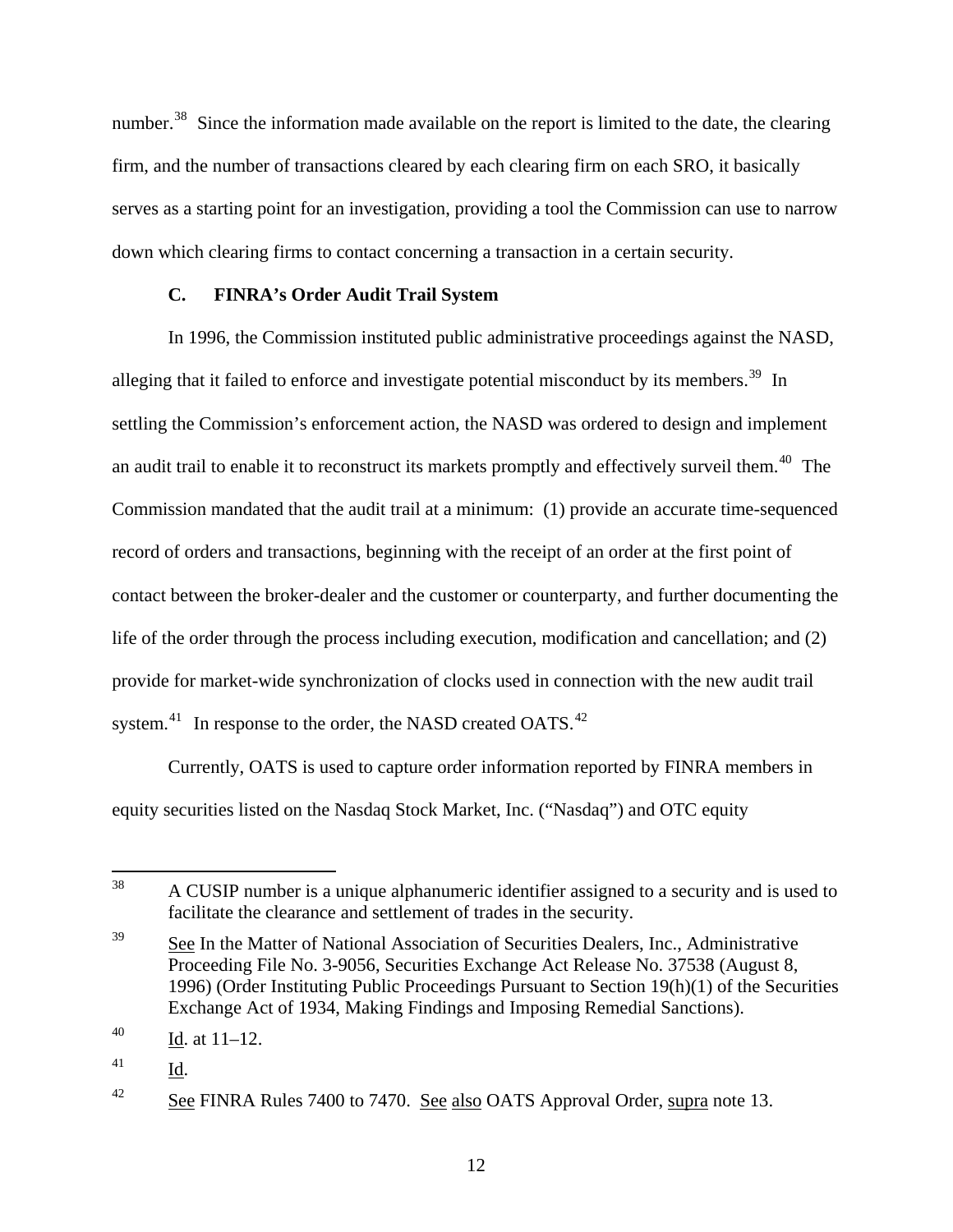securities. $43$  OATS requires reporting members<sup>[44](#page-12-1)</sup> to record and report to  $FINRA<sup>45</sup>$  $FINRA<sup>45</sup>$  $FINRA<sup>45</sup>$  detailed information covering the receipt and origination of an order,  $46$  order terms, transmission, and modification, cancellation and execution.<sup>[47](#page-12-4)</sup> Specifically, for each of these stages in the life of an order, FINRA Rule 7440 requires the recording and reporting of the following information, as applicable, including but not limited to:

<span id="page-12-0"></span> $43$ FINRA defines an OTC equity security as any equity security that (1) is not listed on a national securities exchange, or (2) is listed on one or more regional stock exchanges and does not qualify for dissemination of transaction reports via the facilities of the Consolidated Tape. See FINRA Rule 7410(l).

<span id="page-12-1"></span><sup>&</sup>lt;sup>44</sup> A reporting member is a member that receives or originates an order and has an obligation to record and report information under FINRA Rules 7440 and 7450. A member shall not be considered a reporting member in connection with an order if the following conditions are met: (1) the member engages in a non-discretionary order routing process, pursuant to which it immediately routes, by electronic or other means, all of its orders to a single reporting member; (2) the member does not direct and does not maintain control over subsequent routing or execution by the receiving reporting member; (3) the receiving reporting member records and reports all information required under FINRA Rules 7440 and 7450 with respect to the order; and (4) the member has a written agreement with the receiving reporting member specifying the respective functions and responsibilities of each party to effect full compliance with the requirements of Rule 7440 and 7450. See FINRA Rule 7410(o).

<span id="page-12-2"></span><sup>&</sup>lt;sup>45</sup> Each reporting member must record each item of information required by OATS in electronic form by the end of each business day. See FINRA Rule 7440(a)(3). Reporting members must transmit to OATS a report of order information whenever an order is originated, received, transmitted to another department within the member or to another member, modified, canceled, or executed. Each report shall be transmitted on the day such event occurred if the information is available that day. Order information reports may be aggregated into one or more transmissions. See FINRA Rule 7450(b)(2).

<span id="page-12-3"></span><sup>&</sup>lt;sup>46</sup> OATS recording and reporting requirements apply to any oral, written, or electronic instruction to effect a transaction in an equity security listed on the Nasdaq Stock Market or an OTC equity security that is received by a member from another person for handling or execution, or that is originated by a department of a member for execution by the same or another member, other than any such instruction to effect a proprietary transaction originated by a trading desk in the ordinary course of a member's market making activities. See FINRA Rule  $7410(j)$ .

<span id="page-12-4"></span><sup>47</sup> See FINRA Rules 7440 and 7450.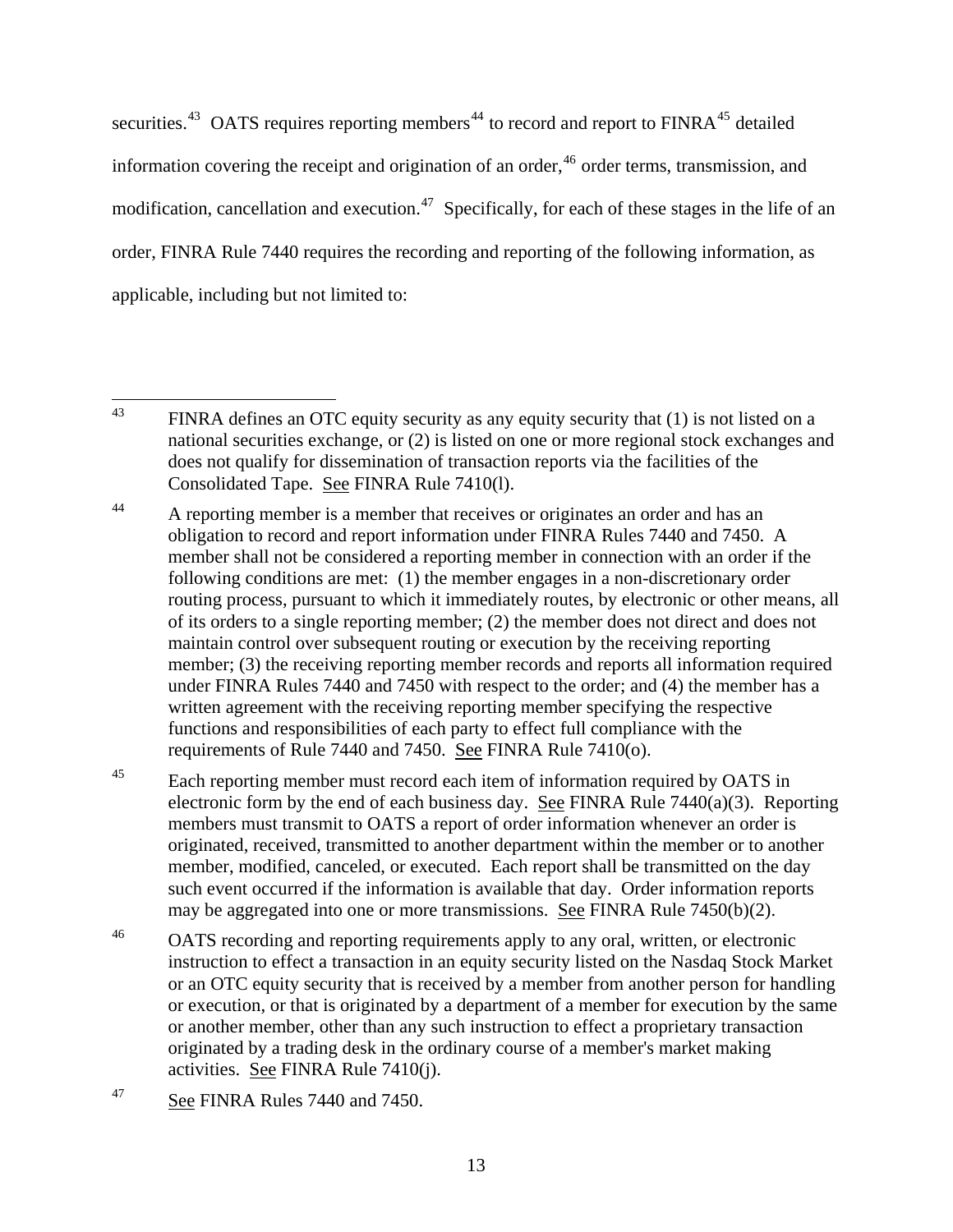- for the receipt or origination of the order,  $48$  the date and time the order was first originated or received by the reporting member; a unique order identifier; the market participant symbol of the receiving reporting member; and the material terms of the order:<sup>[49](#page-13-1)</sup>
- for the internal or external routing of an order, the unique order identifier; the market participant symbol of the member to which the order was transmitted; the identification and nature of the department to which the order was transmitted if transmitted internally; the date and time the order was received by the market participant or department to which the order was transmitted; the material terms of the order as transmitted;<sup>[50](#page-13-2)</sup> the date and time the order is transmitted; and the market participant symbol of the member who transmitted the order;
- for the modification or cancellation of an order, a new unique order identifier; original unique order identifier; the date and time a modification or cancellation was

<span id="page-13-0"></span><sup>48</sup> FINRA Rule 7440 also requires reporting of the account type; the identification of the department or terminal where an order is received from a customer; the identification of the department or terminal where an order is originated by a reporting member; and the identification of a reporting agent if the agent has agreed to take on the responsibilities of a reporting member under Rule 7450. See FINRA Rule 7440(b).

<span id="page-13-1"></span><sup>&</sup>lt;sup>49</sup> The specific information required to be reported includes: the number of shares; designation as a buy or sell or short sale; designation of the order as market, limit, stop, or stop limit; limit or stop price; date on which the order expires and if the time in force is less than one day, the time when the order expires; the time limit during which the order is in force; any request by a customer that an order not be displayed, or that a block size be displayed, pursuant to Rule 604(b) of Regulation NMS; any special handling requests; and identification of the order as related to a program trade or index arbitrage trade. See FINRA Rule 7440(b).

<span id="page-13-2"></span><sup>&</sup>lt;sup>50</sup> The specific information required includes the number of shares to which the transmission applies, and whether the order is an intermarket sweep order. See FINRA Rule 7440(c).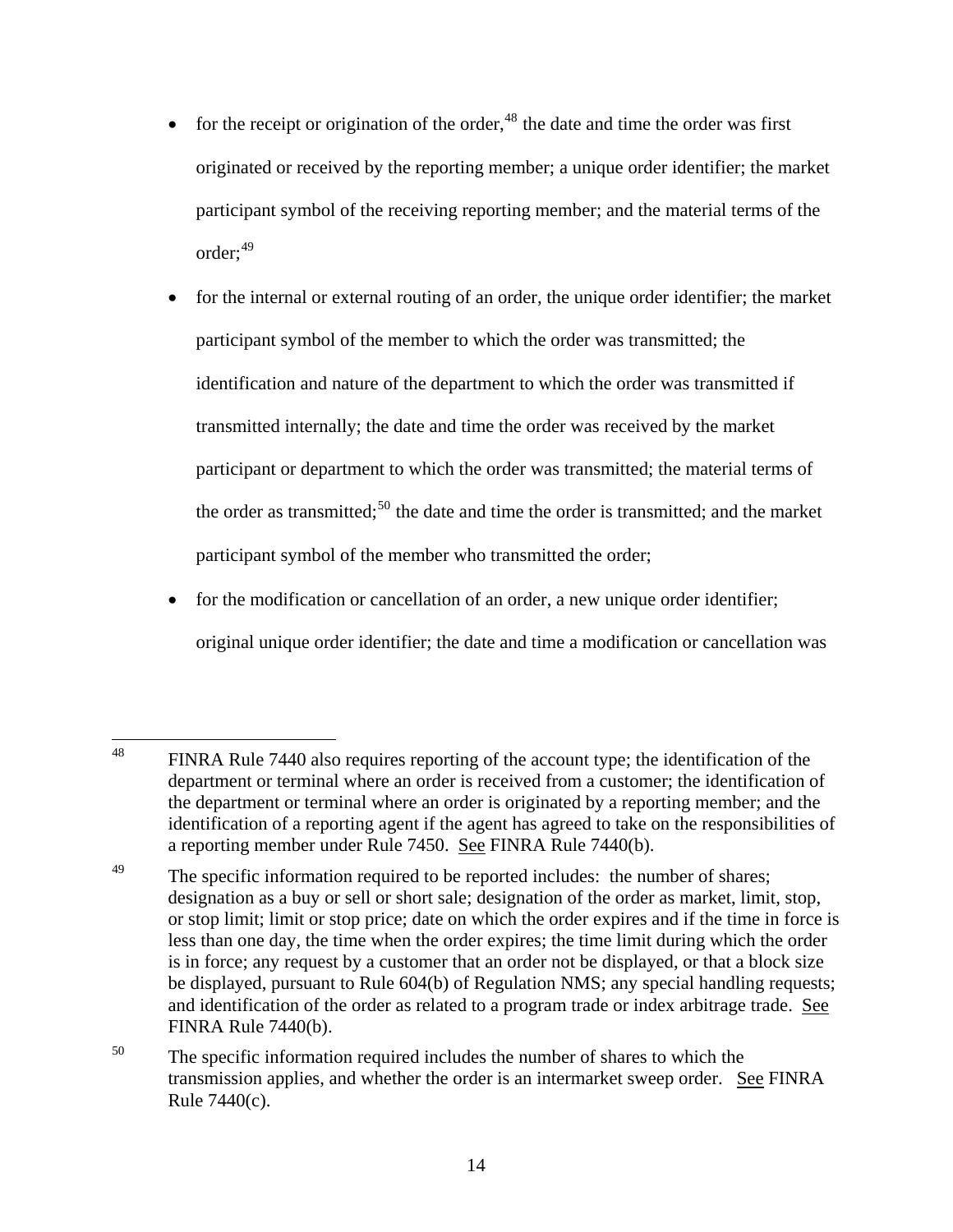originated or received; and the date and time the order was first received or originated; $51$  and

• for the execution of an order, in whole or in part, the unique order identifier; the designation of the order as fully or partially executed; the number of shares to which a partial execution applies and the number of unexecuted shares remaining; the date and time of execution; the execution price; the capacity in which the member executed the transaction; the identification of the market where the trade was reported; and the date and time the order was originally received.<sup>[52](#page-14-0)</sup>

FINRA uses this information to recreate daily market activity for FINRA's market surveillance activities.<sup>[53](#page-14-1)</sup>

# **D. NYSE's Order Tracking System**

The Commission instituted public administrative proceedings against the NYSE in 1999, alleging that the exchange had failed to detect violations of federal securities laws and its own rules by its independent floor broker members, failed to police for performance-based compensation arrangements involving these members, and failed to adequately surveil them.<sup>[54](#page-14-2)</sup>

 $51$ 51 For cancellations or modification, the following information also is required: if the open balance of an order is canceled after a partial execution, the number of shares canceled; and whether the order was canceled on the instruction of a customer or the reporting member. See FINRA Rule 7440(d).

<span id="page-14-0"></span><sup>&</sup>lt;sup>52</sup> For executions, the reporting member also must report its market participant symbol; its number assigned for purposes of identifying transaction data; and the identification number of the terminal where the order was executed. See FINRA Rule 7440(d).

<span id="page-14-1"></span><sup>53</sup> See OATS Reporting Technical Specifications, January 5, 2010, available at http://www.finra.org/web/groups/industry/@ip/@comp/@regis/documents/appsupportdo cs/p120686.pdf.

<span id="page-14-2"></span><sup>&</sup>lt;sup>54</sup> See In the Matter of New York Stock Exchange, Inc., Administrative Proceeding File No. 3-9925, Securities Exchange Act Release No. 41574 (June 29, 1999) (Order Instituting Public Proceedings Pursuant to Section 19(h)(1) of the Securities Exchange Act of 1934, Making Findings and Ordering Compliance with Undertakings), at 4–5.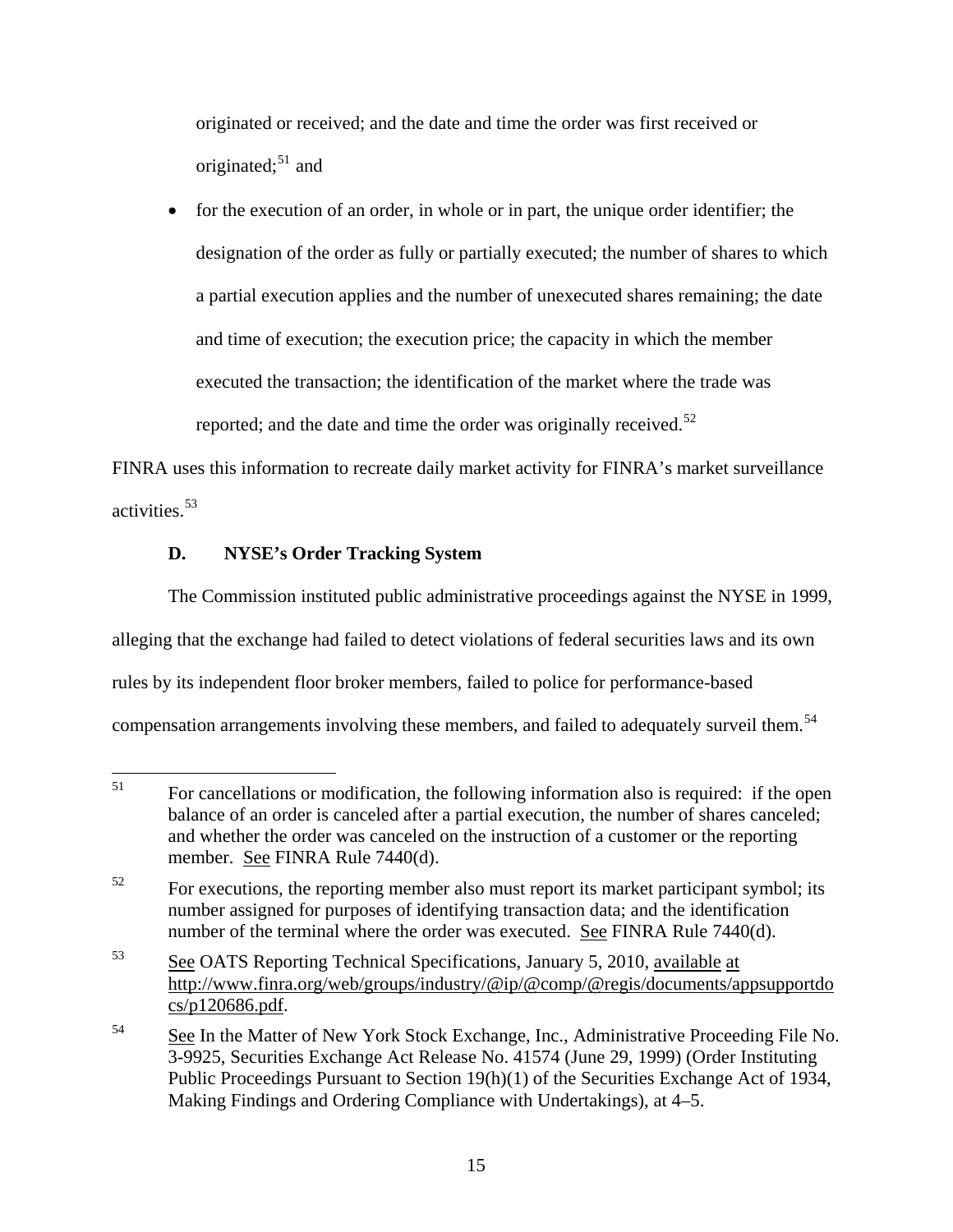In settling the Commission's enforcement action, the NYSE was ordered to continue its development of an electronic floor system for the entry of order details prior to representation on the exchange floor, as well as to design and implement an audit trail to enable it to effectively surveil and reconstruct its market promptly, and facilitate the NYSE's effective enforcement of the federal securities laws and exchange rules.<sup>[55](#page-15-0)</sup> Like OATS, this audit trail was required to provide an accurate, time-sequenced record of orders, quotations and transactions, documenting the life of an order from receipt through execution or cancellation. The NYSE also was required to provide for synchronization of all clocks used in connection with the audit trail.<sup>[56](#page-15-1)</sup>

In response to the Commission's order, the NYSE created OTS.<sup>[57](#page-15-2)</sup> OTS currently is used for the provision of audit trail data for orders<sup>[58](#page-15-3)</sup> in NYSE and NYSE Amex-listed cash equity securities by NYSE and NYSE Amex members, including for orders in NYSE or NYSE Amexlisted cash equity securities initiated by a NYSE or NYSE Amex member or routed by a NYSE or NYSE Amex member to another market center for execution.<sup>[59](#page-15-4)</sup> OTS is similar in scope to OATS, as detailed information is required to be recorded for the stages of an order's life, from origination and receipt and transmittal, through order modification, cancellation, and/or

<span id="page-15-2"></span><sup>57</sup> See NYSE Rule 132B, and OTS Approval Order, supra note 14.

<span id="page-15-0"></span><sup>55</sup> Id. at  $28-29$ .

<span id="page-15-1"></span><sup>56</sup> Id.

<span id="page-15-3"></span><sup>&</sup>lt;sup>58</sup> OTS is applicable to all orders in NYSE-listed securities, regardless of account type (firm or customer). See NYSE Rule  $132B(a)(1)$ .

<span id="page-15-4"></span><sup>59</sup> See Securities Exchange Act Release No. 59022 (November 26, 2008), 73 FR 73683 (December 3, 2008). NYSE Alternext adopted NYSE Rules 1-1004 as the NYSE Alternext Equities Rules to govern all cash equities trading on the NYSE Alternext Trading Systems and NYSE Alternext Bonds. In March 2009, NYSE Alternext changed its name to NYSE Amex LLC ("NYSE Amex") (the successor to Amex, see infra note 73). See Securities Exchange Act Release No. 59575 (March 13, 2009), 74 FR 11803 (March 19, 2009).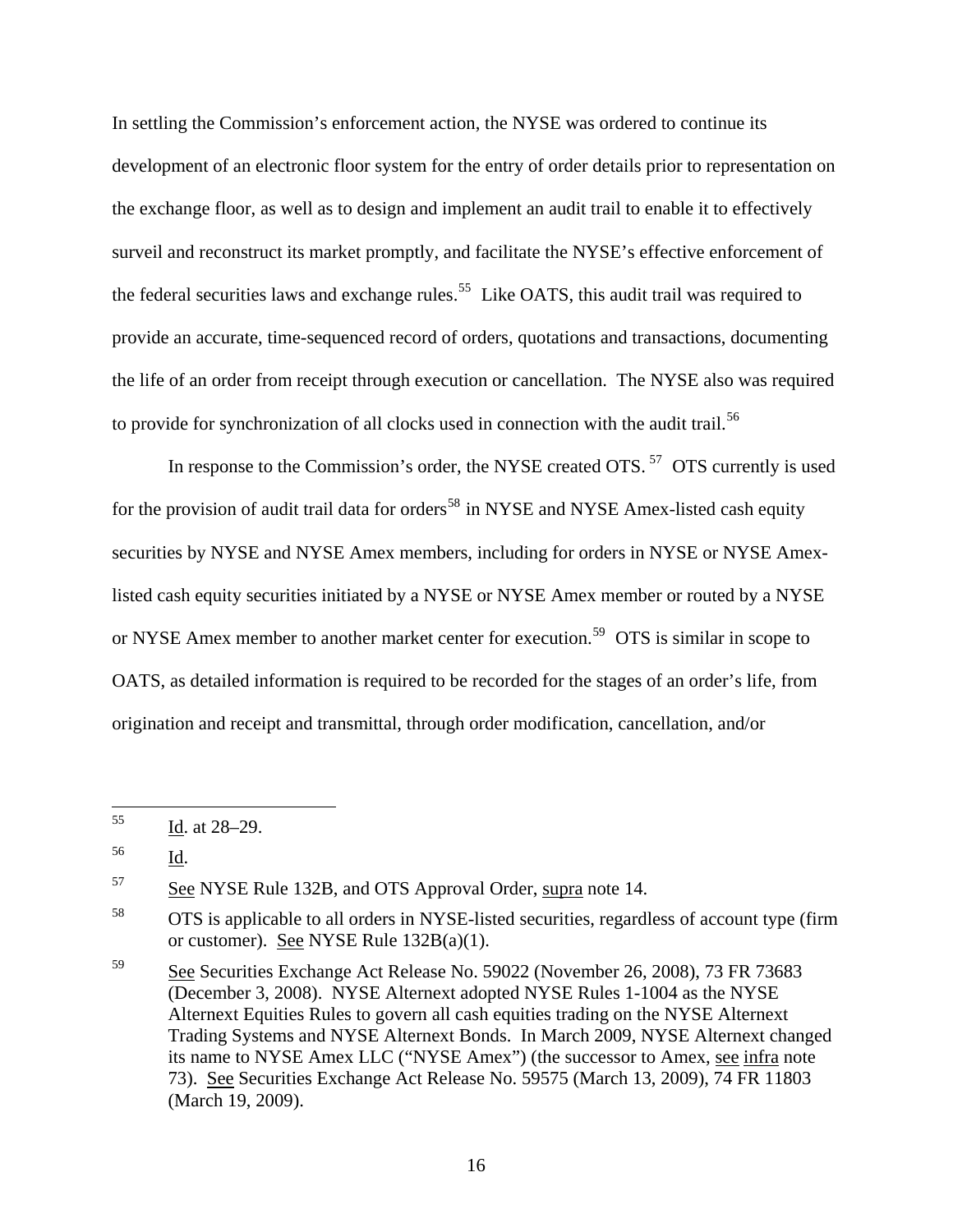execution.<sup>[60](#page-16-0)</sup> Specifically, for each of these stages in the life of an order, OTS requires the recording of the following information, as applicable, including but not limited to:

- for order receipt or origination,<sup>[61](#page-16-1)</sup> the date and time the order is originated or received by a member or member organization; a unique order identifier; market participant symbol; and the material terms of the order; $62$
- for the internal or external routing of an order, the unique order identifier; the identification of the department to which an order was transmitted if transmitted internally; the date and time the order was received by the department receiving a transmitted order; the market participant symbol assigned to the member or member organization receiving the transmitted order or notation that the order was transmitted

<span id="page-16-0"></span><sup>60</sup> See NYSE Rule 132B and NYSE Amex Equities Rule 132B. Each member or member organization shall, by the end of each business day, record each item of information required to be recorded under the rule in such electronic form as is prescribed by the NYSE (or NYSE Amex) from time to time. See NYSE Rule  $132B(a)(3)$  and NYSE Amex Equities Rule 132B(a)(3). Members and member organizations shall be required to transmit to the NYSE or NYSE Amex, in such format as the applicable exchange may from time to time prescribe, such order tracking information as the exchange may request. See NYSE Rule 132C and NYSE Amex Equities Rule 132C.

<span id="page-16-1"></span><sup>&</sup>lt;sup>61</sup> Members are also required to report: the identification of the department or terminal where an order is received directly from a customer; and where the order is originated by a member or member organization, the identification of the department (if appropriate) of the member that originated the order. See NYSE Rule 132B(b) and NYSE Amex Equities Rule 132B(b).

<span id="page-16-2"></span> $62$  The specific information required to be reported includes: number of shares; designation of the order as a buy or sell; designation of the order as a short sale; designation of the order as a market order, limit order, auction market order, stop order, auction stop order, or ISO; security symbol; limit or stop price; type of account; the date on which the order expires, and, if the time in force is less than one day, the time when the order expires; the time limit during which the order is in force; any request by a customer that an order not be displayed pursuant to Rule 604(c) under the Exchange Act; and special handling requests. See NYSE Rule 132B(b) and NYSE Amex Equities Rule 132B(b).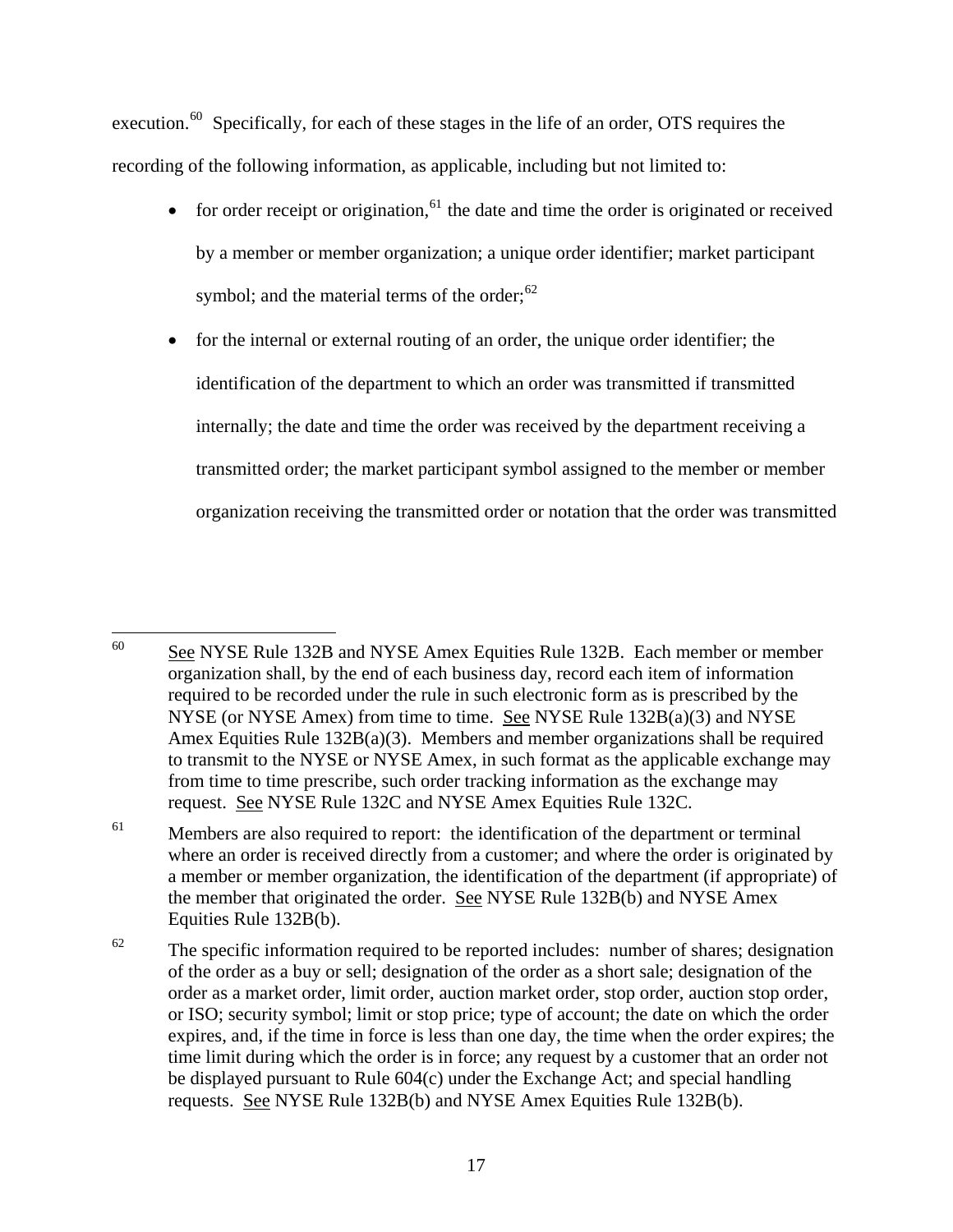to a non-member; $^{63}$  the material terms of the order as transmitted; $^{64}$  and the date and time the order is transmitted; and

• for the modification or cancellation of an order, a new unique order identifier; the original unique order identifier; and the date and time a modification or cancellation was originated or received.<sup>[65](#page-17-0)</sup>

Additionally, the NYSE and NYSE Amex require the recording of detailed information concerning the receipt, cancellation or execution of orders in NYSE and NYSE Amex-listed cash equity securities originated on or transmitted to the exchange floor.<sup>[66](#page-17-1)</sup> Immediately following receipt of an order on the floor, the member receiving the order must record the following information: (1) the material terms of the order;<sup>[67](#page-17-2)</sup> (2) a unique order identifier; (3) the clearing

<sup>64</sup> The information required to be reported includes the number of shares to which the transmission applies. See NYSE Rule 132B(c) and NYSE Amex Equities Rule 132B(c).

<span id="page-17-0"></span><sup>65</sup> For cancellations or modifications, the following information also is required: the order identifier assigned to the order prior to modification; if the open balance of an order is canceled after a partial execution, the number of shares canceled; and whether the order was canceled on the instruction of a customer or the member or member organization. See NYSE Rule 132B(d) and NYSE Amex Equities Rule 132B(d).

<sup>63</sup> The information required to be reported also includes whether the order was transmitted and received manually or electronically; the date the order was first originated or received by the transmitting member or member organization; and, for each order to be included in a bunched order, the bunched order route indicator assigned to the bunched order. See NYSE Rule 132B(c) and NYSE Amex Equities Rule 132B(c).

<span id="page-17-1"></span><sup>66</sup> See NYSE Rule 123 and NYSE Amex Equities Rule 123, each of which require, among other things, a record of the cancellation of an order, which must include the time the cancellation was entered, and a record of the receipt of an execution report, which must include the time of receipt of the report.

<span id="page-17-2"></span> $67$  The specific information required includes the security symbol; quantity; side of the market; whether the order is a market, auction market, limit, stop, or auction limit order; any limit or stop price, discretionary price range, discretionary volume range, discretionary quote price, pegging ceiling price, pegging floor price and/or whether discretionary instructions are active in connection with interest displayed by other market centers; time in force; designation as held or not held; and any special conditions. See NYSE Rule 123(e) and NYSE Amex Equities Rule 123(e).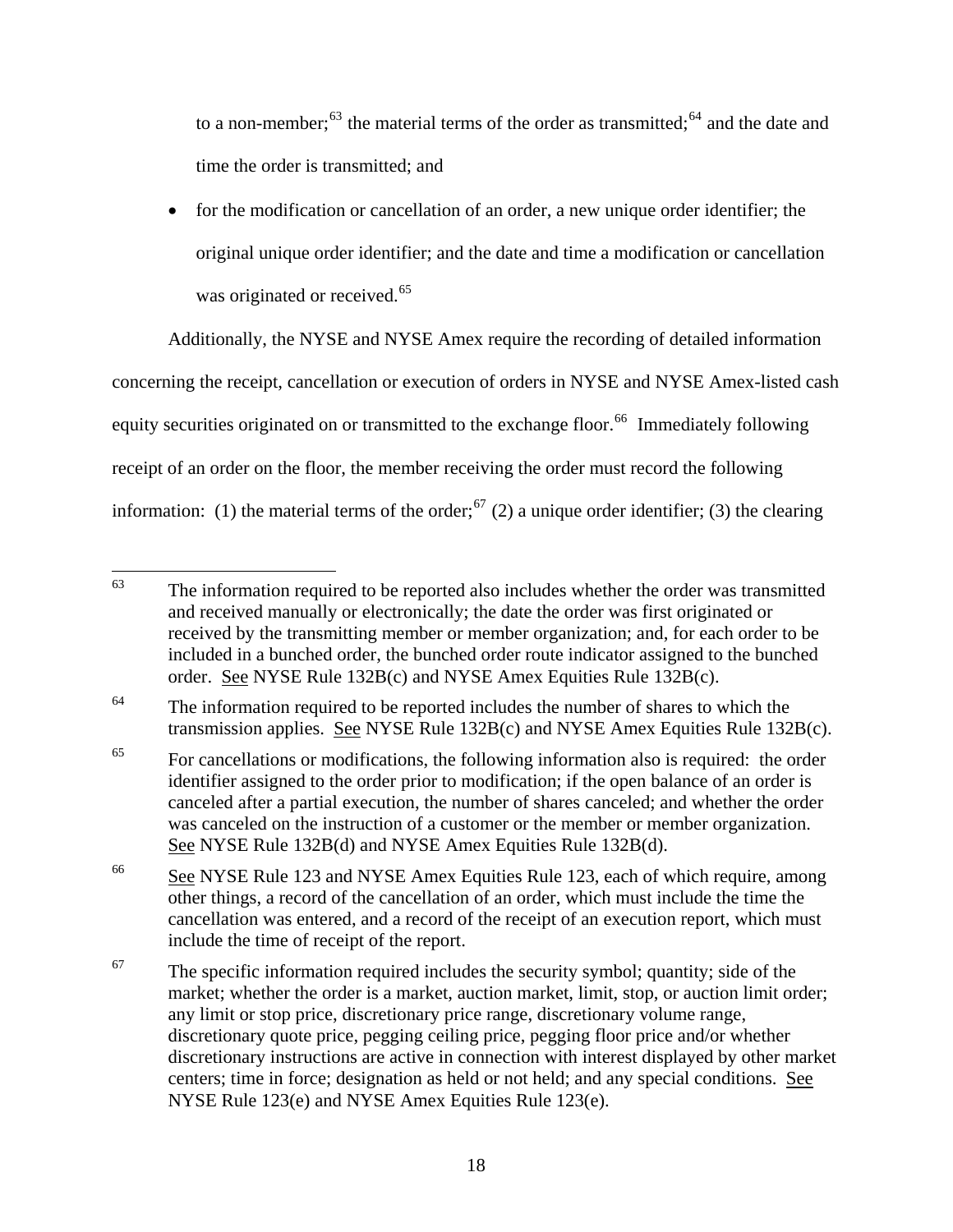member organization and the identification of the member or member organization recording order details;<sup>[68](#page-18-0)</sup> and (4) modification of terms of the order or cancellation of the order.<sup>[69](#page-18-1)</sup>

Further, once an order is executed, the following information must be recorded: (1) the material terms of the execution;<sup>[70](#page-18-2)</sup> (2) the unique order identifier; (3) the identity of the firms involved in the execution;<sup>[71](#page-18-3)</sup> and (4) certain other information related to the execution.<sup>[72](#page-18-4)</sup>

# **E. Consolidated Options Audit Trail System**

In September 2000, the Commission instituted public administrative proceedings

against Amex,<sup>[73](#page-18-5)</sup> CBOE, the Pacific Exchange,<sup>[74](#page-18-6)</sup> and the Philadelphia Stock Exchange<sup>[75](#page-18-7)</sup> for

<span id="page-18-0"></span><sup>68</sup> The required information also includes the system-generated time of recording order details. See NYSE Rule 123(e) and NYSE Amex Equities Rule 123(e).

<span id="page-18-1"></span><sup>&</sup>lt;sup>69</sup> See NYSE Rule 123(e) and NYSE Amex Equities Rule 123(e).

<span id="page-18-2"></span> $70$  The specific information required includes security symbol; quantity; transaction price; and execution time. See NYSE Rule 123(f) and NYSE Amex Equities Rule 123(f).

<span id="page-18-3"></span> $71$  The specific information required includes the executing broker badge number or alpha symbol; the contra side executing broker badge number or alpha symbol; the clearing firm number or alpha; and the contra side clearing firm number or alpha. See NYSE Rule 123(f) and NYSE Amex Equities Rule 123(f).

<span id="page-18-4"></span> $72$  The required information includes whether the account for which the order was executed was that of a member or member organization or non-member or non-member organization; the identification of member or member organization which recorded order details; the date the order was entered into an exchange system; an indication as to whether this is a modification to a previously submitted report; settlement instructions; special trade indication (if applicable); and the Online Comparison System control number. See NYSE Rule 123(f) and NYSE Amex Equities Rule 123(f).

<span id="page-18-5"></span><sup>73</sup> Amex was acquired by NYSE Euronext on October 1, 2008. Initially, the successor entity to Amex was established as NYSE Alternext U.S. LLC, but the name was changed in 2009 to NYSE Amex. See Securities Exchange Act Release No. 59575 (March 13, 2009), 74 FR 11803 (March 19, 2009).

<span id="page-18-7"></span><span id="page-18-6"></span><sup>74</sup> In 2001, the Archipelago Exchange LLC ("ArcaEx") was established as an electronic trading facility for Pacific Exchange's subsidiary PCX Equities, Inc. ("PCX Equities"). See Securities Exchange Act Release No. 44983 (October 25, 2001), 66 FR 55225 (November 1, 2001). In 2005, Archipelago Holdings, Inc., the parent company of ArcaEx, acquired PCX Holdings, Inc., which included subsidiaries Pacific Exchange (PCX) and PCX Equities. See Securities Exchange Act Release No. 52497 **(**September 22, 2005), 70 FR 56949 (September 29, 2005). The NYSE merged with Archipelago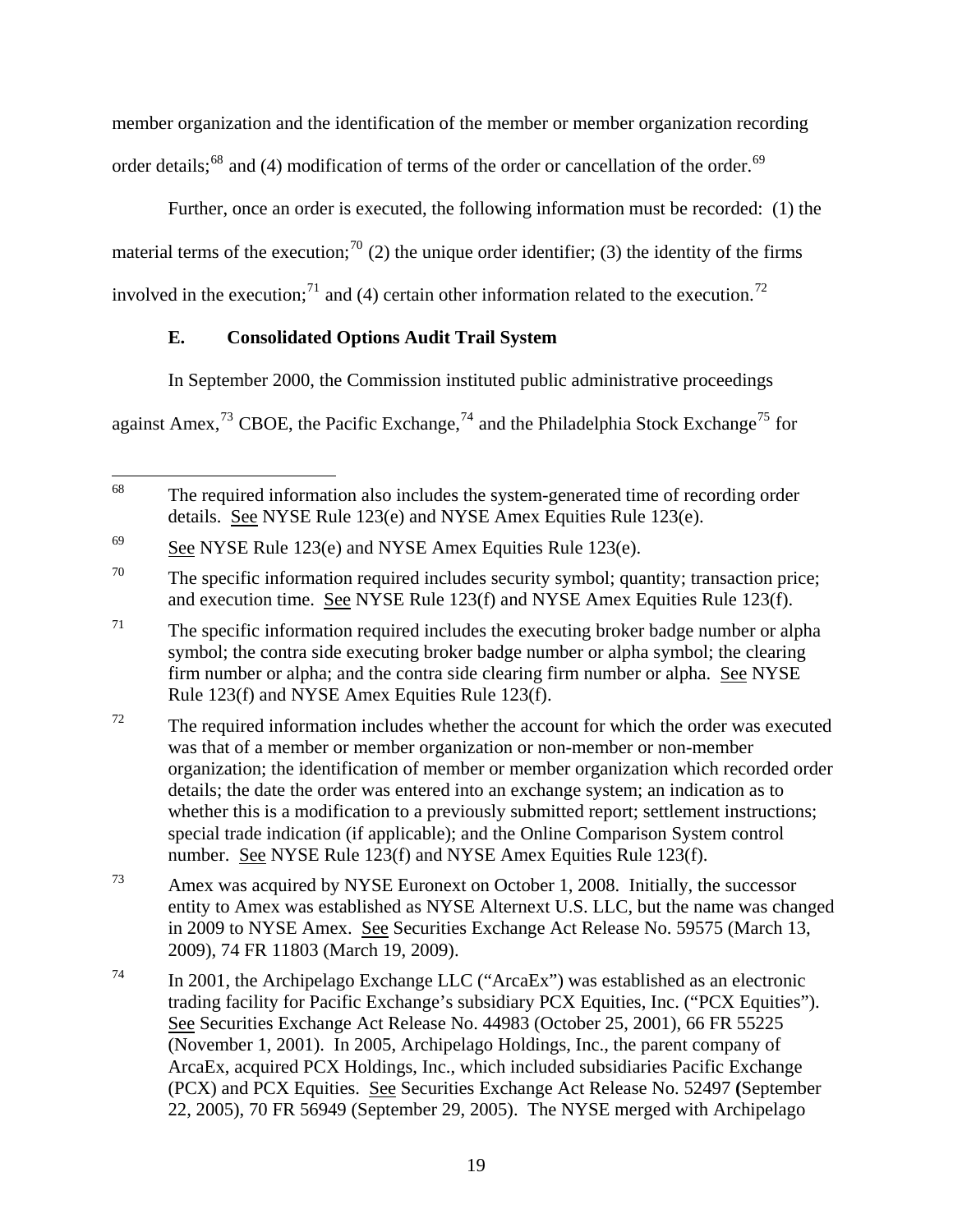failing to uphold their obligations to enforce compliance with exchange rules and the federal securities laws, including those relating to reporting. Specifically, the Commission alleged that they had either conducted no automated surveillance, or inadequate automated surveillance, of trade reporting and consequently failed to adequately detect noncompliance with their rules.<sup>[76](#page-19-0)</sup> In settling the Commission's enforcement action, the exchanges were required to jointly design and implement COATS to enable them to reconstruct markets promptly, surveil them, and enforce compliance with trade reporting, firm quote, order handling, and other rules.<sup>[77](#page-19-1)</sup> The exchanges were required to complete this undertaking in five phases.<sup>[78](#page-19-2)</sup>

In particular, each exchange was required to achieve the following through its audit trail: (1) synchronize trading and support system clocks with all other options exchanges; (2) design and implement a method to merge all options exchanges' reported and matched transaction data on a daily basis in a common computer format; (3) incorporate its quotations and the national best bid and offer as displayed in its market with the merged transaction data so that it could be promptly retrieved and merged in the common computer format with other options exchanges' merged transactions and quotation data; (4) design and implement an audit trail readily retrievable (in the common computer format) providing an accurate, time-sequenced record of electronic orders, quotations and transactions on such exchange, beginning with the receipt of an electronic order, and further documenting the life of the order through the process of execution,

<span id="page-19-0"></span>76 See Options Settlement Order, supra note 15, at 12.

<span id="page-19-1"></span>77 Id. at 22.

 $\overline{a}$ 

<span id="page-19-2"></span> $^{78}$  Id. at 22–25.

Holdings in 2006. See Securities Exchange Act Release No. 53382 (February 27, 2006), 71 FR 11251 (March 6, 2006). NYSE Arca is the successor to PCX.

<sup>75</sup> The Philadelphia Stock Exchange was acquired by The NASDAQ OMX Group, Inc. in 2008, and is now called NASDAQ OMX Phlx ("Phlx"). See Securities Exchange Act Release No. 58179 (July 17, 2008), 73 FR 42874 (July 23, 2008).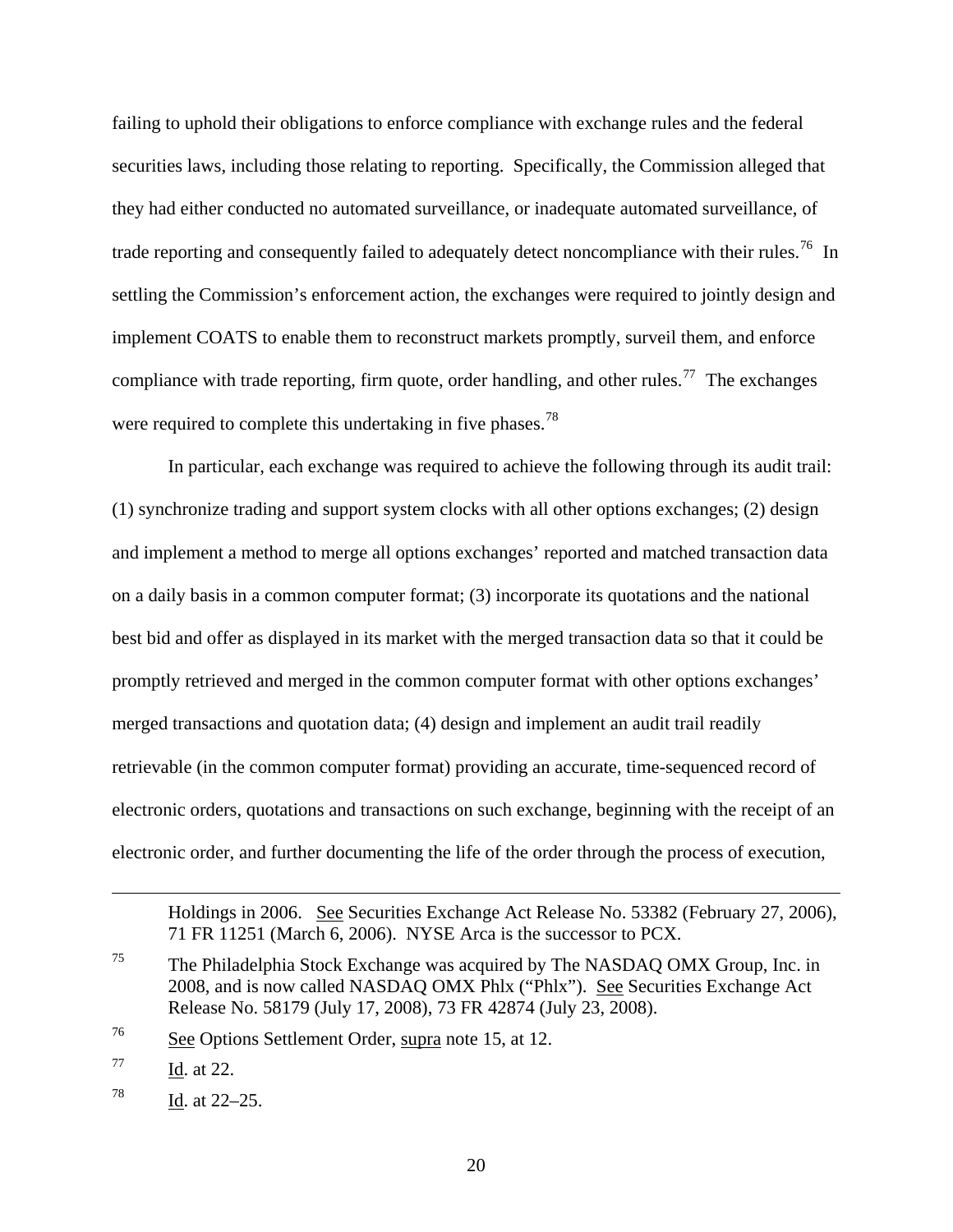partial execution, or cancellation; (5) incorporate into the audit trail all non-electronic orders so that such orders were also subject to the audit trail requirements for electronic orders; and (6) design effective surveillance systems to use this newly available data to enforce the federal securities laws and the exchange's rules.<sup>[79](#page-20-0)</sup>

The exchanges subject to the Options Settlement Order fully implemented the requirements in 2005. In addition, the International Securities Exchange, LLC ("ISE"), Boston Options Exchange Group, LLC ("BOX"), the Nasdaq Options Market ("NOM"), and BATS Options Exchange Market ("BATS Options") also comply with the COATS requirements.<sup>[80](#page-20-1)</sup>

A majority of options exchanges require their members to provide the following information with respect to orders entered onto their exchange: (1) the material terms of the order;<sup>[81](#page-20-2)</sup> (2) order receipt time;<sup>[82](#page-20-3)</sup> (3) account type; (4) the time a modification is received; (5) the

<span id="page-20-0"></span><sup>79</sup> See Options Settlement Order, supra note 15, at 22–25.

<span id="page-20-1"></span><sup>80</sup> See Securities Exchange Act Release Nos. 61154 (December 11, 2009), 74 FR 67278 (December 18, 2009), at 67280 (stating "ISE and the other options exchanges are required to populate a consolidated options audit trail ("COATS") system in order to surveil member activities across markets"); 61388 (January 20, 2010), 75 FR 4431 (January 27, 2010), at 4433 (Nasdaq OMX BX filing amending BOX's fee schedule, with similar language as Release No. 61154); and 61419 (January 26, 2010), 75 FR 5157 (February 1, 2010) (BATS Exchange, Inc. ("BATS") represented that BATS Options would comply with the specifications of COATS in submitting data to create a consolidated audit trail, as well as receiving COATS data for its own surveillance purposes).

<span id="page-20-2"></span> $81$  The specific information required includes option symbol; underlying security; expiration month; exercise price; contract volume; call/put; buy/sell; opening/closing transaction; price or price limit; and special instructions.

<span id="page-20-3"></span> $82$  The required information also includes identification of the terminal or individual completing the order ticket.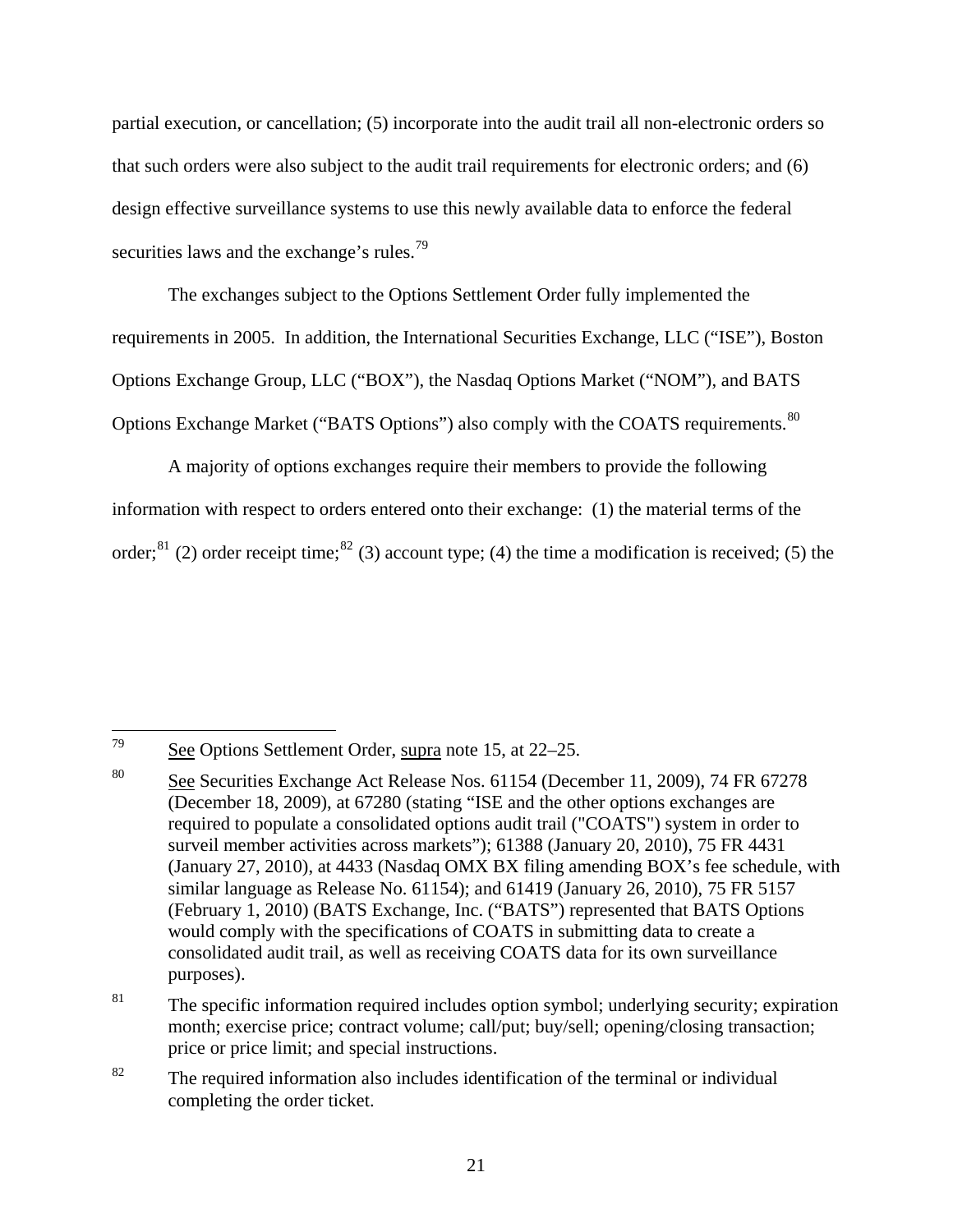time a cancellation is received; (6) execution time; and (7) the clearing member identifier of the parties to the transaction.<sup>[83](#page-21-0)</sup>

## **F. Other Audit Trail Requirements**

 SRO audit trail rules regarding information on orders for NMS stocks to be recorded by their members, and in some cases provided to the SRO, tend to be less uniform than SRO audit trail rules relating to listed options.<sup>[84](#page-21-1)</sup> Some exchanges and FINRA have detailed audit trail data submission requirements for their members covering order entry, transmittal, and execution.<sup>[85](#page-21-2)</sup> For example, the rules of one exchange require the recording of the following information for each order originating with an exchange participant that is given to or received from another participant for execution, transmitted by an exchange participant to another market, or originating off the exchange and transmitted to an exchange participant, and subsequent execution of any such orders:<sup>[86](#page-21-3)</sup>

• information relating to receipt or transmission of the order, including the material terms of the order; $^{87}$  $^{87}$  $^{87}$  a unique order identifier; the identification of the clearing

<span id="page-21-0"></span><sup>83</sup> See e.g. BATS Rule 20.7; BOX Chapter V, Section 15; CBOE Chapter VI, Rules 6.24 and 6.51; NOM Rule Chapter V, Section 7; NYSE Amex Rules 153, Commentary .01, and 962; NYSE Arca Rules 6.67, 6.68, and 6.69; and Phlx Rules 1063 and 1080.

<span id="page-21-1"></span><sup>&</sup>lt;sup>84</sup> For purposes of this release, the Commission does not consider SRO EBS rules to be audit trail rules.

<span id="page-21-2"></span><sup>&</sup>lt;sup>85</sup> See Chicago Stock Exchange ("CHX") Article 11, Rule 3(b); FINRA Rules 7400 to 7470 (the OATS rules); Nasdaq Rules 6950 to 6958 (substantially similar to the OATS rules); BX Rules 6950 to 6958 (substantially similar to OATS rules); NYSE Rule 123 and 132B; and NYSE Amex Equities Rule 123 and 132B (OTS rules). See supra Sections I.C. and I.D. for a discussion of FINRA's OATS rules and the NYSE and NYSE Amex's OTS rules, respectively.

<span id="page-21-3"></span><sup>86</sup> See CHX Article 11, Rule 3(b).

<span id="page-21-4"></span> $87$  Id. The specific information required includes the symbol; number or shares or quantity of security; side of the market; order type; limit and/or stop price; whether the order is agency or proprietary; whether an order is a bona fide arbitrage order; whether the order is short; time in force; designation as held or not held; any special conditions or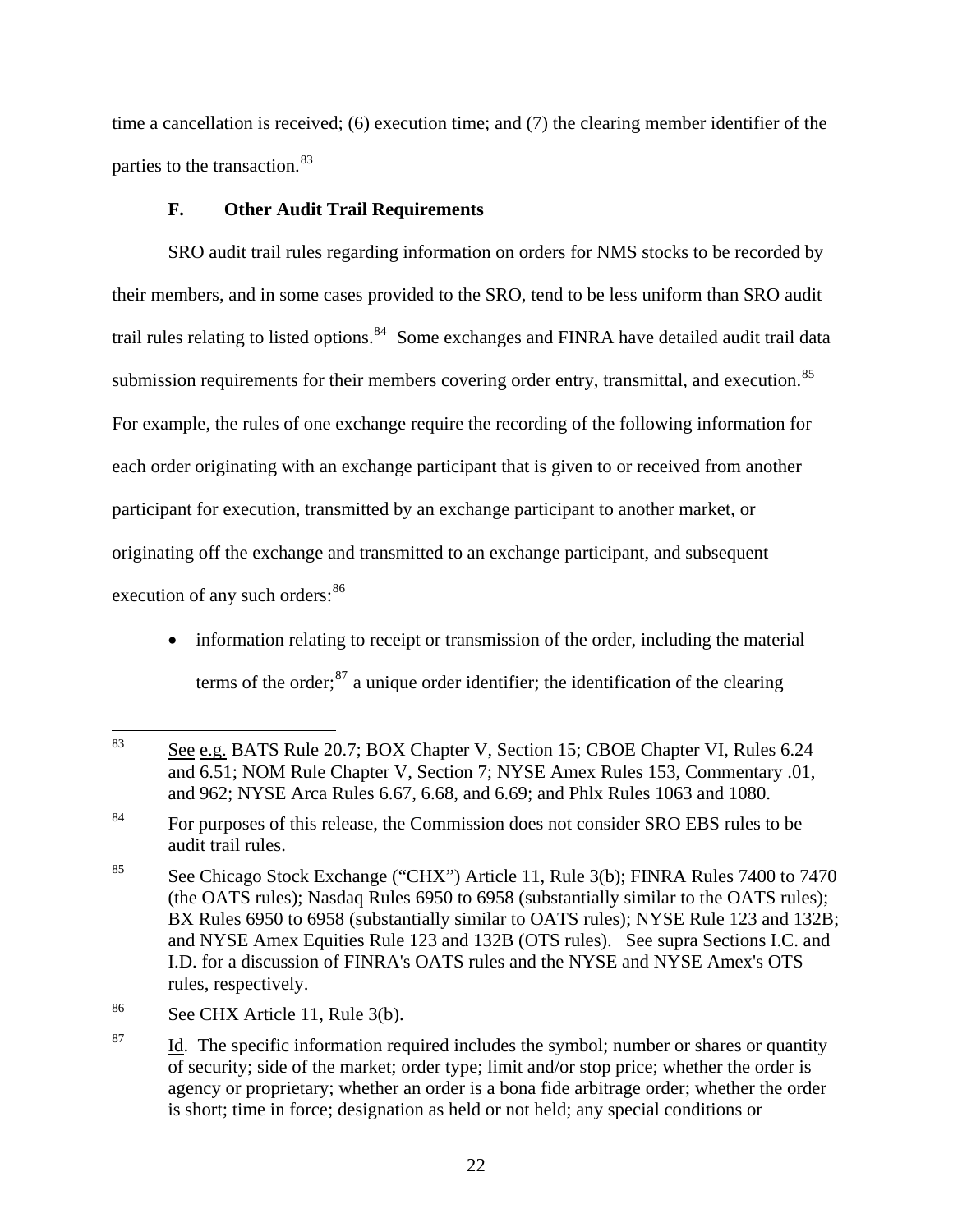participant and the participant recording the order details; the date and time of order receipt or transmission (if applicable); the market or participant to which the order was transmitted or from which the order was received (if applicable);

- information relating to modifications to or cancellation of the order, including any modifications to the order, any cancellation of all or part of the order; the date and time of receipt and transmission of any modifications to the order or cancellations; and the identification of the party canceling or modifying the order;<sup>[88](#page-22-0)</sup>
- for executions of the order,  $89$  in whole or in part, the transaction price; the number of shares or quantity executed; the date and time of execution; the contra party to the

execution; and any settlement instructions.<sup>[90](#page-22-2)</sup>

The audit trail rules of the other exchanges incorporate only standard books and records

requirements in accordance with Section 17 of the Exchange Act.<sup>[91](#page-22-3)</sup>

instructions (including any customer display instructions and any all-or-none conditions); and the date and time of any order expiration.

<span id="page-22-0"></span>88 Id.

 $\overline{a}$ 

<span id="page-22-1"></span>89 Id.

<span id="page-22-2"></span> $\frac{1}{20}$  Id. The participant also must record the system-generated times of recording this required information. This information must be recorded immediately after the information is received or becomes available. CHX Article 11, Rule 3(c). Additionally, before any such orders are executed, exchange participants must record the name or designation of the account for which the order is being executed. CHX Article 11, Rule 3(d). This rule does not apply to orders sent or received through the exchange's matching system or any other electronic systems the exchange recognizes as providing the required information in a format acceptable to the exchange. See CHX Article 11, Rule 3, Interpretations and Policies .03.

<span id="page-22-3"></span><sup>&</sup>lt;sup>91</sup> See e.g. National Stock Exchange ("NSX") Chapter VI, Rule 4.1.; BATS Chapter IV, Rule 4.1; CBOE Rule 15.1 (applicable to CBSX); ISE Stock Exchange Rule 1400; NYSE Arca Equities Rule 2.24; 15 U.S.C. 78q et seq. For example, one exchange only requires its members to make and keep books and records and other correspondence in conformity with Section 17 of the Exchange Act and the rules thereunder, with all other applicable laws and the rules, regulations and statements of policy promulgated thereunder, and with the exchange's rules. See NSX Chapter VI, Rule 4.1.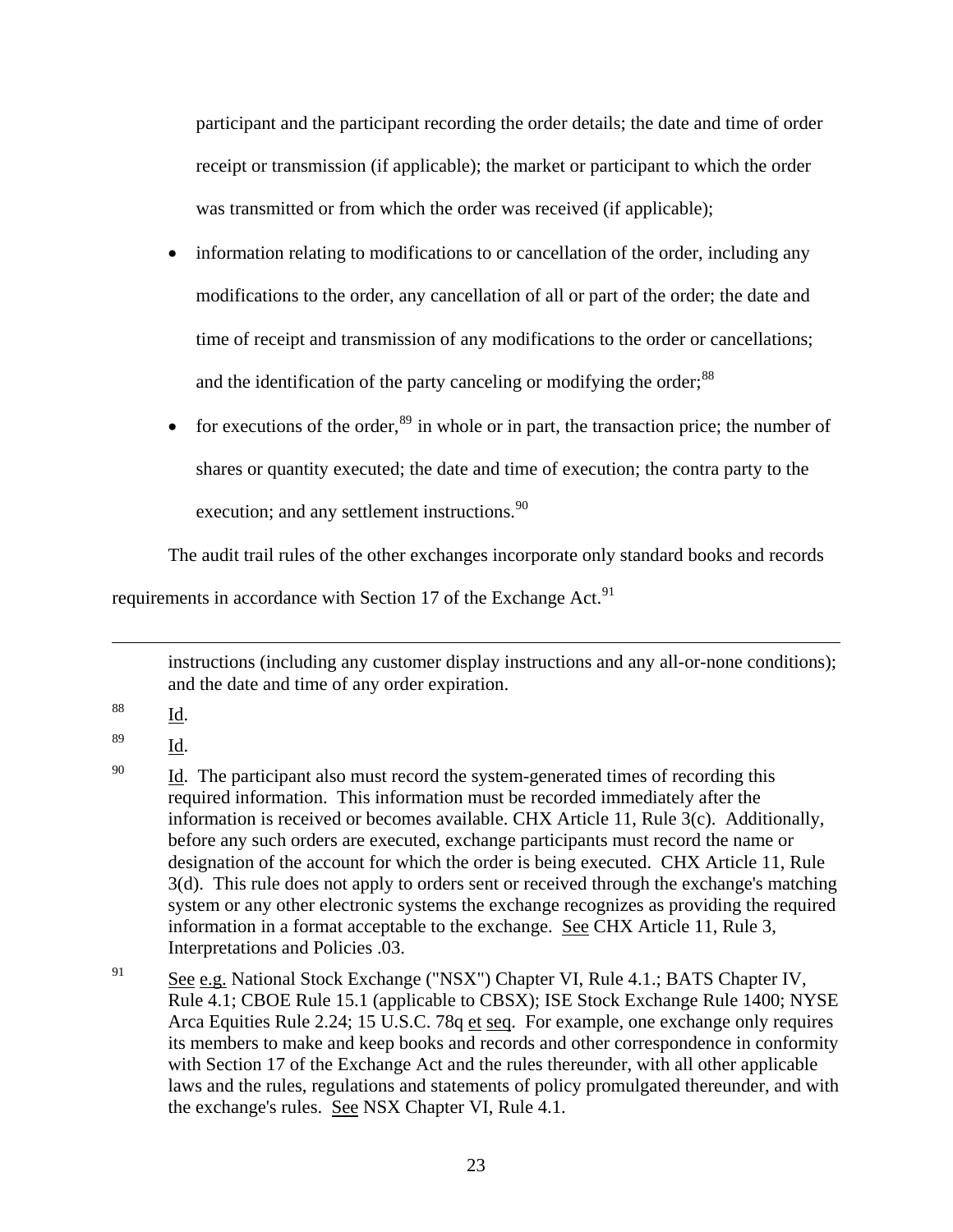# **G. Prior Commission Request for Comment**

The Commission has previously requested comment regarding cross-market regulation, including whether changes should be made to existing audit trail rules, in two concept releases in 2003 and 2004.<sup>[92](#page-23-0)</sup>

 In 2003, the Commission sought public comment on a petition submitted by Nasdaq that raised concerns about the impact of market fragmentation on the trading in, and regulation of trading in, Nasdaq-listed securities.<sup>[93](#page-23-1)</sup> Nasdaq, through OATS, collected data from its members trading Nasdaq-listed securities, which the NASD then used to surveil for potential rule violations.[94](#page-23-2) Nasdaq requested that the Commission require all SROs trading Nasdaq-listed securities to implement an electronic audit trail identical to OATS.<sup>[95](#page-23-3)</sup> Nasdaq also noted that the available cross-market audit trail information provided by the Intermarket Surveillance Group  $("ISG")<sup>96</sup>$  $("ISG")<sup>96</sup>$  $("ISG")<sup>96</sup>$  was comprised of audit trail information from each of the exchanges and provided two

<span id="page-23-0"></span><sup>92</sup> 92 See Securities Exchange Act Release Nos. 47849 (May 14, 2003), 68 FR 27722 (May 20, 2003) (File No. S7-11-03) ("Intermarket Trading Concept Release") and 50700 (November 18, 2004), 69 FR 71256 (December 8, 2004) (File No. S7-40-04) ("Concept Release Concerning Self-Regulation").

<span id="page-23-1"></span><sup>&</sup>lt;sup>93</sup> See letter to Jonathan G. Katz, Secretary, Commission, from Edward Knight, Executive Vice President and General Counsel, Nasdaq, dated April 11, 2003 (File No. 4-479) ("Nasdaq Petition"). In particular, Nasdaq was concerned over what it deemed "unequal and inadequate regulation" by other markets trading Nasdaq-listed securities. Id. at 2. See also Intermarket Trading Concept Release, supra note 92, at 27223.

<span id="page-23-2"></span><sup>&</sup>lt;sup>94</sup> See Nasdaq Petition, supra note 93, at 10, and Intermarket Trading Concept Release, supra note 92, at 27224.

<span id="page-23-3"></span><sup>&</sup>lt;sup>95</sup> See Nasdaq Petition, supra note 93, at 11, and Intermarket Trading Concept Release, supra note 92, at 27224.

<span id="page-23-4"></span><sup>&</sup>lt;sup>96</sup> The ISG was created in 1983 and its members include all of the registered national securities exchanges and FINRA. ISG states that its goals are to enhance intermarket surveillance, assure the integrity of trading, and provide investor protection. To achieve these goals, ISG members share data such as audit trail information and short interest data among themselves. ISG provides surveillance tools to supplement its participant members' existing surveillance systems, such as the ISG Unusual Activity Report and the Consolidated Equity Audit Trail. These reports are made available from SIAC to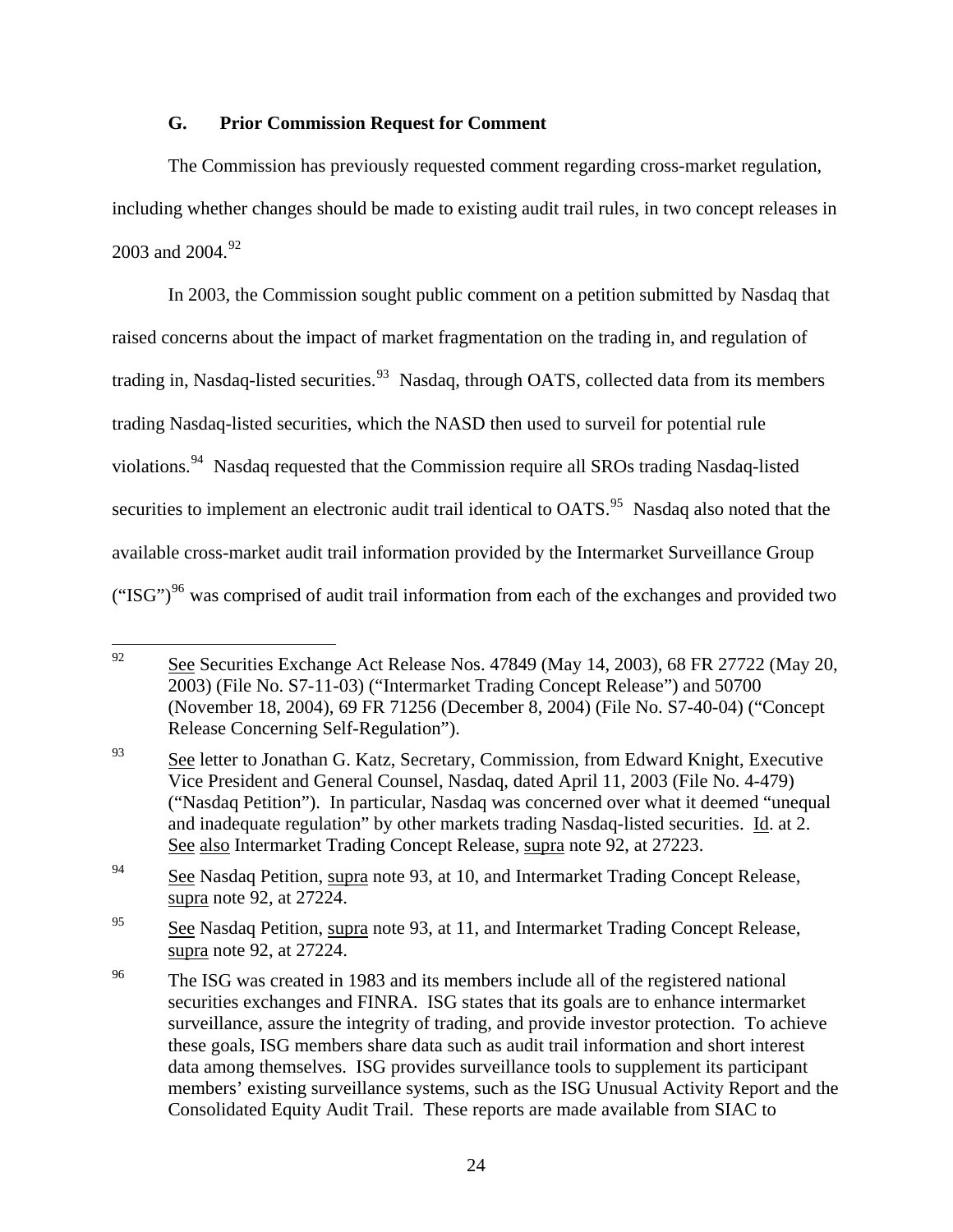day delayed data at the clearing firm level, with time data from non-synchronized clocks.<sup>[97](#page-24-0)</sup>

Nasdaq believed that the information provided by ISG was insufficient to identify potentially

violative activity.[98](#page-24-1)

1

In response to the Intermarket Trading Concept Release, the Commission received a

variety of comments on intermarket surveillance and order audit trail issues.<sup>[99](#page-24-2)</sup> Of those

members of ISG and are intended to provide a consolidated view across all markets of trade, quote, and clearing activity. See comment letter from Brian F. Colby, Chairman, Intermarket Surveillance Group, to Jonathan G. Katz, Secretary, Commission, dated June 18, 2003 ("ISG 2003 Comment Letter") (commenting in response to the Intermarket Trading Concept Release).

# <span id="page-24-0"></span> $97$  See Nasdaq Petition, supra note 93, at 10, and Intermarket Trading Concept Release, supra note 92, at 27224.

<span id="page-24-1"></span> $\frac{98}{20}$  See Nasdaq Petition, supra note 93, at 10–11, and Intermarket Trading Concept Release, supra note 92, at 27224.

<span id="page-24-2"></span><sup>99</sup> See comment letters from Darla C. Stuckey, Corporate Secretary, NYSE, to Jonathan G. Katz, Secretary, Commission, dated June 19, 2003 ("NYSE Comment Letter"); Jeffrey T. Brown, General Counsel, Cincinnati Stock Exchange, to Jonathan G. Katz, Secretary, Commission, dated June 19, 2003 ("CSE Comment Letter"); Michael J. Simon, Senior Vice President and Secretary, International Securities Exchange, Inc., to Jonathan G. Katz, Secretary, Commission, dated June 19, 2003 ("ISE Comment Letter"); William O'Brien, Chief Operating Officer, Brut, LLC, to Jonathan G. Katz, Secretary, Commission, dated June 19, 2003 ("Brut Comment Letter"); Kim Bang, President, Bloomberg Tradebook LLC, to Jonathan G. Katz, Secretary, Commission, dated June 20, 2003 ("Bloomberg Tradebook Comment Letter"); Donald D. Kittell, Executive Vice President, Securities Industry Association, to Jonathan G. Katz, Secretary, Commission, dated June 27, 2003 ("SIA Comment Letter"); Edward J. Joyce, President and Chief Operating Officer, CBOE, to Jonathan G. Katz, Secretary, Commission, dated June 30, 2003 ("CBOE Comment Letter"); W. Hardy Callcott, Senior Vice President and General Counsel, Charles Schwab & Co., Inc., to Jonathan G. Katz, Secretary, Commission, dated July 7, 2003 ("Schwab Comment Letter"); Richard Ketchum, General Counsel, Citigroup, to Jonathan G. Katz, Secretary, Commission, dated July 8, 2003 ("Citigroup Comment Letter"); John S. Markle, Associate General Counsel, Ameritrade Holding Corp., to Jonathan G. Katz, Secretary, Commission, dated July 10, 2003 ("Ameritrade Comment Letter"); and Eric Schwartz, Managing Director, Goldman Sachs, and Duncan Niederauer, Co-Chief Executive Officer, Spear, Leeds & Kellogg, to Jonathan G. Katz, Secretary, Commission, dated July 25, 2003 ("Goldman Sachs and Spear, Leeds & Kellogg Comment Letter").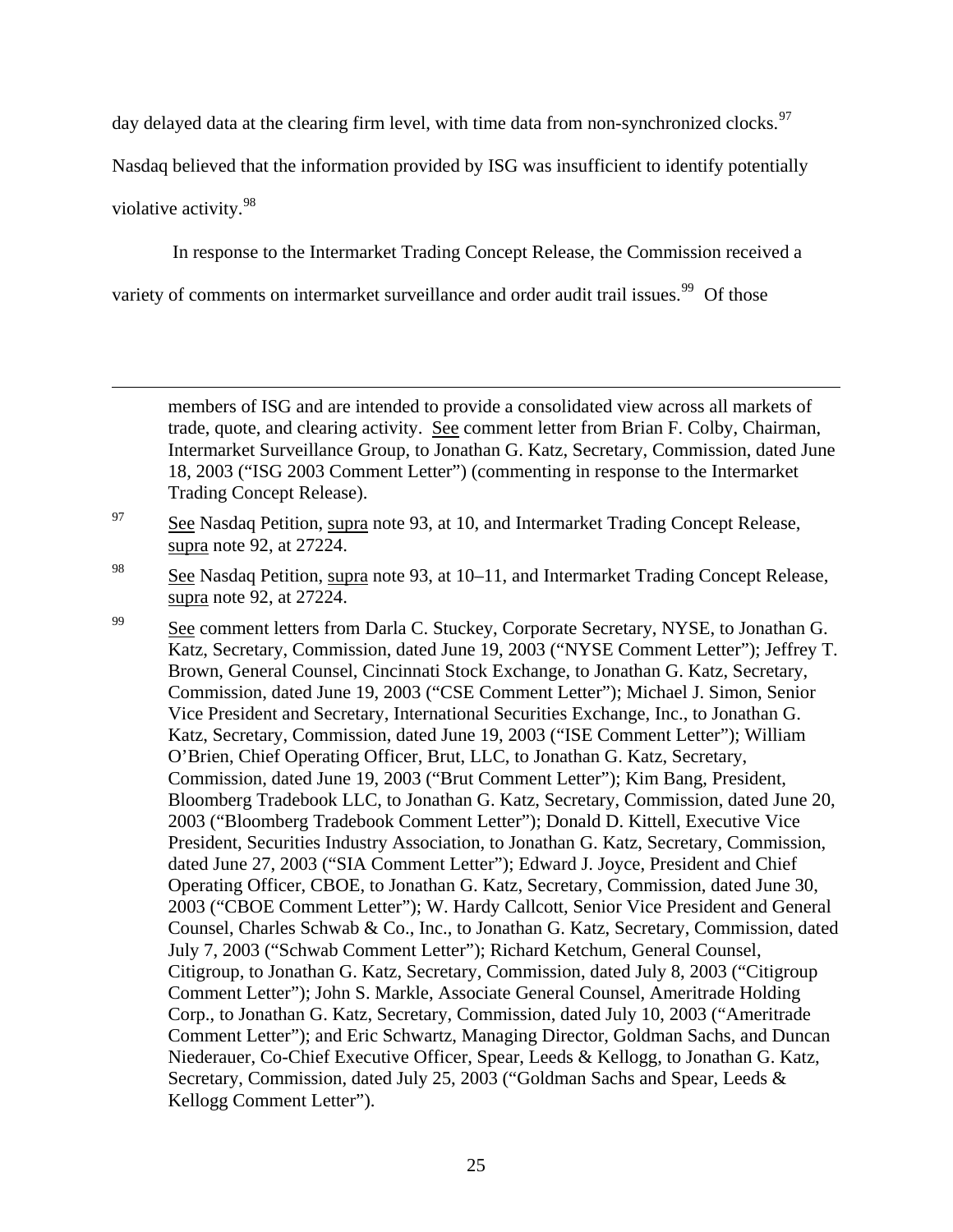commenters that addressed the general concept of creating a uniform electronic audit trail, some supported the concept while others did not. $100$ 

One commenter expressed the view that once broker-dealers have implemented systems necessary to comply with audit trail requirements, it would not be incrementally significant from a cost perspective to supply the same data in a common format to additional SROs, but that there would be a significant cost if the data to be captured and the methods of encoding and delivering the data differed from market to market.<sup>[101](#page-25-1)</sup> This commenter urged the Commission, if it were to require all market centers to adopt audit trail requirements, to ensure that the requirements are uniform and standardized. This commenter recommended a single standard for real time electronic trade and audit trail reporting, which would be applicable to all equity securities traded in the national market regardless of where listed or traded, and where data would be captured in a central depository, aggregated and made immediately available to each relevant market center,

<span id="page-25-0"></span><sup>100</sup> 100 Of the commenters that clearly commented on the creation of a uniform intermarket audit trail, Citigroup and Goldman Sachs and Spear, Leeds & Kellogg were in favor of the idea, and Bloomberg supported a consolidated audit trail for those SROs trading Nasdaqlisted securities. See Citigroup Comment Letter, supra note 99, at 6; Goldman Sachs and Spear, Leeds & Kellogg Comment Letter, supra note 99, at 3–4; and Bloomberg Tradebook Comment Letter, supra note 99, at 3. Brut, CBOE, and the NYSE did not appear to be in favor of a standardized intermarket audit trail. See Brut Comment Letter, supra note 99, at 5 (arguing for addressing improvements to surveillances falling short of Exchange Act requirements individually instead of "costly and comprehensive technology overhauls"); CBOE Comment Letter, supra note 99, at 2 (explaining that it "supports expanding the use of existing tools and enhancing [SRO] and Commission coordination to strengthen surveillance and to achieve more uniform regulation..." and noting that the Commission could "play a significant role in achieving uniform SRO regulation [by] establishing guiding principles on a variety of areas that affect all SROs." CBOE also noted that there should be enhanced coordination of SRO regulatory efforts through ISG and through 17d-2 agreements); and NYSE Comment Letter, supra note 99, at 5 (suggesting linking SRO audit trails in the manner of the ISG Consolidated Audit Trail).

<span id="page-25-1"></span><sup>&</sup>lt;sup>101</sup> See Goldman Sachs and Spear, Leeds & Kellogg Comment Letter, supra note 99, at 3.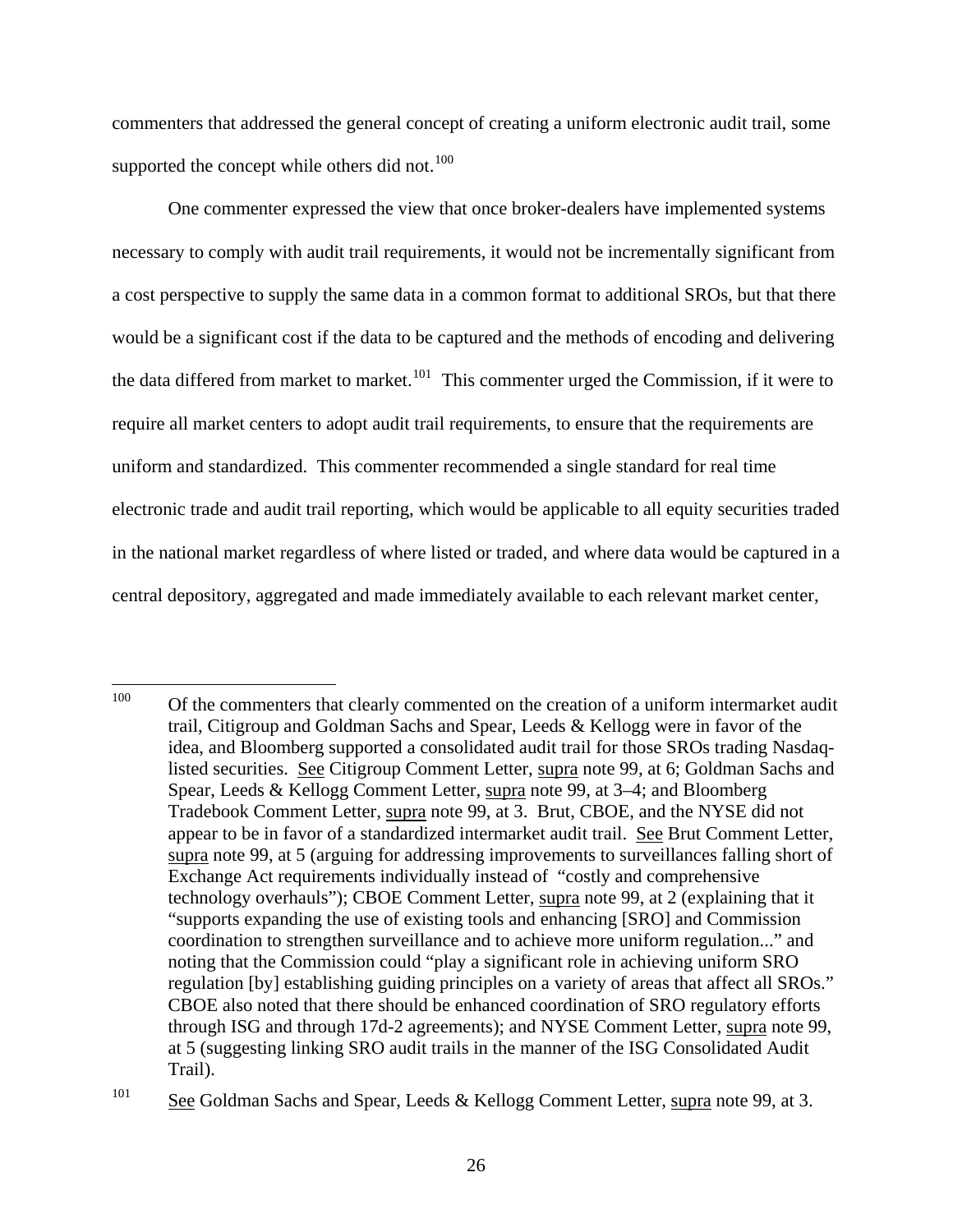possibly through direct electronic data feeds.<sup>[102](#page-26-0)</sup> Likewise, another commenter stated that it would be preferable for there to be one uniform audit trail system, rather than each SRO adopting its own audit trail requirements and systems, to reduce the potential for conflicting rules and regulations and duplicative systems and technology requirements.<sup>[103](#page-26-1)</sup> Another commenter recommended that if the Commission determined that the need for a particular SRO to have enhanced audit trail information outweighs costs to member firms, SROs be required to coordinate efforts so as to reduce duplication of systems and regulatory efforts.<sup>[104](#page-26-2)</sup>

 Several commenters urged the Commission to consider the costs to broker-dealer firms of supplying the audit trail data when considering the appropriateness of extending OATS-like audit trail requirements to other market centers.<sup>[105](#page-26-3)</sup> One commenter stated the belief that firms already are required to maintain all of the customer and transaction information that regulators would want under their current books and records requirements and that most firms do not believe there is a justification for requiring firms to spend the money necessary to send this information to

<span id="page-26-3"></span><sup>105</sup> See SIA Comment Letter, supra note 99, at 4; Goldman Sachs and Spear, Leeds & Kellogg Comment Letter, supra note 99, at 3 (stating that any decision about extending OATS to other markets should take into account the costs imposed on SROs, market intermediaries and the markets); and Ameritrade Comment Letter, supra note 99, at 3.

<span id="page-26-0"></span><sup>102</sup> Id at  $4$ .

<span id="page-26-1"></span><sup>&</sup>lt;sup>103</sup> See Citigroup Comment Letter, supra note 99, at 6.

<span id="page-26-2"></span><sup>&</sup>lt;sup>104</sup> See SIA Comment Letter, supra note 99, at 4. One commenter agreed that the Commission would be justified in requiring all SROs trading Nasdaq-listed securities to coordinate electronic audit trail systems with the NASD. See Bloomberg Tradebook Comment Letter, supra note 99. On the other hand, one commenter stated its belief that if there is a legitimate need to improve on the ISG audit trail, the markets should act jointly to do so, without being forced to adopt Nasdaq's proprietary audit trail. See ISE Comment Letter, supra note 99.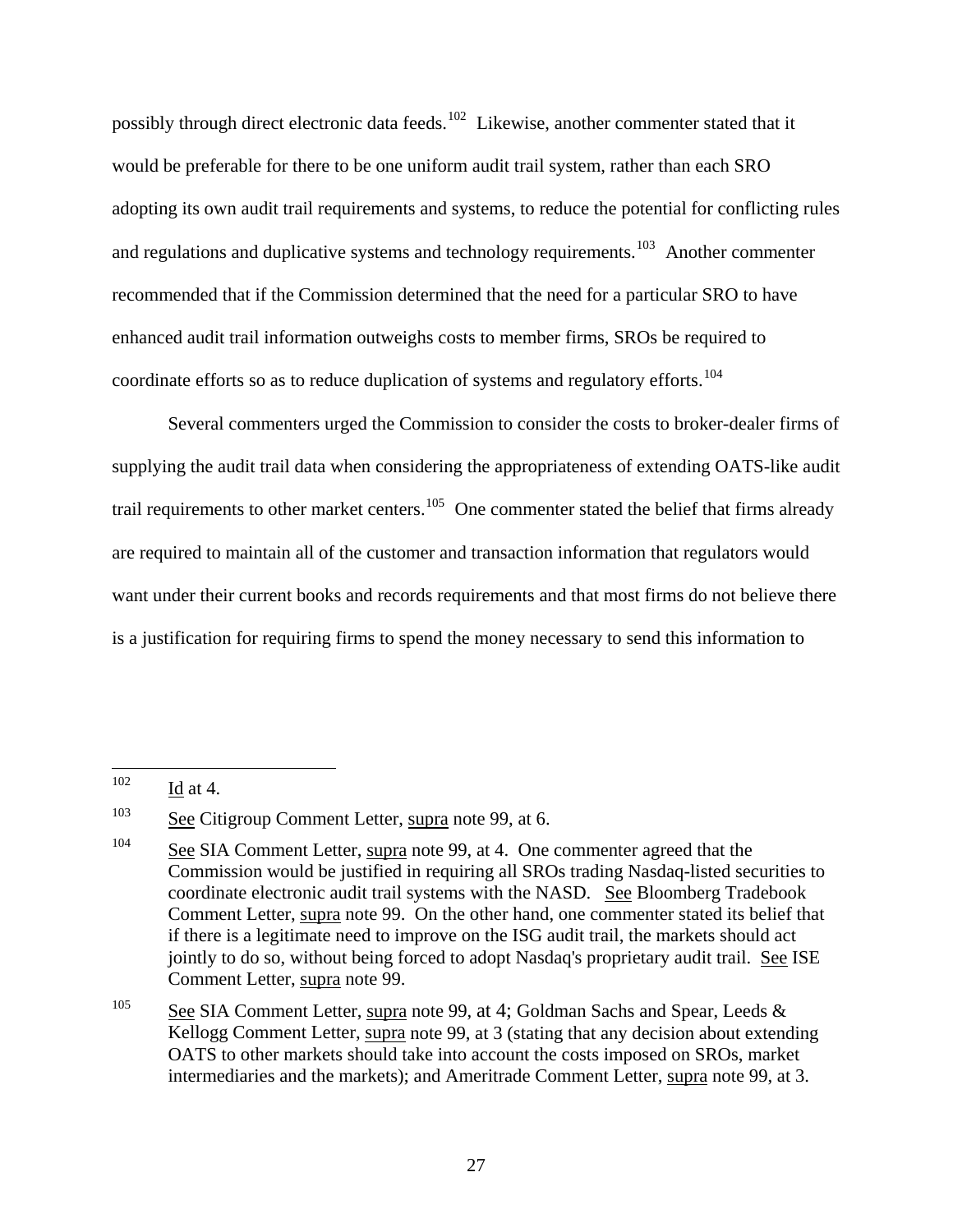every market center where an order may be routed.<sup>[106](#page-27-0)</sup> Another commenter was concerned about the impact on each individual market's structure of mandating uniformity.<sup>[107](#page-27-1)</sup>

Some commenters supported the ISG as a facilitator of a coordinated regulation.<sup>[108](#page-27-2)</sup> One commenter noted that the ISG Consolidated Equity Audit Trail was a valuable supplement to existing SRO market data.<sup>[109](#page-27-3)</sup> One commenter also endorsed the ISG audit trail as well as CSE's Firm Order Submission system,  $110$  stating that it was preferable to enhance these systems rather than conduct a "mass migration" to OATS.<sup>[111](#page-27-5)</sup> The ISG itself stated that no other market had reported any problems with ISG's timing of the incorporation of the clearing data into the Consolidated Equity Audit Trail, nor with the delivery of its audit trail information.<sup>[112](#page-27-6)</sup>

In 2004, in a release seeking comment on a variety of issues relating to self-regulation,

 $\overline{a}$ 

<span id="page-27-0"></span><sup>&</sup>lt;sup>106</sup> See SIA Comment Letter, supra note 99, at 4.

<span id="page-27-1"></span><sup>107</sup> See CSE Comment Letter, supra note 99, at 6–7 (noting that the data formats among exchanges may vary due to structural needs and system designs; thus, while this commenter advocated that exchanges should be required to have internal audit trails tracking orders from inception to execution, it argued that design flexibility be maintained so that exchanges could create the audit trail systems best suited to monitor their markets).

<span id="page-27-2"></span><sup>&</sup>lt;sup>108</sup> See Ameritrade Comment Letter, supra note 99, at 2; CSE Comment Letter, supra note 99, at 13; ISE Comment Letter, supra note 99, at 4; and NYSE Comment Letter, supra note 99, at 3.

<span id="page-27-3"></span> $\frac{109}{200}$  See NYSE Comment Letter, supra note 99.

<span id="page-27-4"></span><sup>&</sup>lt;sup>110</sup> In its comment letter, CSE stated that its Firm Order Submission system ("FOS") was more comprehensive than OATS and that the exchange had pioneered order audit trail development. See CSE Comment Letter, supra note 99. In its petition, Nasdaq argued that FOS was used voluntarily for settling commercial disputes between traders and was not the meant for surveillance. See Nasdaq Petition, supra note 93, at 4.

<span id="page-27-5"></span> $111$  See Brut Comment Letter, supra note 99, at 6.

<span id="page-27-6"></span><sup>112</sup> See ISG 2003 Comment Letter, supra note 99.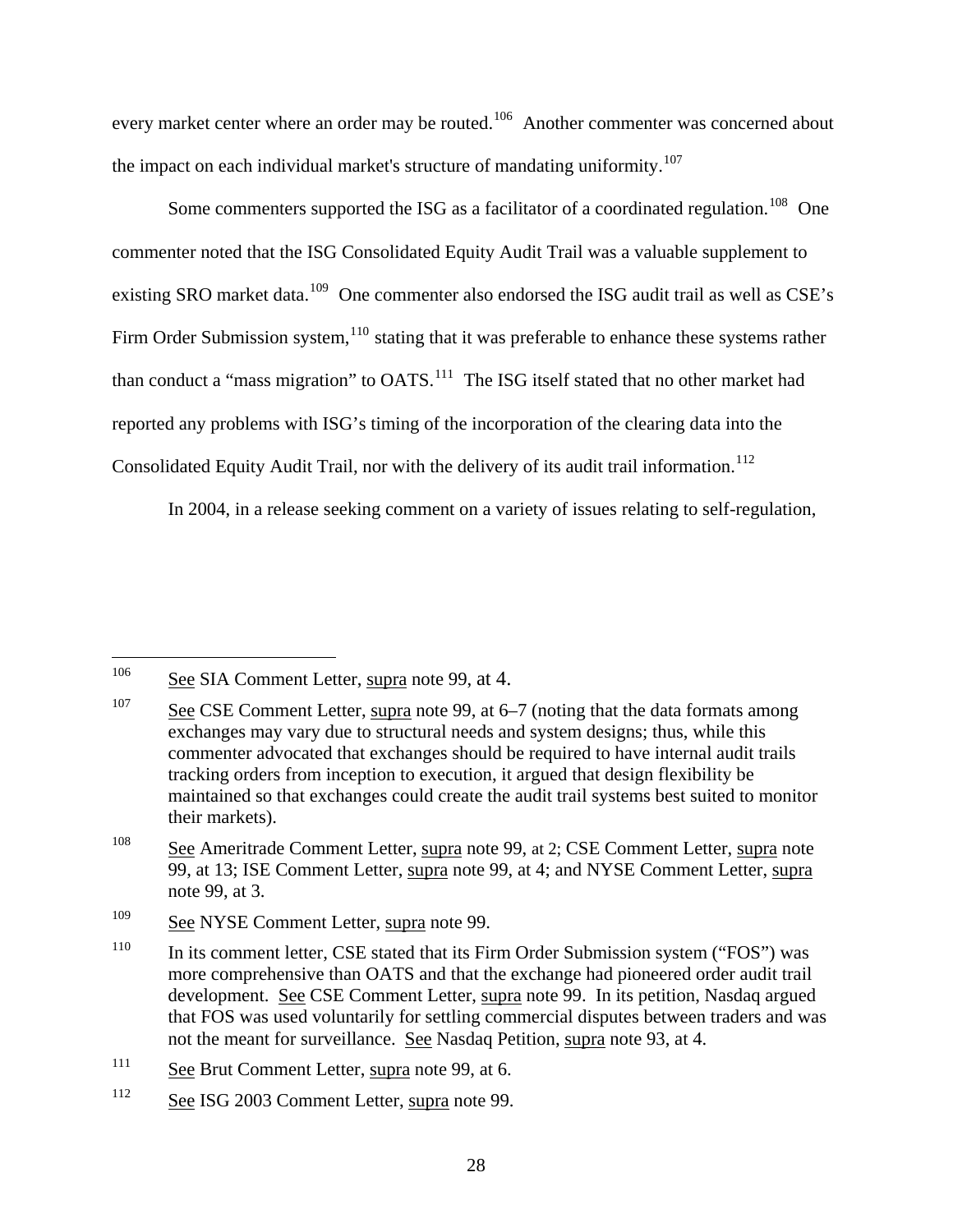the Commission again sought public comment on intermarket surveillance.<sup>[113](#page-28-0)</sup> The Commission discussed the individual audit trails developed by several equity markets, COATS, and ISG's clearing level audit trail.<sup>[114](#page-28-1)</sup> The Commission suggested that a more robust intermarket order audit trail for options and equity markets could enhance the surveillance of order flow and requested comment on the issue.<sup>[115](#page-28-2)</sup>

One commenter on the Concept Release Concerning Self-Regulation stated that, because trading in most liquid securities now occurs on multiple markets, no single SRO could capture a complete picture of all the trading in each product, all trading by one broker-dealer, and even all the trading related to a single order.<sup>[116](#page-28-3)</sup> This commenter stated its belief that the lack of uniform order and transaction data creates regulatory gaps and may provide incentives for market participants to conduct activities on markets where less regulatory data is collected on an automated basis.<sup>[117](#page-28-4)</sup> This commenter believed that minimum data-collection standards should be required to ensure adequate regulation across all markets, and that consolidating that data would permit effective intermarket regulation while ensuring that no single market has a competitive advantage.<sup>[118](#page-28-5)</sup>

Another commenter gave an example of how it believed the lack of real time reporting across markets was detrimental to surveillances relating to certain illegal activities. This

<span id="page-28-0"></span><sup>113</sup> See Concept Release Concerning Self-Regulation, supra note 92, at Sections IV.C and V.A.2.

<span id="page-28-1"></span><sup>114</sup> Id.

<span id="page-28-2"></span><sup>115</sup> Id. at 71277.

<span id="page-28-3"></span><sup>&</sup>lt;sup>116</sup> See comment letter from Robert R. Glauber, Chairman and Chief Executive Officer, NASD, to Jonathan G. Katz, Secretary, Commission, dated March 15, 2005 ("NASD Comment Letter"), at 10.

<span id="page-28-4"></span> $\frac{117}{\text{Id}}$ . at 11.

<span id="page-28-5"></span><sup>118</sup> Id.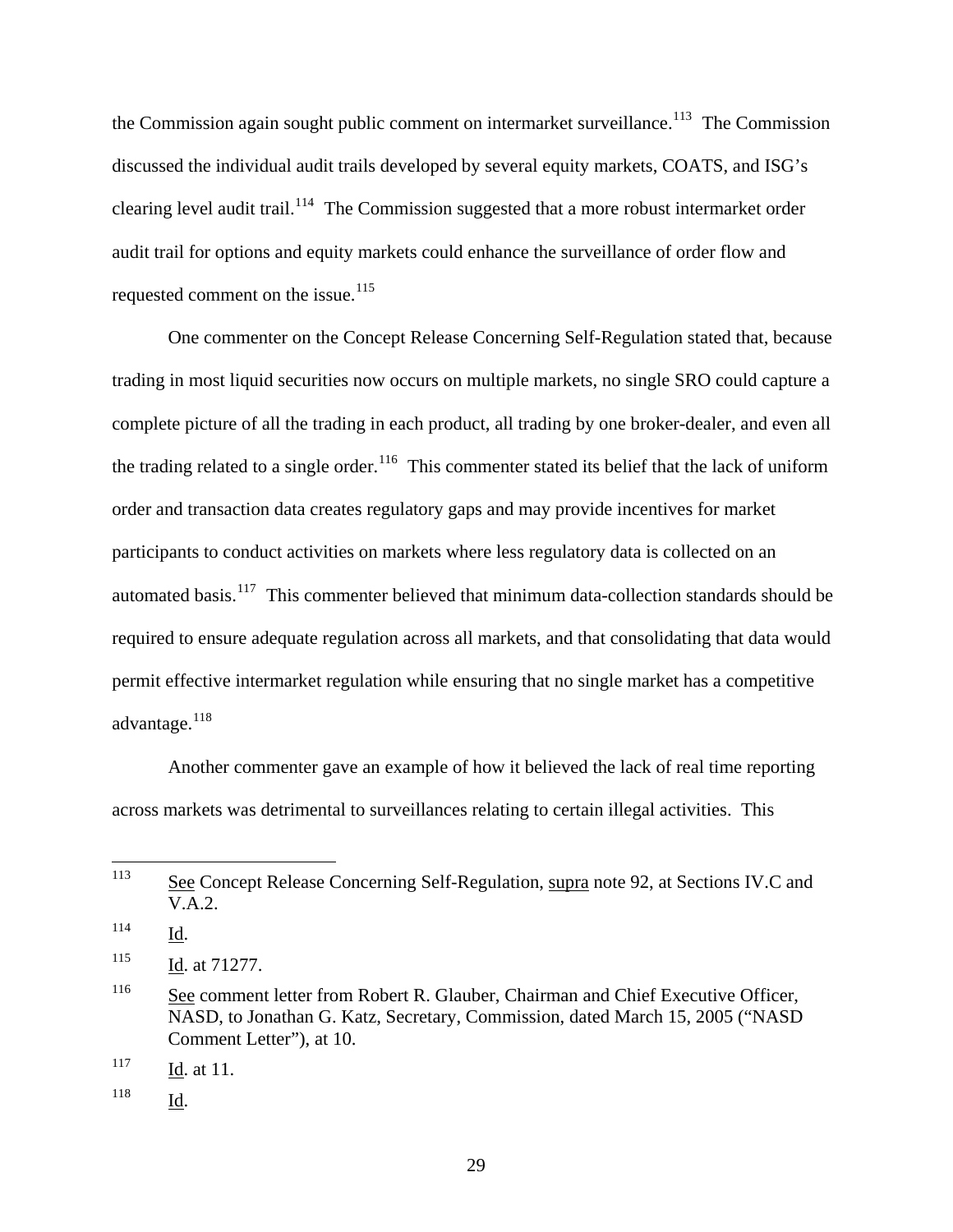commenter stated its belief that "effective surveillances relating to insider trading, market manipulation and stock or options frontrunning in multiple markets can be hindered because away-market data such as order information, position limit reports and large position reports (for options) are not available electronically on a real time or near real time basis to the SRO that has generated an alert or flag in the course of its routine surveillance.<sup>[119](#page-29-0)</sup> This commenter suggested that consolidating this type of data in real time or near real time would permit SROs to immediately detect and review all aberrational activity in the multiple market centers, which could significantly deter or prevent violative conduct.<sup>[120](#page-29-1)</sup>

Another commenter stated its belief that the lack of a coordinated surveillance system is potentially one of the more significant problems facing the markets, and that as trading strategies become more sophisticated across multiple markets and national borders, the potential for sophisticated fraud also increases.<sup>[121](#page-29-2)</sup> One commenter recommended a consolidated information base that all regulators could access, stating that "having separate and uncoordinated regulatory data is inefficient and detracts from the quality of regulation."<sup>[122](#page-29-3)</sup> Further, another commenter suggested a voluntary regulatory cooperative, jointly owned by participant exchanges, that would be the central regulator for surveillance, investigations and examinations and would include an electronic interface with the SEC; this commenter believed that the costs of developing an

<span id="page-29-0"></span><sup>119</sup> See comment letter from Mary Yeager, Secretary, NYSE, to Jonathan G. Katz, Secretary, Commission, dated March 8, 2005, at 8.

<span id="page-29-1"></span><sup>120</sup> Id.

<span id="page-29-2"></span><sup>&</sup>lt;sup>121</sup> See comment letter from Rebecca T. McEnally, Director, and Linda L. Rittenhouse, Senior Policy Analyst, Centre for Financial Market Integrity, to Nancy M. Morris, Secretary, Commission, dated July 14, 2006, at 6.

<span id="page-29-3"></span><sup>&</sup>lt;sup>122</sup> See comment letter from Kim Bang, Chief Executive Officer, Bloomberg L.P., to Jonathan G. Katz, Secretary, Commission, dated March 8, 2005, at 4.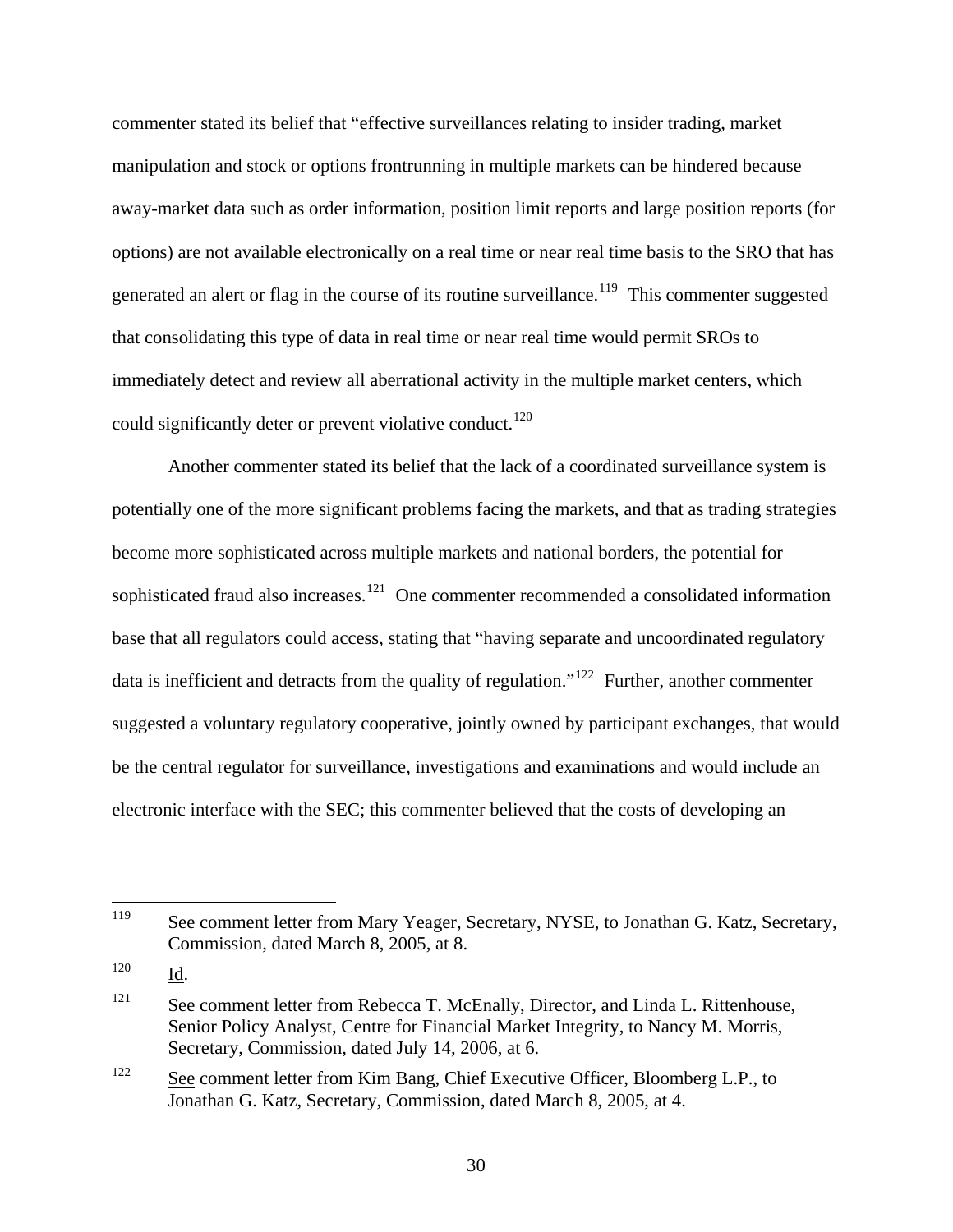intermarket consolidated order audit trail system should be justified by the regulatory value of the data to be captured.<sup>[123](#page-30-0)</sup>

## **II. Basis for Proposed Rule**

As noted above, the U.S. securities markets have experienced a dynamic transformation in recent years. Rapid technological advances and regulatory developments have produced fundamental changes in the structure of the securities markets, the types of market participants, the trading strategies employed, and the array of products traded. Trading of securities has become more dispersed among exchanges and various other trading venues, including the OTC market. The markets have become even more competitive, with exchanges and other trading centers aggressively competing for order flow by offering innovative order types, new data products and other services, and through fees charged or rebates provided by the markets. The Commission preliminarily believes that with today's fast, electronic and interconnected markets, there is a heightened need for a single uniform electronic cross-market order and execution tracking system that includes more information than is captured by the existing SRO audit trails, and in a uniform format. Such a system would enable SROs to better fulfill their regulatory responsibilities to monitor for and investigate illegal activity in their markets and by their members. Further, the Commission preliminarily believes that such a system would enable the Commission staff to better carry out its oversight of the NMS for securities and to perform market analysis in a more timely fashion, whether on one market or across markets.

Each national securities exchange and national securities association must be organized and have the capacity to comply, and enforce compliance by its members, with its rules, and with

<span id="page-30-0"></span><sup>123</sup> See comment letter from Meyer S. Frucher, Chairman and Chief Executive Officer, Philadelphia Stock Exchange, to Jonathan G. Katz, Secretary, Commission, dated March 9, 2005, at 3.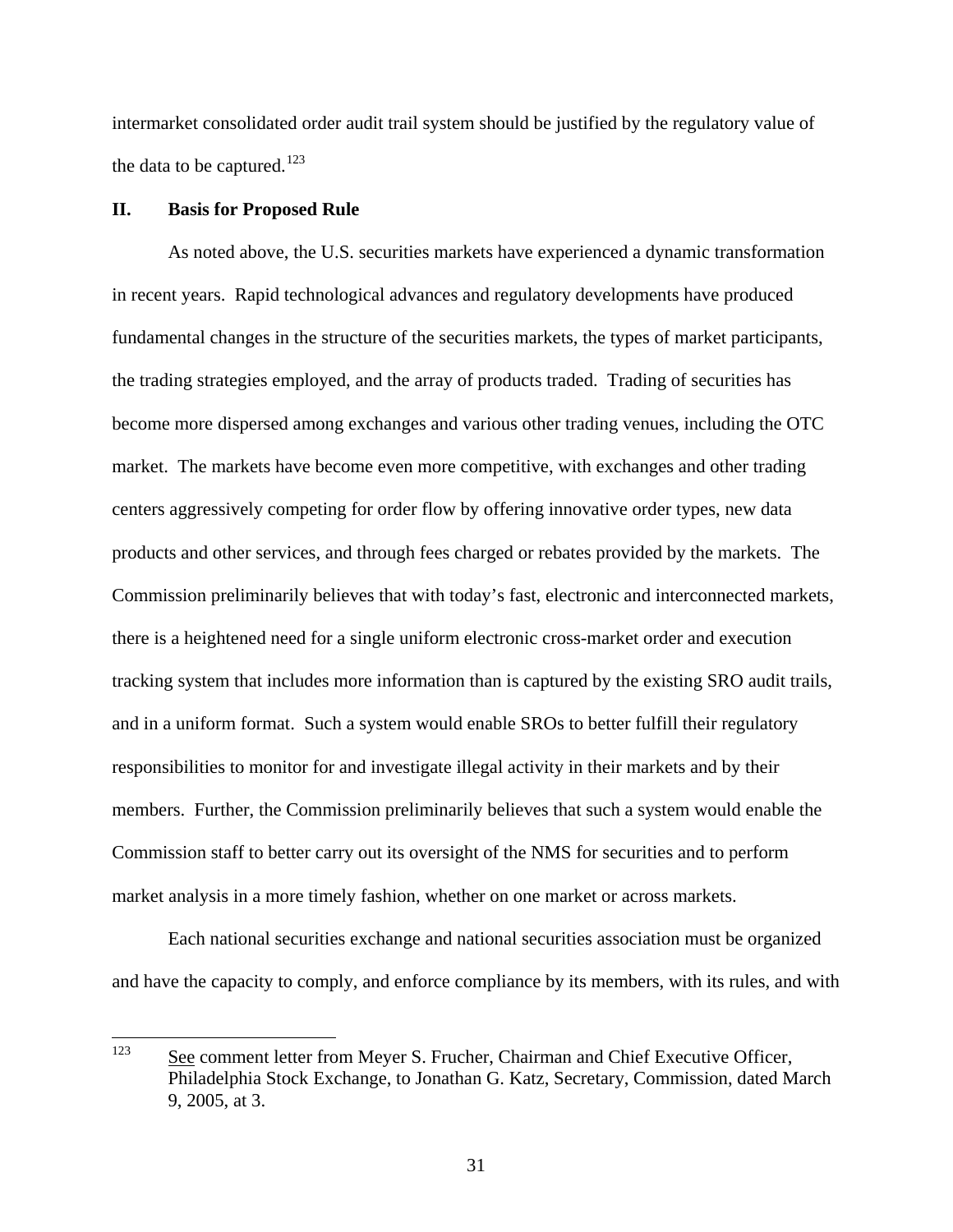the federal securities laws, rules, and regulations.<sup>[124](#page-31-0)</sup> The Commission preliminarily believes that the exchanges and FINRA could more effectively and efficiently fulfill these statutory obligations if the SROs had direct, electronic real time access to consolidated and more detailed order and execution information across all markets.<sup>[125](#page-31-1)</sup> Likewise, the Commission has the statutory obligation to oversee the exchanges and associations, $126$  and to enforce compliance by the members of exchanges and associations with the respective exchange's or association's rules, and the federal securities laws and regulations.<sup>[127](#page-31-3)</sup> The Commission also preliminarily believes that electronic real time access to consolidated information and more detailed cross market order and execution information also would aid the Commission in carrying out its statutory obligations.

Section  $11A(a)(3)(B)$  of the Exchange Act provides in part that the Commission may, by rule, require SROs to act jointly with respect to matters as to which they share authority under the Exchange Act in regulating a NMS for securities.<sup>[128](#page-31-4)</sup> Pursuant to this authority, the Commission today is proposing a rule that would require all national securities exchanges and national securities associations to jointly submit to the Commission an NMS plan to create, implement, and maintain a consolidated audit trail that would be more comprehensive than any

<span id="page-31-0"></span><sup>124</sup> See, e.g., Sections  $6(b)(1)$ ,  $19(g)(1)$  and  $15A(b)(2)$  of the Exchange Act, 15 U.S.C. 78f(b)(1), 78s(g)(1), and 78o-3(b)(2).

<span id="page-31-1"></span> $125$  The Commission notes that, if adopted as proposed, its Large Trader Proposal would not amend or impact the scope of any of the existing SRO audit trail rules. See Large Trader Proposal, supra note 11.

<span id="page-31-2"></span><sup>&</sup>lt;sup>126</sup> See, e.g., Sections 2, 6(b), 15A(b), and 19(h)(1) of the Exchange Act, 15 U.S.C. 78b, 15 U.S.C. 78f(b), 15 U.S.C. 78o-3(b), and 15 U.S.C. 78s(h)(1).

<span id="page-31-3"></span> $\frac{127}{\text{See, e.g., 19(h)(1) of the Exchange Act, 15 U.S.C. 78s(h)(1)}}$ 

<span id="page-31-4"></span><sup>&</sup>lt;sup>128</sup> See Section 11A(a)(3)(B) of the Exchange Act, 15 U.S.C. 78k-1(a)(3)(B).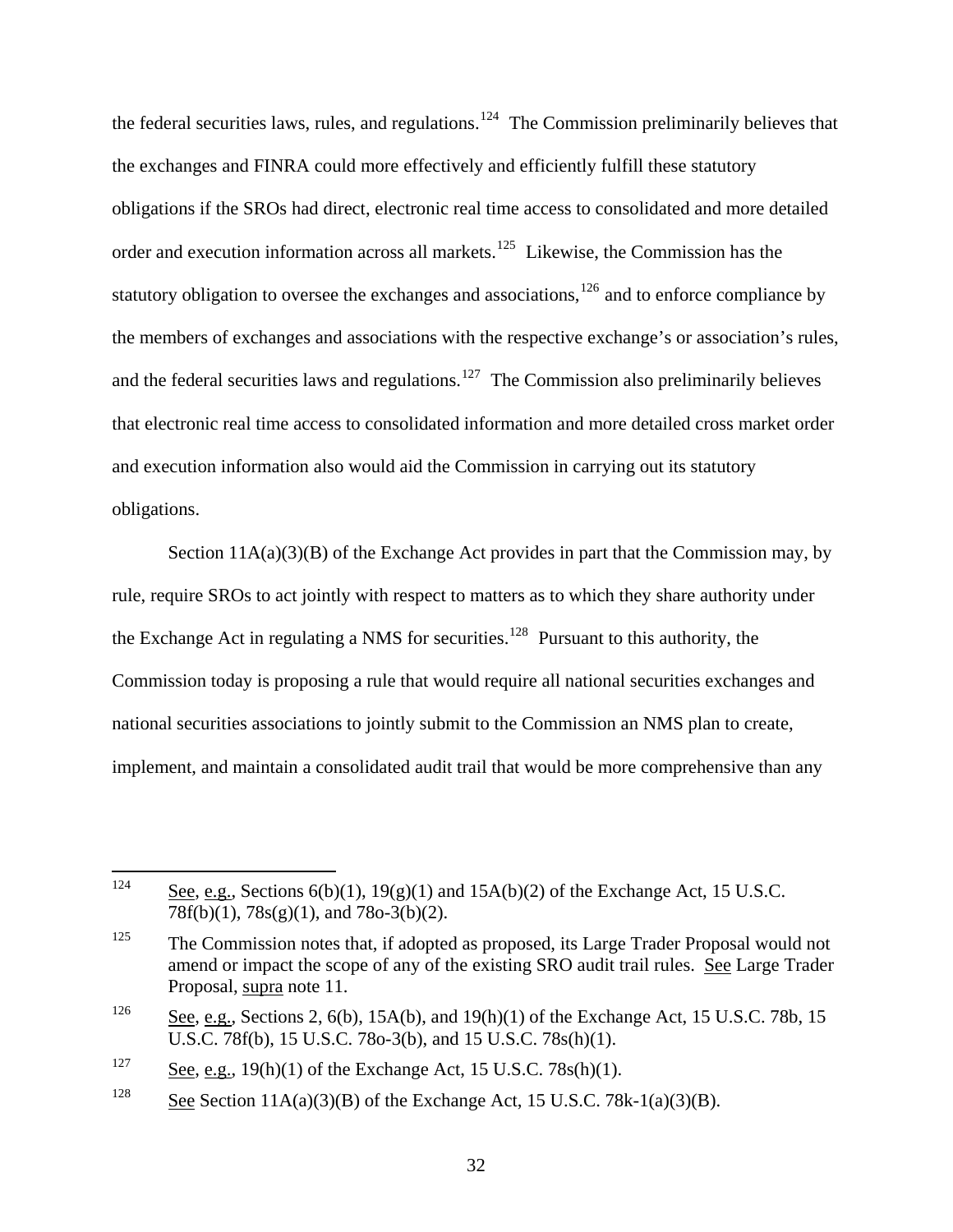audit trail currently in existence.<sup>[129](#page-32-0)</sup> The proposed Rule would require the consolidated audit trail to capture certain information about each order for an NMS security, including the identity of the customer placing the order and the routing, modification, cancellation or execution of the order, in real time. In effect, the proposal would create a time-stamped "electronic audit trail record or report" for every order, and each market participant that touches the order would be required to report information about certain reportable events, such as routing or execution of the order.

The Commission preliminarily believes that a consolidated order audit trail, such as the one proposed today, could enhance the ability of the SROs to carry out their obligations to regulate their markets and their members. The Commission also preliminarily believes that the proposed consolidated order audit trail could aid the Commission in fulfilling its statutory obligations to oversee  $SROs$ ,<sup>[130](#page-32-1)</sup> monitor for the manipulation of security prices,<sup>[131](#page-32-2)</sup> and detect the use of manipulative or deceptive devices in the purchase or sale of a security,  $132$  as well as to perform market reconstructions.

The Commission preliminarily believes that proposed Rule 613 would benefit the industry, through potential cost reductions, by eliminating the need for certain SRO and Commission rules that currently mandate the collection and provision of information, at least with respect to NMS securities.<sup>[133](#page-32-4)</sup> The Commission also preliminarily believes that the proposal

<span id="page-32-0"></span><sup>129</sup> See infra Section III for a description of proposed Rule 613.

<span id="page-32-1"></span><sup>&</sup>lt;sup>130</sup> See, e.g., Sections  $6(b)(1)$  and  $19(h)$  of the Exchange Act, 15 U.S.C. 78f(b)(1) and 78s(h).

<span id="page-32-2"></span><sup>&</sup>lt;sup>131</sup> See Section 9 of the Exchange Act, 15 U.S.C. 78i.

<span id="page-32-3"></span><sup>&</sup>lt;sup>132</sup> See Section 10 of the Exchange Act, 15 U.S.C. 78j.

<span id="page-32-4"></span><sup>&</sup>lt;sup>133</sup> See infra Section VI.A (discussion of benefits of the proposed Rule).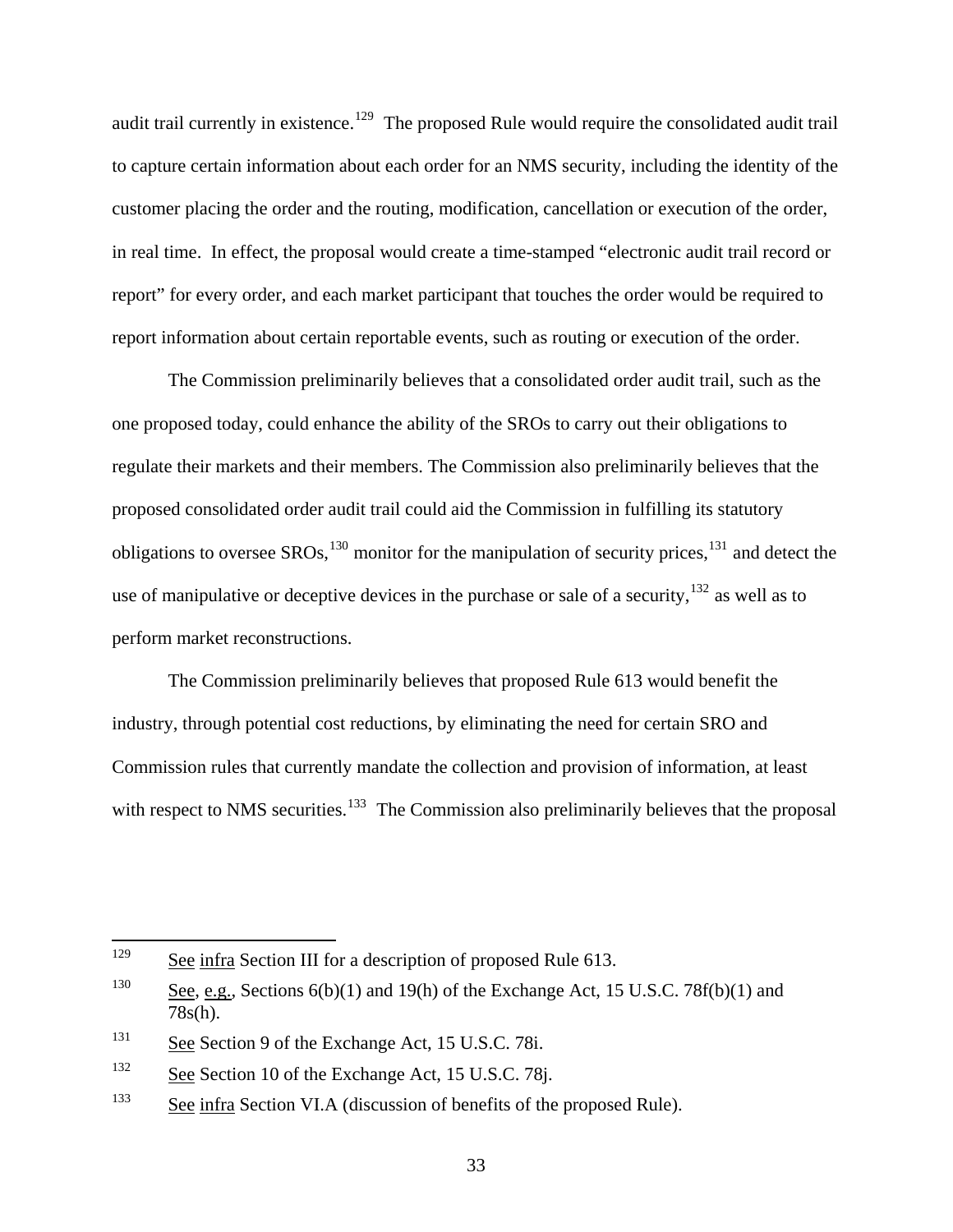would benefit SROs, as well as the NMS for NMS securities, by ultimately reducing some regulatory costs, which may result in a more effective re-allocation of overall costs.<sup>[134](#page-33-0)</sup>

 The Commission recognizes that SRO rules requiring members to capture and disclose audit trail information already exist, and considered whether more modest improvements to existing rules, and corresponding SRO and member systems, would achieve the proposed Rule's objective at lower cost. For example, the Commission considered whether to standardize and expand the order information collected by existing audit trails, the EBS system, Rule 17a-25 and equity cleared reports. Without centralization of the trading data in a uniform electronic format, however, the Commission's goals of cross-market comparability and ready access could not be achieved. Additionally, this approach would not resolve concerns over how long it takes to obtain order and execution information because the data is often not available in real time and is provided only upon request.<sup>[135](#page-33-1)</sup> Similarly, the Commission considered whether assuring access to existing audit trails to other SROs and the Commission would sufficiently advance its goals . Even if SROs could view order activity on a real time basis on other exchanges, this would not eliminate the need for SROs to check multiple repositories to view and obtain order information. Moreover, the information may be captured, stored and displayed in a variety of formats, making comparisons more difficult. The Commission, therefore, preliminarily does not believe that "retrofitting" existing rules and systems would be a more effective way to achieve the goals of the proposed consolidated audit trail than having the requirements contained in a single Commission rule, and a single NMS plan.

As discussed below, the Commission preliminarily believes that existing audit trails are limited in their scope and effectiveness in varying ways. SRO and Commission staff also

<span id="page-33-0"></span><sup>134</sup> Id.

<span id="page-33-1"></span><sup>&</sup>lt;sup>135</sup> See infra note 149.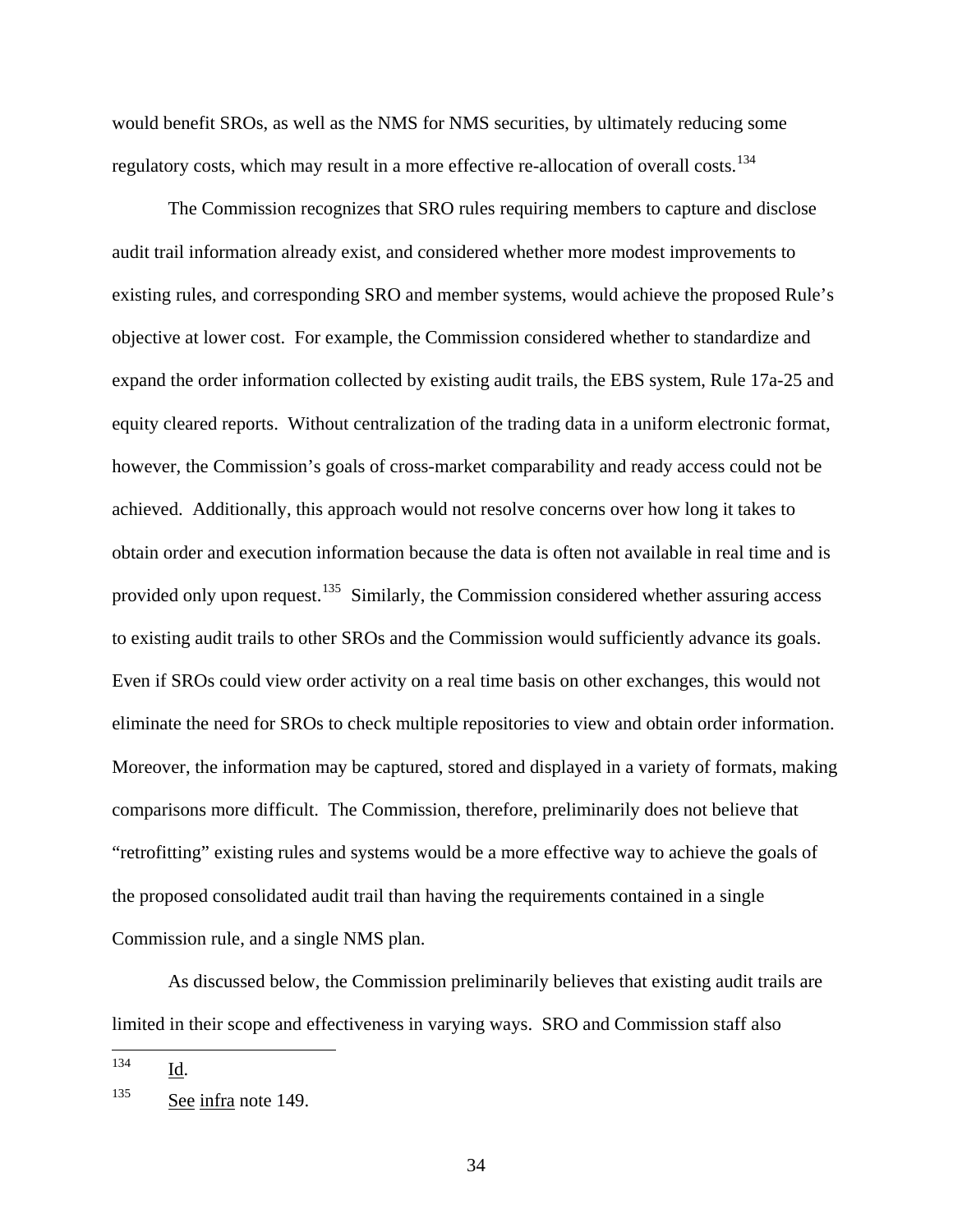currently obtain information about orders or trades through the EBS system, Rule  $17a-25$ ,  $^{136}$  $^{136}$  $^{136}$  and from equity cleared reports.<sup>[137](#page-34-1)</sup> However, as discussed below, the information provided pursuant to the EBS system, Rule 17a-25, and the equity cleared reports also is limited, to varying degrees, in detail and scope.

### **A. Lack of Uniformity of, and Gaps in, Current Required Audit Trail Information**

As noted above, the type of information relating to orders and executions currently collected by the exchanges and FINRA differs widely. For example, FINRA's OATS rules and NYSE/NYSE Amex's OTS rules (as supplemented by the requirements of NYSE and NYSE Amex Rule 123) both set forth in relative detail the information required to be recorded by a FINRA, NYSE or NYSE Amex member upon receipt or origination of an order; following transmission of an order to another FINRA, NYSE or NYSE Amex member; and following modification, cancellation or execution of such order.<sup>[138](#page-34-2)</sup> In contrast, some other exchanges' rules only require their members to keep records in compliance with the member's recordkeeping obligations under Section 17(a) of the Exchange Act and rules thereunder,  $^{139}$  $^{139}$  $^{139}$ rather than requiring that specific information be captured for orders sent to and executed on the exchange.<sup>[140](#page-34-4)</sup> Although Rule 17a-3 under the Exchange Act<sup>[141](#page-34-5)</sup> requires that a member make and keep detailed information with respect to each brokerage order, it does not, for instance, require

<span id="page-34-0"></span><sup>136</sup> 17 CFR 240.17a-25.

<span id="page-34-1"></span><sup>&</sup>lt;sup>137</sup> See supra Sections I.A. and I.B. for a description of the EBS system, Rule 17a-25, and equity cleared reports.

<span id="page-34-2"></span><sup>138</sup> See FINRA Rules 7400 through 7470, NYSE Rules 123 and 132B, NYSE Amex Equities Rule 123 and 132B, and supra Sections I.C. and I.D. See also CHX Article II, Rule 3; Nasdaq Rules 6950 to 6958; and BX Rules 6950 to 6958.

<span id="page-34-3"></span> $139$  15 U.S.C. 78q(a).

<span id="page-34-4"></span> $\frac{140}{\text{See, e.g., } NSX \text{ Rules } 4.1 \text{ and } 4.2, NYSE \text{ Area}$  Equities Rule 9.17, and BATS Rule 4.1.

<span id="page-34-5"></span> $^{141}$  17 CFR 240.17a-3.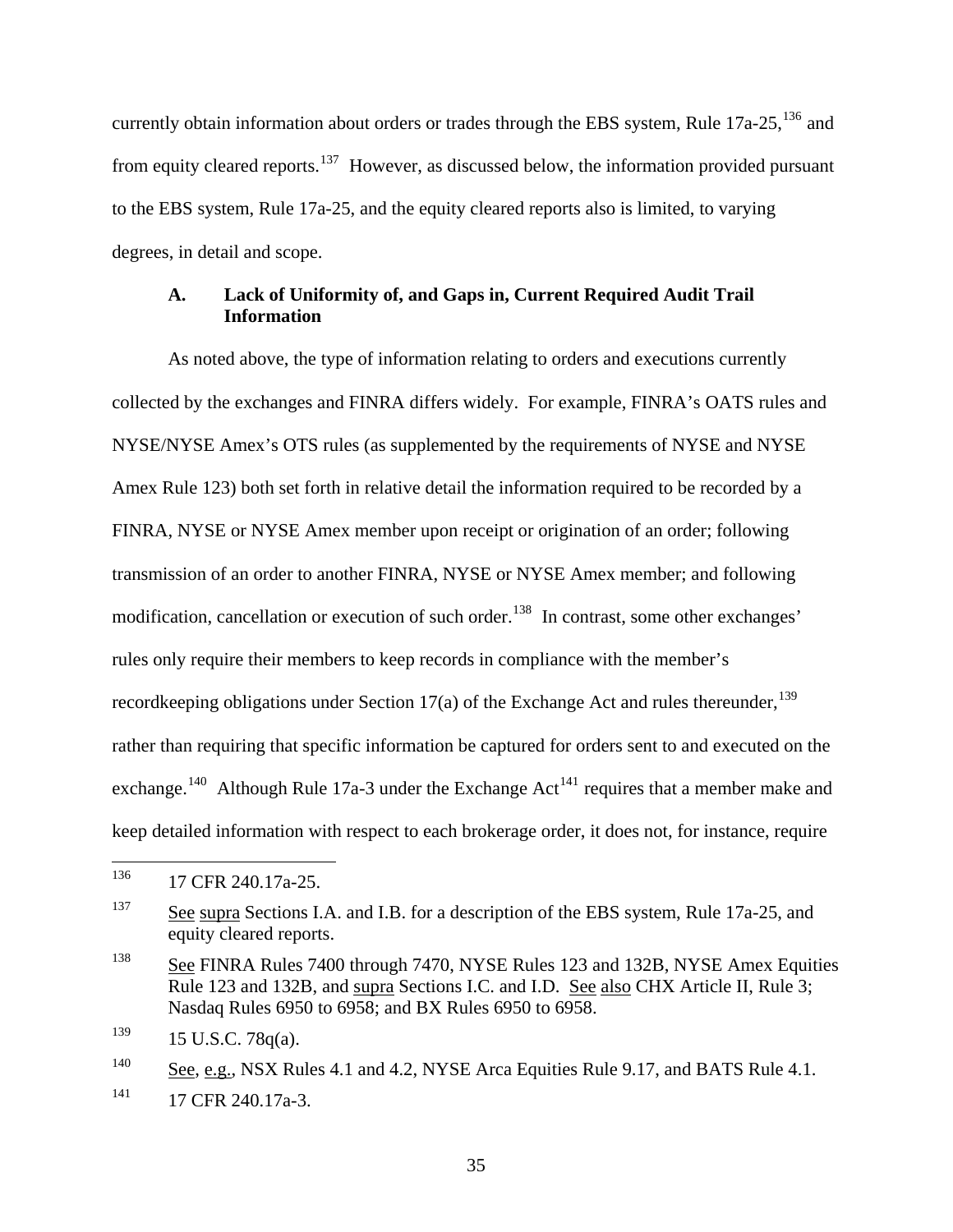information with respect to the routing of the order, or that each order be assigned a unique order identifier.<sup>[142](#page-35-0)</sup> Similarly, the scope of securities covered by existing audit trail rules also differs among the exchanges and FINRA. FINRA's OATS rules, for instance, apply to orders for equity securities listed on Nasdaq and OTC securities, while OTS captures information for orders in NYSE and NYSE Amex-listed cash equity securities.<sup>[143](#page-35-1)</sup>

 While there is no current requirement that all SROs record the same information for orders and executions in the same or different securities, each SRO has a statutory obligation to regulate its market and its members. The Commission is concerned that the lack of uniformity as to the type of audit trail information gathered by the different exchanges and FINRA, and the lack of compatibility in the format of each SRO's audit trail data, may hinder the ability of SRO and Commission staff to effectively and efficiently monitor for, detect, and deter illegal trading that occurs across markets. If a market participant is engaging in manipulative behavior across various markets, but the rules of one market do not require its members to provide detailed information regarding the orders sent to its market, it may be difficult for regulators to determine that trading activity on one market was related to trading activity on another market. For

<span id="page-35-0"></span><sup>142</sup> Rule  $17a-3(a)(6)(i)$  under the Exchange Act requires that a member keep a memorandum of each brokerage order given or received for the purchase or sale of securities, whether executed or not, showing the terms and conditions of the order and any modification or cancellation thereof; the account for which it was entered; the time the order was received; the time of entry; the execution price; the identity of each associated person, if any, responsible for the account; the identity of any other person who entered or accepted the order on behalf of the customer, or, if a customer entered the order on an electronic system, a notation of that entry; and, to the extent feasible, the time of execution or cancellation. See 17 CFR 240.17a-3(a)(6)(i).

<span id="page-35-1"></span><sup>&</sup>lt;sup>143</sup> See supra Sections I.C. and I.D. See also supra the discussion in the introduction to Section II relating to the Commission's consideration of whether "retrofitting" existing SRO audit trail rules and systems would achieve the goals of the proposed consolidated audit trail.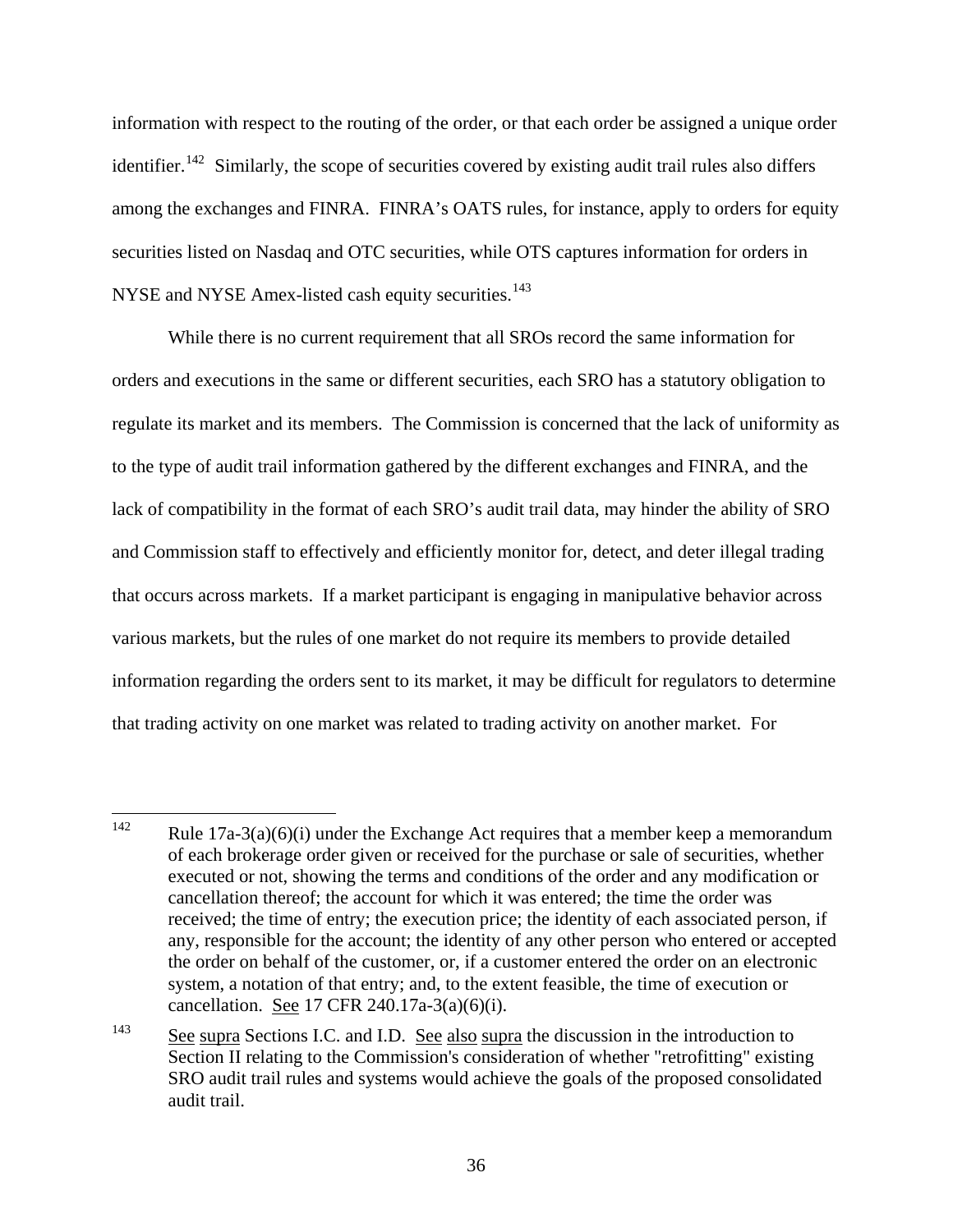example, Section 9 of the Exchange Act expressly prohibits "wash sales."<sup>[144](#page-36-0)</sup> A trader could attempt to disguise such trading by executing various legs of wash transactions on different markets. Individual market surveillance based on individual SRO audit trail data would not always be able to detect this kind of cross-market abuse.

 Further, while current order audit trail rules provide a framework for capturing order information, the Commission is concerned that certain information about orders and executions that would be useful to efficient and effective regulation of inter-market trading activity and prevention of manipulative practices is not captured by existing audit trails. Most importantly, the existing audit trails do not require members to provide information identifying the customer submitting an order, the person with investment discretion for the order, or the beneficial owner. The identity of this "ultimate customer," however, often is necessary to tie together potential manipulative activity that occurs across markets and through multiple accounts at various brokerdealers. While the Commission notes that exchange and FINRA regulatory staff, as well as Commission staff, eventually can obtain identifying customer or beneficial account information by submitting requests for information through ISG or to various broker-dealers involved in potentially wrongful activities, this process can result in significant delays in investigating market anomalies or potentially manipulative behavior. The Commission preliminarily believes that gaps such as this in required audit trail information may hinder the ability of regulatory authorities to enforce compliance with SRO rules and the federal securities laws, rules, and regulations in a timely manner.

<span id="page-36-0"></span><sup>144</sup> See Section  $9(a)(1)$  of the Exchange Act, 15 U.S.C. 78 $i(a)(1)$ . Wash sales are transactions involving no change in beneficial ownership. See Ernst & Ernst v. Hochfelder, 425 U.S. 185, 205 n. 25 (1976).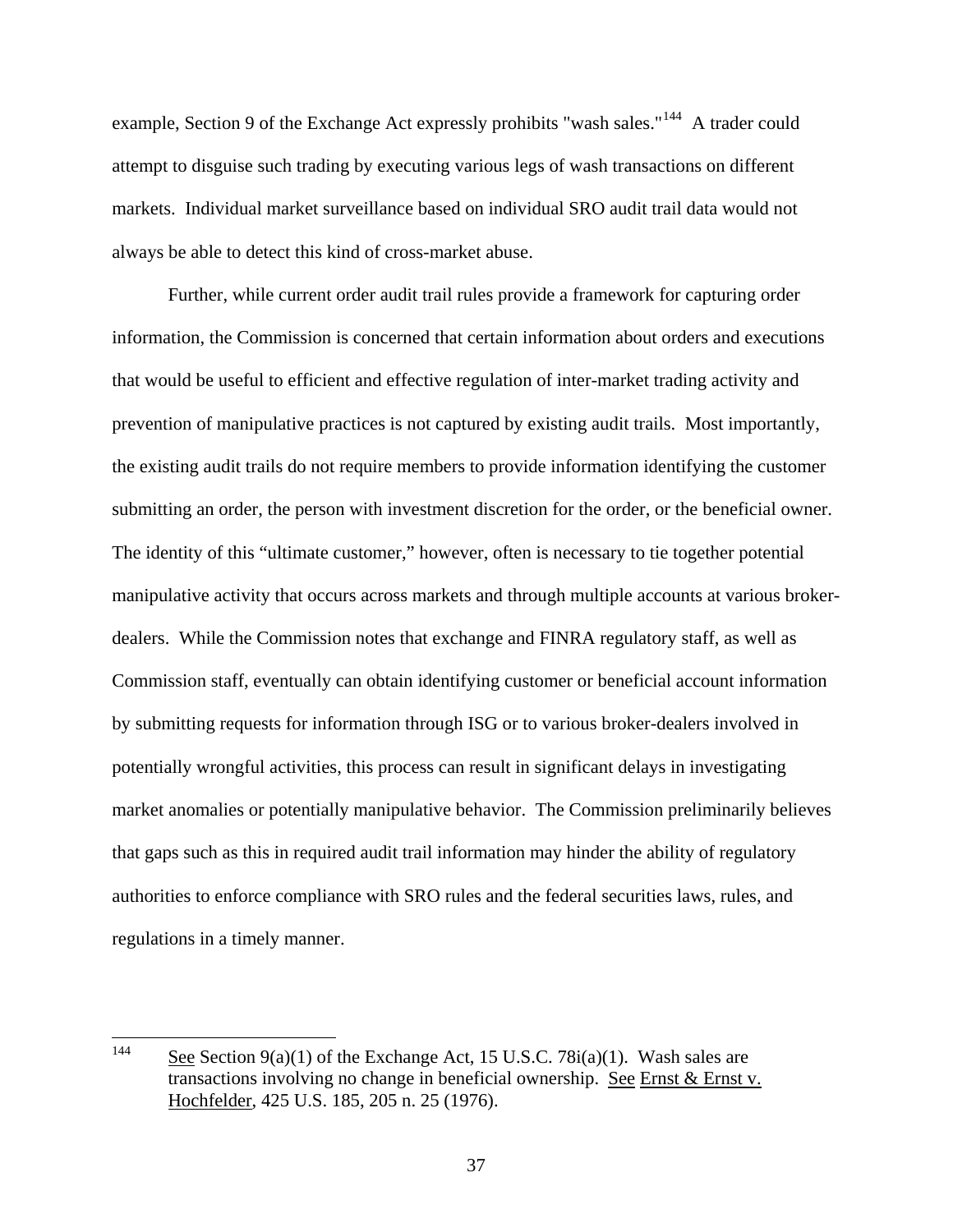In addition, an exchange's audit trail information effectively ends when an order is routed to another exchange. For example, although the NYSE's OTS rule requires a NYSE member or member organization to record the fact that an order was transmitted to a non-member, the rules do not require the recording of what subsequently happens to the order.[145](#page-37-0)Likewise, FINRA's OATS data collection effectively ends if an order is routed from a member of FINRA to an exchange.<sup>[146](#page-37-1)</sup> As a result, key pieces of information about the life of an order may not be captured, or easily tracked, if an order is routed from one exchange to another, or from one broker-dealer to an exchange. For example, the name, or identifier, of a broker-dealer that initially received an order may be captured by the audit trail of the exchange of which that broker-dealer is a member when the broker-dealer sends the order to the exchange. However, if the order is routed to and executed on a second exchange, the identifying information for that initial broker-dealer may not be captured by the second exchange's audit trail requirements.

Similarly, under current audit trail rules, an incoming order may be assigned an order identifier by the initial receiving exchange; however, if the order is routed to a second exchange, there is no requirement that this order identifier be passed along to or maintained by the second exchange. Thus, one order that is routed across markets can have multiple order identifiers, each unique to one exchange. The Commission preliminarily believes that, from a regulatory standpoint, the lack of standardized cross-market order identifiers can pose significant obstacles and delays in effectively detecting and deterring manipulative behavior because SRO and Commission staff cannot readily collect the necessary data (that is, they cannot readily piece

<span id="page-37-0"></span><sup>145</sup> See NYSE Rule  $132B(c)(3)$ .

<span id="page-37-1"></span><sup>&</sup>lt;sup>146</sup> See FINRA Rule 7440(c)(6). The Commission understands that FINRA is able to link OATS order information to Nasdaq order and execution data.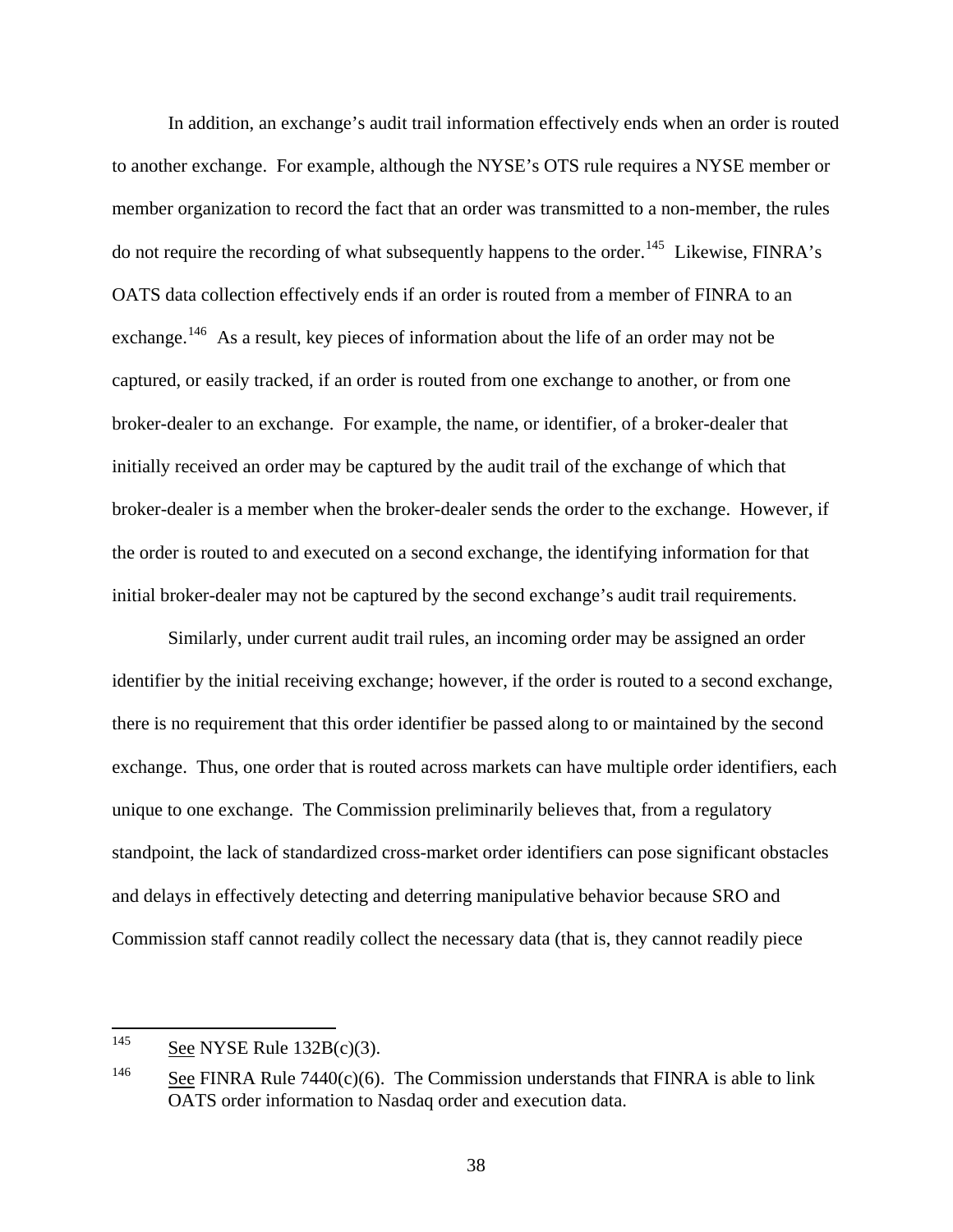together activity related to the same order or the same customer occurring across several markets) to determine whether violative behavior has occurred.

Additionally, the Commission is concerned that the data generated by the EBS system or that is available through the equity cleared reports also lacks items of information needed to match up order and trade information across markets to fully understand a particular trading pattern or to reconstruct a certain type of trading activity. EBS data does not include the time of execution, and often does not include the identity of the beneficial owner.<sup>[147](#page-38-0)</sup> The equity cleared data also lacks the time of execution, as well as time of order receipt, often the identity of the beneficial owner, the identity of the broker-dealer(s) that received and/or executed the order (if different from the clearing broker-dealer), and short sale borrow and fails information. In order to obtain the time an order was received or the identity of the beneficial owner, therefore, SRO or Commission staff may take the additional step of submitting an electronically generated blue sheet request to the clearing broker-dealer identified in the equity cleared report to ask that broker-dealer to identify the beneficial ownership of the account(s) effecting the relevant transactions and/or the introducing broker,  $148$  and this may take a few steps if the clearing broker-dealer does not know the introducing broker, but only the executing broker (if different). If the beneficial ownership of the account(s) was not specified in the clearing broker-dealer's response, the staff could then ask the introducing broker-dealer for the time an order was received and the beneficial account holder information. Often, additional steps are require d to identify the beneficial account holder, such as when the "customer" is an omnibus account.

<span id="page-38-0"></span><sup>147</sup> If a customer has an account directly with a clearing firm, or if an introducing firm clears its customers' transactions on a fully disclosed basis with the clearing firm, the clearing firm should be able to identify the beneficial owner of the account on its EBS response.

<span id="page-38-1"></span><sup>&</sup>lt;sup>148</sup> For purposes of this discussion, introducing broker means the broker-dealer that received or originated the order, and that is not also the clearing broker.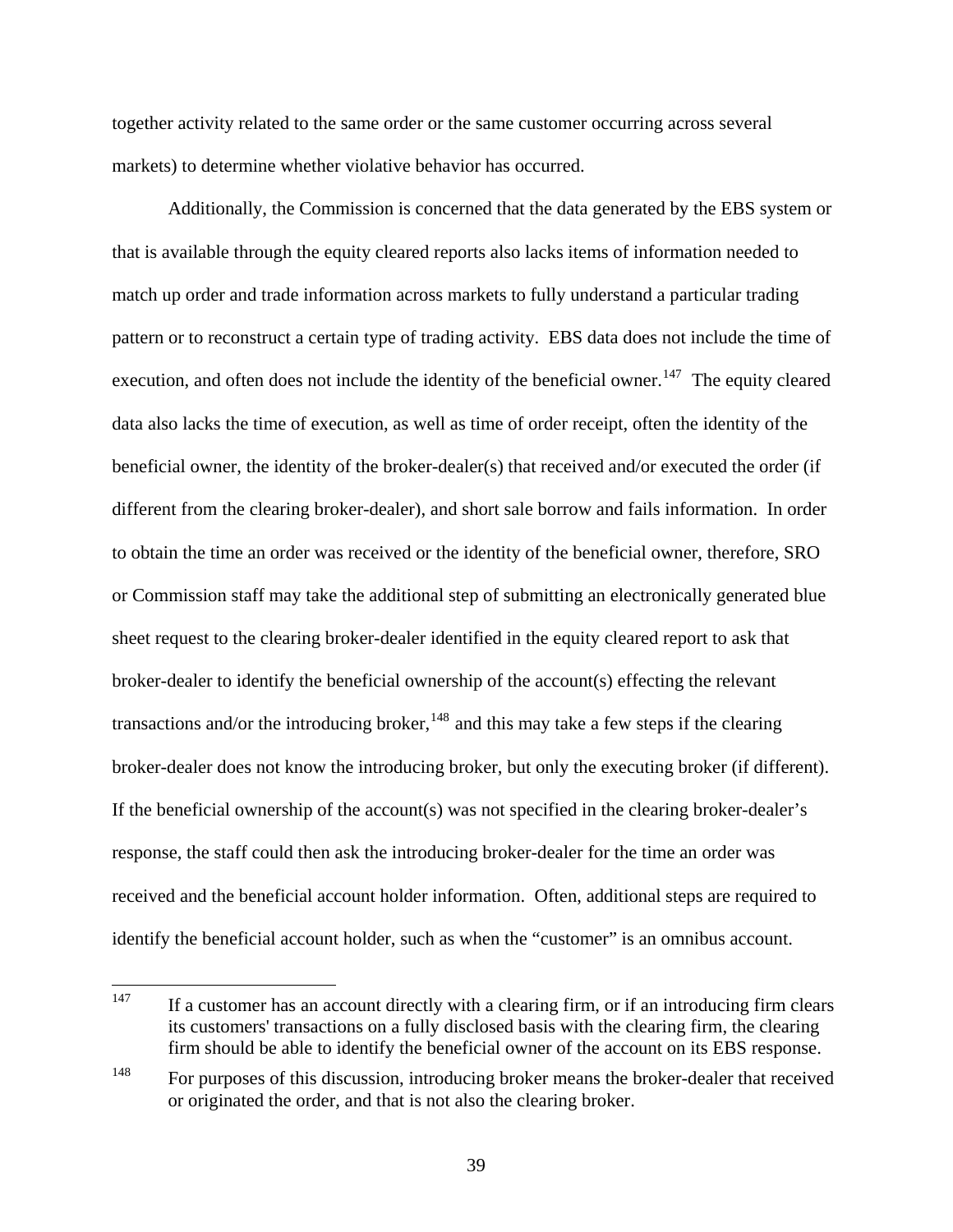Furthermore, the equity cleared data could be duplicative. For example, one side of a trade can appear multiple times in the equity cleared reports because it may be reported by a specialist, a clearing broker-dealer, and the broker-dealer holding the customer's allocation account and the customer's tradin g account.

The lack of cohesive, readily available order and execution information creates significant hurdles for investigators at both the SROs and at the Commission. In order for SROs to investigate potential violations of their rules and the federal securities laws and rules by their members, the SROs should have the ability to analyze the activities of their members taking place across different market centers. This requires the accumulation and interpretation of data from numerous, disparate sources sometimes presenting inconsistent information. Similarly, the experience of the Commission staff shows that the lack of a consolidated audit trail results in the investment of significant resources to investigate potential market abuses. For example, when investigating potential insider trading and other market manipulations, Commission staff first obtains an equity cleared report to identify the clearing broker-dealers for trades involving the stock under investigation and the trading volume for a particular period of time. Then staff sends document requests to those clearing broker-dealers to identify the broker-dealers that executed trades in the stock over that period of time. This process can be complicated further by potential market manipulators that trade through small introducing brokers or use offshore corporate accounts and prime brokerage or other arrangements to conduct transactions. Commission staff also may request trade data for additional time periods identified during the course of the investigation, resulting in further delays. Commission staff thus often must make multiple requests to broker-dealers to obtain sufficient order information about the purchase or sale of a specific security to be able to adequately analyze trading. These multiple requests and responses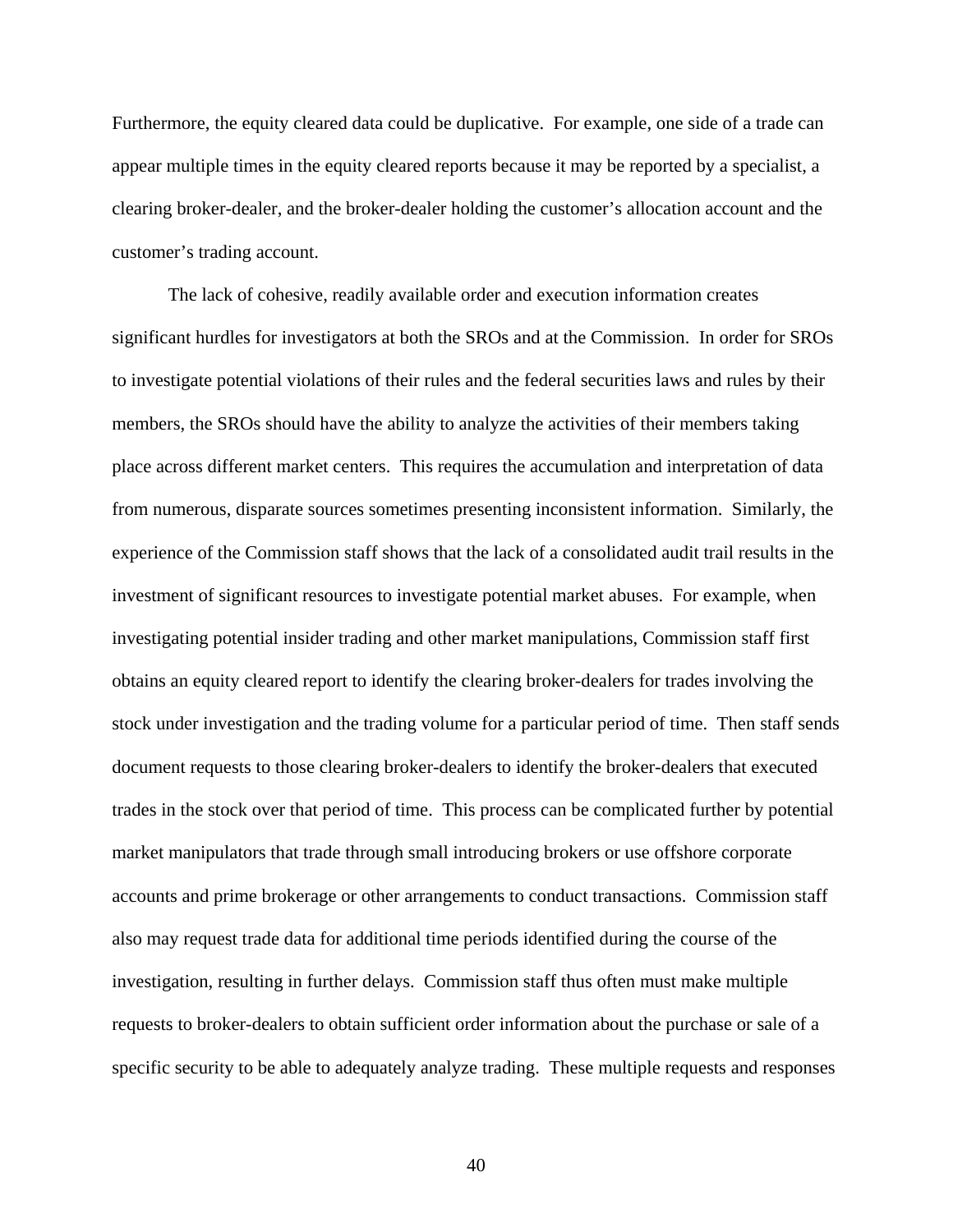can take a significant amount of time and delay the Commission's efforts to analyze the data on an expedited basis.<sup>[149](#page-40-0)</sup> While the investigative protocols of each SRO may differ from those used by the Commission, in each case, collecting, interpreting and analyzing diverse data sources is labor intensive and time consuming.

The Commission is concerned that inadequacies in the current audit trail rules, EBS system, and equity cleared reports also impede the ability of SRO or Commission staff to promptly analyze trading patterns, particularly to prepare market reconstructions. For example, if Commission staff wants to undertake an analysis of an extreme market movement over a limited period of time, Commission staff would need to analyze audit trail information and EBS submissions of trading data to determine if specific trading strategies, techniques or participants appeared to be associated with the movement. Because of difficulties in linking trades in the audit trails with aggregate day-end trading data in EBS submissions, conducting this analysis is difficult and time-consuming. While the audit trail data could identify the precise execution times of trades by particular clearing broker-dealers, it would not identify the specific customers or beneficial owners involved in the trades. On the other hand, while EBS submissions provide summary trading information for particular accounts at the clearing broker-dealers, they lack execution times for these trades. Further complications can arise due to the common practice for large traders to route their orders through multiple accounts at multiple clearing firms, as well as practices at some firms that use "average price accounts" to effect trades that are eventually settled in multiple proprietary and/or customer accounts. While these practices are not, in

<span id="page-40-0"></span><sup>149</sup> Rule 17a-25 (as well as the SRO EBS rules) does not specify a definitive deadline by which such information must be furnished to the Commission and, in the Commission's experience, data collected through the EBS system often is subject to lengthy delays, particularly with respect to files involving a large number of transactions over an extended period of time.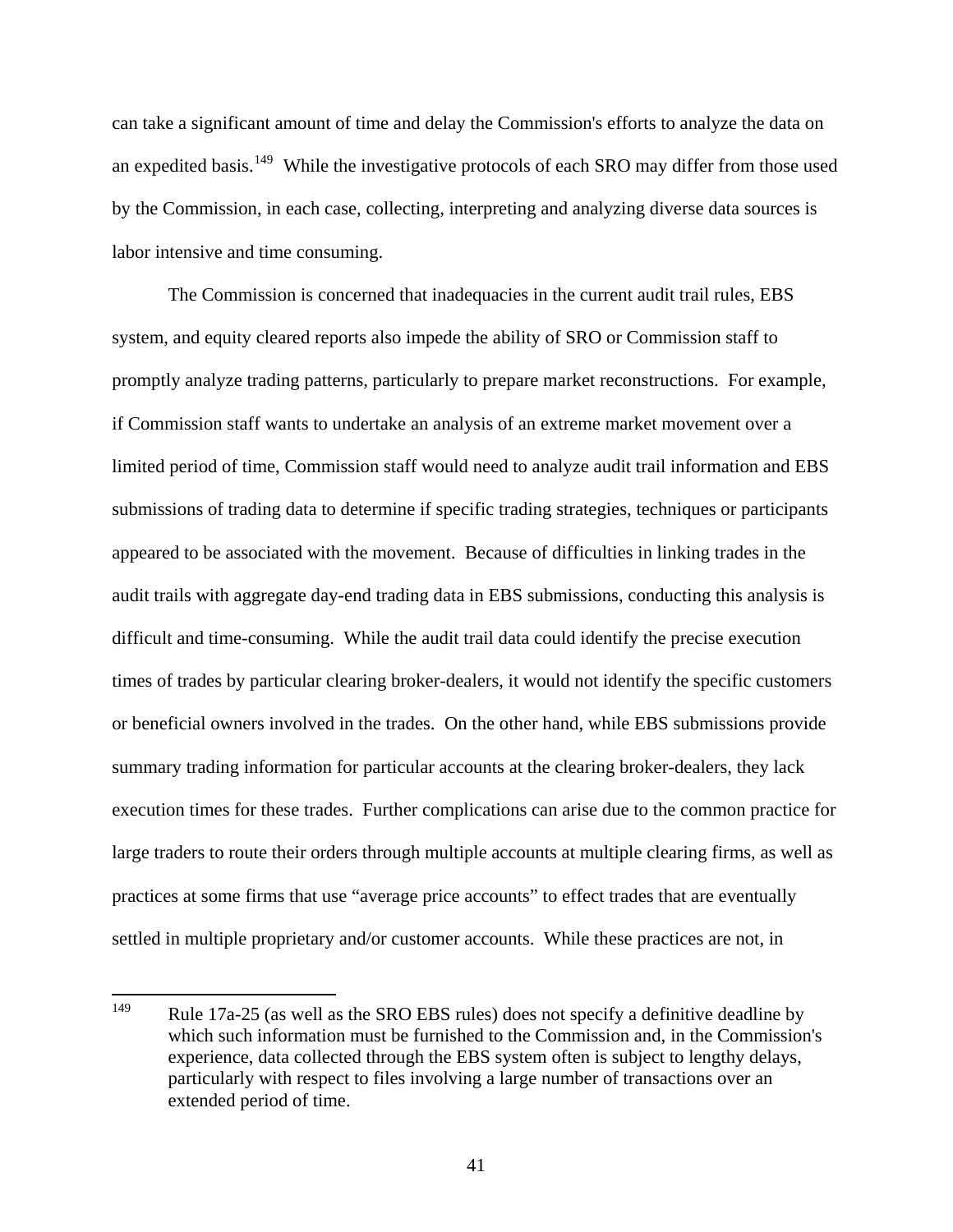themselves, improper, their use makes it more challenging to establish with certainty when trading on behalf of a particular trader was effected during the trading session.

 The Commission preliminarily believes that the proposed consolidated audit trail would help alleviate the difficulties faced by Commission staff in performing market reconstructions, such as those described in the above example, by requiring that national securities exchanges, national securities associations, and their members provide order and execution data to one central location, largely on a real time basis, in a uniform electronic format. Having this information readily available in a central location would reduce the need for staff to request and collect such information from multiple broker-dealers and then examine, analyze and reconcile the disparate information provided to accurately "reconstruct" the market.<sup>[150](#page-41-0)</sup>

### **B. Books and Records Requirements**

Because brokers-dealers often are members of several exchanges and FINRA, they are subject to and must comply with the differing audit trail rules. Brokers and dealers also have a statutory obligation to maintain records in compliance with Commission and SRO rules.<sup>[151](#page-41-1)</sup> As a result of the differing audit trail rules, brokers and dealers may be required to keep records to

<span id="page-41-0"></span><sup>150</sup> As discussed, the Commission preliminarily believes that the proposal would improve the ability of regulators to conduct timely and accurate trading analyses for market reconstructions and complex investigations, as well as inspections and examinations. Indeed, the Commission believes that the proposed consolidated audit trail, if implemented, would have significantly enhanced the Commission's ability to quickly reconstruct and analyze the severe market disruption that occurred on May 6, 2010. If approved and implemented, the proposal also would enhance the Commission's ability to similarly respond to future severe market events.

<span id="page-41-1"></span><sup>&</sup>lt;sup>151</sup> See Section 17(a)(1) of the Exchange Act, 15 U.S.C. 78 $q(a)(1)$ , and Rules 17a-3 and 17a-4 under the Exchange Act, 17 CFR 240.17a-3 and 17a-4.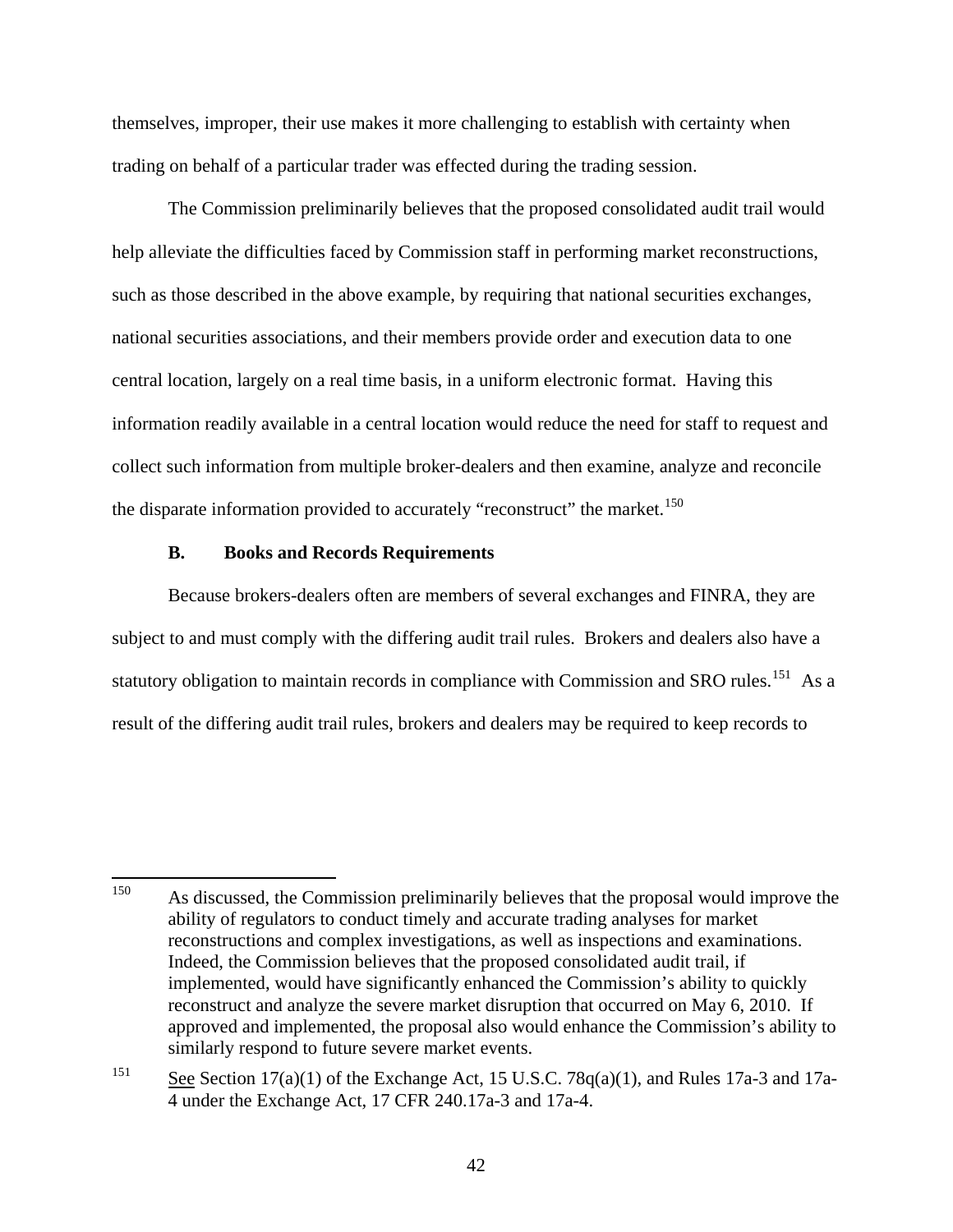comply with each audit trail rule relating to trading in a certain security. Thus, some broker-dealers may now face significant costs to comply with varying audit trail rules.<sup>[152](#page-42-0)</sup>

# **C. Time Lags**

 Current audit trail rules require that an SRO's members submit order and execution information by the end of each business day (in the case of OATS), or in certain cases, upon request by the regulating entity (for instance, like OTS).<sup>[153](#page-42-1)</sup> End-of-day or upon request reporting, by definition, limits regulators' ability to carry out real time cross-market surveillance and investigations of market anomalies. The Commission preliminarily believes that end-of-day reporting, coupled with the current laborious process of identifying the ultimate customer responsible for a particular securities transaction that may take several days, weeks or even months, can impact effective oversight by hindering the ability of SRO regulatory staff to identify manipulative activity close in time to when it is occurring, and respond to instances of potential manipulation quickly. This process also hinders the Commission's ability to detect and investigate potentially manipulative behavior. Manipulative activity by some market participants can result in other market participants, such as retail investors, losing money. The longer that manipulative behavior goes undetected over time, the greater the potential harm to investors. Further, timely pursuit of potential violations can be important in seeking to freeze and recover any profits received from illegal activity.

## **D. Access to Audit Trail Information**

While each SRO has direct access to audit trail information received from its members, as well as its own data relating to orders received and executed on its market, one SRO cannot

<span id="page-42-0"></span><sup>152</sup> See Goldman Sachs and Spear, Leeds & Kellogg Comment Letter, supra note 99, at 3, and SIA Comment Letter, supra note 99, at 3 (each commenting on the Nasdaq Petition and Intermarket Trading Concept Release).

<span id="page-42-1"></span><sup>153</sup> See supra Sections I.C. and I.D.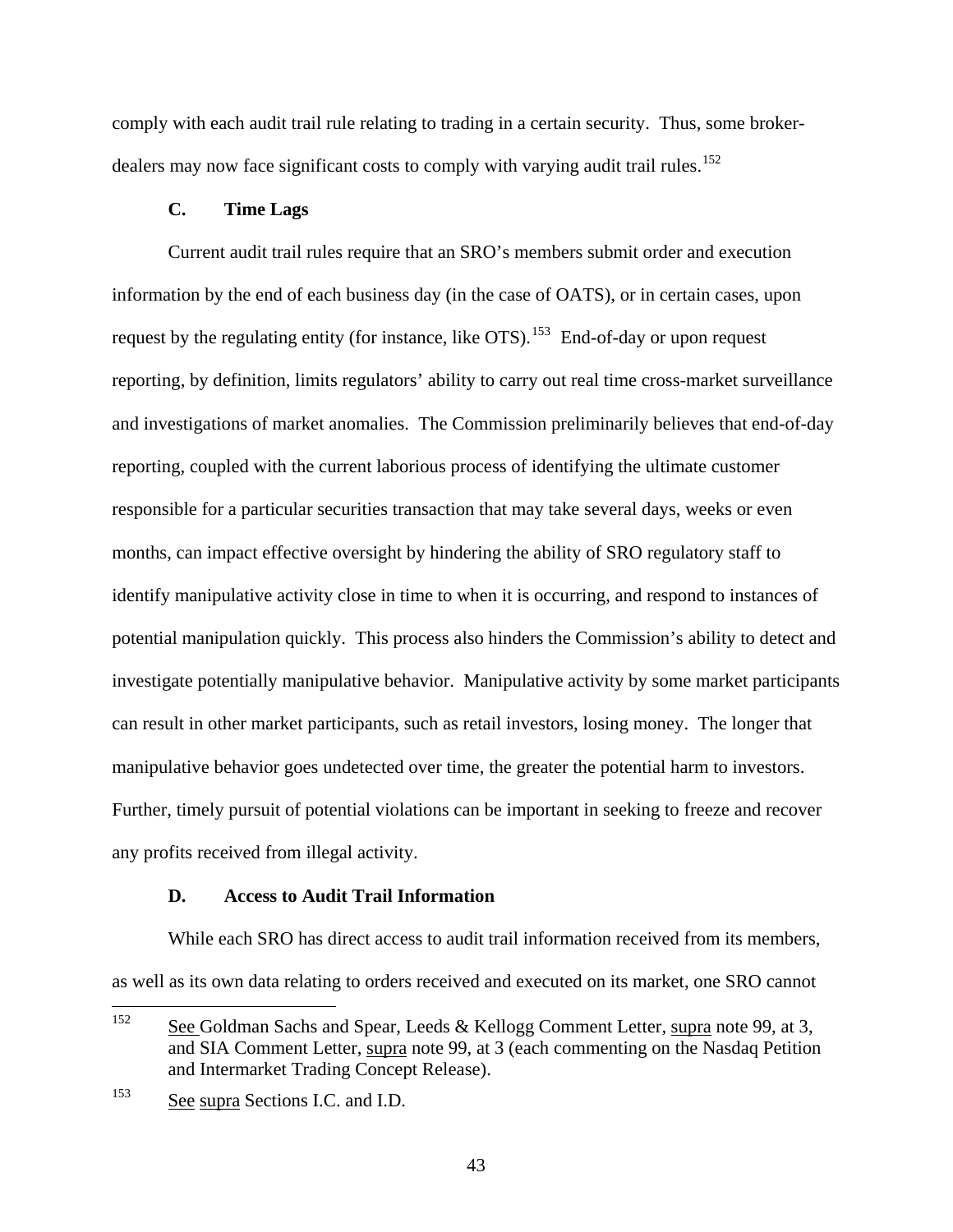directly or easily access the audit trail information collected by other SROs, despite the interconnectedness of today's securities markets and the fact that orders are often routed from one marketplace to another marketplace for execution. In addition, Commission staff itself does not have immediate access to the exchanges' and FINRA's audit trail information, and instead must specifically request that an exchange or FINRA produce its audit trail information.<sup>[154](#page-43-0)</sup>

The Commission notes that ISG provides a framework for the voluntary sharing of information and coordination of regulatory efforts among the exchanges and FINRA to address potential intermarket manipulations and trading abuses. The Commission believes that ISG plays an important role in information sharing among markets that trade the same securities, as well as related securities or futures on the same products.<sup>[155](#page-43-1)</sup> However, the information provided to ISG, which is drawn from each individual exchange's audit trail and books and records, is not in any uniform or comparable format. In addition, information is only submitted to ISG upon a request by one of its members, and the information is not provided by ISG members in real time. Further, the operation of ISG is not subject to the Commission's oversight, including approval of what, and how, information is collected from and shared across SROs. The Commission preliminarily believes that it is now appropriate to mandate a structure whereby the regulatory staff of all exchanges and FINRA, as well as the Commission, can directly access comprehensive uniform cross-market order and execution information in real time pursuant to Commission rule, rather than through an information-sharing cooperative governed only by contract.

## **E. Scalability of the EBS System and Rule 17a-25**

<span id="page-43-0"></span><sup>154</sup> The different data fields and unique formats of each SRO audit trail present difficulties for Commission examinations and investigations, where time constraints can make it impractical to manually consolidate diverse data sets.

<span id="page-43-1"></span><sup>155</sup> See supra note 96.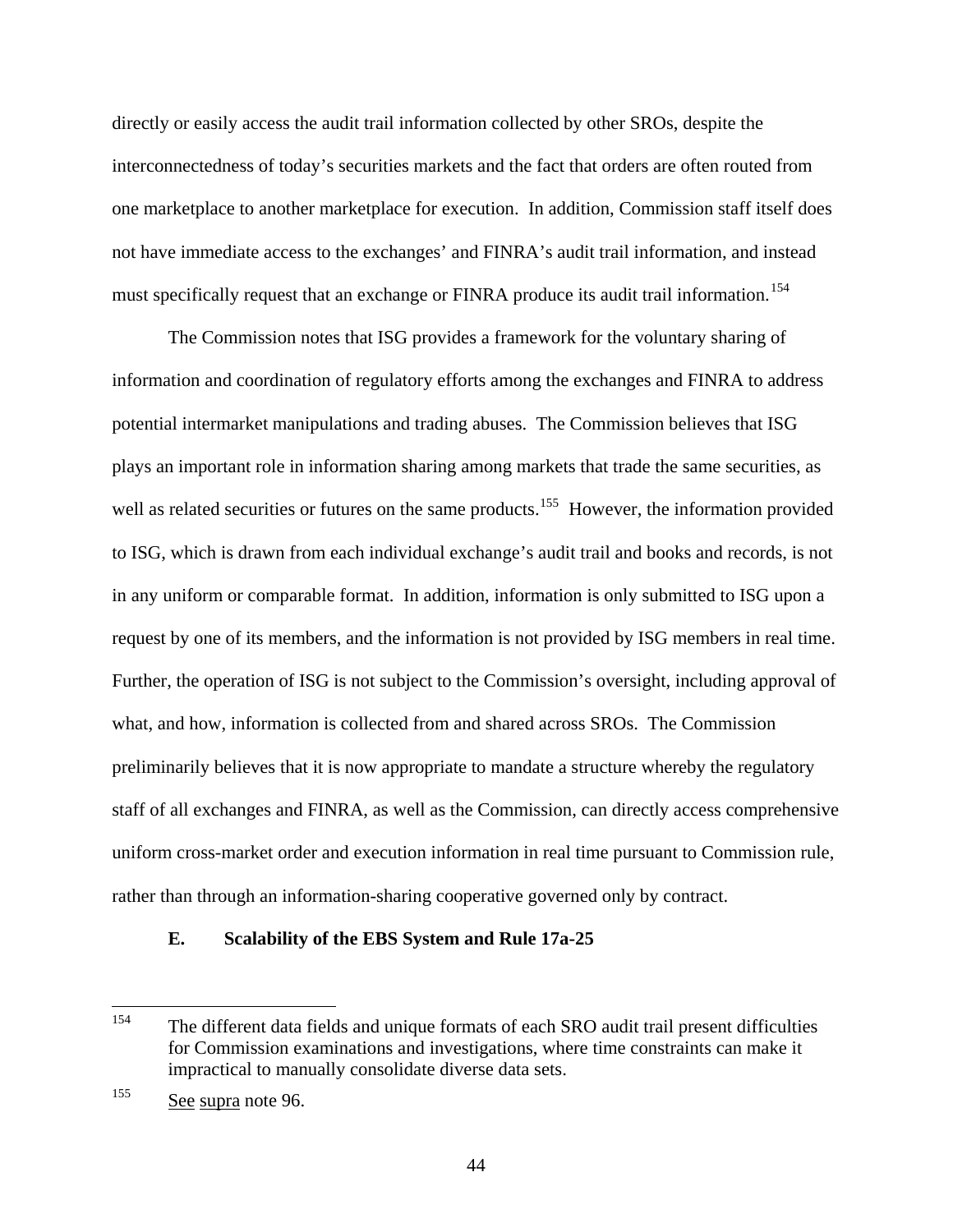Although the EBS system and Rule 17a-25 can be used to obtain information in conjunction with the SRO audit trail information, the Commission is concerned with the ability of the EBS system, as enhanced by Rule 17a-25, to keep pace with changes in the securities markets over recent years.Various changes in market dynamics have affected the utility of the EBS system and Rule 17a-25. For example, decimal trading has increased the number of price points for securities, and the volume of quotations and orders has correspondingly dramatically increased. Thus, the volume of transaction data subject to reporting under the EBS system can be significantly greater than the EBS system was intended to accommodate in a typical request for data. As a request-based system that is most useful when targeting trading in a specific security for a specific time, the EBS system is not well-suited as a broad-based tool to detect illegal or manipulative activity. The increased use of sponsored access (or other indirect access to an exchange) also has made it more difficult to use the EBS system and Rule 17a-25 to identify the ultimate customer that originates an order because the member broker-dealer through whom an order is sent to an exchange may not know the identity of the underlying customer.<sup>[156](#page-44-0)</sup>

In addition, the increasing number of alternative trading venues creates more opportunities for orders to be routed to other markets and thus can result in delays in producing EBS data as requests must be made to several broker-dealers in the "chain" of an order. Finally, the increased trading of derivative instruments and products also has affected the ongoing effectiveness of the EBS system and Rule 17a-25. A market participant can use derivative

<span id="page-44-0"></span><sup>156</sup> Indirect access is when a non-member of an exchange accesses an exchange through a member. For example, to comply with regulatory obligations such as Rule 611 of Regulation NMS (17 CFR 242.611), exchanges increasingly rely on indirect access to other exchanges through member broker-dealers of the other exchanges, so called "private linkage" access. Sponsored access is one type of indirect access and is governed by exchange rules. See, e.g., Nasdaq Rule 4611(d). The Commission recently proposed rules that would address sponsored access to exchanges. See Securities Exchange Act Release No. 61379 (January 26, 2010), 75 FR 4713 (January 29, 2010).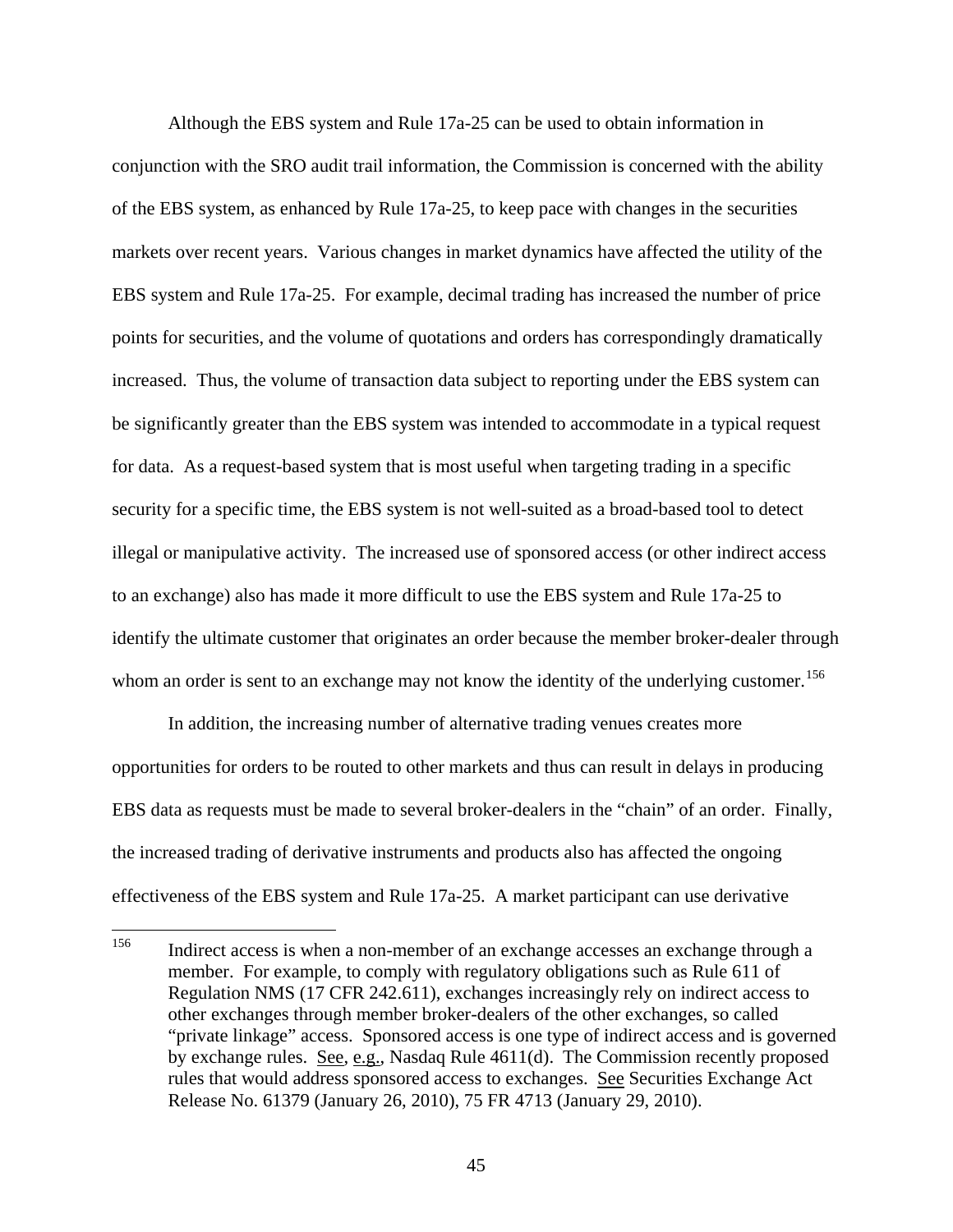instruments and products as a substitute for trading in a particular equity, and likewise engage in illegal trading activity in derivative instruments and products. However, because information related to some derivative instruments over which the Commission has anti-fraud authority (such as security-based swaps) is not included within the EBS data or provided pursuant to Rule 17a-25, the EBS system and Rule 17a-25 are not effective tools for ascertaining activity in those markets or how that activity may be affecting the underlying equity market.<sup>[157](#page-45-0)</sup>

In the Commission staff's experience, the EBS is most effective when investigating or analyzing trading in a small sample of securities over a limited period of time. But even under those circumstances, Commission staff often must make multiple requests to broker-dealers to obtain sufficient order information about the purchase or sale of a specific security to be able to adequately analyze the suspect trading. These multiple requests and responses can take a significant amount of time. The Commission preliminarily believes that the EBS system may no longer be able to fully support the regulatory challenges currently facing SRO and Commission regulatory staff.

The consolidated audit trail that the Commission is proposing today would provide significant improvements in the order and execution information available to SRO and Commission staff in several discrete ways. Among other things, the proposed audit trail would require that national securities exchanges and national securities associations and their members submit uniform order and execution information to a central repository on a real time basis, where possible. National securities exchanges and associations, and their member firms, would be required to identify the person with investment discretion for the order, and beneficial account

<span id="page-45-0"></span><sup>157</sup> See infra Section III.A for a discussion of the scope of products to be covered by the proposed Rule and the intent to expand the scope to cover other products and transactions.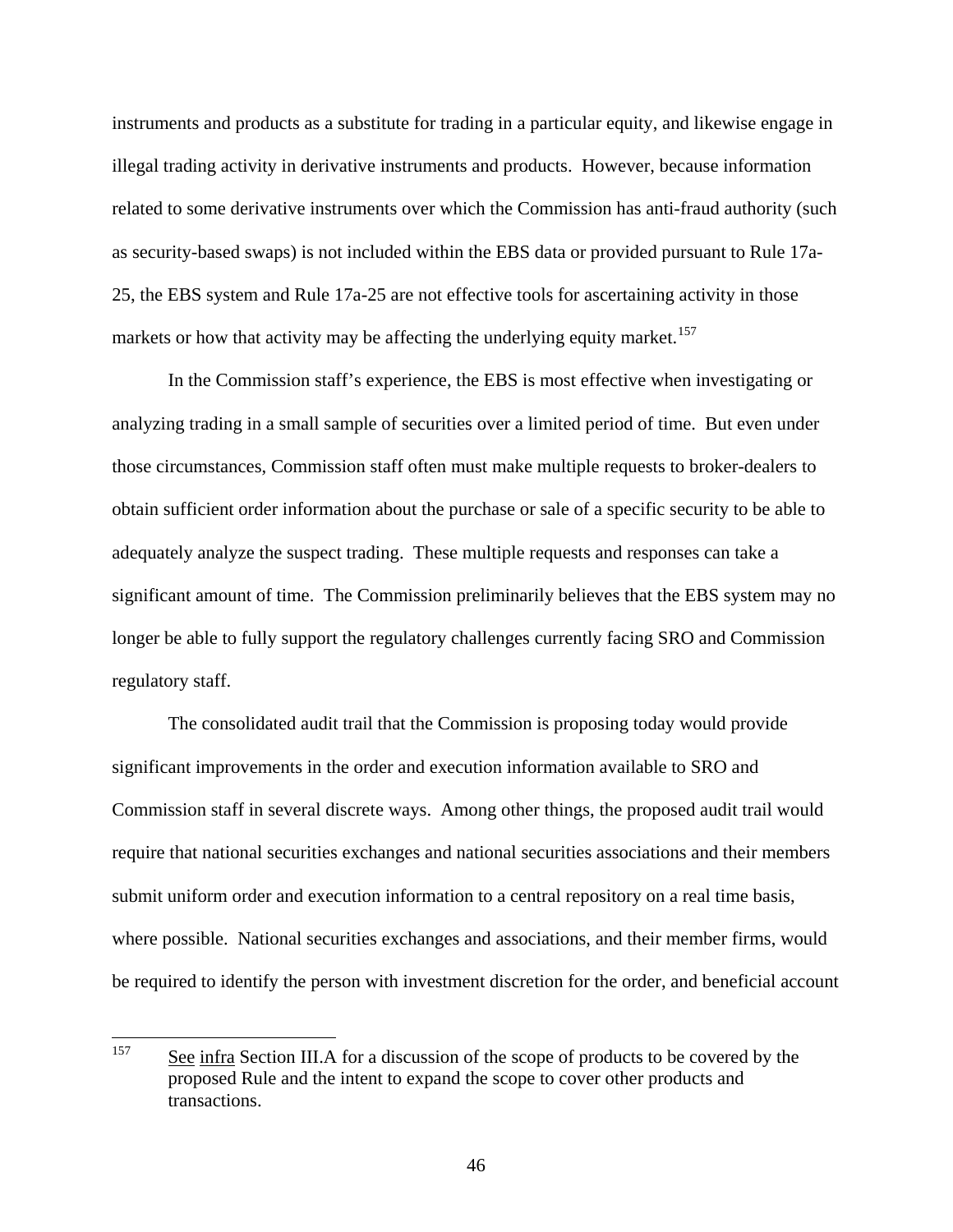holder, if different, along with other key information about the customer or proprietary desk that placed or originated the order. The proposed consolidated audit trail also would cover any action taken with respect to the order through execution, or cancellation, as applicable, and thus would allow regulators to more easily trace the order from inception to cancellation or execution.<sup>[158](#page-46-0)</sup>

The Commission preliminarily believes that the proposed audit trail information would greatly enhance the ability of SRO staff to effectively monitor and surveil the securities markets on a real time basis, and thus to detect and investigate illegal activity in a more timely fashion, whether on one market or across markets. The Commission also preliminarily believes that the proposal would improve the ability of Commission and SRO staff to conduct more timely and accurate trading analysis, as well as to conduct more timely and accurate market reconstructions, complex enforcement inquiries or investigations, and inspections and examinations of regulated entities and SROs.

# **III. Description of Proposed Rule**

 To help address the deficiencies described above, the Commission is proposing to adopt a rule that would require national securities exchanges<sup>[159](#page-46-1)</sup> and national securities associations<sup>[160](#page-46-2)</sup> to

<span id="page-46-0"></span><sup>158</sup> The proposed Rule also would require the reporting of certain post-trade information. See infra Section III.D.2.

<span id="page-46-1"></span><sup>&</sup>lt;sup>159</sup> National securities exchange is defined in Rule  $600(a)(45)$  of Regulation NMS as any exchange registered pursuant to Section 6 of the Exchange Act (15 U.S.C. 78f). 17 CFR  $242.600(a)(45)$ .

<span id="page-46-2"></span><sup>&</sup>lt;sup>160</sup> National securities association is defined in Rule  $600(a)(44)$  of Regulation NMS as any association of brokers and dealers registered pursuant to Section 15A of the Exchange Act (15 U.S.C. 780-3). 17 CFR 242.600(a)(44). As noted above, <u>see supra</u> note 12, FINRA currently is the only national securities association to which the proposal would apply, as the NFA is restricted to regulating its members who are registered as brokerdealers in security futures products due to its limited purpose registration with the Commission under Section 15A(k) of the Exchange Act, 15 U.S.C. 78o-3(k). The NFA could, of course, seek to expand its current registration. Thus, for ease of reference, this proposal refers to FINRA but the proposed requirements would apply to any national securities association registered with the Commission.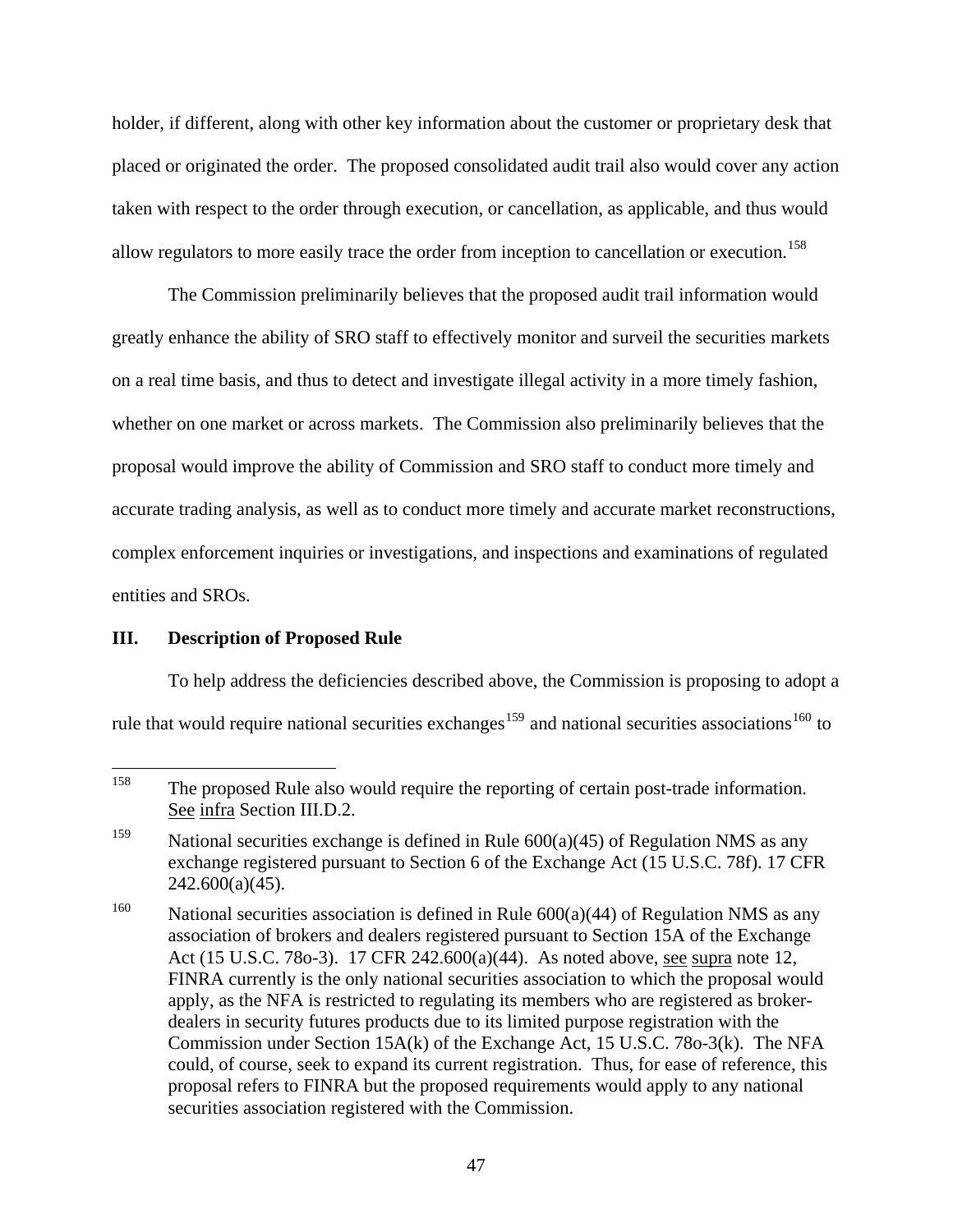create and implement a consolidated audit trail that captures customer and order event information, in real time, for all orders in NMS securities, across all markets, from the time of order inception through routing, cancellation, modification, or execution.

 If adopted, the proposed Rule would require each national securities exchange and national securities association to file jointly with the Commission on or before 90 days from approval of this proposed Rule an NMS plan to govern the creation, implementation, and maintenance of a consolidated audit trail and a central repository.<sup>[161](#page-47-0)</sup> The NMS plan would be required to be filed with the Commission pursuant to, and subject to the requirements of, Rule 608 of Regulation NMS.<sup>[162](#page-47-1)</sup> As such, the proposed NMS plan would be published in the Federal Register and subject to public notice and comment in accordance with Rule 608(b). Further, the NMS plan filed pursuant to the proposed Rule, or any amendment to such a plan, would not become effective unless approved by the Commission or otherwise permitted in accordance with Rule  $608^{163}$  $608^{163}$  $608^{163}$ 

 The Commission would expect the exchanges and FINRA to cooperate with each other and to take joint action as necessary to develop, file, and ultimately implement a single NMS plan to fulfill this requirement. The Commission requests comment on this approach. Specifically, the Commission requests comment on whether requiring the exchanges and associations to act jointly by filing an NMS plan that would contain the requirements for a consolidated audit trail is the most effective and efficient way to achieve the objectives of a

<span id="page-47-0"></span><sup>161</sup> See infra Section III.F. for a discussion of the central repository. The proposed Rule would explicitly require each national securities exchange and national securities association to be a sponsor of the NMS plan submitted pursuant to the Rule and approved by the Commission. See proposed Rule  $613(a)(4)$ .

<span id="page-47-1"></span><sup>&</sup>lt;sup>162</sup> 17 CFR 242.608. <u>See</u> proposed Rule 613(a)(2).

<span id="page-47-2"></span><sup>&</sup>lt;sup>163</sup> See proposed Rule  $613(a)(5)$  and 17 CFR 242.608.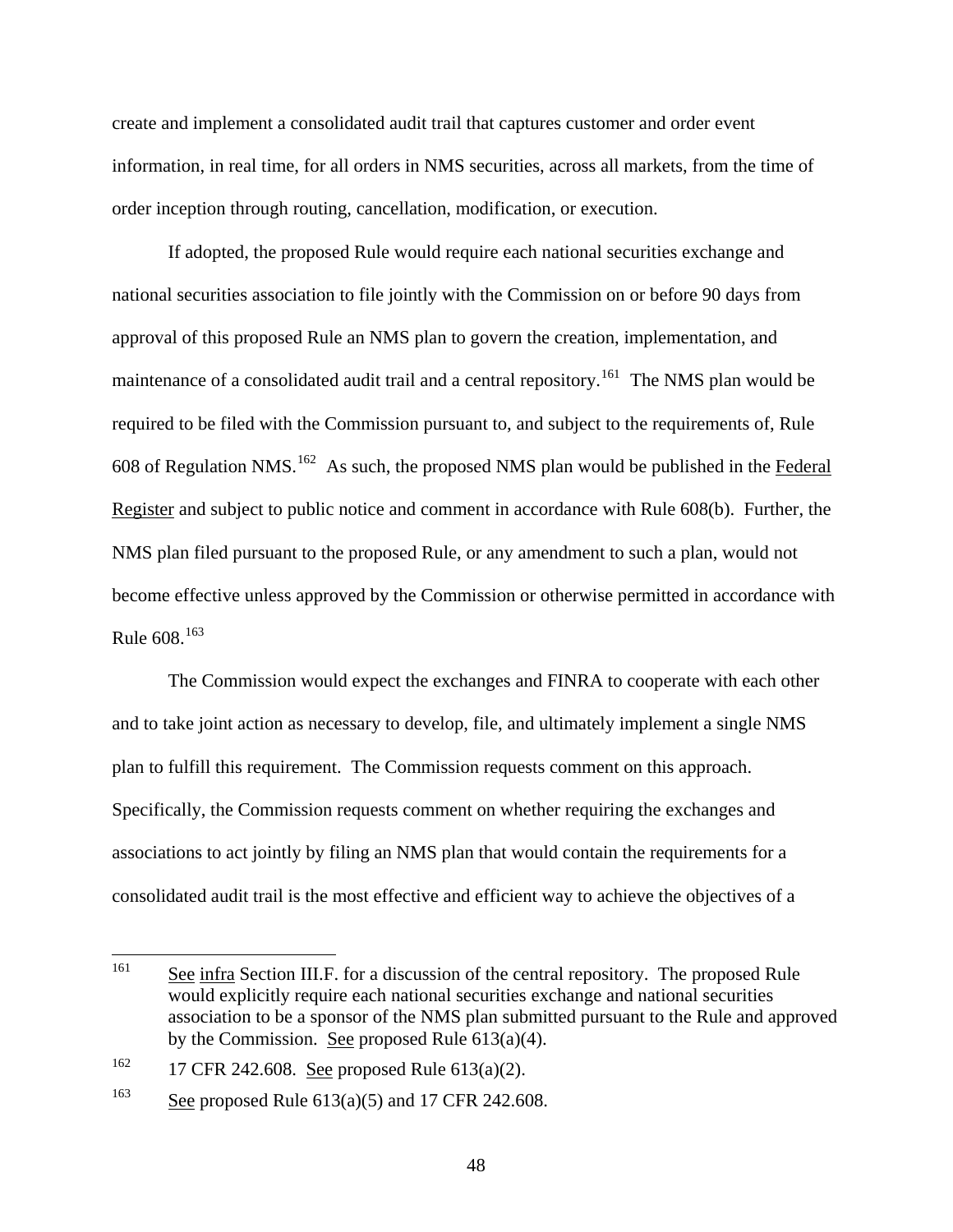consolidated audit trail. Or, should the Commission require the exchanges and associations to standardize or otherwise enhance their existing rules? What approach would be most efficient in improving the ability to monitor cross-market trading, or undertake market analysis or reconstructions, and why?

 As discussed in further detail below, the proposed Rule would require that the NMS plan include provisions regarding: (1) the operation and administration of the NMS plan; (2) the creation and oversight of a central repository; (3) the data required to be provided by SROs and their members to the central repository; (4) clock synchronization; (5) compliance by national securities exchanges, FINRA, and their members with the proposed Rule and the NMS plan; and (6) the possible expansion of the NMS plan to products other than NMS securities.

The proposed Rule is designed to allow the national securities exchanges and national securities associations to develop the details of the NMS plan that they believe should govern the creation, implementation and maintenance of the central repository and consolidated audit trail, within the parameters set forth in the proposed Rule. The Commission believes that the national securities exchanges and national securities associations working jointly are in the best position to propose for themselves and their members the specifics of how the consolidated audit trail should be structured and administered. To this end, the proposed Rule contains a broad framework within which the exchanges and associations would provide the details that they believe would result in a functional, cooperative mechanism to create and maintain a consolidated audit trail, as well as certain explicit requirements the NMS plan must meet. As noted above, the proposed NMS plan developed by the exchanges and FINRA would be subject to public comment and approval by the Commission.

### **A. Products and Transactions Covered**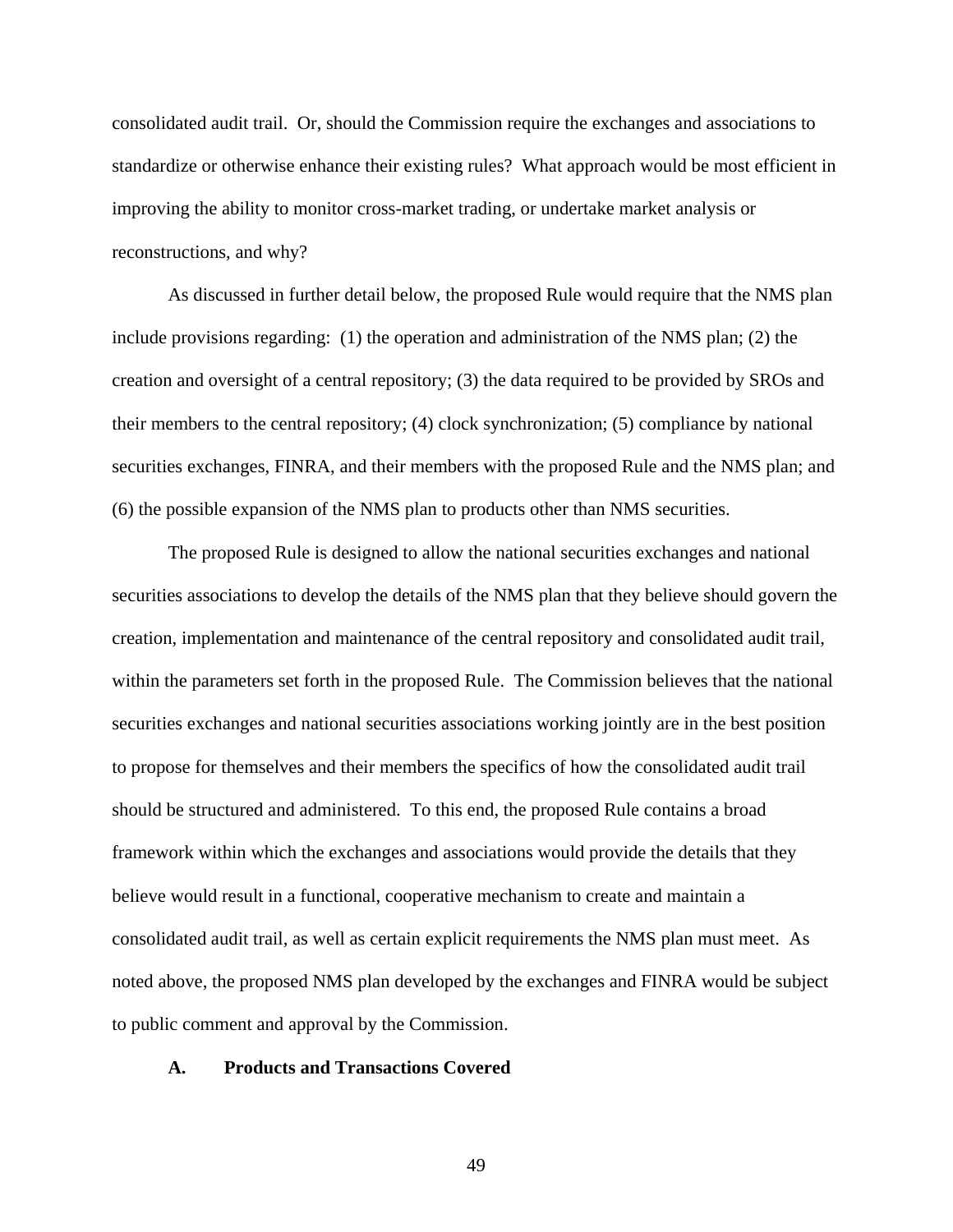Proposed Rule 613 would apply to secondary market transactions in all NMS securities, which means NMS stocks and listed options.<sup>[164](#page-49-0)</sup> The Commission ultimately intends for the consolidated audit trail to cover secondary market transactions in other securities, including equity securities<sup>[165](#page-49-1)</sup> that are not NMS securities, corporate bonds, municipal bonds, and asset-backed securities and other debt instruments;<sup>[166](#page-49-2)</sup> credit default swaps, equity swaps, and other security-based swaps; and any other products that may come under the Commission's jurisdiction

Rule 3a11-1 under the Exchange Act defines equity security to include any stock or similar security, certificate of interest or participation in any profit sharing agreement, preorganization certificate or subscription, transferable share, voting trust certificate or certificate of deposit for an equity security, limited partnership interest, interest in a joint venture, or certificate of interest in a business trust; any security future on any such security; or any security convertible, with or without consideration into such a security, or carrying any warrant or right to subscribe to or purchase such a security; or any such warrant or right; or any put, call, straddle, or other option or privilege of buying such a security from or selling such a security to another without being bound to do so. See 17 CFR 240.3a11-1.

<span id="page-49-2"></span><sup>166</sup> Asset-backed security means a security that is primarily serviced by the cash flows of a discrete pool of receivables or other financial assets, either fixed or revolving, that by their terms convert into cash within a finite time period, plus any rights or other assets designed to assure the servicing or timely distributions of proceeds to the security holders; provided that in the case of financial assets that are leases, those assets may convert to cash partially by the cash proceeds from the disposition of the physical property underlying such leases. See 17 CFR 229.1101(c)(1).

<span id="page-49-0"></span><sup>164</sup> NMS security is defined in Rule  $600(a)(46)$  of Regulation NMS to mean any security or class of securities for which transaction reports are collected, processed, and made available pursuant to an effective transaction reporting plan, or an effective national market system plan for reporting transactions in listed options. 17 CFR 242.600(a)(46). NMS stock is defined in Rule 600(47) to mean any NMS security other than an option. 17 CFR 242.600(a)(46). A listed option is defined in Rule  $600(a)(35)$  of Regulation NMS to mean any option traded on a registered national securities exchange or automated facility of a national securities association. 17 CFR 242.600(a)(35).

<span id="page-49-1"></span><sup>&</sup>lt;sup>165</sup> Equity security is defined in Section  $3(a)(11)$  of the Exchange Act to include any stock or similar security; or any security future on any such security; or any security convertible, with or without consideration, into such a security, or carrying any warrant or right to subscribe to or purchase such a security; or any such warrant or right; or any other security which the Commission shall deem to be of similar nature and consider necessary or appropriate, by such rules and regulations as it may prescribe in the public interest or for the protection of investors, to treat as an equity security. See 15 U.S.C. 78 $c(a)(11)$ .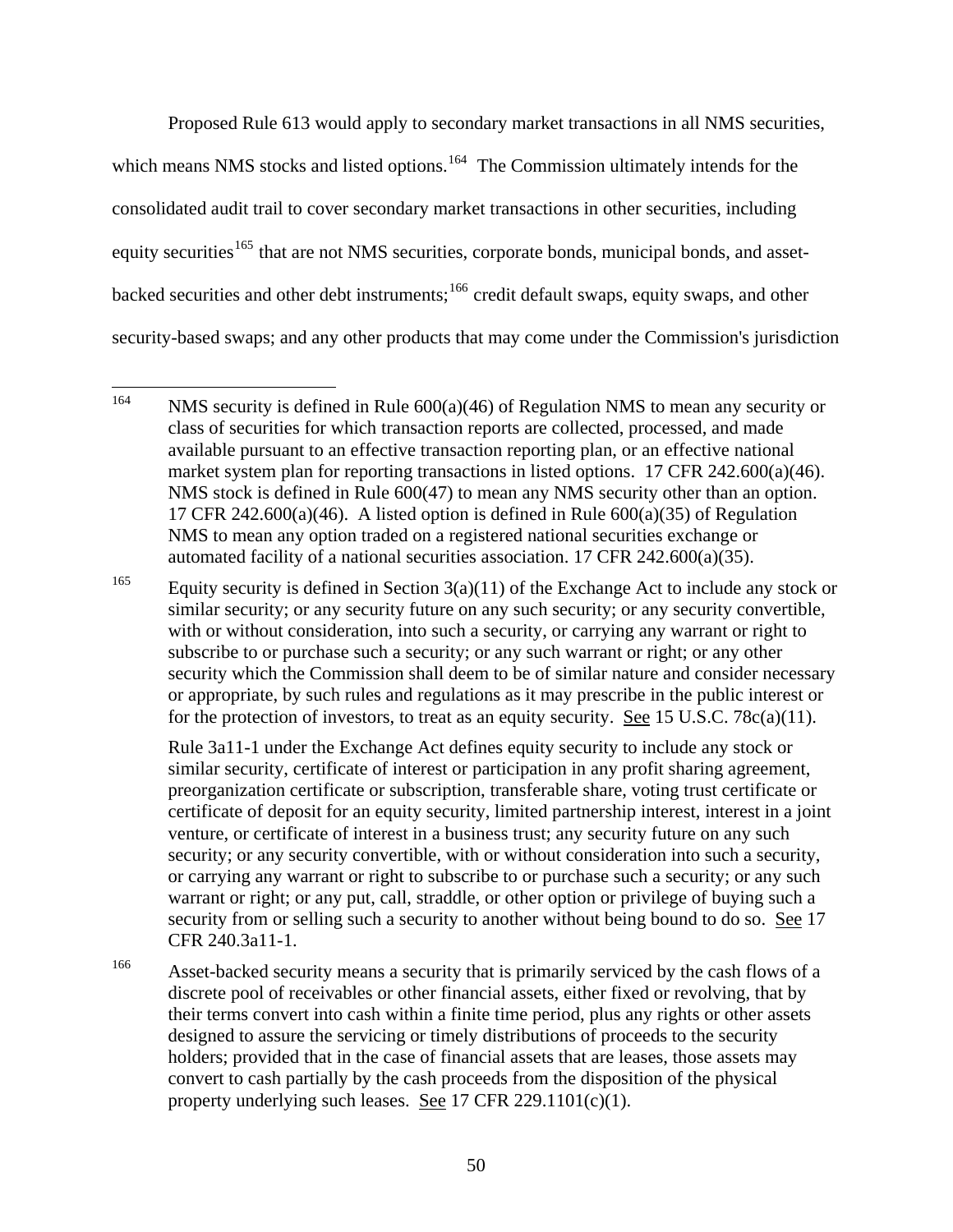in the future. Further, the Commission preliminarily believes that it would be beneficial to provide for the possible expansion of the consolidated audit trail to include information on primary market transactions in NMS stocks and other equity securities that are not NMS stocks, as well as primary market transactions in debt securities.<sup>[167](#page-50-0)</sup> Such information could be used to monitor for violations of certain rules under the Exchange Act, such as Regulation M and Rule 10b-5 under the Exchange Act.<sup>[168](#page-50-1)</sup> Further, FINRA's transaction reporting requirements for debt securities already cover primary market transactions in debt securities,<sup>[169](#page-50-2)</sup> and thus FINRA members should already be recording information relating to such transactions that could be included in an audit trail. The Commission proposes that the scope of the Rule initially be limited to secondary market transactions in NMS securities, however, to allow for a manageable

Rule 10b-5 prohibits any act or omission resulting in fraud or deceit in connection with the purchase or sale of any security. The primary market transaction data for bonds would allow for identification of the cost basis for bond purchases by intermediaries and make it easier to assess whether subsequent mark-ups to retail investors in primary offerings are fair and reasonable and, if not, whether there has been a violation of the antifraud provisions of the federal securities laws.

<span id="page-50-0"></span><sup>167</sup> 167 A primary market transaction is any transaction other than a secondary market transaction and refers to any transaction where a person purchases securities in an offering. See, e.g., FINRA Rule 6710 (defining two types of primary market transactions for TRACEeligible securities, a List or Fixed Offering Price Transaction or a Takedown Transaction).

<span id="page-50-1"></span><sup>&</sup>lt;sup>168</sup> See 17 CFR 242.100 et. seq. and 17 CFR 240.10b-5. Rule 105 prohibits the short selling of equity securities that are the subject of a public offering for cash and the subsequent purchase of the offered securities from an underwriter or broker or dealer participating in the offering if the short sale was effected during a period that is the shorter of the following: (i) beginning five business days before the pricing of the offered securities and ending with such pricing; or (ii) beginning with the initial filing of such registration statement or notification on Form 1-A or Form 1-E and ending with the pricing. Thus, Rule 105 prohibits any person from selling short an equity security immediately prior to an offering and purchasing the security by participating in the offering. The primary market transaction data would allow for the ability to more quickly identify whether any participant in the offering sold short prior to the offering.

<span id="page-50-2"></span><sup>&</sup>lt;sup>169</sup> See FINRA Rule  $6730(a)(5)$ .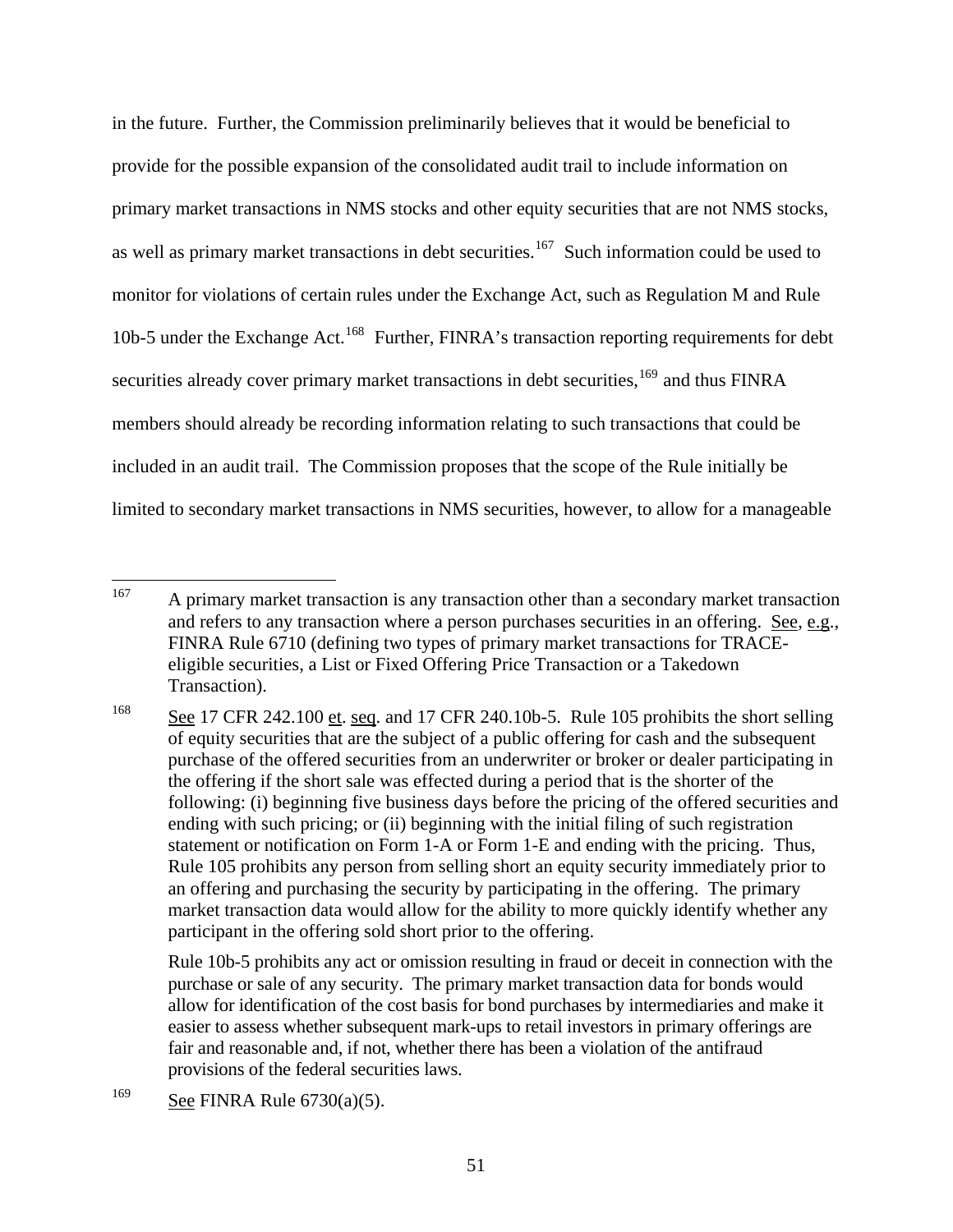implementation of the proposed consolidated audit trail, and because market participants already have experience with audit trails for these types of transactions in these securities.

 As discussed above, the Commission believes that implementing a consolidated audit trail for NMS securities would aid the SROs in more effectively and efficiently carrying out their regulatory responsibilities. It would also assist the Commission in carrying out its statutory responsibilities. The Commission further preliminarily believes that a timely expansion of the scope of the consolidated audit trail beyond NMS securities would be beneficial, as illegal trading strategies that the consolidated audit trail would be designed to help detect and deter, such as insider trading, may involve trading in multiple related products other than NMS securities across multiple markets.

For example, the Commission routinely receives information relating to possible upward manipulation of security prices in violation of Sections 9(a) and 10(b) of the Exchange Act,<sup>[170](#page-51-0)</sup> and alleged abusive short selling in the over-the-counter market, which includes FINRA's Bulletin Board and Pink Sheets. If the consolidated audit trail were expanded to cover these securities, it would be possible for SROs and the Commission to make comparisons between current and historical data in a more timely manner than is currently possible, to more quickly determine whether or not a complaint merits additional attention and the corresponding commitment of enforcement resources. Similarly, to the extent that instruments currently not considered NMS securities can be substitutes for long or short positions in NMS securities, having access to an audit trail that documents trading activity in such securities would improve the Commission's ability to make a risk assessment as to information it has received about

<span id="page-51-0"></span>170 15 U.S.C. 78i(a) and 78j(b).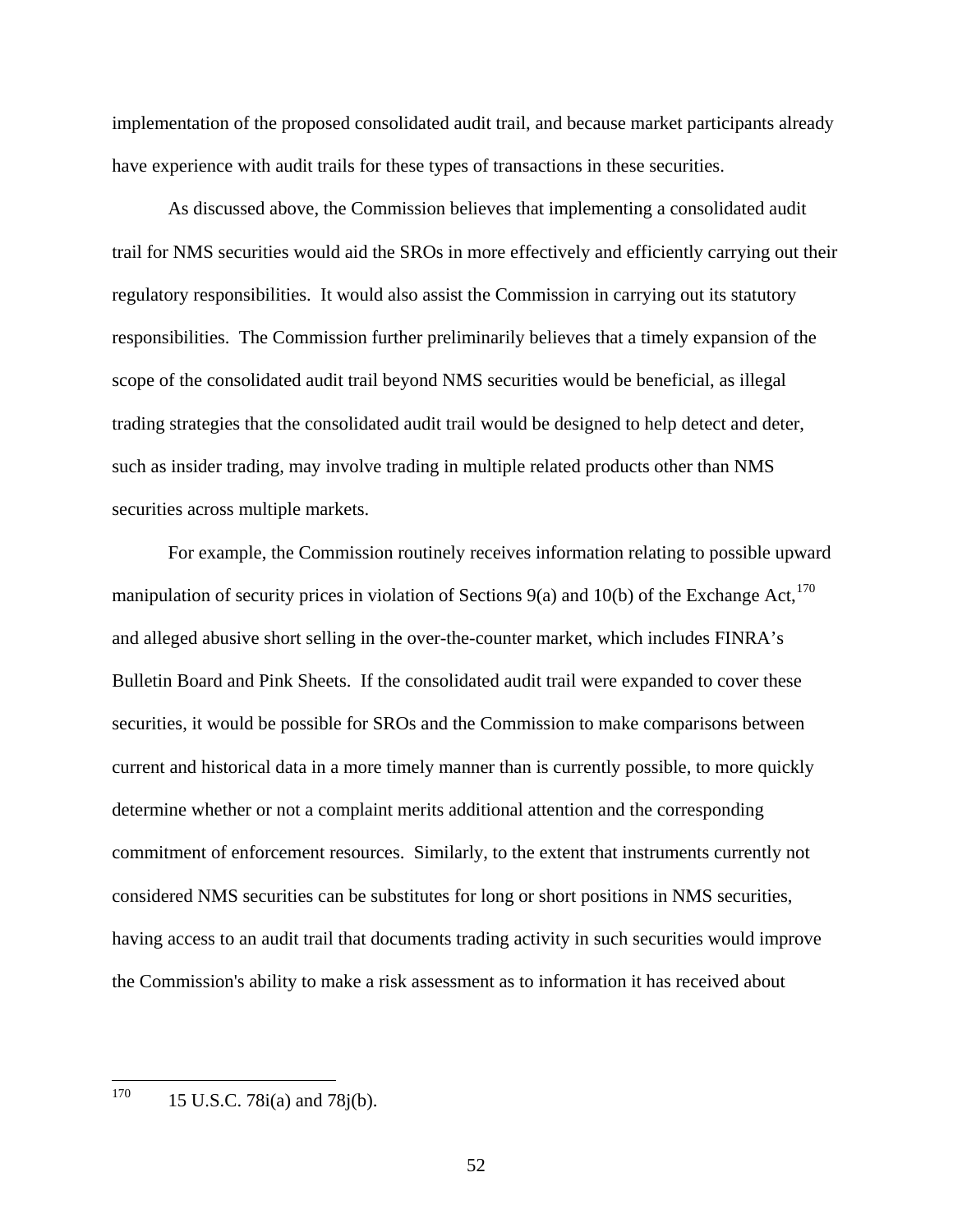possibly manipulative activity.<sup>[171](#page-52-0)</sup> Having ready access to this information in an audit trail also would improve the Commission's inspection process because it would enhance risk assessment and allow for better selection as to which broker-dealers to examine. For example, the information would allow for better trend analysis and outlier identification. It also would improve pre-examination work and the asset verification process, $172$  and focus document requests, making the examination process more efficient for the Commission staff and the registrants subject to the process.

 To help ensure that such an expansion would occur in a reasonable time and that the systems and technology that would be used to implement the Rule as proposed are designed to be easily scalable, proposed Rule 613(i) would require that the NMS plan contain a provision requiring each national securities exchange and national securities association that is a sponsor of the plan<sup>[173](#page-52-2)</sup> to jointly provide the Commission a document outlining how the sponsors could incorporate into the consolidated audit trail information with respect to: (1) equity securities that are not NMS securities; (2) debt securities, including asset-backed securities; and (3) primary market transactions in NMS stocks, equity securities that are not NMS securities, and debt

<span id="page-52-0"></span><sup>171</sup> The Commission's Division of Enforcement has recently established an Office of Market Intelligence. This Office, among other things, conducts intake and triage of investor and industry referrals that are received by the Commission each year. Currently, a thorough review of referrals requires extensive resource allocation as the primary source for evaluating trading data is the EBS system. Expansion of the consolidated audit trail to non-NMS securities would allow that Office to evaluate the merits of each referral faster and more effectively, and more efficiently allocate enforcement resources to appropriate cases.

<span id="page-52-1"></span><sup>&</sup>lt;sup>172</sup> Asset verification is an exam process that attempts to locate independent information to verify certain customer positions, transactions, and balances at broker-dealers.

<span id="page-52-2"></span><sup>&</sup>lt;sup>173</sup> Sponsor, when used with respect to an NMS plan, is defined in Rule  $600(a)(70)$  of Regulation NMS to mean any self-regulatory organization which is a signatory to such plan and has agreed to act in accordance with the terms of the plan. See 17 CFR 242.600(a)(70).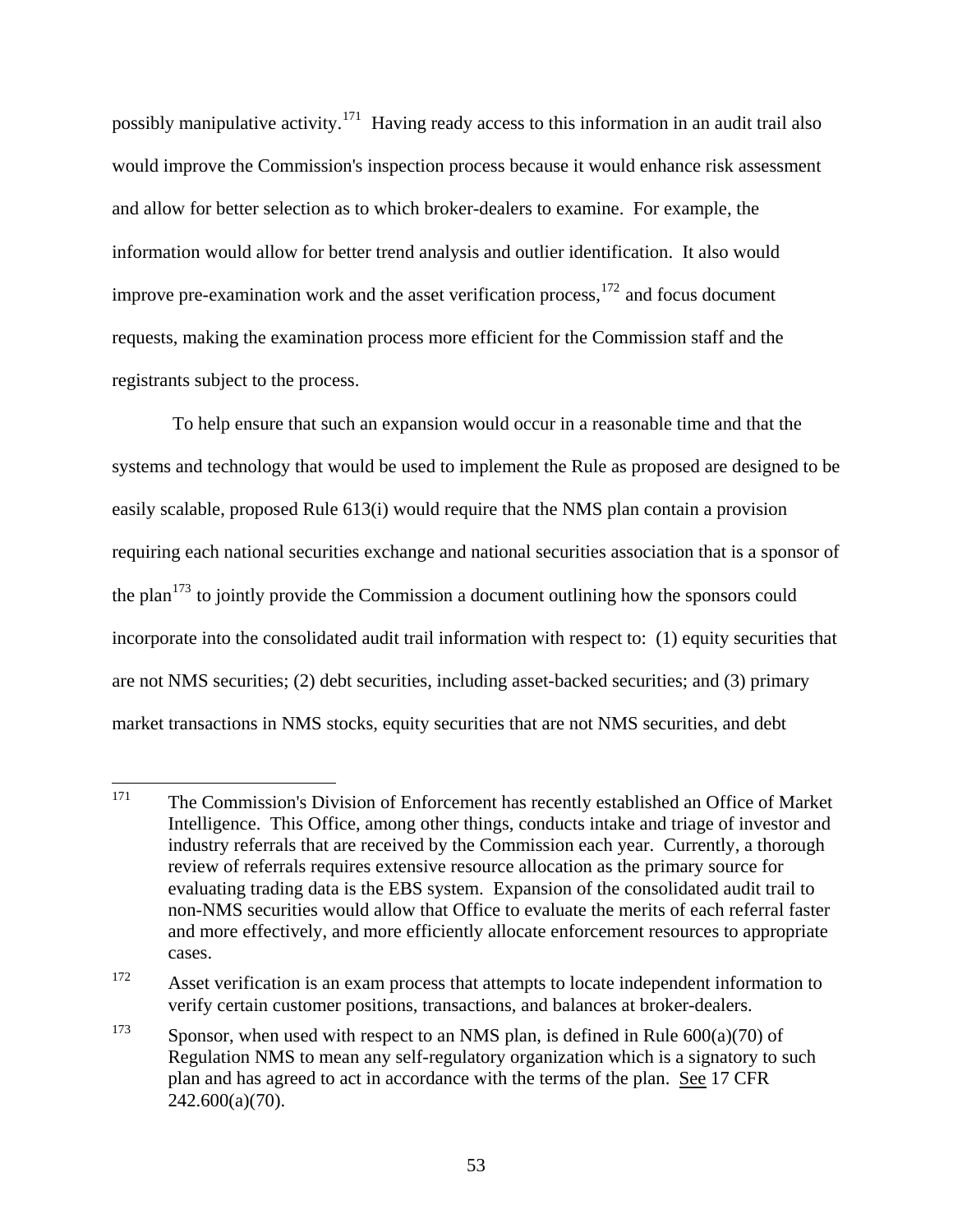securities. The sponsors specifically would be required to address, among other things, details for each order and reportable event that they would recommend requiring to be provided; which market participants would be required to provide the data; an implementation timeline; and a cost estimate.

The Commission requests comment on the proposed scope of products to be covered by the consolidated audit trail. Should the consolidated audit trail initially cover securities other than NMS securities? Why or why not? The Commission also requests comment on whether the approach to expand the consolidated audit trail to include the products and transactions specified above represents an appropriate expansion of the consolidated audit trail, and what additional capital commitment would be required by the various market participants to implement such an expansion. Please be specific in your response with respect to different products or transactions (e.g. security-based swaps, or primary market transactions in NMS stocks). Are there other securities or products that should be identified and included in a future expansion? What would be the challenges to any expansion to the products and transactions listed above? Are there any other actions that the Commission or SROs would need to take to be able to expand the audit trail to certain products or transactions? Should the Commission consider expansion to certain products or transactions before others? The Commission also requests comment on an appropriate and realistic time frame for including these other products and transactions in the consolidated audit trail and whether an expansion should be done in phases.

The Commission also requests comment on whether implementation of the proposed Rule, which would apply to NMS securities, would have an impact on trading activity by market participants in products not initially covered by the proposed Rule. The proposed consolidated audit trail is designed to provide the SROs and the Commission a tool to more effectively, and in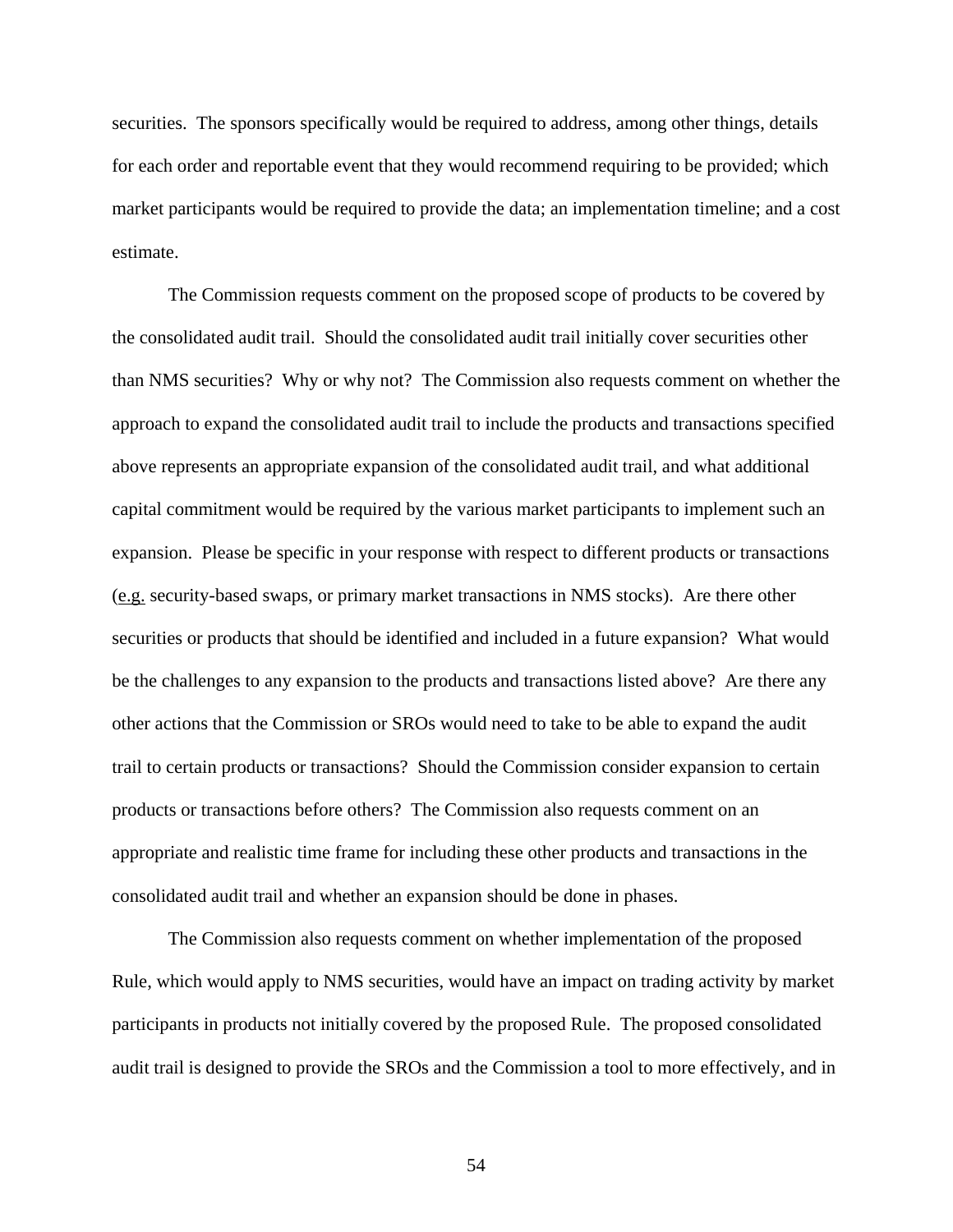a more timely manner, identify potential manipulative or other illegal activity. More timely detection and investigation of such activity may lead to greater deterrence of future illegal activity if potential wrongdoers perceive a greater chance of regulators identifying their activity in a more timely fashion. Do commenters believe that the existence of the proposed audit trail would alter market participants' trading behavior, such as by shifting their trading to products or markets not covered by the proposed Rule to avoid detection of illegal activity using consolidated audit trail data? Would the proposal impact a market participant's analysis of the potential risks and benefits of manipulative activity involving NMS securities? If so, how so? In addition, to the extent commenters believe that market participants may alter their trading behavior, such as by shifting trading to products that are not initially covered by the proposed Rule to avoid detection of manipulative activity, the Commission requests comment on the importance of expanding the consolidated audit trail to cover additional products.

### **B. Orders and Quotations**

The proposed Rule would require that information be provided to the central repository for every order in an NMS security originated or received by a member of an exchange or FINRA. The proposed Rule would define "order" to mean: (1) any order received by a member of a national securities exchange or national securities association from any person; (2) any order originated by a member of a national securities exchange or national securities association; or (3) any bid or offer.<sup>[174](#page-54-0)</sup> Thus, the proposed consolidated audit trail would cover all orders (whether for a customer or for a member's own account) as well as quotations in NMS stocks and listed

<span id="page-54-0"></span><sup>174</sup> See proposed Rule 613(j)(4). Bid or offer is defined in Rule  $600(a)(8)$  of Regulation NMS to mean the bid price or the offer price communicated by a member of a national securities exchange or member of a national securities association to any broker or dealer, or to any customer, at which it is willing to buy or sell one or more round lots of an NMS security, as either principal or agent, but shall not include indications of interest. 17 CFR  $242.600(a)(8)$ .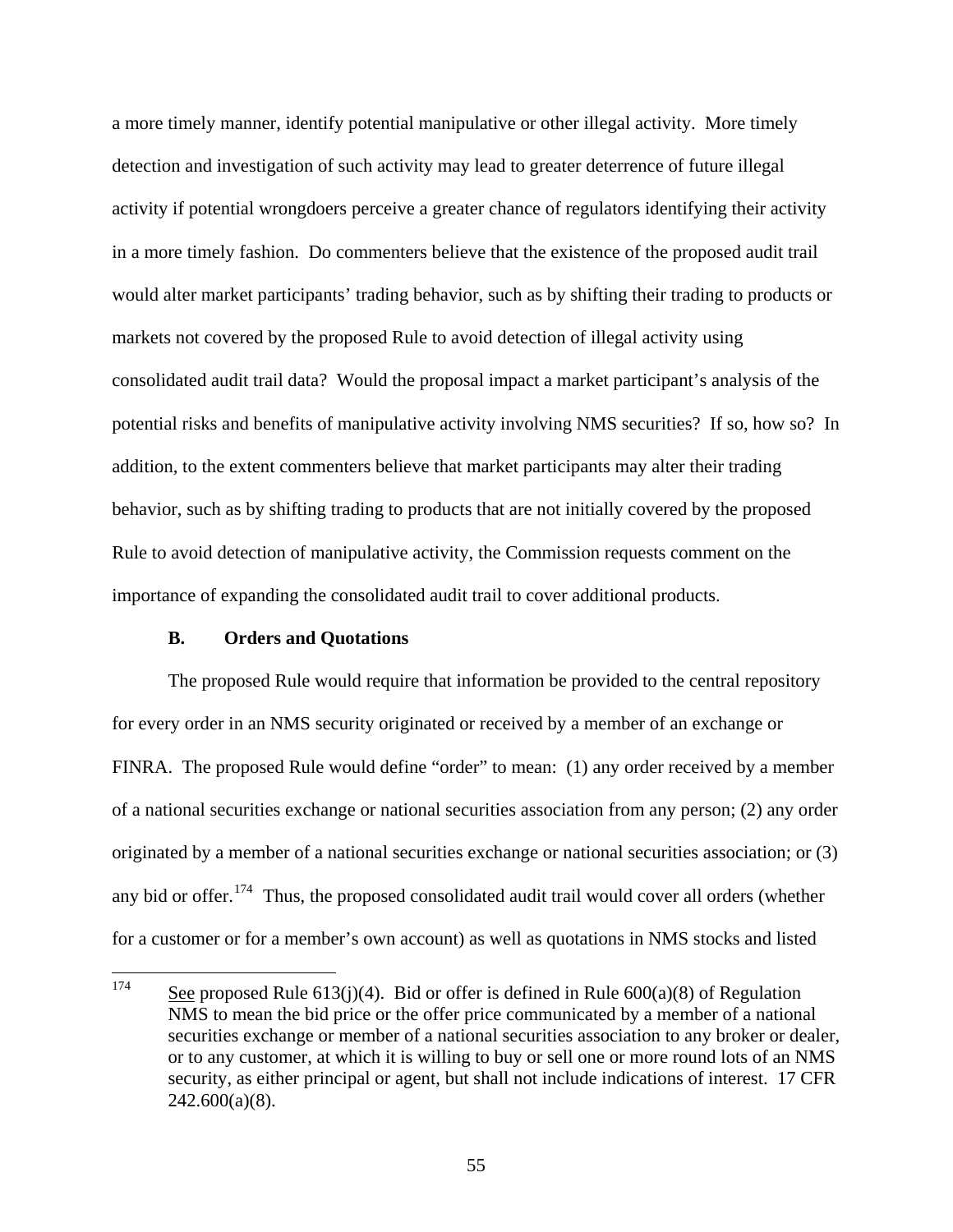options.[175](#page-55-0) Each member would be required to report to the central repository the origination of its own orders or quotations, and the SRO to which the member sends its orders and quotations would be required to report receipt and execution, if applicable, of those orders and quotations. Because the origination of the quotations would already be reported to the central repository by the member, an SRO would not be required to separately submit to the central repository its best bids and offers that it is required to submit to the central processors.<sup>[176](#page-55-1)</sup>

 The Commission preliminarily believes that the inclusion of orders for a member's own account ("proprietary orders") and their bids and offers in the scope of the consolidated audit trail is necessary and appropriate to effectively and efficiently carry out the stated objectives of the consolidated audit trail. The SROs would not be able to use the consolidated audit trail data to surveil trading by broker-dealers through their proprietary accounts if that information is not included in the audit trail. Further, including proprietary orders and quotations in the consolidated audit trail would permit SROs to harness the intended benefits of the consolidated audit trail to more efficiently monitor for violations of SRO rules where the exact sequence of the receipt and execution of customers orders in relation to the creation and execution of proprietary orders or quotations is important to determine whether or not a violation occurred. For example, SROs would be able to use the consolidated audit trail data to more efficiently monitor for instances where a broker-dealer receives a customer order, then sends a proprietary order to one exchange or updates its quotations on an exchange prior to sending the customer order to another exchange, in possible violation of the trading ahead prohibitions in their rules.<sup>[177](#page-55-2)</sup>

<span id="page-55-0"></span><sup>175</sup> Quotation is defined in Rule  $600(a)(62)$  of Regulation NMS to mean a bid or an offer. 17 CFR 242.600(a)(62).

<span id="page-55-1"></span><sup>&</sup>lt;sup>176</sup> See Rule 601 of Regulation NMS, 17 CFR 242.601.

<span id="page-55-2"></span><sup>&</sup>lt;sup>177</sup> See, e.g., FINRA Rule 5320 and NYSE Arca Equities Rule 6.16.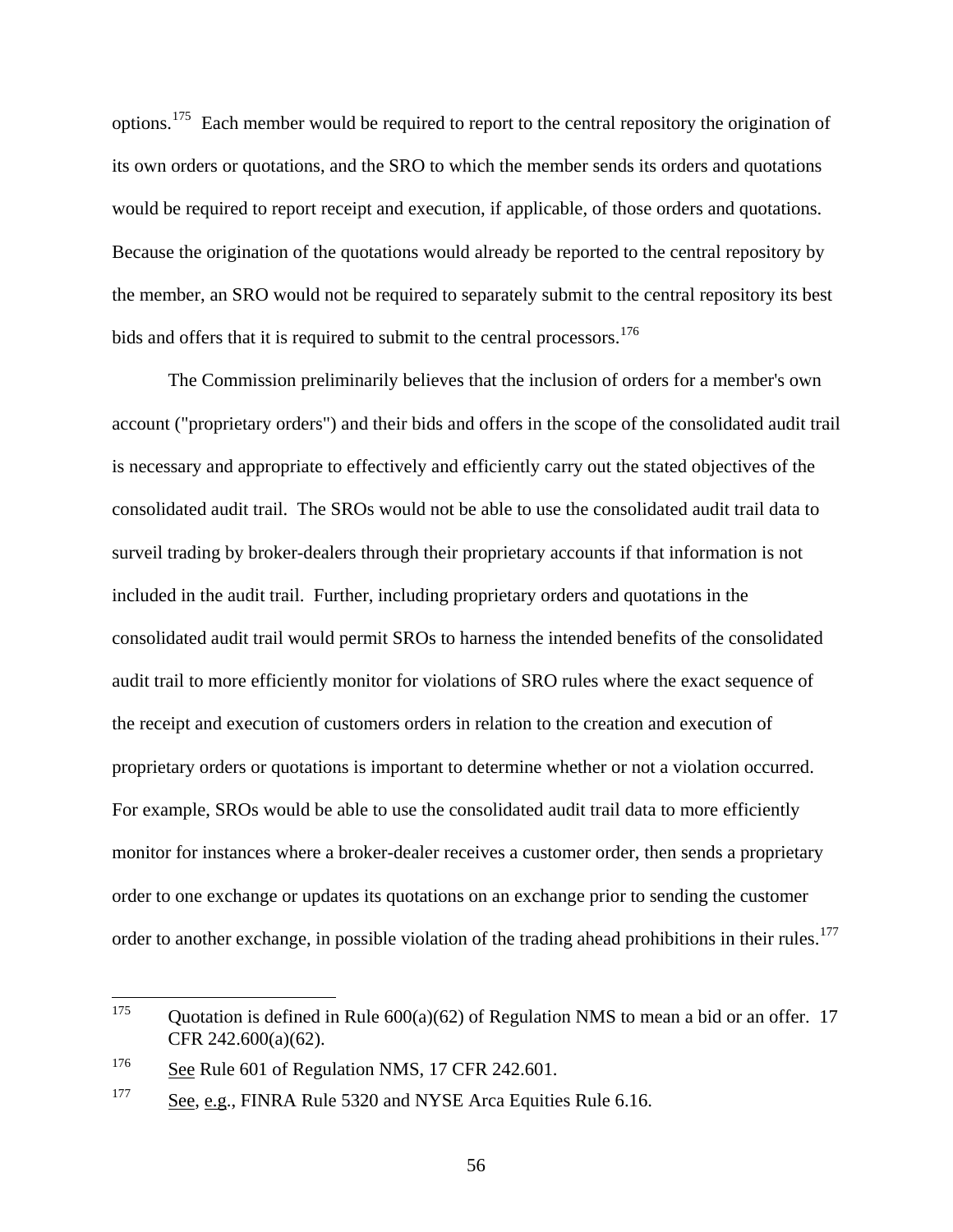Another example where information on proprietary orders or quotations would be useful to have included in the consolidated audit trail is in the investigation of a possible "spoofing" allegation. In those cases, a market participant enters and may immediately cancel limit orders or quotations in a specific security with the intent of having those non-bona fide orders or quotations change the national best bid and national best offer ("NBBO"). Because a market participant could conduct this activity across multiple markets, using different accounts, the lack of consolidated data makes it much more difficult to identify the source of the orders or quotations and thus to determine whether the quoted price was manipulated or simply responding to market forces. The Commission therefore preliminarily believes that having information on proprietary orders and quotations in the consolidated audit trail along with customer order information would greatly enhance the ability of the SROs to detect potentially violative activity.

The Commission requests comment on its proposed definition of "order" and the scope of the proposed consolidated audit trail. Specifically, the definition would include orders received and originated by SRO members, as well as quotations originated by SRO members. Should it include quotations? Why or why not? Are there any differences between orders and quotations that should be taken into account with respect to the information that would be required to be provided to the central repository with respect to each bid or offer, or with respect to how, or which entity, should be required to report quotation information to the central repository? For example, the Commission understands that out-of-the-money options generate a high volume of automated quotation updates to reflect changes in the price of the underlying security, yet these series often have very little trading activity. Should this type of quotation be required to be submitted to the central repository? If not, is there any way to distinguish these quotations from other quotations that commenters believe should be reported, such as quotations generated by a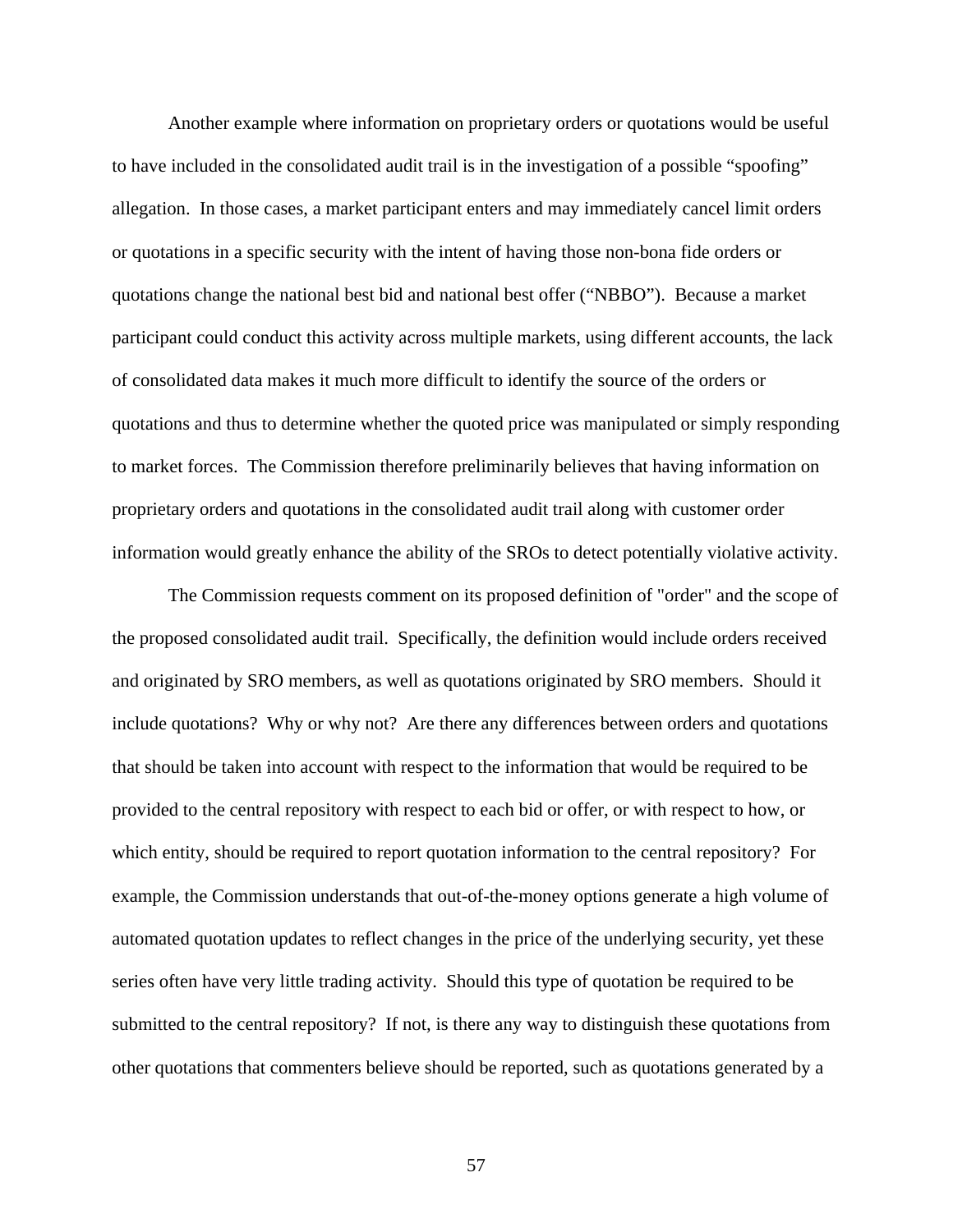profit-seeking algorithm? What is the magnitude of quotation data compared to order data and trade data, for both NMS stocks and listed options? Please provide any empirical data. Would there be a significant cost savings to the submission and collection of certain quotation information (for example, quotations in listed options) by end-of-day instead of in real time? If so, please quantify.

The Commission also requests comment with respect to including proprietary orders as well as customer orders in the scope of the consolidated audit trail. Specifically, are there any differences between customer orders and proprietary orders that should be taken into account with respect to the information that would be required to be provided to the central repository with respect to proprietary orders? The Commission also requests comment on how, if at all, the consolidated audit trail should take into account instances where an SRO's quotations (which can include orders received from members as well as quotations) are not actionable, such as when an exchange has a systems failure. Should non-firm quotations be marked in the consolidated audit trail to show they are not firm? If so, how would that be accomplished where it is the exchange making the determination its quotations are not firm, not the member that submitted the order or quotation?

# **C. Persons Required to Provide Information to the Central Repository**

 Proposed Rule 613 would require, through the mechanism of an NMS plan and exchange and association rules adopted pursuant to an NMS plan, national securities exchanges, national securities associations, and their respective members<sup>[178](#page-57-0)</sup> to provide certain information regarding

<span id="page-57-0"></span><sup>178</sup> A member of a national securities exchange is defined in Section  $3(a)(3)(A)$  of the Exchange Act to mean: (1) any natural person permitted to effect transactions on the floor of the exchange without the services of another person acting as broker; (2) any registered broker or dealer with which such a natural person is associated; (3) any registered broker or dealer permitted to designate as a representative such a natural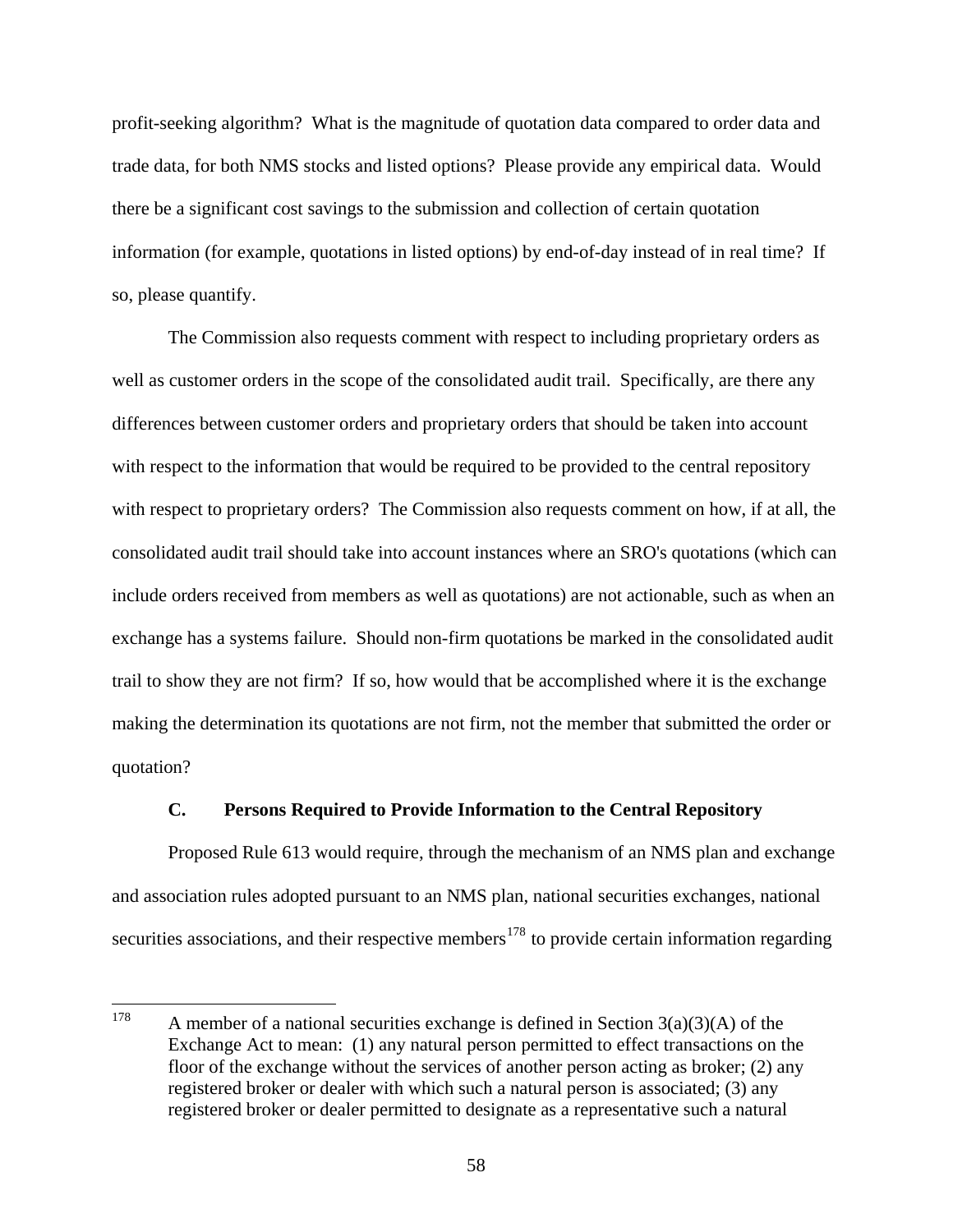each order and each reportable event<sup>[179](#page-58-0)</sup> to the central repository.<sup>[180](#page-58-1)</sup> The Commission notes that requiring all members to provide certain information would capture alternative trading systems  $(^{\circ}ATSS")$ .<sup>[181](#page-58-2)</sup>

 $\overline{a}$ 

person; and (4) any other registered broker or dealer which agrees to be regulated by such exchange and with respect to which the exchange undertakes to enforce compliance with the provisions of the Exchange Act, the rules and regulations thereunder, and its own rules. Further, for purposes of Sections  $6(b)(1)$ ,  $6(b)(4)$ ,  $6(b)(6)$ ,  $6(b)(7)$ ,  $6(d)$ ,  $17(d)$ , 19(d), 19(e), 19(g), 19(h), and 21 of the Exchange Act, the term "member" when used with respect to a national securities exchange also means, to the extent of the rules of the exchange specified by the Commission, any person required by the Commission to comply with such rules pursuant to Section  $6(f)$  of this title. See 15 U.S.C. 78c(a)(3)(A).

A member of a registered securities association is defined in Section  $3(a)(3)(B)$  of the Exchange Act to mean any broker or dealer who agrees to be regulated by such association and with respect to whom the association undertakes to enforce compliance with the provisions of the Exchange Act, the rules and regulations thereunder, and its own rules. See Section 3(a)(3)(B) of the Exchange Act, 15 U.S.C. 78c(a)(3)(B). Section 15(b)(8) of the Exchange Act, 15 U.S.C. 78o(b)(8), states that it shall be unlawful for any registered broker or dealer to effect any transaction in, or induce or attempt to induce the purchase or sale of, any security (other than commercial paper, bankers' acceptances, or commercial bills), unless such broker or dealer is a member of a securities association registered pursuant to Section 15A of the Exchange Act or effects transactions in securities solely on a national securities exchange of which it is a member.

Rule 15b9-1(a) under the Exchange Act, 17 CFR 240.15b9-1(a), generally states that any broker or dealer required by Section 15(b)(8) of the Exchange Act to become a member of a registered national securities association shall be exempt from such requirement if it is a member of a national securities exchange; carries no customer accounts; and has annual gross income derived from purchases and sales of securities otherwise than on a national securities exchange of which it is a member in an amount no greater than \$1,000.

- <span id="page-58-0"></span><sup>179</sup> Reportable event would be defined in proposed Rule  $613(i)(5)$  to include, but not be limited to, the receipt, origination, modification, cancellation, routing, and execution (in whole or in part) of an order.
- <span id="page-58-1"></span><sup>180</sup> See infra Section III.D. for a detailed discussion of the information that would be required to be provided to the central repository, and infra Section III.H.2. for a discussion of the requirement that the exchanges and FINRA adopt rules to implement the requirements of the NMS plan for their members.
- <span id="page-58-2"></span><sup>181</sup> An ATS is defined in Rule 300(a) of Regulation ATS. See 17 CFR 242.300(a). Regulation ATS requires ATSs to be registered as broker-dealers with the Commission, which entails becoming a member of FINRA and fully complying with the broker-dealer regulatory regime. See Concept Release on Equity Market Structure, supra note 19, at 3599.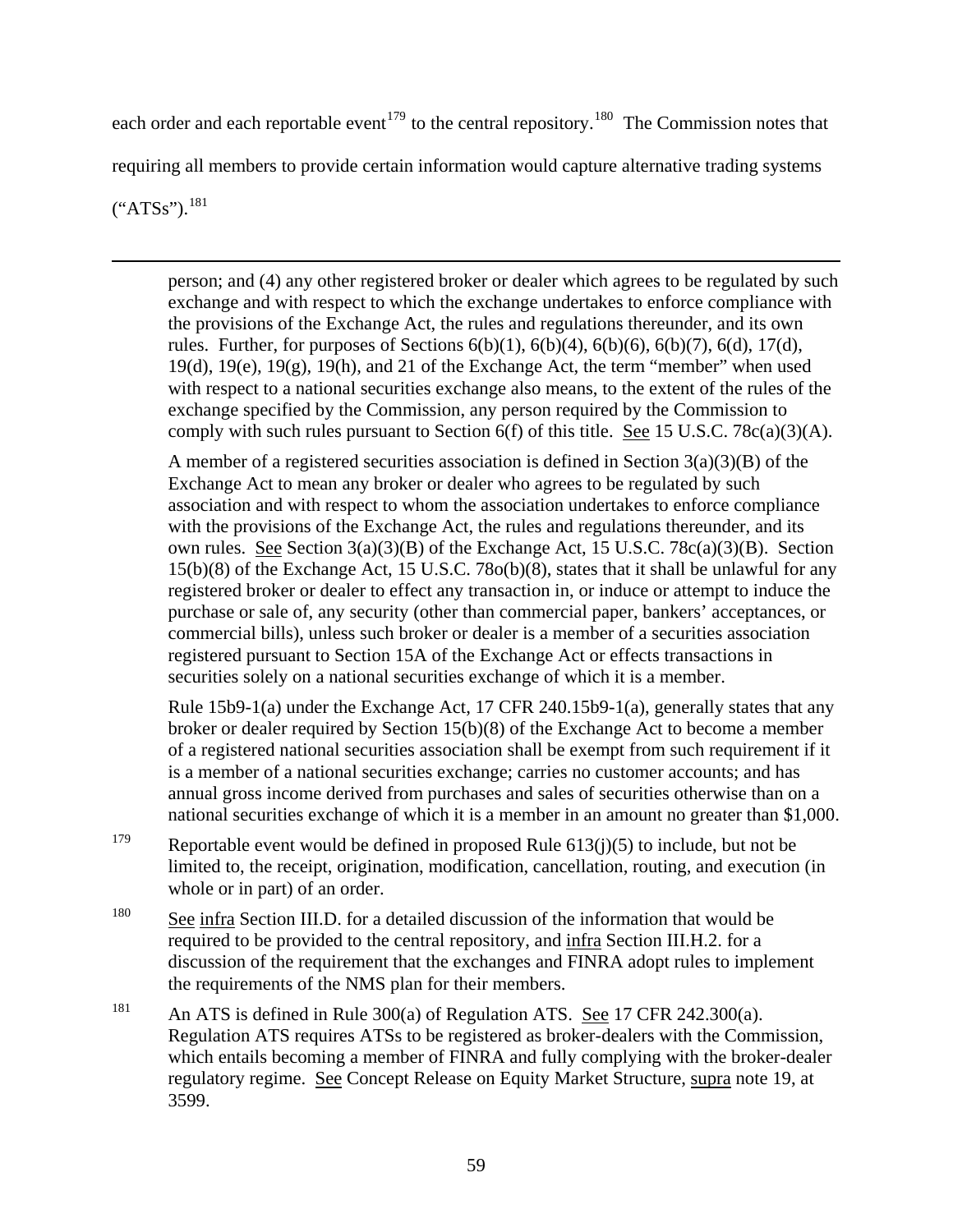The Commission's intent is to require any entity acting in a broker or dealer capacity that would receive an order from a customer or originate an order for its own account to provide information to the central repository. The Commission requests comment on whether requiring all members of each exchange and association to provide the required information would encompass all broker or dealers or other persons that would receive or originate orders, as defined in the proposed Rule. If not, why not? The Commission requests comment on whether it should, in the alternative, require all brokers and dealers registered with the Commission to provide such information, rather than all members of an exchange or association. Would applying the requirements to registered brokers and dealers encompass all persons that would be able to receive or originate orders as defined in the proposed rule? Are there persons that are not registered as a broker or dealer, and that are not a member of an exchange or association, that would still receive or originate orders in NMS securities? How should the Commission address that situation to promote inclusion of all relevant orders and executions in a consolidated audit trail?

#### **D. Provision of Information to the Central Repository**

Proposed Rule  $613(c)(1)$  generally would require the NMS plan to provide for an accurate, time-sequenced record of orders beginning with the receipt or origination of an order by a member of a national securities exchange or national securities association, and further documenting the life of the order through the process of routing, modification, cancellation, and execution (in whole or in part). To effectuate this goal, proposed Rule 613(c)(2) would require the NMS plan to require each national securities exchange, national securities association, and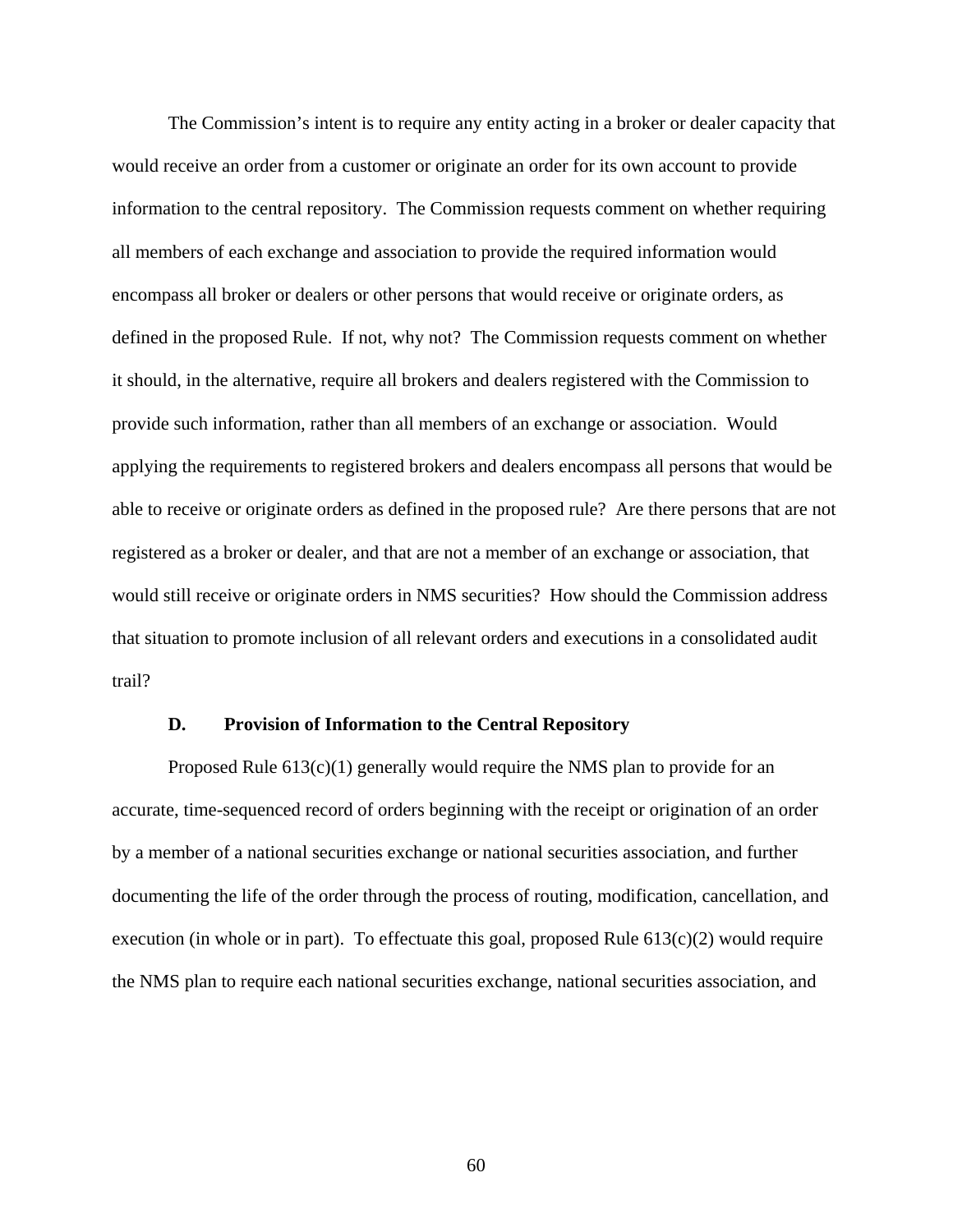member of such exchange or association to collect and provide to the central repository certain information with respect to orders in NMS securities.<sup>[182](#page-60-0)</sup>

Specifically, the proposed Rule would require the NMS plan to require each national securities exchange and its members to collect and provide to the central repository certain order information for each NMS security registered or listed for trading on such exchange or admitted to unlisted trading privileges on such exchange.<sup>[183](#page-60-1)</sup> The proposed Rule also would require the NMS plan to require each national securities association and its members to collect and provide to the central repository certain order information for each NMS security for which transaction reports are required to be submitted to the association.<sup>[184](#page-60-2)</sup> The Commission requests comment on whether requiring exchanges and their members, and associations and their members, to report information for orders for these securities to a central repository is appropriate, and whether the requirements, as proposed, would cover all NMS securities.<sup>[185](#page-60-3)</sup>

 As discussed below in Section III.D.1., certain of the information would be required to be captured and transmitted to the central repository on a real time basis, meaning immediately and with no built in delay from when the reportable event occurs.<sup>[186](#page-60-4)</sup> Other information would be permitted to be captured and transmitted to the central repository promptly after the exchange, association, or member receives the information, but in no instance later than midnight of the day that the reportable event occurs or the exchange, association, or member receives such

<span id="page-60-0"></span><sup>182</sup> See Sections III.D.1. and III.D.2. below for a detailed discussion of the information that would be required to be provided to the central repository.

<span id="page-60-1"></span><sup>&</sup>lt;sup>183</sup> See proposed Rule  $613(c)(5)$ .

<span id="page-60-2"></span><sup>&</sup>lt;sup>184</sup> See proposed Rule  $613(c)(6)$ .

<span id="page-60-3"></span> $\frac{185}{2}$  See infra Section III.F. for a discussion of the central repository.

<span id="page-60-4"></span><sup>&</sup>lt;sup>186</sup> See proposed Rule 613(c)(3). See supra note 179 for a definition of reportable event.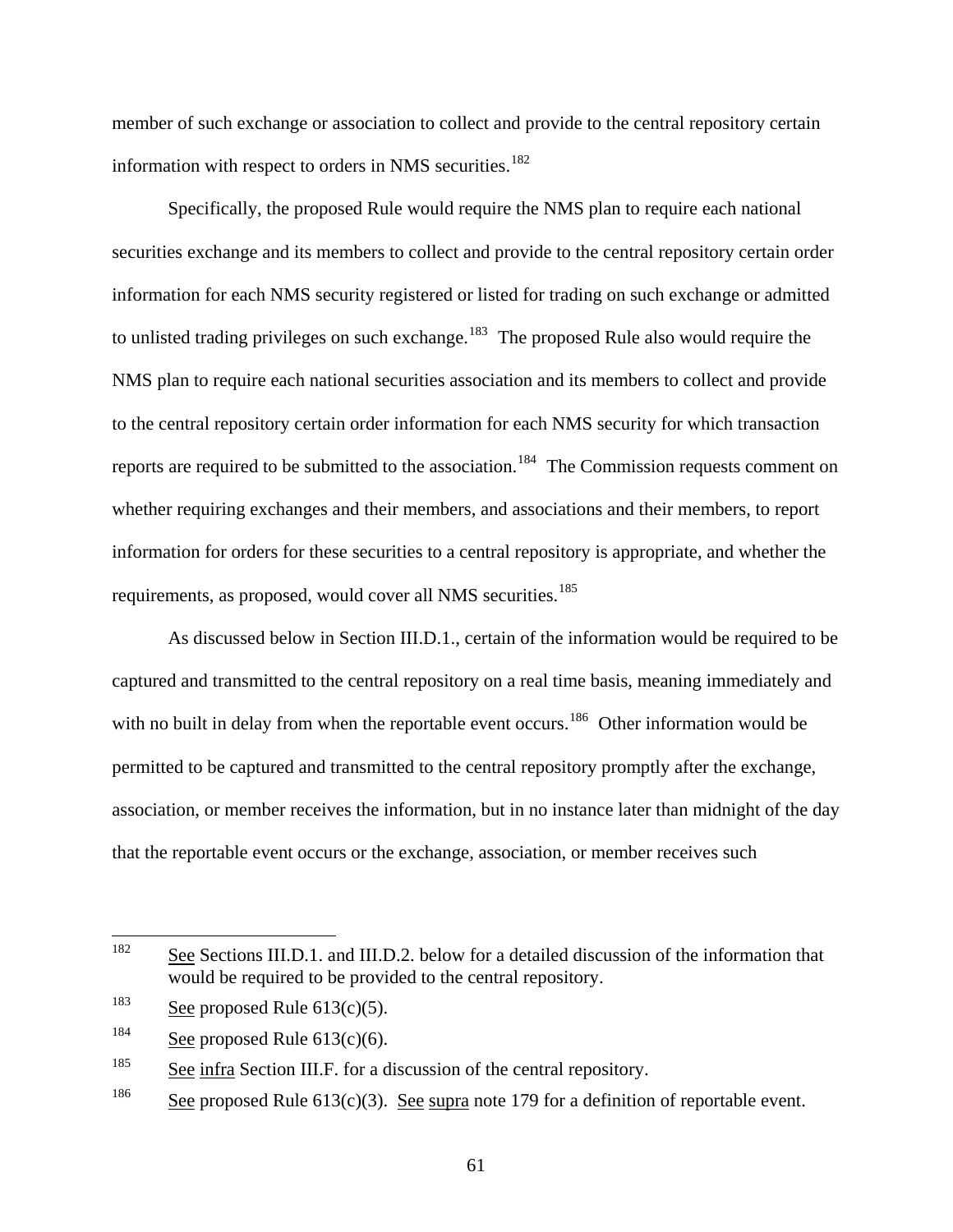information.<sup>[187](#page-61-0)</sup> The data collected by the national securities exchanges, national securities associations, and their members would be required to be electronically transmitted to the central repository in a uniform electronic format.<sup>[188](#page-61-1)</sup>

# **1. Information to be Provided to the Central Repository in Real Time**

As discussed above in Section II.A.4., the Commission preliminarily believes that requiring the submission of consolidated audit trail information on a real time basis would help enable more timely cross-market monitoring or surveillance and investigations of, or other responses to, market anomalies. Regulators therefore could more easily and quickly identify manipulative or other undesirable activity. Having the information available in real time would allow the staff of the SROs to run certain cross-market surveillances in real time to ascertain whether anomalous trading activity is occurring, and the SROs could then more quickly begin an investigation into the suspected anomalous trading. Timely pursuit of potential violations can be important in seeking to freeze any profits received from illegal activity before they are spent or otherwise become unreachable (for instance, by being transferred out of the country). The Commission also preliminarily believes that requiring the submission of audit trail information in real time would enable the Commission to access the information on a more timely basis than currently is the case, to support its examination and enforcement activities, as well as its analysis of market activity.<sup>[189](#page-61-2)</sup>

<span id="page-61-0"></span><sup>187</sup> See proposed Rule  $613(c)(4)$ . This requirement to report no later than midnight on the day that the reportable event occurs or the exchange, association or member receives the information would be determined using the local time of the entity reporting the information to the central repository.

<span id="page-61-1"></span><sup>&</sup>lt;sup>188</sup> See proposed Rule  $613(c)(2)$ .

<span id="page-61-2"></span><sup>&</sup>lt;sup>189</sup> See supra notes 28, 154, and 171 and accompanying text.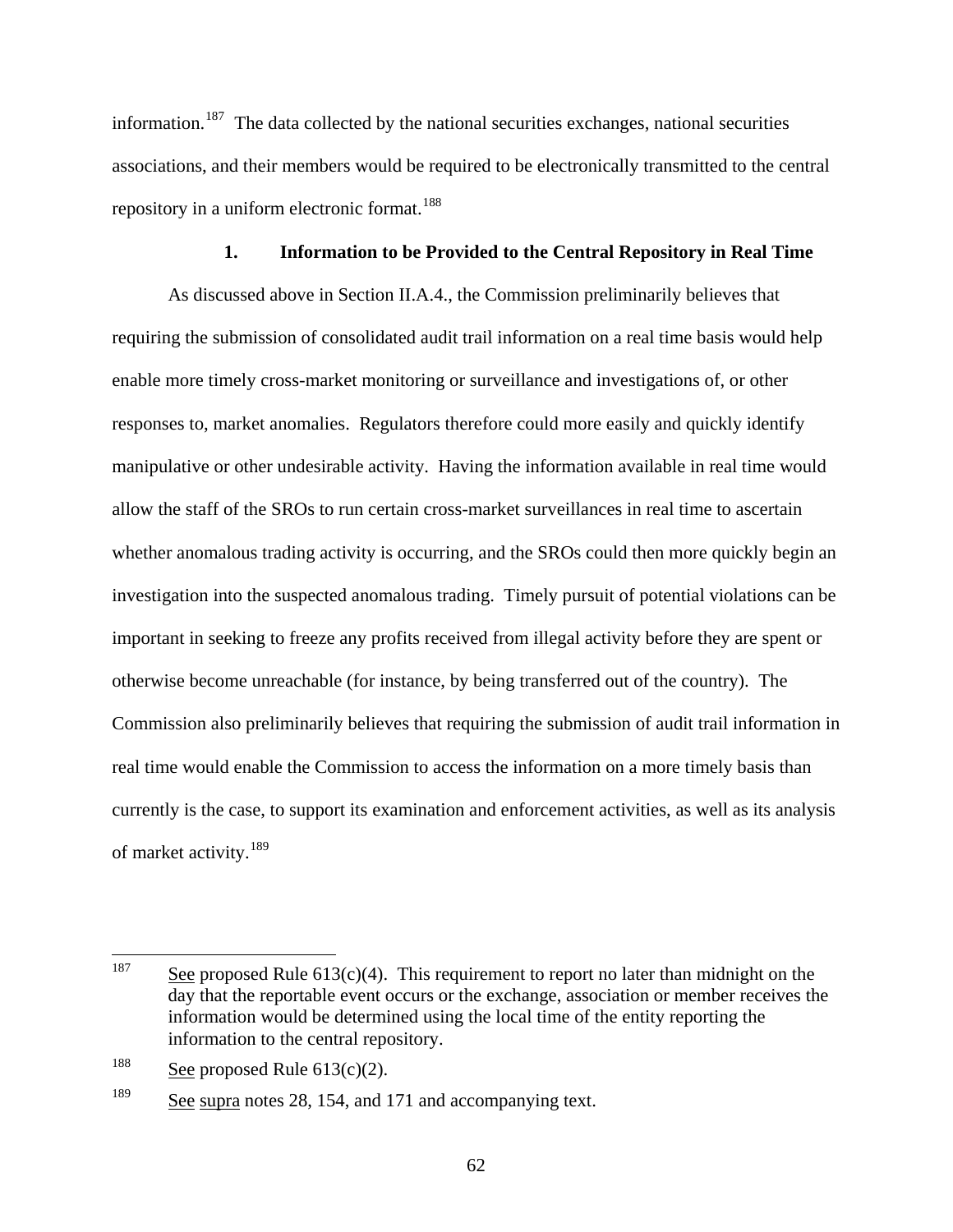The Commission requests comment as to whether it is feasible to require the submission of the proposed audit trail information, as detailed below, to the central repository on a real time basis. If the information is not submitted on a real time basis, when should the information be submitted to the central repository? Would real time order and execution information be useful for cross-market surveillance and investigations of market anomalies? If so, how? If not, why not? Please discuss the costs and benefits of recording and transmitting the data in real time, or not in real time. For example, how would costs differ between submitting end-of-day data compared to real time data? Are there categories of information that would be easier to produce on a real time basis than others? What types of systems modifications by the exchanges, FINRA, and their respective members would be necessary to collect and submit the required audit trail information to the central repository on a real time basis? Please respond with specificity. The Commission further requests comment on whether the requirement to report information in real time should be limited to a specific time period during the day, such as when the markets for trading NMS stocks and listed options are open for trading? Or some other time period? How much lower would the cost be to submit data in real time during trading hours than during the whole day? Or some other time period? Are there practical issues with requiring real time reporting throughout the day? Would requiring data to be submitted in real time all day, as proposed, allow the ability to perform systems maintenance if necessary? If commenters support the requirement to report information in real time, do they believe that there are times during the day when real time reporting may be unnecessary? Why or why not?

Proposed Rule 613(c)(3) would require the NMS plan to require each exchange, association, and member to collect and provide to the central repository on a real time basis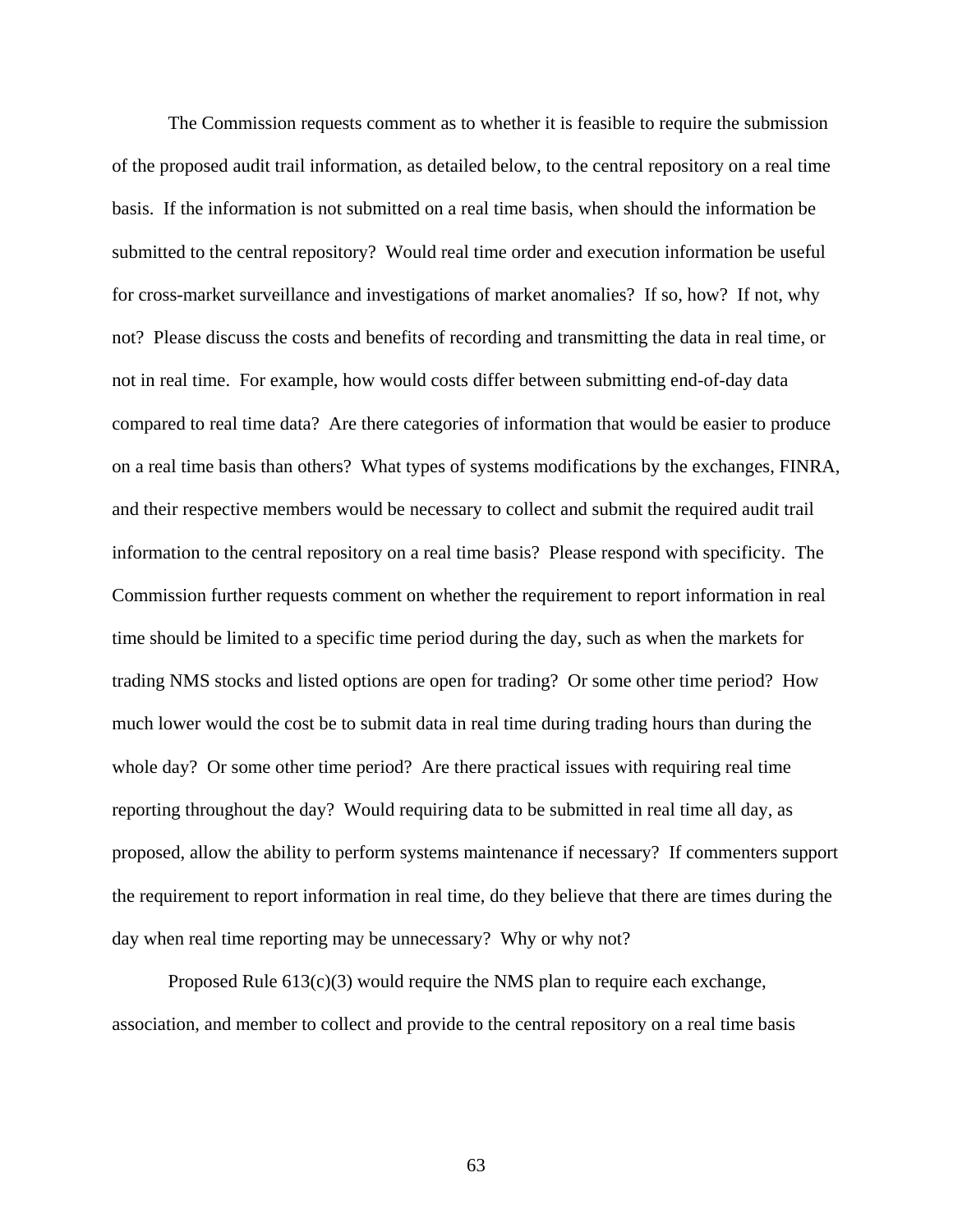details for each order and each reportable event, $190$  as outlined below. Each exchange, association, or member would be required to report the information for each order, for each reportable event, only with respect to an action taken by the exchange, association, or member. For example, if a member receives an order from a customer, the member would be required to report the receipt of that order (with the required information) to the central repository. If the member then routed that order to an exchange for execution, the member would be required to report the routing of that order (with the required information) to the central repository. Likewise, the exchange would be required to report the receipt of that order from the member (with the required information) to the central repository. If the exchange executed the order on its trading system(s), the exchange would be required to report that execution of the order (with the required information) to the central repository, but the member would not also be required to report the execution of the order to the central repository. If the member executed the order in the over-the-counter market, however, rather than routing the order to an exchange (or other market center) for execution, the member would be required to report the execution of the order to the central repository.

# **i. Customer Information**

The proposed Rule specifically would require, for the receipt or origination of each order, information to be reported to the central repository with respect to the customer that generates the order -- specifically, the beneficial owner(s) of the account originating the order and the person exercising investment discretion for the account originating the order, if different from the beneficial owner.<sup>[191](#page-63-1)</sup> As discussed above in Section II.A.1, such information generally is

<span id="page-63-0"></span><sup>190</sup> See supra note 179 for a definition of reportable event.

<span id="page-63-1"></span><sup>&</sup>lt;sup>191</sup> The proposed Rule would define "customer" to mean the beneficial owner(s) of the account originating the order and the person exercising investment discretion for the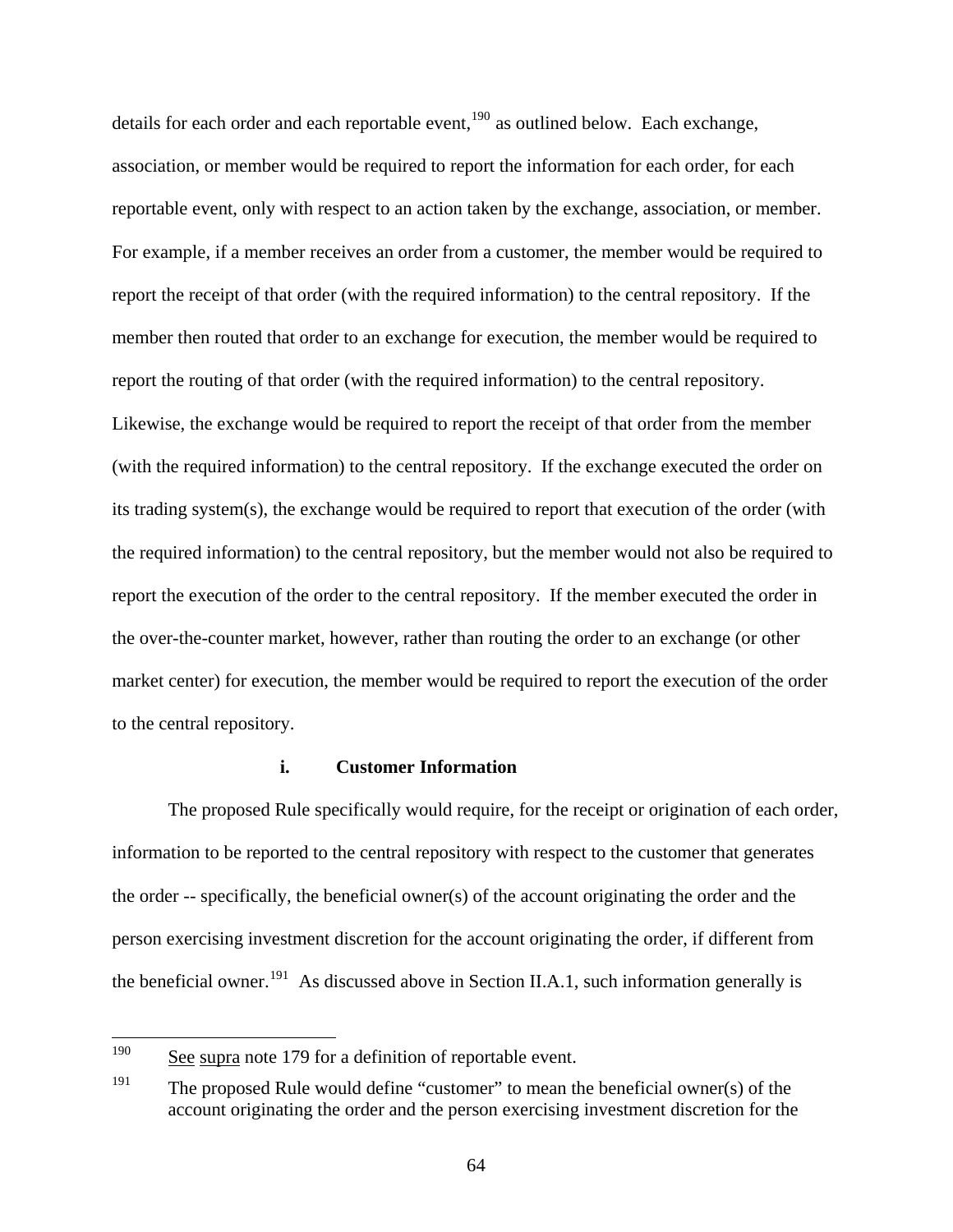neither required nor captured on existing audit trails. While Rule 17a-25 requires broker-dealers to electronically submit information about customer and proprietary securities trading, such information is required to be submitted to the Commission only upon request. The Commission preliminarily believes that the usefulness of audit trail information for purposes of effective enforcement and cross-market surveillance of trading activity would be greatly improved by having the identity of the customer electronically attached to the report of the receipt or origination of each order that is sent to the central repository.<sup>[192](#page-64-0)</sup>

The proposed Rule would require that the NMS plan require, for the receipt or origination of an order, the provision to the central repository of information of sufficient detail to identify the customer.<sup>[193](#page-64-1)</sup> The Commission preliminarily believes that the customer name and address would be sufficient detail to identify the customer. In addition, the proposed Rule would require the provision of customer account information, which would be defined in proposed Rule  $613(j)(2)$  to include but not be limited to: (1) the account number; (2) account type (e.g. options); (3) customer type (e.g., retail, mutual fund, broker-dealer proprietary); (4) the date the account was opened; and  $(5)$  the large trader identifier (if applicable).<sup>[194](#page-64-2)</sup> The Commission preliminarily believes that information on the type of account and when it was opened would be important to investigations of potential insider trading. For example, knowing when in time the

account originating the order, if different from the beneficial owner(s). See proposed Rule  $613(i)(1)$ . The Commission notes that this proposed definition of customer is only for purposes of proposed Rule 613, and what information would be required to be collected and disclosed by members to the central repository. The Commission does not intend to alter the responsibilities that broker-dealers are already subject to pursuant to SRO rules, or the federal securities laws, rules or regulations or other laws, with respect to the customers (for example, suitability rules, see, e.g. NASD Rule 2310).

<span id="page-64-0"></span>192 See supra Section II.A.

 $\overline{a}$ 

<span id="page-64-1"></span> $\frac{193}{\text{See proposed Rule 613(c)(7)(i)(A)}}$ .

<span id="page-64-2"></span><sup>194</sup> See proposed Rule  $613(c)(7)(i)(C)$ . See also Large Trader Proposal, supra note 11.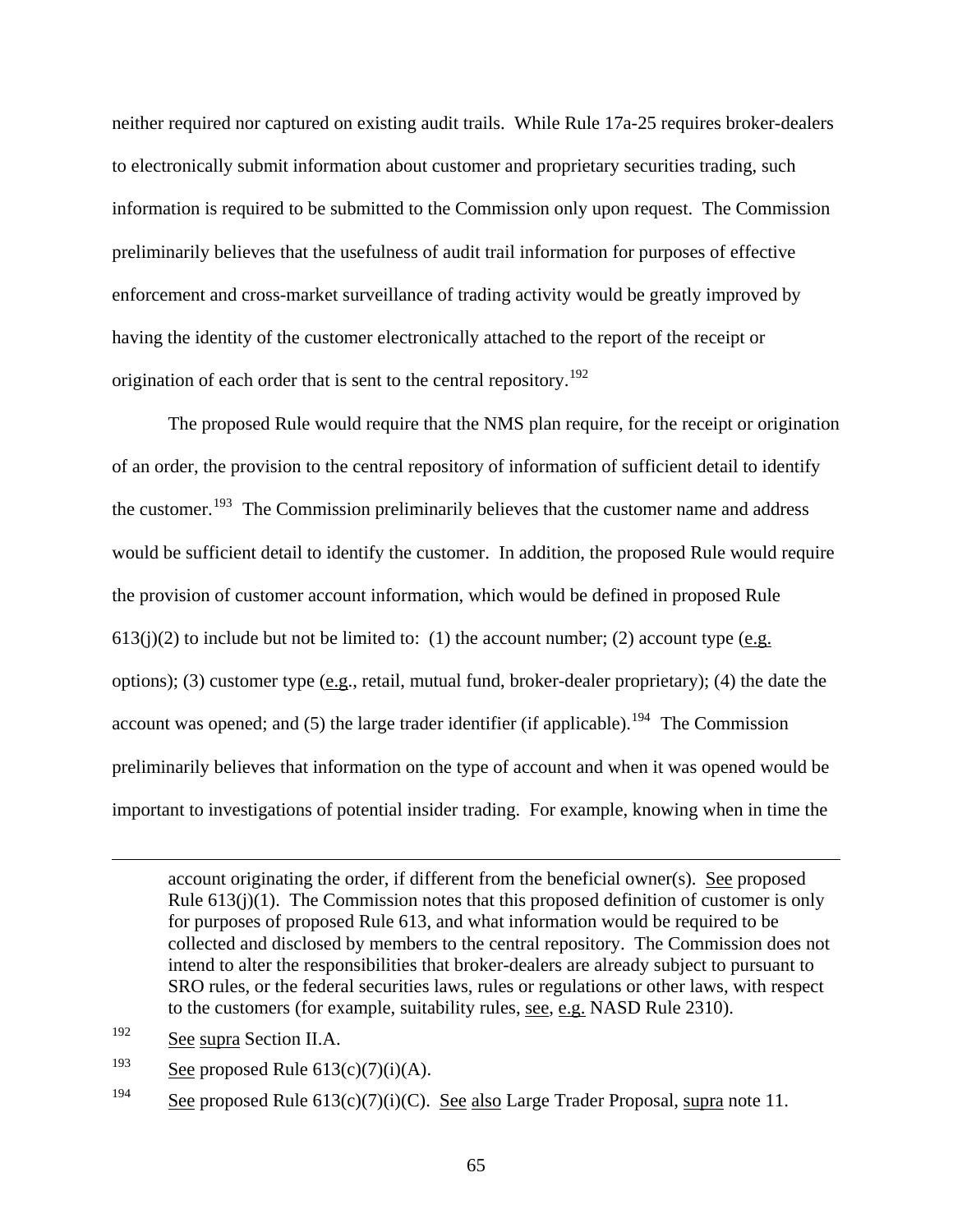customer opened the account in relation to the suspicious trading activity, or whether the customer changed account authorization to permit options trading just before suspicious options trading, could be evidence of intent. The Commission notes that currently any member receiving orders from a customer would be required, as part of its compliance with its books and records requirements,<sup>[195](#page-65-0)</sup> to take reasonable and appropriate steps to ensure the accuracy of the customer information received. This should not change, if this proposal were adopted, with respect to customer information recorded and provided to the central repository.

The proposed Rule also would require a unique customer identifier for each customer.<sup>[196](#page-65-1)</sup> The unique customer identifier should remain constant for each customer, and have the same format, across all broker-dealers. This unique customer identifier would serve a similar purpose to a customer's social security number or tax identification number, obviating the need to include that information in the consolidated audit trail data. The Commission is not proposing to mandate the method for achieving this requirement, so as to allow those entities subject to the proposed Rule flexibility to determine the most practical way to accomplish the requirement of having unique customer identifiers. However, one alternative could be to have the central repository be responsible for assigning a unique customer identifier in response to an input by a member of a customer's social security number or tax identification number. If the customer already has been assigned a unique identifier because of a prior request by another member, the central repository would provide to the member that same identifier. If no unique identifier has previously been assigned, the central repository could assign a new one. Access to this part of the central repository's functionality could be more tightly controlled than access to the

<span id="page-65-0"></span><sup>195</sup> See, e.g., Rules 17a-3, 17a-4, and 17a-25 under the Exchange Act, 17 CFR 240.17a-3, 17a-4, and 17a-25.

<span id="page-65-1"></span><sup>&</sup>lt;sup>196</sup> See proposed Rule  $613(c)(7)(i)(B)$ .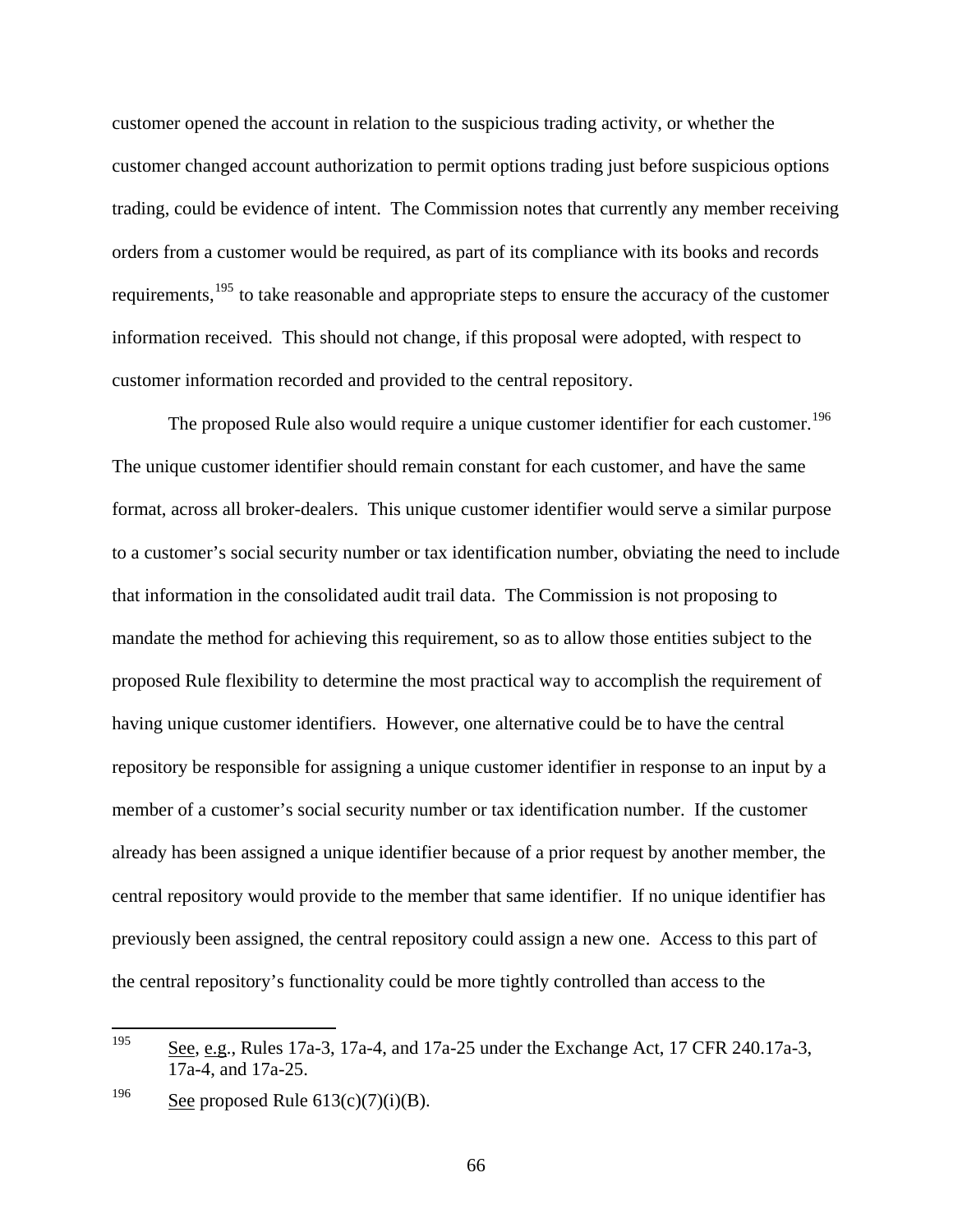consolidated audit trail data, to help ensure the confidentiality of the social security or tax identification numbers.

 The Commission requests comment as to whether each item of information regarding the customer is necessary for an effective consolidated audit trail. Is there any additional data that should be included to help identify the customer submitting the order? The Commission also requests comment on the proposed definition of customer. For example, should the definition only include the person exercising investment discretion? Should the definition include the beneficial owner? Should the customer information requirement also include a unique identifier for the particular computer algorithm used by the firm to generate the order, if applicable? Is there a better way to identify in the audit trail individual algorithmically-generated trading strategies? Should each trading desk at a member be required to have its own unique customer identifier, to the extent the trading desk is originating orders for the account of the member? This information on specific algorithms or trading desks could be useful to focus an inspection or investigation, if regulators could tell from the audit trail data that there was a pattern of suspicious trading activity from a specific algorithm or desk.

The Commission requests comment as to what systems modifications, if any, would be required for members to collect and to provide this customer identification information to the central repository. Do broker-dealers currently keep this information electronically? If not, what changes would need to be made to collect and provide this information for existing accounts to the central repository? What would be the cost of converting this information into an electronic, accessible and linked format? Please be specific in your response. Further, the Commission requests comment on whether there are laws or other regulations in non-U.S. jurisdictions that would limit or prohibit a member from obtaining the proposed customer information for non-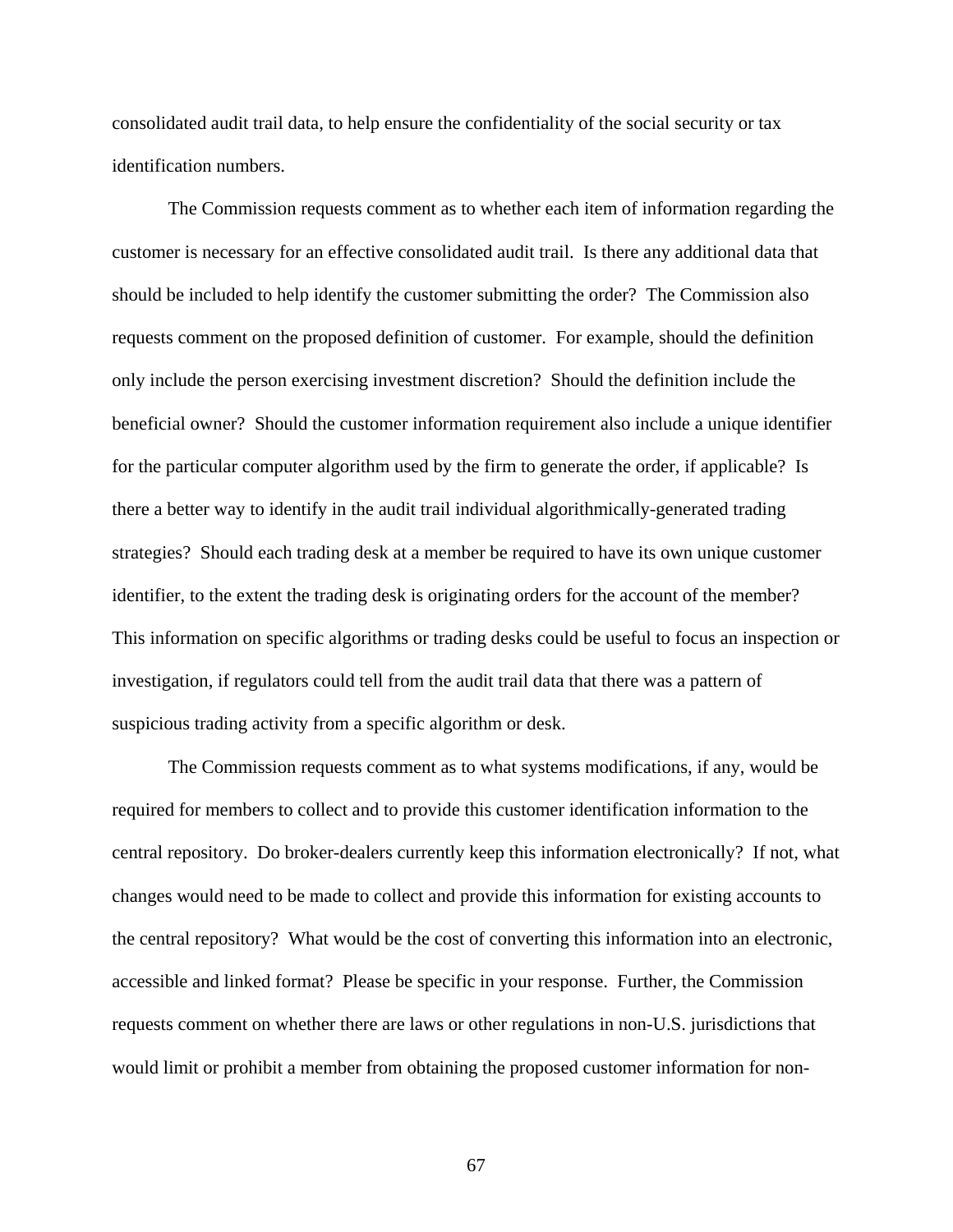U.S. customers. If so, what are they? How do members currently obtain such information for such customers? If there are special difficulties in obtaining customer information from non-US jurisdictions, how should the consolidated audit trail be modified or otherwise reflect that difficulty?

The Commission requests comment on other possible ways to develop and implement unique customer identifiers. For example, who should be responsible for generating the identifier? The Commission also requests comment on whether a unique customer identifier, together with the other information with respect to the customer that would be required to be provided under the proposed Rule, is sufficient to identify individual customers. Are there any concerns about how the customer information will be protected? If so, what steps should be taken to ensure appropriate safeguards with respect to the submission of customer information, as well as the receipt, consolidation, and maintenance of such information in the central repository.

In addition, the Commission requests comment on whether the requirement to provide customer information to the central repository in real time would impact market participants' trading activity? If so, how so? For example, would market participants be hesitant to engage in certain legal trading activity because of a concern about providing customer information in real time? Would market participants shift their trading activity to products or markets that do not require the capture of customer information to avoid compliance with this requirement of the proposed Rule? If so, how should the Commission address those concerns? On the other hand, would enhanced surveillance of the markets as a result of the consolidated audit trail attract additional trading volume to the U.S. markets?

# **ii. National Securities Exchange, National Securities Association and Broker-Dealer Identifier Information**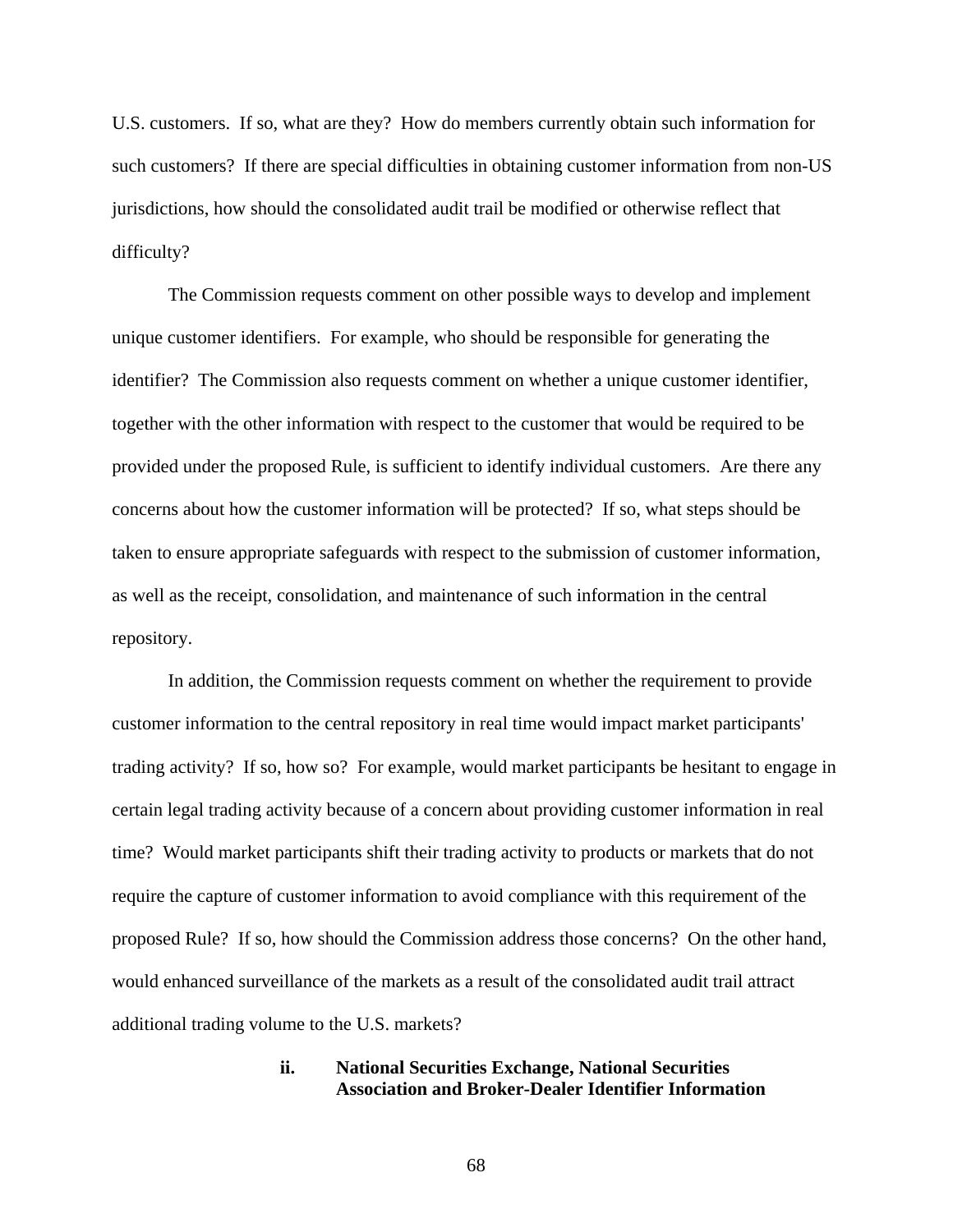Each member originating or receiving an order from a customer, and each national securities exchange, national securities association, and member that subsequently handles the order, would be required to include its own unique identifier in each report it sends to the central repository for a reportable event. Such an identifier would allow the Commission and SRO staff to determine which member facilitated the transaction and assist in assessing compliance with various SRO or Commission rules, such as the limit order display rule (Rule 604 of Regulation  $NMS$ ).<sup>[197](#page-68-0)</sup> This is especially important for ensuring that individual customer orders are handled and executed in accordance with SRO and Commission rules. In addition, routing decisions are an important aspect in assessing order execution quality and compliance with a member's duty of best execution. Further, if applicable, the member receiving an order from a customer would be required to report an identifier specifying the branch office and the registered representative at the member receiving the order. These identifiers would be unique to the exchange, association, member, branch office, and registered representative.

 The proposed Rule would not require that these unique identifiers "travel" with an order throughout its life, but would require that the unique identifier of each member or SRO that is taking an action with respect to the order be attached to the report of each reportable event that the member, exchange or association is reporting to the central repository. Each report in the life of the order would be able to be linked together at the central repository through the unique order identifier. Therefore, the Commission preliminarily does not believe that the unique identifier of each member or market that touches an order needs to travel with the order for the life of the order as long as the unique identifier of the member or exchange taking the action is included. For example, if Member A receives an order from a customer, Member A would be required to

<span id="page-68-0"></span><sup>197</sup> 17 CFR 242.604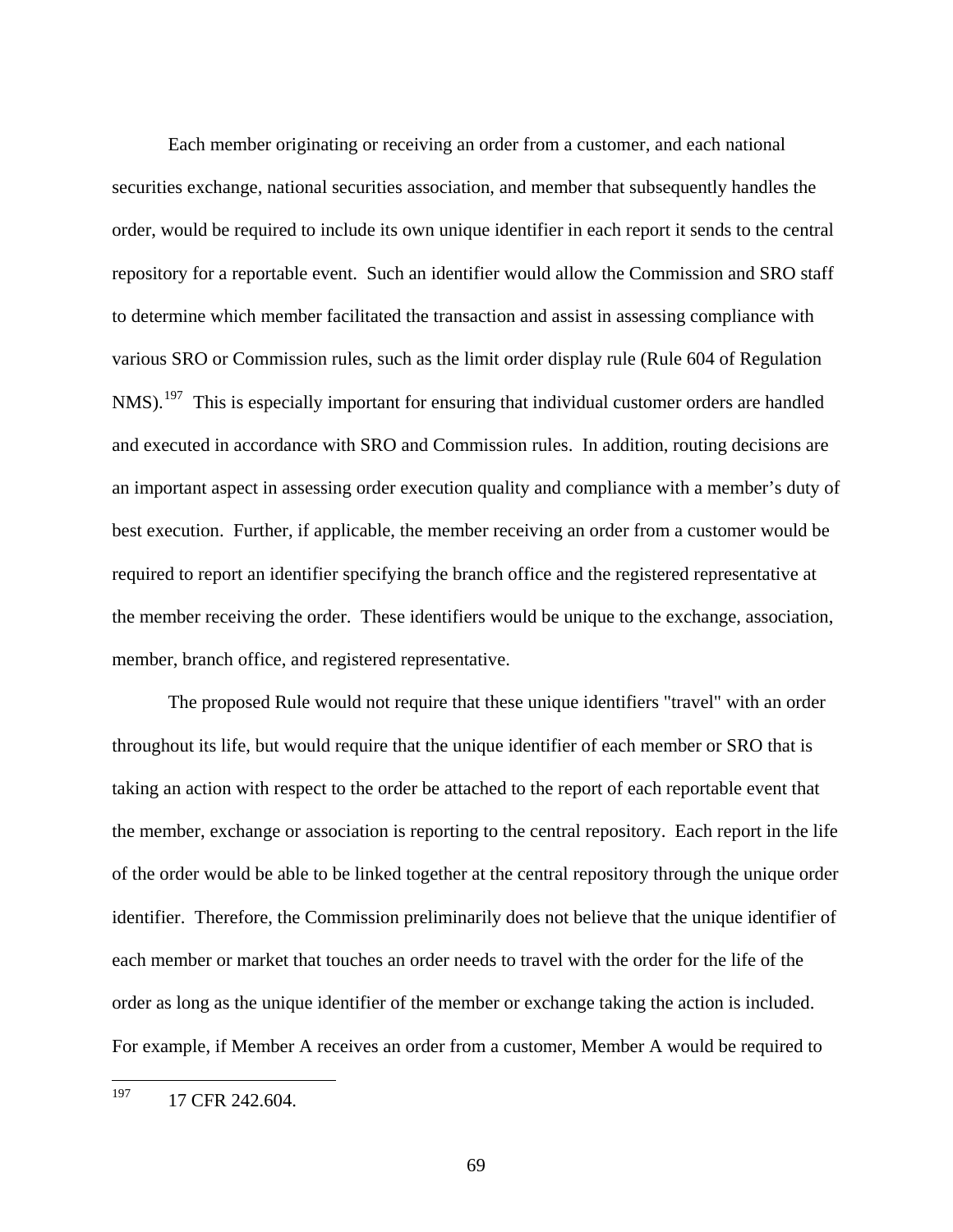report the receipt of that order to the central repository and include Member A's unique identifier. If Member A then routed that order to another member, Member B, Member A would be required to report the routing of that order to the central repository and include Member A's unique identifier as well as the unique identifier of Member B. Likewise, Member B would be required to report the receipt of that order from Member A to the central repository and include the unique identifiers of Member A and Member B. If Member B then routed the order to Exchange A for execution, Member B would be required to report the routing of the order to the central repository and include the unique identifier of Member B and Exchange A, but not Member A.

 The Commission requests comment as to who should be responsible for generating unique identifiers for national securities exchanges, national securities associations, and their members. Would it be feasible for each national securities exchange, national securities association, or member to develop its own identifier for this purpose? The Commission also requests comment on the level of specificity for each unique member identifier – should it be designed to identify the firm, trading desk or individual registered representative? What are the advantages or disadvantages of requiring a unique identifier that would allow identification of an individual registered representative as opposed to just the member entity? The Commission also requests comment on procedures or safeguards market participants believe are necessary or appropriate so that these unique identifiers are routed accurately.

#### **iii. Receipt or Origination of an Order**

The proposed Rule would require the NMS plan to require members of each of the exchanges and FINRA to collect and provide to the central repository certain key items of information about an order as soon as the member receives or originates an order, including the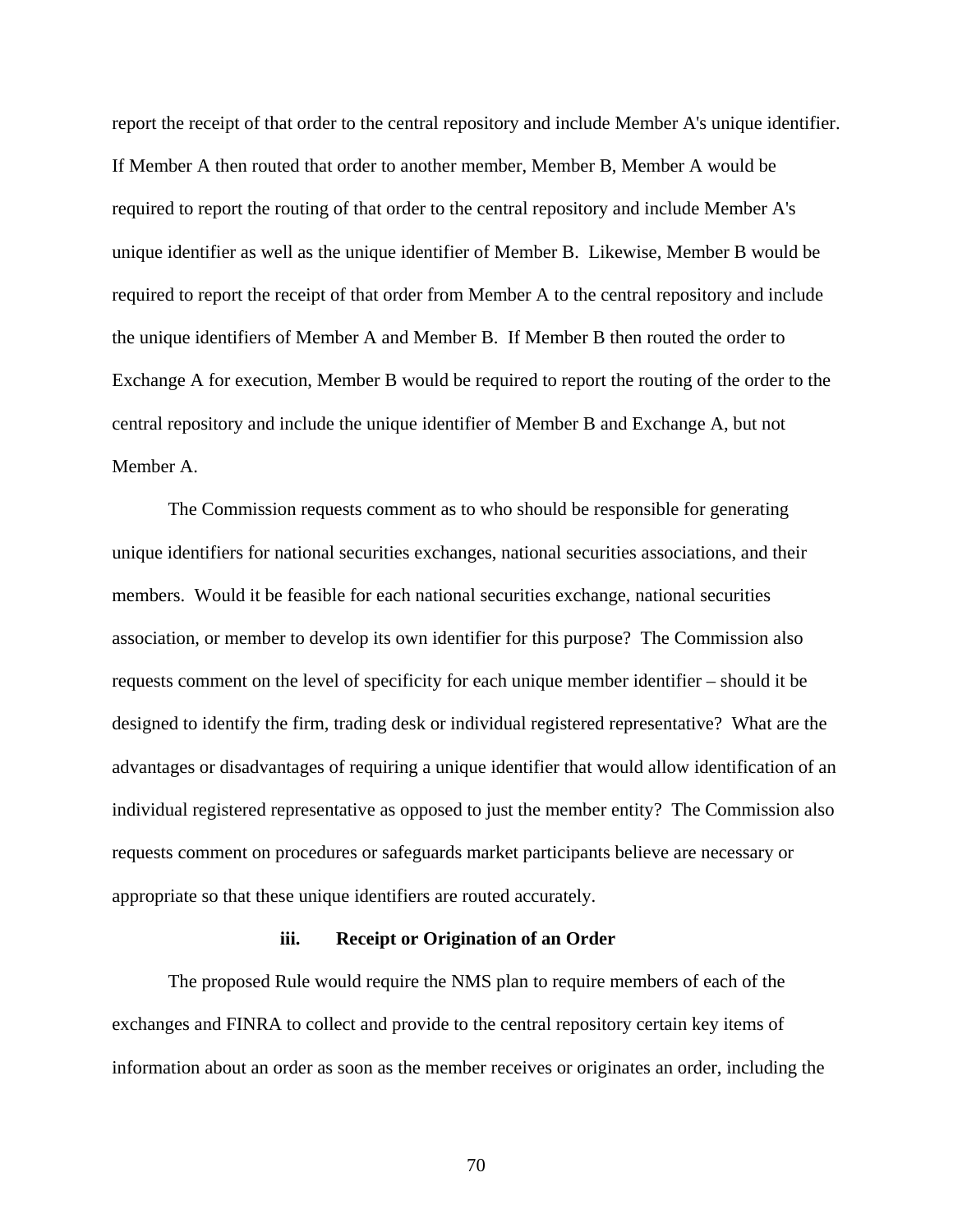customer information as described above. The proposed Rule would require the member to report the date and time (to the millisecond) that an order was originated or received.<sup>[198](#page-70-0)</sup> The member also would be required to report the material terms of the order.<sup>[199](#page-70-1)</sup> Material terms of the order would be defined to include, but not be limited to, the following information: (1) the NMS security symbol; (2) the type of security; (3) price(s) (if applicable); (4) size (displayed and nondisplayed); (5) side (buy/sell); (6) order type; (7) if a sell order, whether the order is long, short, or short exempt;<sup>[200](#page-70-2)</sup> (8) if a short sale, the locate identifier; (9) open/close indicator; (10) time in force (if applicable);  $(11)$  whether the order is solicited or unsolicited;  $(12)$  whether the account has a prior position in the security; (13) if the order is for a listed option, option type (put/call), option symbol or root symbol, underlying symbol, strike price, expiration date, and open/close; and  $(14)$  any special handling instructions.<sup>[201](#page-70-3)</sup>

 The information described would assist the SROs, and the Commission as well, in determining the exact time of order receipt or origination, as well as provide a record of all of the original material terms of an order. The entry time of orders can be critical information in enforcement cases. In insider trading investigations, for example, the entry time of the order may be a critical piece of evidence in determining whether or not an individual acted with the

<span id="page-70-0"></span><sup>198</sup> See proposed Rule  $613(c)(7)(i)$ (H). Requiring time to the millisecond is consistent with current industry standards. The SIPs currently support millisecond time stamps. See, e.g. SIAC's CQS Output Specifications Revision 40 (January 11, 2010); SIAC's CTS Output Specifications Revision 55 (January 11, 2010); and Nasdaq's UTP Plan Quotation Data Feed Interface Specifications Version 12.0a (November 9, 2009).

<span id="page-70-1"></span><sup>&</sup>lt;sup>199</sup> See proposed Rule  $613(c)(7)(i)(I)$ .

<span id="page-70-2"></span><sup>&</sup>lt;sup>200</sup> A broker or dealer must mark all sell orders of any equity security as long, short, or short exempt. See Rule  $200(g)(1)$  under the Exchange Act, 17 CFR  $242.200(g)(1)$ . A sell order may be marked short exempt only if the conditions of Rule 201(c) or (d) under the Exchange Act are met  $(17 \text{ CFR } 242.201(c)$  and  $(d)$ ). See Rule  $200(g)(2)$ , 17 CFR  $242.200(g)(2)$ .

<span id="page-70-3"></span><sup>&</sup>lt;sup>201</sup> See proposed Rule  $613(j)(3)$ .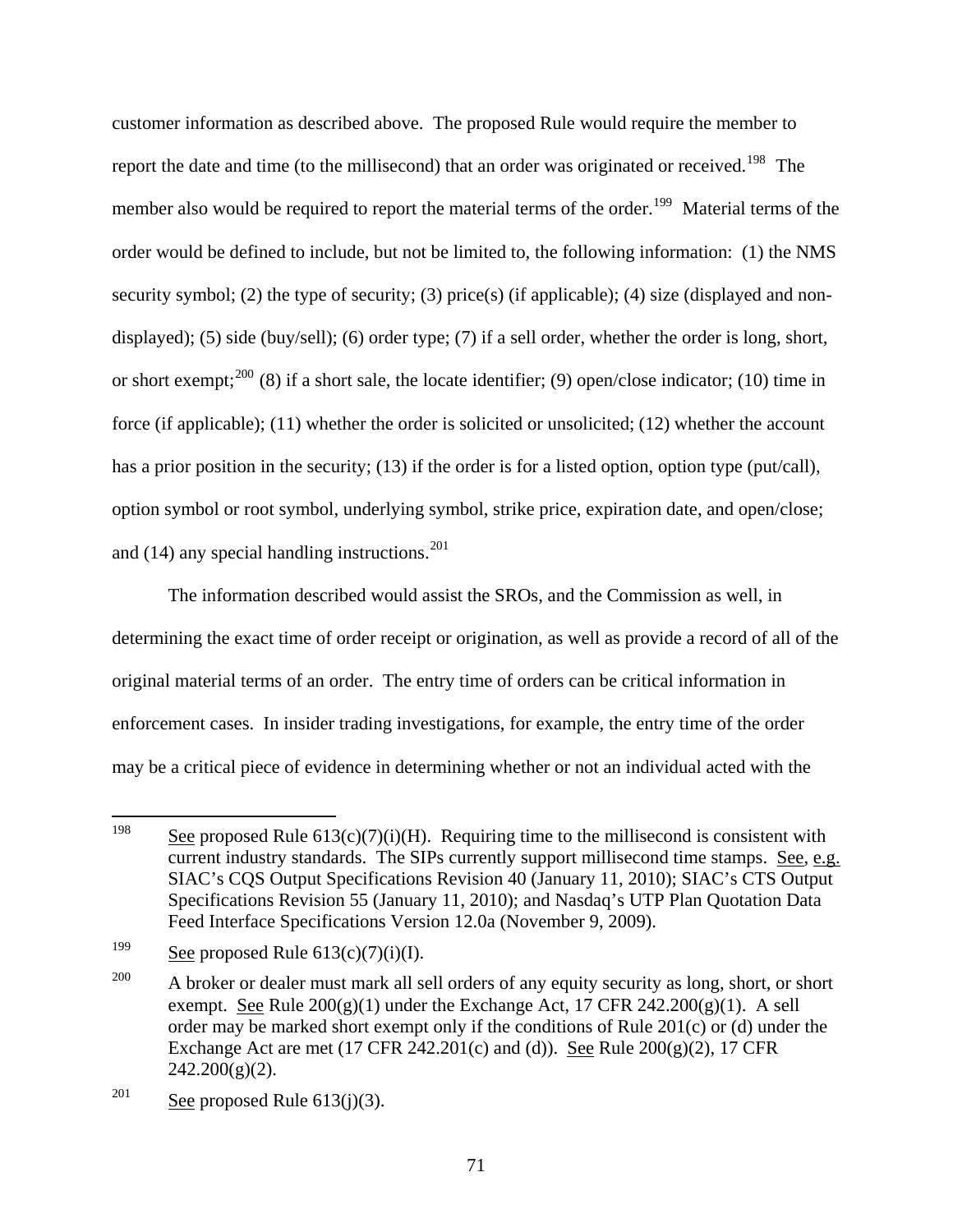requisite scienter to violate the federal securities laws. Similarly, in investigating possible market abuse violations, such as trading ahead of a customer order, the relationship between order origination, the terms of the order, and order entry of various other orders on multiple venues, may be at issue. As noted above, requiring that the time of a reportable event be reported in milliseconds is consistent with current industry standards. The Commission requests comment on whether this is an appropriate time standard. Do commenters believe that the time standard should be shorter? If so, what should be the standard, and why? Would requiring a shorter time standard for reporting actually provide more precision in the timing of events? How would your answer be impacted by the extent to which market participants' clocks are synchronized? Alternatively, do commenters believe that it would be more appropriate to require in the proposed Rule that the time of reporting be consistent with industry standards, rather than including a specific time standard (recognizing that the SROs could choose to include a specific time standard in the NMS plan)?

An open/close indicator currently is required to be submitted to exchanges for listed option orders<sup>[202](#page-71-0)</sup> and indicates whether the trade is opening a new position or increasing an existing position rather than closing or decreasing an existing position. The open/close indicator provides information to more easily track the size and holding time for individual positions, and thus to more easily track open interest and short interest. In addition, an open/close indicator could be used to indicate when a buy order in a stock is a buy to cover on a short sale. This information is useful in investigating short selling abuses and short squeezes. For example, a build up of a large short position by one investor along with the spreading of rumors may be indicative of using short selling as a tool to potentially manipulate prices. Information on when

<span id="page-71-0"></span>See, e.g., CBOE Rule 6.51; BATS Rule 20.7; and ISE Rule 1404.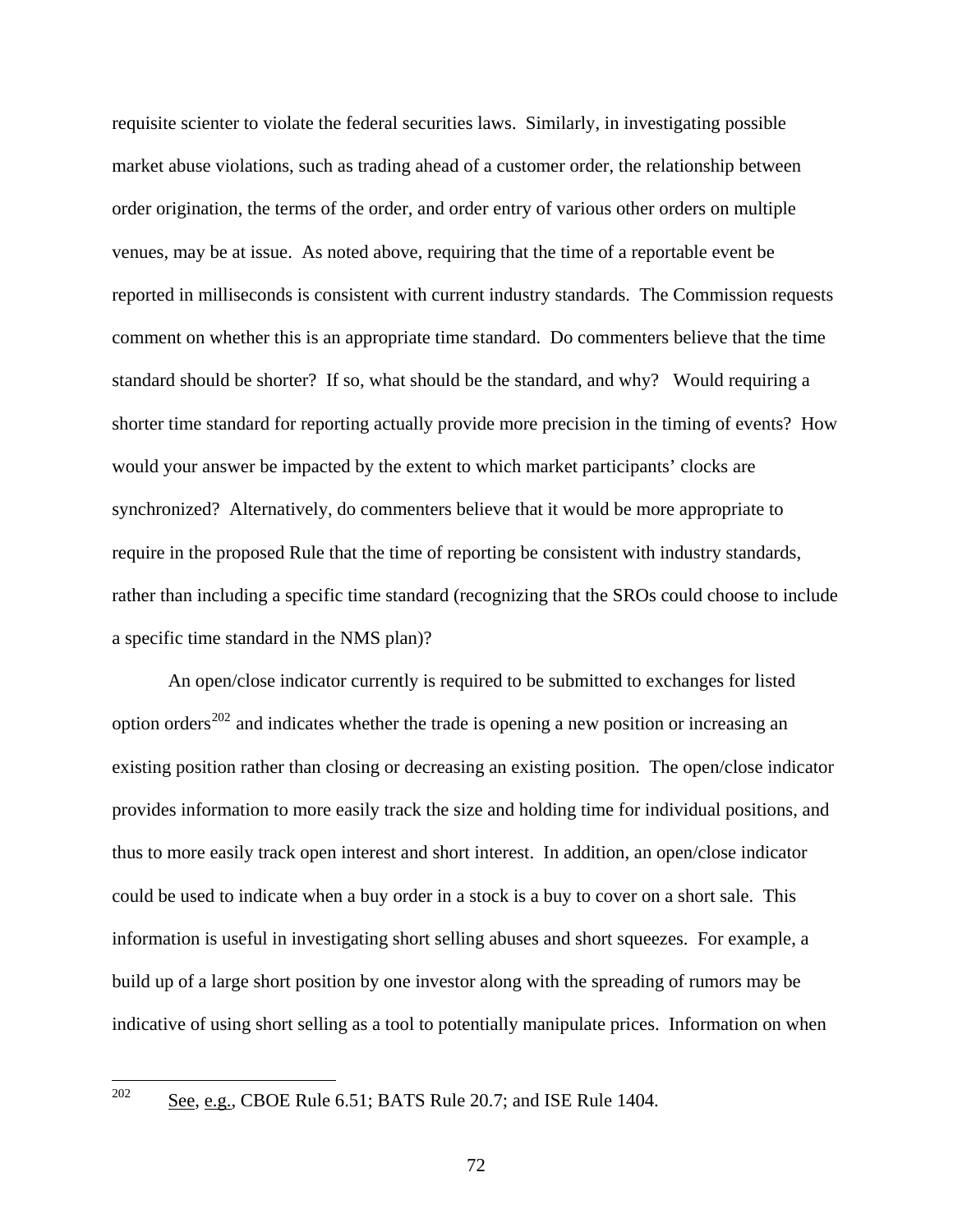the position decreases is also useful for indicating potential manipulation, insider trading, or other rule violations. Information on whether the account has a prior position in the security is useful in a number of investigations. For example, the ability to easily determine whether an order adds to a position, along with the timing of the order, is particularly important in detecting and investigating portfolio pumping or marking the close. Also, information on whether the account has a prior position may be important in investigating "layering" or "spoofing." Layering and spoofing are manipulations where orders are placed close to the best buy or sell price with no intention to trade in an effort to falsely overstate the liquidity in a security.

The Commission intends that the items of information required to be reported to the central repository for the receipt or origination of an order, at a minimum, include substantially all of the information currently required to be reported, or provided upon request, under the exchanges' and FINRA's existing order audit trail rules, as well as the EBS system rules and Rule 17a-25 under the Exchange Act. The Commission requests comment as to whether there are any items of information that are required to be recorded and reported by existing audit trail rules, or to be provided to the SROs or Commission upon request, that are not included within the proposed Rule that commenters believe should be included. If there are, please identify each item of information and discuss why you believe that such information should be included in the proposed consolidated audit trail. The Commission also requests comment on whether there are items of information included in the current SRO audit trails, and which are proposed to be included in the consolidated audit trail, that are unnecessary for surveillance, investigative or other regulatory purposes. If so, what are these data elements and why are they not necessary as part of a consolidated audit trail? Are they relevant for other purposes? The Commission further requests comment on whether it should require, as part of the disclosure of special handling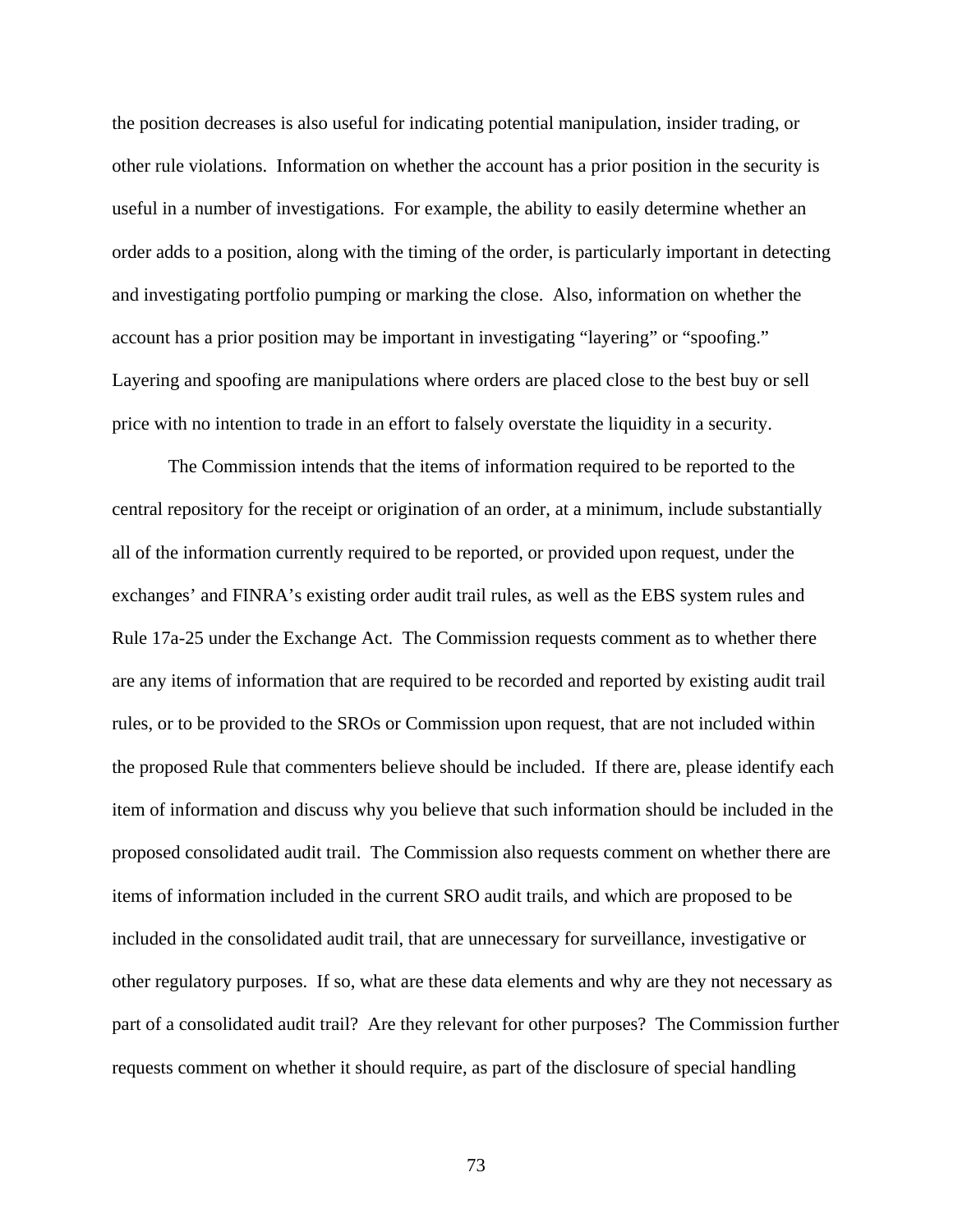instructions, the disclosure of an individual algorithm that may be used by a member or customer to originate or execute an order, and if so, how such an algorithm should be identified.

As noted above, members currently are required to indicate whether an order would open or close a position for listed options.<sup>[203](#page-73-0)</sup> The Commission requests comment as to what extent members currently obtain or have access to this information from their customers, or track this information for their own proprietary orders, for all NMS securities. If members currently do obtain this information, is the information collected and stored electronically? If members currently do not have access to or obtain this information for customer orders, what would be the impact of the proposed requirement to collect and provide this information to the central repository? What would be the costs, if any, of collecting and providing this information? Please explain and quantify any potential impact or costs.

<span id="page-73-0"></span>The proposed Rule does not specify exact order types (e.g., market, limit, stop, pegged, stop limit) to be included as material terms of an order because order types may differ across markets, and even an order type with the same title may have a different meaning from one exchange to another. Further, markets are frequently creating new order types and eliminating existing order types. In addition, the Commission notes that it may be difficult to distinguish between an "order type" and a special handling instruction, such as "do not display." The Commission therefore preliminarily believes that it would not be practical to include in the proposed Rule a list of order types in the required information to be reported to the central repository. The Commission notes, however, that the SROs may choose to include more detail in the NMS plan. The Commission requests comment on this approach. The Commission also requests comment as to whether there are other items of information that would be required to be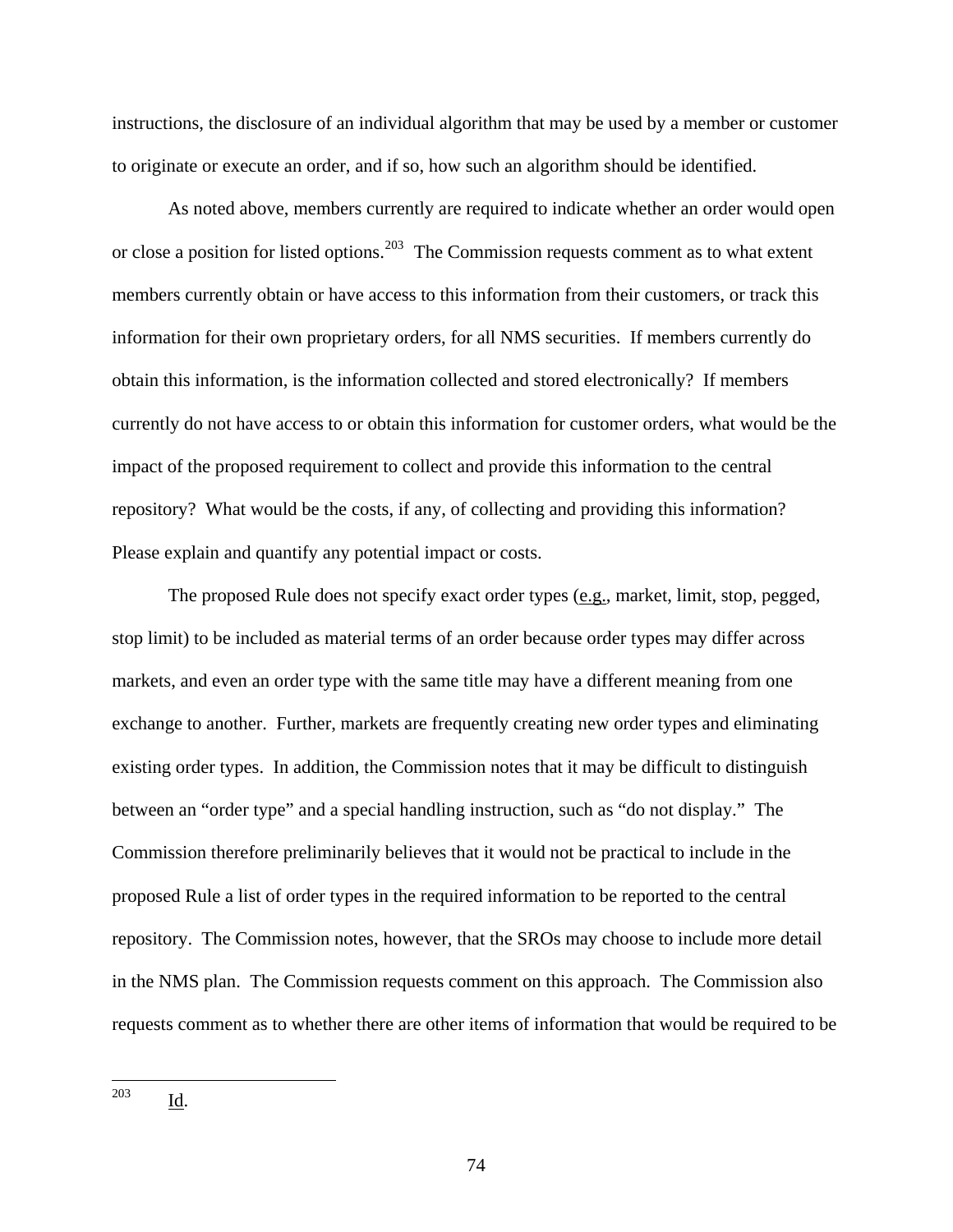reported to the central repository that have, or may have, different meanings across different exchanges. If so, what are they? How should these differences be addressed in the proposed Rule?

 The proposed Rule also would require the NMS plan to require each member of an exchange or FINRA to "tag" each order received or originated by the member with a unique order identifier that would be reported to the central repository and that would stay with that order throughout its life, including routing, modification, execution, and cancellation.<sup>[204](#page-74-0)</sup> The members, exchanges, and FINRA would be required to pass along the unique order identifier with the order when routing the order, and the unique order identifier would be required on each reportable event report. For example, Member ABC that receives an order from a customer would immediately assign it a unique order identifier, and would report that identifier to the central repository along with the rest of the required information. If Member ABC subsequently routed the order to another member, Member DEF, Member ABC would be required to pass along to Member DEF the unique order identifier, as well as to attach the unique order identifier when reporting the routing of the order to the central repository. If Member DEF routed the order to Exchange A for execution, Member DEF would pass along to Exchange A with the order the unique order identifier, and would attach the identifier on the report of the route sent to the central repository. Exchange A would be required to attach the unique order identifier when reporting receipt of the order, and an execution of the order (if applicable) to the central repository.

<span id="page-74-0"></span>The Commission recognizes that the reality of how orders are routed and executed often is complex, and that it likely is not feasible to anticipate how the proposed requirement for a

See proposed Rule  $613(c)(7)(i)(D)$ .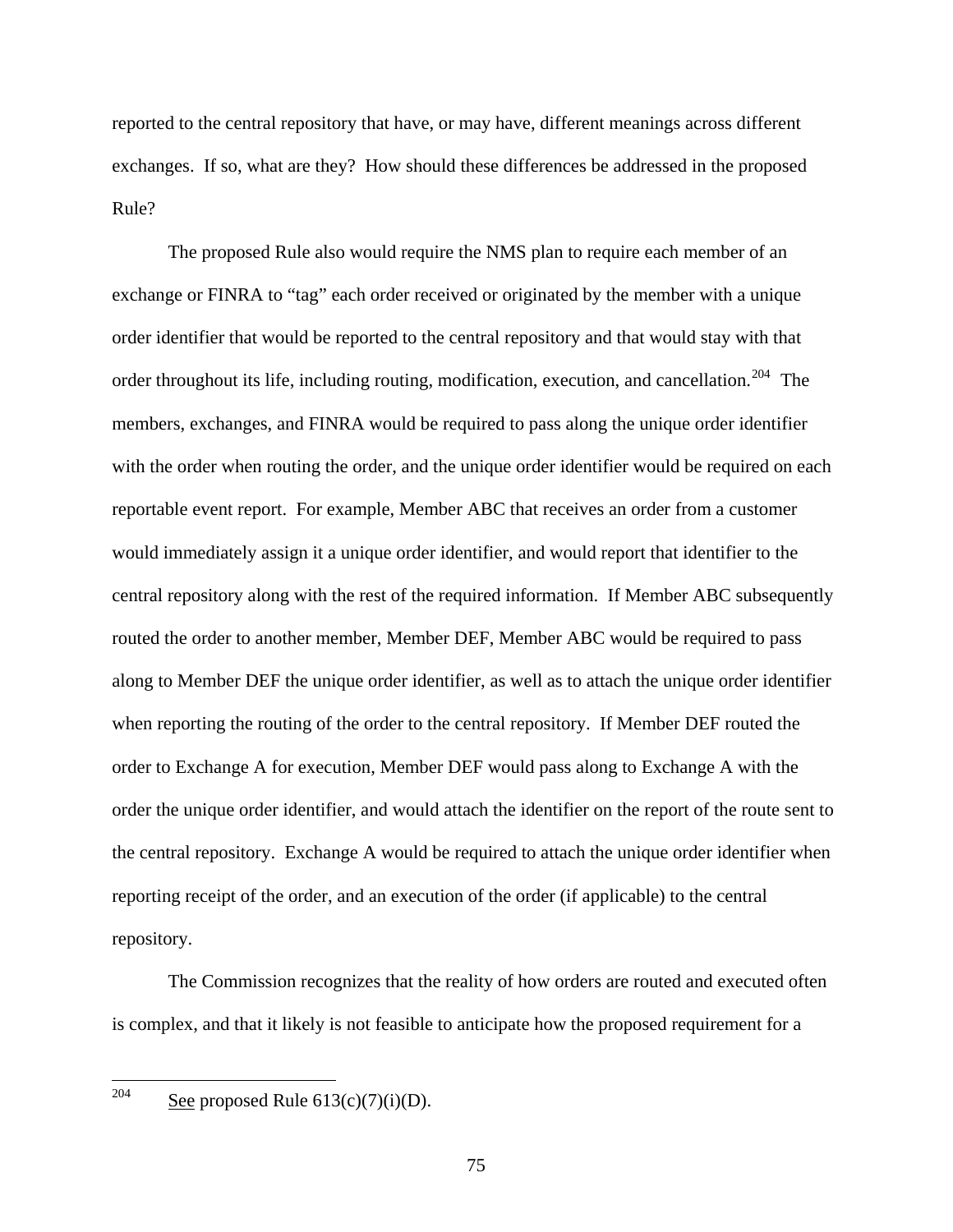unique order identifier would or would not apply to each different factual scenario. For example, members may often execute customer orders on a "riskless principal" basis,<sup>[205](#page-75-0)</sup> rather than on an agency basis. The Commission preliminarily believes that it would not be practical or feasible to "link" through related unique order identifiers the customer order(s) and the member's proprietary order(s) from which the customer order is given an allocation. Rather, the Commission envisions that the member would create a new unique order identifier for each proprietary order, and that the manner in which the execution of the customer order would be "linked" with one (or more) proprietary order(s) (if at all) would be through the inclusion of the unique order identifier for the contra-side order(s) on the report of the execution of the customer order sent to the central repository.<sup>[206](#page-75-1)</sup> However, in a situation where a member merely broke up a larger customer order into smaller orders and sent those orders, on an agency basis, to multiple markets for execution, the Commission preliminarily believes that the unique order identifier of the original customer order should carry through in some manner to the individual smaller orders that result when the original order is broken up. For example, it may be necessary to attach two unique order identifiers to an order – the original order identifier (*i.e.* parent order) and the individual smaller order identifier (i.e. child order). Alternatively, the unique order identifier of the parent order could be modified to carry through to the child orders (for example, the parent

<span id="page-75-0"></span><sup>205</sup> For example, a member receives a customer order, and rather then sending the customer order as an agency order to an exchange or other marketplace to execute, the member creates an order for its proprietary account that it sends to an exchange or other marketplace to be executed. Once an execution occurs in the proprietary account, the member would then execute the customer order against its proprietary account. This process can be complicated by the member receiving and handling more than one customer order at a time, and creating one or more proprietary orders to send to one or more markets, and the manner in which the member allocates executions from its proprietary account among the customer orders.

<span id="page-75-1"></span><sup>&</sup>lt;sup>206</sup> See proposed Rule  $613(c)(7)(vi)(C)$ .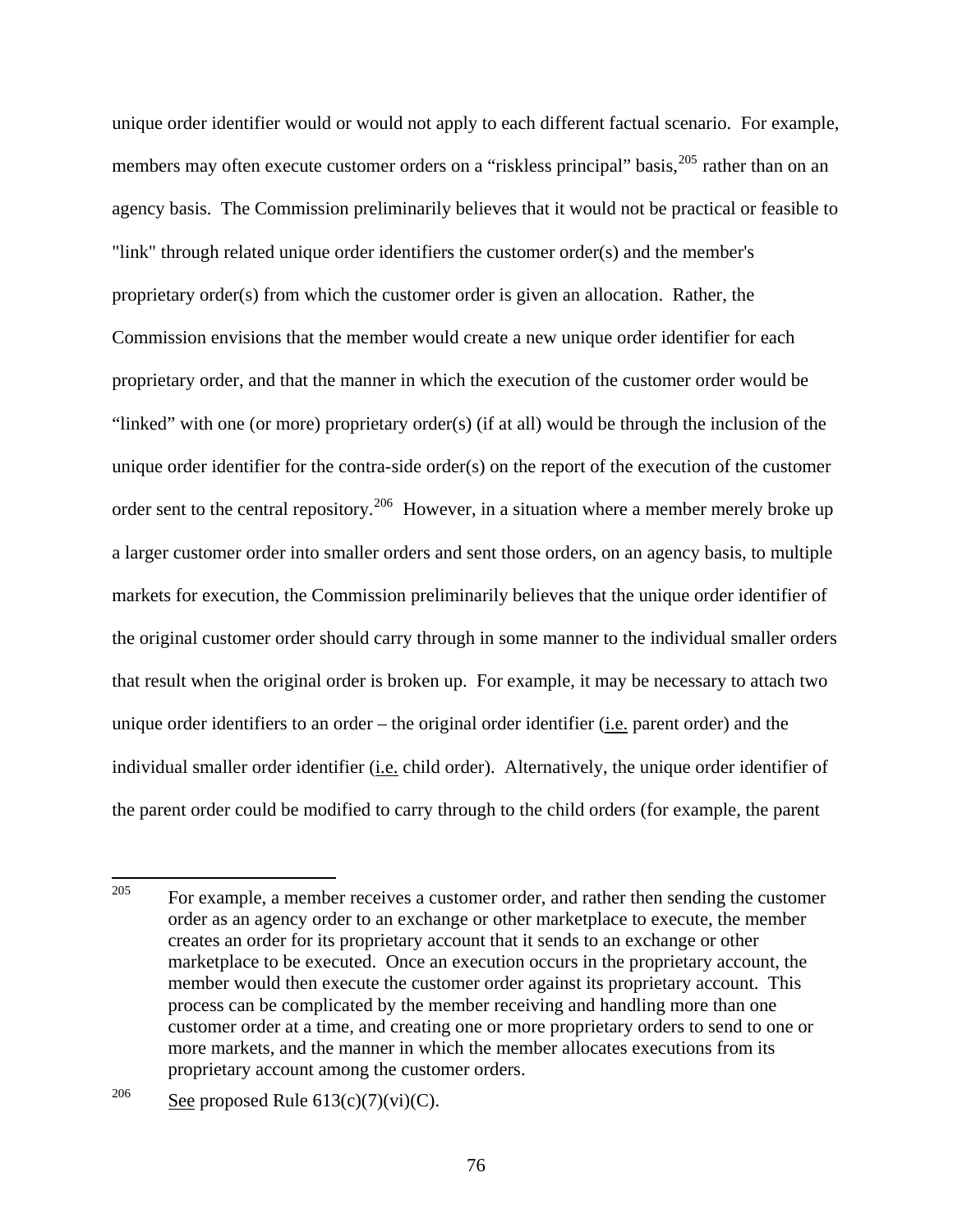order could have an identifier ABC and the child orders could have identifiers of ABC1 and ABC2).

The Commission preliminarily believes that a unique order identifier that is essentially transferred along with an order from origination through execution or cancellation is useful for a consolidated audit trail. The use of such an identifier would allow the SROs and the Commission to efficiently link all events in the life of an order and help create a complete audit trail across markets and broker-dealers that handle the order. In this manner, being able to link the parent order with the child orders through the unique order identifiers would allow for ease of tracking of the original parent order throughout its life. While the Commission believes that a unique order identifier is an important data element for the consolidated audit trail, the Commission is not proposing at this time to mandate the format of such an identifier or how the identifier would be generated.

The Commission requests comment on whether, and why, a unique order identifier that would stay with the order for the life of the order is useful or essential for an effective consolidated audit trail. In addition, the Commission requests comment on whether there is an alternative to a unique order identifier that would stay with the order for the life of the order. For example, would permitting each member or SRO that receives an order from another member or SRO to attach its own unique identifier to an order allow the SROs to efficiently link all events in the life an order and ensure the creation of a complete audit trail across each market and broker-dealer that handled the order? The Commission requests comment on the feasibility and merits of the manner in which it proposes unique order identifiers be handled for riskless principal transactions. The Commission also requests comment on the feasibility and merits of requiring that a unique order identifier be attached to an order, as well as the multiple orders that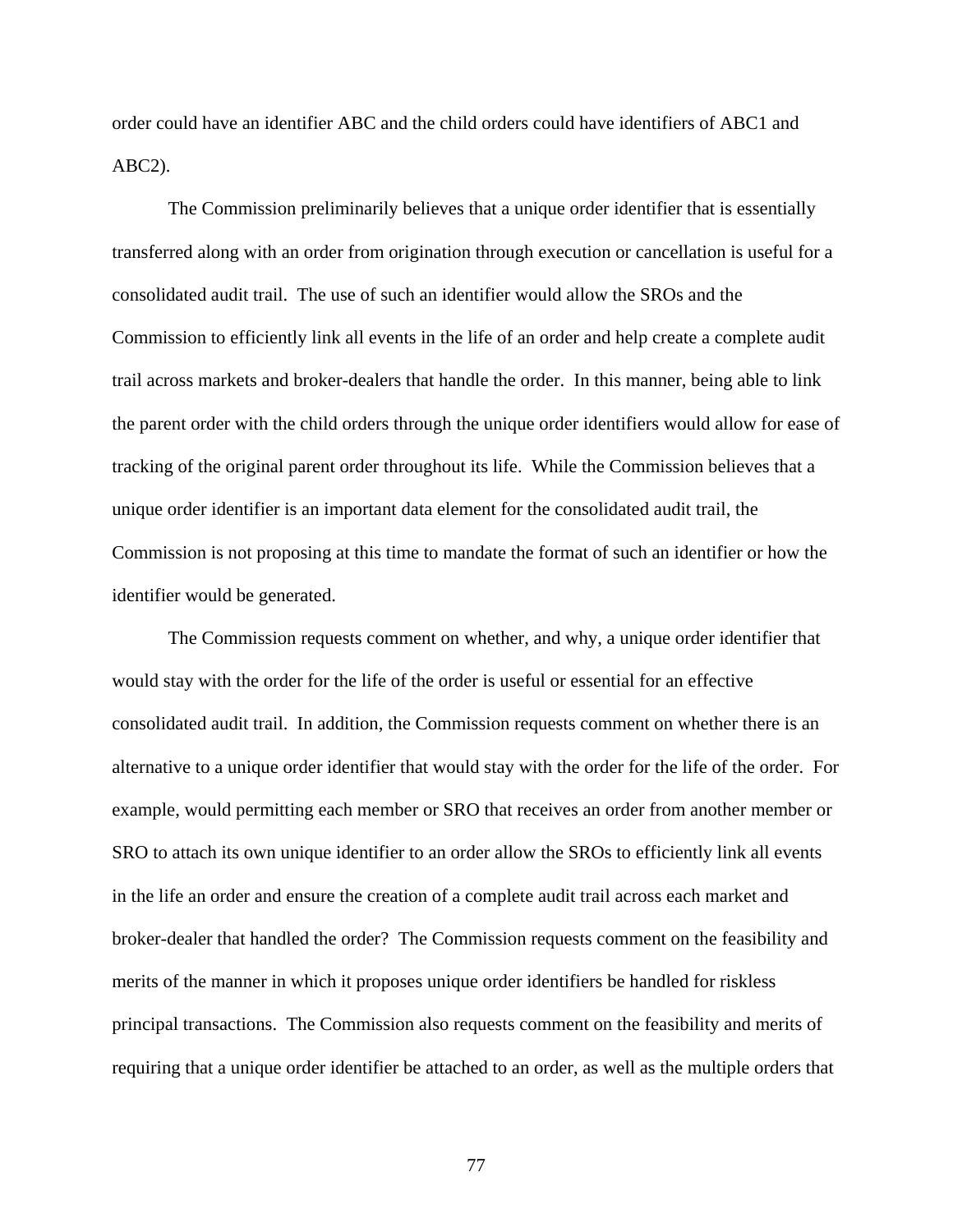may result if the original order is subsequently broken up into several orders, in a manner that would permit regulators to trace the subsequent orders back to the original single order. The Commission also requests comment on the feasibility and merits of requiring that a unique order identifier be attached to an order that is the result of a combination of two more orders in a manner that would permit regulators to trace the combined order back to its component orders. The Commission further requests comment as to how unique order identifiers could be generated for both electronic and manual orders, and who should be responsible for generating them. Given the significant number of orders (including quotations) for which information would be required to be collected and provided to the central repository pursuant to the proposed Rule, the Commission requests comment on the feasibility of allowing unique order identifiers to be reused. If unique order identifiers were to be re-used, at what point should that be allowed? Are there any concerns with re-use that should be addressed? Additionally, the Commission requests comment on whether it is feasible to require unique order identifiers if the consolidated audit trail is implemented in the proposed phased approach? For example, is it appropriate to require that national securities exchanges and national securities associations comply with this requirement before their members are required to do so?

The Commission also requests comment on procedures or safeguards market participants may wish to establish to ensure that unique order identifiers are routed and reported accurately. Further, the Commission requests comment on what systems modifications, if any, would be required in order to "tag" every order with a unique order identifier. Please respond to each question with specificity.

## **iv. Routing**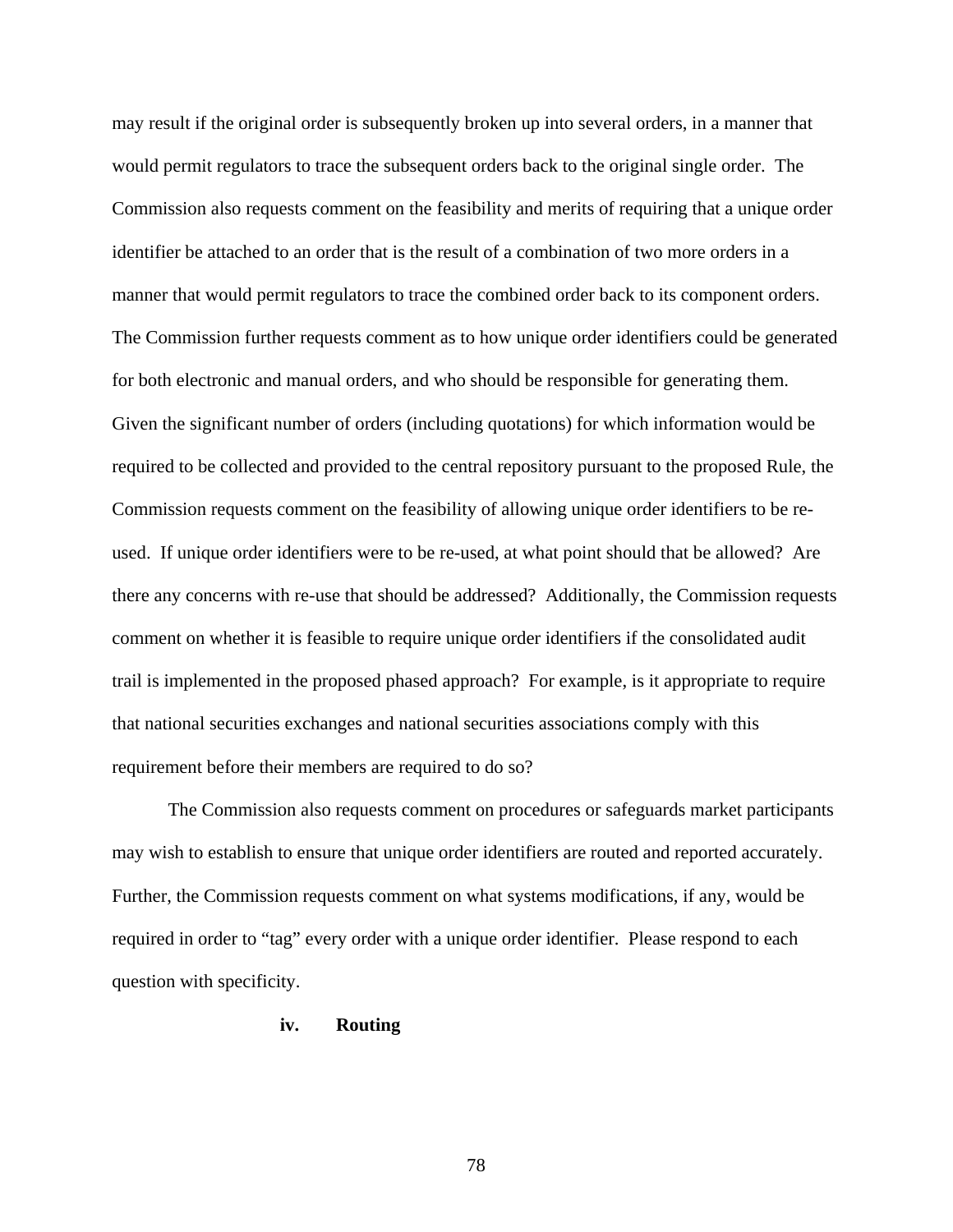The proposed Rule would require that the NMS plan require the collection and reporting to the central repository of all material information related to the routing of an order. Specifically, the proposed Rule would require the reporting of the following information each time an order is routed by the member or SRO that is doing the routing: (1) the unique order identifier; (2) the date on which an order was routed; (3) the exact time (in milliseconds) the order was routed; (4) the unique identifier of the broker-dealer or national securities exchange that routes the order: (5) the unique identifier of the broker-dealer or national securities exchange that receives the order; (6) the identity and nature of the department or desk to which an order is routed if a broker-dealer routes the order internally;<sup>[207](#page-78-0)</sup> and (7) the material terms of the order.<sup>[208](#page-78-1)</sup>

Further, the proposed Rule would require the collection and reporting by the SRO or member receiving an order of the following information each time a routed order is received: (1) the unique order identifier; (2) the date on which the order is received; (3) the time at which the order is received (in milliseconds); (4) the unique identifier of the broker-dealer or national securities exchange receiving the order; (5) the unique identifier of the broker-dealer or national securities exchange routing the order; and  $(6)$  the material terms of the order.<sup>[209](#page-78-2)</sup>

This information would allow regulatory staff to easily identify each member or exchange that "touches" the order during its life, as well as the dates and times at which each member or exchange receives and reroutes the order, and any changes that may be made to the original terms of the order along the way. The Commission preliminarily believes that this

<span id="page-78-0"></span><sup>207</sup> Internal routing information can be a critical element in assessing whether a member may be disadvantaging customer orders, either by trading ahead of customer orders, or by executing orders as principal at prices inferior to the NBBO.

<span id="page-78-1"></span><sup>&</sup>lt;sup>208</sup> See proposed Rule  $613(c)(7)(ii)$ .

<span id="page-78-2"></span><sup>&</sup>lt;sup>209</sup> See proposed Rule  $613(c)(7)(iii)$ .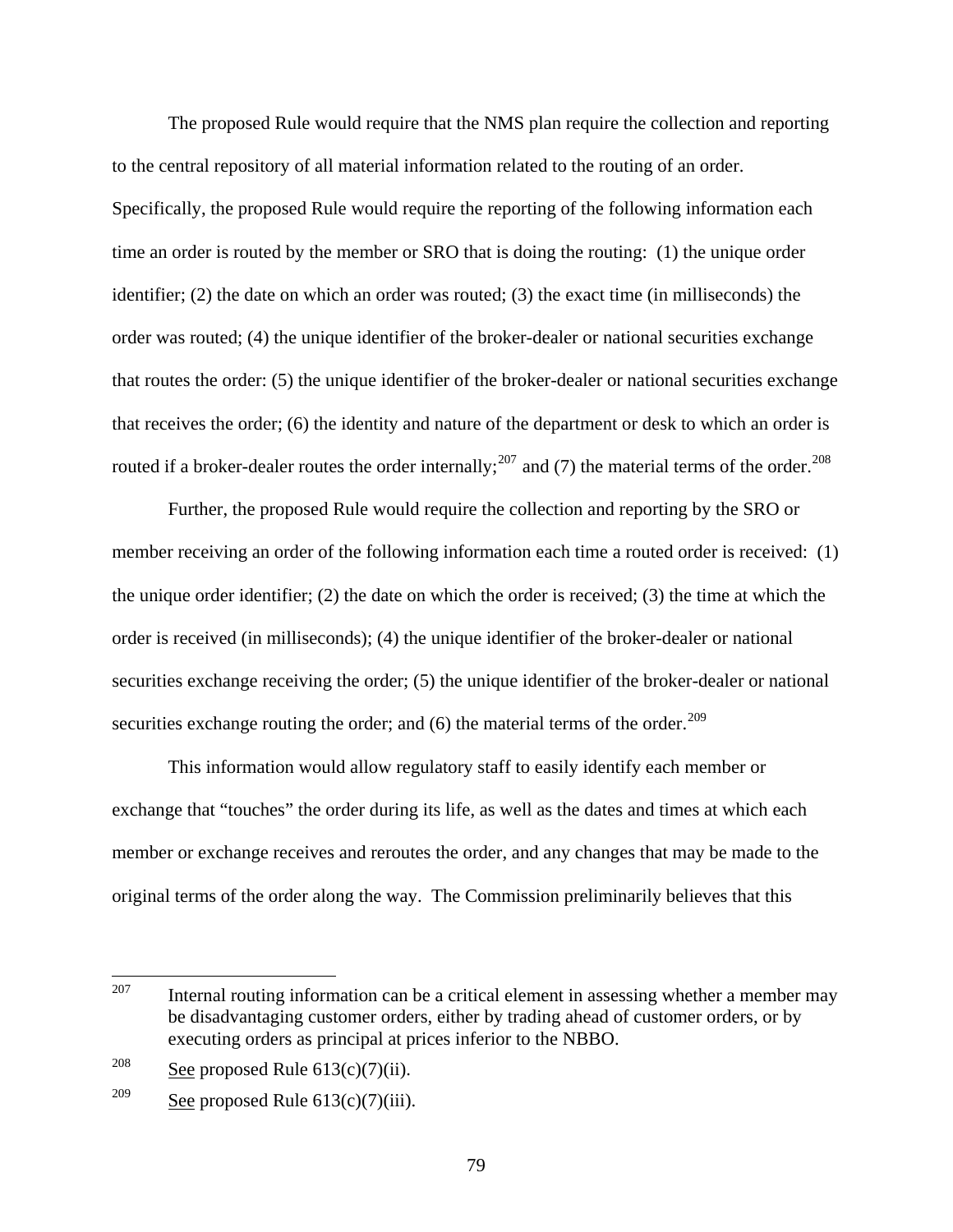information for orders that are routed would allow the Commission and SROs to efficiently track an order from inception through cancellation or execution.

 The Commission requests comment as to whether such information regarding the routing of orders is useful or necessary for an effective consolidated audit trail. Should any additional information be included in the consolidated audit trail relating to routing? The Commission requests comment as to what systems modifications, if any, would be required to provide this information. Do members currently have, or have access to, this information? If not, what changes would need to be made to collect this information for existing accounts for submission to the central repository? Do commenters believe that it would be necessary to achieve the purposes of the proposed Rule to require information from each member or SRO that "touches" an order? Please explain with specificity why or why not. Is it feasible to require information relating to the routing of orders if the consolidated audit trail is implemented in the proposed phased approach? For example, is it appropriate to require that national securities exchanges and national securities associations comply with this requirement before their members are required to do so?

#### **v. Modification, Cancellation, and Execution**

The proposed Rule would require the NMS plan to require that information be reported to the central repository concerning any modifications to the material terms of an order or partial or full order cancellations. The national securities exchange, national securities association, or member handling the order at the time would be required to immediately report to the central repository the following information: (1) the unique order identifier, (2) the date and time (in milliseconds) that an order modification or cancellation was originated or received; (3) the identity of the person responsible for the modification or cancellation instruction; (4) the price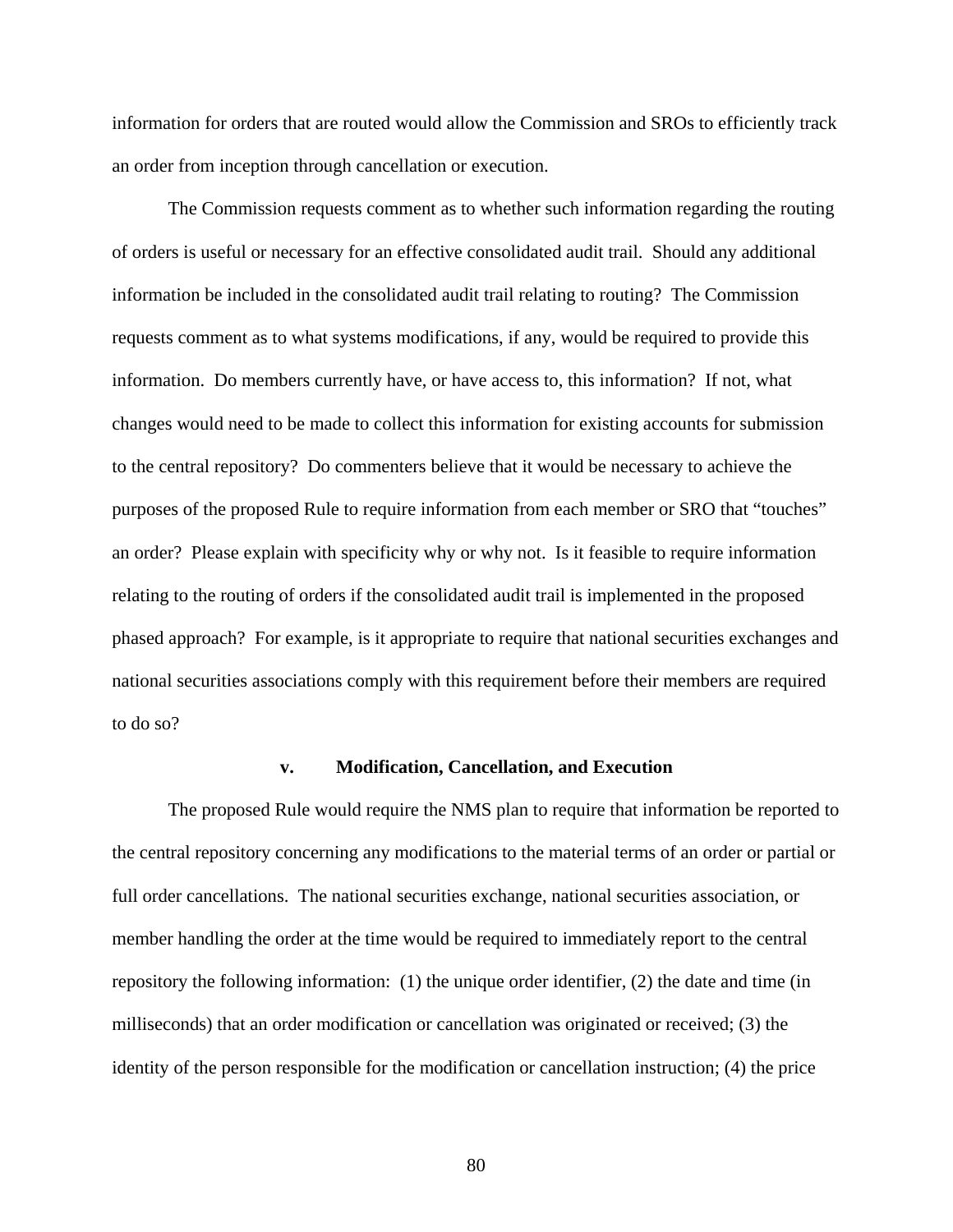and remaining size of the order, if modified; and (5) other modifications to the material terms of the order.<sup>[210](#page-80-0)</sup> Information pertaining to order modifications and cancellations would assist the Commission and SROs in identifying all changes made to an order and the persons and brokerdealers responsible for the changes.

The proposed Rule also would require the following information on full or partial executions of orders to be collected and reported to the central repository: (1) the unique order identifier; (2) the execution date; (3) the time of execution (in milliseconds); (4) the capacity of the entity executing the order (whether principal, agency, or riskless principal); (5) the execution price; (6) the size of the execution; (7) the unique identifier of the national securities exchange or broker-dealer executing the order;<sup>[211](#page-80-1)</sup> and (8) whether the execution was reported pursuant to an effective transaction reporting plan or pursuant to the OPRA Plan, and the time of such report.<sup>[212](#page-80-2)</sup>

 The Commission preliminarily believes that the required execution information, in combination with the proposed information pertaining to order receipt or origination, modification, or cancellation, would provide regulators with a comprehensive, near real time view of all stages and all participants in the life of an order. The proposed Rule would allow the Commission and SROs to identify, for a particular transaction, every member and national securities exchange involved in the receipt or origination, routing, modification, and execution (or cancellation) of the order. This order information, including the readily accessible customer information, should help regulators investigate suspicious trading activity in a more timely manner than currently possible.

<span id="page-80-0"></span><sup>210</sup> See proposed Rule  $613(c)(7)(iv)$ .

<span id="page-80-1"></span> $211$  Each national securities exchange and national securities association would have its own unique identifier, as well as each broker-dealer (member) (see supra Section III.D.1.ii.).

<span id="page-80-2"></span><sup>&</sup>lt;sup>212</sup> See proposed Rule  $613(c)(7)(v)$ .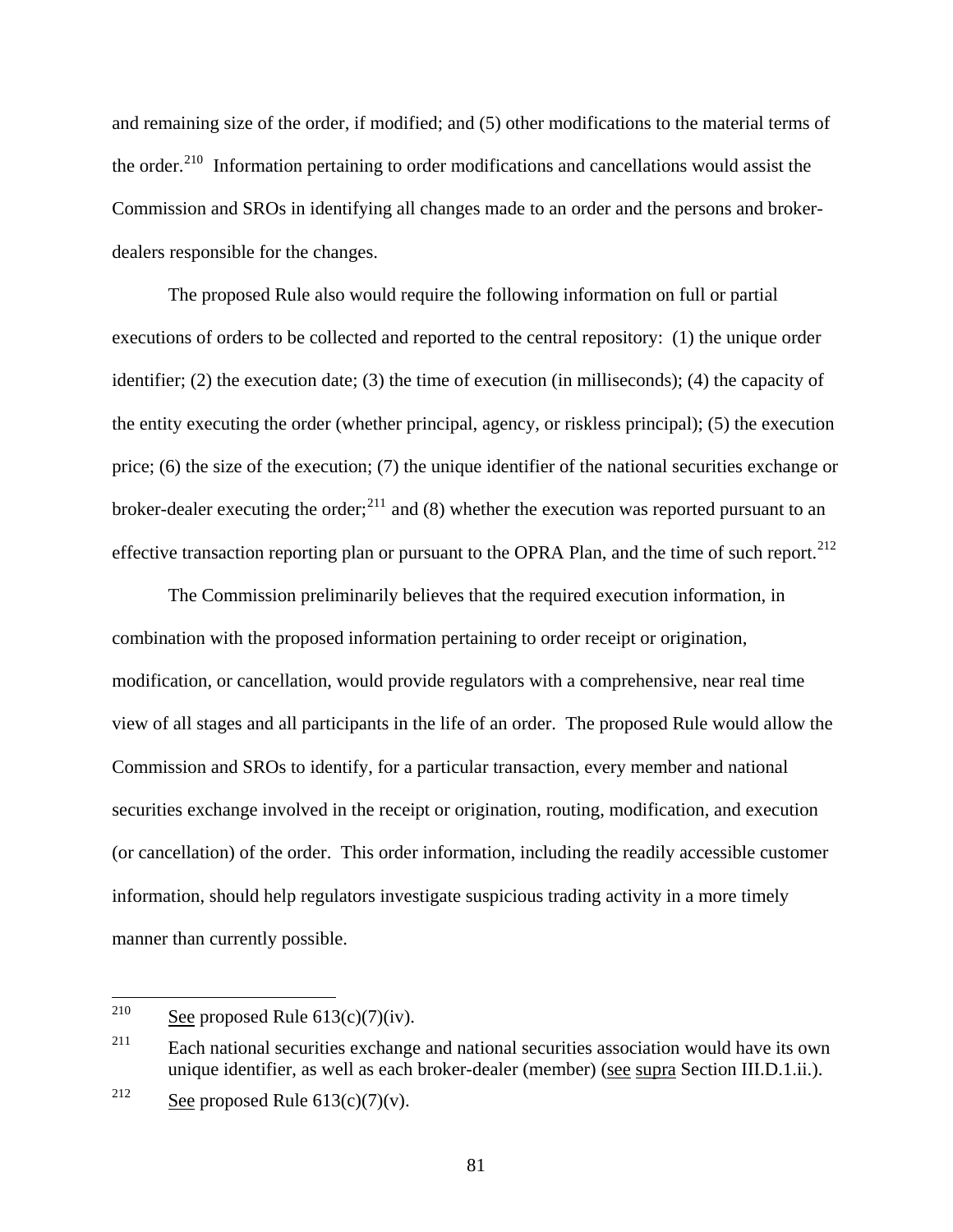Additionally, the requirement to report whether and when the execution of the order was reported to the consolidated tape<sup>[213](#page-81-0)</sup> should allow regulators to more efficiently evaluate certain trading activity. For example, trading patterns of reported and unreported transactions may cause the staff of an SRO or the Commission to make further inquiry into the nature of the trading to determine whether the public was receiving accurate and timely information regarding executions and that market participants were continuing to comply with the trade reporting obligations under SRO rules. Similarly, patterns of reported and unreported transactions could be indicia of market abuse, including failure to obtain best execution for customer orders or possible market manipulation. Being able to more efficiently compare the consolidated order execution data with the trades reported to the consolidated tape could thus be an important component of overall surveillance activity.

 As discussed above, the Commission recognizes that the execution of orders often is complex.<sup>[214](#page-81-1)</sup> For example, a customer order may be executed on a riskless principal basis. When a member receives a customer order, rather then sending the customer order as an agency order to an exchange or other marketplace for execution, the member creates an order for its proprietary account that it sends to an exchange or other marketplace to be executed. Once an execution occurs in the proprietary account, the member would then execute the customer order against its proprietary account. This process can be complicated by the member receiving and handling more than one customer order at a time, and creating one or more proprietary orders to

<span id="page-81-0"></span><sup>213</sup> Id. See also infra Section III.F.1. for a discussion of the requirement in proposed Rule  $613(e)(5)$  that the NMS plan require the central repository to receive and retain on a current and continuing basis (i) the national best bid and national best offer for each NMS security, (ii) transaction reports reported pursuant to a transaction reporting plan filed with the Commission pursuant to, and meeting the requirements of, Rule 601 of Regulation NMS, and (iii) last sale reports reported pursuant to the OPRA Plan.

<span id="page-81-1"></span><sup>214</sup> See supra notes 205-206 and accompanying text.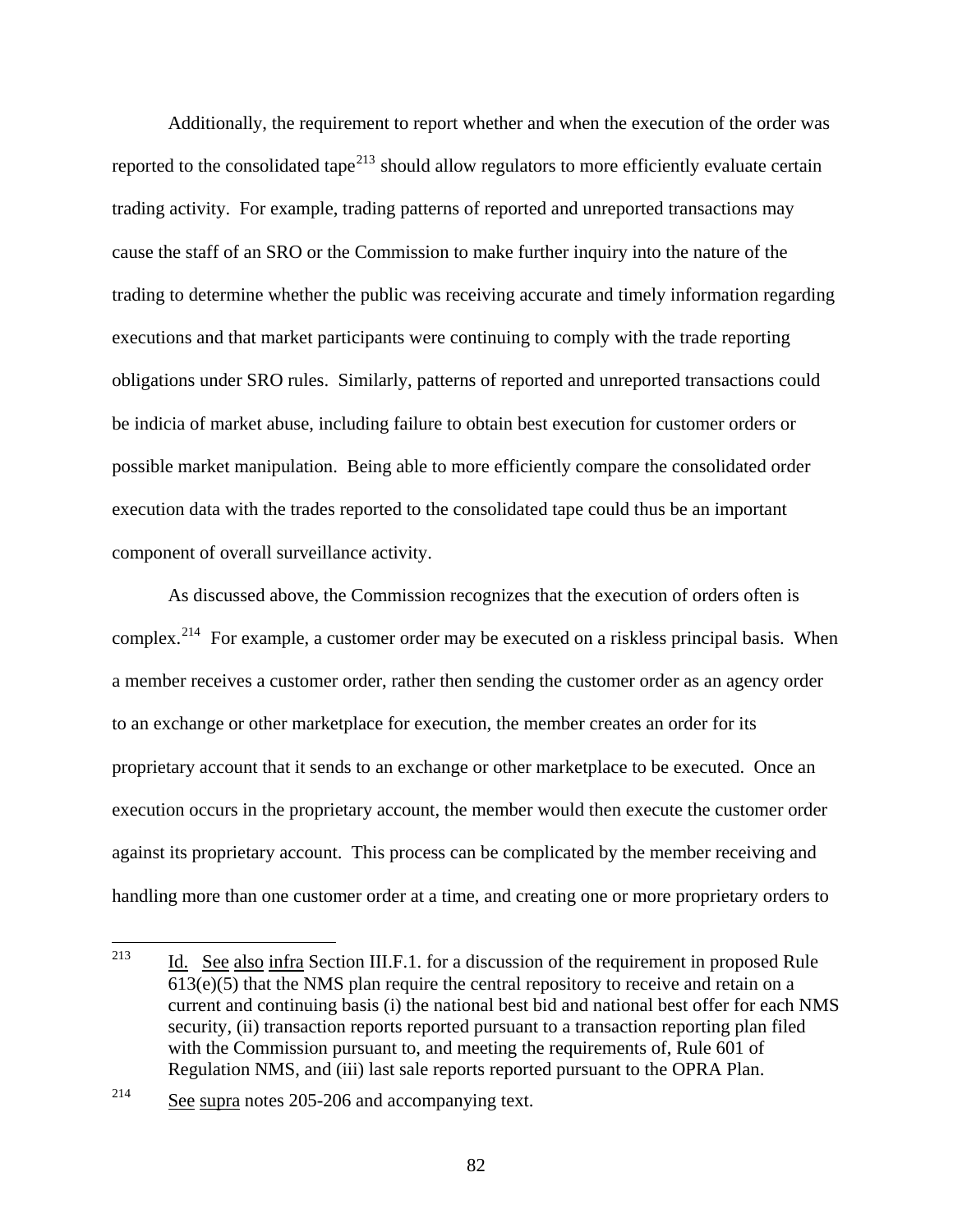send to one or more markets, and the manner in which the member allocates executions from its proprietary account among the customer orders. Each proprietary order would have a unique order identifier that is different from, and not linked to, the unique order identifier for the original customer order. How should the reporting to the central repository of the execution of the proprietary orders and the customer order be handled? As noted above, the Commission envisions that the manner in which the execution of the customer order would be "linked" with one (or more) of the proprietary order(s) would be through the inclusion of the unique order identifier for the contra-side order(s) on the report of the execution of the customer order sent to the central repository.<sup>[215](#page-82-0)</sup> Is this practical? Is there another method by which to link the execution of the customer order to the proprietary orders? Is it necessary to do so to achieve the purposes of the consolidated audit trail?

The Commission requests comment on whether the information proposed to be collected and reported would be sufficient to create a complete and accurate audit trail. Is there additional information that should be collected and reported? If yes, please describe the information and the value its collection and reporting would add to the consolidated audit trail.

## **2. Information to be Collected Other Than in Real Time**

 While the majority of order and execution information would be required to be transmitted to the central repository on a real time basis, the Commission recognizes that this may not be practical or feasible for all information because the information may not be known at the time of the reportable event.<sup>[216](#page-82-1)</sup> Thus, the Commission is proposing that certain information be transmitted to the central repository promptly after the national securities exchange, national

<span id="page-82-0"></span><sup>215</sup> See supra note 206 and accompanying text.

<span id="page-82-1"></span><sup>&</sup>lt;sup>216</sup> For example, a member may receive an order during the day from an advisory customer but not know to which sub-accounts to allocate execution of the order until later in the day.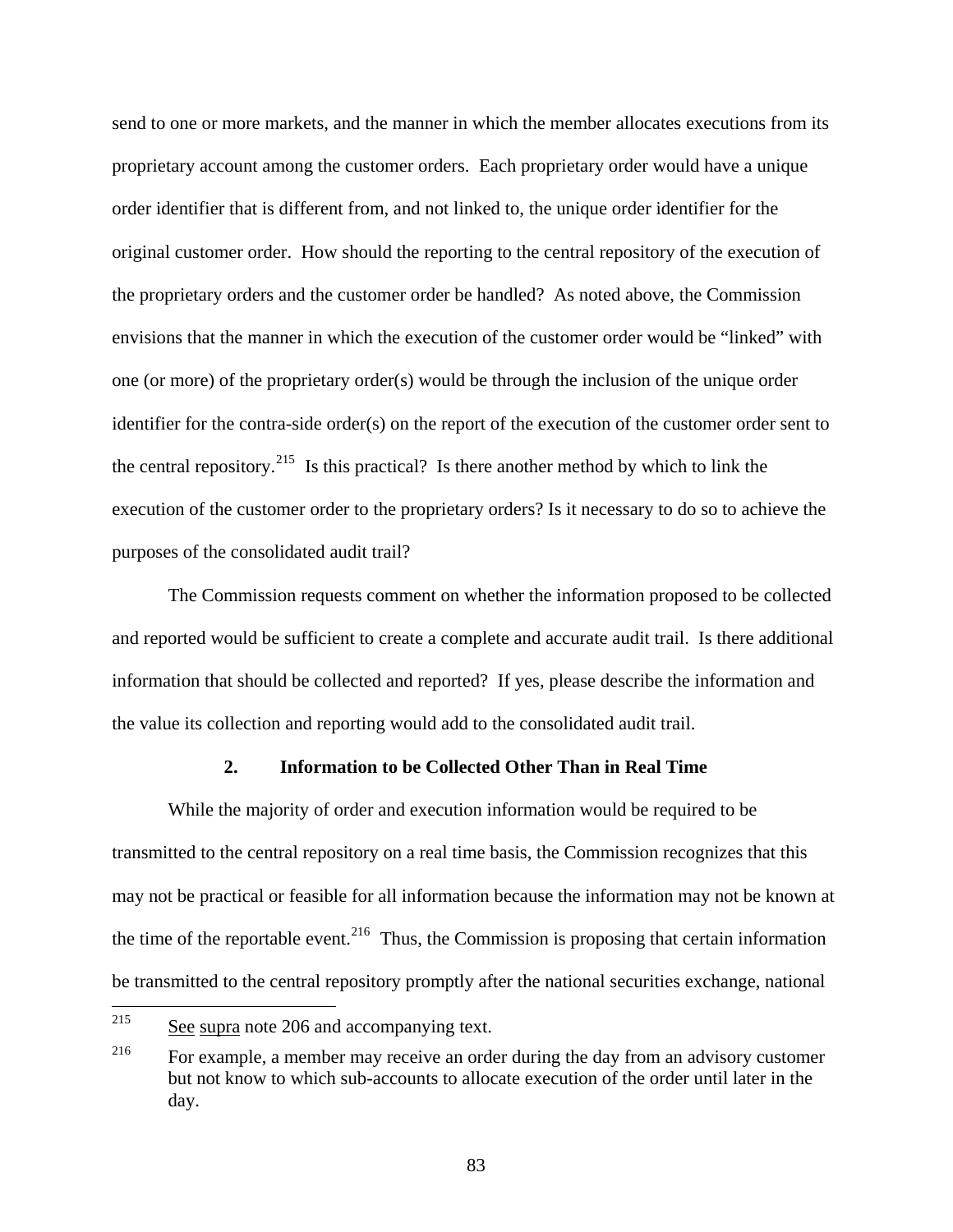securities association, or member receives the information, but in no instance later than midnight of the day that the reportable event occurs or the national securities exchange, national securities association, or member receives such information.<sup>[217](#page-83-0)</sup> The Commission preliminarily believes that this proposed time frame would provide sufficient time for an exchange, association, or a member to obtain the information required to be reported while still allowing regulators to access the information for regulatory purposes on a more timely basis than today.

 Each national securities exchange, national securities association and their members would be required to report the account number for any subaccounts to which an execution is allocated.<sup>[218](#page-83-1)</sup> By requiring that this data be included in the consolidated audit trail, regulators would be able to more easily identify the "ultimate" customer for the trade. The Commission preliminarily believes that it would be useful to know the account number as well as the required information on the beneficial owner. For example, a person or groups of persons could trade through a single account or numerous accounts. Because individual traders may use multiple accounts at multiple broker-dealers, being able to identify the beneficial owner of the underlying accounts aids in the identification and investigation of suspicious trading activity. Similarly, traders may seek to hide manipulative activity from regulatory oversight by trading anonymously through omnibus accounts. In those instances, linking the trade to the individual trader requires the market center to be able to identify both the accounts trading and the beneficial owner or owners of those accounts to determine what person or group of persons is directing the specific trades at issue. Requiring the identity of the ultimate customer electronically to be attached to each order would make this information easily accessible and searchable and thus would greatly

<span id="page-83-0"></span><sup>217</sup> See proposed Rule  $613(c)(4)$ .

<span id="page-83-1"></span><sup>&</sup>lt;sup>218</sup> See proposed Rule  $613(c)(7)(vi)(A)$ .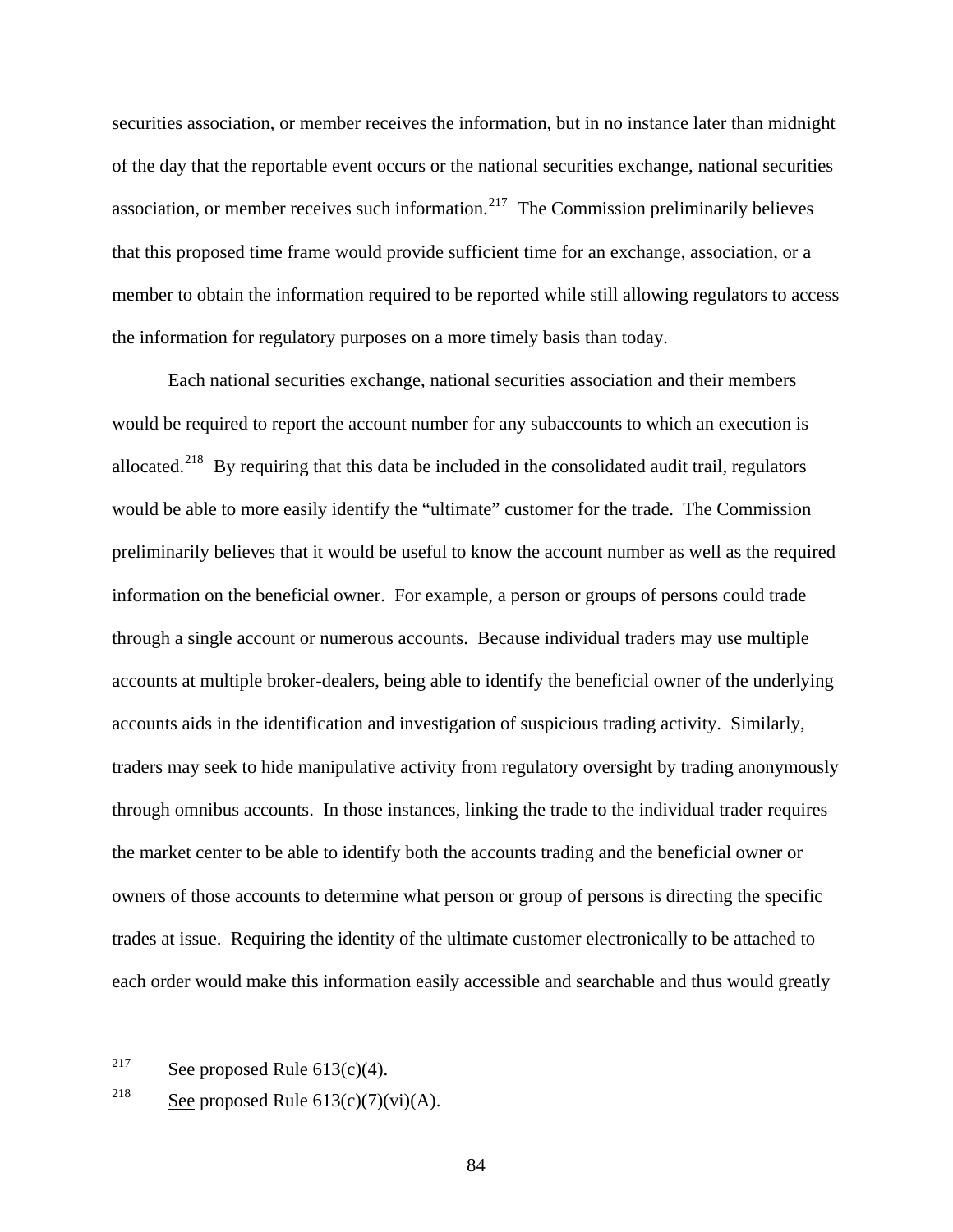improve the usefulness of audit trail information for purposes of effective enforcement and cross-market surveillance.

Each national securities exchange, national securities association and their members also would be required to report the unique identifier of the clearing broker or prime broker for the transaction, if applicable, and the unique order identifier of any contra-side order.<sup>[219](#page-84-0)</sup> Finally, if the execution is cancelled, a cancelled trade indicator would be required to be reported. In addition, the proposed Rule also would require the reporting of any special settlement terms for the execution, if applicable; short sale borrower information and identifier; and the amount of a commission, if any, paid by the customer, and the unique identifier of the broker-dealer(s) to whom the commission is paid.<sup>[220](#page-84-1)</sup>

Broker-dealers have a duty of best execution.<sup>[221](#page-84-2)</sup> Since commissions can be charged

<span id="page-84-0"></span><sup>219</sup> See proposed Rule  $613(c)(7)(vi)(B)$  and (C).

<span id="page-84-1"></span><sup>&</sup>lt;sup>220</sup> See proposed Rule 613(c)(7)(vi)(D), (E), and (F).

<span id="page-84-2"></span> $221$  A broker-dealer has a legal duty to seek to obtain best execution of customer orders. See, e.g., Newton v. Merrill, Lynch, Pierce, Fenner & Smith, Inc., 135 F.3d 266, 269-70, 274 (3d Cir.), cert. denied, [525 U.S. 811 \(1998\);](http://www.lexis.com/research/buttonTFLink?_m=e8c36d6f327fce39b877a3fa3a065b7d&_xfercite=%3ccite%20cc%3d%22USA%22%3e%3c%21%5bCDATA%5b70%20FR%2037496%5d%5d%3e%3c%2fcite%3e&_butType=3&_butStat=2&_butNum=28&_butInline=1&_butinfo=%3ccite%20cc%3d%22USA%22%3e%3c%21%5bCDATA%5b525%20U.S.%20811%5d%5d%3e%3c%2fcite%3e&_fmtstr=FULL&docnum=1&_startdoc=1&wchp=dGLbVlz-zSkAl&_md5=eb07d8f7c36a8808e0d5c20a7fc274ad) Certain Market Making Activities on Nasdaq, Securities Exchange Act Release No. 40900 (Jan. 11, 1999) (settled case) (citing Sinclair v. SEC, 444 F.2d 399 (2d Cir. 1971); [Arleen Hughes, 27 SEC 629, 636 \(1948\),](http://www.lexis.com/research/buttonTFLink?_m=e8c36d6f327fce39b877a3fa3a065b7d&_xfercite=%3ccite%20cc%3d%22USA%22%3e%3c%21%5bCDATA%5b70%20FR%2037496%5d%5d%3e%3c%2fcite%3e&_butType=3&_butStat=2&_butNum=30&_butInline=1&_butinfo=%3ccite%20cc%3d%22USA%22%3e%3c%21%5bCDATA%5b27%20S.E.C.%20629%2cat%20636%5d%5d%3e%3c%2fcite%3e&_fmtstr=FULL&docnum=1&_startdoc=1&wchp=dGLbVlz-zSkAl&_md5=c2f8fdb0a1e3b1a273a69f1da11465bb) aff'd sub nom. Hughes v. SEC[, 174 F.2d 969 \(D.C. Cir. 1949\)\).](http://www.lexis.com/research/buttonTFLink?_m=e8c36d6f327fce39b877a3fa3a065b7d&_xfercite=%3ccite%20cc%3d%22USA%22%3e%3c%21%5bCDATA%5b70%20FR%2037496%5d%5d%3e%3c%2fcite%3e&_butType=3&_butStat=2&_butNum=31&_butInline=1&_butinfo=%3ccite%20cc%3d%22USA%22%3e%3c%21%5bCDATA%5b174%20F.2d%20969%5d%5d%3e%3c%2fcite%3e&_fmtstr=FULL&docnum=1&_startdoc=1&wchp=dGLbVlz-zSkAl&_md5=dbdbd433998a23adab96541c5d863131) See also Order Execution Obligations, Securities Exchange Act Release No. 37619A (Sept. 6, 1996), [61](http://www.lexis.com/research/buttonTFLink?_m=e8c36d6f327fce39b877a3fa3a065b7d&_xfercite=%3ccite%20cc%3d%22USA%22%3e%3c%21%5bCDATA%5b70%20FR%2037496%5d%5d%3e%3c%2fcite%3e&_butType=3&_butStat=2&_butNum=32&_butInline=1&_butinfo=%3ccite%20cc%3d%22USA%22%3e%3c%21%5bCDATA%5b61%20FR%2048290%5d%5d%3e%3c%2fcite%3e&_fmtstr=FULL&docnum=1&_startdoc=1&wchp=dGLbVlz-zSkAl&_md5=e3bba575c80b0759ff85dbdf567747c5)  [FR 48290](http://www.lexis.com/research/buttonTFLink?_m=e8c36d6f327fce39b877a3fa3a065b7d&_xfercite=%3ccite%20cc%3d%22USA%22%3e%3c%21%5bCDATA%5b70%20FR%2037496%5d%5d%3e%3c%2fcite%3e&_butType=3&_butStat=2&_butNum=32&_butInline=1&_butinfo=%3ccite%20cc%3d%22USA%22%3e%3c%21%5bCDATA%5b61%20FR%2048290%5d%5d%3e%3c%2fcite%3e&_fmtstr=FULL&docnum=1&_startdoc=1&wchp=dGLbVlz-zSkAl&_md5=e3bba575c80b0759ff85dbdf567747c5) (Sept. 12, 1996) ("Order Handling Rules Release"). A broker-dealer's duty of best execution derives from common law agency principles and fiduciary obligations, and is incorporated in SRO rules and, through judicial and Commission decisions, the antifraud provisions of the federal securities laws. See Order Handling Rules Release, [61](http://www.lexis.com/research/buttonTFLink?_m=e8c36d6f327fce39b877a3fa3a065b7d&_xfercite=%3ccite%20cc%3d%22USA%22%3e%3c%21%5bCDATA%5b70%20FR%2037496%5d%5d%3e%3c%2fcite%3e&_butType=3&_butStat=2&_butNum=33&_butInline=1&_butinfo=%3ccite%20cc%3d%22USA%22%3e%3c%21%5bCDATA%5b61%20FR%2048290%2cat%2048322%5d%5d%3e%3c%2fcite%3e&_fmtstr=FULL&docnum=1&_startdoc=1&wchp=dGLbVlz-zSkAl&_md5=4e89a134f6598d9962da8f12a45381ec)  [FR at 48322.](http://www.lexis.com/research/buttonTFLink?_m=e8c36d6f327fce39b877a3fa3a065b7d&_xfercite=%3ccite%20cc%3d%22USA%22%3e%3c%21%5bCDATA%5b70%20FR%2037496%5d%5d%3e%3c%2fcite%3e&_butType=3&_butStat=2&_butNum=33&_butInline=1&_butinfo=%3ccite%20cc%3d%22USA%22%3e%3c%21%5bCDATA%5b61%20FR%2048290%2cat%2048322%5d%5d%3e%3c%2fcite%3e&_fmtstr=FULL&docnum=1&_startdoc=1&wchp=dGLbVlz-zSkAl&_md5=4e89a134f6598d9962da8f12a45381ec) See also [Newton, 135 F.3d at 270.](http://www.lexis.com/research/buttonTFLink?_m=e8c36d6f327fce39b877a3fa3a065b7d&_xfercite=%3ccite%20cc%3d%22USA%22%3e%3c%21%5bCDATA%5b70%20FR%2037496%5d%5d%3e%3c%2fcite%3e&_butType=3&_butStat=2&_butNum=34&_butInline=1&_butinfo=%3ccite%20cc%3d%22USA%22%3e%3c%21%5bCDATA%5b135%20F.3d%20266%2cat%20270%5d%5d%3e%3c%2fcite%3e&_fmtstr=FULL&docnum=1&_startdoc=1&wchp=dGLbVlz-zSkAl&_md5=4149e179be6ce5922f49fe0565231134) The duty of best execution requires broker-dealers to execute customers' trades at the most favorable terms reasonably available under the circumstances, i.e., at the best reasonably available price. Newton, 135 F.3d at 270. Newton also noted certain factors relevant to best execution - order size, trading characteristics of the security, speed of execution, clearing costs, and the cost and difficulty of executing an order in a particular market. Id. at 270 n.2 (citing Payment for Order Flow, Exchange Act Release No. 33026 (Oct. 6, 1993), 58 FR 52934, 52937-38 (Oct. 13, 1993) (Proposed Rules)). See In re E.F. Hutton & Co., Securities Exchange Act Release No. 25887 (July 6, 1988). See also Securities Exchange Act Release No. 34902 (October 27, 1994), 59 FR 55006, 55008-55009 (November 2, 1994) ("Approval of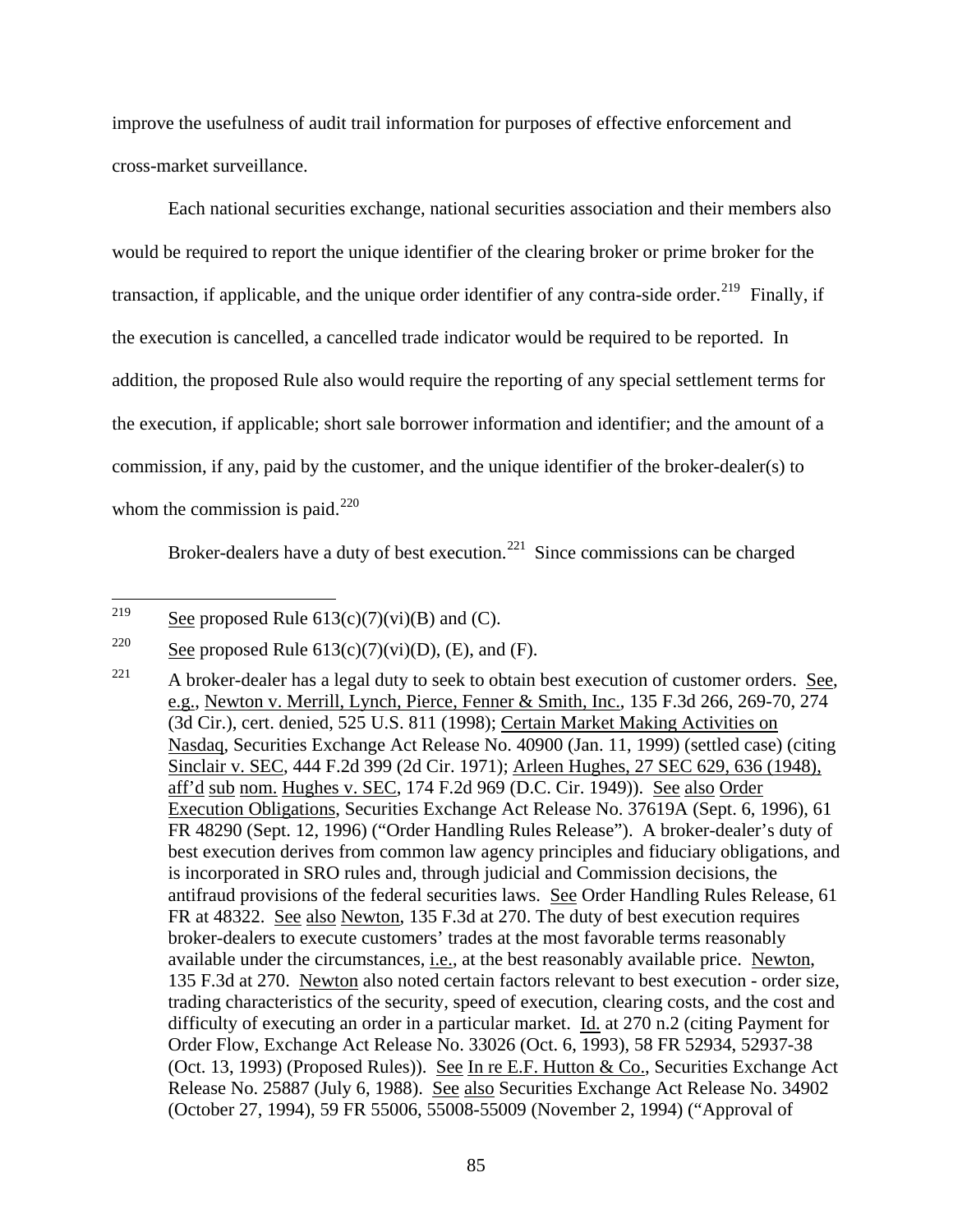either explicitly through a separate fee or implicitly in the transaction price, the lack of easily accessible commission fee data alongside transaction price data may make it hard to identify the "all-in" price of execution and, thus, hard to determine whether the obligation to seek best execution was met.<sup>[222](#page-85-0)</sup> In addition, broker-dealers also must comply with just and equitable principles of trade under NASD rules that require them to charge fair commissions and mark-ups (mark-downs), and the lack of easily accessible commission fee data may make it hard to determine whether just and equitable principles of trade have been observed.<sup>[223](#page-85-1)</sup> Also, FINRA rules prohibit certain quid pro quo arrangements in the distribution of IPOs.<sup>[224](#page-85-2)</sup>

The Commission requests comment on the usefulness and necessity of requiring the reporting of each of these items of information to achieve the stated objectives of the consolidated audit trail. Are there practical difficulties associated with providing this information as proposed? Is there additional information that would be useful or necessary in this regard? For example, the proposed Rule would require the reporting of a cancelled trade indicator, for executions that are cancelled. Should the proposed Rule require separate identification of trades that are broken pursuant to the rules of the applicable SRO at the request

Payment for Order Flow Final Rules"). See also Securities Exchange Act Release No. 51808 (June 9, 2005), 70 FR 37496 (June 29, 2005) ("NMS Adopting Release"), at 37537 (discussing the duty of best execution).

 $\overline{a}$ 

<span id="page-85-0"></span> $222$  The term "all-in" price is intended to capture the total costs for executing a trade.

<span id="page-85-1"></span> $223$  See FINRA Rule 2010 and IM-2440-1.

<span id="page-85-2"></span><sup>&</sup>lt;sup>224</sup> See FINRA Rule 5130. The Rule ensures that: (1) FINRA members make bona fide public offerings of securities at the offering price; (2) members do not withhold securities in a public offering for their own benefit or use such securities to reward persons who are in a position to direct future business to members; and (3) industry insiders, including FINRA members and their associated persons, do not take advantage of their insider position to purchase "new issues" for their own benefit at the expense of public customers. For example, information on commissions could help detect a transaction in the secondary market between an underwriter and an investor at an excessively high commission rate that is a "quid pro quo" for the underwriter allocating shares in a "hot" IPO to the investor.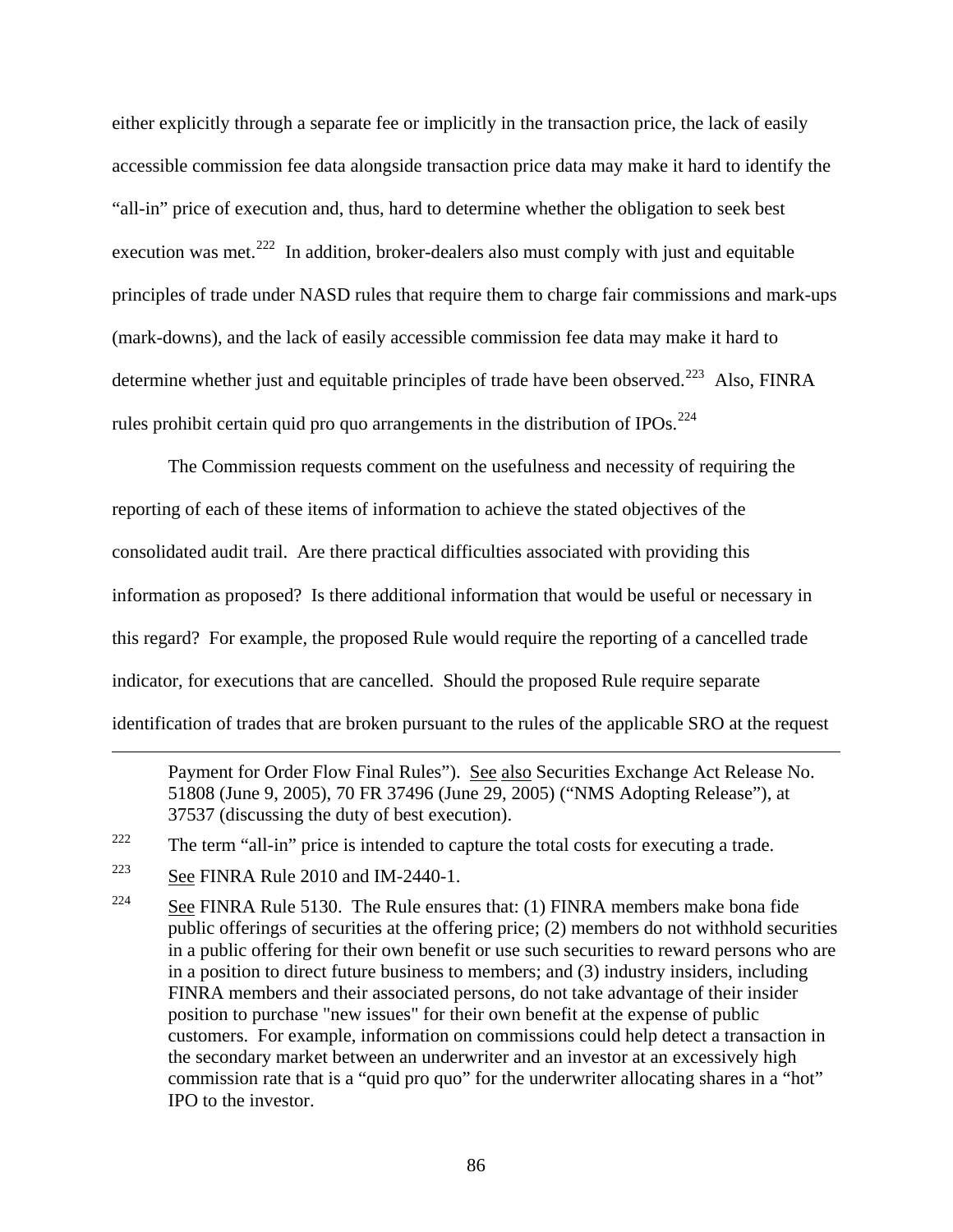of one party to a transaction or upon the SRO's own motion, and trades that are cancelled by mutual agreement of the parties? Why or why not? The Commission also requests comment on whether the proposed requirement to report the identity of the clearing broker would provide sufficient information on "give-up" arrangements,  $225$  or whether additional information should be required to be reported.

The Commission requests comment on the proposed time frame for reporting of this information. The Commission is proposing that the information not required to be reported in real time be reported promptly after receipt, but in no event later than midnight on the day the reportable event occurs or the exchange, association, or member receives the information. While one of the objectives of the proposed Rule is to collect data on a real time basis, the Commission understands that certain information may not be available at the time of the reportable event (e.g., the execution or cancellation). The Commission, however, believes such information should be provided promptly after receipt, meaning as soon as possible given the capabilities of a market participant's systems. While the Commission is proposing that the information be reported promptly, the proposed Rule also would provide an objective time limit for providing the information – no later than midnight on the day the event occurs or the information is received by the exchange, association, or member. Is the proposed time frame reasonable with respect to the information that would be required to be reported? Should the proposed Rule only require that information be reported promptly after receipt? How should promptly be measured?

<span id="page-86-0"></span><sup>225</sup> In a typical give-up arrangement, a broker-dealer that is not a member of an exchange (Broker-dealer A) may route the order to another broker-dealer that is a member of an exchange (Broker-dealer B) for execution on that exchange. If Broker-dealer B is not also a clearing member of the exchange, it may "give-up" the execution of that order to another broker-dealer that is a clearing member of that exchange (Broker-dealer C). Further, there may be a corresponding "flip" of the trade from Broker-dealer C's account to the account of the broker-dealer that is the clearing firm for Broker-dealer A.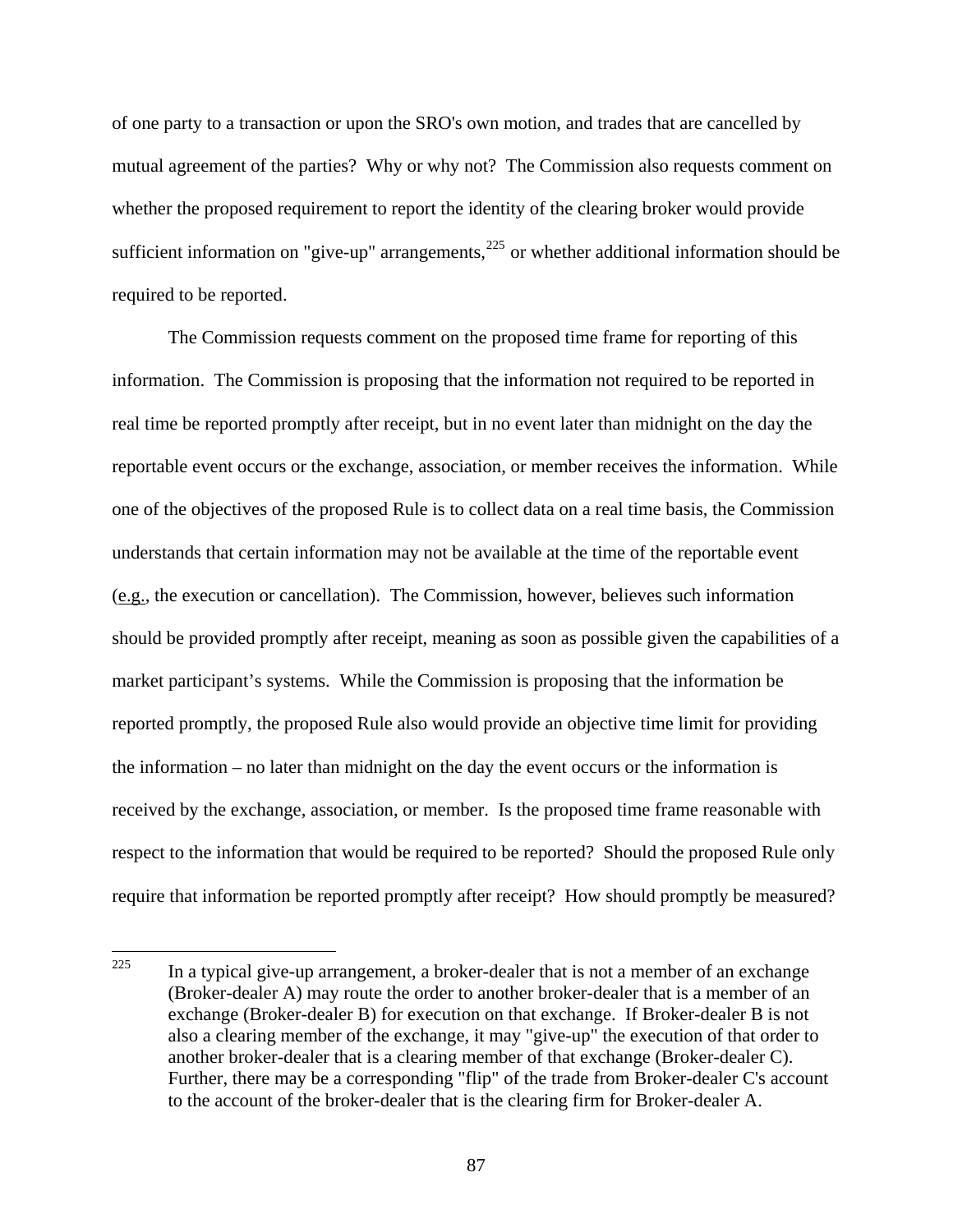Alternatively, should the proposed Rule only require that information not available at the time the reportable event occurs be reported no later than midnight on the day the information was received? How would this standard impact the usefulness of the consolidated audit trail?

### **E. Clock Synchronization**

The Commission believes that clock synchronization is necessary to ensure an accurate audit trail, given the number of market participants with internal order handling and trading systems that would be reporting information to the central repository. Therefore, proposed Rule 613(d) would provide that the NMS plan filed with the Commission include a requirement that each national securities exchange and national securities association, and their members, synchronize their business clocks that are used for the purposes of recording the date and time of any event that must be reported under the proposed Rule. The proposed Rule would require each exchange, FINRA, and their members to synchronize their clocks to the time maintained by the National Institute of Standards and Technology ("NIST"), consistent with industry standards.<sup>[226](#page-87-0)</sup> Exchanges, associations, and the members would be required to synchronize their business clocks in accordance with these requirements within four months after effectiveness of the NMS  $plan.<sup>227</sup>$  $plan.<sup>227</sup>$  $plan.<sup>227</sup>$ 

The Commission is not proposing to set a standard within which the clocks must be synchronized to the NIST (e.g., to within one second of the NIST clock), in recognition of how quickly technology can improve and increase the speed at which orders are handled and executed. Rather, the Commission is proposing that the clocks be synchronized "consistent with industry standards." The exchanges and FINRA would be able, however, to set a limit in the NMS plan to be filed with the Commission. Also, in recognition of the pace at which technology

<span id="page-87-0"></span><sup>226</sup> See proposed Rule  $613(d)(1)$ .

<span id="page-87-1"></span><sup>&</sup>lt;sup>227</sup> See proposed Rule  $613(a)(3)(ii)$ .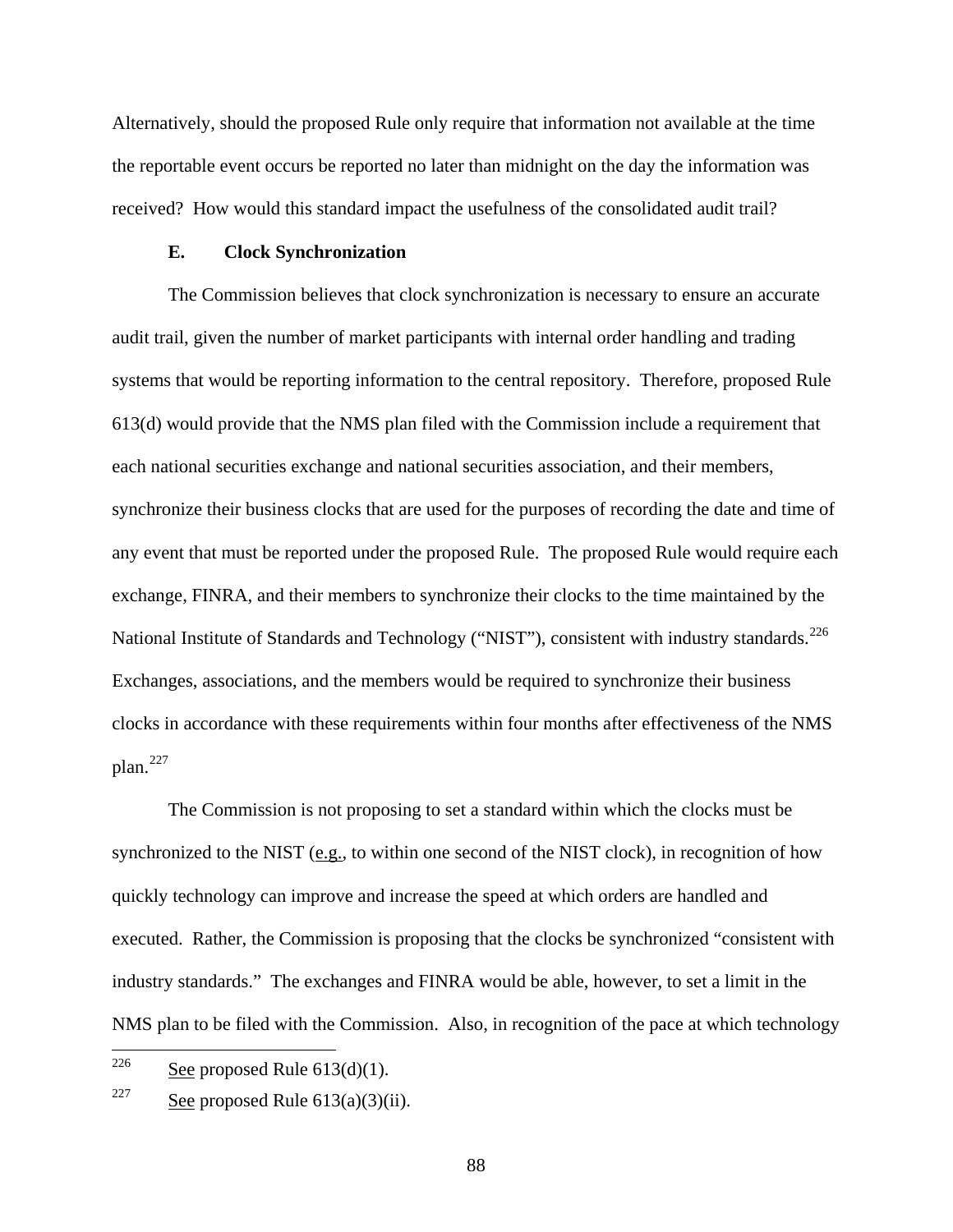improves, the proposed Rule provides that the NMS plan shall require each national securities exchange, national securities association, and its respective members to annually evaluate the actual synchronization standard adopted to consider whether it should be shortened, consistent with changes in industry standards.<sup>[228](#page-88-0)</sup> When engaging in this annual evaluation, exchanges, associations, and members could take into account the feasibility of shortening the time standard, and whether shortening the standard would allow for the conveyance of additional meaningful information to the consolidated audit trail.

The Commission requests comment on whether this approach is practical and would provide for sufficient flexibility in determining how closely to synchronize clocks. Is the proposed Rule's requirement that each exchange, association, and member synchronize its clocks in accordance with the time maintained by NIST reasonable? To what extent do SROs and their members currently synchronize clocks? Please answer with specificity. Would synchronization as proposed require significant systems modifications on behalf of national securities exchanges, national securities association, or their respective members? Is it reasonable to require clocks to be synchronized with the time maintained by NIST within a time frame that is "consistent with industry standards"? Is there another standard that should be used by the Commission? The Commission also requests comment on the feasibility of requiring the exchanges, FINRA, and their members to comply with these requirements within four months of effectiveness of the NMS plan.

## **F. Central Repository**

<span id="page-88-0"></span>See proposed Rule  $613(d)(2)$ .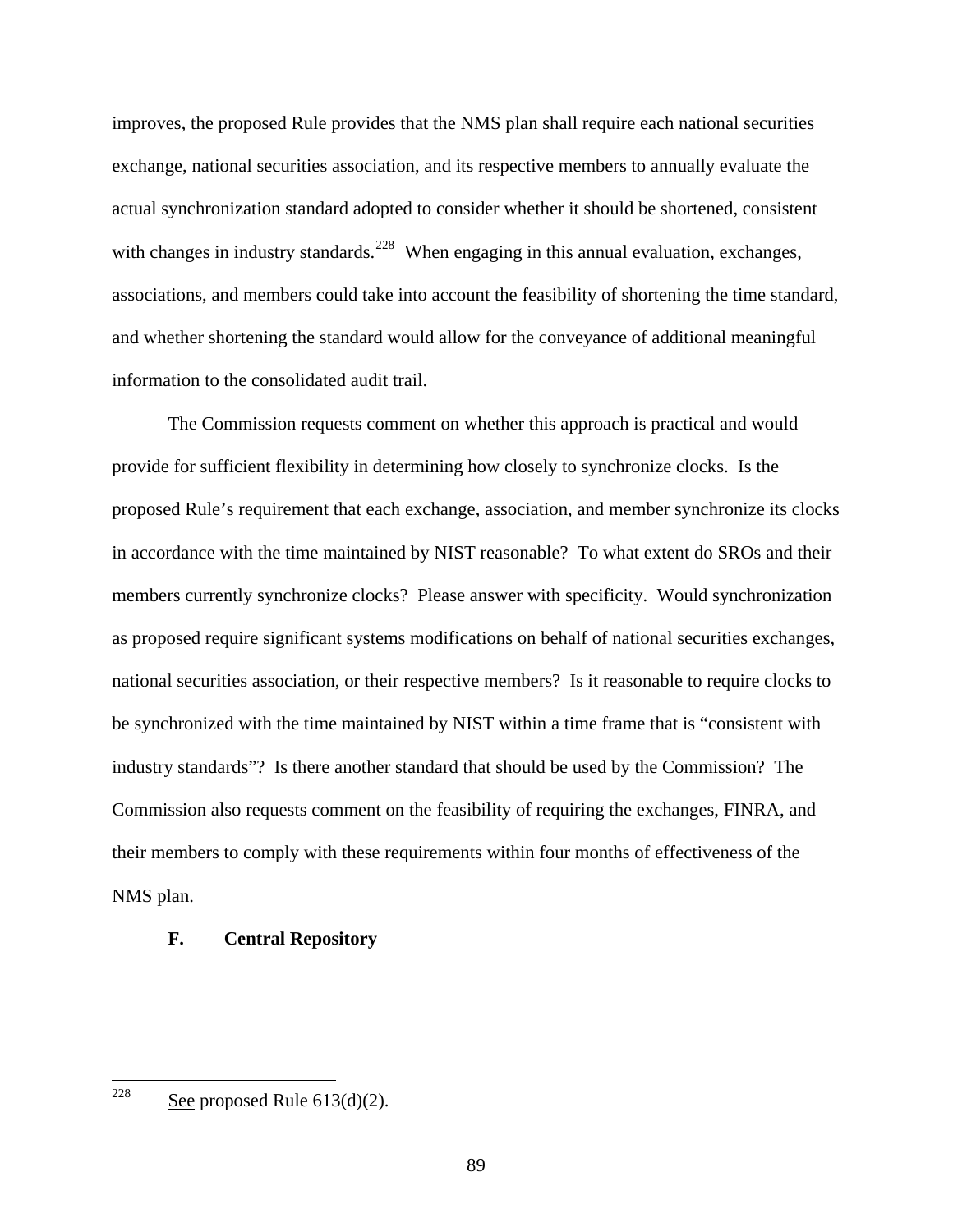The proposed Rule would require that the NMS plan provide for the creation and maintenance of a central repository, which would be a facility of each exchange and FINRA.<sup>[229](#page-89-0)</sup> The central repository would be jointly owned and operated by the exchanges and FINRA, and the NMS plan would be required to provide, without limitation, the Commission and SROs with access to, and use of, the data reported to and consolidated by the central repository for the purpose of performing their respective regulatory and oversight responsibilities pursuant to the federal securities laws, rules, and regulations. Each of the exchanges and FINRA would be a sponsor of the plan, $^{230}$  $^{230}$  $^{230}$  and as such would be responsible for selecting a plan processor to operate the central repository. $^{231}$  $^{231}$  $^{231}$ 

The Commission requests comment on the need for a central repository to receive and retain the consolidated audit trail information. Are there alternatives to creating a central repository for the receipt of order audit trail information? The Commission also requests comment on whether it is practical or appropriate to require the exchanges and FINRA to jointly own and operate the central repository.

# **1. Responsibilities of Central Repository to Collect, Consolidate, and Retain Information**

 The central repository would be responsible for the receipt, consolidation, and retention of all data submitted by the national securities exchanges, national securities associations and their members pursuant to the proposed Rule and the NMS plan.<sup>[232](#page-89-3)</sup> Further, the central repository would be required to collect from the central processors and retain on a current and

<span id="page-89-0"></span><sup>229</sup> See proposed Rule  $613(e)(1)$ .

<span id="page-89-1"></span><sup>&</sup>lt;sup>230</sup> See supra note 173 for a definition of a plan sponsor in Rule  $600(a)(70)$  of Regulation NMS, 17 CFR 242.600(a)(70).

<span id="page-89-2"></span> $231$  See infra Section III.I. for a definition and discussion of the plan processor.

<span id="page-89-3"></span><sup>&</sup>lt;sup>232</sup> See proposed Rule  $613(e)(1)$ .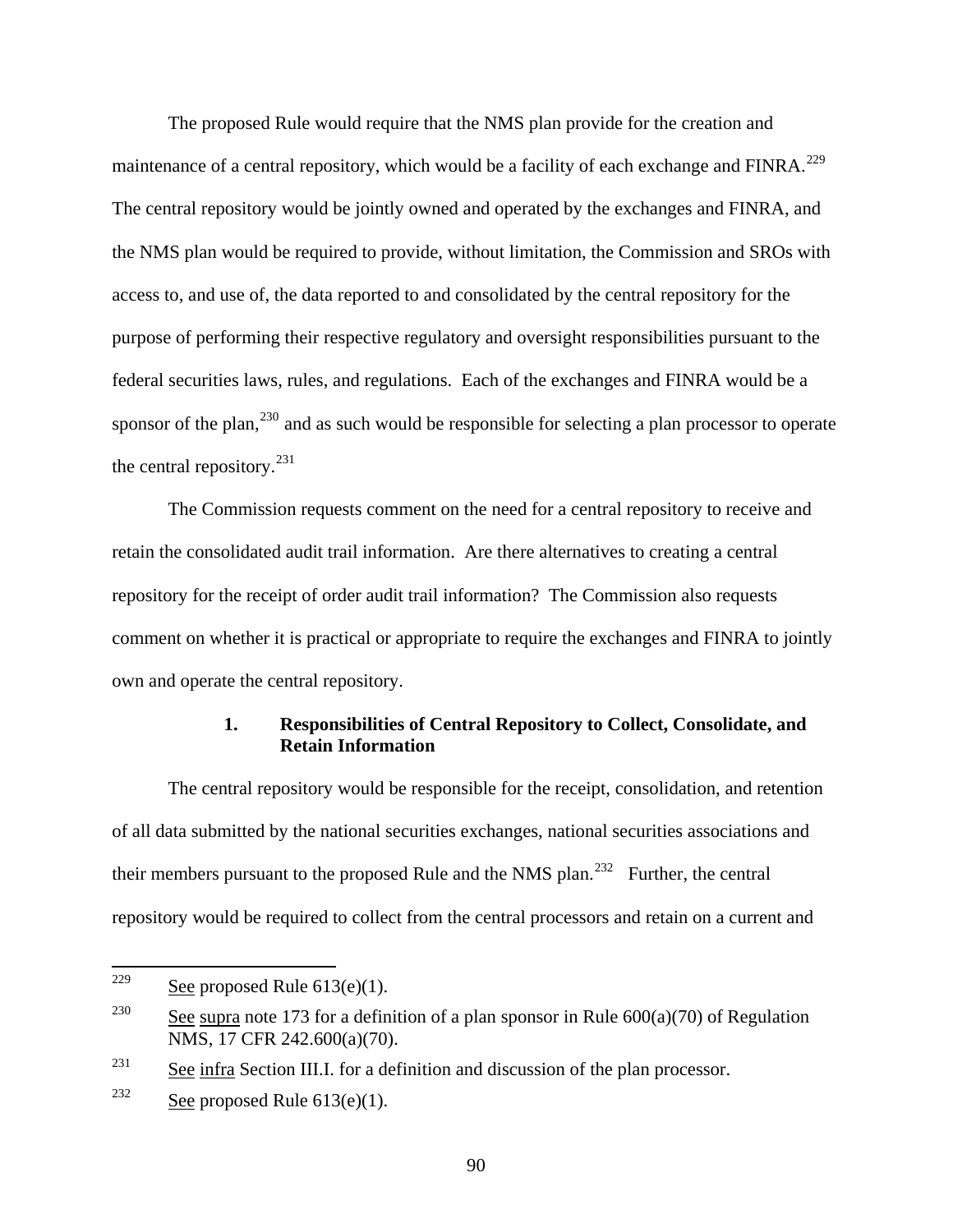continuous basis the NBBO for each NMS security, transaction reports reported pursuant to an effective transaction reporting plan filed with the Commission pursuant to, and meeting the requirements of, Rule 601 of Regulation NMS, and last sale reports reported pursuant to the OPRA Plan filed with the Commission pursuant to, and meeting the requirements of, Rule 608 of Regulation NMS.<sup>[233](#page-90-0)</sup> The central repository would be required to maintain this NBBO and transaction data in a format compatible with the order and event information reported pursuant to the proposed Rule.

 This requirement is intended to allow SRO and Commission staff to easily search across order, NBBO, and transaction databases. The Commission preliminarily believes that having the NBBO information in a format compatible with the order audit trail information would be useful for enforcing compliance with federal securities laws, rules and regulations. The NBBO is used by regulators to evaluate members for compliance with numerous regulatory requirements, such as the duty of best execution or Rule 611 of Regulation NMS.<sup>[234](#page-90-1)</sup> Regulators would be able to compare order execution information to the NBBO information on a more timely basis because the order and execution information would be available on a real time basis and all of the information would be available in a compatible format in the same database. The SROs also may enjoy economies of scale by adopting standard cross-market surveillance parameters for

<span id="page-90-0"></span><sup>233</sup> See proposed Rule  $613(e)(5)$ . The central repository would be required to retain the information collected pursuant to subparagraph (c)(7) and (e)(5) of the proposed Rule in a convenient and usable standard electronic data format that is directly available and searchable electronically without any manual intervention for a period of not less than five years. The information would be required to be available immediately, or if immediate availability could not reasonably and practically be achieved, any search query would be required to begin operating on the data not later than one hour after the search query is made. See proposed Rule 613(e)(6).

<span id="page-90-1"></span><sup>&</sup>lt;sup>234</sup> See Rule 611 of Regulation NMS, 17 CFR 242.611. See also ISE Rule 1901, NYSE Arca 6.94, and Phlx Rule 1084.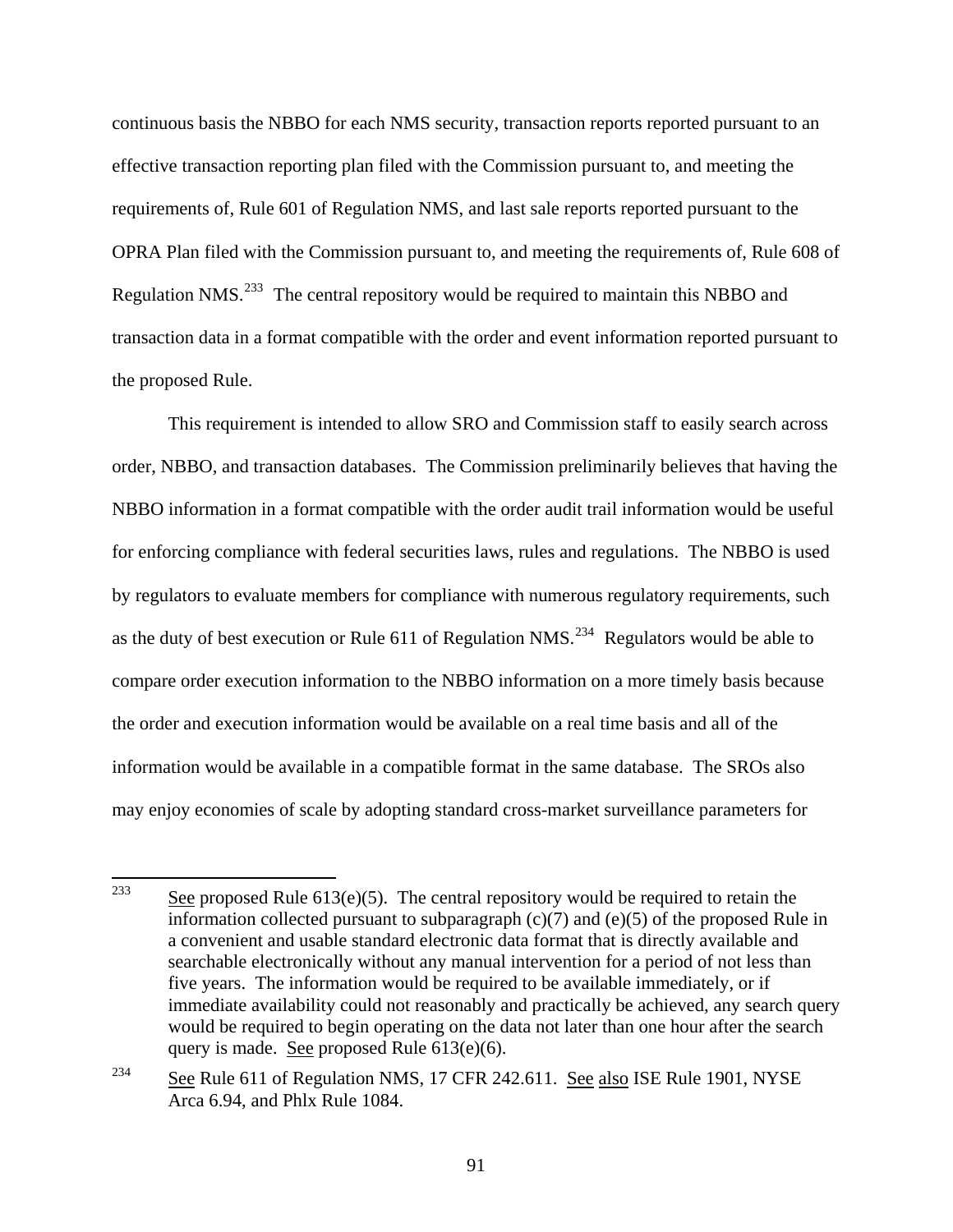these types of violations. This information also would be available to the Commission to assist in its oversight efforts.

 The Commission also preliminarily believes that requiring the central repository to collect and retain in its database the transaction information in a format compatible with the order execution information would aid in monitoring for certain market manipulations. As discussed above, the proposed Rule would require that each report of the execution (in whole or in part) of an order sent to the central repository include a notation as to whether the execution was reported to the consolidated tape pursuant to an effective transaction reporting plan or the OPRA Plan.<sup>[235](#page-91-0)</sup> This requirement should allow regulators to more efficiently evaluate certain trading activity. For example, trading patterns of reported and unreported trades may cause the staff of an SRO to make further inquiry into the nature of the trading to determine whether the public was receiving accurate and timely information regarding executions and that market participants were continuing to comply with the trade reporting obligations under SRO rules. Similarly, patterns of reported and unreported transactions could be indicia of market abuse, including failure to obtain best execution for customer orders or possible market manipulation. Being able to more efficiently compare the consolidated order execution data with the trades reported to the consolidated tape could thus be an important component of overall surveillance activity.

The Commission requests comment on the usefulness or necessity of requiring the central repository to collect and retain in a format compatible with the order audit trail information the NBBO and transaction report information to help achieve the stated objectives of the consolidated audit trail. Do commenters believe that it is important for achieving the purposes of

<span id="page-91-0"></span>See supra Section III.D.1.v.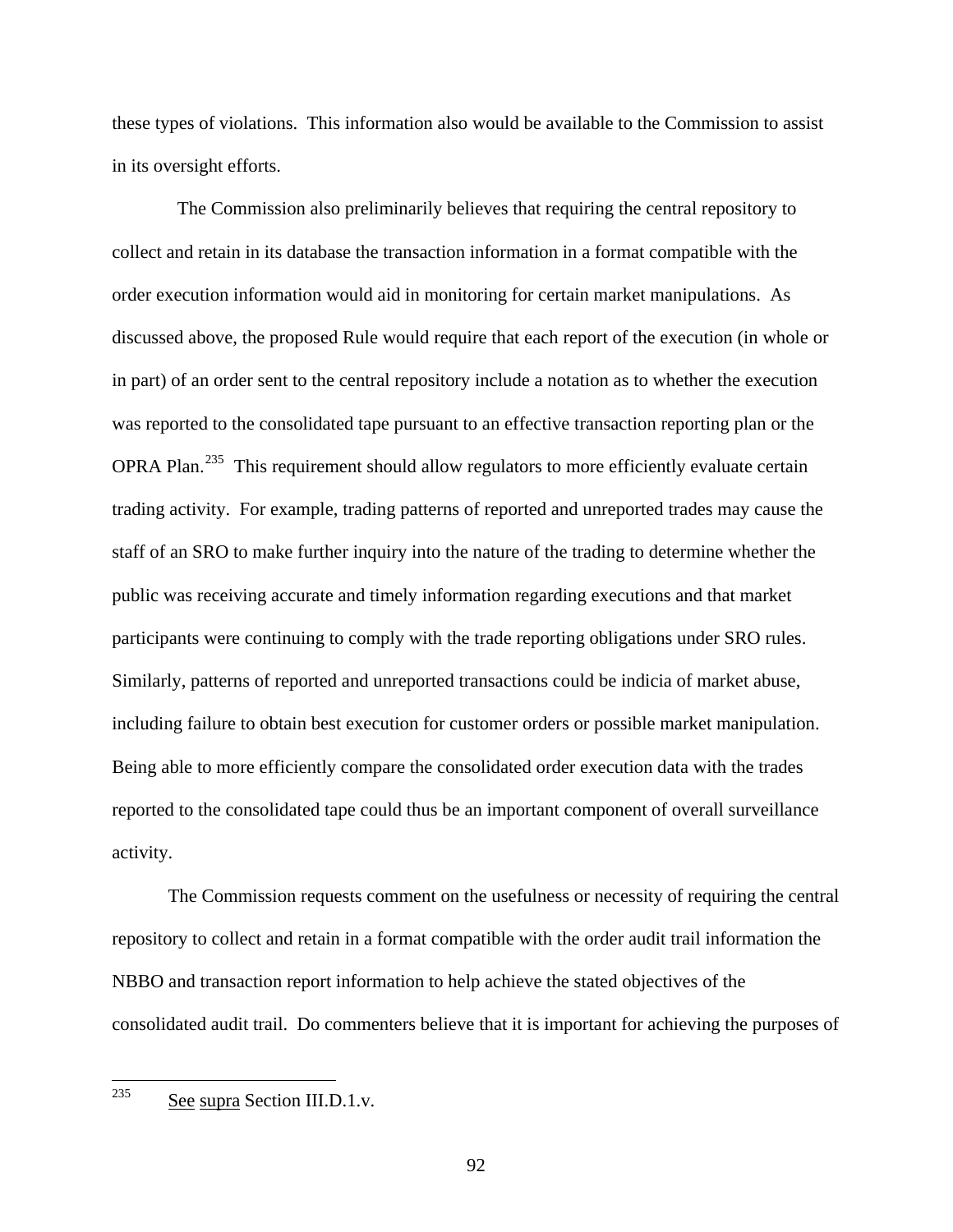the consolidated audit trail? If so, why? If not, why not? What are the advantages and disadvantages of maintaining transaction information separately from order and execution data included in the consolidated audit trail? Should the transaction information be included in the consolidated audit trail report? The Commission requests comment on whether the requirement that the transaction and NBBO information be maintained in a format compatible with the order information is practical. Would this requirement achieve the goal of helping SRO and Commission staff conducts searches and run surveillances across databases?

The Commission has recently required that issuers report certain data in interactive data format such as XBRL.<sup>[236](#page-92-0)</sup> This proposal does not specify any particular or required data format, but allows the SROs to select a data format. Should the Commission require that the data be transmitted or stored in any particular format? What are the relative merits of flat data files, relational data files, and interactive data files? What other formats should be considered? In what format can the SROs and their members efficiently transmit data? In what format would the data required in the proposal be most easily accessed?

The proposed Rule would require the NMS plan to require the central repository to retain the information collected pursuant to subparagraph  $(c)(7)$  and  $(e)(5)$  of the proposed Rule in a convenient and usable standard electronic data format that is directly available and searchable electronically without any manual intervention for a period of not less than five years. The information would be required to be available immediately, or if immediate availability could not reasonably and practically be achieved, any search query would be required to begin operating on the data not later than one hour after the search query is made.<sup>[237](#page-92-1)</sup>

<span id="page-92-0"></span><sup>236</sup> 236 See Securities Act Release No. 9002 (January 30, 2009), 74 FR 6776 (February 10, 2009) (Interactive Data to Improve Financial Reporting adopting release) (File No. S7–11–08).

<span id="page-92-1"></span><sup>&</sup>lt;sup>237</sup> See proposed Rule  $613(e)(6)$ .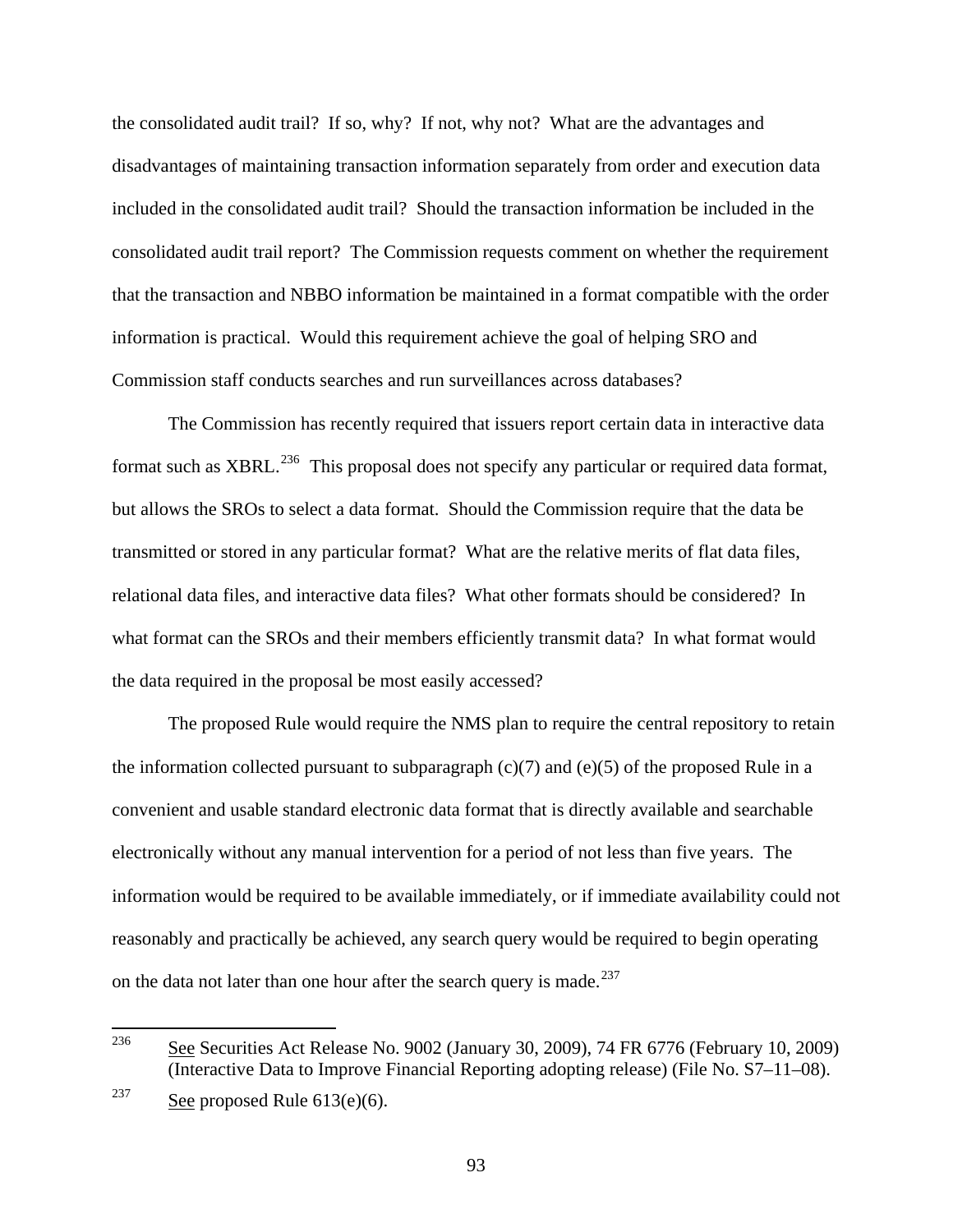The Commission preliminarily believes that the information (or the results of a query searching the information) should generally be available immediately. However, the Commission recognizes that the results of an electronic search query may not be immediately available because, for instance, the system must check an extremely large number of records to answer the query or the system may need to retrieve records from electronically archived data. In the case of archived data, the Commission preliminarily proposes requiring that the search query would need to begin operating on the data not later than one hour after the query is made. The Commission requests comment as to whether one hour would be reasonable amount of time to allow for accessing archived data. Under current technological limitations, how long should it take to access, in an electronic query with no manual intervention, archived data of the type to be held by the central repository? The Commission also requests comment on whether it should mandate a time standard, such as one hour, in the proposed Rule. Further, the Commission requests comment on whether the central repository should be required to retain this information for longer or shorter than five years. The Commission also requests comment on the cost impact of these proposed record retention requirements. For example, could comparable functionality be obtained at lower cost with a different standard (for example, what would be the cost comparison for one hour versus two hours)?

# **2. Access to Central Repository and Consolidated Audit Trail Information and Confidentiality of Consolidated Audit Trail Information**

 Each national securities exchange and national securities association, as well as the Commission, would have access to the central repository for purposes of performing its respective regulatory and oversight responsibilities pursuant to the federal securities laws, rules, and regulations. Such access would include access to all systems of the central repository, and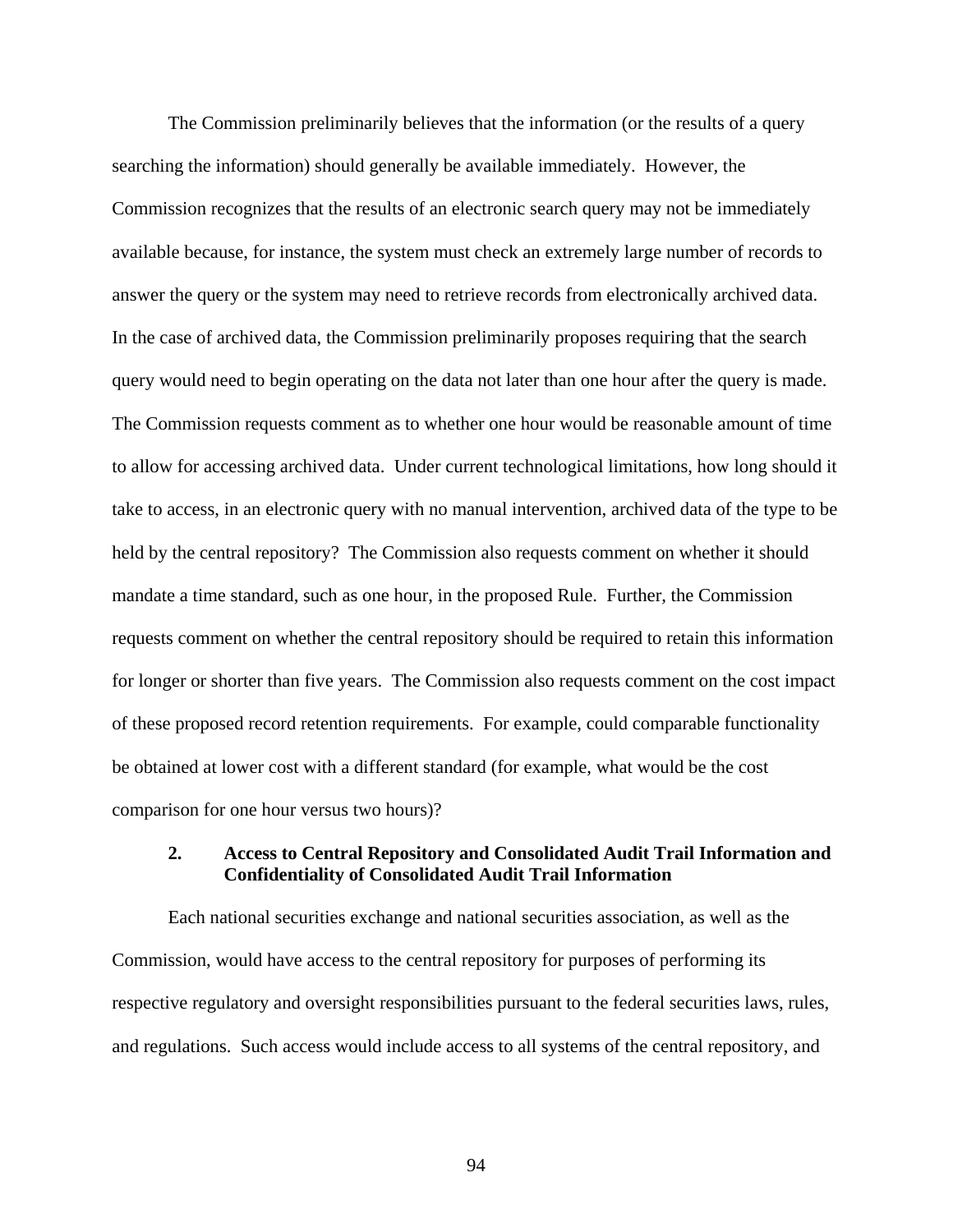access to and use of the data reported to and consolidated by the central repository.<sup>[238](#page-94-0)</sup> The proposed Rule also would require that the NMS plan provide that such access to and use of such data by each exchange, association, and the Commission for the purpose of performing its regulatory and oversight responsibilities pursuant to the federal securities laws, rules, and regulations shall not be limited.<sup>[239](#page-94-1)</sup> In addition, the proposed Rule would require that the NMS plan include a provision requiring the creation and maintenance by the central repository of a method of access to the consolidated data.<sup>[240](#page-94-2)</sup> This method of access would be required to be designed to include search and reporting functions to optimize the use of the consolidated data.

 The Commission's access to the central repository, and access to and use of the data maintained by the central repository, for purposes of performing the Commission's responsibilities under the federal securities laws, rules, and regulations could not be limited in any way.<sup>[241](#page-94-3)</sup> The Commission requests comment as to whether the proposed Rule as proposed would accomplish this objective? If not, why not? If not, please provide comment as to an alternative or additional way to accomplish this objective. The Commission also requests comment on the advantages or disadvantages of Commission ownership or co-ownership of the data maintained by the central repository.

<span id="page-94-0"></span><sup>238</sup> See proposed Rule  $613(e)(2)$ 

<span id="page-94-1"></span><sup>239</sup> Id.

<span id="page-94-2"></span><sup>&</sup>lt;sup>240</sup> See proposed Rule  $613(e)(3)$ .

<span id="page-94-3"></span> $241$  As noted above, the central repository would be a facility of each exchange and FINRA (see supra note 229 and accompanying text), and as such, subject to the Commission's recordkeeping and inspection authority. See, e.g., Section 17 of the Exchange Act, 17 U.S.C. 78q. Further, any amendment to the NMS plan would be filed with the Commission pursuant to Rule 608 of Regulation NMS, and would not become effective unless approved by the Commission or otherwise as permitted in accordance with the requirements of Rule 608. See proposed Rule  $613(a)(5)$ , and Rule  $608(a)$  and (b) of Regulation NMS, 17 CFR 242.608(a) and (b).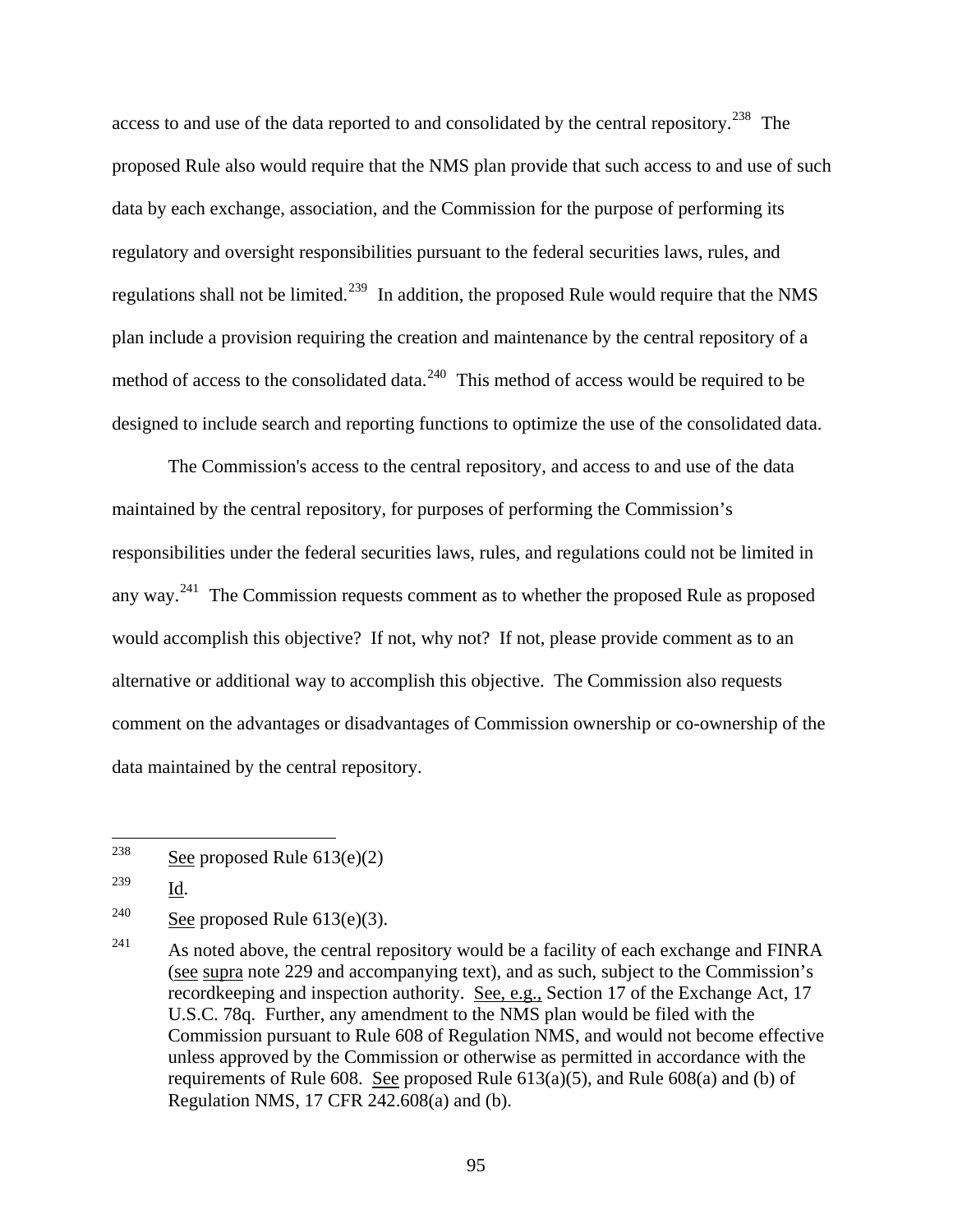As discussed above, the proposed Rule would require the reporting of customer information, as well as information about "live" orders, to the central repository on a real time basis. The Commission recognizes the sensitivity of this information, and believes that maintaining the confidentiality of, and limiting the use of, the data is essential. Without such protections, broker-dealers and the investing public could be at risk for security breaches that would potentially have a detrimental impact on their financial condition, as well as their trading activity and the markets. The consolidated data also would include information about members' trading activities on competitors' markets. The Commission therefore is proposing several requirements designed to limit access to, and help assure confidentiality and proper use of, the information.

 As noted above, the proposed Rule would limit the use of the consolidated data by the SROs for purposes of performing their respective regulatory and oversight responsibilities pursuant to the federal securities laws, rules, and regulations.<sup>[242](#page-95-0)</sup> This proposed restriction would not prevent any SRO from using the data that it individually collects and provides to the central repository pursuant to the proposed Rule for other purposes as permitted by applicable law, rule or regulation.

 The Commission requests comment as to whether access to the consolidated audit trail information should be limited to the SROs and the Commission, or whether there should be other access allowed. For example, should SROs or the central repository be allowed to make the data available to third parties, such as for academic research? If so, should the data be permitted to be sold to help offset costs? By SROs? By the central repository? If so, should there be set

<span id="page-95-0"></span><sup>242</sup> See proposed Rules 613(e)(2). See also proposed Rule 613(e)(4)(i) (requiring in part that the NMS plan include a provision requiring all plan sponsors and their employees to agree not to use the consolidated data for any purpose other than surveillance and regulatory purposes).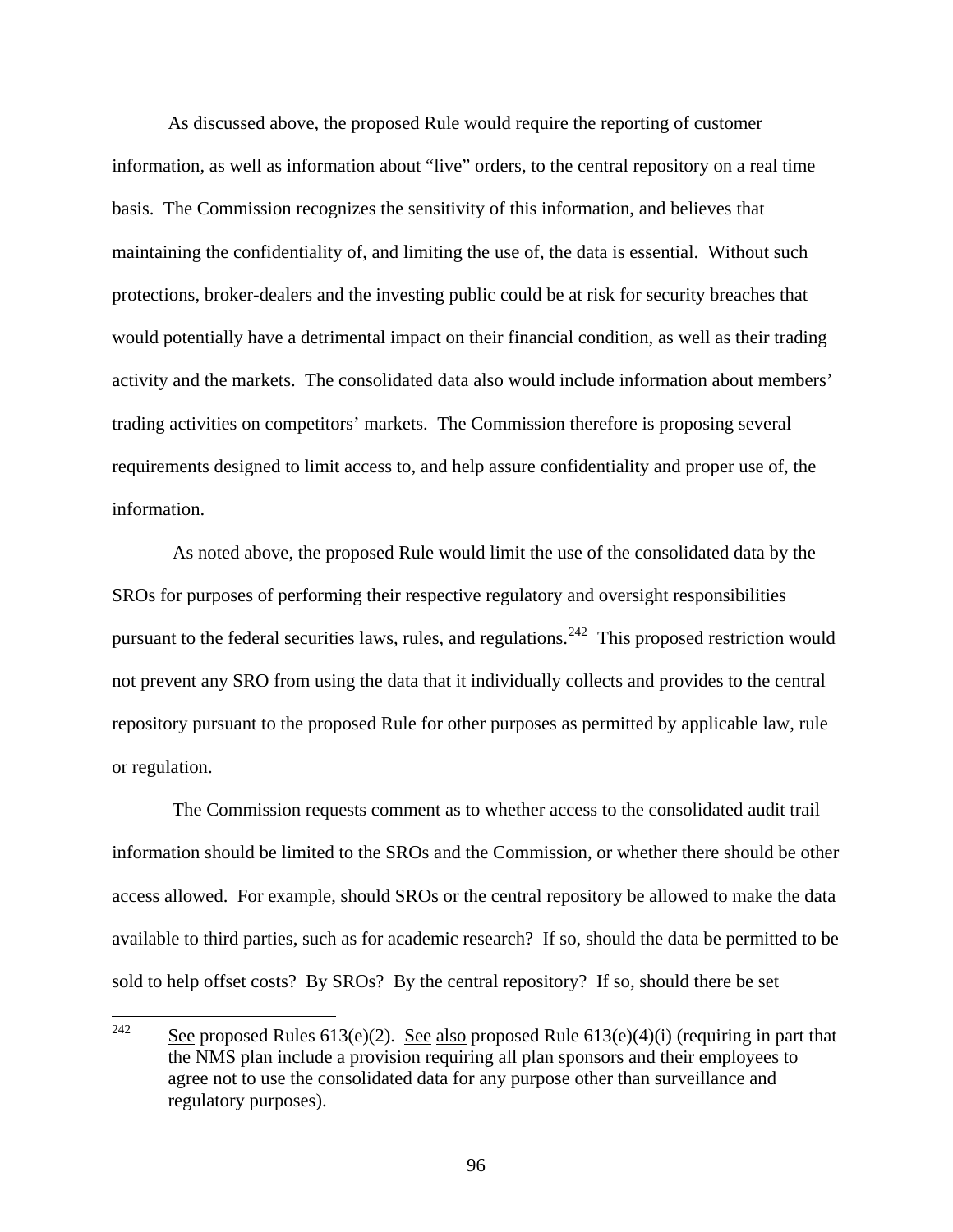parameters? If the data were made available to third parties, what protections should be put in place to ensure the confidentiality of the data? Are there particular data elements that are more sensitive and should not be sold to help ensure the privacy of any individual and proprietary information? Are there particular data elements that would pose fewer concerns if released on a significant time lag? How long would such a time lag need to be? What other concerns might arise from the use of the data for non-regulatory purposes? Would use of the data provide certain market participants with undue information advantages over other market participants, increasing informational asymmetry in the markets? Would the provision of market data to third parties affect the willingness of market participants to trade in the U.S. markets? On the other hand, would enhanced surveillance of the markets as a result of the consolidated audit trail attract additional trading volume to the U.S. markets? What would be the implications, if any, under the financial privacy provisions of the Gramm-Leach-Bliley  $Act?^{243}$  $Act?^{243}$  $Act?^{243}$  The Commission also requests comment as to whether, and to what extent, other regulators, such as the Commodity Futures Trading Commission, should have access to the data? For instance, to what extent do commenters believe it would be beneficial for the Commission to work with other regulators to collectively share information each regulator has with respect to products and trading activity under its jurisdiction, to help the Commission and other regulators carry out their respective oversight of products and trading activity within their own jurisdiction? Would such sharing of information help the Commission better understand the impact of trading in other markets on trading activity and products within the Commission's jurisdiction?

 The Commission also requests comment on the feasibility of, and need for, a method of access to the consolidated data that includes search and reporting functions. In addition, the

<span id="page-96-0"></span>243 243 15 U.S.C. 6801–6809.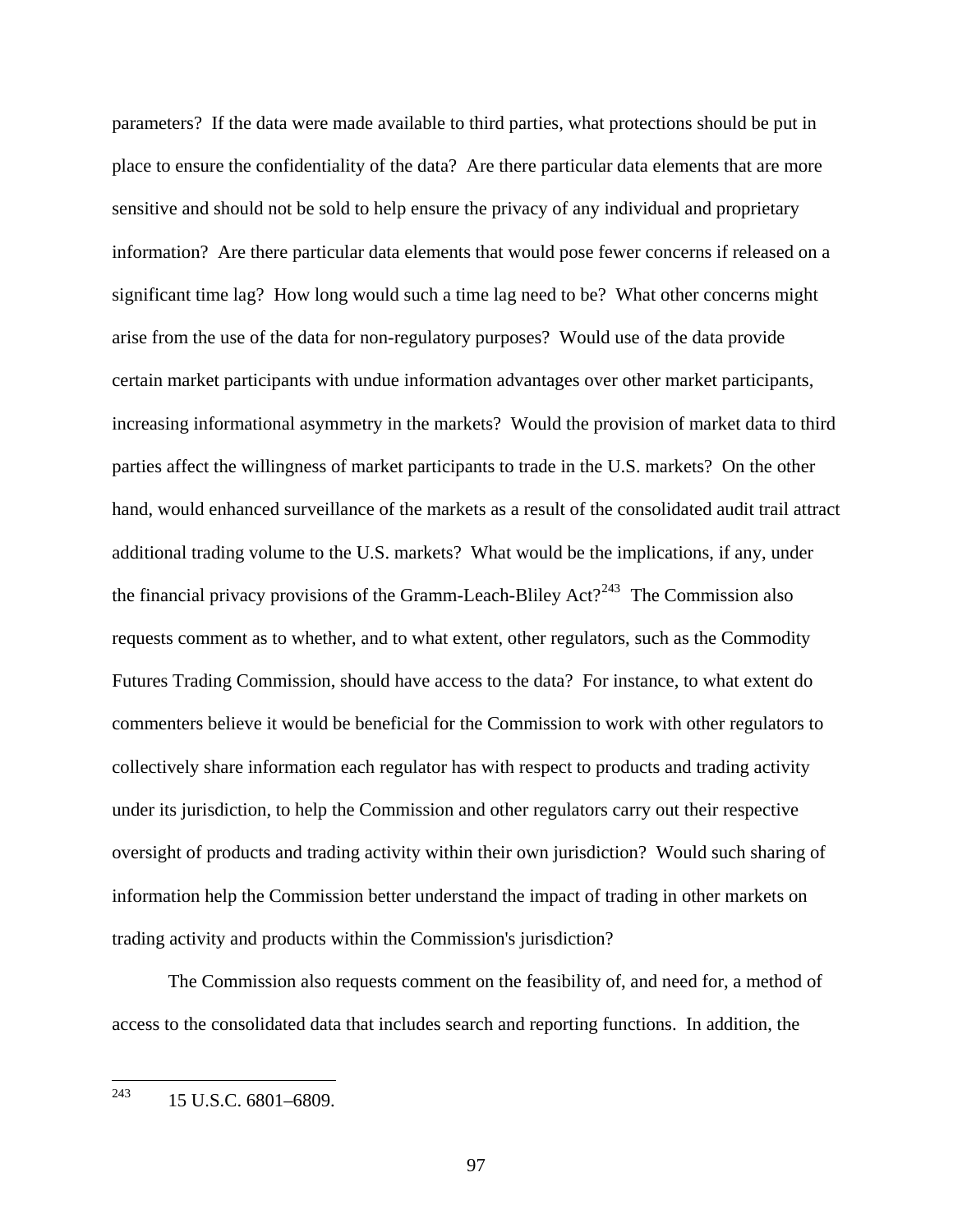Commission requests comment as to whether, in addition to requiring the central repository to provide a method of access, the central repository should be required to bear the cost of making available the raw order data received by the central repository, for purposes of using that data to perform regulatory functions. Commenters are requested to provide cost estimates for the provision of this data by the central repository to the SROs and the Commission.

 Proposed Rule 613(e)(4)(i) also would require that the NMS plan include policies and procedures, including standards, to be used by the plan processor to ensure the security and confidentiality of all information submitted to, and maintained by, the central repository. The plan sponsors, and employees of the plan sponsors and central repository, would be required to agree to use appropriate safeguards to ensure the confidentiality of such data, and not to use such data for other than for surveillance regulatory purposes.<sup>[244](#page-97-0)</sup> The Commission is not proposing to mandate the content or format of the policies and procedures and standards that would be required. Rather, the Commission believes that the SROs themselves are in the best position to determine how best to implement this requirement.

 The Commission requests comment generally on the issue of appropriate safeguards to be put in place by the SROs and the central repository to help ensure confidentiality. Are there specific safeguards that the SROs and the central repository could use to ensure the confidentiality and appropriate usage of the data collected and submitted pursuant to the proposed Rule? For example, should the proposed Rule require that SROs put in place specific information barriers or other protections to help ensure that data is used only for regulatory purposes? Should there be an audit trail of the SROs' personnel access to, and use of,

<span id="page-97-0"></span><sup>244</sup> See proposed Rule  $613(e)(4)(i)$ . However, a plan sponsor would be permitted to use the data that it submits to the central repository for regulatory, surveillance, commercial, or other purposes as otherwise permitted by applicable law, rule or regulation. Id.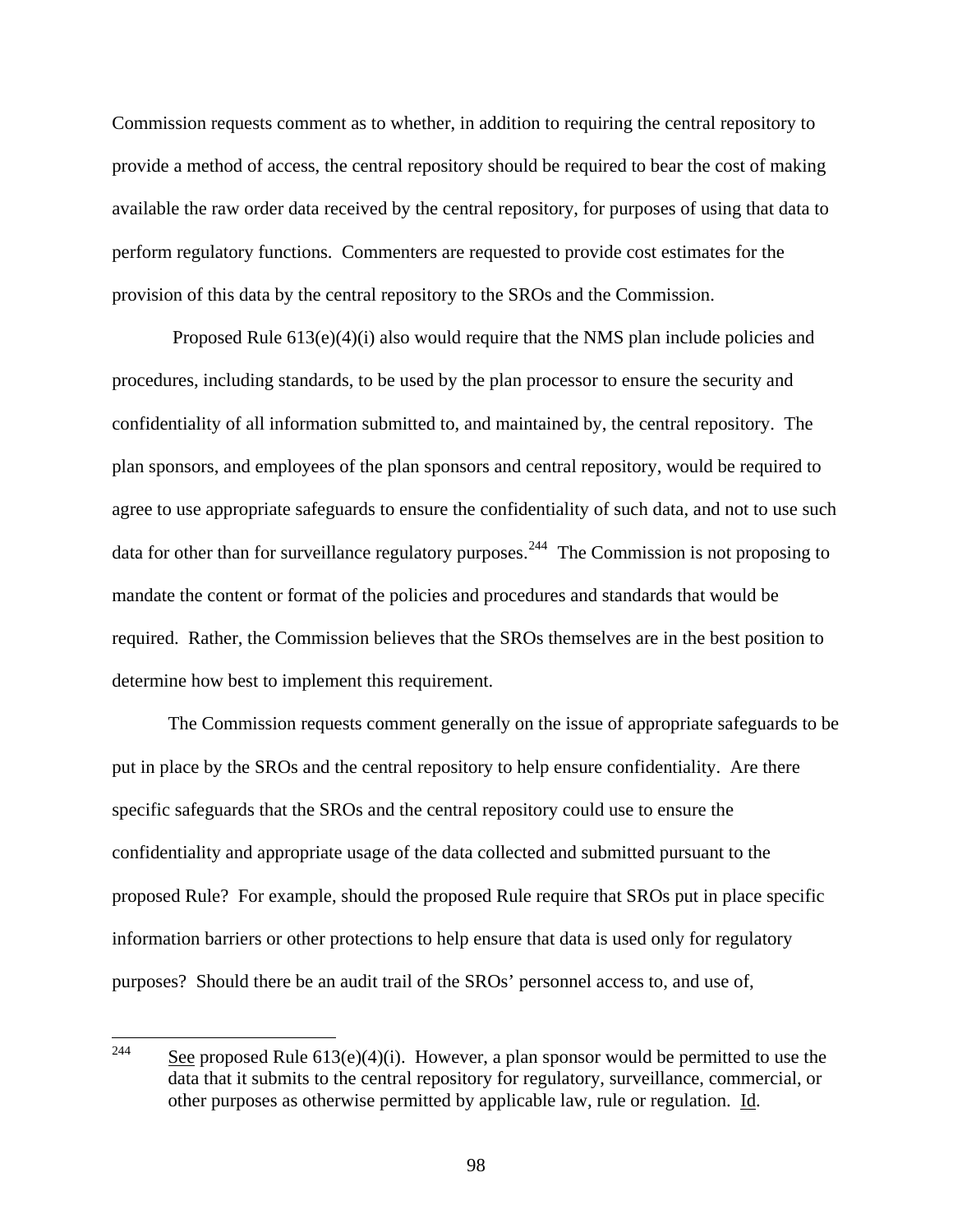information in the central repository to help monitor for compliance with appropriate usage of the data? Should the requirement that the NMS plan include policies and procedures to be used by the plan processor to ensure the security and confidentiality of information submitted to, and maintained by, the central repository be expanded to include the content of any searches or queries performed by the SROs or the Commission on the data? What should be required? Please be specific in your answer.

The Commission would establish appropriate protections within the agency to help ensure the confidentiality of the records.

#### **3. Reliability of Data Collected and Consolidated**

 An audit trail is only as reliable as the data used to create it. The Commission believes that it is critical to the integrity of the consolidated audit trail that the data submitted by the national securities exchanges, national securities associations and their members be submitted in a timely manner, and be accurate and complete. Proposed Rule 613(e)(4)(ii) therefore would require that the NMS plan include policies and procedures, including standards, for the plan processor to use to help ensure the integrity of the information submitted to the central repository. Specifically, the policies and procedures would be required to be designed to help ensure the timeliness, accuracy, and completeness of the data provided to the central repository by the SROs and their members. The Commission expects that these policies and procedures would include the creation of certain validation parameters that would need to be met before data would be accepted into the central repository.

 The proposed Rule also would require that the NMS plan include policies and procedures, including standards, governing how and when the plan processor should reject data provided to the central repository that does not meet these validation parameters. Further, the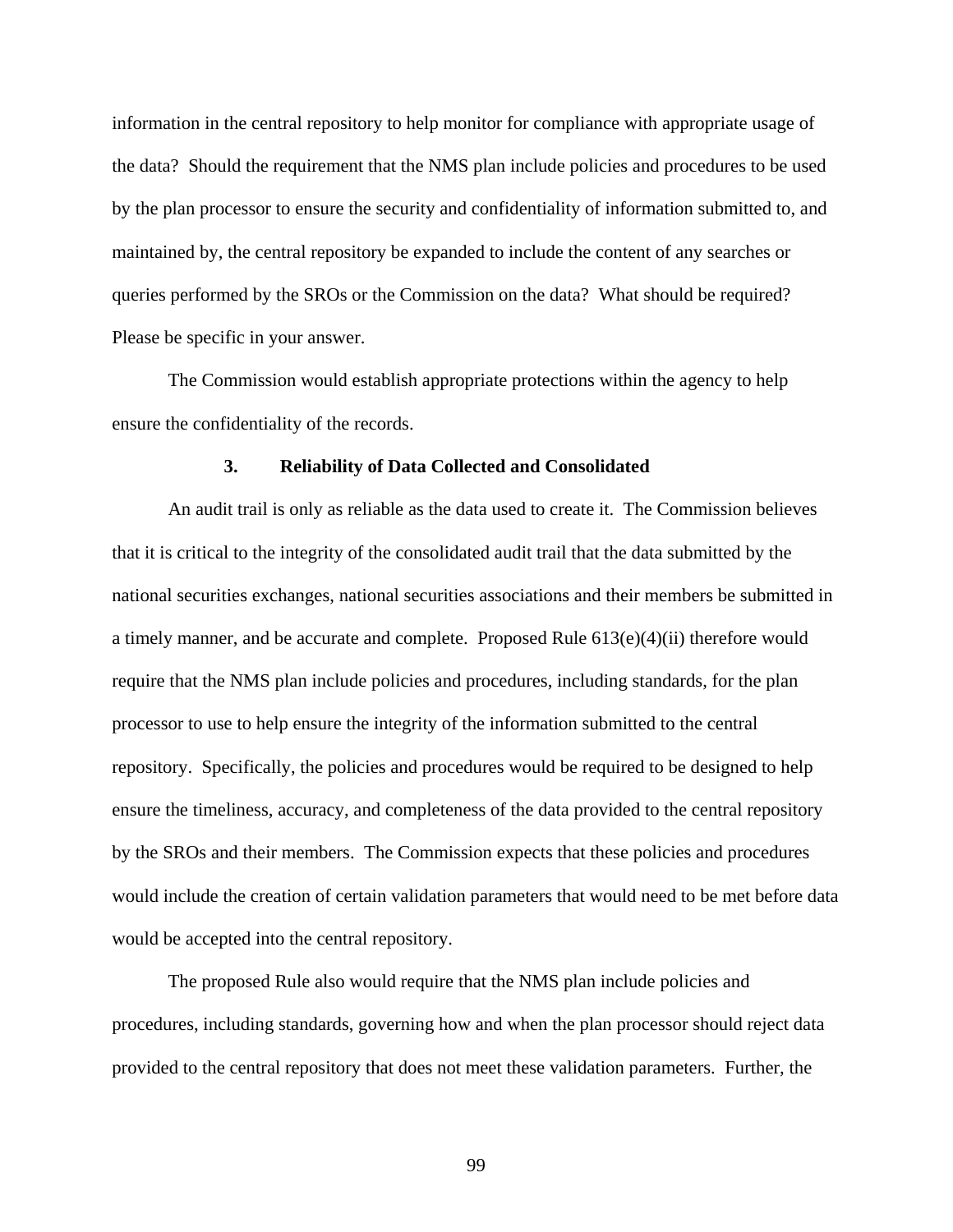proposed Rule would require the NMS plan to include policies and procedures that would govern how to re-transmit data that was rejected once it has been corrected, and how to help ensure that information is being resubmitted.<sup>[245](#page-99-0)</sup> The Commission expects that re-transmitted data would also be subject to the validation parameters to assure that the initial problem(s) with the data has been corrected.

 In addition, the proposed Rule would require that the NMS plan include policies and procedures to ensure the accuracy of the consolidation of the data by the plan processor provided to the central repository. Again, the Commission notes that it is not proposing to mandate the form and content of such policies and procedures. Rather, it believes the SROs would be in a better position to determine how best to implement this requirement. The Commission requests comment on these proposed requirements. Is this approach practical to ensure the integrity of the data? Are there any alternative methods that would achieve the same purpose that are preferable? How much latency would result from a validation procedure?

As noted above, the Commission believes it is critical to the integrity of the consolidated audit trail that data submitted to the central repository be submitted in a timely manner and be accurate and complete. To support this objective, as discussed below in Sections III.H.1 and III.H.2, the proposed Rule also would require the NMS plan to include mechanisms to ensure compliance by the plan sponsors and their members with the requirements of the plan.<sup>[246](#page-99-1)</sup> The purpose of the provisions, with respect to SRO compliance, is to require the SROs themselves to implement a method to help ensure compliance with the NMS plan, as is required by Rule 608 of Regulation NMS. Although the Commission is not proposing to mandate the format of the mechanism, the Commission preliminarily believes that it could include the imposition of penalties

<span id="page-99-1"></span><sup>246</sup> See proposed Rule 613(h)(3) and Rule 613(g)(4).

<span id="page-99-0"></span><sup>245</sup> See proposed Rule  $613(e)(4)(iii)$ .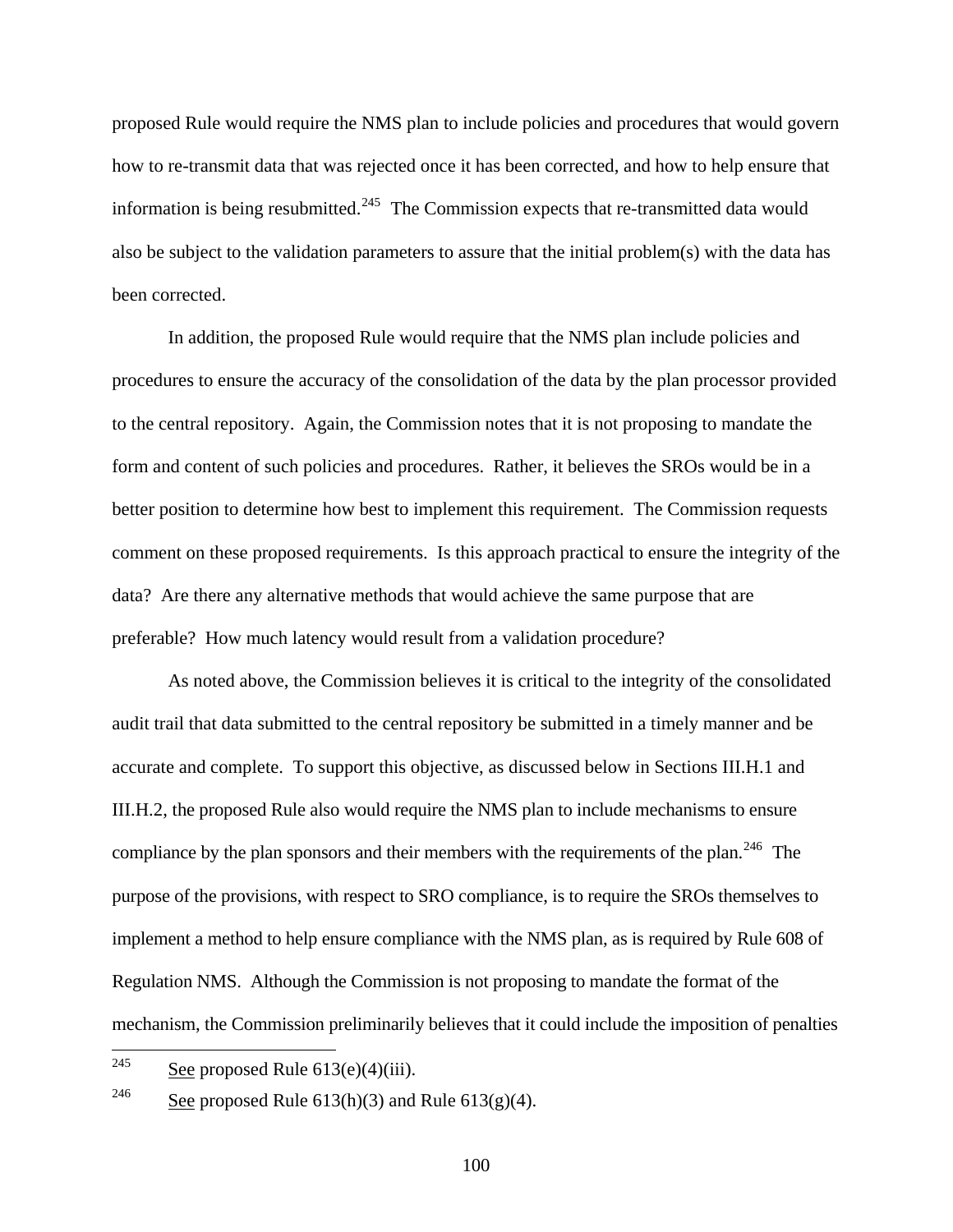on an SRO in the event an SRO failed to comply with any provision of the NMS plan. Further, the Commission preliminarily believes that the mechanism to help ensure compliance by members could include the imposition of fines on a member, subject to the rules of the SRO of which it is a member, in the event a member failed to comply with the requirements of the NMS plan or the SRO's rules.

## **G. Surveillance**

 Proposed Rule 613(f) would require each national securities exchange and national securities association subject to the proposed Rule to develop and implement a surveillance system, or enhance existing surveillance systems, reasonably designed to make use of the consolidated information contained in the consolidated audit trail. The proposed Rule would require each national securities exchange and national securities association to implement such new or enhanced surveillance system within fourteen months after effectiveness of the NMS plan.[247](#page-100-0) Currently, SROs are required to surveil members' trading activity for compliance with federal securities laws, rules, and regulations, such as rules relating to front running, trading ahead, market manipulation, and quote rule violations, as well as other Commission and SRO rules. The Commission understands that although SROs carry out certain surveillances in real time, such as for looking for pricing anomalies or other indicators of erroneous transactions, most surveillance currently is not done on a real time basis. The Commission preliminarily believes the systems that carry out this surveillance should be updated, or new systems should be

<span id="page-100-0"></span><sup>247</sup> See proposed Rule  $613(a)(3)(iv)$ . The SROs would be required to begin reporting information to the central repository within twelve months after effectiveness of the NMS plan. The Commission is proposing to allow SROs two additional months (for a total of fourteen months) to update their surveillance systems to allow for testing of new surveillances for some period of time after the SROs begin providing information. The Commission requests comment on this time period. Should it be longer? Shorter? If so, why?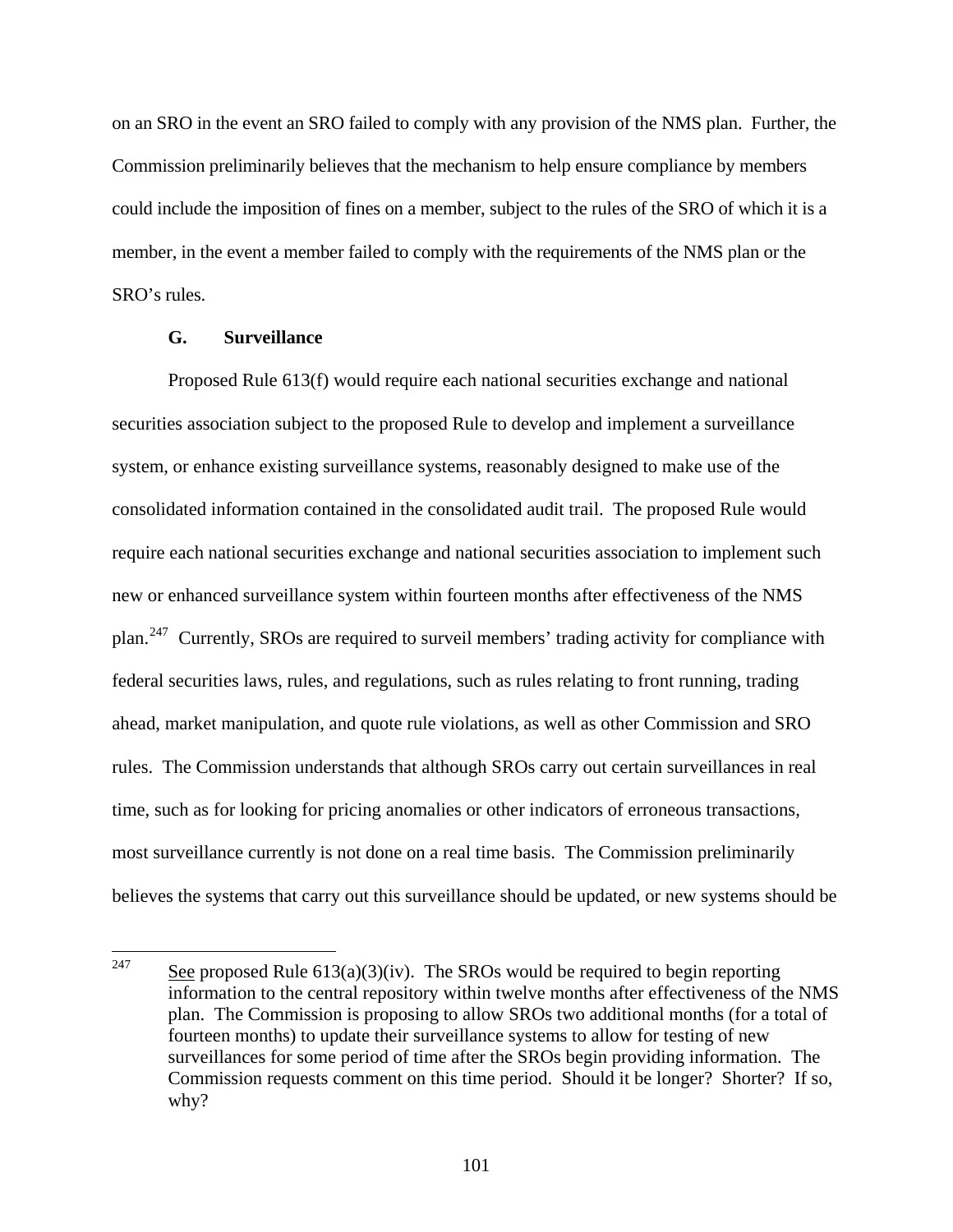created, to make use of the consolidated audit trail information that would be generated and maintained by the central repository, otherwise the purpose of requiring a consolidated audit trail would not be achieved.

 The Commission generally requests comment on this proposed requirement, as well as the proposed timing for compliance. To what extent do SROs currently conduct surveillance of trading on their markets on a real time basis? To what extent could SROs make effective use of the proposed consolidated information to enhance or update their existing surveillance and regulation? How would SROs be able to enhance or change their existing surveillance and regulation to make use of the proposed consolidated information? Would the benefits of surveillance that the SROs would be able to undertake be justified by the costs of providing information to the central repository on a real time basis? Under the proposed Rule, national securities exchanges and national securities associations would be required to implement or enhance their surveillance systems prior to their members being required to provide information pursuant to the proposed Rule. Do commenters believe that surveillance systems should be in place in advance of member compliance or should these requirements happen simultaneously, or otherwise?

The Commission is not proposing at this time to require coordinated surveillance across exchanges and FINRA. Rather, the Commission intends that each SRO would be responsible for surveillance of its own market and its own members using the consolidated audit trail information. The Commission would, however, encourage any coordinated surveillance efforts by the SROs, such as through a plan approved pursuant to Rule 17d-2 under the Exchange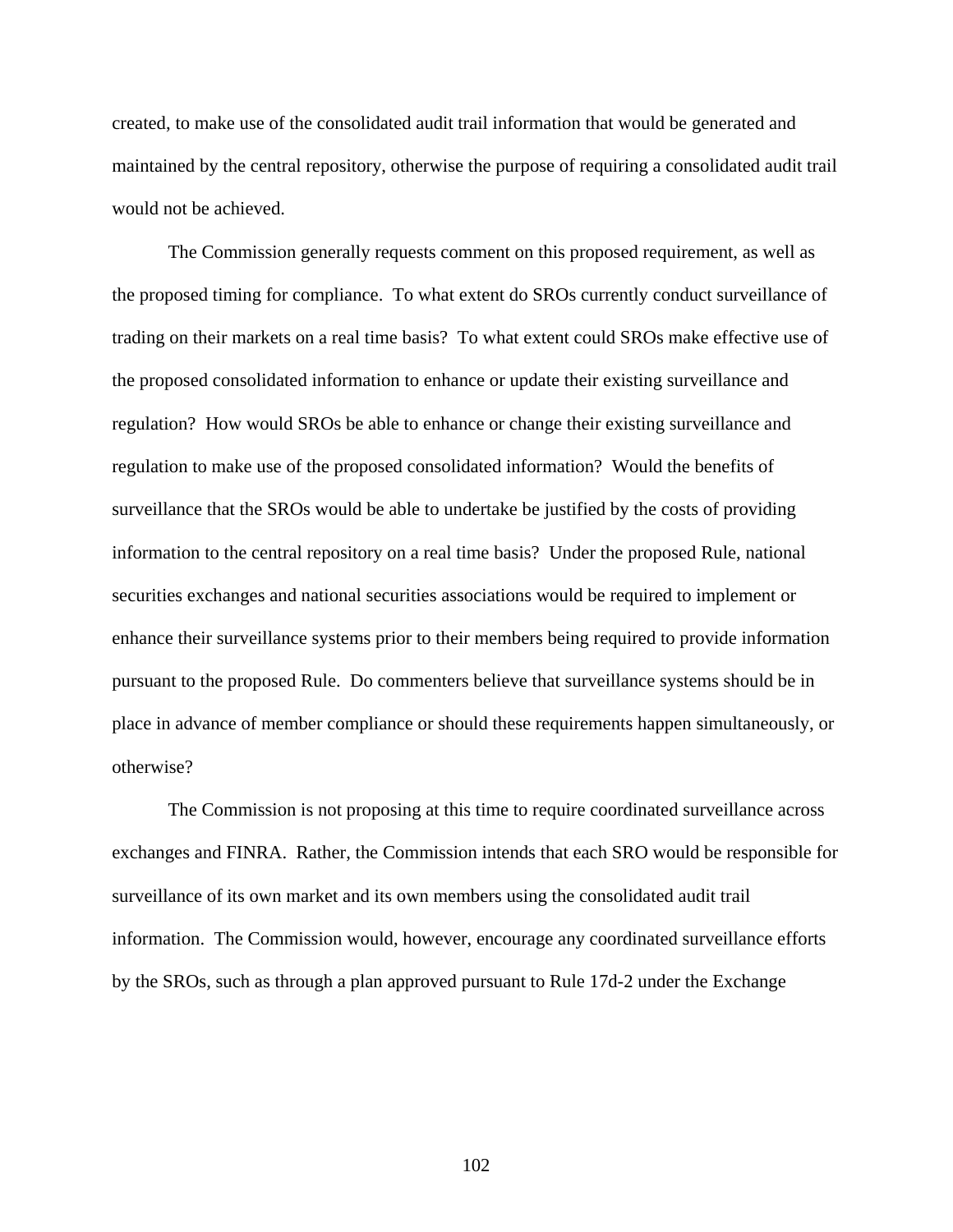Act,<sup>[248](#page-102-0)</sup> or a regulatory services agreement among one or more SROs. The Commission requests comment on whether it should undertake to require coordinated surveillance.

# **H. Compliance with the NMS Plan**

## **1. Exchanges and Associations**

Any failure by a national securities exchange or national securities association that is a sponsor of the NMS plan to comply with the requirements of the NMS plan would undermine the effectiveness of the proposed Rule. Therefore, the Commission would consider full compliance by these entities with the NMS plan of the utmost importance. To this end, the proposed Rule would provide that each national securities exchange and national securities association shall comply with the provisions of the NMS plan of which it is a sponsor submitted pursuant to the proposed Rule and approved by the Commission.<sup>[249](#page-102-1)</sup> In addition, the proposed Rule would provide that any failure by a national securities exchange or national securities association to comply with the provisions of the NMS plan of which it is a sponsor could be considered a violation of the proposed Rule.<sup>[250](#page-102-2)</sup> For example, a failure to provide required information to the central repository, a failure to develop and implement a surveillance system or enhance existing surveillance systems reasonably designed to make use of the consolidated data in the central repository, or any limitation on the ability of an SRO or the Commission to access and use the data maintained by the central repository for regulatory purposes would violate the proposed Rule. The

<span id="page-102-0"></span><sup>248</sup> 248 17 CFR 240.17d-2. For example, the exchanges have entered into an agreement for the allocation of regulatory responsibilities pursuant to Rule 17d-2 under the Exchange Act concerning the surveillance, investigation, and enforcement of insider trading rules pertaining to members of the NYSE and FINRA who are also members of at least one of the other participating SROs. See Securities Exchange Act Release No. 58806 (File No. 4-566) (October 17, 2008), 73 FR 63216 (October 23, 2008).

<span id="page-102-1"></span><sup>&</sup>lt;sup>249</sup> See proposed Rule  $613(h)(1)$ 

<span id="page-102-2"></span><sup>&</sup>lt;sup>250</sup> See proposed Rule  $613(h)(2)$ .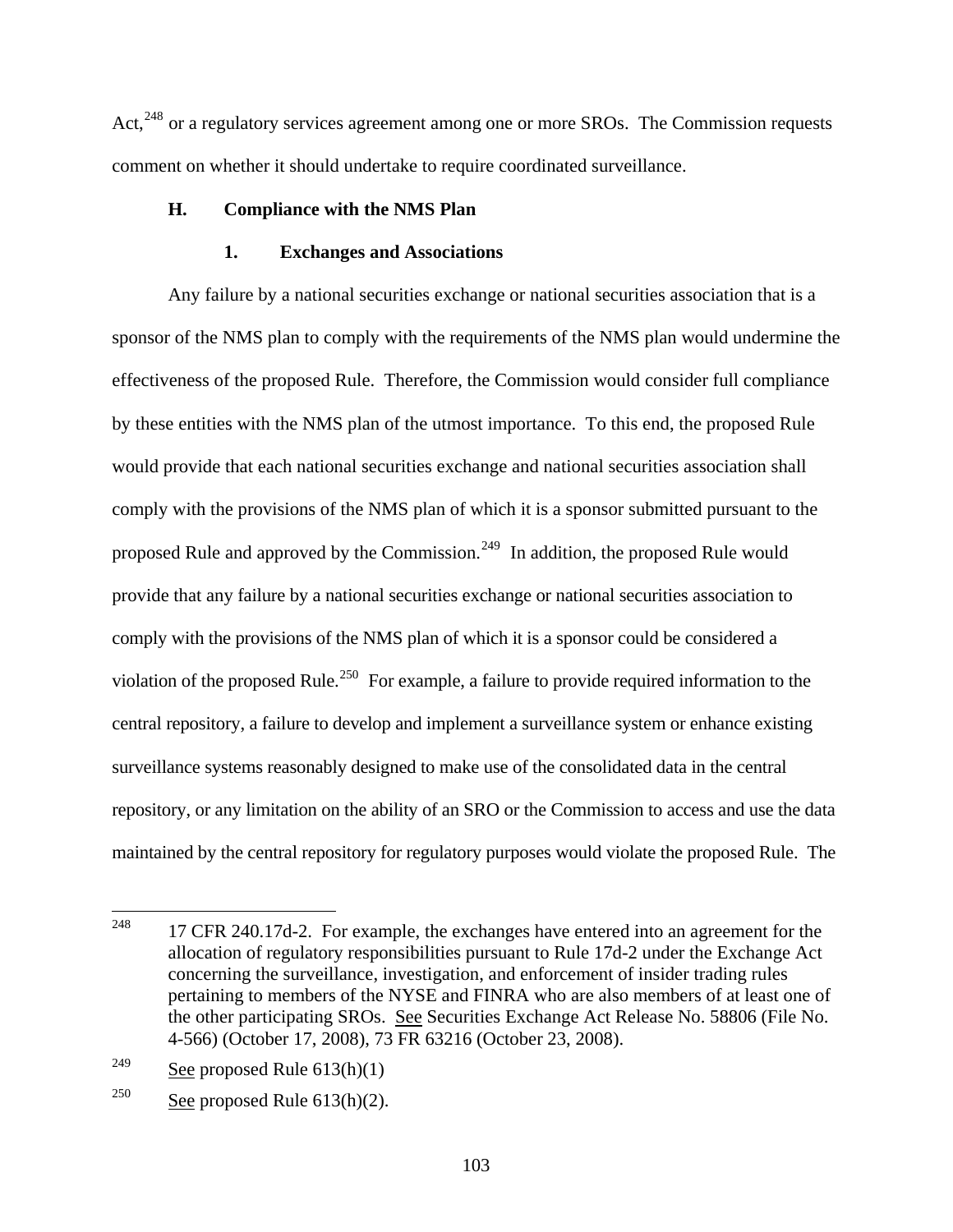Commission recognizes that its staff, and the SRO staff, may have to undertake certain technical actions to access the data, such as arranging for a live feed, querying the system, or upgrading systems to be able to receive the data. The Commission preliminarily would not view having to take such technical actions, by themselves, as a limitation. The Commission notes that the proposed Rule would require the central repository to maintain the data in a convenient and usable standard electronic data format that is directly available and searchable electronically without any manual intervention for a period of not less than five years. The information would be required to be available immediately, or if immediate availability could not reasonably and practically be achieved, any search query would be required to begin operating on the data not later than one hour after the search query is made.<sup>[251](#page-103-0)</sup> The Commission requests comment on whether other types of technical actions should not be viewed as an impermissible limitation on access. The Commission further notes that Rule 608(c) under the Exchange Act provides that "[e]ach self-regulatory organization shall comply with the terms of any effective national market system plan of which it is a sponsor or a participant."<sup>[252](#page-103-1)</sup> Thus, under this proposed Rule, the Commission may take any action authorized under the Exchange Act to discipline national securities exchanges and national securities associations for failure to comply with a rule under the Exchange Act.

 The proposed Rule also would require that the NMS plan include a mechanism to ensure compliance by the sponsors with the requirements of the plan.<sup>[253](#page-103-2)</sup> The purpose of this provision is to require the SROs themselves to implement a method to help ensure compliance with the NMS plan, as is required by Rule 608 of Regulation NMS. Although the Commission is not proposing

<span id="page-103-0"></span><sup>251</sup> See proposed Rule  $613(e)(6)$  and supra note 237 and accompanying text.

<span id="page-103-1"></span> $^{252}$  17 CFR 242.608(c)

<span id="page-103-2"></span><sup>&</sup>lt;sup>253</sup> See proposed Rule  $613(h)(3)$ .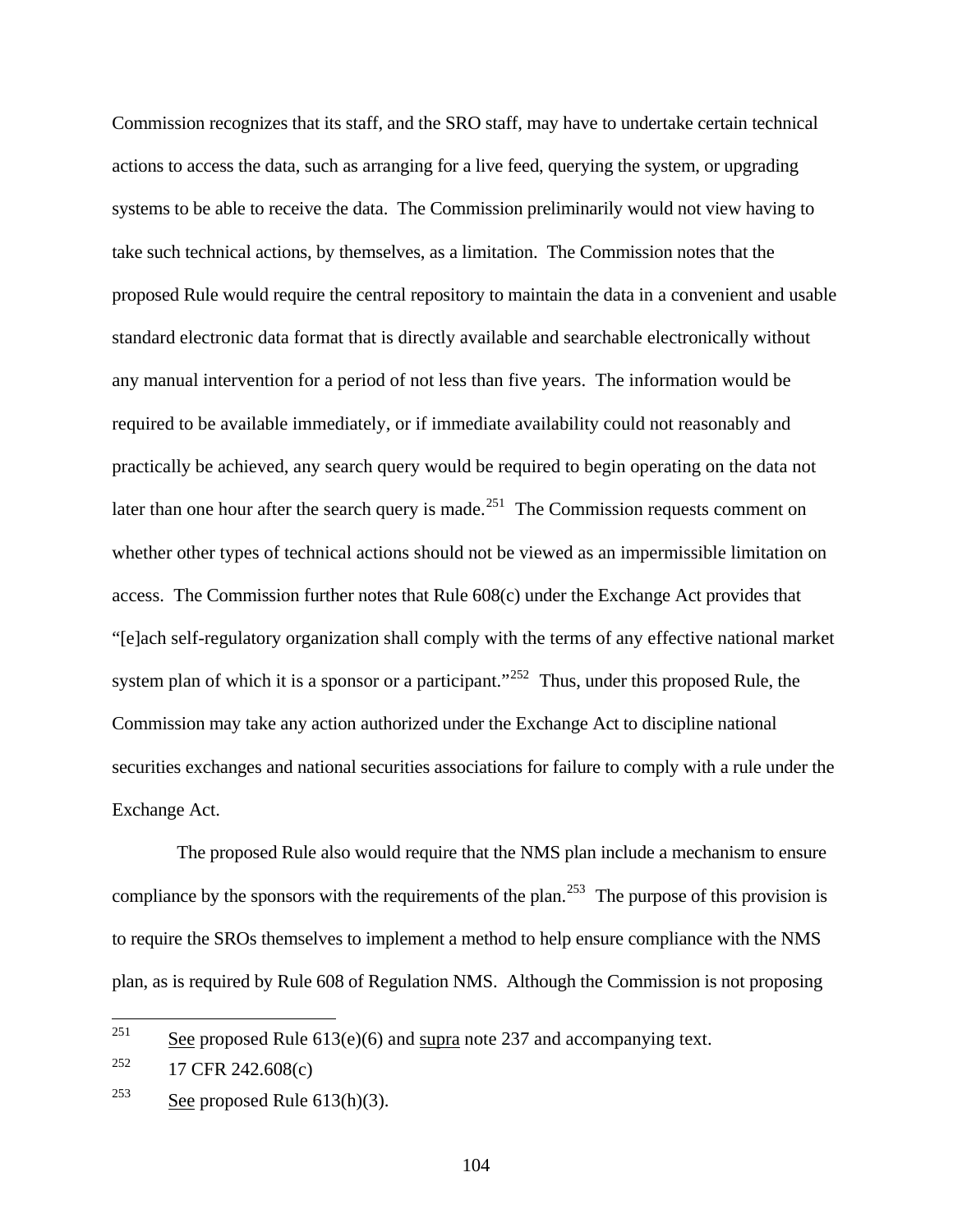to mandate the format of the mechanism, the Commission preliminarily believes that it could include the imposition of penalties on an SRO in the event an SRO failed to comply with any provision of the NMS plan. The Commission request comments on the types of sanctions or penalties that would be appropriate for the plan sponsors to levy for failure of an SRO to comply with the terms of the NMS plan.

### **2. Members**

Any failure by a member of a national securities exchange or national securities association that is a sponsor of the NMS plan to collect and provide to the central repository the required audit trail information also would undermine the effectiveness of the proposed Rule. Therefore, the Commission would consider full compliance by these entities with the NMS plan of the utmost importance.

To implement the proposed requirement that the NMS plan require the submission of certain information to the central repository by the members of the exchange and association sponsors of the plan, each exchange and association would be required to file with the Commission pursuant to Section 19(b)(2) of the Exchange Act<sup>[254](#page-104-0)</sup> and Rule 19b-4 thereunder,<sup>[255](#page-104-1)</sup> a proposed rule change to require its members to comply with the requirements of the proposed Rule and the NMS plan.<sup>[256](#page-104-2)</sup> The SROs would be required to file these proposed rule changes by 120 days after approval of the proposed Rule. The Commission preliminarily believes that this proposed time frame would provide the SROs sufficient time to file their proposed rule changes

<span id="page-104-0"></span><sup>254</sup> 254 15 U.S.C. 78s(b)(2).

<span id="page-104-1"></span><sup>255 17</sup> CFR 240.19b-4.

<span id="page-104-2"></span><sup>&</sup>lt;sup>256</sup> See proposed Rule 613(g)(1). This provision in the proposed Rule echoes the requirement contained in Rule 608 that provides "each self-regulatory organization also shall, absent reasonable justification or excuse, enforce compliance with any such plan by its members and persons associated with its members. 17 CFR 242.608(c).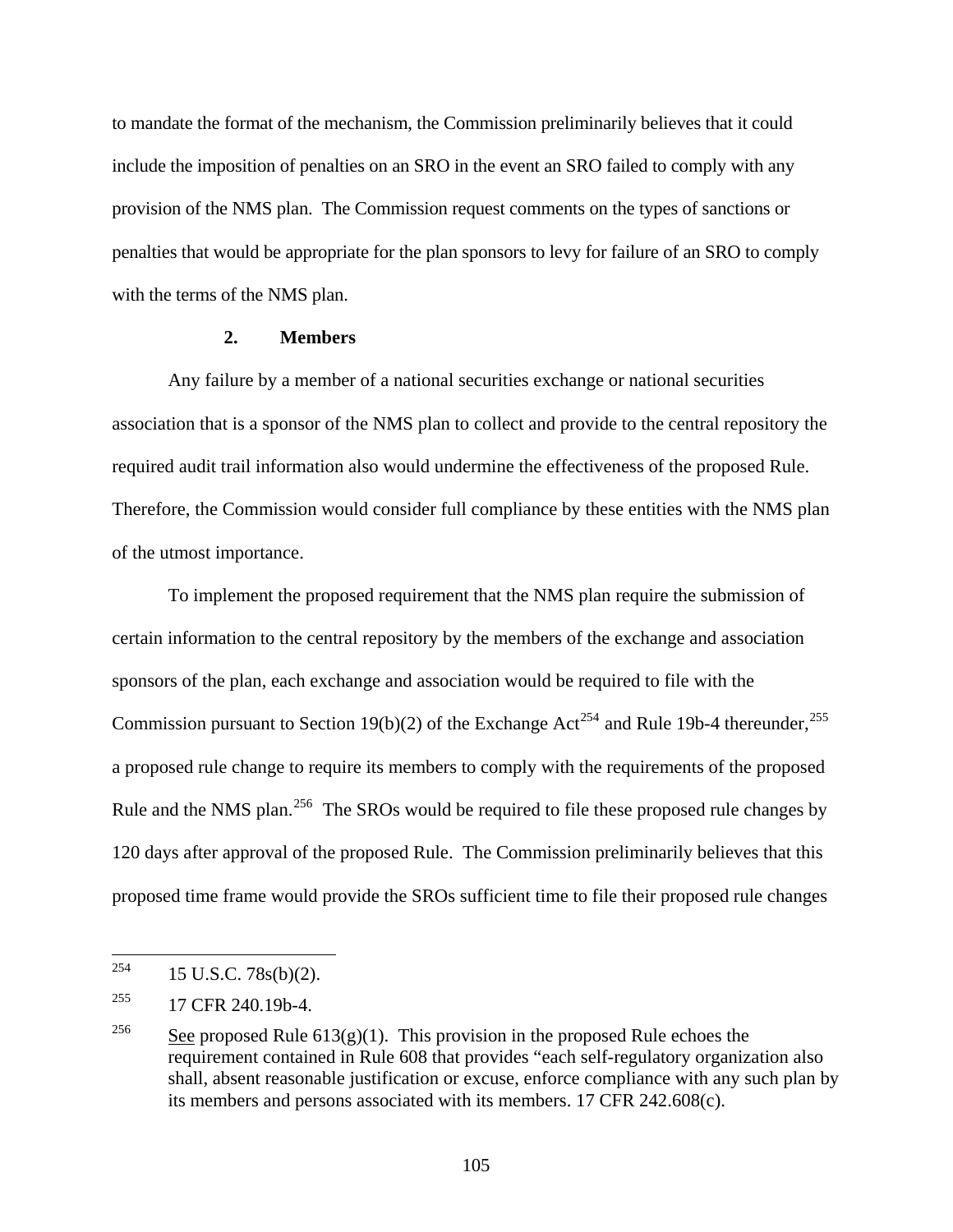after the NMS plan has been approved,  $257$  as the SRO rule filings would be substantially based on the content of the NMS plan.

Further, the proposed Rule would directly require each member to (1) collect and submit to the central repository the information required by the Rule, and (2) comply with the clock synchronization requirements of the proposed Rule.<sup>[258](#page-105-1)</sup> In addition, the proposed Rule would require that the NMS plan include a provision that by subscribing to and submitting the plan to the Commission, each exchange and association that is a sponsor to the plan agrees to enforce compliance by its members with the provisions of the plan.<sup>[259](#page-105-2)</sup>

Finally, the proposed Rule would require the NMS plan to include a mechanism to ensure compliance with the requirements of the plan by the members of a national securities exchange or national securities association that is a sponsor of the NMS plan submitted pursuant to this Rule and approved by the Commission.<sup>[260](#page-105-3)</sup> The purpose of this provision is to require the SROs to implement a method to help ensure compliance with the NMS plan and the corresponding SRO rules by their members. Although the Commission is not proposing to mandate the format of the mechanism, the Commission preliminarily believes that it could include the imposition of fines on a member by an SRO of which it is a member in the event the member failed to comply with any provision of the NMS plan or the SRO's rules implementing the NMS plan. Any action taken

<span id="page-105-0"></span><sup>257</sup> The proposed Rule would require that the NMS plan be filed within 90 days of approval of the proposed Rule. See proposed Rule 613(a)(1).

<span id="page-105-1"></span><sup>&</sup>lt;sup>258</sup> See proposed Rule  $613(g)(2)$ .

<span id="page-105-2"></span> $\frac{259}{\text{See proposed Rule}}$  613(g)(3).

<span id="page-105-3"></span><sup>&</sup>lt;sup>260</sup> See proposed Rule  $613(g)(4)$ .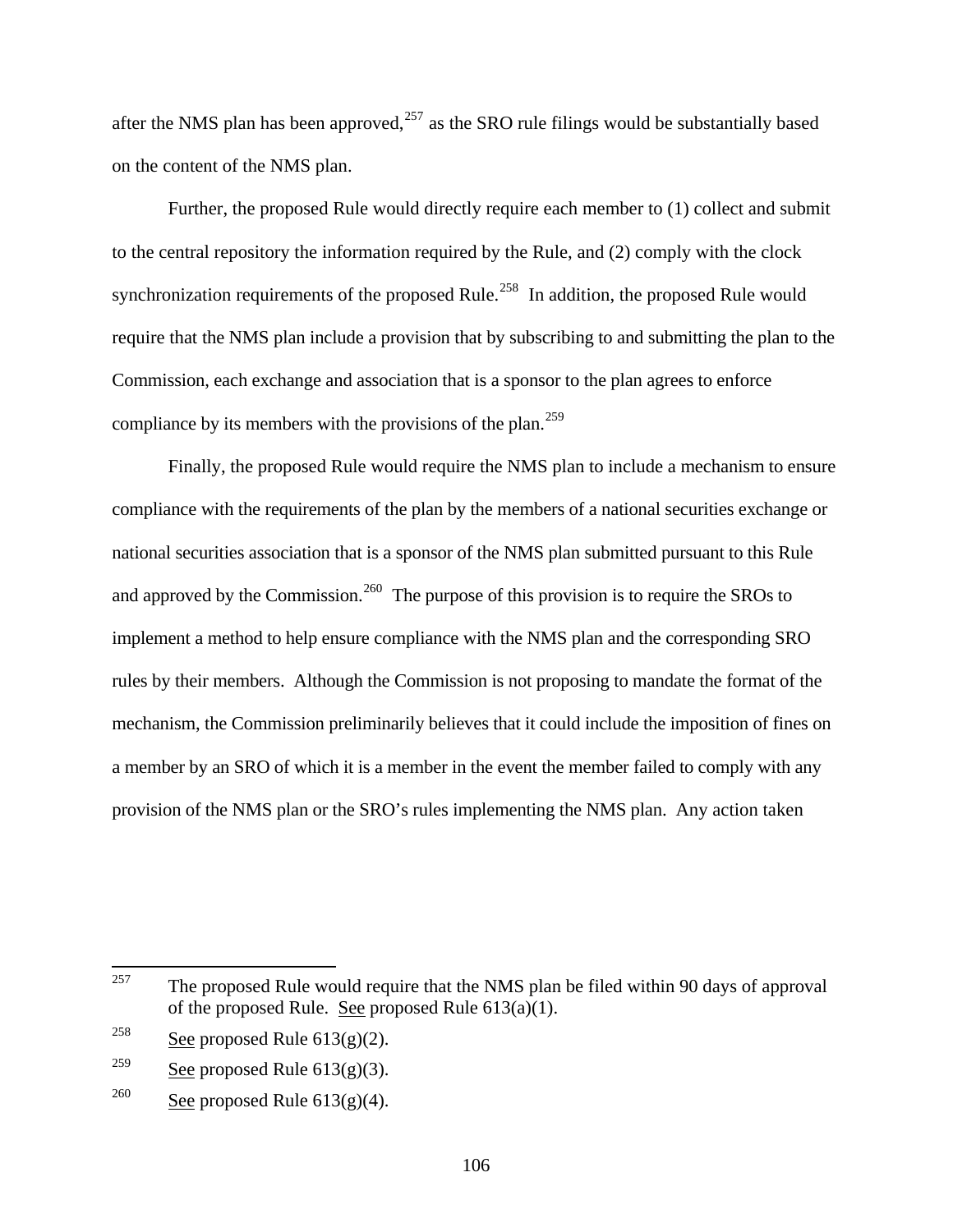against the member, including the imposition of the fine by the SRO, would be subject to the requirements of the SRO's other rules.<sup>[261](#page-106-0)</sup>

The Commission requests comment on these provisions regarding members' compliance with the proposed Rule and the NMS plan. Do commenters believe that these provisions would encourage members' compliance with the proposed Rule and the NMS Plan? If so, why? If not, what other provisions would be necessary or appropriate to promote compliance? What mechanisms should be part of a plan to promote compliance by members? Would it appropriate to include violations of the proposed Rule, the NMS plan, or the SRO's rules implementing the NMS plan within existing SRO rules that impose minimum fines for violations of certain SRO rules?<sup>[262](#page-106-1)</sup> Would the exchanges or associations have to amend their rules to implement such a requirement? If so, how would they have to amend their rules? Are there other alternatives that would more effectively help ensure the accuracy and reliability of the information reported to the central repository by members? Would requiring the SROs to file their proposed rule changes to implement the requirements of the NMS plan with respect to the members within 120 days after approval of the proposed Rule provide sufficient time for SROs to draft the proposed rule changes? If not, why not?

# **I. Operation and Administration of the NMS Plan**

<span id="page-106-0"></span><sup>261</sup> See Sections  $6(b)(6)$ ,  $6(b)(7)$ , and  $6(d)(1)$  of the Exchange Act, 15 U.S.C. 78f(b)(6), 78f(b)(7), and 78f(d)(1). See also, e.g. FINRA Rule 9217, CHX Article 12, Nasdaq OMX BX Rule 9216 and IM-9216 and NYSE Rule 476A.

<span id="page-106-1"></span><sup>&</sup>lt;sup>262</sup> See, e.g., FINRA Rule 9217 (providing for the imposition of fines in lieu of commencing a formal disciplinary proceeding for violations of certain rules, including the recording and reporting requirements of the OATS rules) and NYSE Rule 476A (providing for the imposition of fines in lieu of commencing a formal disciplinary proceeding for violations of certain rules, including the OTS rules).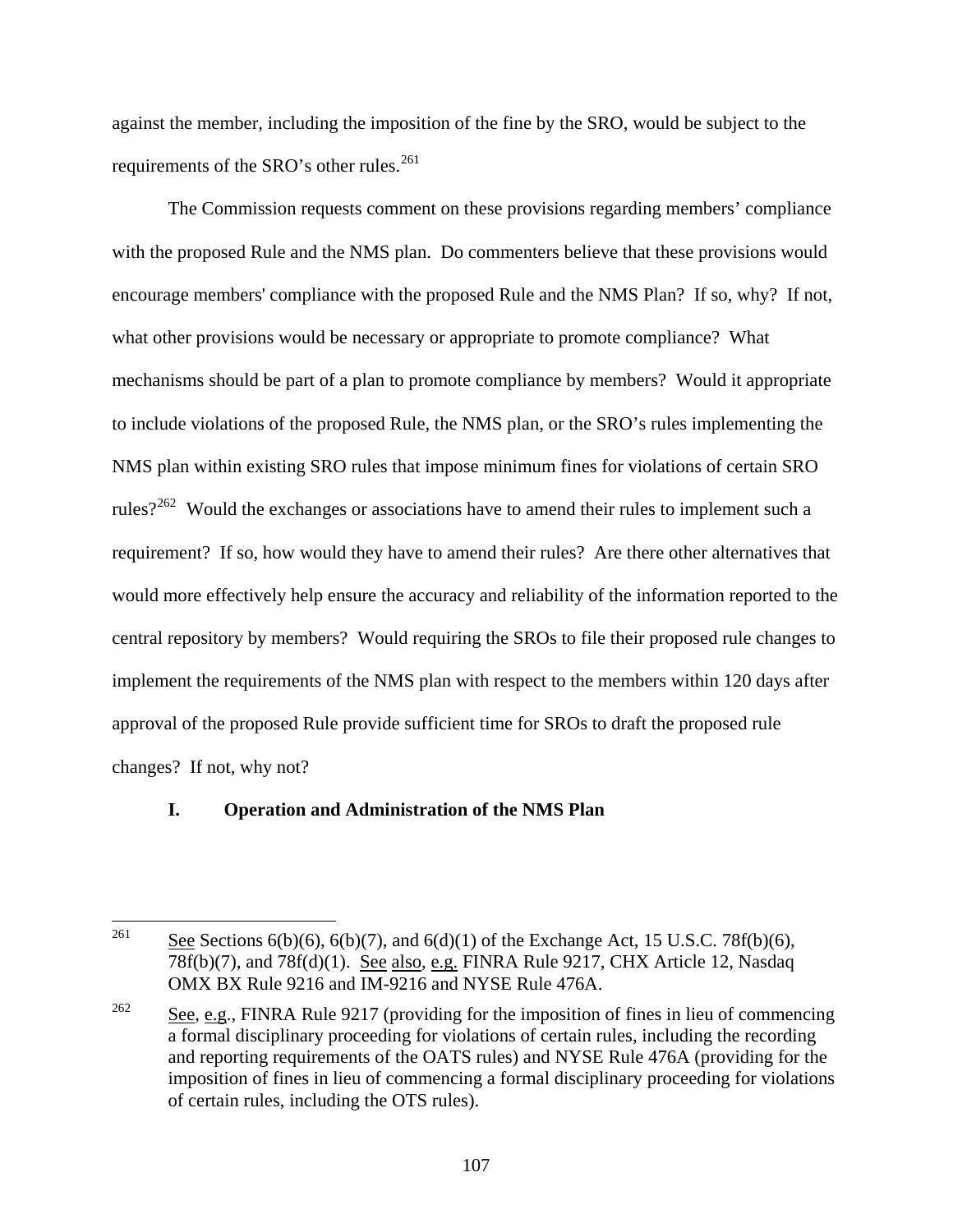The proposed Rule would require that the NMS plan include a governance structure to ensure fair representation of the plan sponsors.<sup>[263](#page-107-0)</sup> The rule as proposed gives flexibility to the SROs to devise a governance structure as they see fit. The proposed rule would require the NMS plan to include a provision addressing the percentage of votes required by the plan sponsors to effectuate amendments to the plan.<sup>[264](#page-107-1)</sup> For example, the plan sponsors could determine to provide each plan sponsor one vote on matters subject to a vote.<sup>[265](#page-107-2)</sup> Or, if there was a concern that this method would result in "blocs" of plan sponsors under common control exerting control in a one-sponsor, one-vote system, the SROs could choose another alternative to ensure fair representation.

Further, most existing NMS plans require unanimous consent from the plan sponsors to effect an amendment.<sup>[266](#page-107-3)</sup> The Commission recognizes the unanimous consent requirement could be desirable because it helps to ensure that no plan sponsor is forced to comply with requirements with which it is unable to comply, or forced by the other sponsors to pay fees. However, a unanimous consent requirement also could allow one plan sponsor to effectively "veto" a provision

<span id="page-107-0"></span><sup>263</sup> See proposed Rule  $613(b)(1)$ .

<span id="page-107-1"></span><sup>&</sup>lt;sup>264</sup> See proposed Rule  $613(b)(3)$ .

<span id="page-107-2"></span><sup>&</sup>lt;sup>265</sup> For example, Section 4.3 of the OPRA Plan provides that, except as otherwise provided, each of the members of the Management Committee shall be authorized to cast one vote for each Member that he or she represents on all matters voted upon by the Management Committee, and action of the Management Committee shall be authorized by the affirmative vote of a majority of the total number of votes the members of the Management Committee are authorized to cast, subject to the approval of the Commission whenever such approval is required under applicable provisions of the Exchange Act, and the rules of the Commission adopted thereunder. Action of the Management Committee authorized in accordance with the OPRA Plan shall be without prejudice to the rights of any Member to present contrary views to any regulatory body or in any other appropriate forum.

<span id="page-107-3"></span><sup>266</sup> See, e.g., Securities Exchange Act Release Nos. 60405 (July 30, 2009), 74 FR 39362 (August 6, 2009) (order approving the Options Order Protection and Locked/Crossed Market Plan) and 17638 (March 18, 1981), 22 S.E.C. Docket 484 (March 31, 1981) (order approving the OPRA Plan).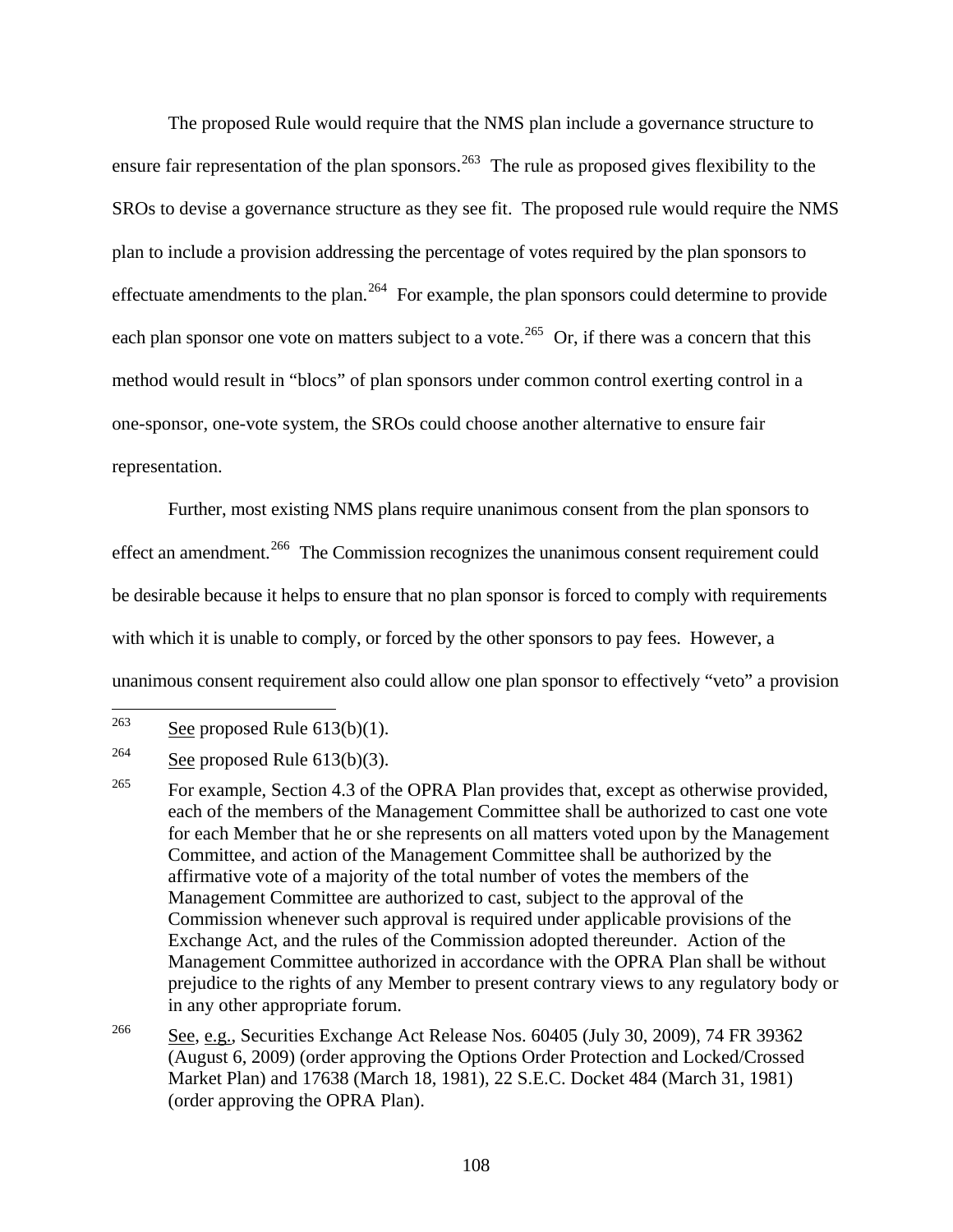desired by all other plan sponsors for competitive reasons, or permit one sponsor to lag behind in making updates to its systems or rules that would benefit the industry as a whole. The Commission proposes to allow the plan sponsors to determine whether to include in the NMS plan to be filed with the Commission a unanimity requirement for effectuating amendments to the plan, or some other convention.

The Commission also recognizes that the scope or purpose of the proposed NMS plan may differ from existing plans. The Commission requests comment on whether there are lessons from previous experience that suggest that the governance structure of the NMS plan to be filed with the Commission should differ from existing plans. The Commission requests comment on these provisions relating to the governance structure of the plan. Should the Commission require certain governance standards to ensure efficient cooperation, or should the exchanges and association be allowed to create a governance structure of their own choosing? What are the relative merits of unanimity or super majority requirements? What are the relative merits of alternative voting mechanisms and other governance structures available to the plan sponsors? Should the voting mechanism vary by the type of decision or should different decision making bodies have authority over different types of decisions to avoid situations where no decision is made because the sponsors cannot agree? How should the governance and voting mechanisms be set up to avoid inefficient operations or paralysis? Should there be limits on the time frames given to make decisions? Should there be mechanisms to resolve impasses once a decision has taken a certain amount of time? The Commission also requests comment on whether the scope of the plan, including the requirements on broker-dealers members, and the expectation of improved surveillances for investor protection dictate that the governance structure should differ from existing plans. In particular, should the SRO sponsors be required to include in the governance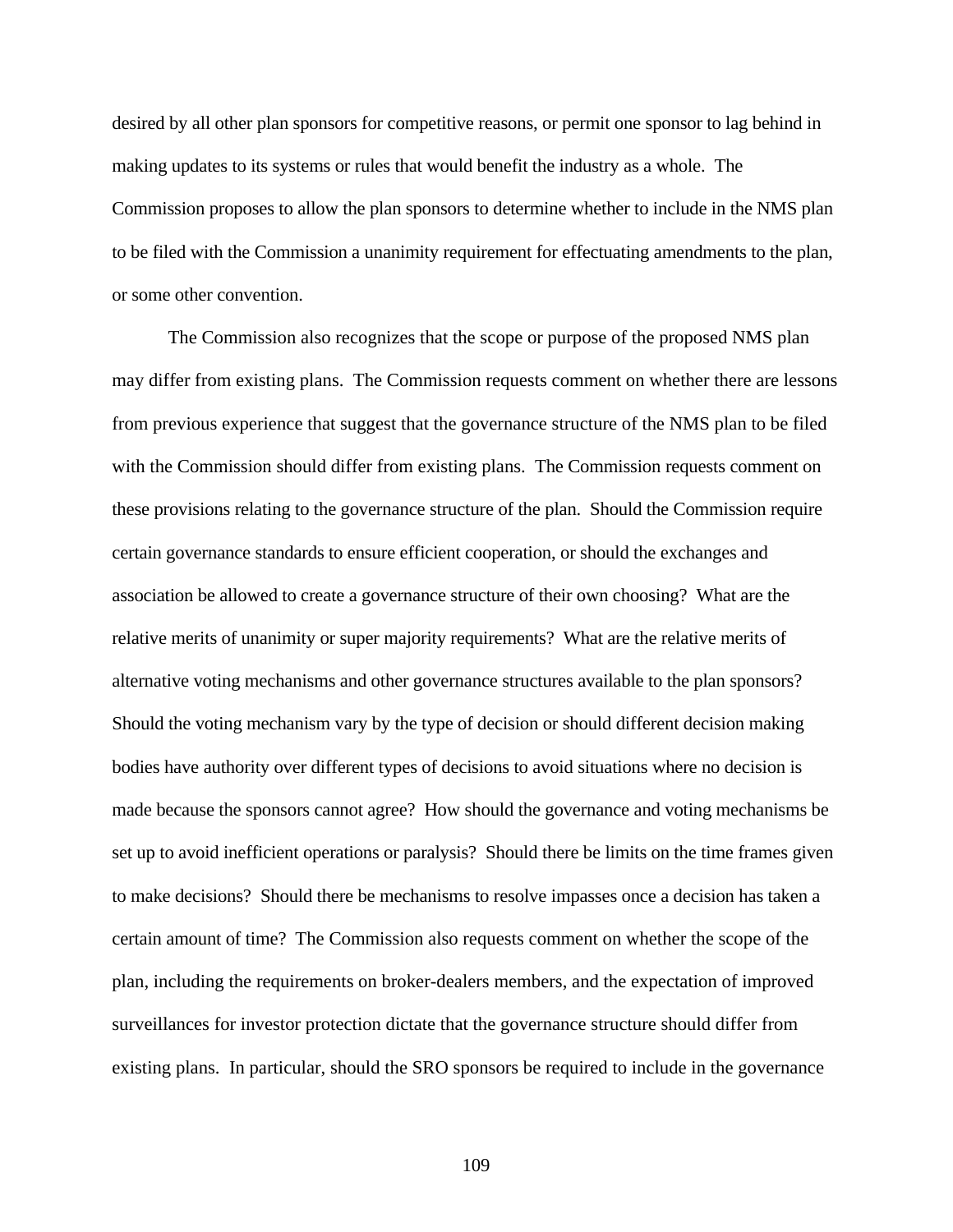structure and decision-making authority representatives of members to address member interests and independent representatives chosen specifically to address investor and other public interests?

The proposed Rule also would require that the NMS plan include provisions to govern the administration of the central repository, including the selection of a plan processor. A "plan processor" is defined in Rule 600 of Regulation NMS to mean any SRO or securities information processor acting as an exclusive processor in connection with the development, implementation and/or operation of any facility contemplated by an effective national market system plan.<sup>[267](#page-109-0)</sup> The Commission expects that the plan sponsors would engage in a thorough analysis and formal competitive bidding process to choose the plan processor. As proposed, the plan sponsors would be required to select a person to act as the plan processor for the central repository no later than two months after the effectiveness of the national market system plan.<sup>[268](#page-109-1)</sup> The Commission preliminarily believes that this time frame would provide the plan sponsors with sufficient time to choose the plan processor, while providing that such entity would be in place with enough time to create and build the central repository to receive data from the SROs within one year after effectiveness of the NMS plan and from the members within two years after such effectiveness.

The Commission requests comment as to whether the proposed Rule should include specific requirements detailing the process for selection of a plan processor. Should the Commission require specific minimum requirements or standards that a plan processor should meet? If so, what requirement or standards would be necessary or appropriate? Should the plan processor be a non-SRO? Would this promote impartiality on the part of the plan processor?

<span id="page-109-0"></span><sup>267</sup> See 17 CFR 242.600(55).

<span id="page-109-1"></span><sup>&</sup>lt;sup>268</sup> See proposed Rule  $613(a)(3)(i)$ .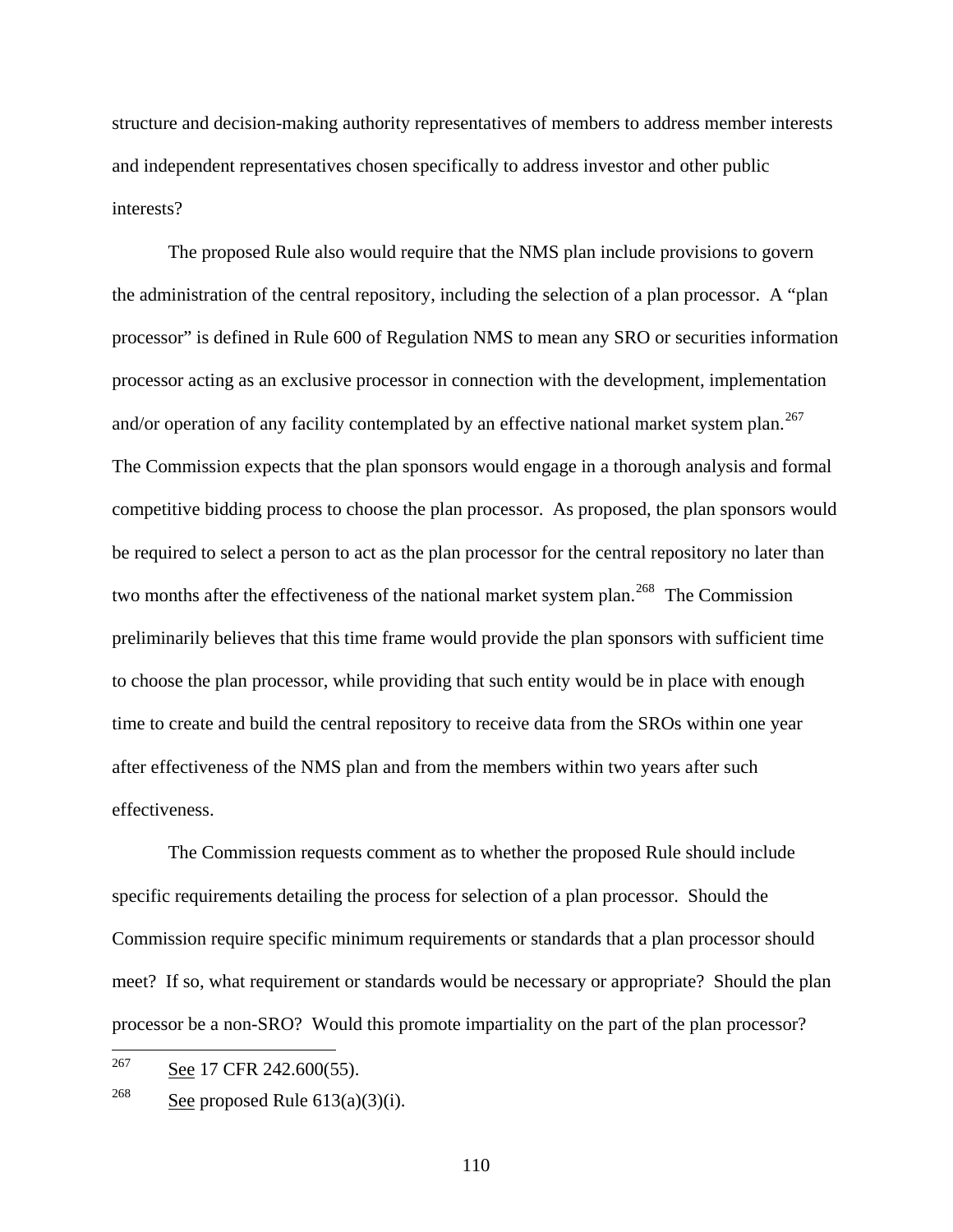The Commission also requests comment on the proposed time frame to choose the plan processor. Is it too short? Too long? If so, why? Please be specific in your response.

The proposed Rule also would require that the NMS plan contain a requirement that a Chief Compliance Officer ("CCO") be appointed to regularly review the operation of the central repository.<sup>[269](#page-110-0)</sup> The CCO would be expected to establish reasonable procedures designed to make sure the operations of the central repository keep pace with technical developments. To the extent upgrades or other changes are necessary to assure the central repository's effectiveness, the CCO would be responsible for making recommendations for enhancements to the nature of the information collected and the manner in which it is processed.

The Commission requests comment on the necessity for a CCO to oversee the operation of the central repository. If commenters support the proposal to require a CCO, should the proposed Rule include a requirement that the CCO be independent from the plan sponsors and their members? That is, should the CCO be required to not have any actual or potential conflicts of interest with respect to the plan sponsors and their members ( $e.g.$  such as prior or future employment with a plan sponsor or member, or a material business relationship with a plan sponsor or member)? What are the risks of allowing a CCO who is affiliated or associated with a plan sponsor or its members? What types of conflicts of interest should be avoided? Are there any specific qualifications that a CCO should possess? Should there be a specific process in place for appointing a CCO or for removing a CCO for failure to perform his or her assigned duties? Should there be a limit to the number of years a CCO may serve as such?

<span id="page-110-0"></span>The plan sponsors also would be required to include in the NMS plan a provision addressing the requirements for the admission of new sponsors to the plan and the withdrawal of

See proposed Rule  $613(b)(5)$ .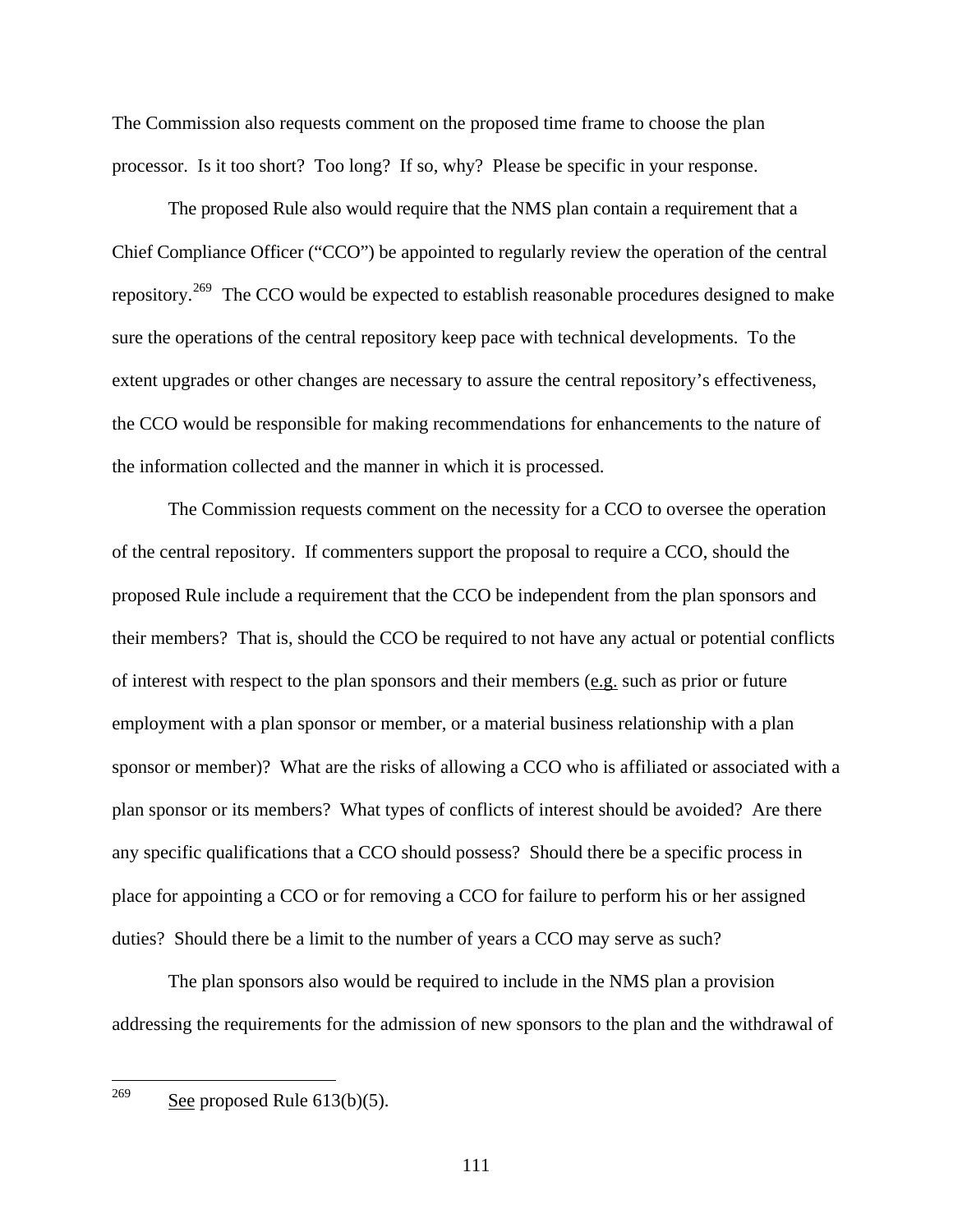sponsors from the plan.<sup>[270](#page-111-0)</sup> Proposed Rule  $613(b)(4)$  also would require that the sponsors develop a process for allocating among the plan sponsors the costs associated with implementing and operating the central repository, including a provision addressing the manner in which such costs would be allocated to sponsors who join the plan after it was approved. Various NMS plans have developed different ways to ensure that a fair cost or "new participant fee" is assessed upon new plan sponsors.<sup>[271](#page-111-1)</sup> For example, when determining a new participation fee, the OPRA Plan requires that the following factors be considered: (1) the portion of costs previously paid by OPRA for the development, expansion and maintenance of OPRA's facilities which, under generally accepted accounting principles, would have been treated as capital expenditures and would have been amortized over the five years preceding the admission of the new member; (2) an assessment of costs incurred and to be incurred by OPRA for modifying the OPRA System or any part thereof to accommodate the new member, which are not otherwise required to be paid or reimbursed by the new Member; and (3) previous fees paid by other new members. The plan sponsors could choose to include in the NMS plan to be filed a similar provision or develop a new method for determining the cost to join the plan that would better suit the NMS plan proposed to be required by this Rule.

The Commission requests comment on whether the rule or plan should specify a method for allocating costs among the plan sponsors. The Commission also requests comment as to what provisions the exchanges and FINRA should include in the NMS plan relating to the admission of new plan sponsors and the withdrawal of existing plan sponsors. Should the Commission specify the process for the admission of new plan sponsors? What are the concerns, if any, that should be taken into account when providing for the admission of new plan sponsors?

<span id="page-111-0"></span><sup>270</sup> See proposed Rule  $613(b)(2)$ .

<span id="page-111-1"></span><sup>&</sup>lt;sup>271</sup> See e.g. Section 7.1 of OPRA Plan.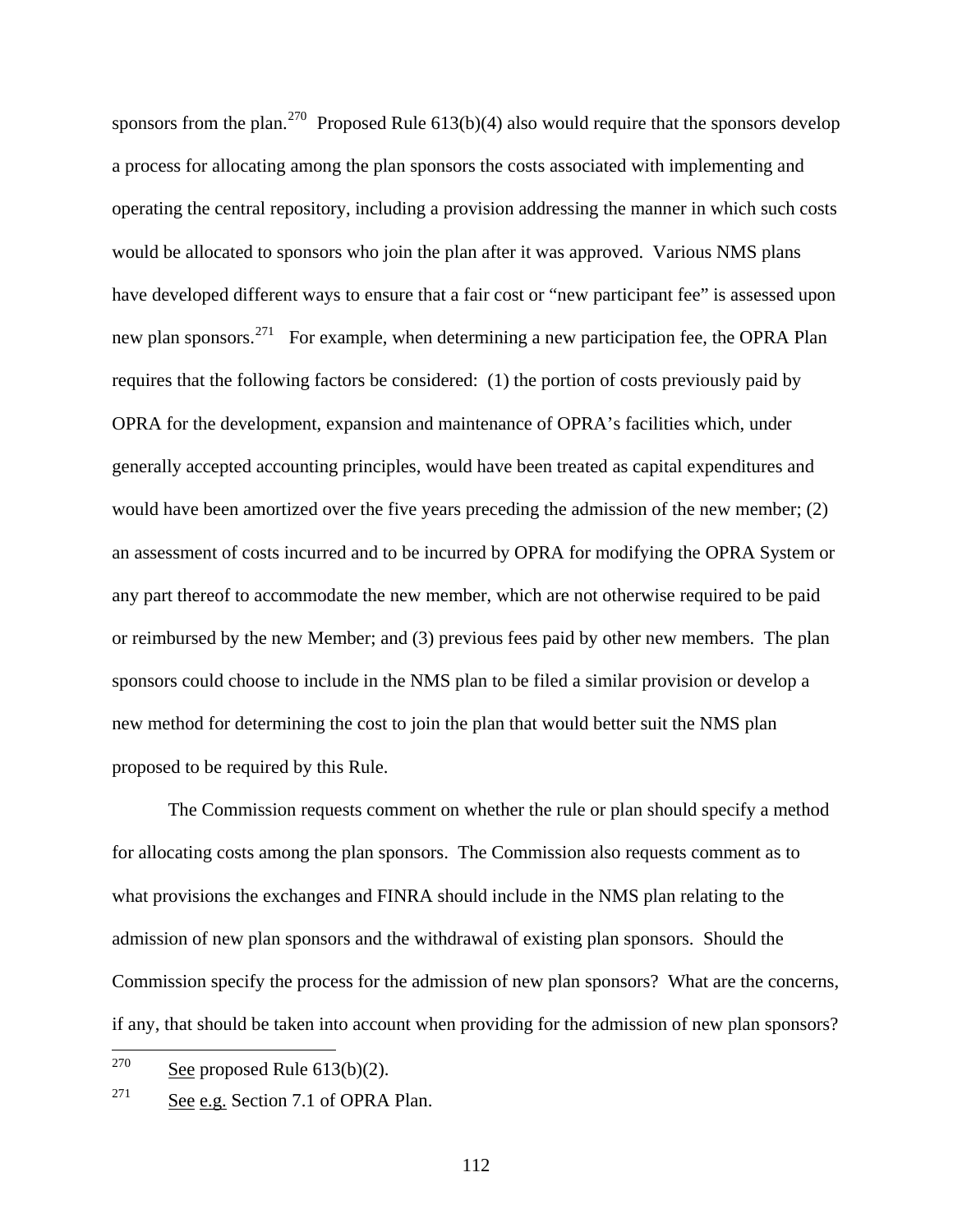The Commission requests comment on all aspects of the proposed Rule relating to governance and administration of the NMS plan.

## **J. Proposed Implementation Schedule**

 While the Commission preliminarily believes a comprehensive consolidated audit trail would be useful as soon as possible, the Commission also believes that it would be prudent to implement the Rule at a measured pace to ensure that all market participants are fully able to meet the requirements of the proposed Rule. Therefore, the proposed Rule would provide that the proposed data collection and submission requirements would first apply to national securities exchanges and national securities associations, but not to their individual members. As part of operating their businesses, the national securities exchanges and national securities associations are accustomed to handling large volumes of data and many already have in place electronic trading, routing and reporting systems.<sup>[272](#page-112-0)</sup> Further, under the proposal the exchanges would not be responsible for providing to the central repository, for each order, information relating to the customer. The Commission therefore preliminarily believes these systems could more readily and quickly be modified than the members' systems to comply with the requirements of the proposed Rule.

Specifically, proposed Rule  $613(a)(3)(iii)$  would require the exchanges and associations to provide to the central repository the data to be required by the Rule within one year after effectiveness of the NMS plan. Members of the exchanges and associations would be required to begin providing to the central repository the data required by the proposed Rule two years after effectiveness of the NMS plan, which would be one year following the implementation deadline

<span id="page-112-0"></span><sup>272</sup> For example, as part of COATS compliance, the options exchanges are required to have in place systems to electronically capture all order, transaction, and quotation information on the exchange.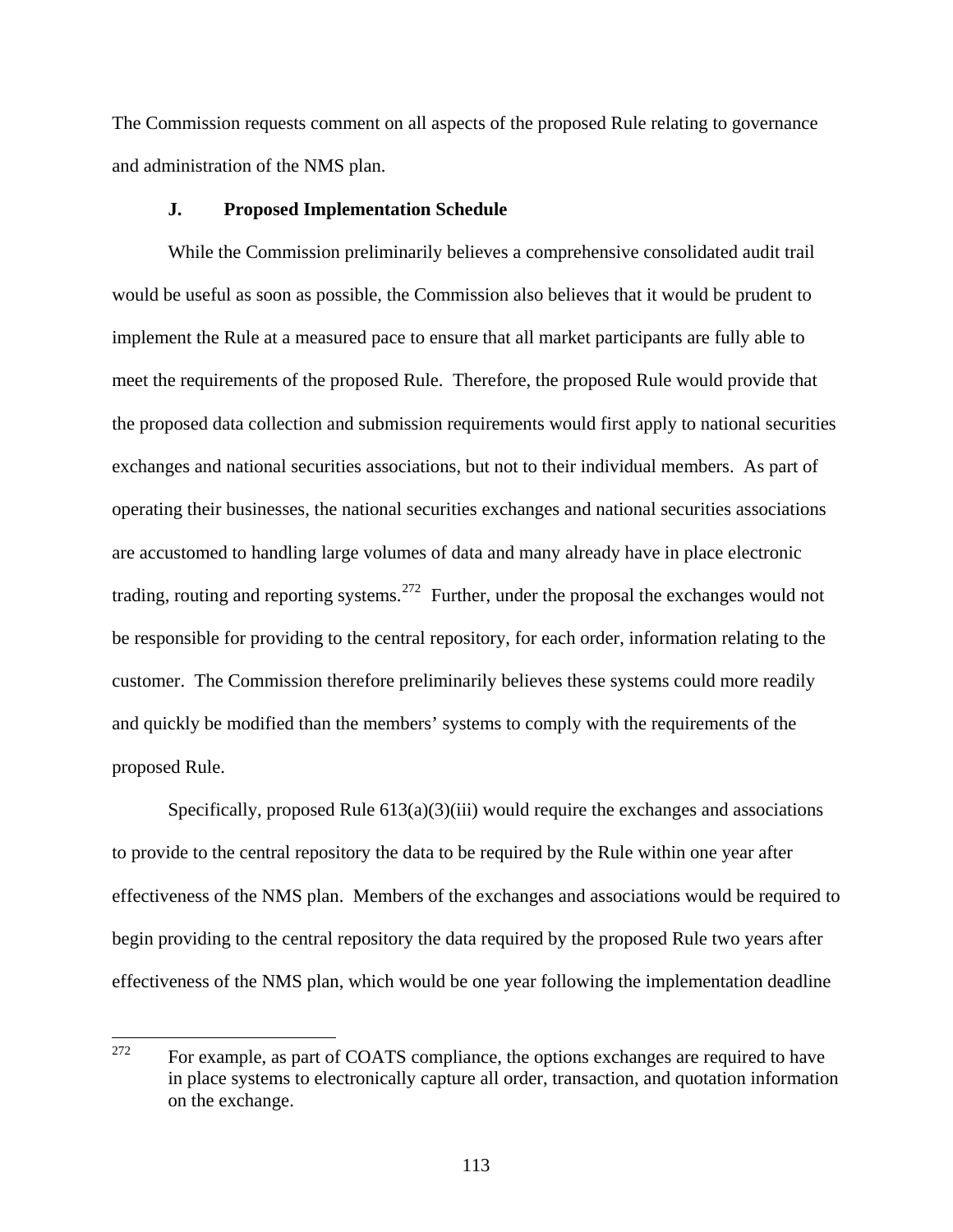for the national securities exchanges and national securities associations.<sup>[273](#page-113-0)</sup> This phased approach is designed to allow members additional time to implement systems changes necessary to begin providing the information to the central repository and to develop procedures designed to capture customer and order information that they may not have previously been required to collect to comply with other Commission and SRO rules.

The Commission requests comment on the proposed implementation time periods. Are these time periods practical or feasible? Should they be shorter? Longer? Please provide detailed reasons in your response. As proposed, the national securities exchanges and national securities associations would be required to submit data to the central repository for one year before their members are required to submit data. Is requiring the exchanges and FINRA to provide data before requiring their members to do so a feasible way to phase in compliance with the proposed rule? How would this phased-in approach affect the quality of the data and the number of available data items in the audit trail? Are there alternative ways to phase in implementation that would be more practical? For instance, should the Commission consider requiring all exchanges and FINRA and their respective members to begin reporting a subset of the data initially, and phase in the collection of addition data over time? Should the Commission require all exchanges, FINRA, and their members to implement the proposed requirements first for NMS stocks, then for listed options? Or vice versa? How should the Commission take into consideration any concern commenters might have that market participants might shift manipulative or other illegal trading activity to products or markets not covered by the proposed Rule in its analysis of whether, or how, to phase in compliance with the proposed Rule across products classes (meaning, NMS stock and listed options)? If so, how?

<span id="page-113-0"></span>See proposed Rule  $613(a)(3)(v)$ .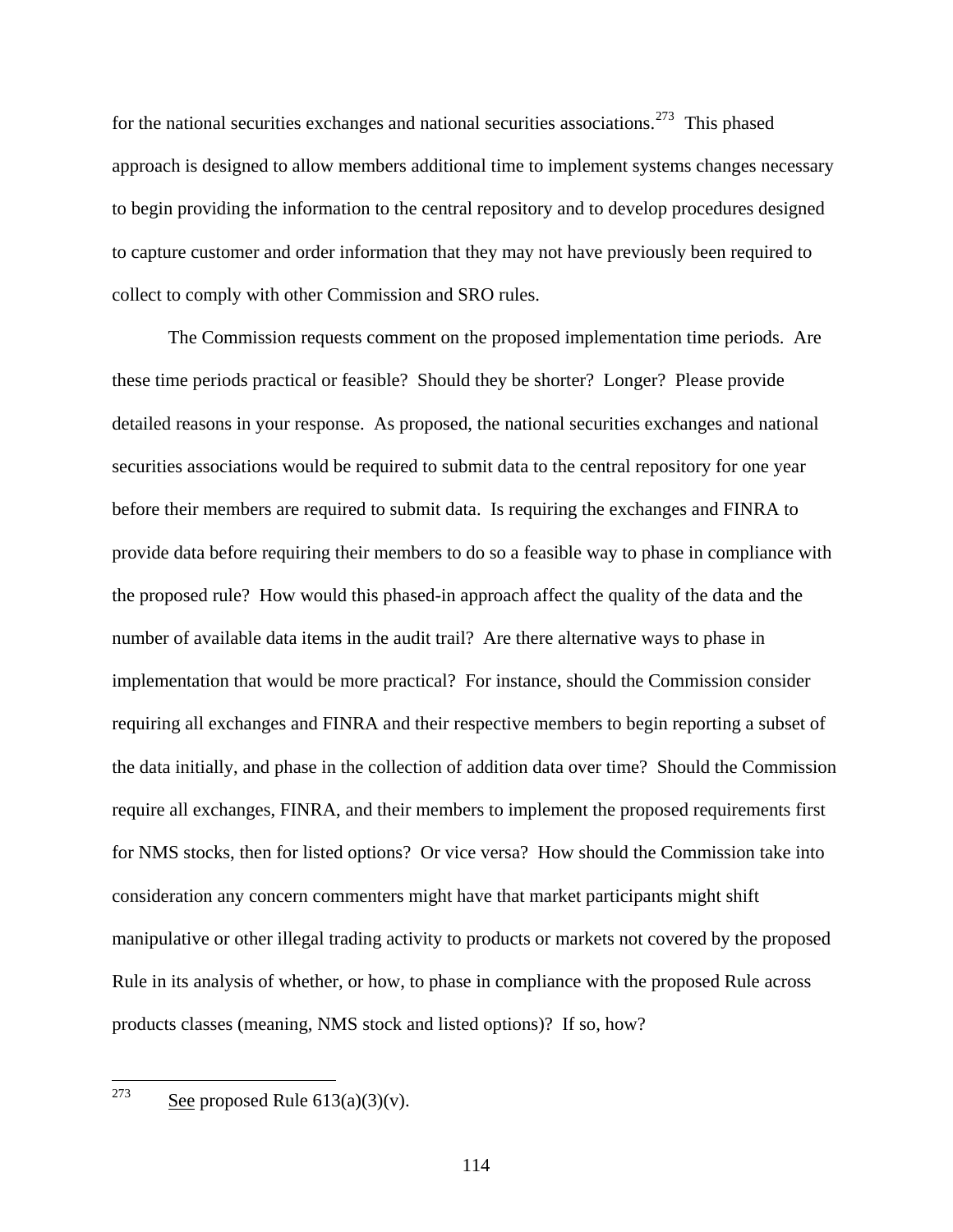Should ATSs,  $274$  including so-called dark pools,  $275$  be required to implement the proposed requirements before broker-dealers that are not registered as ATSs? Would ATSs b e able to more quickly comply with the proposed recording and reporting requirements, sinc e they generally are highly automated and their business may be more narrowly focused than, for example, broker-dealers that engage in a customer, proprietary, and/or market making business? Are there any cost savings associated with a phased approach to implementation? Would additional unnecessary costs be incurred by implementing the plan in a phased-in approach? Please provide data to support your views.

### **IV. Request for Comments**

We request and encourage any interested person to comment generally on the proposed Rule. In addition to the specific requests for comment throughout the release, the Commission requests general comment on all aspects of proposed Rule 613 of Regulation NMS. The Commission encourages commenters to provide information regarding the advantages and disadvantages of each aspect of the proposed Rule. The Commission invites commenters to provide views and data as to the costs and benefits associated with the proposed Rule. The Commission also seeks comment regarding other matters that may have an effect on the proposed Rule. We request comment from the point of view of national securities exchanges, national securities associations, members, investors, and other market participants. With regard

<span id="page-114-0"></span><sup>274</sup> See supra note 181.

<span id="page-114-1"></span> $275$  Dark pools are ATSs that do not provide their best-priced orders for inclusion in the consolidated quotation data. In general, dark pools offer trading services to institutional investors and others that seek to execute large trading interest in a manner that will minimize the movement of prices against the trading interest and thereby reduce trading costs. Dark pools fall within the statutory definition of an exchange, but are exempted if they comply with Regulation ATS. See Concept Release on Equity Market Structure, supra note 19, at 3599, and supra note 181.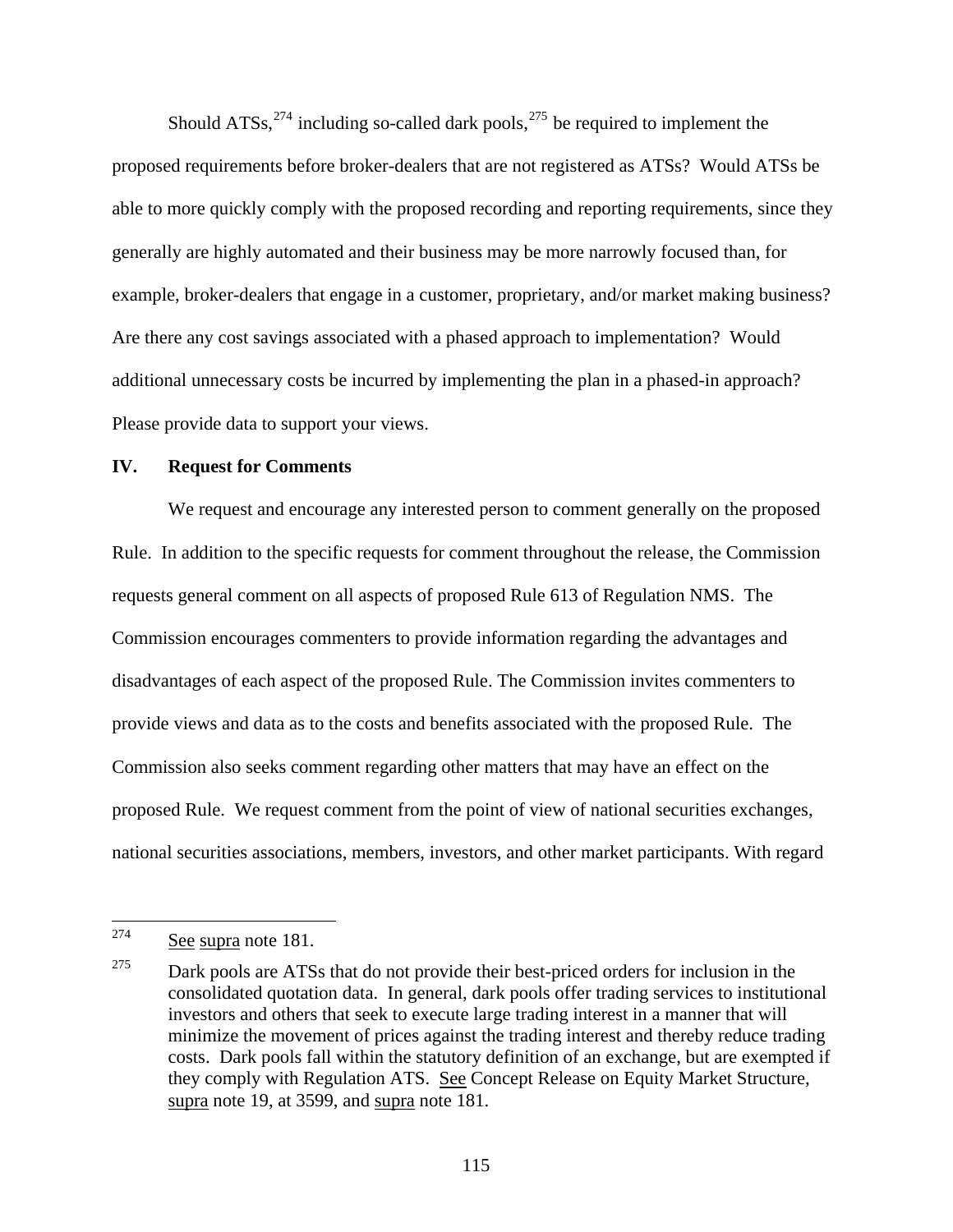to any comments, we note that such comments are of great assistance to our rulemaking initiative if accompanied by supporting data and analysis of the issues addressed in those comments.

## **V. Paperwork Reduction Act**

Certain provisions of the proposal contain "collection of information requirements" within the meaning of the Paperwork Reduction Act of 1995 ("PRA")<sup>[276](#page-115-0)</sup> and the Commission has submitted them to the Office of Management and Budget ("OMB") for review in accordance with 44 U.S.C. 3507 and 5 CFR 1320.11. An agency may not conduct or sponsor, and a person is not required to respond to, a collection of information unless it displays a currently valid OMB control number. The title of the new collection of information is "Creation of a Consolidated Audit Trail Pursuant to Section 11A of the Securities Exchange Act of 1934 and Rules Thereunder."

### **A. Summary of Collection of Information under Proposed Rule 613**

### **1. Creation and Filing of an NMS Plan**

As detailed above, the proposed Rule would require each national securities exchange and national securities association to jointly file with the Commission, on or before 90 days from approval of the proposed Rule, an NMS plan to govern the creation, implementation, and maintenance of a consolidated audit trail and central repository for the collection of information for NMS securities.[277](#page-115-1)The NMS plan would be required to require each exchange or association and its respective members to provide certain data to the central repository in compliance with proposed Rule 613.<sup>[278](#page-115-2)</sup> The NMS plan also would need to include certain specified provisions

<span id="page-115-0"></span><sup>276</sup> 44 U.S.C. 3501 et. seq.

<span id="page-115-1"></span><sup>&</sup>lt;sup>277</sup> See proposed Rule  $613(a)(1)$  and supra Section III.

<span id="page-115-2"></span><sup>&</sup>lt;sup>278</sup> See proposed Rule  $613(c)$  and supra Section III.D.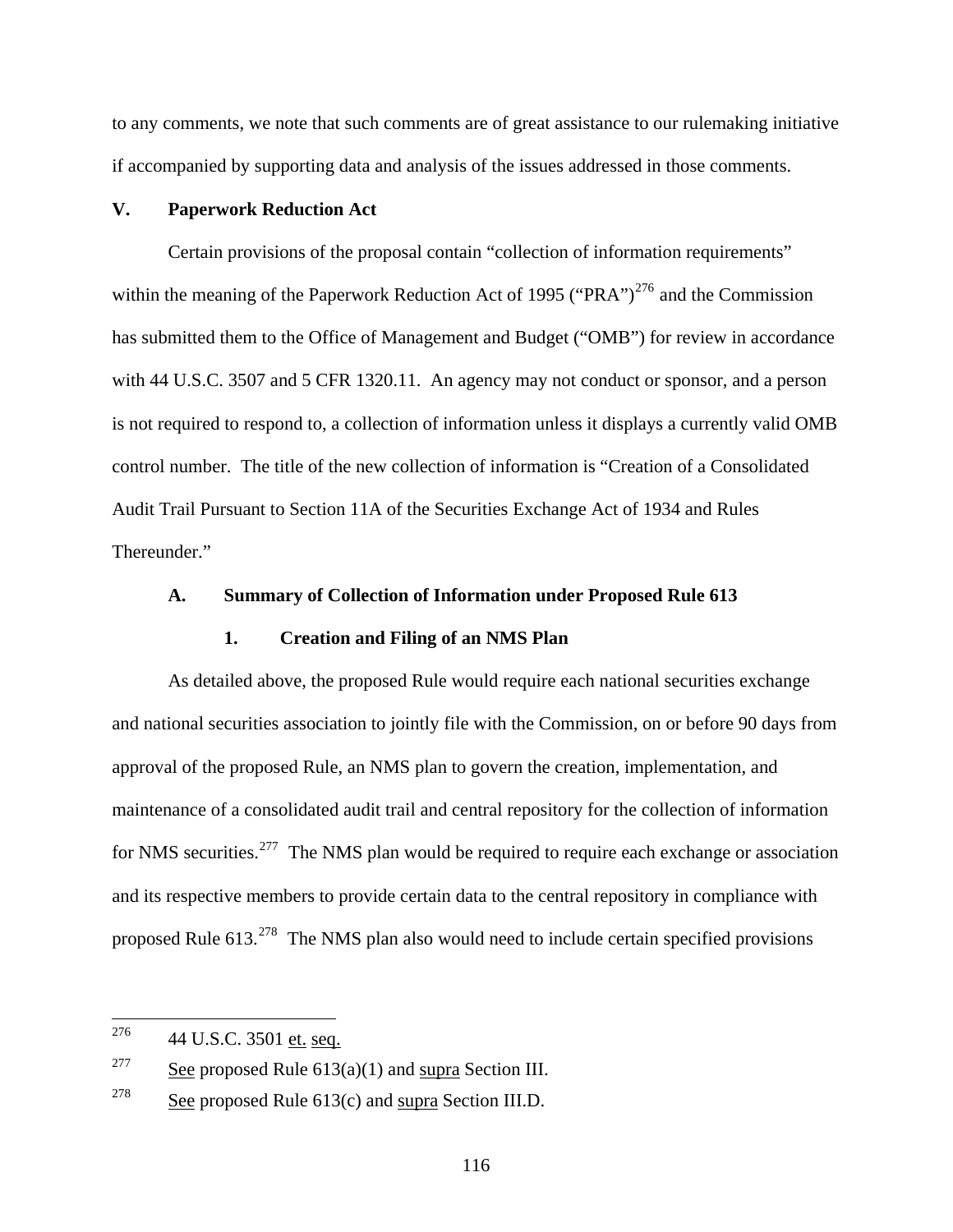related to administration and operation of the plan,<sup>[279](#page-116-0)</sup> and the operation of the central repository.[280](#page-116-1) Further, the NMS plan would be required to include certain provisions related to compliance by the exchanges and associations and their members with the requirement of the proposed Rule and the NMS plan.[281](#page-116-2)

Each national securities exchange and national securities association would be required to be a sponsor of the NMS plan.<sup>[282](#page-116-3)</sup> The Commission preliminarily believes that requiring the proposed NMS plan would impose a paperwork burden on national securities exchanges and national securities associations associated with preparing and filing the joint NMS plan.

# **2. Report**

<span id="page-116-1"></span><sup>280</sup> For example, the NMS plan would be required to include a provision requiring the creation and maintenance by the central repository of a method of access to the data, including search and reporting functions. See proposed Rule 613(e)(3). Additionally, the NMS plan would be required to include policies and procedures, including standards, to be used by the plan processor to: (1) ensure the security and confidentiality of all information submitted to, and maintained by, the central repository; (2) ensure the timeliness, accuracy, and completeness of the data provided to the central repository; (3) require the rejection of data that does not meet validation parameters and the retransmission of corrected data; and (4) ensure the accuracy of the consolidation by the plan processor of the data provided to the central repository. See proposed Rule 613(e)(4).

<span id="page-116-2"></span><sup>281</sup> The NMS plan would be required to include: (1) a provision that by subscribing to and submitting the plan to the Commission, each national securities exchange and national securities association that is a sponsor to the plan agrees to enforce compliance by its members with the provisions of the plan; and (2) a mechanism to ensure compliance by the sponsors of the plan with the requirements of the plan. See proposed Rule  $613(g)(3)$ and  $(h)(3)$ .

<span id="page-116-0"></span><sup>279</sup> For example, the NMS plan would be required to include provisions: (1) to ensure fair representation of the plan sponsors; (2) for administration of the central repository; (3) addressing the requirements for admission of new plan sponsors and withdrawal of existing plan sponsors; (4) addressing the percentage of votes required by the plan sponsors to effectuate amendments to the plan; (5) addressing the manner in which the costs of operating the central repository would be allocated among the national securities exchanges and national securities associations that are sponsors of the plan, including a provision addressing the manner in which costs would be allocated to new sponsors to the plan. See proposed Rule 613(b).

<span id="page-116-3"></span><sup>&</sup>lt;sup>282</sup> See proposed Rule 613(a)(5).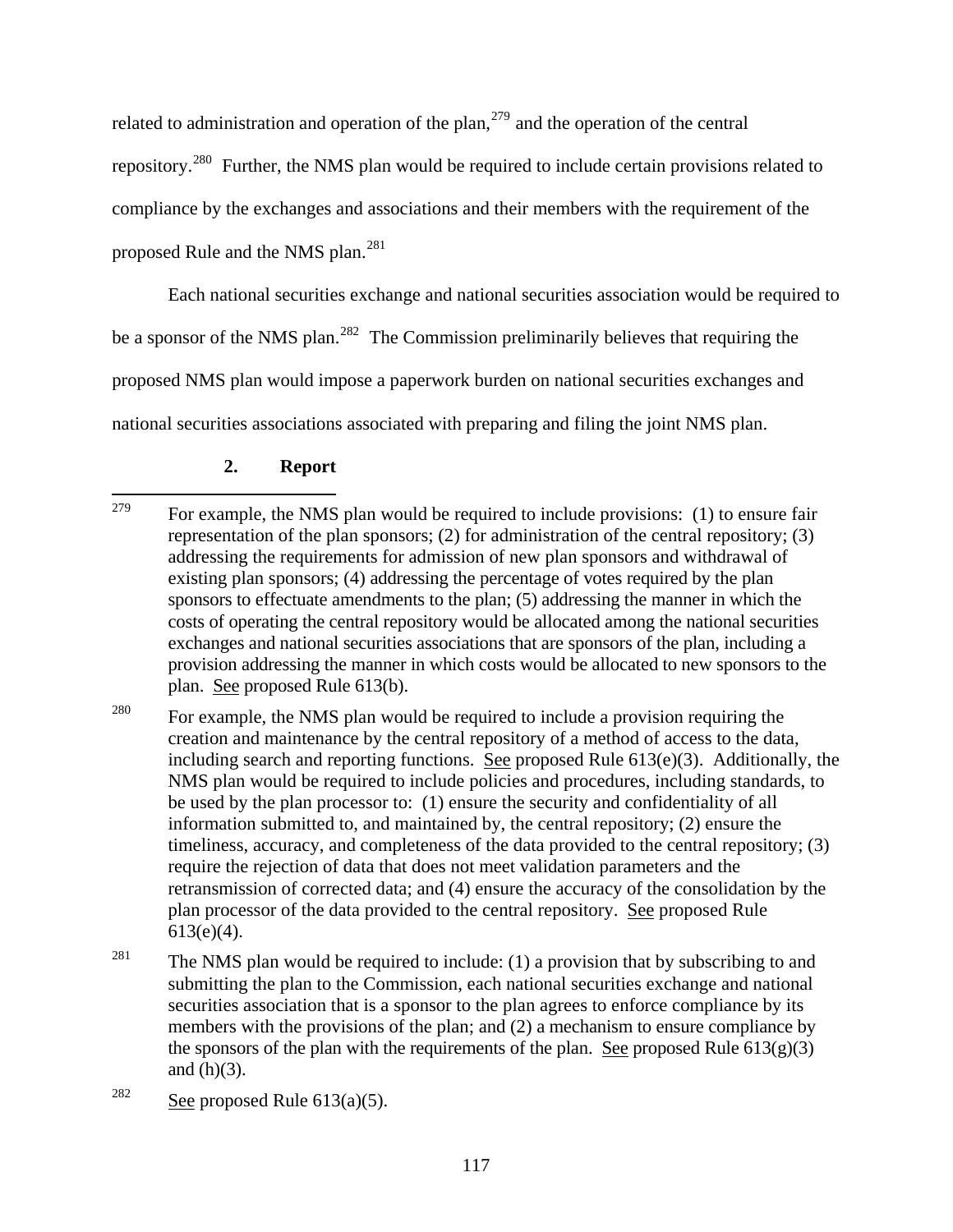Rule 613(i) also would require the national securities exchanges and national securities associations to jointly provide to the Commission a document outlining how such national securities exchanges and national securities associations would propose to incorporate into the consolidated audit trail information for: (1) equity securities that are not NMS securities; (2) debt securities; and (3) primary market transactions in NMS stocks, equity securities that are not NMS securities and debt securities.<sup>[283](#page-117-0)</sup> This report would be required to specify in detail the data that would be collected and reported by each market participant, an implementation timeline, and a cost estimate. The Commission preliminarily believes that requiring the proposed report would impose a paperwork burden on national securities exchanges and national securities associations associated with preparing and submitting the report to the Commission.

## **3. Rule Filings by National Securities Exchanges and National Securities Associations**

Each national securities exchange and national securities association would be required to file with the Commission, pursuant to Section 19(b)(2) of the Exchange Act and Rule 19b-4 thereunder.<sup>[284](#page-117-1)</sup> a proposed rule change to require its members to comply with the requirements of the proposed Rule and the NMS plan submitted pursuant to the proposed Rule and approved by the Commission of which the national securities exchange or national securities association is a sponsor.<sup>[285](#page-117-2)</sup> The burden of filing such proposed rule change would already be included under the collection of information requirements contained in Rule 19b-4 under the Exchange Act.<sup>[286](#page-117-3)</sup>

<span id="page-117-0"></span><sup>283</sup> See proposed Rule  $613(i)$ .

<span id="page-117-1"></span><sup>&</sup>lt;sup>284</sup> 15 U.S.C. 78s(b)(2) and 17 CFR 240.19b-4.

<span id="page-117-2"></span><sup>&</sup>lt;sup>285</sup> See proposed Rule  $613(g)(1)$ .

<span id="page-117-3"></span><sup>&</sup>lt;sup>286</sup> See Securities Exchange Act Release No. 50486 (October 5, 2004), 69 FR 60287, 60293 (October 8, 2004) (File No. S7-18-04) (describing the collection of information requirements contained in Rule 19b-4 under the Exchange Act). The Commission has submitted revisions to the current collection of information titled "Rule 19b-4 Filings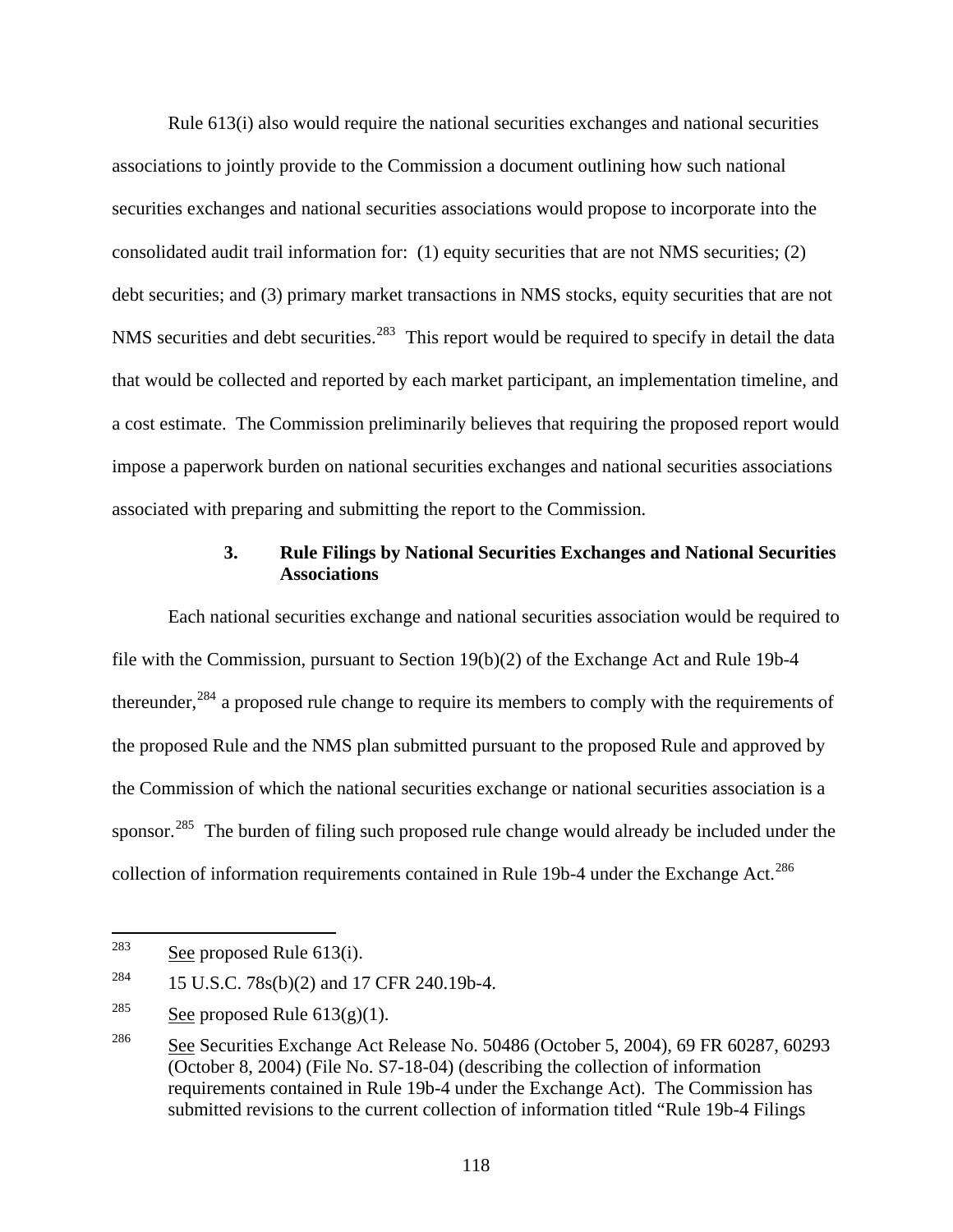### **4. Collection and Retention of NBBO and Last Sale Data**

 The central repository would be required to collect and retain on a current and continuing basis the national best bid and national best offer for each NMS security, transaction reports reported pursuant to a transaction reporting plan filed with the Commission pursuant to, and meeting the requirements of, Rule 601 of Regulation NMS, and last sale reports reported pursuant to the OPRA Plan.<sup>[287](#page-118-0)</sup> The central repository would be required to retain this information for a period of not less than five years. $288$ 

### **5. Data Collection and Reporting**

The proposed Rule would require each national securities exchange, national securities association, and any member of such national securities exchange or national securities association to collect and electronically provide to the central repository details for each order and reportable event documenting the life of an order through the process of routing, modification, cancellation, and execution (in whole or in part).<sup>[289](#page-118-2)</sup> The proposed Rule would require the collection and reporting to the central repository of some information that national securities exchanges, national securities associations, and their members already are required to collect, and under certain circumstances, report to a third party, in compliance with existing Commission<sup>[290](#page-118-3)</sup> and SRO requirements.<sup>[291](#page-118-4)</sup> The proposed Rule would, however, require

<span id="page-118-4"></span> $\overline{a}$ 

with Respect to Proposed Rule Changes by Self-Regulatory Organizations" (OMB Control No. 3235-0045). According to the last submitted revision concluded as of August 5, 2008, the current collection of information estimates 1,279 total annual Rule 19b-4 filings with respect to proposed rule changes by self-regulatory organizations.

<span id="page-118-0"></span><sup>&</sup>lt;sup>287</sup> See proposed Rule  $613(e)(5)$ ; 17 CFR 242.601.

<span id="page-118-1"></span><sup>&</sup>lt;sup>288</sup> See proposed Rule  $613(e)(6)$ .

<span id="page-118-2"></span><sup>&</sup>lt;sup>289</sup> See proposed Rule  $613(c)(1)$  and supra Section III.D.

<span id="page-118-3"></span><sup>&</sup>lt;sup>290</sup> For example, Rule 17a-3 requires broker-dealers to maintain the following information that would be captured by the proposed Rule: customer name and address; time an order was received; and price of execution. 17 CFR 240.17a-3. Also, Rule 17a-25 requires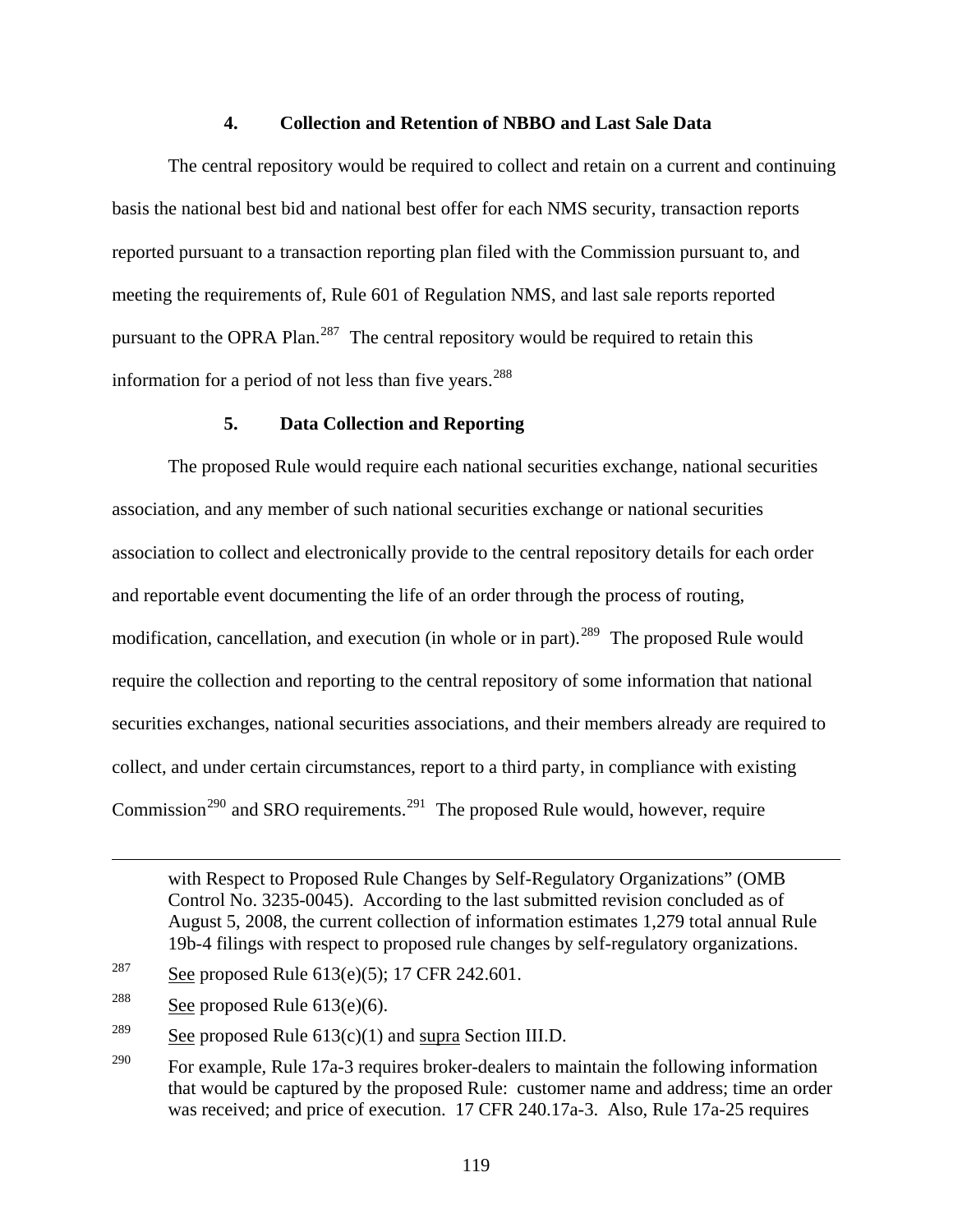exchanges, associations, and their members to report to the central repository information not required to be currently collected and reported pursuant to existing SRO audit trail rules.

For example, although members of national securities exchanges and national securities associations already should know the identity of their customers, and in some instances may be required to provide that information to the Commission or SRO staff upon request, $^{292}$  $^{292}$  $^{292}$  the requirement to electronically capture and report detailed information sufficient to identify the customer to the central repository, in real time, would be new. Further, although some existing audit trail requirements include a unique order identifier,  $293$  the proposed Rule's requirement that the unique order identifier remain with the order throughout its entire life, across markets and market participants, would go beyond the current requirements. In addition, although such members currently have unique market participant identifiers ("MPIDs"), such MPIDs may

brokers to maintain the following information with respect to customer orders: date on which the transaction was executed; account number; identifying symbol assigned to the security; transaction price; the number of shares or option contracts traded and whether such transaction was a purchase, sale, or short sale, and if an option transaction, whether such was a call or put option; the clearing house number of such broker or dealer and the clearing house numbers of the brokers or dealers on the opposite side of the transaction; prime broker identifier; the customer's name and address; the customer's tax identification number; and other related account information. 17 CFR 240.17a-25. This information would be captured by the proposed Rule. See also Section 17(a) of the Exchange Act, 15 U.S.C. 78q(a), and Rules 17a-1 and 17a-4 under the Exchange Act, 17 CFR 240.17a-1 and 17 CFR 240.17a-4.

<sup>291</sup> The audit trail rules of several of the national securities exchanges and FINRA require the following information be recorded: Date order was originated or received by a member, security or option symbol, clearing member organization, order identifier, market participant symbol, number of shares executed, designation of order as short sale, limit order, market order, stop order or stop limit order, account type or number, date and time of execution, and execution price and size. See BOX Ch. V, Section 4; BX Rule 6955; FINRA Rule 7440; Nasdaq Options Market Chapter IX, Section 4; Nasdaq Rule 6955; NYSE Rule 132B; and NYSE Amex Equities Rule 132B. This information would be captured pursuant to the proposed Rule.

<span id="page-119-0"></span> $\frac{292}{292}$  See supra Section I.A. (discussing Rule 17a-25 and the EBS system).

 $\overline{a}$ 

<span id="page-119-1"></span><sup>293</sup> See supra Section I.C. (discussing the requirements of FINRA's OATS).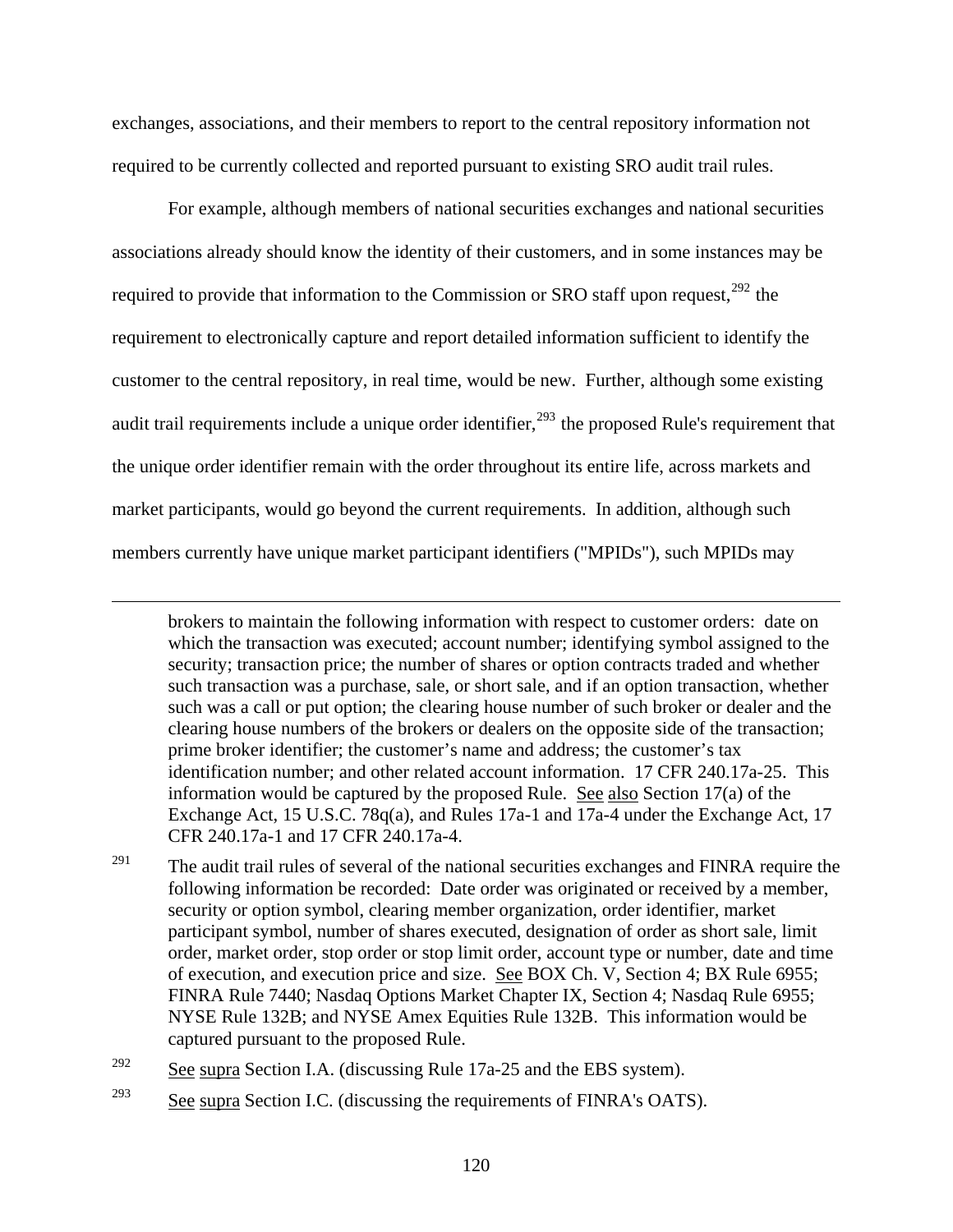differ across markets, whereas the proposed Rule would require that each member have a unique identifier that is the same across all markets. The proposed requirements to report whether an order opens or closes a position for NMS stocks, and to report borrow information, also are not required to be marked on orders by current SRO or Commission rules. Further, much of the information that would be required for the first time to be reported to the central repository would be reported in real time, as the event is occurring.

#### **6. Central Repository**

 The proposed Rule would require that the central repository be responsible for the receipt, consolidation, and retention of all data submitted to the central repository by the national securities exchanges, national securities associations, and their members.<sup>[294](#page-120-0)</sup> The proposed Rule also would require that (1) the central repository retain the information collected pursuant to subparagraph  $(c)(7)$  and  $(e)(5)$  of the proposed Rule in a convenient and usable standard electronic data format that is directly available and searchable electronically without any manual intervention for a period of not less than five years, and (2) the information be available immediately, or if immediate availability cannot reasonably and practically be achieved, that any search query begin operating on the data not later than one hour after the search query is made.<sup>[295](#page-120-1)</sup> The Commission notes that a plan processor would be responsible for operating the central repository in compliance with the proposed Rule and the NMS plan.

### **B. Proposed Use of Information**

#### **1. Creation and Filing of NMS Plan**

<span id="page-120-0"></span><sup>294</sup> See proposed Rule  $613(e)(1)$ . The Commission notes that a plan processor would be responsible for operating the central repository in compliance with the proposed Rule and the NMS plan.

<span id="page-120-1"></span><sup>&</sup>lt;sup>295</sup> See proposed Rule  $613(e)(6)$ .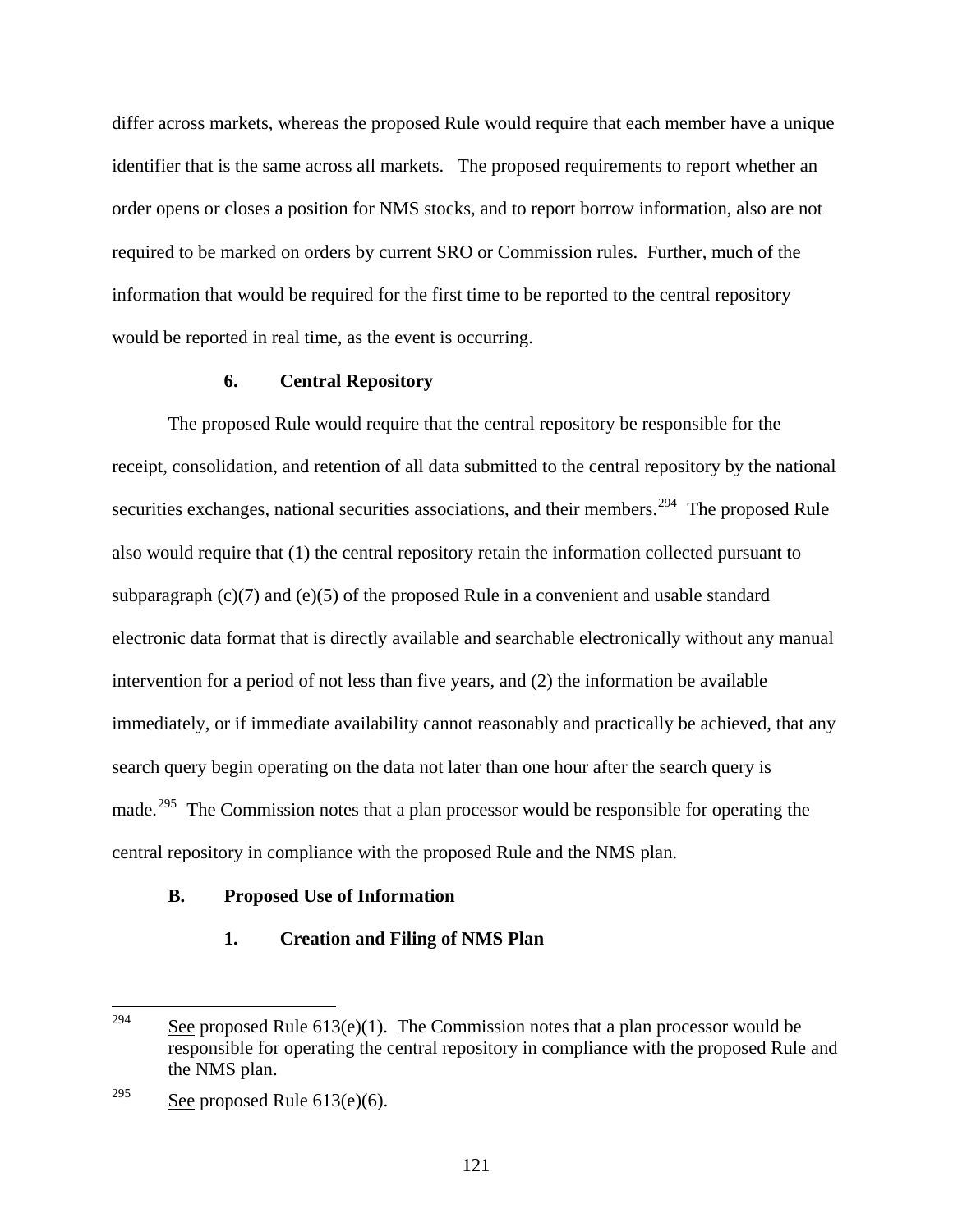As discussed in detail above, the NMS plan would govern the creation, implementation, and maintenance of a consolidated audit trail for NMS securities, which would aid the Commission and national securities exchanges and national securities associations in effectively and efficiently carrying out their regulatory responsibilities. The information that would be collected pursuant to the NMS plan would allow the SROs to more efficiently monitor trading activity in the securities markets, and would facilitate the Commission and the national securities exchanges and national securities associations' trading reconstruction efforts as well as enhance their monitoring, enforcement, and regulatory activities.

#### **2. Report**

As the Commission states above in Section III.A., it ultimately intends for the proposed consolidated audit trail, if adopted, to be expanded to cover other securities, including equity securities that are not NMS securities, corporate bonds and other debt instruments; credit default swaps and other security-based swaps; and any other products that may come under the Commission's jurisdiction in the future. Further, the Commission preliminarily believes that it would be beneficial to expand the consolidated audit trail to include information on primary market transactions in NMS stocks and other equity securities that are not NMS stocks, as well as primary market transactions in debt securities. The Commission preliminarily believes that a timely expansion of the scope of the consolidated audit trail beyond NMS securities would be beneficial as illegal trading strategies that the consolidated audit trail would be designed to help detect and deter, such as insider trading, may involve trading in multiple related products other than NMS securities across multiple markets.

To help ensure that such an expansion would occur in a reasonable time and that the systems and technology that would be used to implement the Rule as proposed are designed to be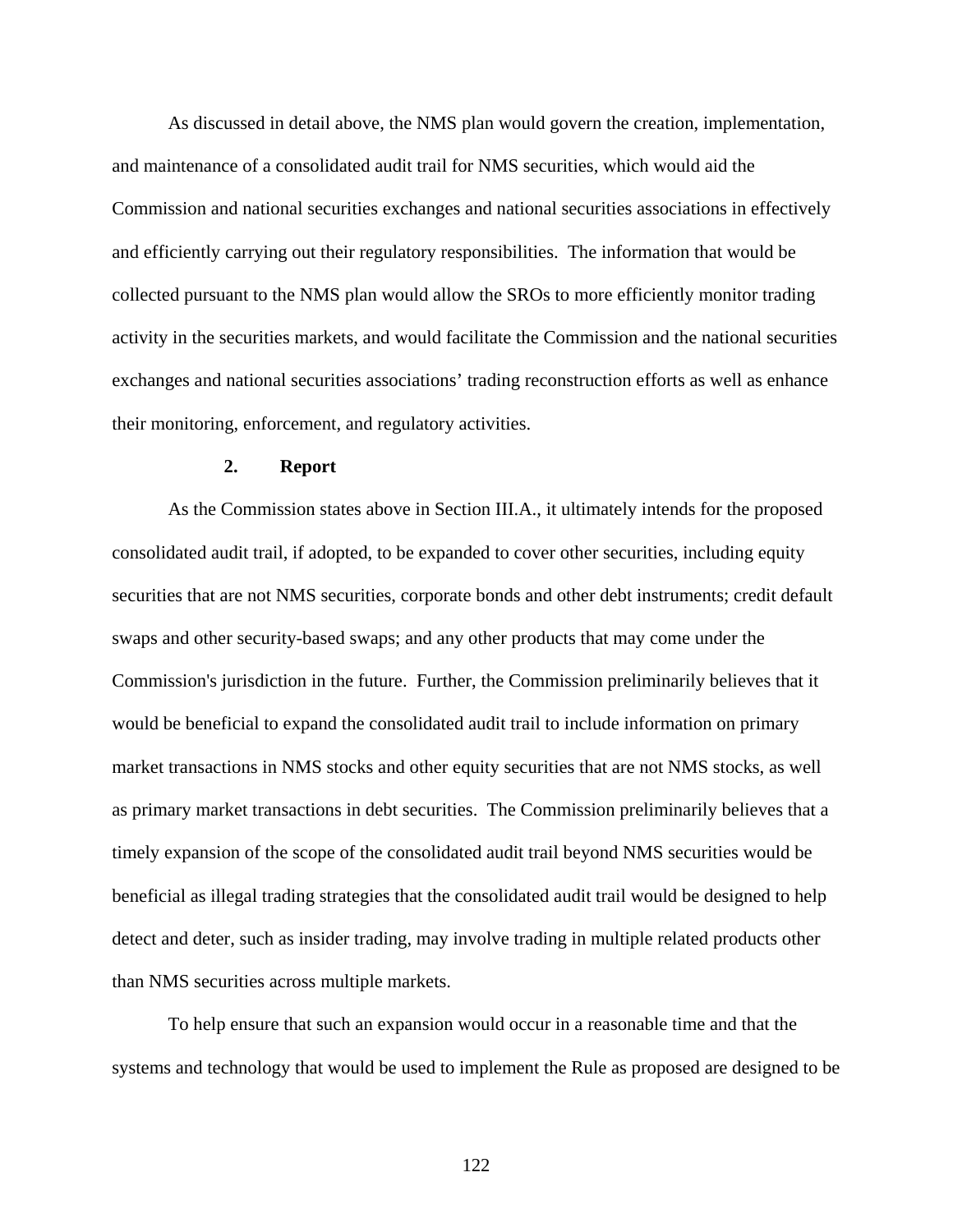easily scalable, proposed Rule 613(i) would require that the NMS plan contain a provision requiring each national securities exchange and national securities association that is a sponsor of the plan to jointly provide to the Commission within two months after effectiveness of the NMS plan a document outlining how the sponsors would incorporate into the consolidated audit trail information with respect to:  $(1)$  equity securities that are not NMS securities;  $(2)$  debt securities; and (3) primary market transactions in NMS stocks, equity securities that are not NMS securities, and debt securities. The sponsors specifically would be required to address, among other things, details for each order and reportable event that they would recommend requiring to be provided; which market participants would be required to provide the data; an implementation timeline; and a cost estimate. The Commission would be able to use the information contained in the report in its consideration and analysis of whether to expand the consolidated audit trail.

### **3. Collection and Retention of NBBO and Last Sale Data**

As discussed above, the requirement that the central repository collect and retain the NBBO and transaction data in an electronic format compatible with the order and event information collected pursuant to the proposed Rule is intended to allow SRO and Commission staff to easily search across order, NBBO, and transaction data bases. The Commission preliminarily believes that having the NBBO information in an electronic format compatible with the order audit trail information would be useful for SROs to enforce compliance with federal securities laws, rules and regulations.<sup>[296](#page-122-0)</sup> The Commission also preliminarily believes that

<span id="page-122-0"></span><sup>296</sup> The NBBO is used by SROs and the Commission to evaluate members for compliance with numerous regulatory requirements, such as the duty of best execution or Rule 611 of Regulation NMS. See Rule 611 of Regulation NMS, 17 CFR 242.611. See also ISE Rule 1901, NYSE Arca 6.94, and Phlx Rule 1084. An SRO would be able to compare order execution information to the NBBO information on a more timely basis because the order and execution information would be available on a real time basis and all of the information would be available in a compatible format in the same database. The SROs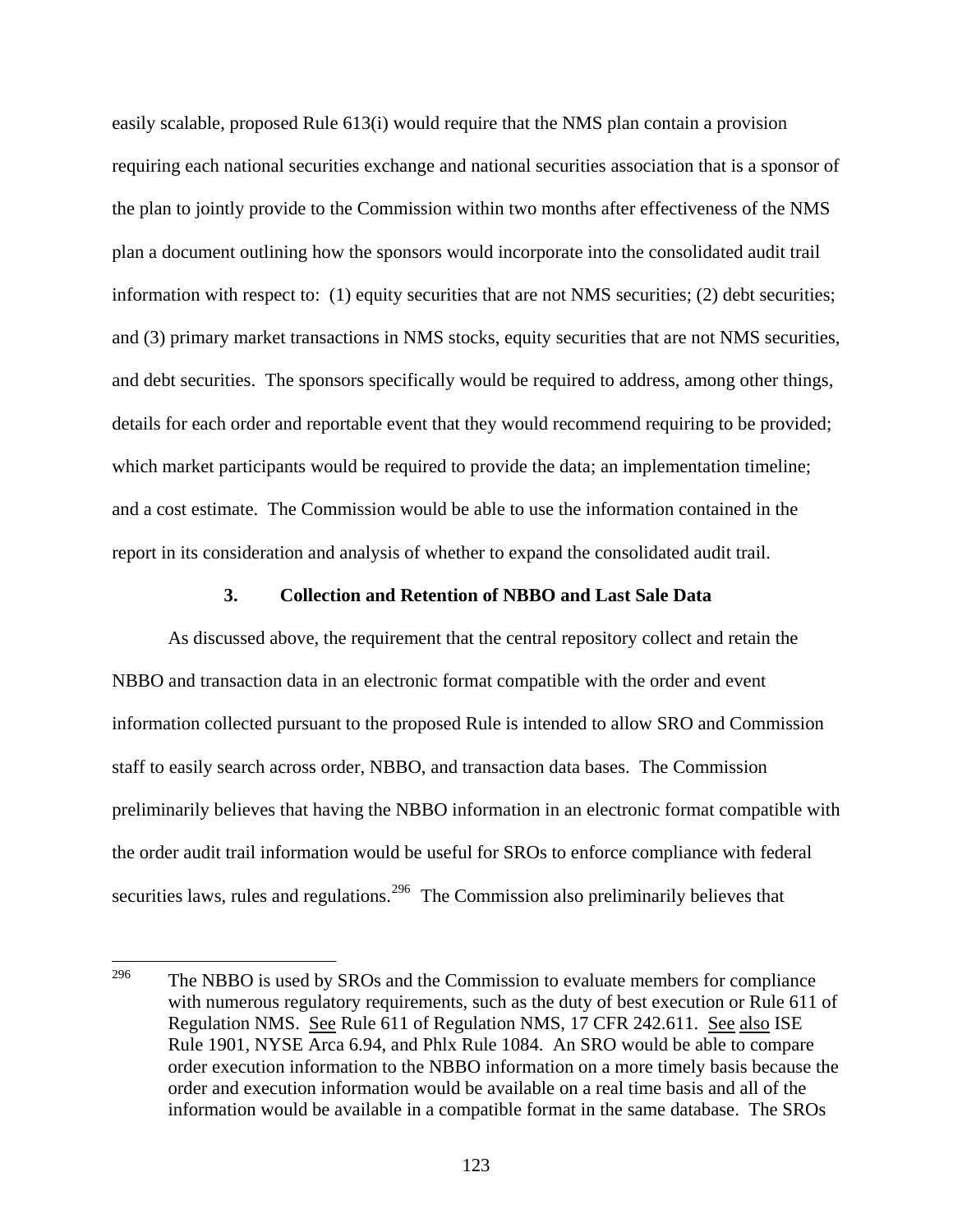requiring the central repository to collect and retain in its database the transaction information in a format compatible with the order execution information would aid the SROs in being able to monitor for certain market manipulations.<sup>[297](#page-123-0)</sup>

## **4. Data Collection and Reporting**

As discussed above, the Commission preliminarily believes that the data collection and reporting requirements of the proposed Rule would enhance the ability of SRO staff to effectively monitor and surveil the securities markets and thus detect and investigate potentially illegal activity in a more timely fashion, whether on one market or across markets. Further, the Commission preliminarily believes that the ability to access such data would improve the ability of SRO staff to conduct timely and accurate trading analysis for market reconstructions and complex enforcement inquiries or investigations, as well as inspections and examinations. Further, the Commission preliminarily believes that the ability to access such data would aid the Commission staff in its regulatory and market analysis efforts.

# **5. Central Repository**

 $\overline{a}$ 

also may enjoy economies of scale by adopting standard cross-market surveillance parameters for certain types of violations.

<span id="page-123-0"></span> $\frac{297}{297}$  See supra Section III.D.1.v. As discussed above, the proposed Rule would require that each report of the execution (in whole or in part) of an order sent to the central repository include a notation as to whether the execution was reported to the consolidated tape pursuant to an effective transaction reporting plan or the OPRA Plan. This requirement should allow regulators to more efficiently evaluate certain trading activity. For example, trading patterns of reported and unreported trades may cause the staff of an SRO or the Commission to make further inquiry into the nature of the trading to ensure that the public was receiving accurate and timely information regarding executions and that market participants were continuing to comply with the trade reporting obligations under SRO rules. Similarly, patterns in the reported and unreported transactions could be indicia of market abuse, including failure to obtain best execution for customer orders or possible market manipulation. Being able to more efficiently compare the consolidated order execution data with the trades reported to the consolidated tape could thus be an important component of overall surveillance activity.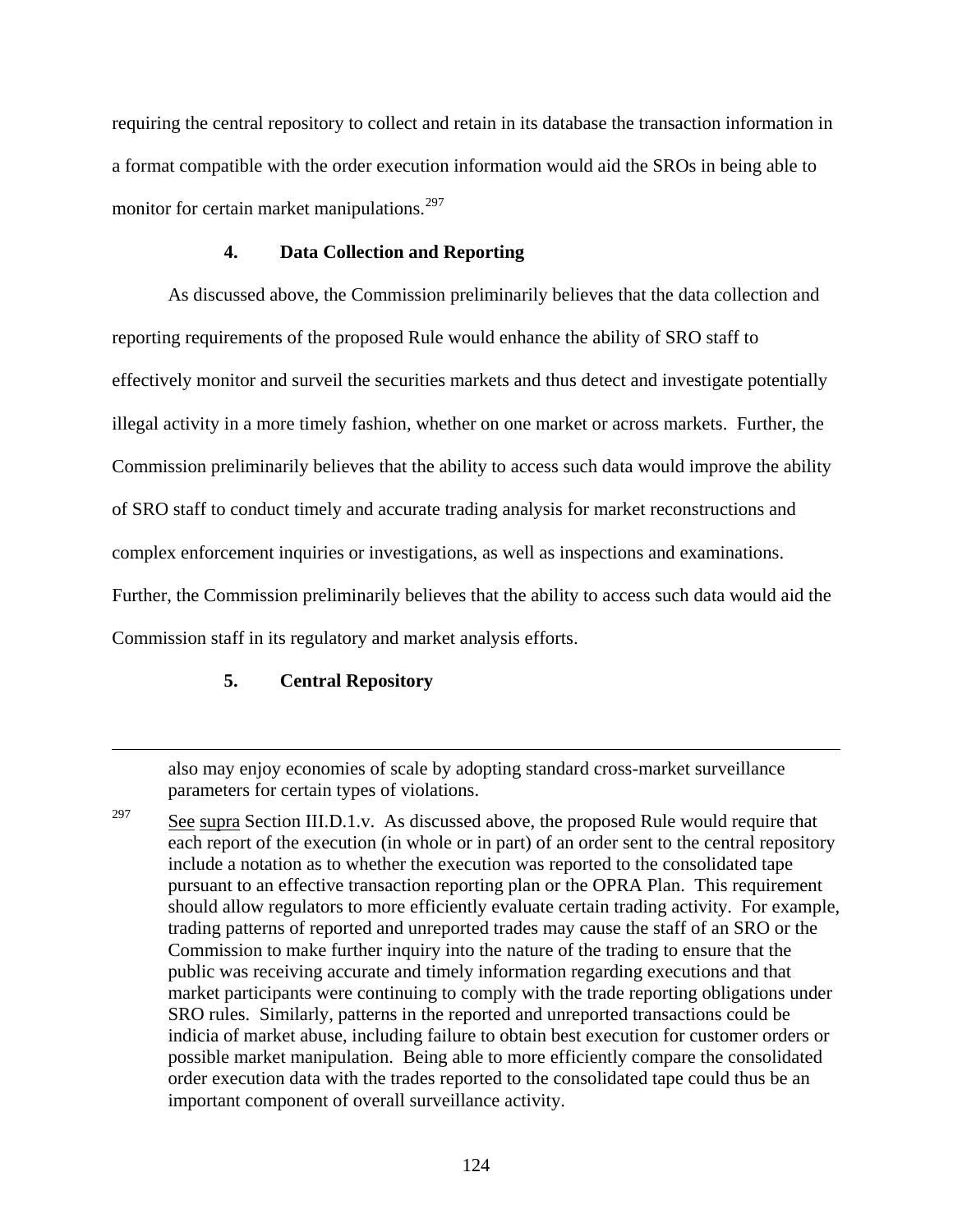The central repository would be required to receive and retain the data required to be submitted by the national securities exchanges, national securities associations, and their members pursuant to the proposed Rule. SROs and Commission staff would then have access to the data for regulatory purposes, as discussed above.

## **C. Respondents**

# **1. National Securities Exchanges and National Securities Associations**

Proposed Rule 613 would apply to all of the fourteen national securities exchanges and to one national securities association (FINRA) currently registered with the Commission.

# **2. Members of National Securities Exchanges and National Securities Associations**

Proposed Rule 613 would apply to the approximately 5,178 broker-dealers that are currently registered with the Commission and are members of the national securities exchanges or  $FINRA$ <sup>[298](#page-124-0)</sup>

# **D. Total Annual Reporting and Recordkeeping Burden**

# **1. Burden on National Securities Exchanges and National Securities Associations**

# **a. Creation and Filing of NMS Plan**

 Proposed Rule 613 would require the national securities exchanges and FINRA to jointly file with the Commission a joint NMS plan to govern the creation, implementation, and maintenance of a consolidated audit trail and a central repository. The Commission estimates that it would take each national securities exchange and national securities association approximately 840 burden hours of internal legal, compliance, information technology, and

<span id="page-124-0"></span><sup>298</sup> This is the number of broker-dealers filing FOCUS Reports at year-end 2008. FOCUS Reports are required to be filed by all registered broker-dealers, with a few exceptions. Excluded from this number were recently established broker-dealers that had yet to become active, or broker-dealers no longer doing business that had yet to deregister.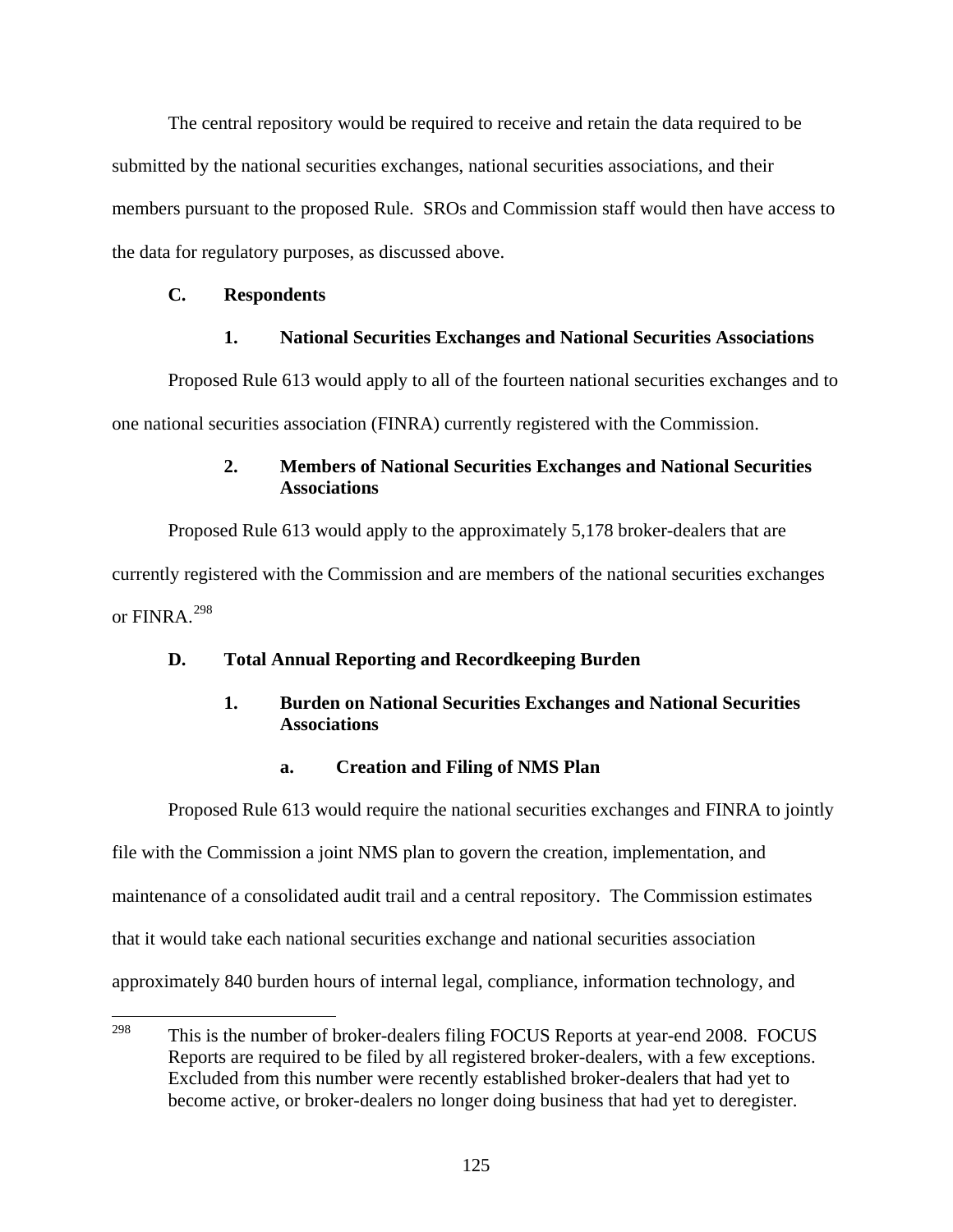business operations time to develop and file the NMS plan, including the required provisions regarding governance, administration, and operation of the plan.<sup>[299](#page-125-0)</sup>

 The Commission preliminarily expects that national securities exchange and national securities association respondents may incur one-time external costs for outsourced legal services to develop and draft the NMS plan. While the Commission recognizes that the amount of legal outsourcing used may vary from SRO to SRO, the staff estimates that on average, each national securities exchange and national securities association would outsource 50 hours of legal time to develop and draft the NMS plan, for a capital cost of approximately \$20,000 for each national securities exchange and national securities association resulting from outsourced legal work.[300](#page-125-1) Therefore, the Commission preliminarily estimates that the average one-time initial burden of developing and filing the NMS plan would be 840 burden hours plus \$20,000 external costs for outsourced legal counsel per SRO, for an aggregate estimated burden of 12,600 hours plus \$300,000 external costs.

 Once the national securities exchanges and national securities associations have established the NMS plan, the Commission estimates that, on average, each national securities exchange and national securities association would incur 192 burden hours annually to ensure

<span id="page-125-0"></span><sup>299</sup> The Commission derived the total estimated burdens from the following estimates, which are based on the Commission's understanding of, and burden estimates for, existing NMS plans: (Attorney at 400 hours) + (Compliance Manager at 100 hours) + (Programmer Analyst at 220 hours) + (Business Analyst at 120 hours). The Commission preliminarily believes that the cost of developing and filing the NMS plan pursuant to the proposed Rule would be comparable to the cost to create other existing NMS plans, recognizing that the proposed Rule may include more detail as to what must be incorporated and addressed in the NMS plan implementing the proposed Rule.

<span id="page-125-1"></span><sup>&</sup>lt;sup>300</sup> Based on industry sources, the Commission estimates that the hourly rate for outsourced legal services in the securities industry is \$400 per hour.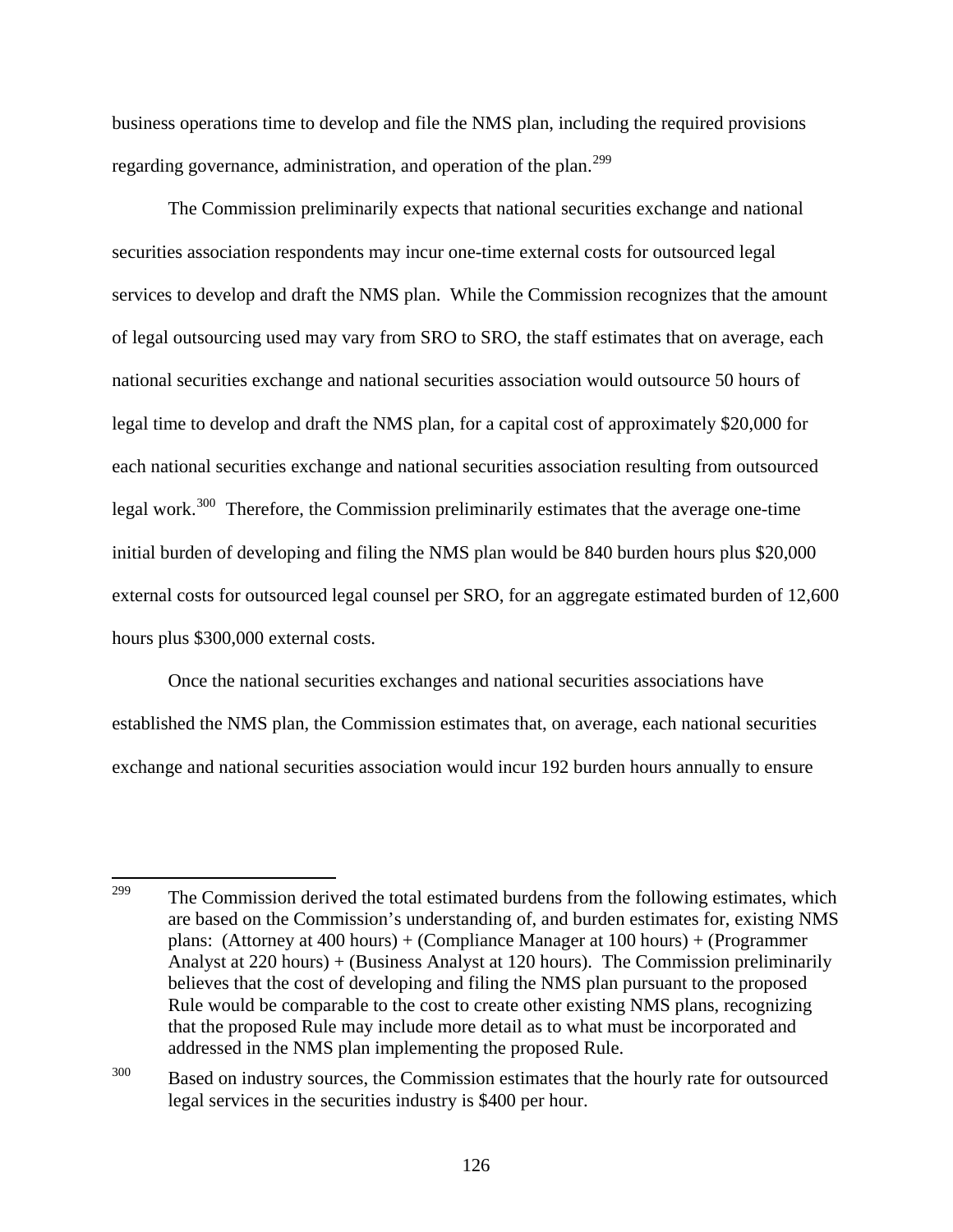that the NMS plan is up to date and remains in compliance with the proposed Rule,  $301$  for an aggregate estimated burden of 2,880 hours.

## **b. Report**

The Commission estimates that it would take each national securities exchange or national securities association approximately 420 burden hours of internal legal, compliance, business operations and information technology staff time to create the report required by the proposed Rule.<sup>[302](#page-126-1)</sup> The Commission also expects that each national securities exchange and national securities association respondent may incur one-time external costs for outsourced legal services helping to prepare the report. Commission estimates that on average, each national securities exchange and national securities association would outsource 25 hours of legal time to create the report, for an aggregate one-time capital cost of approximately \$10,000.<sup>[303](#page-126-2)</sup> Therefore, the Commission preliminarily estimates that the one-time initial burden of drafting the report required by the proposed Rule would be 420 burden hours plus \$10,000 external costs for outsourced legal counsel per SRO, for an aggregate estimated burden of 6,300 hours and \$150,000 external costs.

<span id="page-126-2"></span><sup>303</sup> The Commission derived the total estimated burden for outsourced legal counsel based on the assumption that the report required by the proposed Rule would require approximately half the effort of drafting and filing the proposed NMS plan.

<span id="page-126-0"></span><sup>301</sup> The Commission derived the total estimated burdens from the following estimates, which are based on prior Commission experience with burden estimates: (Attorney at 64 hours) + (Compliance Manager at 64 hours) + (Programmer Analyst at 64 hours) = 192 burden hours.

<span id="page-126-1"></span> $302$  The Commission derived the total estimated burden from the following estimates, which assumes preparation of the report would impose approximately half of the approximate burden of preparing the Plan, reflects half of the approximate burden of drafting and filing the NMS plan, and the Commission's preliminary view that the cost of preparing the report would not be as extensive as the drafting and filing of the NMS plan: (Attorney at 200 hours) + (Compliance Manager at 50 hours) + (Programmer Analyst at 110 hours) + (Business Analyst at 60 hours) = 420 burden hours per SRO.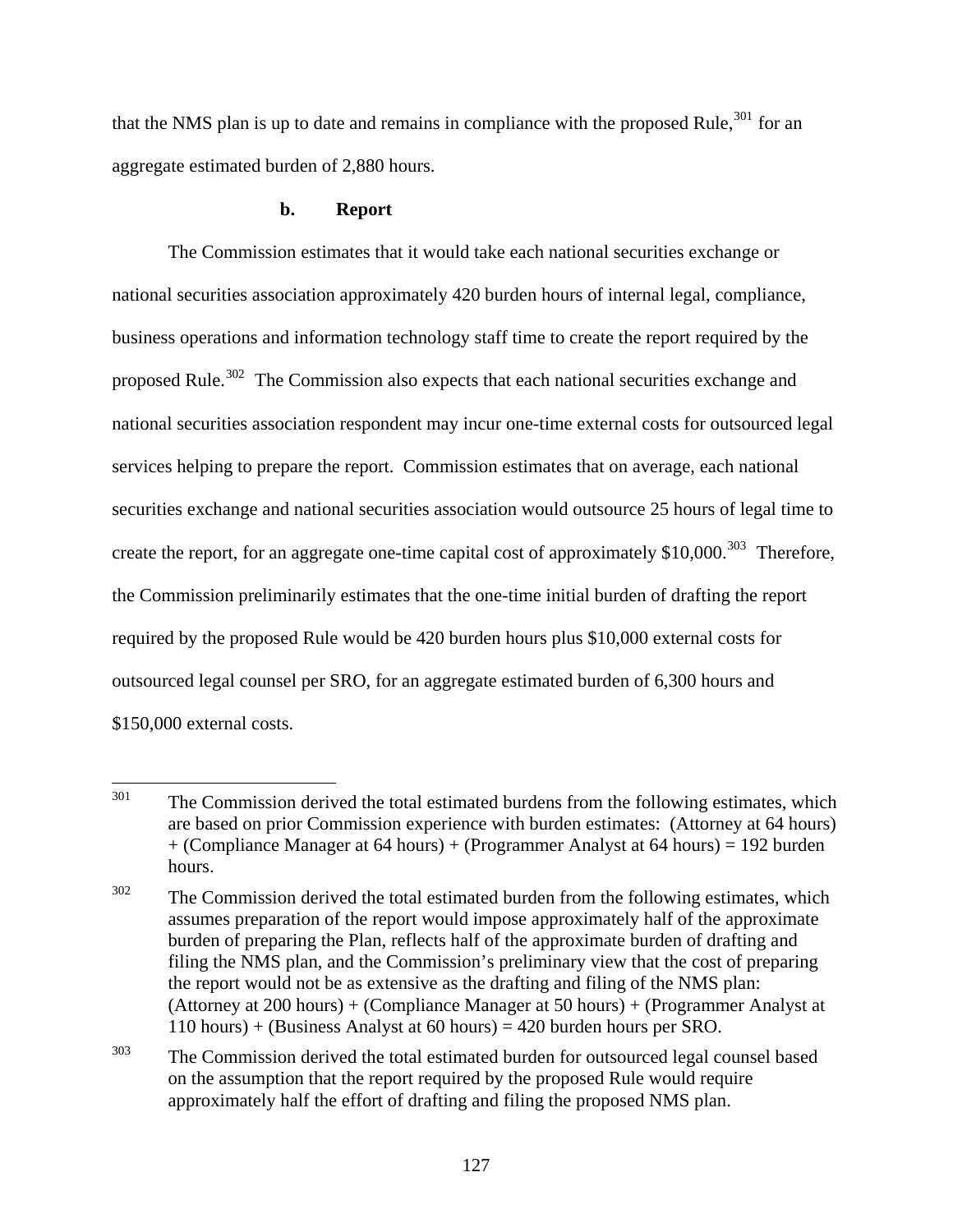### **c. Data Collection and Reporting**

 The proposed Rule would require the collection and reporting on a real time basis of some information that national securities exchanges and national securities associations already collect to operate their business, and are required to maintain in compliance with Section 17(a) of the Exchange Act and Rule 17a-1 thereunder.<sup>[304](#page-127-0)</sup> For instance, the Commission believes that exchanges keep records pursuant to Section 17(a) of the Exchange Act and Rule 17a-1 thereunder in electronic form, of the receipt of all orders entered into their systems, as well as records of the routing, modification, cancellation, and execution of those orders. However, the proposed Rule would require each SRO to collect and report additional and more detailed information, and to report the information to the central repository in real time in a specified uniform format. The Commission anticipates that exchanges may need to enhance or replace their current systems to be able to comply with the proposed information collection and reporting requirements of the proposed Rule.

 The Commission recognizes that the extent to which a particular SRO would need to make systems changes would differ depending upon the SRO's current market structure and existing systems. However, the Commission preliminarily estimates that, on average, the initial one-time burden per national securities exchange and national securities association for development and implementation of the systems needed to capture the required information and transmit it to the central repository in a specified format in compliance with the proposed Rule to be 2,200 hours.<sup>[305](#page-127-1)</sup> Further, the Commission estimates that, on average, each exchange and

<span id="page-127-0"></span><sup>304</sup> 304 15 U.S.C. 78q(a); 17 CFR 240.17a-1.

<span id="page-127-1"></span> $305$  The Commission derived the total estimated burdens from the following estimates, which reflect the Commission's experience with, and burden estimates for, SRO systems changes, and discussions with market participants: (Attorney at  $100$  hours) +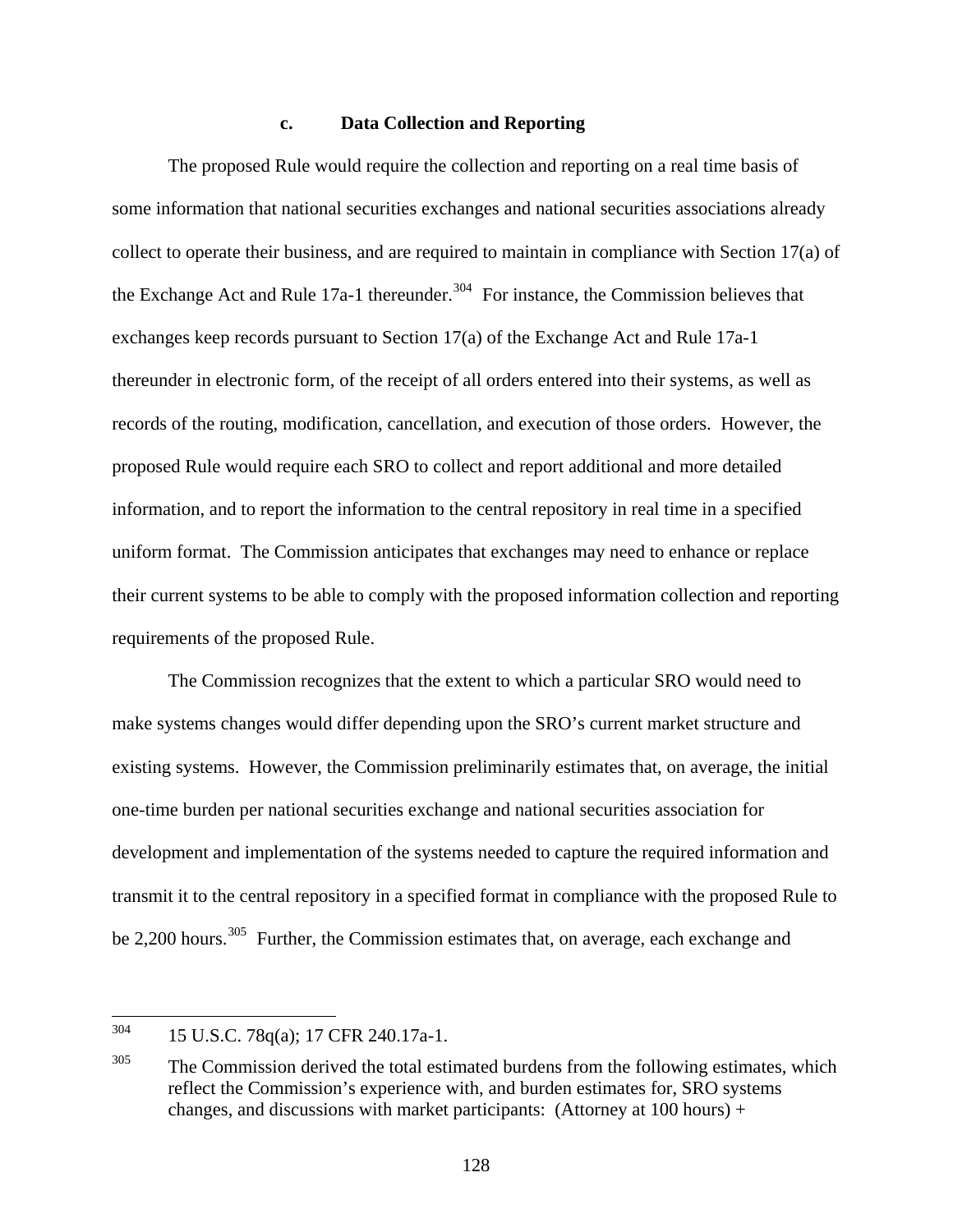association would incur approximately 40 hours of outsourced legal counsel legal time for the development and implementation of systems needed to capture the required information and transmit it to the central repository, and a one time software and hardware cost of \$4,542,940 per SRO to develop and implement the necessary systems. Therefore, the Commission preliminarily estimates that the average one-time initial burden per national securities exchange and national securities association for development and implementation of the systems needed to capture the required information and transmit it to the central repository in a specified format in compliance with the proposed Rule would be 2,200 burden hours plus \$16,000 costs for outsourced legal counsel and \$4,542,940 for hardware and software costs,<sup>[306](#page-128-0)</sup> for an aggregate estimated burden of 33,000 hours and \$68,384,100 external and systems costs.

 Once a national securities exchange or national securities association has established the appropriate systems required for collection and transmission of the required information to the central repository in a specified format, the Commission preliminarily believes that it would be necessary for each national securities exchange or national securities association to undertake efforts to ensure that their system technology is up to date and remains in compliance with the proposed Rule, which could include personnel time to monitor each SRO's reporting of the required data and the maintenance of the systems to report the required data; activity related to adding extra systems capacity to accommodate new order types that would need to be reported to

(Compliance Manager at 80 hours) + (Programmer Analyst at 1,960 hours) + (Business Analyst at 60 hours) = 2,200 burden hours per SRO.

 $\overline{a}$ 

<span id="page-128-0"></span><sup>306</sup> These estimates are based on the Commission's previous experience with, and cost estimates for, SRO systems changes, and discussions with market participants. See Securities Exchange Act Release No. 50870 (December 16, 2004), 69 FR 77424, (December 27, 2004) ("Regulation NMS Reproposing Release") at 77480 (discussing costs to implement Rule 611 of Regulation NMS). Although the Commission recognizes that the substance of Rule 611 of Regulation NMS is not the same as the proposed Rule, the Commission preliminarily believes that the scope of the systems changes would be comparable.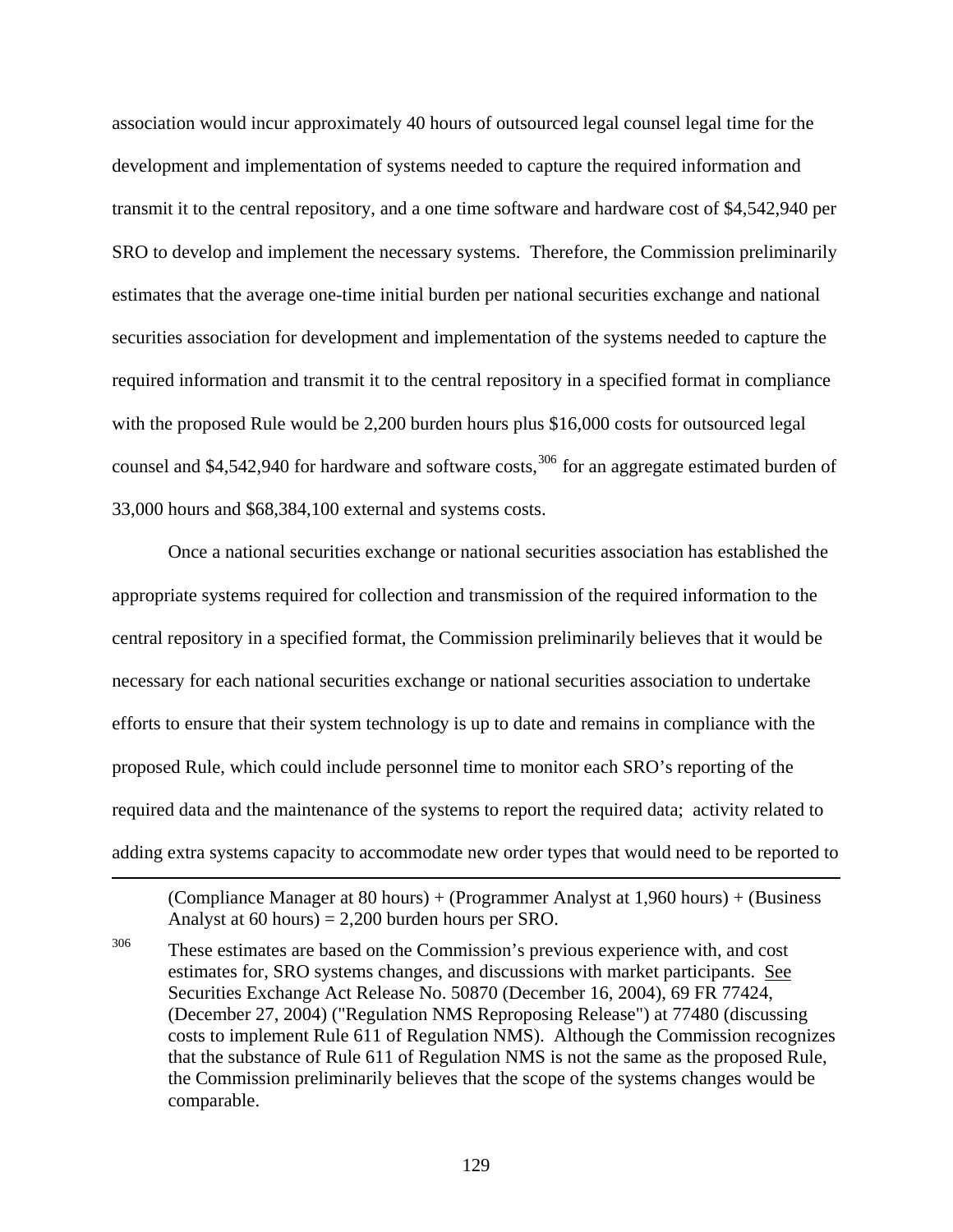the central repository; or implementing changes to trading systems which might result in additional reports to the central repository. The Commission preliminarily estimates that, on average, it would take a national securities exchange or national securities association approximately 4,975 hours per year to ensure that the system technology is up to date and remains in compliance with the proposed Rule.<sup>[307](#page-129-0)</sup> The Commission also estimates that it would cost, on average, approximately \$1.25 million per year per SRO to continue to comply with the proposed requirements to provide information to the central repository, including costs to maintain the systems connectivity to the central repository and purchase any necessary hardware, software, and other materials.<sup>[308](#page-129-1)</sup> Therefore, the Commission preliminarily estimates that the average ongoing annual burden per SRO would be approximately 4,975 hours plus \$1.25 million external costs to maintain the systems necessary to collect and transmit information to the central repository, for an aggregate estimated annual burden of 74,625 hours and \$18,750,000 external systems costs.

### **d. Central Repository**

 The proposed Rule would require national securities exchanges and national securities associations to jointly establish a central repository tasked with the receipt, consolidation, and retention of the reported order and execution information. The central repository thus would need its own system(s) to receive, consolidate, and retain the electronic data received from the

<span id="page-129-0"></span><sup>307</sup> The Commission derived the total estimated burdens from the following estimates, which reflect the Commission's preliminary view that annual ongoing costs would be approximately half the costs of developing and implementing the systems to capture the required information and transmit it to the central repository, and discussions with market participants: (Attorney at  $1,500$  hours) + (Compliance Analyst at  $1,600$  hours) + (Programmer Analyst at 1,375 hours) + (Business Analyst at 500 hours) = 4,975 burden hours per SRO.

<span id="page-129-1"></span><sup>&</sup>lt;sup>308</sup> This estimate includes an estimated cost of approximately \$10,000 per month to maintain systems connectivity to the central repository, including back-up connectivity. This estimate is based on discussions with a market participant.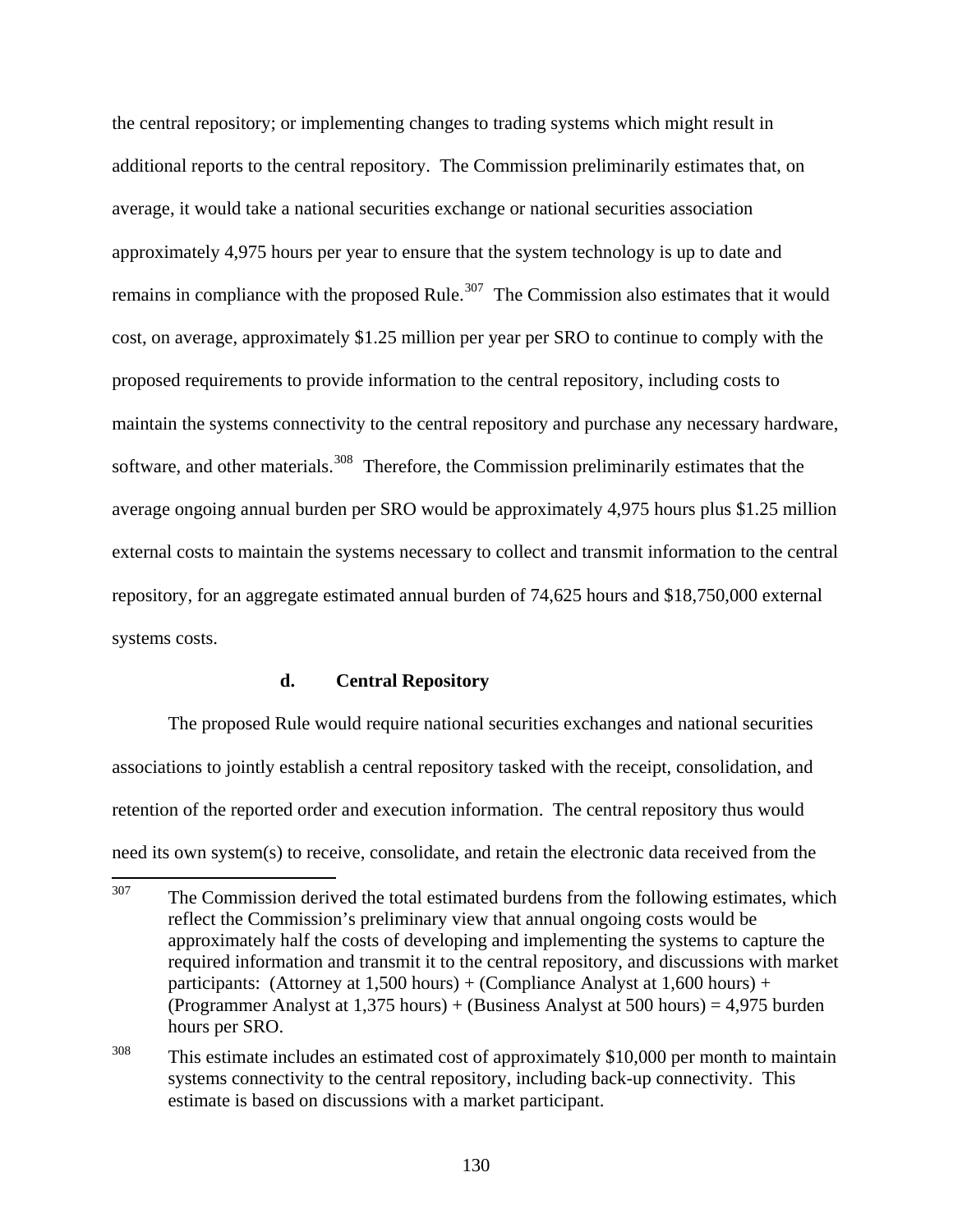SROs and their members. The system would be required to be accessible by the sponsors and the Commission for regulatory purposes, with validation parameters allowing the central repository to automatically check the accuracy and completeness of the data submitted, and reject data not conforming to these parameters. It is anticipated that the burdens of development and operation of the central repository would be shared among the plan sponsors.

 The Commission staff preliminarily estimates that there would be an average initial onetime burden of 17,500 hours per plan sponsor for development and implementation of the systems needed to capture the required information in compliance with the proposed Rule.<sup>[309](#page-130-0)</sup> Further, the Commission estimates that each exchange and association would incur software and hardware costs of approximately \$4 million per plan sponsor related to systems development. Therefore, the Commission preliminarily estimates a one-time initial burden of 17,500 hours per plan sponsor, plus software and hardware costs of approximately \$4 million related to systems development, $310$  for an aggregate estimated burden of 262,500 hours and \$60 million in external systems costs.

<span id="page-130-0"></span><sup>309</sup> The Commission derived the total estimated burdens based on the following estimates, which are based on information provided to the Commission regarding the development of reporting systems for the collection, consolidation, and dissemination of quotation and last sale data and discussions with market participants: (Attorney at 3,000 hours) + (Compliance Manager at 4,000 hours) + (Programmer Analyst at 7,500 hours) + (Business Analyst at  $3,000$  hours) = 17,500 per SRO. This figure excludes the number of burden hours required to create and file the NMS plan.

<span id="page-130-1"></span><sup>&</sup>lt;sup>310</sup> This cost estimate includes the estimated costs that each exchange and association would incur for software and hardware costs related to systems development. This cost estimate also would encompass (1) costs related to engaging in an analysis and formal bidding process to choose the plan processor, and (2) any search undertaken to hire a CCO. See proposed Rule  $613(a)(3)(i)$  (the plan sponsors would be required to select a person to act as a plan processor for the central repository no later than two months after the effectiveness of the NMS plan) and 613(b)(5) (the plan sponsors would be required to appoint a CCO to regularly review the operation of the central repository to assure its continued effectiveness in light of market and technological developments, and make any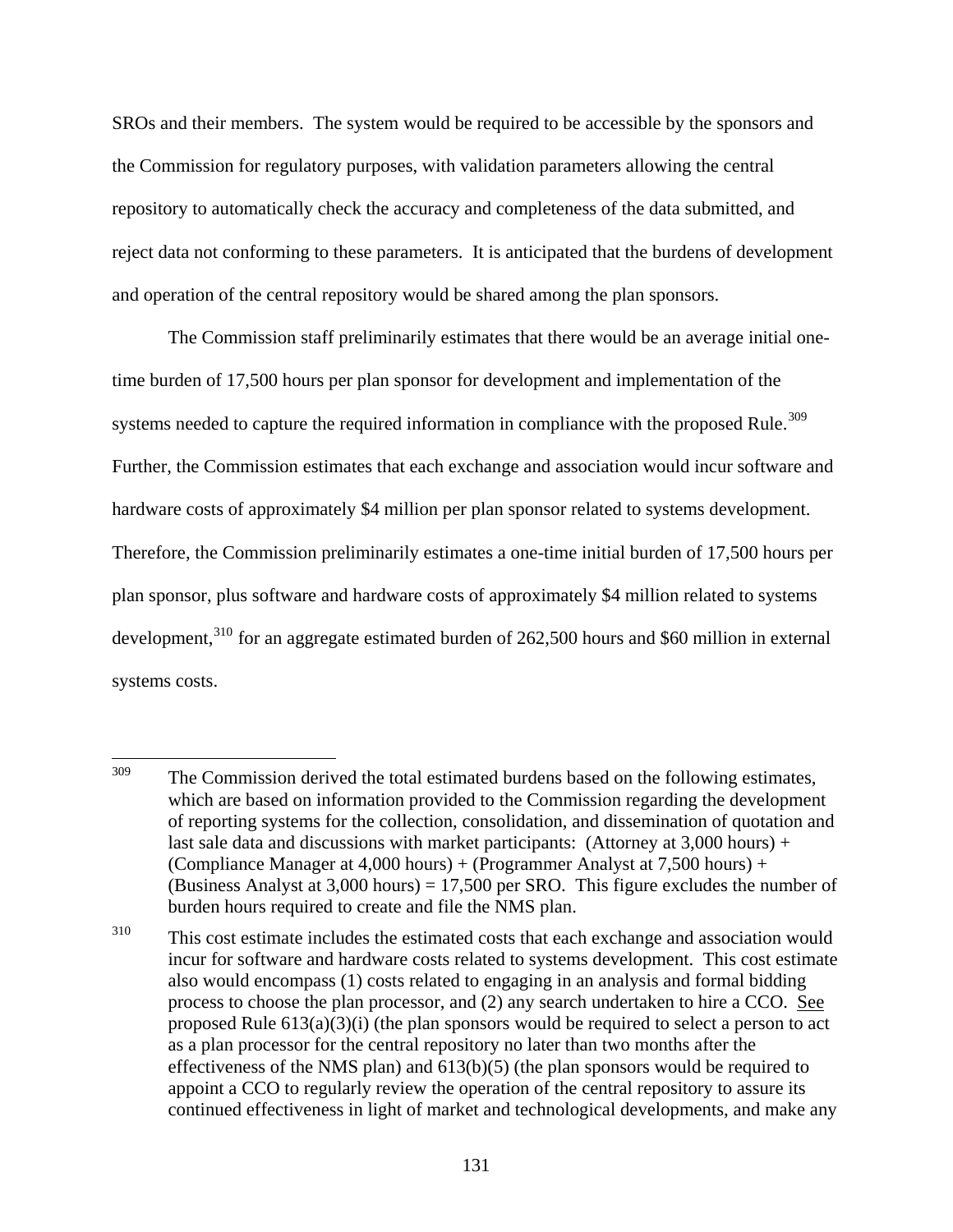Once the plan sponsors have established the systems necessary for the central repository to receive, consolidate, and retain the required information, the Commission estimates that the burden per plan sponsor to ensure that the system technology and functionality is up to date and remains in compliance with the proposed Rule would be 192 hours per year, for an estimated aggregate burden per year of 2,880 hours.<sup>[311](#page-131-0)</sup> The estimated burden would include actions taken to regularly review the operation of the central repository to assure its continued effectiveness and to determine the need for enhancements to accommodate the information required to be collected, or new information collected, and the manner in which the data is processed, as well as periodic assessments of the adequacy of the system technology and functionality of the central repository.

 After the central repository systems have been developed and implemented, there would be ongoing costs for operating the central repository, including the cost of paying the CCO; the cost of systems and connectivity upgrades or changes necessary to receive, consolidate, and store the reported order and execution information from SROs and their members; the cost, including storage costs, of collecting and maintaining the NBBO and transaction data in a format compatible with the order and event information collected pursuant to the proposed Rule; the cost of monitoring the required validation parameters, which would allow the central repository to automatically check the accuracy and completeness of the data submitted and reject data not conforming to these parameters consistent with the requirements of the proposed Rule; and the cost of compensating the plan processor. The Commission preliminarily assumes that the plan

 $\overline{a}$ 

appropriate recommendations for enhancements to the nature of the information collected and the manner in which the information is processed).

<span id="page-131-0"></span> $311$  The Commission derived the total estimated burdens from the following estimates, which are based on prior Commission experience with burden estimates: (Attorney at 16 hours) + (Compliance Manager at 16 hours) + (Programmer Analyst at 16 hours) = 48 burden hours per quarter, or 192 burden hours per year.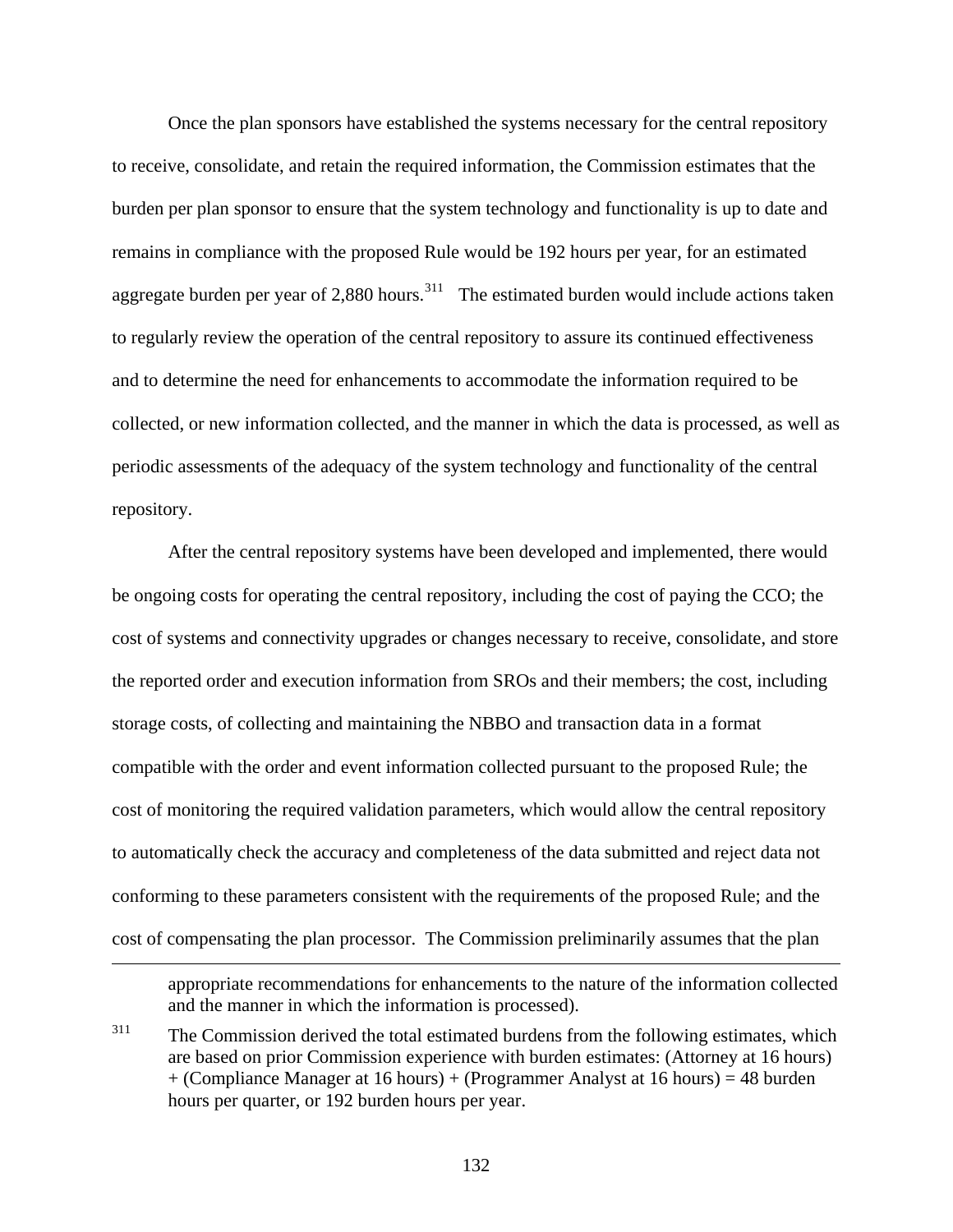processor would be responsible for the ongoing operations of the central repository. The Commission estimates that these costs would be approximately \$100 million in external costs to the plan processor for operation of the central repository per year, or approximately \$6,666,666 per plan sponsor per year.[312](#page-132-0)

### **e. Collection and retention of the NBBO and transaction reports**

 The proposed Rule would require that the central repository collect and retain on a current and continuous basis the NBBO for each NMS security, transaction reports reported pursuant to an effective transaction reporting plan, and last sale reports reported pursuant to the OPRA Plan. The central repository would be required to maintain this NBBO and transaction data in a format compatible with the order and event information collected pursuant to the proposed Rule.<sup>[313](#page-132-1)</sup> Further, the central repository would be required to retain the information collected pursuant to paragraphs  $(c)(7)$  and  $(e)(5)$  of the proposed Rule in a convenient and usable standard electronic data format that is directly available and searchable electronically without any manual intervention for a period of not less than five years. The information would be required to be available immediately, or if immediate availability could not reasonably and practically be achieved, any search query would be required to begin operating on the data not later than one hour after the search query is made.<sup>[314](#page-132-2)</sup>

<span id="page-132-0"></span><sup>312</sup> The Commission derived the total estimated burdens based on discussions with market participants. The estimated annual cost includes an annual salary for a CCO of \$703,800. This figure is based on a \$391 per-hour figure for a Chief Compliance Officer from SIFMA's Management & Professional Earnings in the Securities Industry 2008, modified by Commission staff to account for an 1800-hour work-year and multiplied by 5.35 to account for bonuses, firm size, employee benefits, and overhead.

<span id="page-132-1"></span> $313$  See proposed Rule 613(e)(5).

<span id="page-132-2"></span> $314$  See proposed Rule 613(e)(6).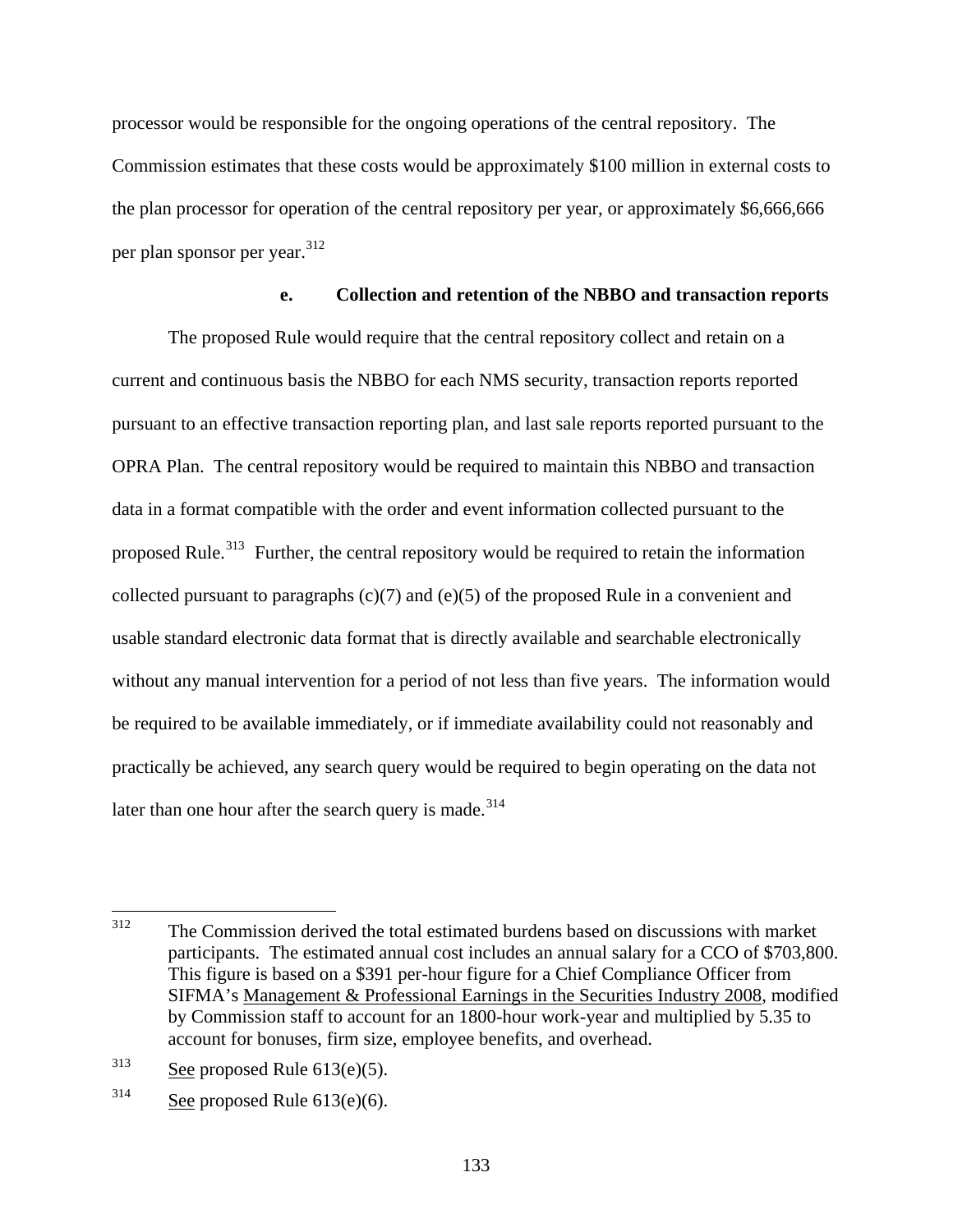The Commission preliminarily has included in the burden estimates to the plan sponsors of developing and implementing the systems necessary to capture the order audit trail information (see supra Section V.D.1.d) the: (1) initial one-time hour burden per plan sponsor for development and implementation of the systems at the central repository necessary to receive and retain this NBBO and last sale information; (2) associated software and hardware costs; and (3) ongoing costs of receiving and retaining the NBBO and last sale information.[315](#page-133-0)

 The Commission estimates that the ongoing external costs to receive the NBBO and last sale data from the SIPs would be approximately  $$1,370$  per year.<sup>[316](#page-133-1)</sup>

## **2. Members**

 The Commission preliminarily believes that the proposed Rule would require the collection and reporting in real time of much of the information that registered broker-dealers already maintain in compliance with existing regulations.<sup>[317](#page-133-2)</sup> For example, Section 17 of the Exchange Act and Rule 17a-3 thereunder mandate that broker-dealers keep certain records of orders handled during the course of business.<sup>[318](#page-133-3)</sup> Certain information also is required to be

<span id="page-133-0"></span><sup>315</sup> See supra Section V.D.1.d.

<span id="page-133-1"></span><sup>&</sup>lt;sup>316</sup> The Commission derived this estimate based on the average current cost of obtaining consolidated quotation and transaction information from existing quotation and transaction reporting plans.

<span id="page-133-2"></span> $\frac{317}{\text{e}}$  See Section 17(a) of the Exchange Act, 14 U.S.C. 78q(a), and Rules 17a-3, 17a-4, and 17a-25 under the Exchange Act, 17 CFR 240.17a-3, 17 CFR 240.17a-4, and 17 CFR 240.17a-25; see also, e.g., BATS Rule 20.7; BOX Chapter V, Section 4; CBOE Chapter VI, Rule 6.24; CHX Article 11, Rule 3; FINRA Rule 7440; Nasdaq Options Market Chapter IX, Section 4; NYSE Rule 132B; and NYSE Amex Equities Rule 132B.

<span id="page-133-3"></span><sup>318 15</sup> U.S.C. 78q et seq.; 17 CFR 240.17a-3. Generally, broker-dealers must keep a memorandum of each brokerage order, including the following information: the terms and conditions of an order or instructions; the account for which an order was entered; time of order entry and receipt and, to the extent feasible, time of execution; any modifications or cancellations (and, to the extent feasible, time of cancellation); execution price; and the identity of each associated person, if any, responsible for the account. See Rule  $17a-3(a)(6)(i)$  under the Exchange Act,  $17$  CFR  $240.17a-3(a)(6)(i)$ .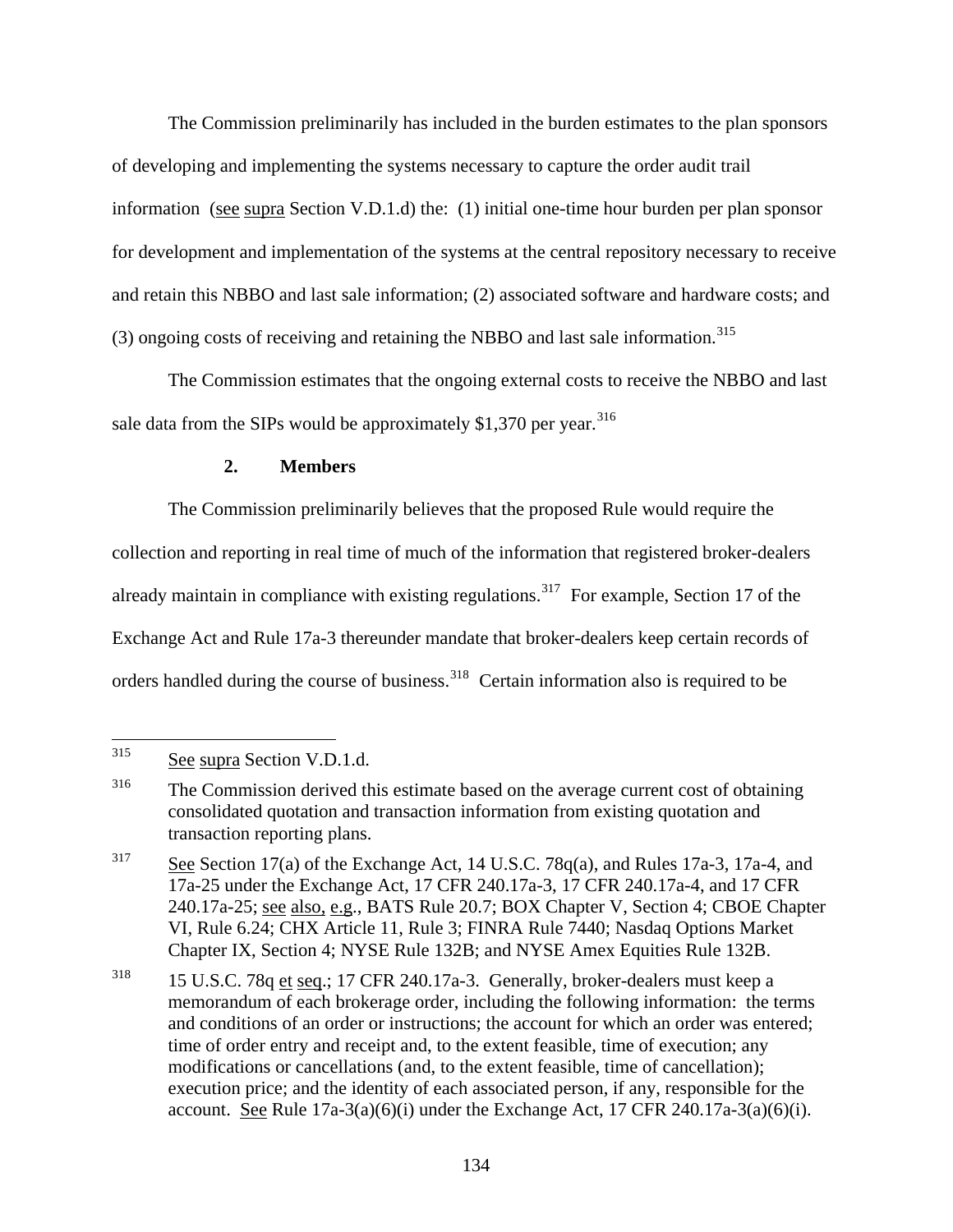collected and reported by broker-dealers in compliance with a Commission request pursuant to Rule 17a-25 under the Exchange Act.<sup>[319](#page-134-0)</sup> The proposed Rule would, however, require SRO members to collect and report additional information for each order in a specified uniform format. In addition to the new information, the members also would be required to report most of the information on a real time basis to the central repository, which is not currently required. The Commission anticipates that SRO members would need to either enhance or replace their current order handling, trading, and other systems to be able to collect and report the required order and reportable event information to the central repository as required by the proposed Rule.

 The Commission recognizes that the extent to which a particular member would need to make systems changes or replace existing systems would differ depending upon the member's current business operations and systems. The Commission preliminarily believes that members that rely mostly on their own internal order routing and execution management systems would need to make changes to or replace such systems to collect and report the required order and reportable event information to the central repository as required by the proposed Rule. The Commission estimates that there are approximately 1,114 of these types of members. $320$  The Commission preliminarily estimates the average initial one-time burden to develop and

Broker-dealers also are required to keep a record for each cash and margin account they hold, and the name and address of the beneficial owner of each such account. See Rule 17a-3(a)(9) under the Exchange Act, 17 CFR 240.17a-3(a)(9).

<span id="page-134-0"></span><sup>&</sup>lt;sup>319</sup> See supra Section I.A for a detailed discussion of what information is required to be submitted upon request to the Commission pursuant to Rule 17a-25 under the Exchange Act, 17 CFR 240.17a-25.

<span id="page-134-1"></span><sup>&</sup>lt;sup>320</sup> This number includes members that are clearing brokers-dealers that carry customer accounts; broker-dealers that accept customer monies but do no margin business; introducing brokers that clear proprietary securities transactions; ATSs registered with the Commission; other clearing firms; and registered market makers. This number was derived from annual FOCUS reports filed with the Commission for the year ending in 2008.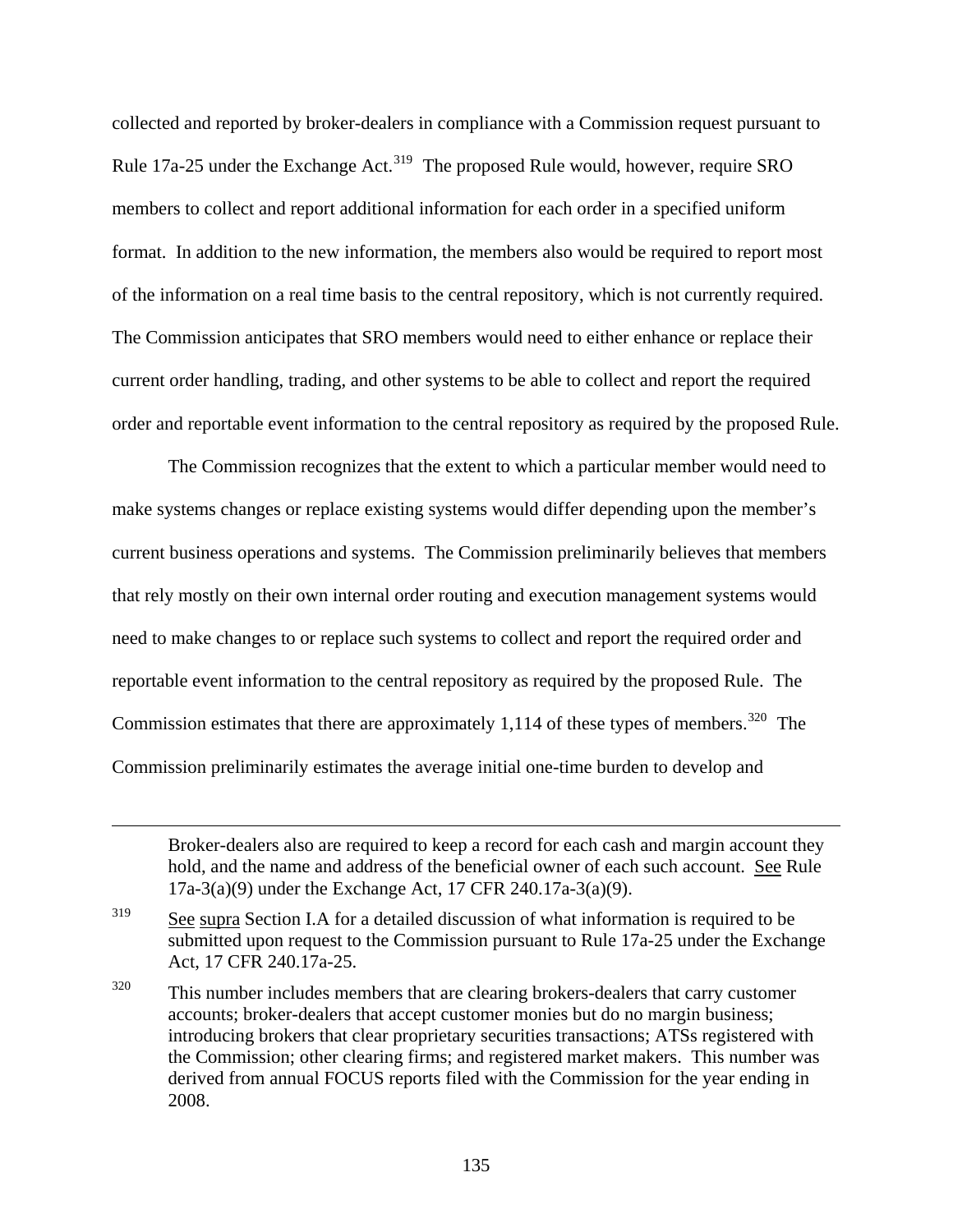implement the needed systems changes to capture the required information and transmit it to the central repository in compliance with the proposed Rule for these members would be approximately 6,530 burden hours.<sup>[321](#page-135-0)</sup> The Commission also preliminarily estimates that these members would, on average, incur approximately \$1.5 million in one-time external costs for hardware and software to implement the systems changes needed to capture the required information and transmit it to the central repository.<sup>[322](#page-135-1)</sup> Therefore, the Commission preliminarily estimates that the average one-time initial burden per member would be 6,530 hours and \$1.5 million, for an estimated aggregate burden of 7,274,420 hours and \$1,671,000,000.

This number would likely overestimate the costs for some of these members and underestimate it for others. For example, it may overestimate the cost for ATSs as opposed to members that engage in a customer and proprietary (or market marking) business, in part because of the narrower business focus of some  $ATSs$ .<sup>[323](#page-135-2)</sup> The Commission also recognizes that some or all of these members may contract with one or more outside vendors to provide certain front-end order management systems. The third-party vendor may make changes to its systems

These estimated hour burdens and systems costs would include the burden and costs, if any, that would be incurred by members to obtain the required customer information, including beneficial ownership, store it electronically, and transmit it to the central repository.

<span id="page-135-0"></span><sup>321</sup> The Commission derived the total estimated burdens on the following estimates, which reflect the Commission's previous experience with, and burden estimates for, brokerdealer systems changes, and discussions with market participants: (Attorney at 1,240 hours) + (Compliance Manager at 1,540 hours) + (Programmer Analyst at 2,750 hours) + (Business Analyst at  $1000$  hours) = 6,530 hours.

<span id="page-135-1"></span><sup>322</sup> These estimates are based on the Commission's previous experience with, and cost estimates for, broker-dealer systems changes, and discussions with market participants. See Regulation NMS Reproposing Release, supra note 306, at 77480 (discussing costs to implement Rule 611 of Regulation NMS). Although the Commission recognizes that the substance of Rule 611 of Regulation NMS is not the same as the proposed Rule, the Commission preliminarily believes that the scope of the systems changes would be comparable.

<span id="page-135-2"></span><sup>323</sup> See Regulation NMS Reproposing Release, supra note 306, at 77480.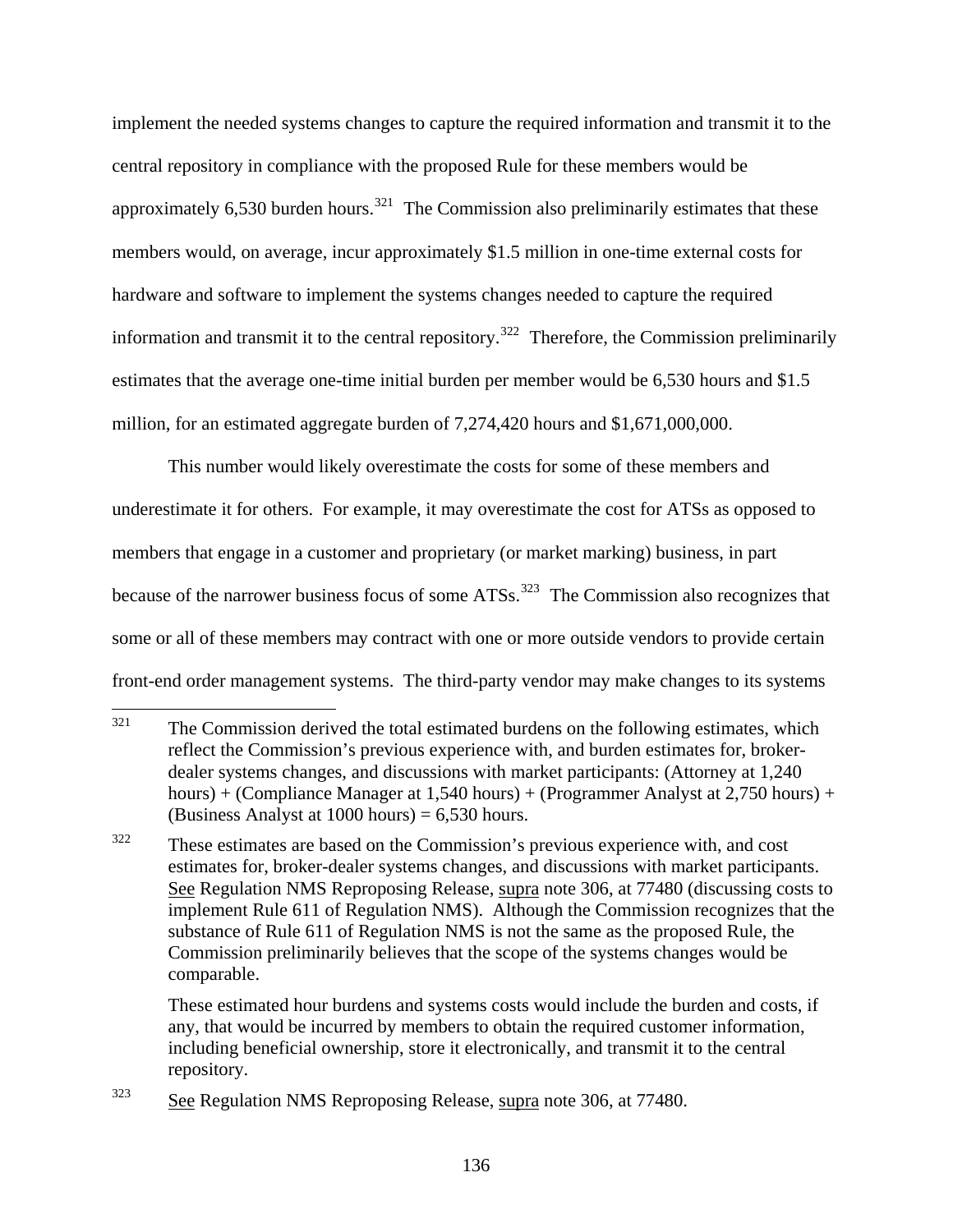to permit the members that use the system to capture and provide the required information to the central repository. Likewise, some or all of these members may contract with outside vendors to provide back-office functionality. These third-party vendors may make changes to their systems to permit the members that use the systems to capture and provide the required information to the central repository. The cost of these changes may be shared by the various members that use the systems, and thus may result in a reduced cost to an individual member to implement changes to its own systems to comply with the requirements of the proposed Rule.

 Once such a member has established the appropriate systems and processes required for collection and transmission of the required information to the central repository, the Commission estimates that the proposal would impose on each member ongoing annual burdens associated with, among other things, personnel time to monitor each member's reporting of the required data and the maintenance of the systems to report the required data; activity related to adding extra systems capacity to accommodate new order types that would need to be reported to the central repository; or implementing changes to trading systems which might result in additional reports to the central repository. The Commission preliminarily estimates that, on average, it would take a member of a national securities exchange or national securities association approximately 3,050 burden hours per year continued compliance with the proposed Rule.<sup>[324](#page-136-0)</sup> The Commission also estimates that it would cost, on average, approximately \$756,000 per year per member to maintain the systems connectivity to the central repository and purchase any

<span id="page-136-0"></span><sup>324</sup> The Commission derived the total estimated burdens on the following estimates, which reflect the Commission's preliminary view that ongoing costs would be approximately half of the costs of developing and implementing the systems to comply with the proposed Rule: (Attorney at 800 hours) + (Compliance Manager at 1,000 hours) + (Programmer Analyst at 500 hours) + (Business Analyst at 750 hours) = 3,050 burden hours.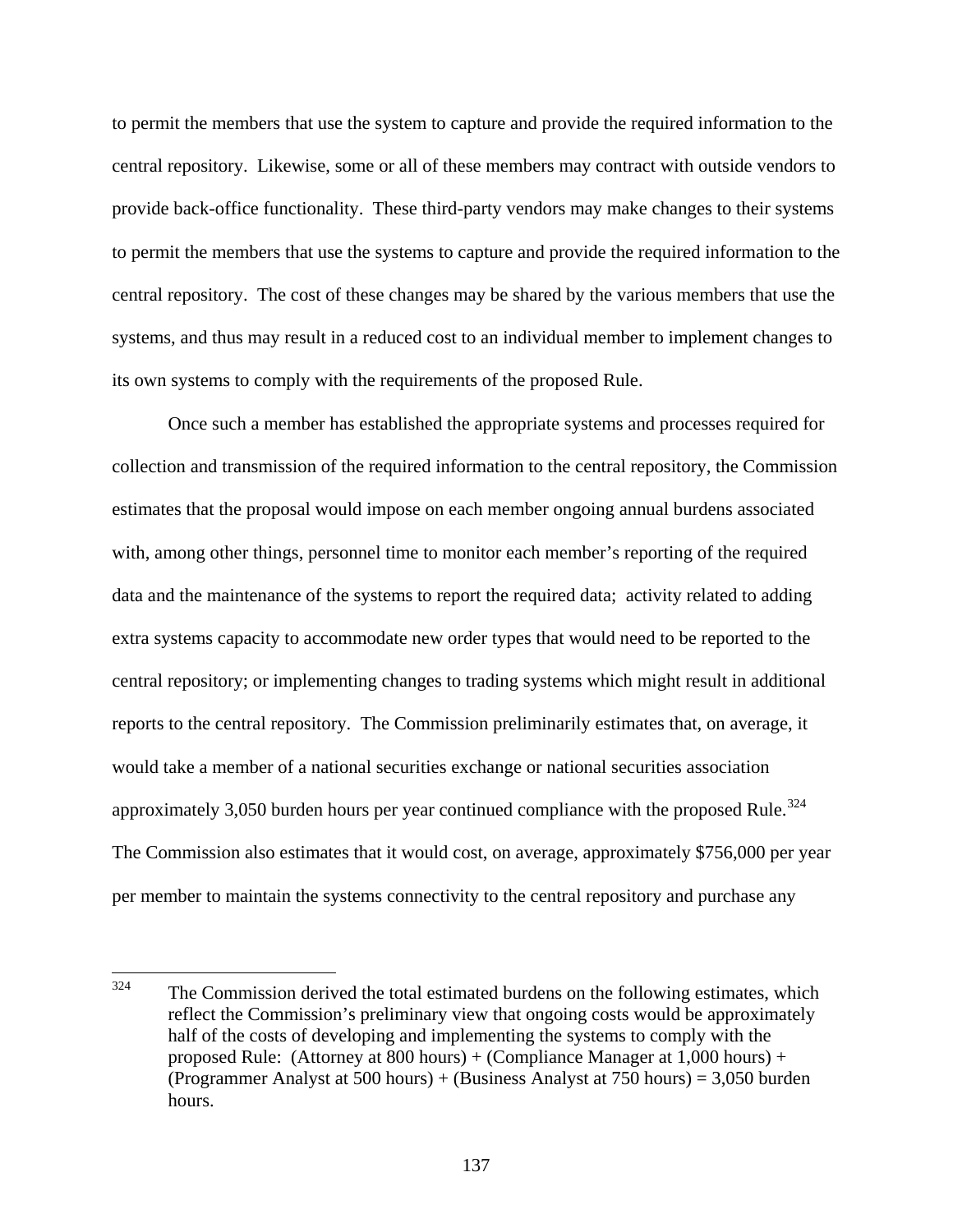necessary hardware, software, and other materials.<sup>[325](#page-137-0)</sup> Therefore, the Commission preliminarily estimates that the average ongoing annual burden per member would be approximately 3,050 hours, plus \$756,000 external costs to maintain the systems necessary to collect and transmit information to the central repository, for an estimated aggregate annual burden of 3,397,700 hours and \$842,184,000.

 The Commission preliminarily believes that other members generally would rely on functionality provided by third parties to electronically capture the required information and transmit it to the central repository in real time. For purposes of the proposed Rule, the Commission assumes that these members, which could include broker-dealers defined as "small entities" for purposes of the Regulatory Flexibility Act,<sup>[326](#page-137-1)</sup> generally do not clear transactions and may not possess their own internal order routing and execution management systems, but instead rely on third-party providers for such functionality. Further, the Commission assumes that many of these members currently do not themselves report order or trade information and instead rely on their clearing firms or other third parties to do it for them. These smaller members may look for "turn key" systems that could provide the functionality required by the proposed Rule. As such, the Commission preliminarily believes that these members would not undertake a fundamental restructuring of their business to comply with the proposed Rule. Instead, they might continue to rely on their clearing broker-dealer, or they might purchase a standardized software product provided by a third party that would provide the functionality to electronically capture the required information and transmit it to the central repository in real time. The

<span id="page-137-0"></span><sup>325</sup> This estimate includes an estimated cost of approximately \$10,000 per month to maintain systems connectivity to the central repository, including back-up connectivity. This estimate is based on discussions with a market participant.

<span id="page-137-1"></span><sup>326</sup> See infra Section IX.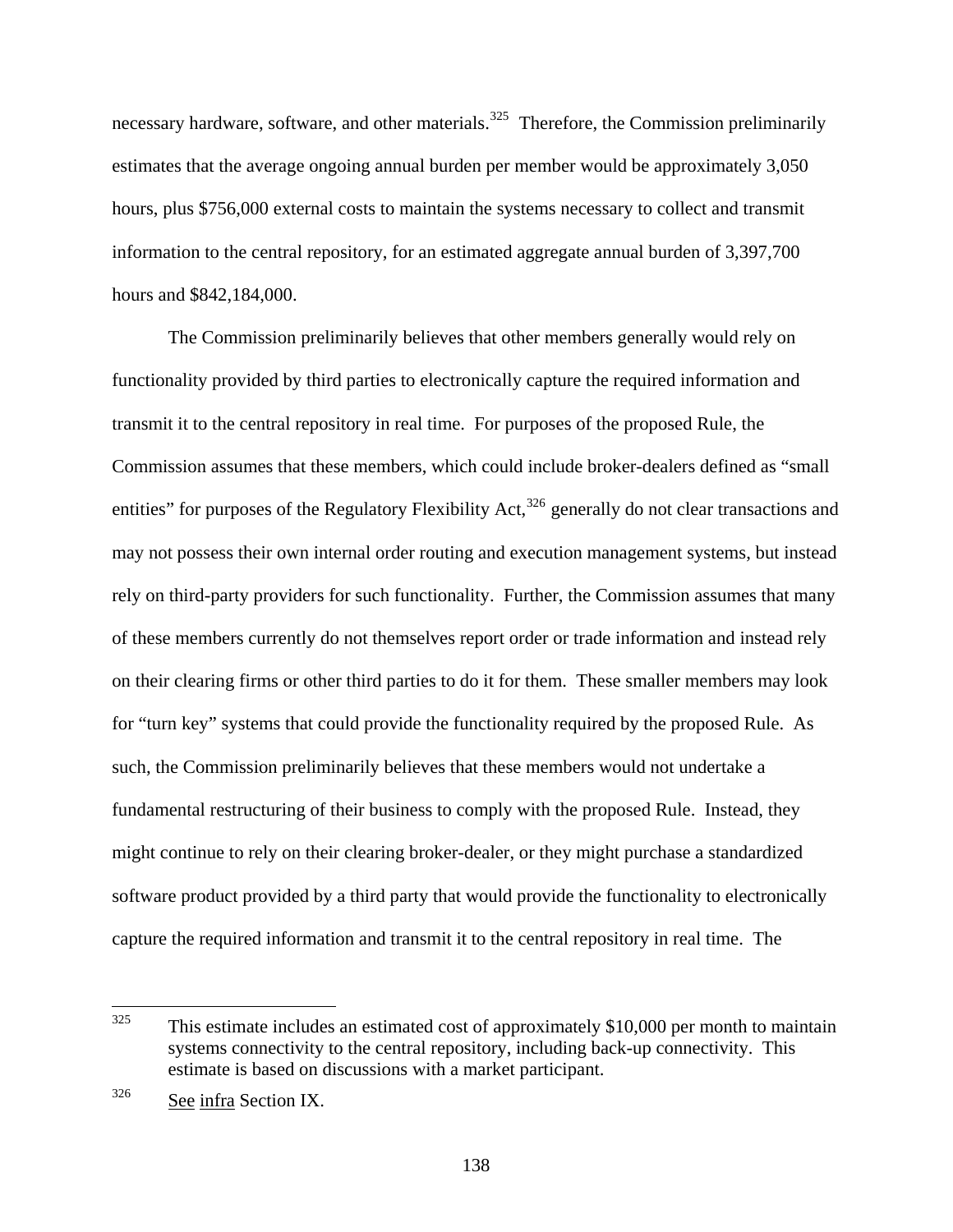Commission estimates that there are approximately 3,006 of these types of members.<sup>[327](#page-138-0)</sup> For these members, Commission staff preliminarily estimates the average external cost to compensate a third party, whether the clearing broker-dealer or other third party, for software that would provide the necessary functionality to electronically capture the required information and transmit it to the central repository, would be approximately \$50,000 per member.<sup>[328](#page-138-1)</sup> In addition, the Commission preliminarily estimates that each of these members, on average, would incur a one-time burden of 140 hours to incorporate this functionality.<sup>[329](#page-138-2)</sup> Therefore, the Commission preliminarily estimates an initial aggregate burden of 420,840 hours and

\$150,300,000.

 Once such a member has procured the appropriate third party system(s) for collection and transmission of the required information to the central repository, the Commission preliminarily estimates that such a member would continue to incur, on average, an external cost of \$50,000 annually to compensate a third party, whether the clearing broker-dealer or for software that

<span id="page-138-2"></span> $329$  The Commission derived the estimated burdens from the following estimates, which are based on prior Commission experience with burden estimates: (Attorney at 50 hours) + (Compliance Manager at 50 hours) + (Programmer Analyst at 40 hours) = 140 hours.

These estimated hour burdens and systems costs would include the burden and costs, if any, that would be incurred by members to obtain the required customer information, including beneficial ownership, store it electronically, and transmit it to the central repository.

<span id="page-138-0"></span><sup>327</sup> This number includes introducing broker-dealers that do not clear transactions. This number excludes non-clearing firms that specialize in direct participation programs; nonclearing firms that sell insurance products; and non-clearing firms that are underwriters and retailers of mutual funds because these firms do not deal in NMS securities. This number was derived from annual FOCUS reports filed with the Commission for the year ending in 2008.

<span id="page-138-1"></span><sup>&</sup>lt;sup>328</sup> This estimate is based on the Commission's previous experience with, and burden estimates for, broker-dealer systems changes. See Regulation NMS Reproposing Release, supra note 306, at 77480 (discussing costs to implement Rule 611 of Regulation NMS). Although the Commission recognizes that the substance of Rule 611 of Regulation NMS is not the same as the proposed Rule, the Commission preliminarily believes that the scope of the systems changes would be comparable.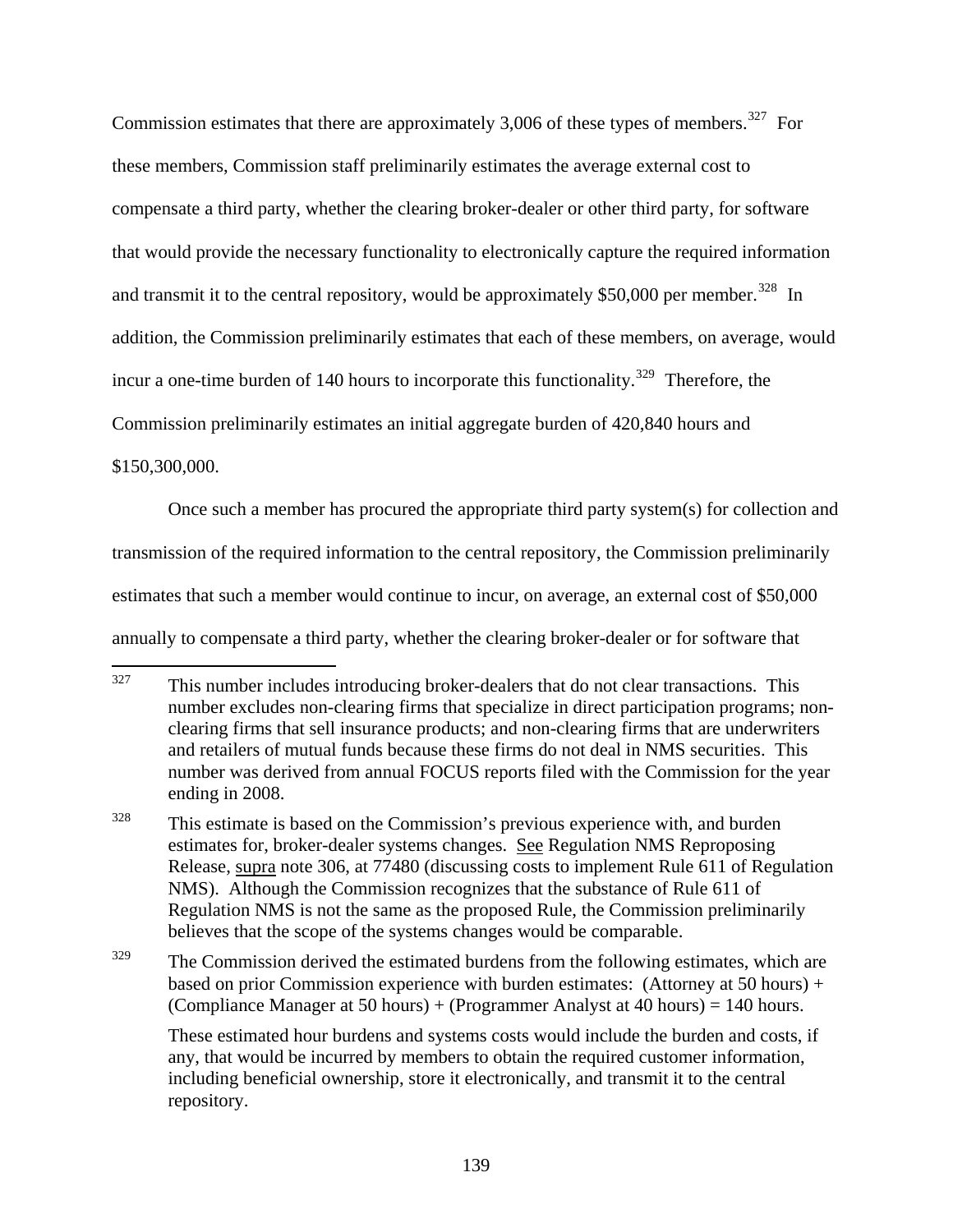would provide the necessary functionality to capture the required information and transmit it to the central repository. The Commission also preliminarily estimates that each such member would incur a cost for compliance personnel necessary to oversee continued compliance with the proposed Rule, which would result in 64 burden hours annually for such member.<sup>[330](#page-139-0)</sup> Therefore, the Commission preliminarily estimates an aggregate ongoing burden of 192,384 hours and \$150,300,000 to ensure compliance with the proposed Rule.

 The Commission requests specific comments on each of its estimates with respect to the estimated burden and costs on members to comply with the proposed Rule. In particular, the Commission requests comment on the specific types and amount of costs, as well as internal staff burden, that would be incurred to modify members' order handling, trading, and other systems to comply with the proposed Rule. The Commission requests comment whether, and if so how, the estimated costs would be impacted if the members did not have to provide the information in proposed Rule  $613(c)(7)(vi)$  and (vii) (the non-real time information).<sup>[331](#page-139-1)</sup> For instance, would requiring the reporting to the central repository of the account numbers for any subaccounts to which an execution is allocated, and the amount of a commission, if any, paid by the customer and the unique identifier of the broker-dealer(s) to whom the commission is paid, require changes to systems other than order handling and execution systems?

<span id="page-139-0"></span><sup>330</sup> The Commission bases this estimate one a full-time Compliance Manager spending approximately 2 days per quarter of his time on overseeing ongoing compliance with the proposed Rule.

<span id="page-139-1"></span> $331$  Proposed Rule 613(c)(7)(vi) would require the reporting to the central repository of the following information: (1) the account number for any subaccounts to which the execution is allocated (in whole or part); (2) the unique identifier of the clearing broker or prime broker, if applicable; (3) the unique order identifier of any contra-side order(s); (4) special settlement terms, if applicable; (5) short sale borrow information and identifier; and (6) the amount of a commission, if any, paid by the customer, and the unique identifier of the broker-dealer(s) to whom the commission is paid. Proposed Rule  $613(c)(7)(vii)$  would require the reporting to the central repository of a cancelled trade indicator, if the trade is cancelled.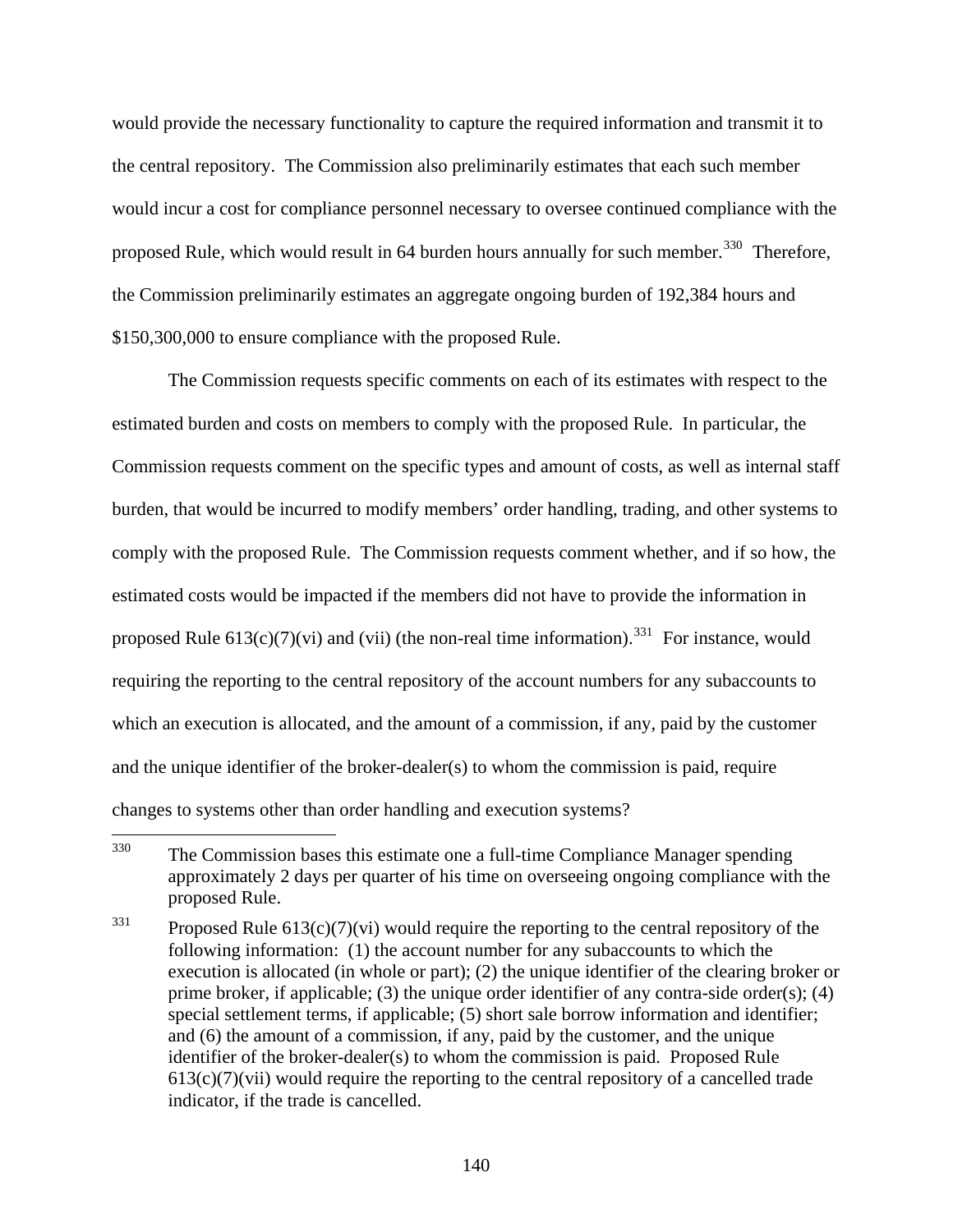### **E. Collection of Information is Mandatory**

Each collection of information discussed above would be a mandatory collection of information.

#### **F. Confidentiality**

The proposed Rule would require that the information to be collected and electronically provided to the central repository would only be available to the national securities exchanges, national securities association and the Commission for the purpose of performing their respective regulatory and oversight responsibilities pursuant to the federal securities laws, rules, and regulations.[332](#page-140-0) Further, the national market system plan submitted pursuant to the proposed Rule would be required to include policies and procedures to ensure the security and confidentiality of all information submitted to the central repository, and to ensure that all plan sponsors and their employees, as well as all employees of the central repository, shall use appropriate safeguards to ensure the confidentiality of such data and shall agree not to use such data for any purpose other than surveillance and regulatory purposes.<sup>[333](#page-140-1)</sup>

#### **G. Retention Period of Recordkeeping Requirements**

National securities exchanges and national securities associations would be required to retain records and information pursuant to Rule 17a-1 under the Exchange Act.<sup>[334](#page-140-2)</sup> Members would be required to retain records and information in accordance with Rule 17a-4 under the Exchange Act.<sup>[335](#page-140-3)</sup>

### **H. Request for Comments**

<span id="page-140-1"></span> $333$  See proposed Rule 613(e)(4)(i).

<span id="page-140-0"></span><sup>332</sup> See proposed Rule  $613(e)(2)$ .

<span id="page-140-2"></span><sup>334 17</sup> CFR 240.17a-1.

<span id="page-140-3"></span><sup>335 17</sup> CFR 240.17a-4.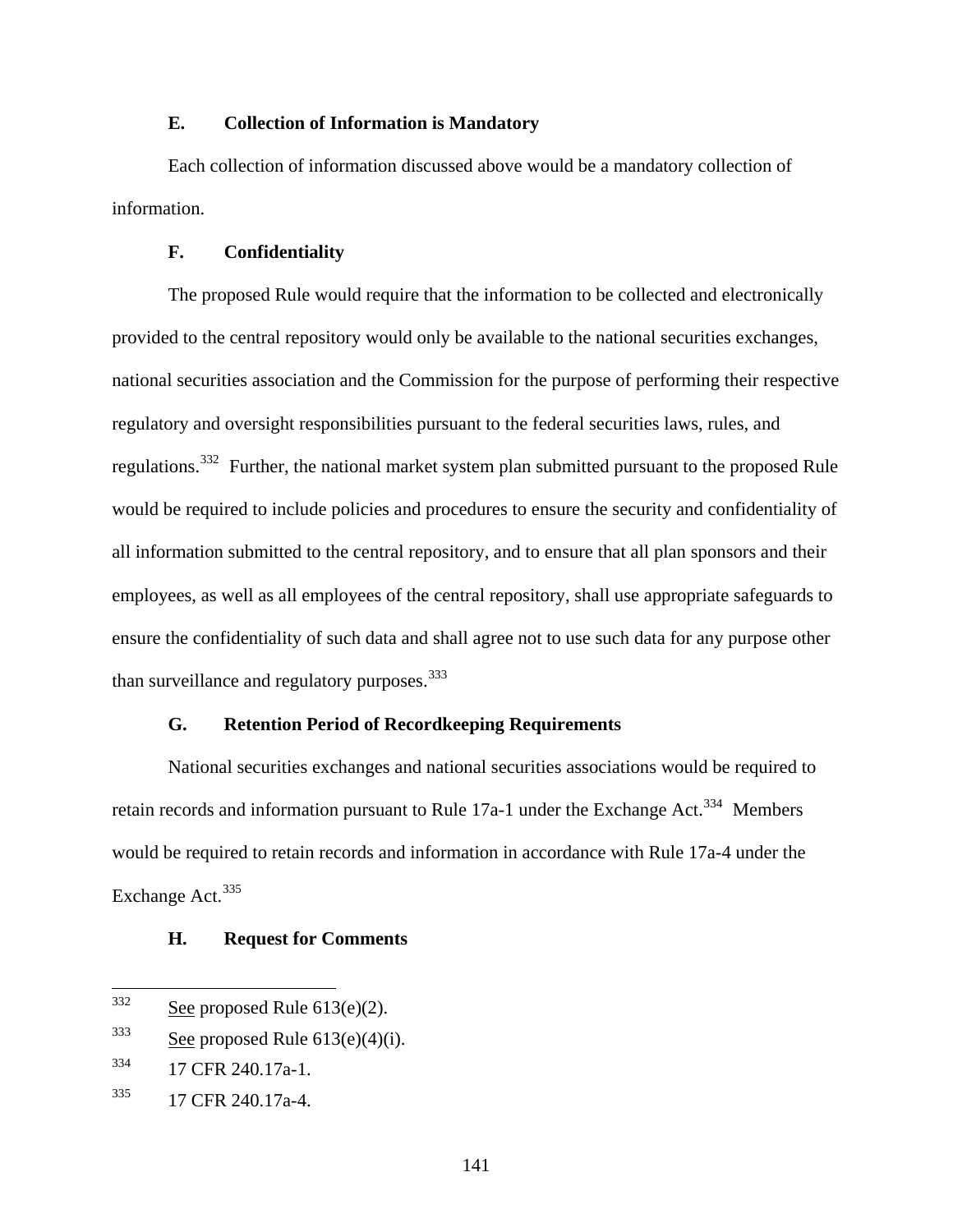Pursuant to 44 U.S.C.  $3506(c)(2)(B)$ , the Commission solicits comment to: (1) evaluate whether each proposed collection of information is necessary for the performance of the functions of the agency, including whether the information shall have practical utility; (2) evaluate the accuracy of the agency's estimate of the burden of each proposed collection of information; (3) enhance the quality, utility, and clarity of the information to be collected; and (4) minimize the burden of each collection of information on those who are to respond, including through the use of automated collection techniques or other forms of information technology.

### **VI. Consideration of Costs and Benefits**

The Commission is sensitive to the anticipated costs and benefits of the proposed Rule and requests comments on the costs and benefits of the proposed Rule. The Commission encourages commenters to identify, discuss, analyze, and supply relevant data regarding any such costs or benefits.

#### **A. Benefits**

Proposed Rule 613 would require all national securities exchanges and national securities associations to jointly submit to the Commission an NMS plan to create, implement, and maintain a consolidated audit trail. The proposed consolidated audit trail would capture, in real time, certain information about each order (including quotations) for an NMS security, including the identity of the customer placing the order, and the details of routing, modification, cancellation, and execution (in whole or in part). In effect, an "electronic audit trail report" would be created for every event in the life of the order. The consolidated audit trail would be maintained by a central repository, and all exchanges, FINRA and the Commission would have access to the consolidated audit trail data for regulatory purposes.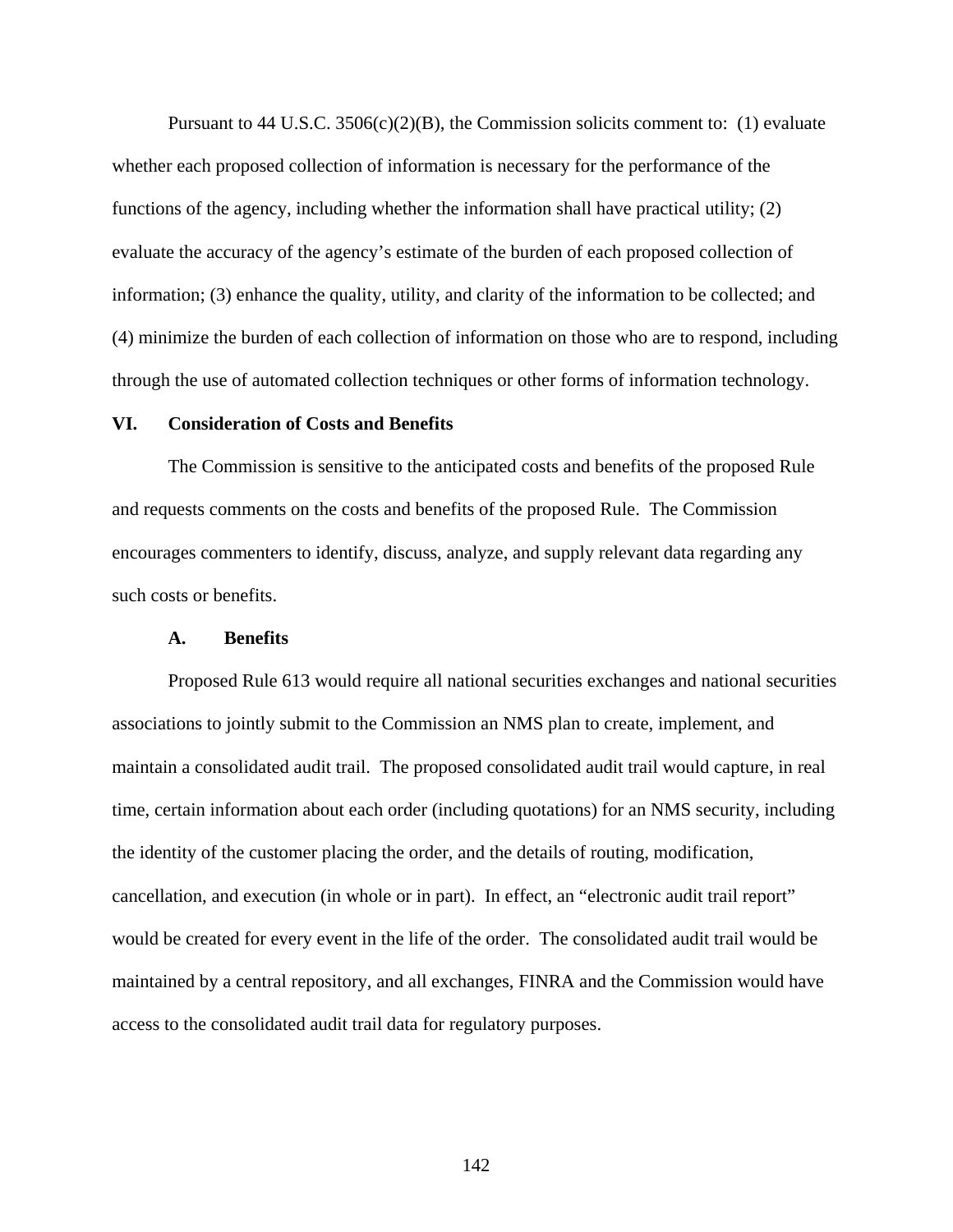The Commission preliminarily believes that proposed Rule 613 would significantly aid each of the exchanges and FINRA in carrying out its respective statutory obligations to be organized and have the capacity to comply, and enforce compliance by its members, with its rules, and with the federal securities laws, rules, and regulations. Likewise, the Commission believes that proposed Rule 613 would significantly aid the Commission in its ability to oversee the exchanges and associations, and to enforce compliance by the members of exchanges and associations with the respective exchange's or association's rules, and the federal securities laws and regulations. The proposed consolidated audit trail also would aid the Commission in its efforts to limit the manipulation of security prices, and to limit the use of manipulative or deceptive devices in the purchase or sale of a security. Further, the proposal would benefit exchanges, FINRA, and Commission staff by improving the ability of exchanges, FINRA and Commission staff to conduct more timely and accurate trading analysis for market reconstructions, complex enforcement inquiries or investigations, as well as inspections and examinations.

Specifically, the Commission preliminarily believes that, as proposed, Rule 613 would enable exchanges and FINRA to more effectively and efficiently detect, investigate, and deter illegal trading activity, particularly cross-market illegal activity, in furtherance of their statutory obligations. In addition, the Commission preliminarily believes that proposed Rule 613 would enhance the ability of the Commission staff in its regulatory and market analysis efforts. The proposed rule would achieve these objectives in several ways. First, proposed Rule 613 would require the central repository to collect the same data on customer and order event information from each exchange, FINRA, and all members of the exchanges and FINRA, in a uniform format. Currently, the scope and format of audit trail information relating to orders and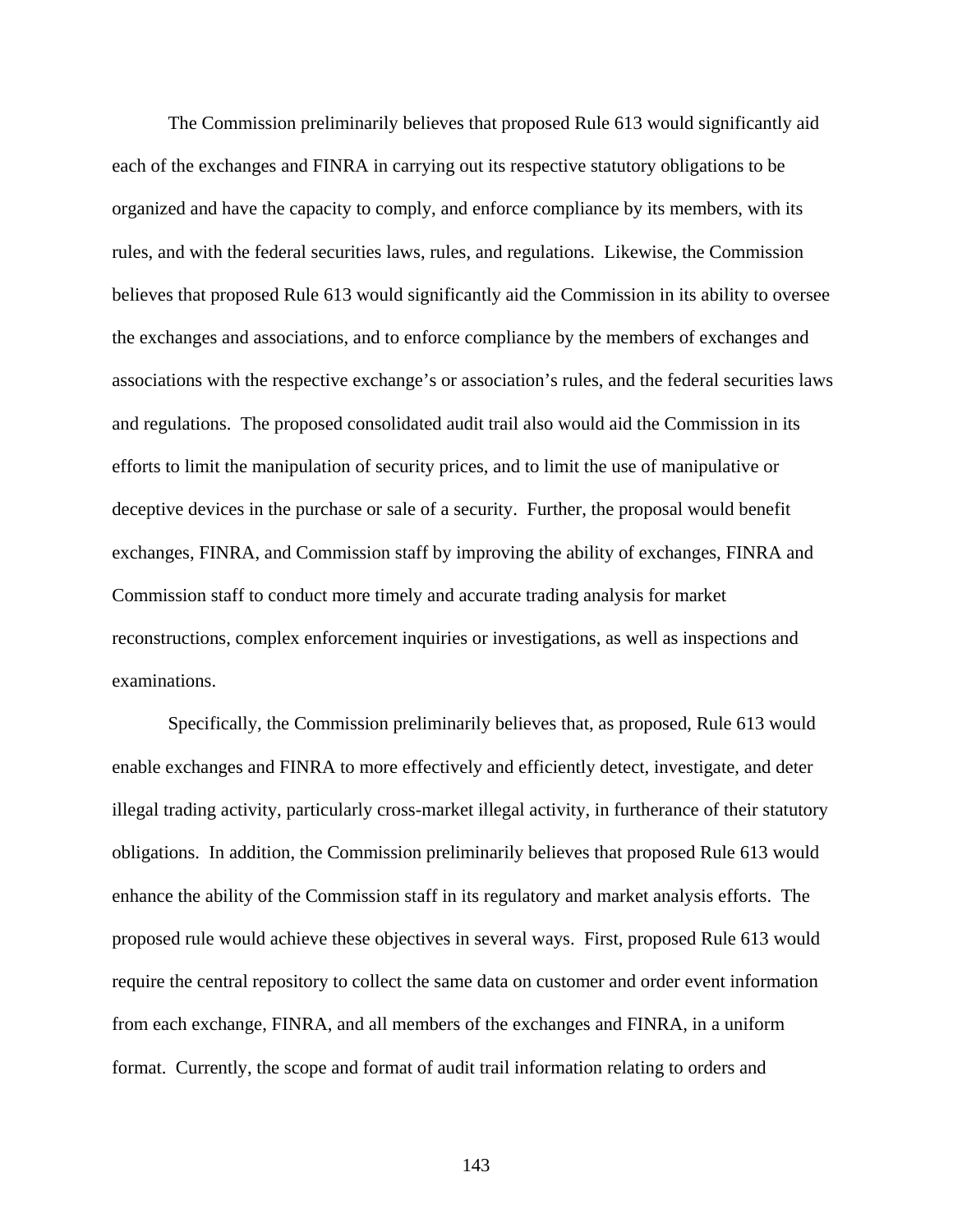executions differs, sometimes significantly, among exchanges and FINRA. Thus, by requiring that all exchanges, FINRA and their members submit uniform customer and order event data to the central repository in a uniform format that would more readily allow for consolidation, the proposed Rule would allow regulators to more easily, and in a more timely manner, surveil potential manipulative activity across markets and market participants. The Commission preliminarily believes that this increased efficiency would enhance the ability of SRO and Commission staff to detect and investigate manipulative activity in a more timely manner, whether the activity is occurring on one market or across markets (or across different product classes). Timely pursuit of potential violations can be important in, among other things, seeking to freeze and recover any profits received from illegal activity.

The Commission also preliminarily believes that the proposed consolidated audit trail would enhance the ability of SRO and Commission staff to regulate the trading of NMS securities by requiring that key pieces of information currently not captured in existing audit trails be reported to the proposed consolidated audit trail. For example, proposed Rule 613 would require that the customer that submits or originates an order be identified in the consolidated audit trail. In addition, the proposed Rule would require the assignment of unique identifiers for each order, each customer, and each broker-dealer and SRO that handles an order. Further, the proposed Rule would greatly enhance the ability to track an order from the time of order inception through routing, modification, cancellation, and execution. The Commission preliminarily believes that this information would allow regulators to more easily track potential manipulative activity across markets and market participants, and would place SRO and Commission staff in a better position to surveil whether exchange rules, as well as federal securities laws, rules and regulations, are complied with.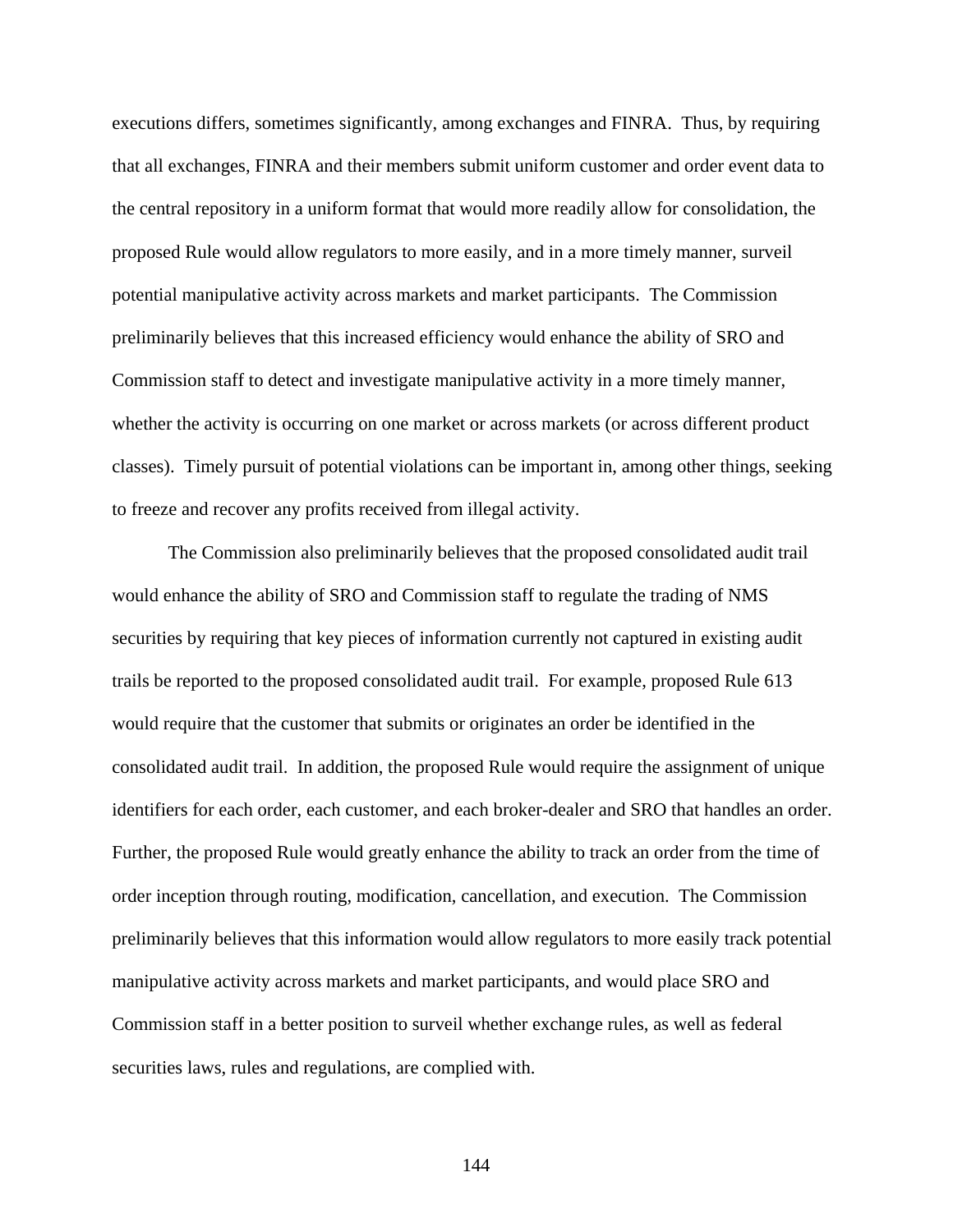The proposal also would require that most of the required audit trail information be submitted on a real time basis. Most existing audit trails currently collect information on orders at the end of the day, or upon request, rather than in real time.<sup>[336](#page-144-0)</sup> Other order and execution information, such as EBS data and Rule 17a-25 data, is provided to the Commission only upon request. The proposed consolidated audit trail would require that certain information about orders and executions be provided on a real time basis. The Commission preliminarily believes that this requirement could significantly increase the ability of SRO and Commission staff to identify and investigate manipulative activity in a more timely manner.<sup>[337](#page-144-1)</sup>

The Commission preliminarily believes that the proposal also would benefit exchanges, FINRA, and Commission staff by improving the ability of exchanges, FINRA and Commission staff to conduct timely and accurate trading analysis for market reconstructions, complex enforcement inquiries or investigations, as well as inspections and examinations. Today, trading activity is widely dispersed among various market centers, and one or more related orders for one or more securities or other related products may be routed to multiple broker-dealers and more than one exchange, or be executed in the OTC market. Thus, SRO and Commission regulatory staff investigating potentially illegal behavior may have to collect information from multiple broker-dealers and then examine, analyze and reconcile the disparate information provided in widely divergent formats to accurately reconstruct all trading activity during a particular time frame in the course of investigating potentially manipulative activity. Obtaining the necessary order and execution information and undergoing the necessary analysis to determine whether any wrongdoing exists based on the information available today requires substantial investment of time and effort on behalf of regulatory authorities. Under proposed

<span id="page-144-0"></span><sup>336</sup> See supra Sections I.C., I.D., II.A., and V.A.5.

<span id="page-144-1"></span> $337$  See supra Section III.D.1.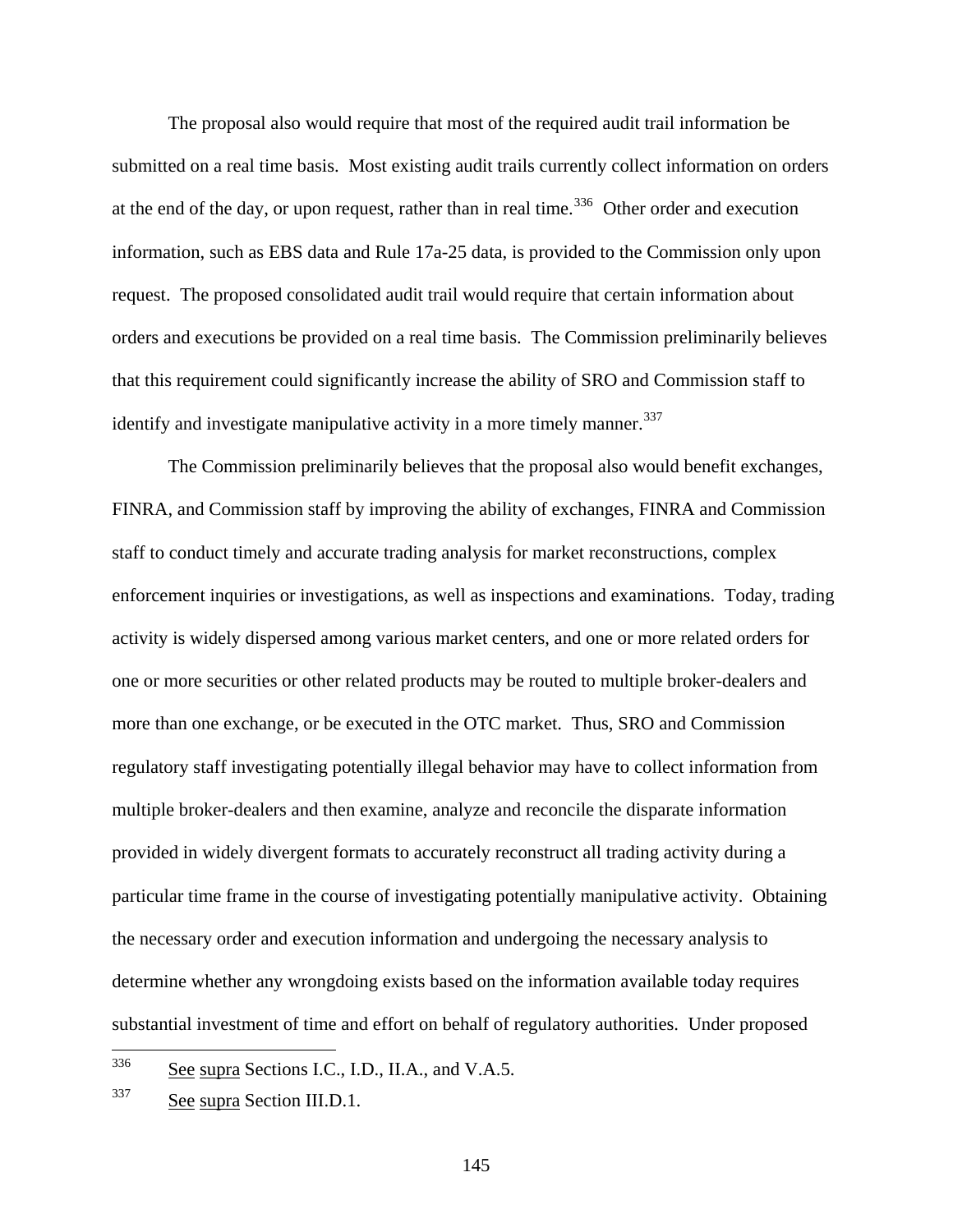Rule 613, regulatory authorities would be able to access all information about events in the life of an order or related orders, and obtain critical information identifying the customer (or beneficial owner) behind the order(s) directly from the central repository in a uniform format. Thus, the Commission preliminarily believes that ability of SRO and Commission staff to conduct timely and accurate trading analysis for market reconstructions, complex enforcement inquiries and investigation, as well as inspections and examinations, would be significantly improved.

The Commission also preliminarily believes that the proposal would benefit SROs, as well as the NMS for NMS securities, by ultimately reducing some regulatory costs, which may result in a more effective re-allocation of overall costs. For example, by providing a more comprehensive and searchable database, the Commission preliminarily believes that the consolidated audit trail would significantly decrease the amount of time invested by SRO staff to determine whether any illegal activity is occurring either on one market or across markets. Currently, SRO regulatory staff may need to submit multiple requests to its members during the course of an investigation into possible illegal activity, or submit multiple requests to ISG to obtain audit trail information from other SROs about trading in a particular security, and then commit significant staff time to collating and analyzing the data produced. The proposal would benefit the Commission in similar respects. For example, Commission staff often must submit numerous requests to members after the Commission receives information from equity cleared reports in an attempt to identify the ultimate customer (or beneficial account holder) that entered the order or orders in question. Substantial Commission staff resources currently are invested in analyzing the data that is received in response to these requests.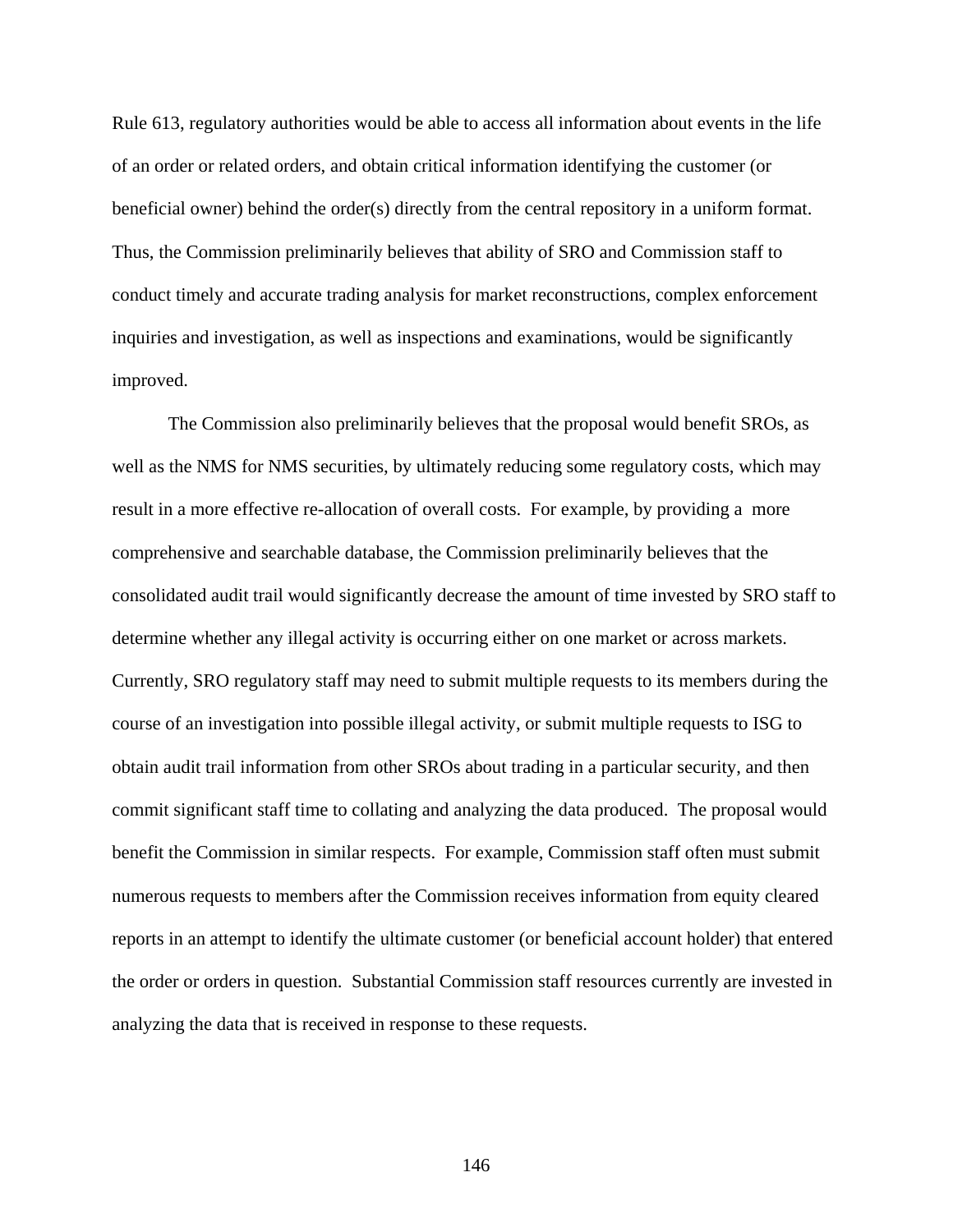Under proposed Rule 613, SRO regulatory staff would have immediate, easily searchable access to the consolidated audit trail data through the central repository for purposes of conducting surveillance, investigations, and enforcement activities. Commission staff likewise would have more efficient and timely access for purposes of conducting risk assessments of referrals received, investigations, and enforcement activities, and for purposes of conducting market reconstructions or other analysis. Thus, the Commission preliminarily believes that the proposal would benefit SRO and Commission staff, as well as the market for NMS securities as whole, by providing immediately accessible audit trail information to regulatory staff, which would in turn reduce staff time and effort that would otherwise be needed to collect and analyze audit trail information and allow such staff time and effort to be redirected to more effective uses, possibly even allowing the staff to engage in more investigations. In other words, if the costs per investigation decreased because of efficiencies in the proposed consolidated audit trail information, SRO or Commission staff may be able to review and investigate a greater amount of suspicious activity.

Likewise, the Commission preliminarily believes that proposed Rule 613 would benefit the exchanges, FINRA, the Commission, and the members of SROs, as well as investors and the public interest, by reallocating the overall cost of regulating the markets for NMS securities on an ongoing basis toward more efficient regulation. For instance, the Commission preliminarily believes that the proposed consolidated audit trail would eliminate the need for certain SRO and Commission rules that currently mandate the collection and provision of information, at least with respect to NMS securities. As noted above, many exchanges and FINRA each have their own disparate audit trail rules. Thus, a member of the various exchanges and FINRA could be subject to the audit trail rules of, and be required to submit different information to, more than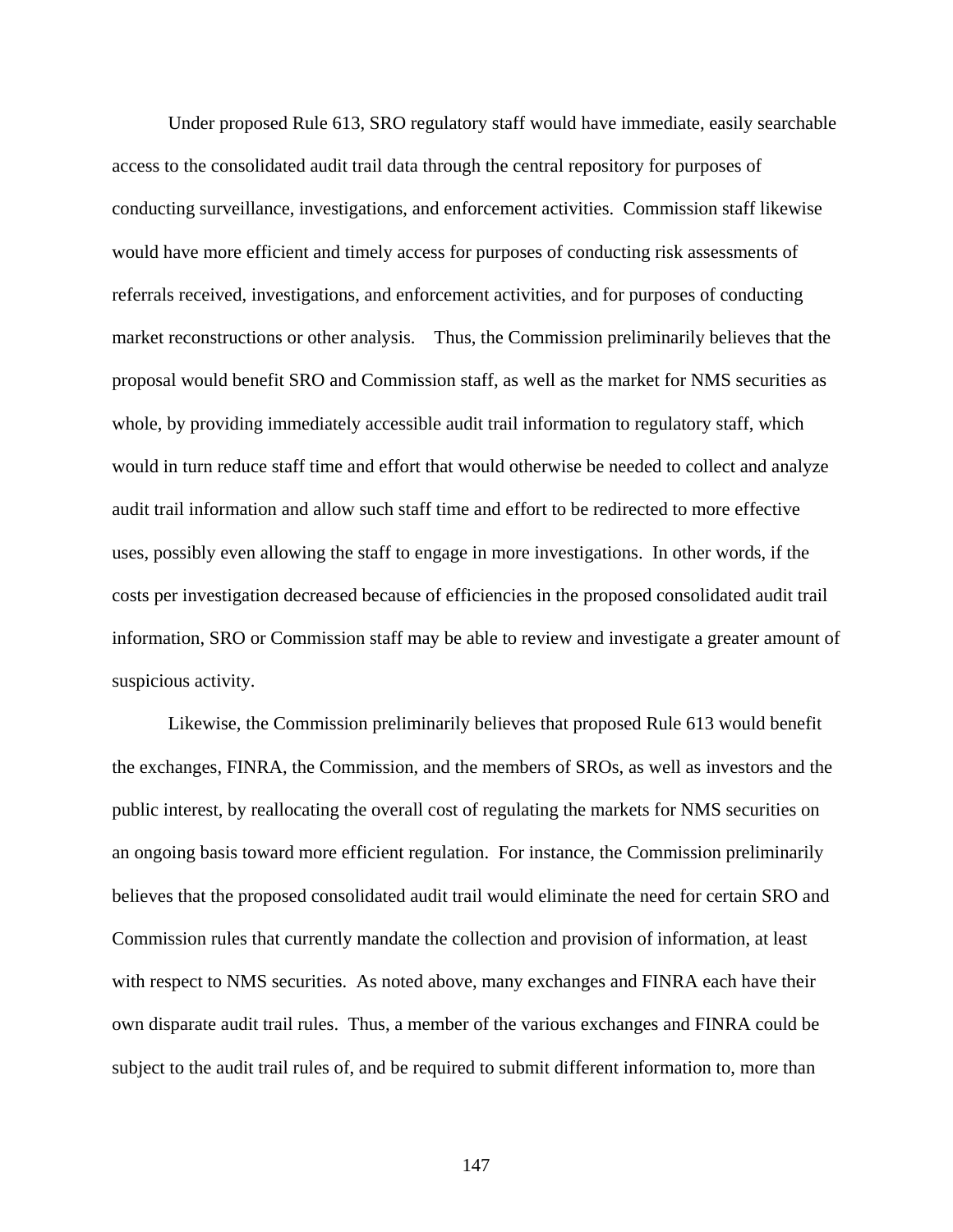one exchange and FINRA. The Commission intends that the proposed consolidated audit trail replace the need to have disparate SRO audit trail rules. If proposed Rule 613 were adopted, and the consolidated audit trail was implemented, the Commission preliminarily believes that the exchanges and FINRA would not need to have separate and disparate audit trail rules that apply to NMS securities applicable to their members. Thus, the Commission preliminarily believes that the proposed consolidated audit trail would ultimately result in the ability of SROs to repeal their existing audit trail rules because SRO audit trail requirements would be encompassed within proposed Rule 613. Similarly, the proposed consolidated audit trail also may render duplicative and thus unnecessary certain data obtained from the EBS system pursuant to Rule 17a-25 (and the SRO rules implementing the EBS system), and from the equity cleared data, at least as it relates to NMS securities. SRO and Commission staff instead would be able to access the audit trail information for every order directly from the central repository.<sup>[338](#page-147-0)</sup>

The Commission requests comment on any ongoing cost savings to SROs or their members that could be achieved by the proposal. Are there any other systems or technologies that could be replaced by the proposed audit trail? Would additional Commission action be required to achieve cost savings due to redundant rules or systems? Are there any new systems or technology requirements that could offset these potential cost savings? To what extent would any cost savings amount to a reallocation of resources towards more effective or efficient uses? Please provide specific examples. The Commission also requests comment as to whether the proposed Rule should require the NMS plan to include provisions relating to transition from the existing audit trails to the proposed consolidated audit trail.

<span id="page-147-0"></span><sup>338</sup> The Commission notes that, if the proposed Rule were adopted, the SROs would need to consider the continued need for their existing audit trail rules until such time that their members begin complying with the requirements of the proposed Rule.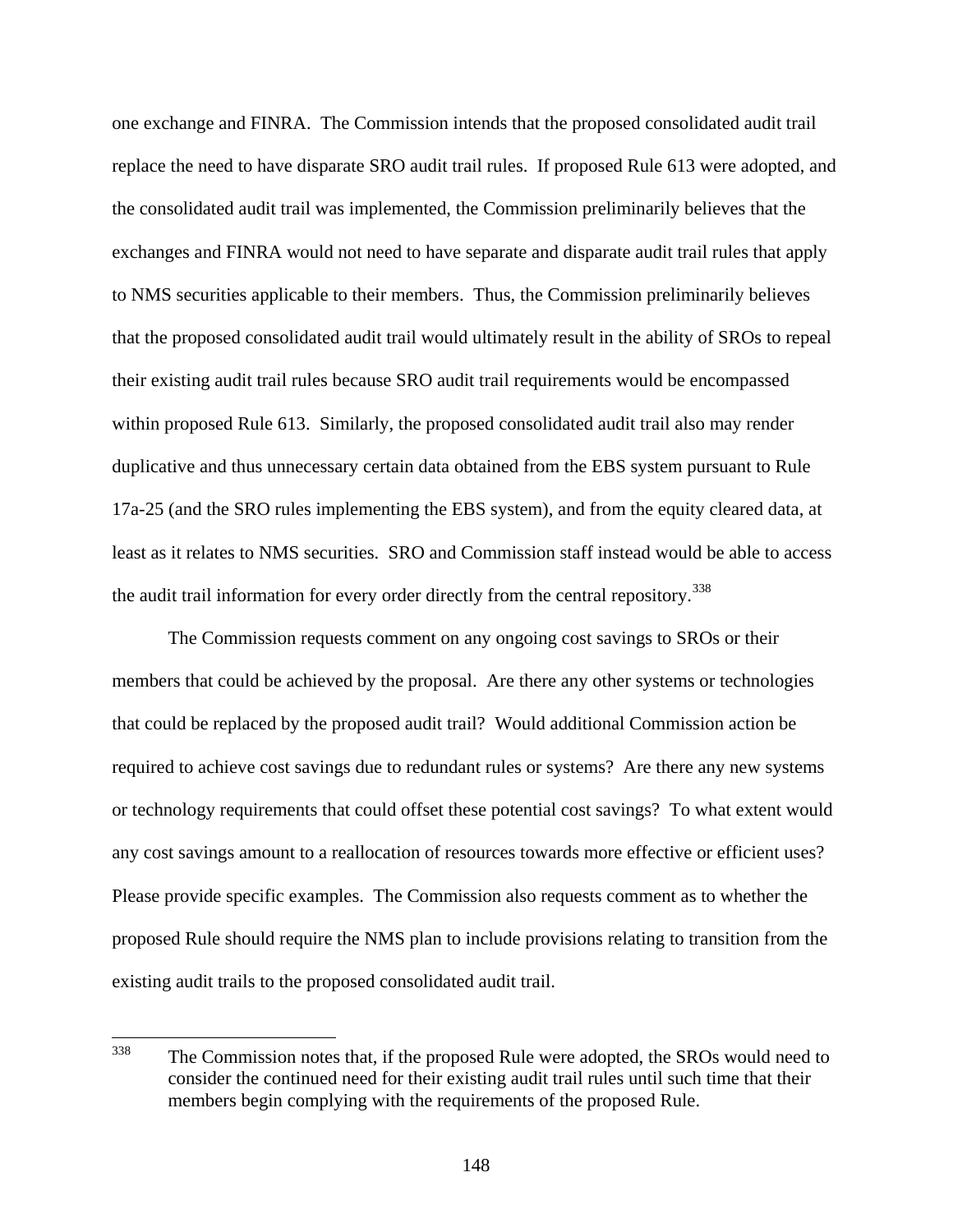As discussed above, the Commission preliminarily believes that the proposal would significantly enhance the ability of SRO staff to efficiently and effectively regulate their market and their members, including detecting and investigating potential manipulative activity. The Commission also preliminarily believes that the proposed consolidated audit trail would benefit the Commission in its regulatory and market analysis efforts. More timely detection and investigation of potential manipulative activity may lead to greater deterrence of future illegal activity if potential wrongdoers perceive a greater chance of regulators identifying their activity in a more timely fashion. To the extent investors consider the improvement in regulators' ability to detect and investigate wrongdoing as significant to their investment decisions, investor trust, which is a component of investor confidence, is improved and investors may be more willing to invest in the securities markets.<sup>[339](#page-148-0)</sup> An increase in investor participation in the securities markets, at least to the extent that the increase is allocated efficiently, can potentially benefit the securities markets as a whole, through better capital formation. Thus, the Commission preliminarily believes that the proposed consolidated audit trail would benefit the NMS for NMS securities by encouraging more efficient and potentially a higher level of capital investment.

The Commission requests comment on how the proposal would impact investor protections and investor confidence. In particular, would the consolidated audit trail better align investor protections to the expectations that investors have about their protections? What would be the economic effect of the potential changes to investor protections or to better alignment of those protections with investor expectations? Would any of the anticipated benefits of the proposed Rule be mitigated if market participants alter their trading behavior, such as by shifting their trading activity to products or markets that do not require the capture of customer

<span id="page-148-0"></span><sup>339</sup> See Guiso, Sapienza, and Zingales, "Trusting the Stock Market," available at <http://ssrn.acom/abstract=811545>.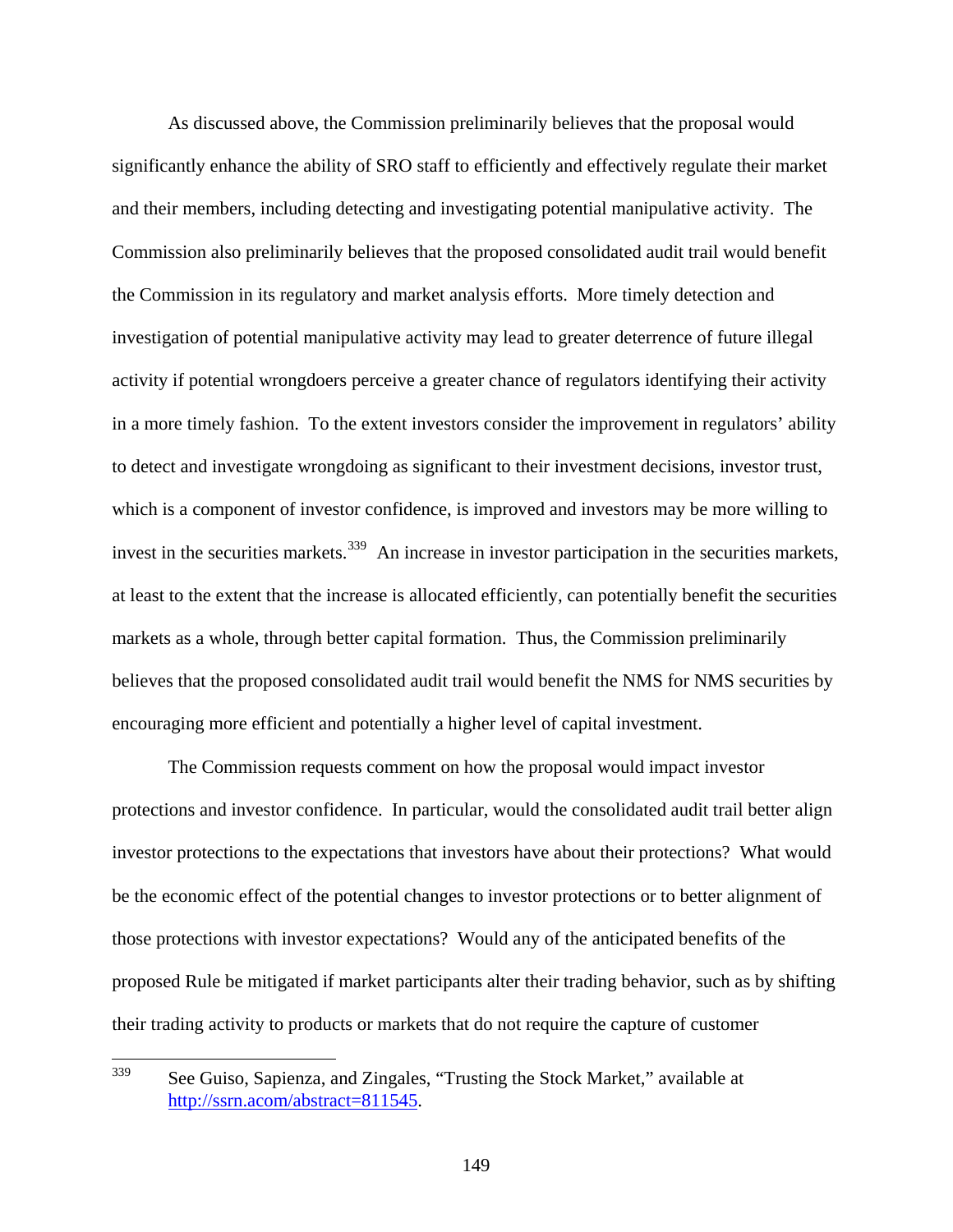information to avoid compliance with the requirements of the proposed Rule? If so, please explain how so, and what, if any, steps the Commission should take in response.

The Commission also preliminarily believes that proposed Rule 613 would enhance the overall reliability of audit trail data that is available to the Commission and SRO regulatory staff. Because the proposed Rule would require that the NMS plan include policies and procedures, including standards, to be used by the plan processor to ensure the timeliness, accuracy, and completeness of the audit data submitted to the central repository, there would be an automatic check on the incoming audit trail data submitted by exchanges and FINRA, and their members, for reliability and accuracy. The Commission expects that these policies and procedures would include validation parameters that would need to be met before audit trail data would be accepted into the central repository, and that the central repository would reject data that did not meet certain validation parameters, and require resubmission of corrected data. Thus, the Commission preliminarily believes that the integrity of audit trail information available to the Commission and to the regulatory staff of the exchanges and FINRA would be enhanced and safeguarded by the provisions applicable to the central repository pursuant to proposed Rule 613.

## **B. Costs**

As discussed below, the Commission acknowledges that there likely would be significant up-front costs to implement the proposal. However, the Commission preliminarily believes that SRO and Commission staff, as well as SRO members, would realize other cost savings and benefits.

#### **1. Creation and Filing of NMS Plan**

The proposed Rule would require the exchanges and FINRA to jointly develop and file an NMS plan to create, implement and maintain a consolidated audit trail that would capture

150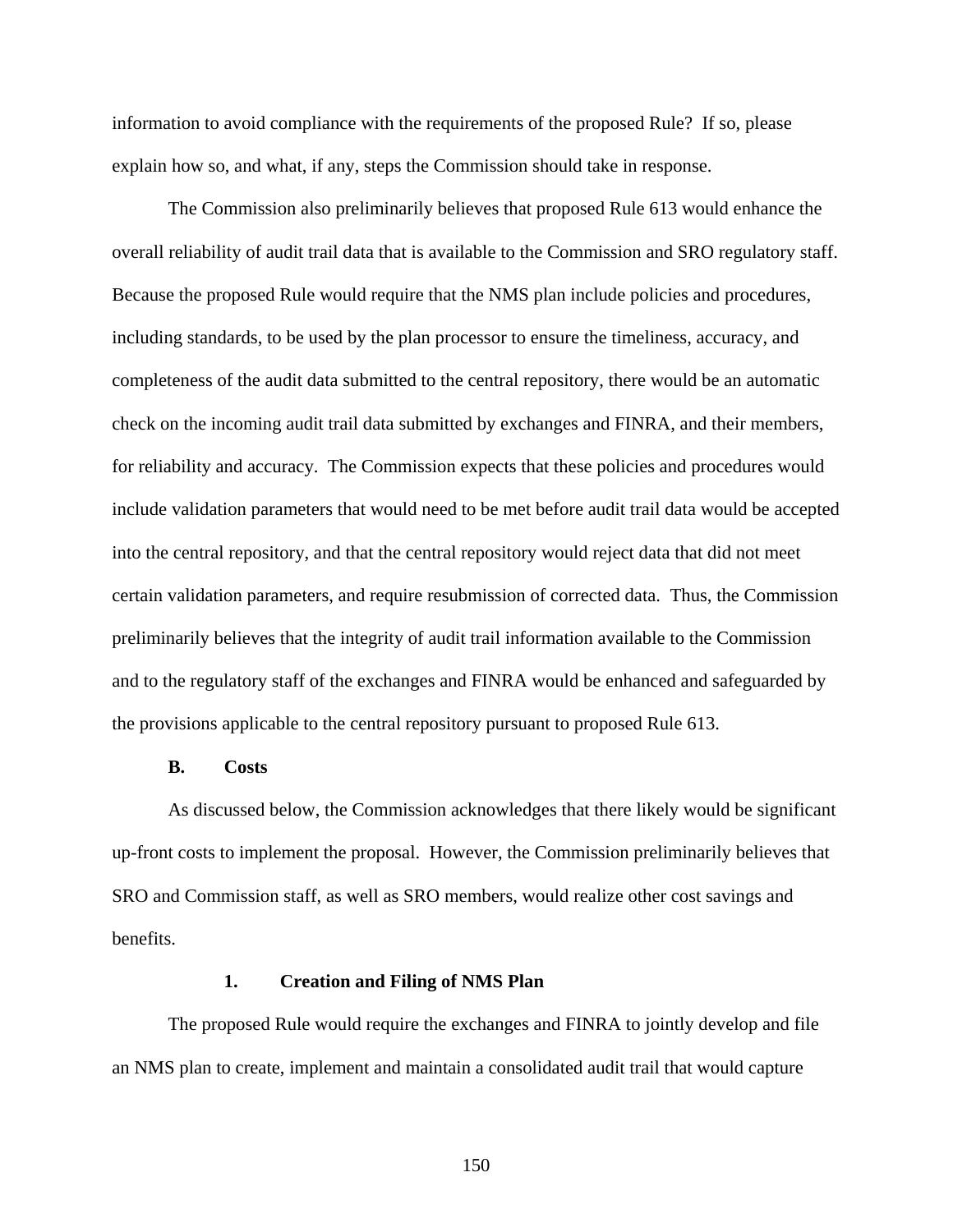customer and order event information in real time for all orders in NMS securities, across all markets, from the time of order inception through execution, cancellation or modification.<sup>[340](#page-150-0)</sup> Exchanges and FINRA would be expected to undertake any joint action necessary to develop and file the NMS plan, and there would be attendant costs in doing so. For example, the Commission anticipates that exchange and FINRA staff would need to meet and draft the required terms and provisions of the NMS plan. $341$  The Commission preliminarily believes that the existing exchanges and FINRA would incur an aggregate one-time cost of approximately \$3,503,100 to prepare and file the NMS plan.<sup>[342](#page-150-2)</sup> Once exchanges and FINRA have established the NMS plan,

<span id="page-150-0"></span>340 See proposed Rule  $613(c)(1)$ ,  $(c)(3)$ ,  $(c)(7)$ ; see also supra Sections III.A., III.B., III.D., and V.A.5.

<span id="page-150-2"></span><sup>342</sup> This figure includes internal personnel time and external legal costs. Commission staff estimates that each exchange and association would expend (400 Attorney hours x \$305 per hour) + (100 Compliance Manager hours x \$258 per hour) + (220 Programmer Analyst hours x \$193 per hour) + (120 Business Analyst hours x \$194 per hour) = \$213,540. The \$305 per-hour figure for an Attorney; the \$258 per hour figure for a Compliance Manager; the \$193 per hour figure for a Programmer Analyst; and the \$194 per hour figure for a Business Analysis (Intermediate) are from SIFMA's Management &

<span id="page-150-1"></span> $341$  As discussed above in Section III, these required provisions include provisions relating to: a governance structure to ensure the fair representation of the plan sponsors; administration of the plan, including the selection of the plan processor; the admission of new sponsors of the NMS plan and the withdrawal of existing sponsors from the plan; the percentage of votes required by the plan sponsors to effectuate amendments to the plan; the manner in which costs of operating the central repository would be allocated among the exchanges and FINRA, including a provision addressing the manner in which costs would be allocated to new sponsors of the plan; the appointment of a Chief Compliance Officer; the provision stating that by subscribing to and submitting the plan to the Commission each plan sponsor agrees to enforce compliance by its members with the provisions of the plan; and the provision requiring the creation and maintenance by the central repository of a method of access to the consolidated data that includes search and reporting functions. See proposed Rules  $613(b)$ ,  $613(e)(3)$ , and  $613(g)(3)$ . The NMS plan also would be required to include policies and procedures, including standards, to be used by the plan processor to ensure the security and confidentiality of all information submitted to the central repository; to ensure the timeliness, accuracy, and completeness of the data provided to the central repository; to require the rejection of data provided to the central repository that does not meet the validation parameters set out in the plan and the re-transmission of corrected data; and to ensure the accuracy of the processing of the data provided to the central repository. See proposed Rule  $613(e)(4)$ .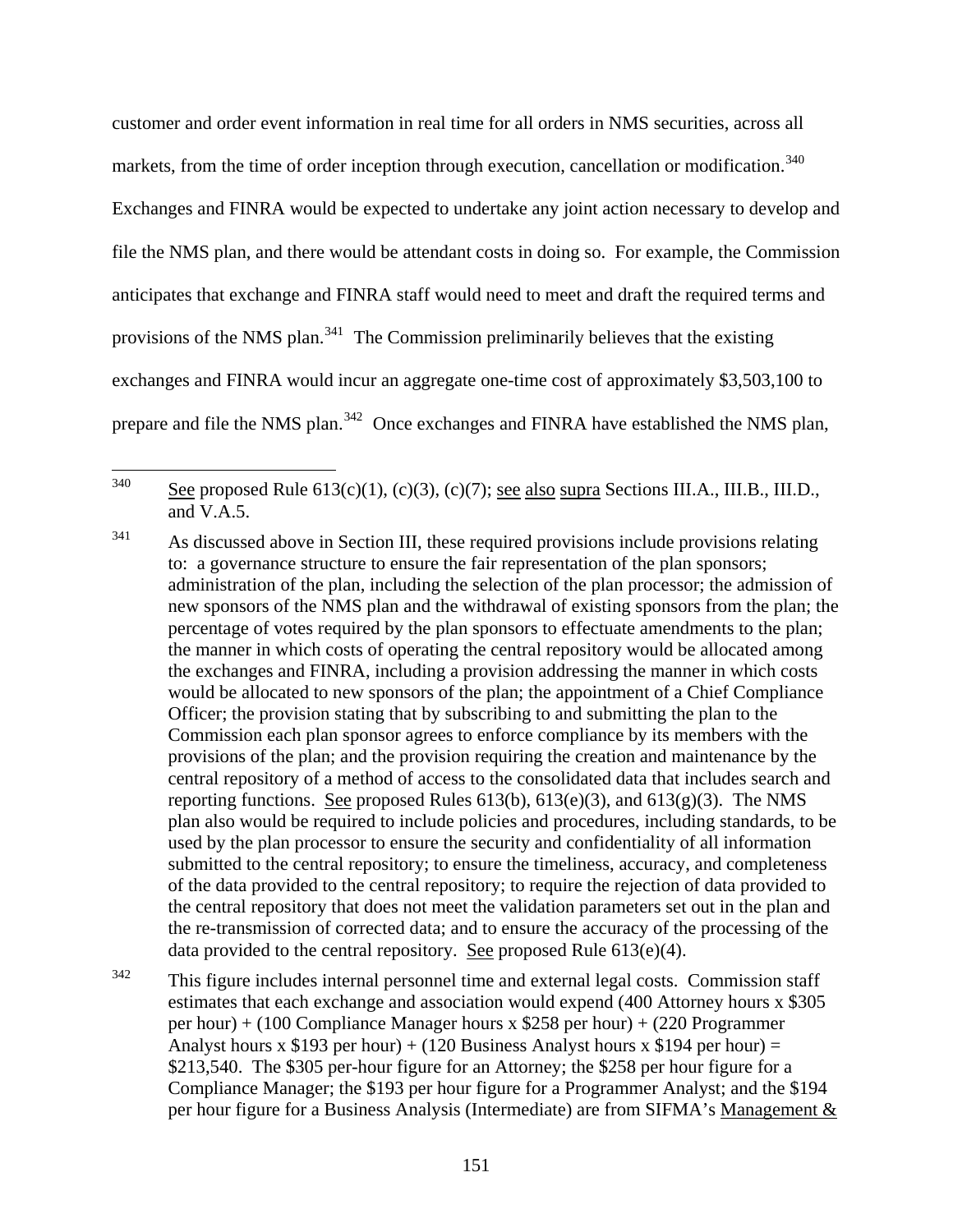the Commission estimates that, on average, each exchange and FINRA would incur a cost of \$48,384 per year to ensure that the plan is up to date and remains in compliance with the proposed Rule,  $343$  for an estimated aggregate annual cost of \$725,760.

In estimating the costs for creation of the NMS plan, the Commission considered exchange and FINRA staff time necessary for preparing and filing the plan with the Commission. The Commission also considered the cost of outsourced legal services. The Commission requests comment on whether there are additional costs that would contribute to the expense of creating and filing the NMS plan. Please describe any such cost in detail and provide an estimate of the costs. In estimating the ongoing costs of the NMS plan, the Commission considered exchange and FINRA staff time necessary for periodically reviewing the plan in light of current market trends and technology. The Commission requests comment on these estimates and what types of costs would be incurred to keep the plan up to date.

## **2. Synchronizing Clocks**

 $\overline{a}$ 

The proposed Rule would require each exchange and FINRA, and the members of each exchange and FINRA, to synchronize its business clocks that are used for the purpose of recording the date and time of any reportable event that must be reported pursuant to the proposed Rule to the time maintained by the National Institute of Standards and Technology,

<span id="page-151-0"></span><sup>343</sup> Commission staff estimates that annually each exchange and association would expend  $(64$  Attorney hours x \$305 per hour) +  $(64$  Compliance Manager hours x \$258 per hour)  $+$  (64 Programmer Analyst hours x \$193 per hour) = \$48,384, to ensure that the NMS plan is up to date and remains in compliance with the proposed Rule. See supra note 301.

Professional Earnings in the Securities Industry 2008, modified by Commission staff to account for an 1800-hour work-year and multiplied by 5.35 to account for bonuses, firm size, employee benefits, and overhead. Commission staff also estimates that each exchange and association would outsource, on average, 50 hours of legal time, at an average hourly rate of \$400. Thus, the Commission preliminarily estimates, on average, a total cost of \$233,540 per SRO. See supra Section V.D.1.a. (discussing PRA costs for developing and filing the NMS plan).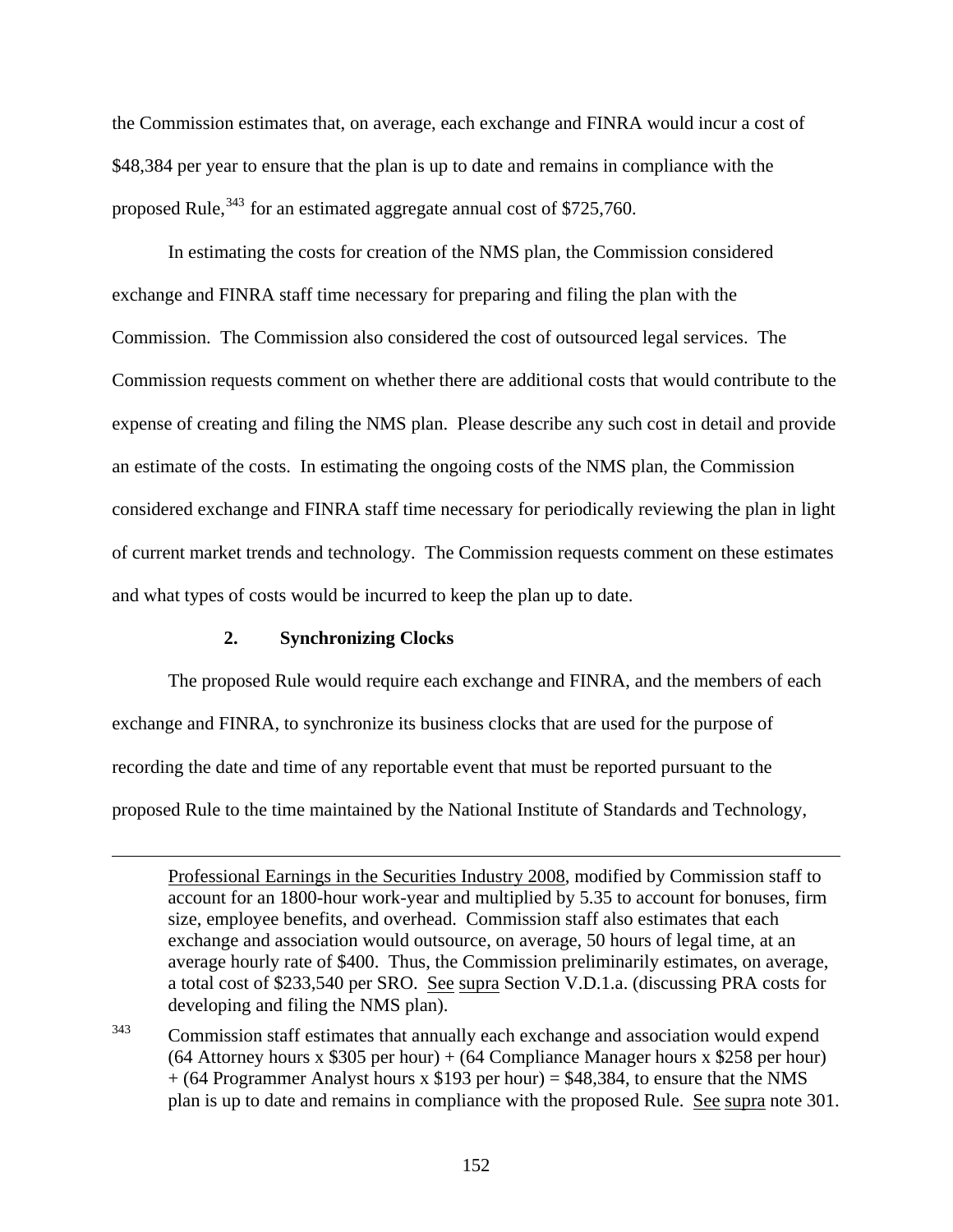consistent with industry standards.<sup>[344](#page-152-0)</sup> As part of the initial implementation of the consolidated audit trail, the exchanges, FINRA and their members therefore would have to ensure that their business clocks are synchronized with the time maintained by the National Institute of Standards and Technology. The proposed Rule also would require that the NMS plan provide for the annual evaluation of the synchronization time standard to determine whether it should be shortened, consistent with industry standards.<sup>[345](#page-152-1)</sup>

The Commission recognizes that the cost to each SRO and member to synchronize their clocks consistent with the proposed requirements would vary depending upon the SRO or member's existing systems. The Commission preliminarily believes, however, that most SROs and their members currently synchronize their clocks, and that therefore the SROs and their members would not incur significant costs to comply with this requirement.<sup>[346](#page-152-2)</sup> The Commission recognizes that each individual member or SRO's costs may vary depending upon their current synchronization practices, their business structure, their order management and trading systems, and their geographic diversity. The Commission preliminarily estimates that an SRO or member that would need to make system changes to comply with the requirement would incur an average one-time initial cost of approximately  $$9,650.<sup>347</sup>$  $$9,650.<sup>347</sup>$  $$9,650.<sup>347</sup>$ 

The Commission also preliminarily estimates that there would be an average ongoing annual cost of approximately \$11,580 to each exchange, FINRA, and member to synchronize

<span id="page-152-0"></span><sup>344</sup> See proposed Rule  $613(d)(1)$ .

<span id="page-152-1"></span> $345$  See proposed Rule 613(d)(2).

<span id="page-152-2"></span><sup>&</sup>lt;sup>346</sup> See CHX Rule 4, Interpretations and Policies .02; FINRA Rule 7430; NYSE and NYSE Amex Equities Rule 123, Supplementary Material .23; NYSE and NYSE Amex Equities Rule 132A; and NYSE Arca Options Rule 6.20.

<span id="page-152-3"></span><sup>&</sup>lt;sup>347</sup> Commission staff estimates that, on average, each exchange, association, and member would expend 50 hours of information technology time, at a cost of \$193 per hour to make systems changes to comply with the requirement that clocks be synchronized. This estimate is based on discussions with market participants.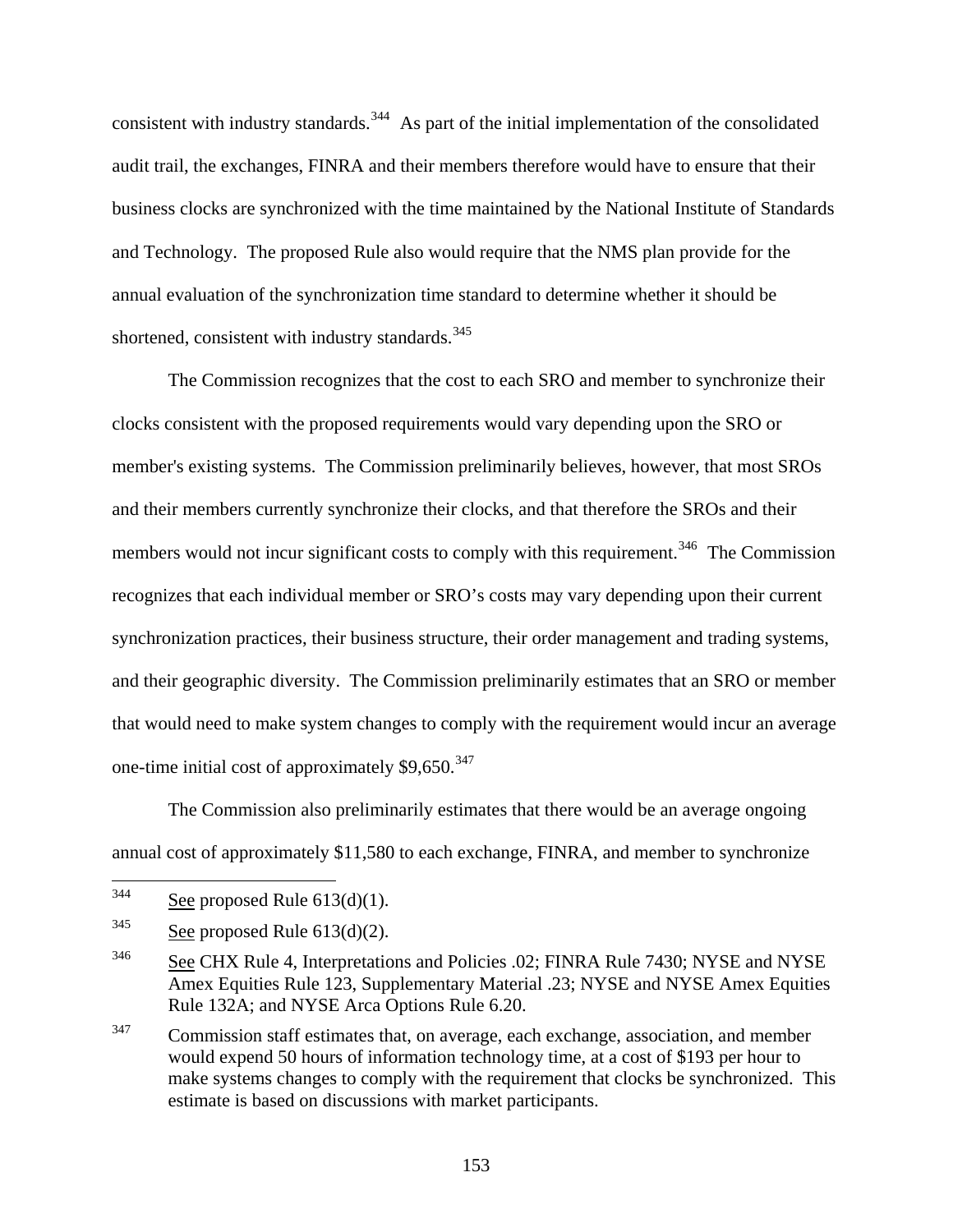their business clocks to the time maintained by the National Institute of Standards and Technology, consistent with industry standards.<sup>[348](#page-153-0)</sup> Further, the Commission preliminarily estimates that there would be an average cost to exchanges, FINRA and their members of approximately \$6,192 per SRO or member to annually evaluate the synchronization time standards to determine whether it should be shortened, consistent with industry standards.<sup>[349](#page-153-1)</sup>

As stated above, the Commission preliminarily believes that the costs to the SROs and their members associated with synchronizing their clocks would not be significant because most SROs and their members currently synchronize their clocks. The Commission requests comments on whether commenters agree. If not, what costs would be incurred? Please be specific as to the type of changes necessary and the costs of making them. Further, the proposed Rule would require that all SROs and their members synchronize to same time standard and to the same level of accuracy. The Commission requests comment on its estimate of the cost to SROs and their members of initializing synchronizing business clocks, the ongoing costs for maintaining accurate synchronization, and the costs associated with annual evaluation of the synchronization time standard. Would SROs or their members incur costs, and if so, what types of costs?

## **3. Costs to Provide Information**

 As discussed above in Section V.A.5, the Commission preliminarily believes that the proposed Rule would require the collection and reporting on a real time basis of some information that national securities exchanges and national securities associations already record

<span id="page-153-0"></span><sup>348</sup> Commission staff estimates that each exchange, association and member would expend approximately five hours of information technology time, per month, at \$193 per hour. This estimate is based on discussions with industry participants.

<span id="page-153-1"></span><sup>&</sup>lt;sup>349</sup> This estimate assumes that each SRO or member would expend (16 Programmer Analyst) hours x \$193 per hour) + (16 Business Analyst hours x \$194 per hour) = \$6,192 to carry out this annual evaluation.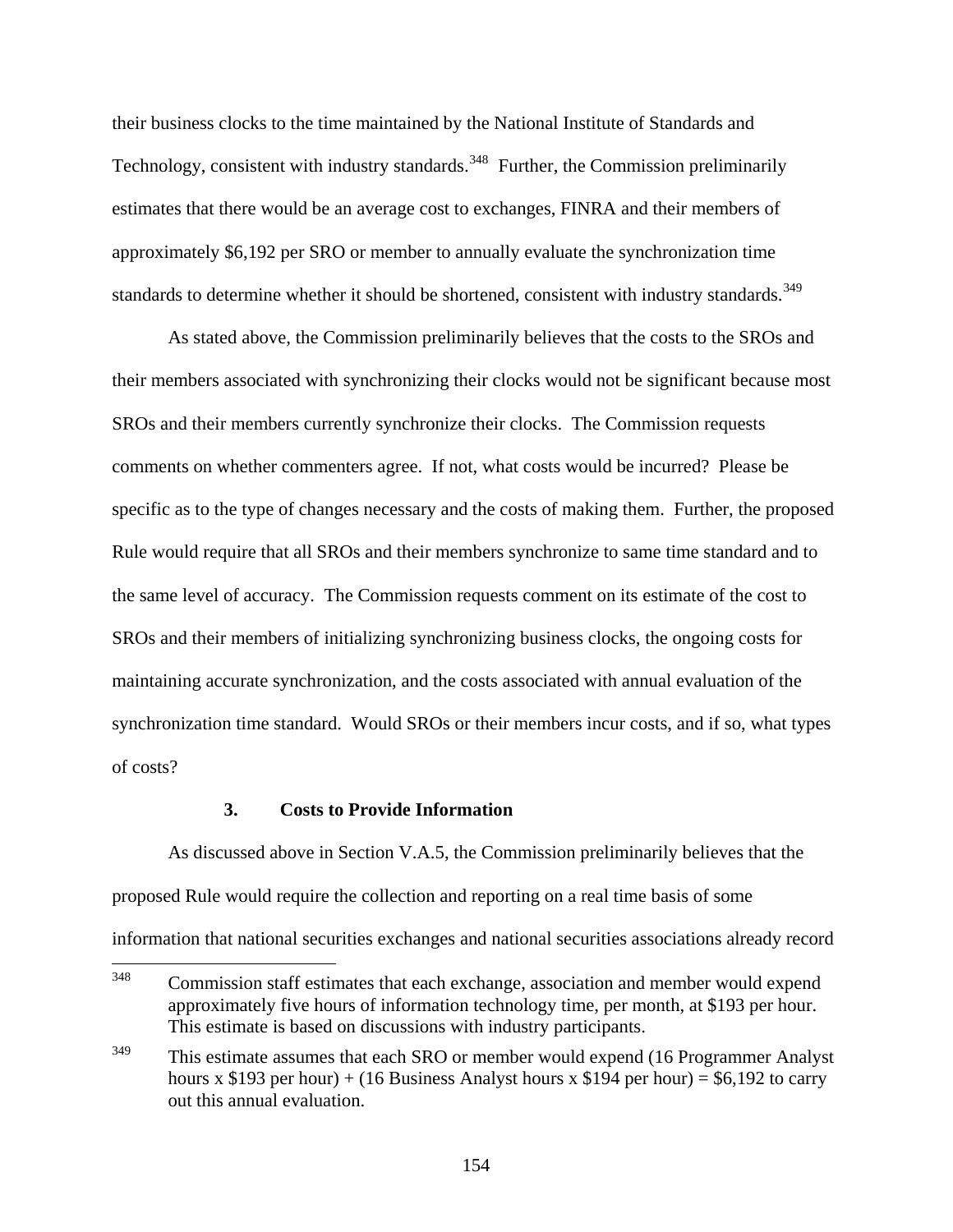to operate their business, and are required to maintain in compliance with Section 17(a) of the Exchange Act and Rule 17a-1 thereunder.<sup>[350](#page-154-0)</sup> However, the proposed Rule would require each SRO to collect and report additional and more detailed information, and to report the information to the central repository in real time in a specified format. Based on discussions with SROs, the Commission anticipates that exchanges would need to enhance or replace their current systems to be able to comply with the proposed information collection and reporting requirements of the proposed Rule.

 Likewise, the Commission preliminarily believes the proposed Rule would require the collection of much of the information that registered broker-dealers already maintain in compliance with existing regulations.<sup>[351](#page-154-1)</sup> The proposed Rule, however, would require members to collect additional information for each order and, in addition to the new information, the members also would be required to report most of the information on a real time basis to the central repository in a specified uniform format. Based on discussions with members, the Commission anticipates that the SRO members would need to enhance or replace their current order handling, trading and other systems to be able to collect and report the required order and reportable event information to the central repository as required by the proposed Rule.

 The Commission recognizes that the extent to which a particular SRO or member would need to make systems changes would differ depending upon the SRO's market structure (e.g., floor vs. electronic) and systems, or the member's current business operations and systems. The

<span id="page-154-0"></span><sup>350</sup> 350 15 U.S.C. 78q(a) et. seq.; 17 CFR 240.17a-1. Rule 17a-1 requires an exchange or association to keep and preserve at least one record of all documents or other records that shall be received by it in the course of its business as such and in the conduct of its selfregulatory activity. This would include records of the receipt of all orders entered into their systems, as well as records of the routing, modification, cancellation, and execution of those orders. The Commission understands that SROs have automated this process and thus keep these records in electronic format.

<span id="page-154-1"></span><sup>351</sup> See supra notes 317 to 319 and accompanying text.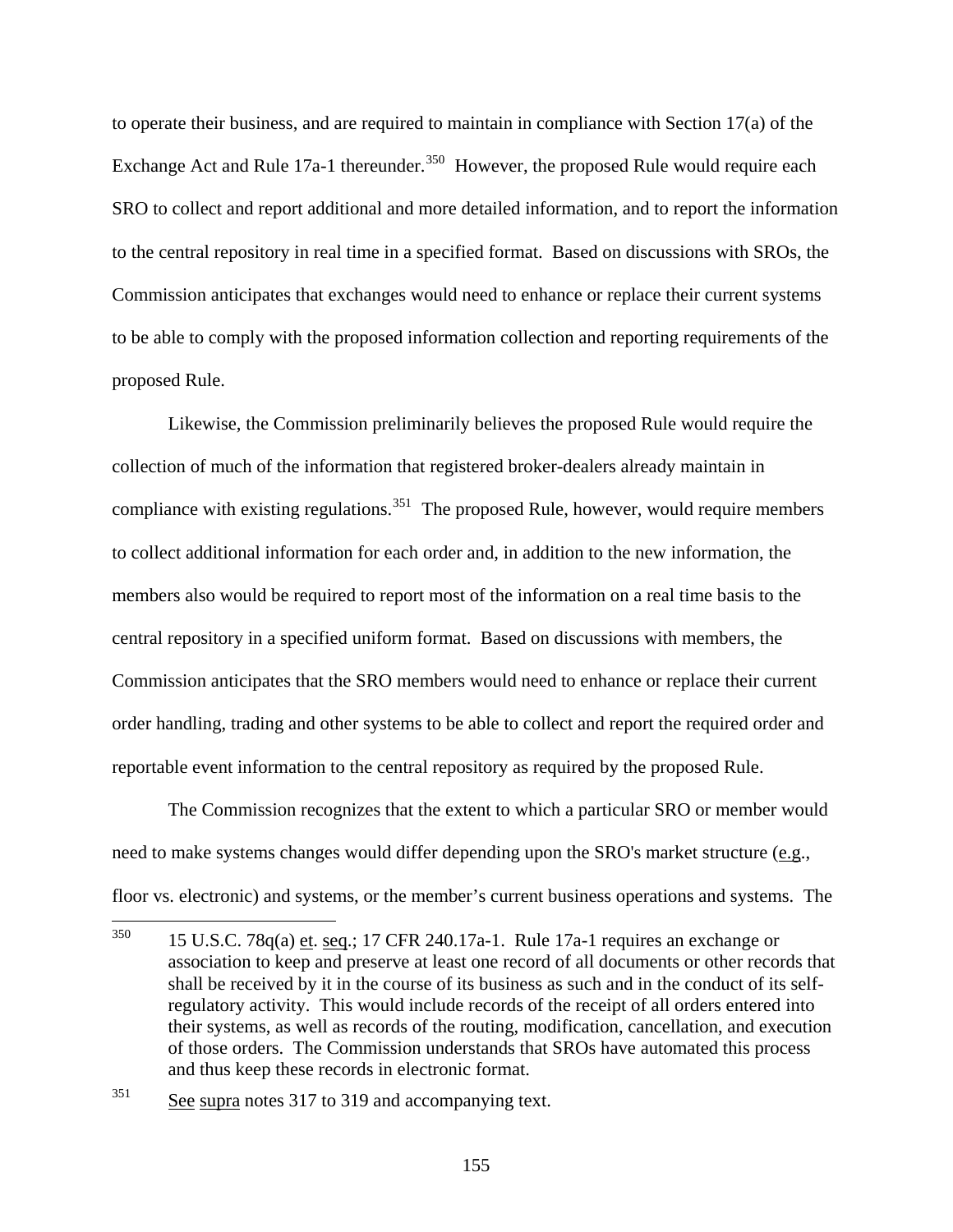Commission preliminarily estimates that the average one-time, initial cost to exchanges and FINRA to put in place the systems necessary to identify, collect and transmit the consolidated audit trail information to the central repository would total approximately \$5 million per  $SRO$ <sup>[352](#page-155-0)</sup> for an aggregate estimated cost of \$75 million for all SROs. In estimating this cost, the Commission has considered SRO staff time necessary to build new systems or enhance existing systems to comply with the proposed Rule.<sup>[353](#page-155-1)</sup> In addition, the Commission estimated costs for system hardware, software, and other materials.<sup>[354](#page-155-2)</sup> What other types of costs might SROs incur? Please be specific in your response.

 Once an SRO has implemented the changes necessary to collect and transmit the required information to the central repository as required by the proposed Rule, the Commission estimates that each SRO would incur, on average, an annual ongoing cost of \$2.5 million to ensure compliance with the proposed Rule, $355$  for an estimated ongoing annual aggregate cost of \$37.5 million for all SROs.

<span id="page-155-0"></span><sup>352</sup> 352 The Commission based this estimated cost on the Commission's previous experience with, and burden estimates for, SRO systems changes and discussions with market participants. See Regulation NMS Reproposing Release, supra note 306, at 77480 (discussing costs of implementing Rule 611 of Regulation NMS). Although the Commission recognizes that the substance of Rule 611 is not the same as the proposed Rule, the Commission preliminarily believes that the scope of systems changes would be comparable.

<span id="page-155-1"></span><sup>&</sup>lt;sup>353</sup> Commission staff estimates that each exchange and association would expend (100 Attorney hours x \$305 per hour) + (80 Compliance Manager hours x \$258 per hour) + 1,960 Programmer Analyst hours x \$193 per hour) + 60 Business Analyst hours x \$194)  $= $441,060$  to develop and implement the systems needed to capture the required information and transmit it. In addition, the Commission estimates that each exchange and association would expend 40 hours of outsourced legal time at an average rate of \$400 per hour. See supra note 305.

<span id="page-155-2"></span><sup>&</sup>lt;sup>354</sup> Commission staff estimates that the cost for system hardware, software, and other materials would be \$4,542,940. See supra note 306 and accompanying text.

<span id="page-155-3"></span><sup>&</sup>lt;sup>355</sup> Commission staff estimates that each exchange and association would expend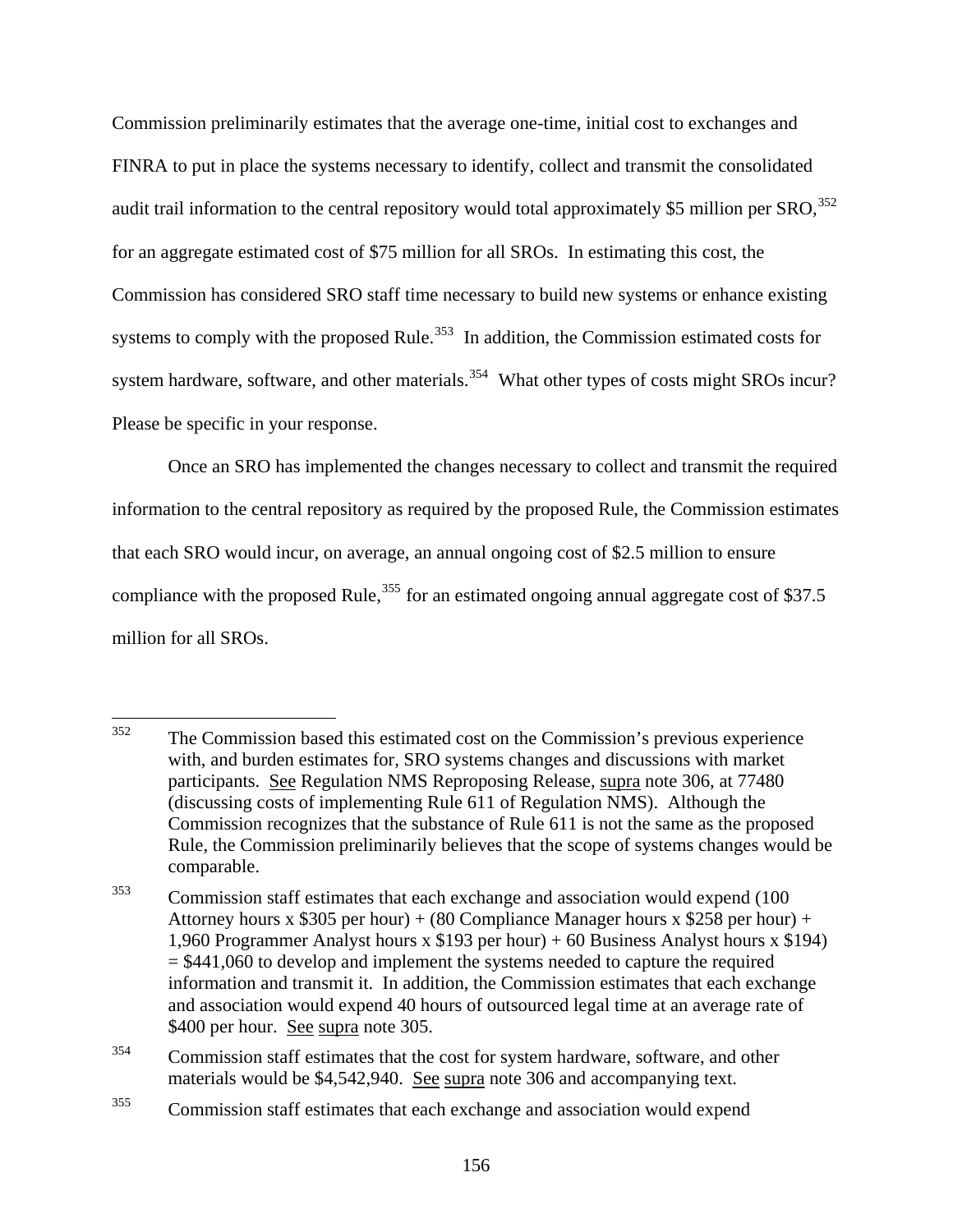The Commission understands that many members, particularly smaller members, currently rely on third parties to report information required to be reported pursuant to SRO audit trail or other rules. For example, a member that is an introducing broker who sends all of its customer order flow to a clearing broker currently may rely on that clearing broker for reporting purposes. The Commission preliminarily believes that these members would not undertake a fundamental restructuring of their business to comply with the proposed Rule. Instead, they might continue to rely on their clearing broker-dealer, or they might look for the ability to purchase a standardized software product provided by a third party that would provide the functionality to electronically capture the required information and transmit it to the central repository in real time. The costs of this approach are likely to be significantly lower than the costs to a member that enhances its own systems, or creates new systems, to comply with the proposed requirements to report information to the central repository. The Commission estimates that there are approximately 3,006 of these types of members, and that the average cost to such members to compensate a third party, whether a clearing broker-dealer or other third party, for software that would provide the necessary functionality to electronically capture the required information and transmit it to the central repository would be approximately \$50,000 per member.<sup>[356](#page-156-0)</sup> In addition, the Commission estimates that, on average, each member would

 $\overline{a}$ 

 $(1,500$  Attorney hours x \$305 per hour) +  $(1,600$  Compliance Manager hours x \$258 per hour) + (1,375 Programmer Analyst hours x \$193 per hour) + (500 Business Analyst hours x \$194 per hour) to ensure that the systems technology is up to date and remains in compliance with the proposed Rule, for a total of \$1,250,675. In addition, Commission staff estimates that each exchange and association would expend approximately \$1.25 million on system hardware, software, connectivity and other materials. These estimates reflect the preliminary view that ongoing costs to maintain compliance with the proposed Rule would be half of the initial costs. See supra notes 307 and 308.

<span id="page-156-0"></span><sup>356</sup> See supra note 328. The Commission based this estimated cost on the Commission's previous experience with, and burden estimates for, broker-dealer systems changes. See Regulation NMS Reproposing Release, supra note 306, at 77480 (discussing costs of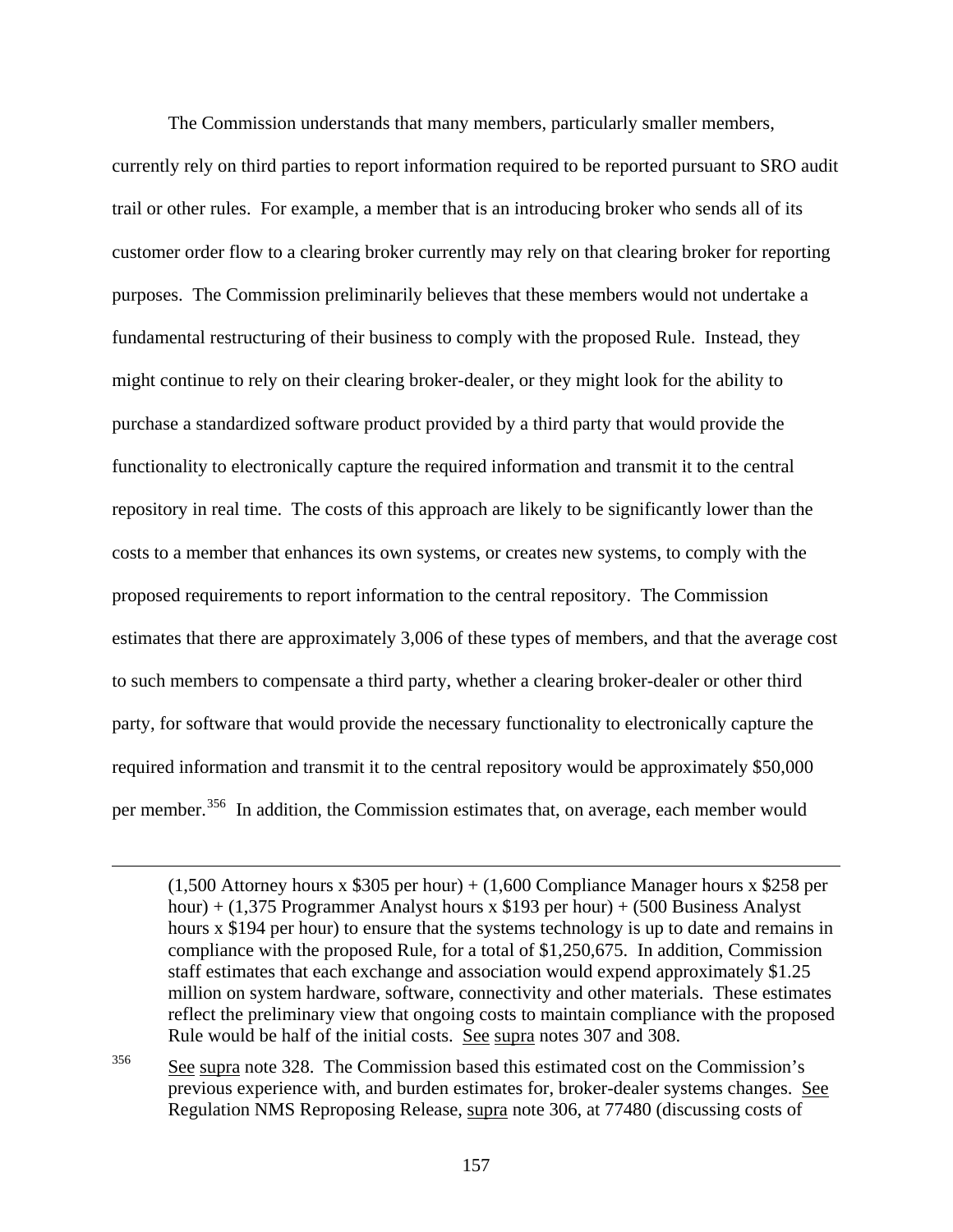incur a one-time cost of \$35,870 to incorporate the new functionality into its existing systems to ensure compliance with the proposed Rule.<sup>[357](#page-157-0)</sup> Thus, the Commission preliminarily estimates that each of these members would incur, on average, a one-time cost of \$85,870, for an estima ted aggregate cost of \$258,125,220.

 The Commission also preliminarily estimates that each of these members would continue to incur, on average, annual costs of \$66,512 to ensure continued compliance with the proposed Rule. $358$ 

 Do commenters believe that smaller members would likely rely on third parties to provide a functionality that would provide required data to the central repository? Why or why not? Would it be more cost effective for a small member to enhance existing systems or create new systems to comply with the proposed Rule? Why or why not? What would be the costs associated with each approach? Should members that currently rely on another party to report, such as their clearing broker, be able to have their clearing firms report on their behalf? Why or why not? How would allowing third-party reporting impact the ability to report data in real time? Would the manner in which these members currently maintain customer information

implementing Rule 611 of Regulation NMS). Although the Commission recognizes that the substance of Rule 611 is not the same as the proposed Rule, the Commission preliminarily believes that the scope of systems changes would be comparable.

<span id="page-157-0"></span><sup>357</sup> Commission staff estimates that annually each of these types of members would expend (50 Attorney hours x \$305 per hour) + (50 Compliance Manager hours x \$258 per hour)  $+$  (40 Information Analyst hours x \$193 per hour) = \$35,870 to incorporate the new functionality into its existing systems.

 $\overline{a}$ 

These costs would include any systems or other changes necessary to obtain the required customer information, including the identity of the beneficial owner, and electronically storing it for transmittal to the central repository with the order information.

<span id="page-157-1"></span><sup>358</sup> This estimate is based on a cost of \$50,000 per year to compensate a third party for the functionality to capture the required information and transmit it to the central repository, and a cost of \$16,512 for personnel time to oversee compliance with the proposed Rule (64 hours Compliance Manager x \$258 per hour). See supra note 330.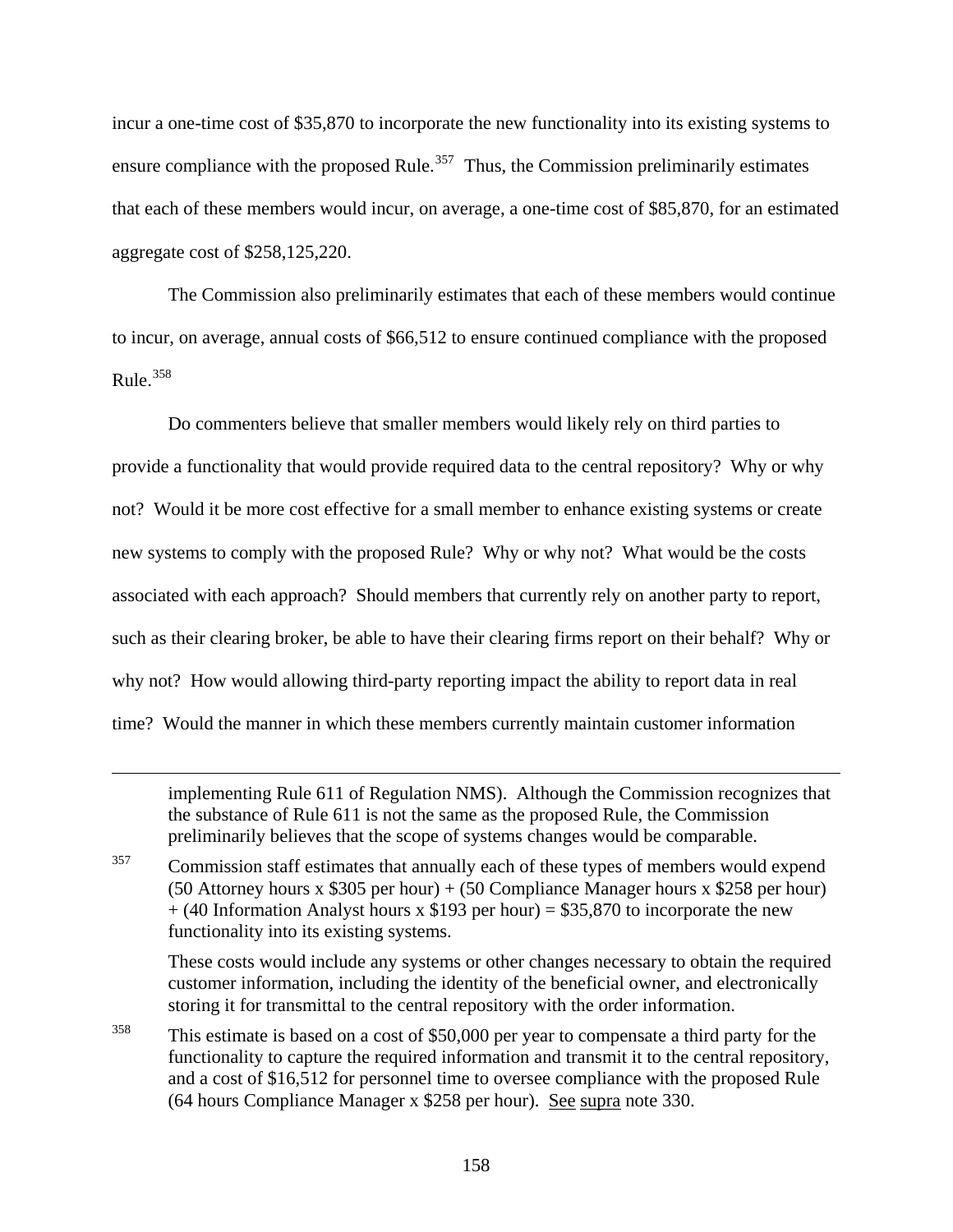create practical difficulties for providing the beneficial ownership information, or additional burdens that have not been taken into account in estimating costs? For example, is customer information stored electronically? What is the impact of the manner in which this information is currently stored on the Commission's cost estimates?

 The Commission preliminarily estimates that there are 1,114 members that would undertake their own development changes to implement the proposed Rule.<sup>[359](#page-158-0)</sup> The Commission preliminarily estimates that the average one-time, initial cost to these members for development, including programming and testing of the systems necessary to identify, collect and transmit the consolidated audit trail information to the central repository, would be approximately \$3 million per member,  $360$  for an estimated aggregate cost of \$3,342,000,000. This number would likely overestimate the costs for some of these members and underestimate it for others. For example, it likely overestimates the cost for ATSs as opposed to broker-dealers that have a customer and proprietary, or market-making, business, in part because of the narrower business focus of some ATSs. The Commission recognizes that some of these members may contract with one or more

These costs would include any systems or other changes necessary to obtain the required customer information, including the identity of the beneficial owner, and electronically storing it for transmittal to the central repository with the order information.

<span id="page-158-0"></span><sup>359</sup> See supra Section V.D.2 and note 320.

<span id="page-158-1"></span><sup>&</sup>lt;sup>360</sup> Commission staff estimates that each member would expend (1,240 Attorney hours x \$305 per hour) + (1,540 Compliance Manager hours x \$258 per hour) + (2,750 Programmer Analyst hours x  $$193$  per hour) + (1,000 Business Analyst hours x  $$194$  per hour)  $= $1,500,270$  to develop and implement the systems needed to capture the required information and transmit it. In addition, the Commission estimates that the cost for system hardware, software, and other materials would be approximately \$1.5 million. This estimate is based on the Commission's previous experience with, and burden estimates for, broker-dealer systems changes. See Regulation NMS Reproposing Release, supra note 306, at 77480 (discussing cost estimates for implementing Rule 611 of Regulation NMS). Although the Commission recognizes that the substance of Rule 611 is not the same as the proposed Rule, the Commission preliminarily believes that the scope of systems changes would be comparable.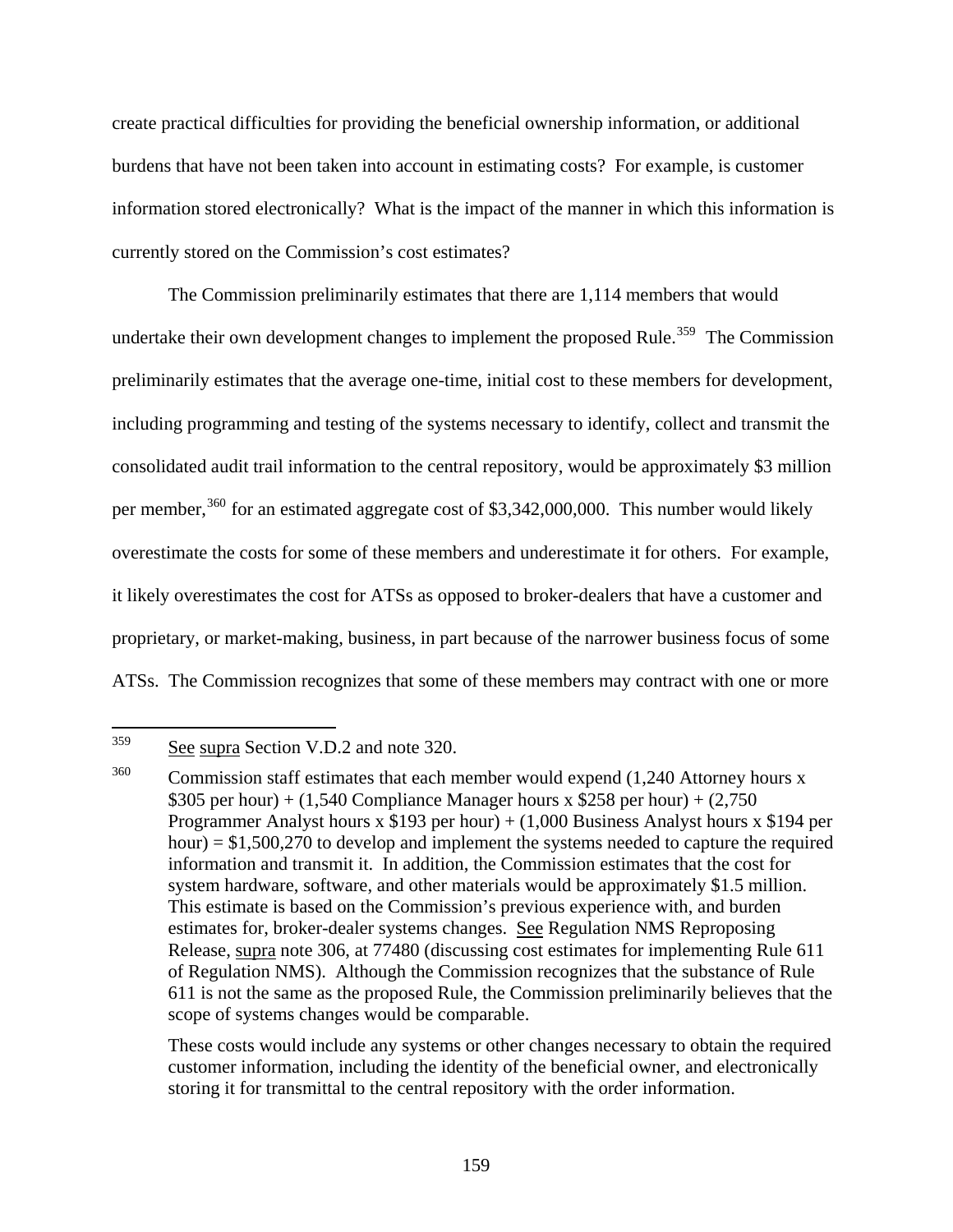outside vendors to provide certain front-end order management systems. The third-party vendor may make changes to its systems to permit the members that use the system to capture and provide the required information to the central repository. Likewise, some of these members may contract with outside vendors to provide back-office functionality. These third-party vendors may make changes to their systems to permit the members that use the systems to capture and provide the required information to the central repository. The cost of these changes may be shared by the various members that use the systems, and thus may result in a reduced cost to an individual member to implement changes to its own systems to comply with the requirements of the proposed consolidated audit trail.

 The Commission requests comment on this estimate. Specifically, what types of costs would members incur building new systems, or enhancing existing systems, to comply with the proposed Rule? Would members need to expand their capacity as part of any systems upgrades? What would be the costs associated with this? Would the manner in which these members currently maintain customer information create practical difficulties for providing the beneficial ownership information, or additional burdens that have not been taken into account in estimating costs? For example, is customer information stored electronically? What is the impact of the manner in which this information is currently stored on the Commission's cost estimates?

 Once these members have largely implemented the changes necessary to collect and report the required order and reportable event information to the central repository as required by the proposed Rule, the Commission estimates that each such member would incur, on average, an annual ongoing cost of approximately  $$1.5$  million,<sup>[361](#page-159-0)</sup> for an estimated aggregate ongoing

<span id="page-159-0"></span><sup>361</sup> Commission staff estimates that each member would expend (800 Attorney hours x \$305) per hour) + (1,000 Compliance Manager hours x \$258 per hour) + (500 Programmer Analyst hours x \$193 per hour) + (750 Business Analyst hours x \$194 per hour) =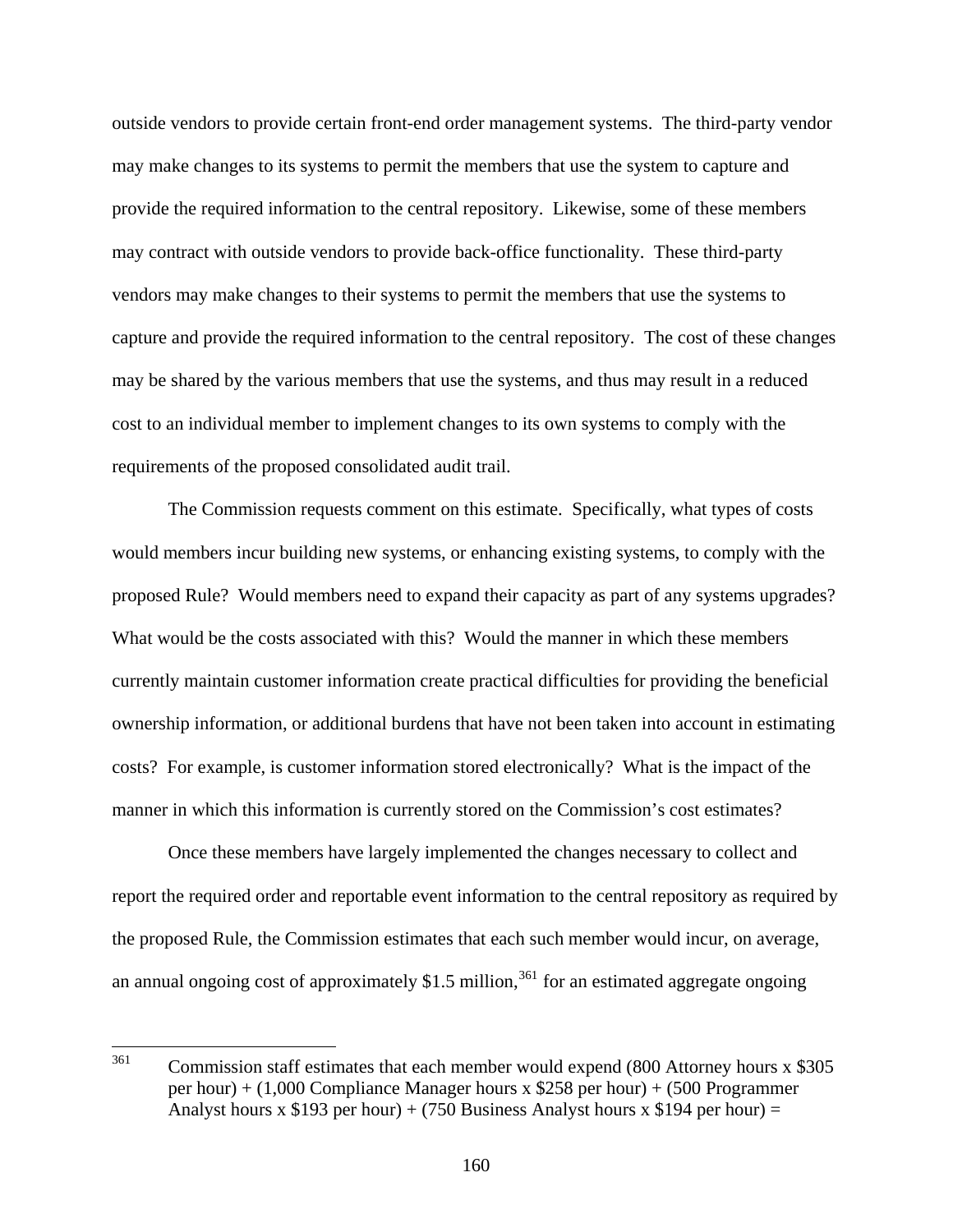cost of \$1,671,000,000. These estimates would cover the costs associated with continued compliance with the proposed Rule.<sup>[362](#page-160-0)</sup>

 The Commission requests comment on what ongoing costs SROs and their members would incur to continue to collect and report the required information in compliance with the proposed Rule. What types of costs would be included? Are there differences in the costs that SROs and their members would incur? Why or why not.

 The proposal would require the transmission of information in real time to the central repository. The Commission preliminarily believes that this approach would have greater benefits and would be lower cost than an alternative of transmitting all reports in batch mode. Real time submission could simply require a "drop copy" of a reportable event be sent to the central repository at the same time that the reportable event is otherwise occurring. Batching, however, would require the build up of reports to be sent periodically, and the amount of data sent in a batch could be significantly larger than the data sent in real time. The Commission requests comment on the technology requirements and other costs of real time transmission of information versus periodically batching the reports. Would real time reporting be more or less costly than batch reporting? Please explain with specificity why or why not and provide cost estimates. If real time reporting would be more expensive, are the greater costs justified by the benefits of real time reporting described above? If batch reporting is the better alternative, what should be the frequency of the batch reporting and why? Does the answer depend on the type of security? The Commission also requests comment on what types of systems changes SROs and

<span id="page-160-0"></span>362 See supra Section V.D.2.

 $\overline{a}$ 

<sup>\$744,000</sup> to ensure that the systems technology is up to date and remains in compliance with the proposed Rule. In addition, Commission staff estimates that each member would expend approximately \$756,000 on system hardware, software, connectivity and other materials. These estimates reflect the preliminary view that ongoing costs to maintain compliance with the proposed Rule would be half of the initial estimated costs.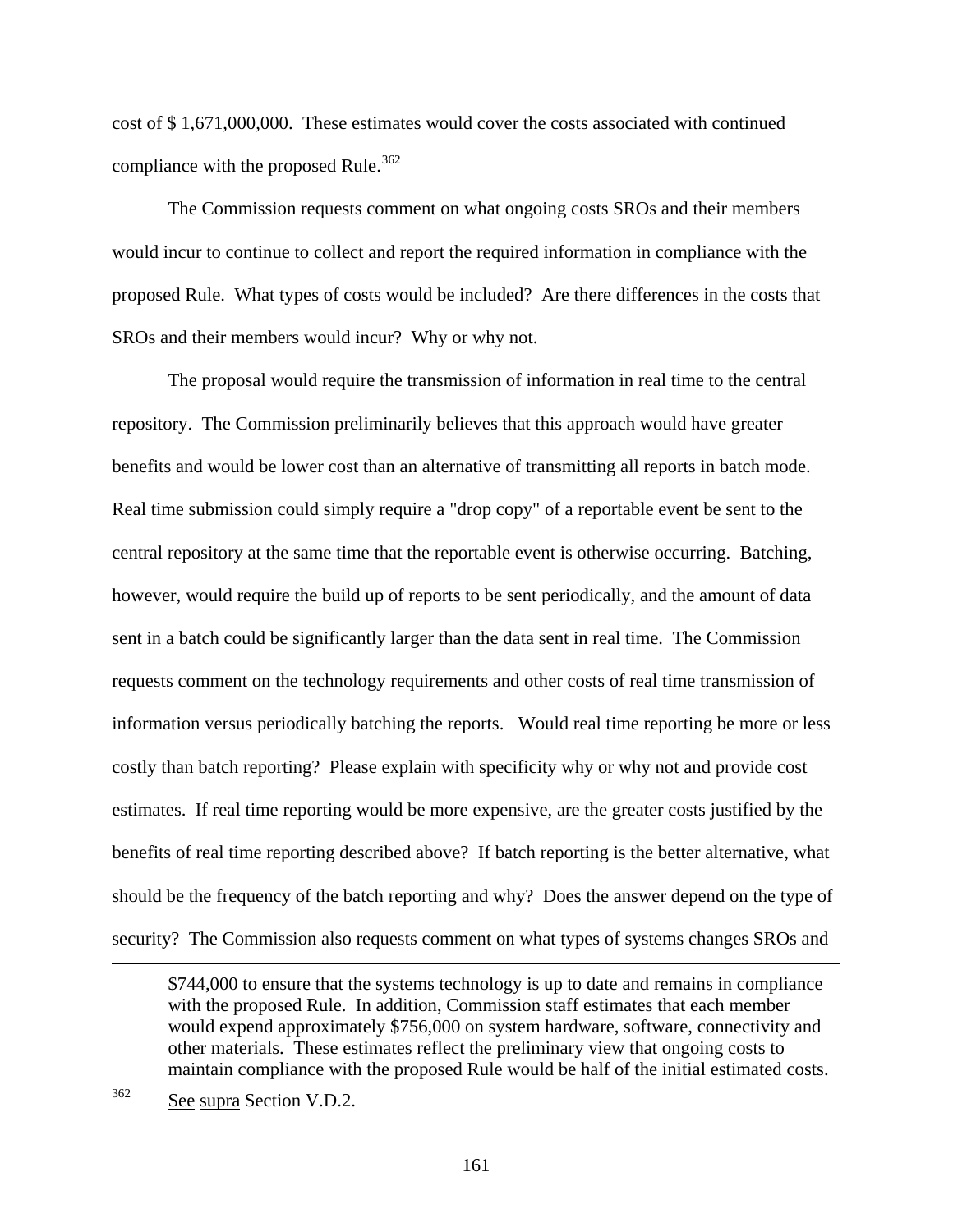members would need to make to implement the proposed Rule and NMS plan requirements, and the attendant costs. What specific types or items of information, if any, would be required to be reported to the central repository by a member that would not already be collected and maintained in an automated format?

# **4. Cost of Enhanced Surveillance Systems**

Pursuant to the proposed Rule, exchanges and FINRA also would be required to develop and implement a surveillance system, or enhance existing surveillance systems, reasonably designed to make use of the consolidated information collected through the proposed consolidated audit trail.<sup>[363](#page-161-0)</sup> The Commission preliminarily estimates that the average one-time cost to implement this requirement would be approximately \$10 million for each exchange and FINRA, for an estimated aggregate cost of \$150 million.<sup>[364](#page-161-1)</sup> The Commission also estimates, on average, ongoing annual costs associated with the enhanced surveillance would be approximately  $$2,610,600$ ,<sup>[365](#page-161-2)</sup> for an estimated aggregate, ongoing cost of \$39,159,000. Based on discussions with market participants, the Commission recognizes that these estimated costs may vary, perhaps significantly, based on the market model utilized by a particular SRO. For certain SROs, these figures may overestimate the costs associated with developing or enhancing surveillance systems, while for others, it may underestimate the costs. The Commission requests

<span id="page-161-0"></span><sup>363</sup> See proposed Rule 613(f).

<span id="page-161-1"></span><sup>&</sup>lt;sup>364</sup> This estimate is based on discussions with market participants. This estimate does not separately break out personnel time versus system costs.

<span id="page-161-2"></span><sup>&</sup>lt;sup>365</sup> Commission staff estimates that each member would expend (3,600 Senior Compliance Examiner hours x \$212 per hour) and (1,800 Information Analyst hours x \$193 per hour) to operate and monitor the enhanced surveillance systems and carry out surveillance functions. In addition, Commission staff estimates that each member would expend approximately \$1.5 million on system hardware, software, connectivity and other technology per year on an on-going basis for this purpose. These estimates are based on discussions with a market participant.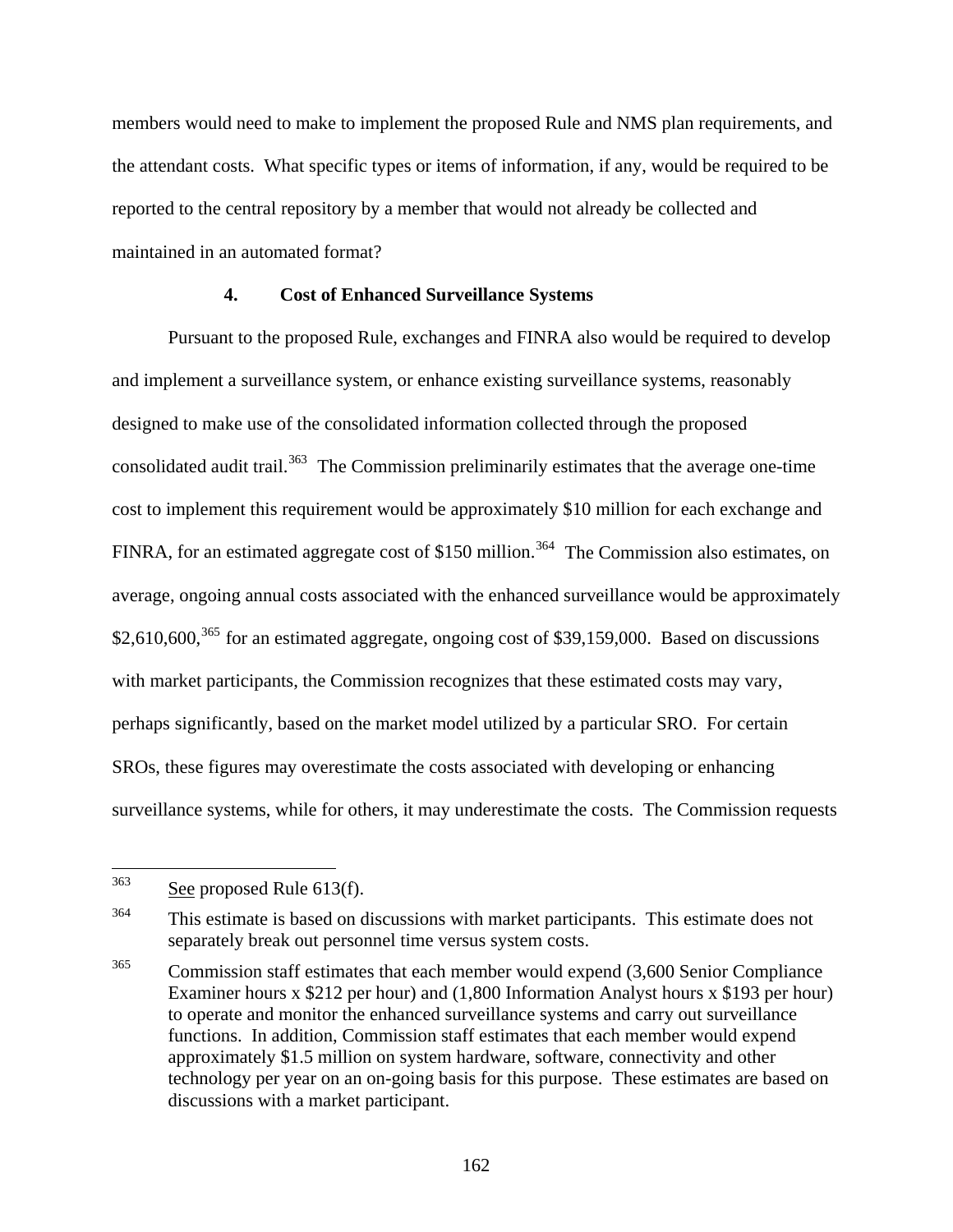comment on whether these figures accurately estimate the costs for developing or enhancing surveillance systems to comply with the proposed Rule for the SROs. Would these figures be lower or higher for SROs whose trading systems are fully electronic? Would the cost estimates be higher or lower for those SROs that have a trading floor? What other considerations would impact individual SRO costs? Please be specific in your response.

 The Commission also requests comment on whether SROs would be able to enhance their existing surveillance and regulation to make use of the proposed consolidated information or would they need to develop new surveillance systems to comply with the proposed Rule? How would SROs enhance their current surveillance systems? What would be the costs associated with updating current systems as opposed to developing new surveillance systems? Would it be more cost efficient to establish coordinated surveillance across exchanges and FINRA, rather than having each SRO be responsible for surveillance on its own market using the consolidated data? What would be the costs associated with developing consolidated crossmarket surveillance?

#### **5. Central Repository System**

 The central repository would be responsible for the receipt, consolidation, and retention of all the data required to be submitted by the exchanges and FINRA, and their members. The proposed Rule also would require that the central repository collect and retain on a current and continuous basis the NBBO for each NMS security, transaction reports reported pursuant to an effective transaction reporting plan, and last sale reports reported pursuant to the OPRA Plan. The central repository would be required to maintain the NBBO and transaction data in a format compatible with the order and event information collected pursuant to the proposed Rule. Further, the central repository would be required to retain the information collected pursuant to

163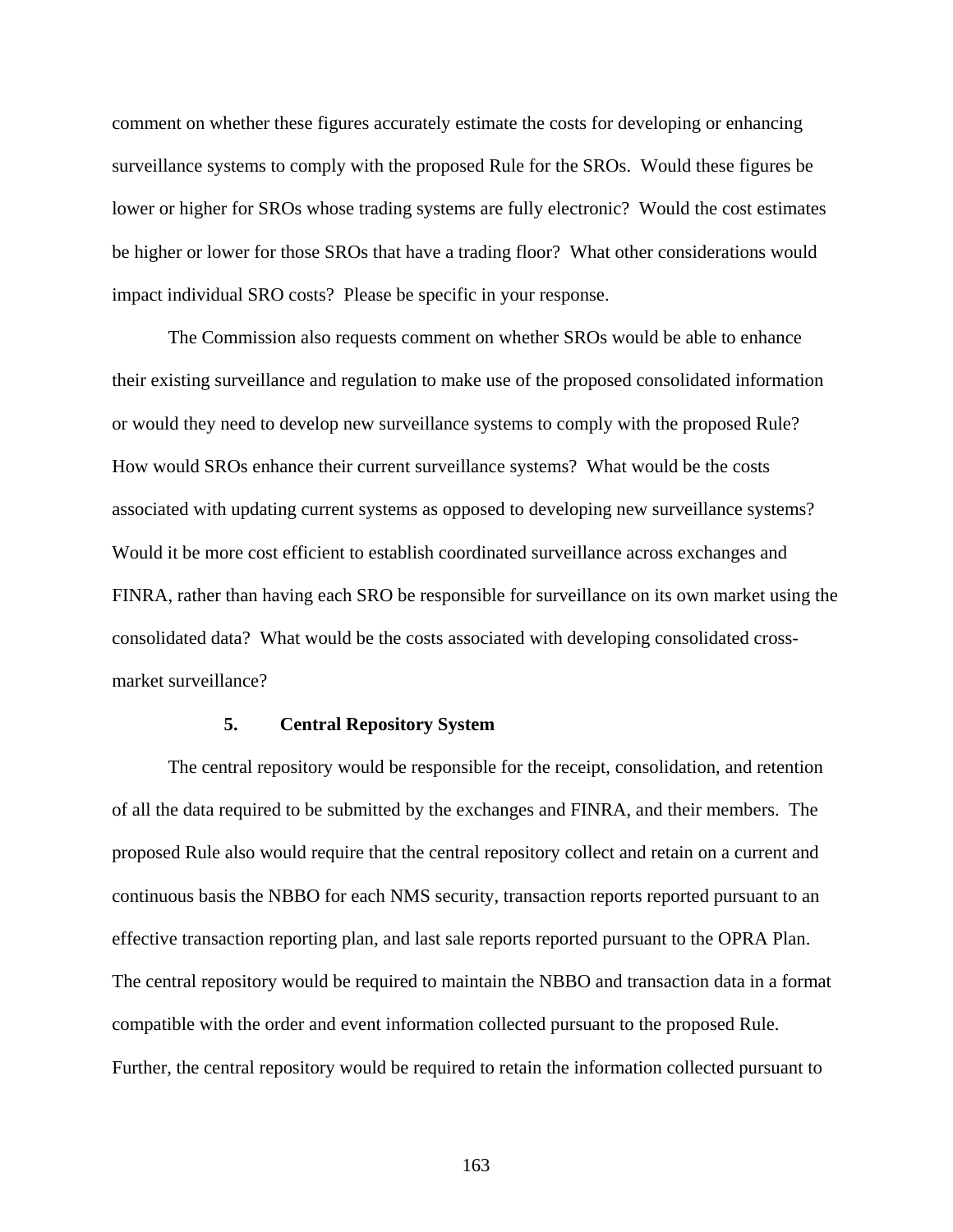paragraphs (c)(7) and (e)(5) of the proposed Rule in a convenient and usable standard electronic data format that is directly available and searchable electronically without any manual intervention for a period of not less than five years. The information shall be available immediately, or if immediate availability cannot reasonably and practically be achieved, any search query must begin operating on the data not later than one hour after the search query is made.[366](#page-163-0)

 The central repository thus would need its own system(s) to receive, consolidate, and retain the electronic data received from the plan sponsors and their members, as well as to collect and retain the NBBO and last sale data. The system would be required to be accessible and searchable by the sponsors and the Commission for regulatory purposes,  $367$  with validation parameters allowing the central repository to automatically check the accuracy and the completeness of the data submitted, and reject data not conforming to these parameters. It is anticipated that the costs of development and operation of the central repository would be shared among the plan sponsors. The Commission preliminarily estimates a one-time initial cost to create the central repository, its systems and structure, of approximately \$120 million for an average cost of approximately \$8 million per plan sponsor.<sup>[368](#page-163-2)</sup>

<span id="page-163-2"></span><sup>368</sup> Commission staff estimates that each exchange and association would expend (3,000) Attorney hours x \$305 per hour) + (4,000 Compliance Manager hours x \$258 per hour) + (7,500 Programmer Analyst hours x  $$193$  per hour) + (3,000 Business Analyst hours x  $$194$  per hour) =  $$3,976,500$  to create the central repository. In addition, the Commission estimates that the cost per exchange or association for system hardware, software, and other materials would be approximately \$4 million. See supra Section V.D.1.d. and note 309.

<span id="page-163-0"></span><sup>366</sup> See proposed Rule  $613(e)(6)$ .

<span id="page-163-1"></span><sup>&</sup>lt;sup>367</sup> The proposed Rule would require that the central processor create and maintain a method of access to the consolidated data. See proposed Rule  $613(e)(3)$ . The Rule requires that this method of access would be designed to include search and reporting functions to optimize the use of the consolidated data. The cost of creating a method of access to the consolidated audit trail data is included within the overall systems cost estimate.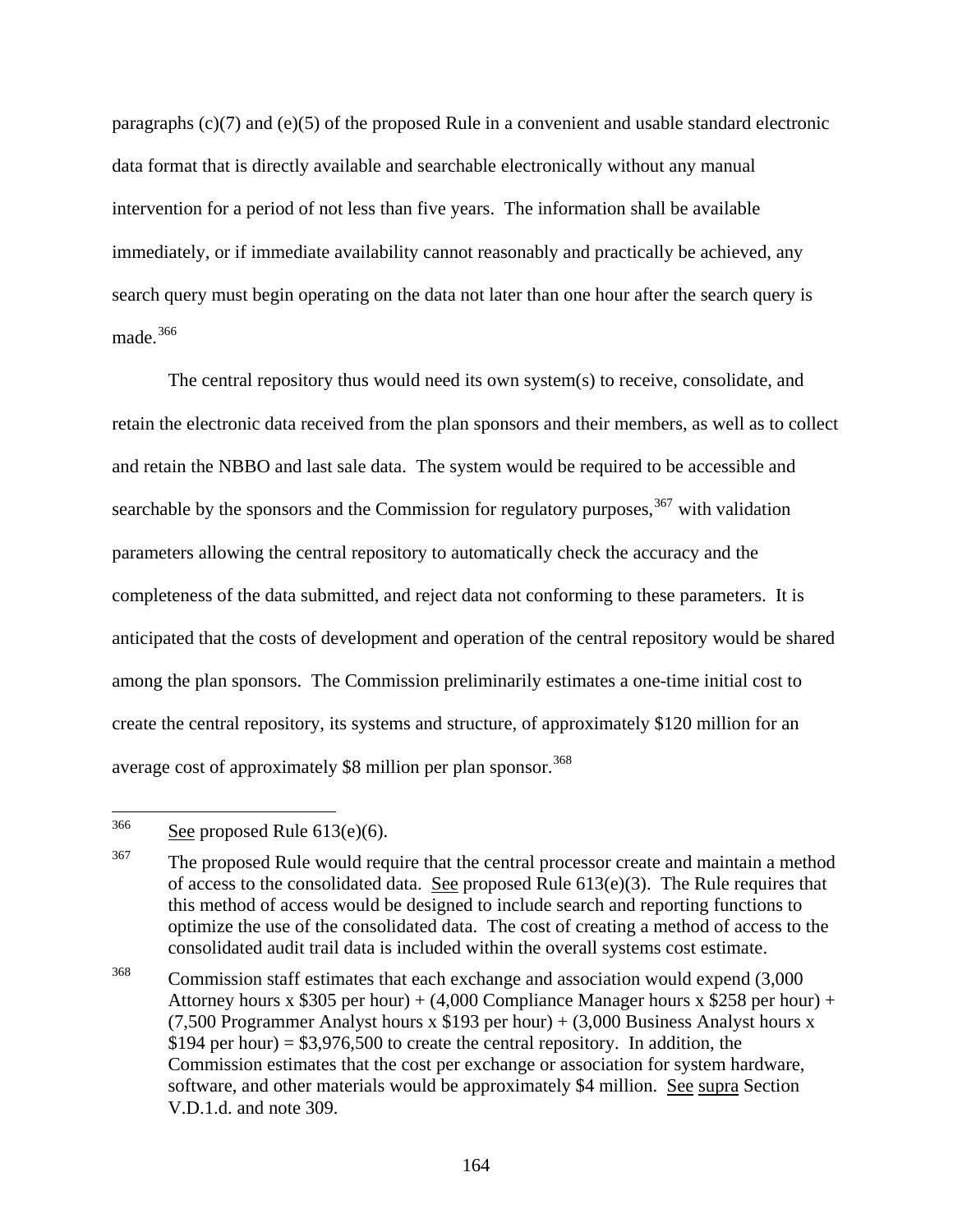Does this estimate accurately reflect SRO staff time needed to create the central repository as well as the costs for any hardware, software and other materials required? Are there other cost components to creating the central repository the Commission should consider? Is the creation of a central repository as described in the proposed Rule for collection and consolidation of data the most cost effective way to achieve the objective of creation of a consolidated audit trail? Are there other alternatives the Commission should consider? Please describe the costs associated with any alternatives described.

 Once the plan sponsors have established the systems necessary for the central repository to receive, consolidate, and retain the required information, the Commission estimates that ongoing annual costs to operate the central repository would be approximately \$100 million,<sup>[369](#page-164-0)</sup> which would be approximately \$6.6 million per year per plan sponsor. The Commission also estimates that each plan sponsor would incur, on average, ongoing costs of \$48,384 per year for

1

This estimate includes the estimated costs that each exchange and association would incur for software and hardware costs related to systems development. This cost estimate also would encompass (1) costs related to engaging in an analysis and formal bidding process to choose the plan processor, and (2) any search undertaken to hire a CCO. See proposed Rule  $613(a)(3)(i)$  (the plan sponsors would be required to select a person to act as a plan processor for the central repository no later than two months after the effectiveness of the NMS plan) and 613(b)(5) (the plan sponsors would be required to appoint a CCO to regularly review the operation of the central repository to assure its continued effectiveness in light of market and technological developments, and make any appropriate recommendations for enhancements to the nature of the information collected and the manner in which the information is processed).

<span id="page-164-0"></span><sup>369</sup> See supra Section V.D.1.d. This cost estimate includes ongoing costs for operating the central repository, including the cost of systems and connectivity upgrades or changes necessary to receive, consolidate, and retain and store the reported order information from SROs and their members; the cost, including storage costs, of collecting and maintaining the NBBO and transaction data in a format compatible with the order and event information collected pursuant to the proposed Rule; the cost of monitoring the required validation parameters; the cost of compensating the plan processor; and an ongoing annual cost of \$703,800 to compensate the CCO. See supra note 312.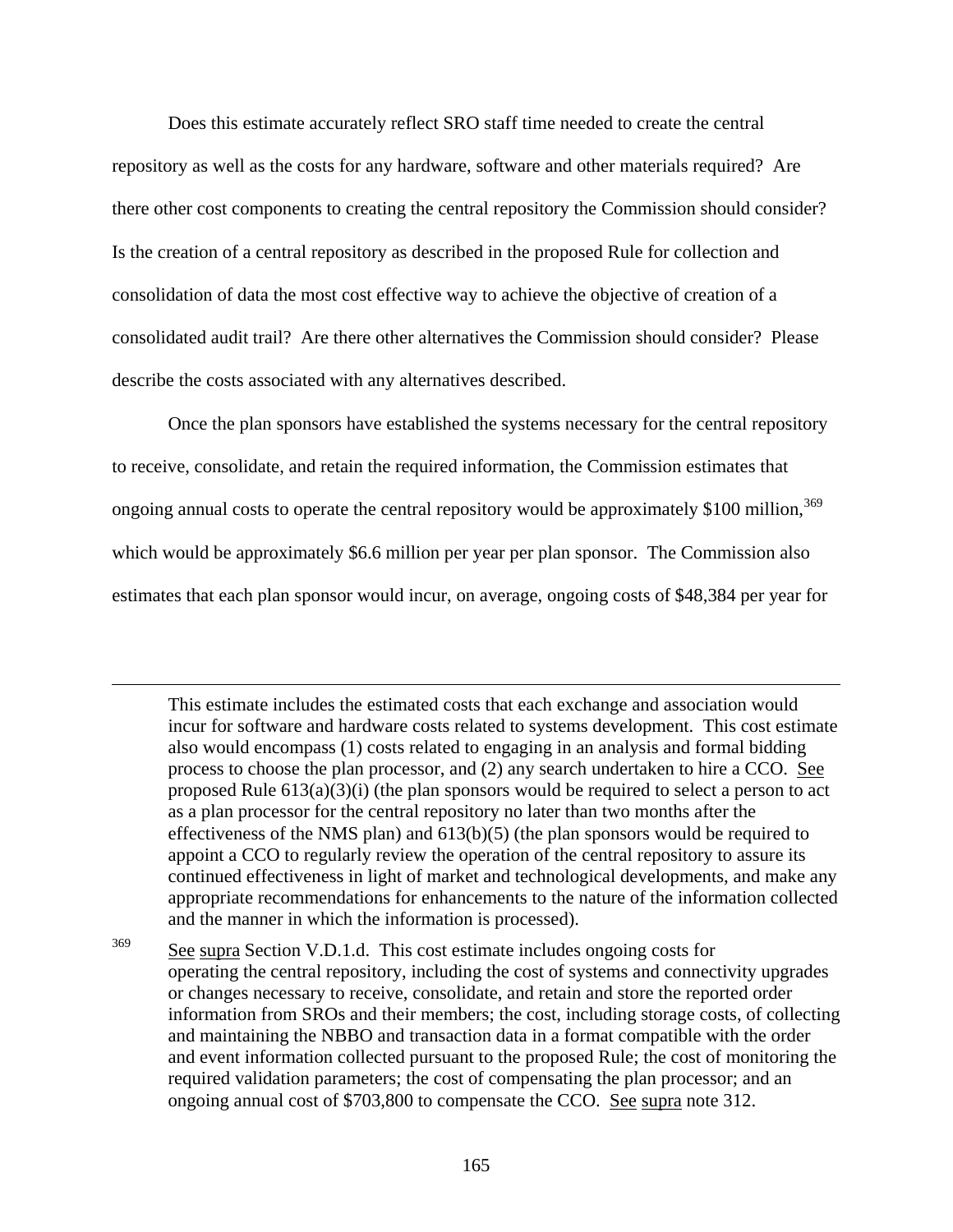actions taken to review the operation and administration of the central repository.<sup>[370](#page-165-0)</sup> In addition, the Commission estimates that the central repository would incur an ongoing cost of \$1,370 per year to purchase the NBBO and last sale data feeds from the SIPs.<sup>[371](#page-165-1)</sup>

 The Commission request comment on these estimated costs. Does this estimate accurately reflect the cost of storing data in a convenient and usable standard electronic data format that is directly available and searchable, without any manual intervention, for a period of not less than 5 years? Would these costs estimates change if the scope of the consolidated audit trail were expanded to include equity securities that are not NMS securities; corporate bonds, municipal bonds, and asset-backed securities and other debt instruments; credit default swaps, equity swaps, and other security-based swaps? What systems or other changes would be necessary to accommodate these other products? How would those changes impact costs?

## **6. SRO Rule Filings**

The exchanges and FINRA also would be required to file proposed rule changes to implement the provisions of the NMS plan with respect to their members.<sup>[372](#page-165-2)</sup> The Commission notes that the exchanges and FINRA would be able to use the NMS plan as a roadmap to draft the content of their required proposed rule changes. The Commission also notes that the rule filing format and process is not new to the exchanges or to  $FINRA$ <sup>[373](#page-165-3)</sup>. The Commission

<span id="page-165-0"></span><sup>370</sup> 370 Commission staff estimates that annually each exchange and association would expend  $(64$  Attorney hours x \$305 per hour) +  $(64$  Compliance Manager hours x \$258 per hour)  $+$  (64 Programmer Analyst hours x \$193 per hour) = \$48,384 to ensure and review the operation and administration of the central repository. See supra note 343 and accompanying text.

<span id="page-165-1"></span><sup>371</sup> See supra Section V.D.1.e.

<span id="page-165-2"></span> $372$  See proposed Rule 613(g)(1).

<span id="page-165-3"></span><sup>&</sup>lt;sup>373</sup> The Commission notes that, for its 2009 fiscal year (October 1, 2008 to September 30, 2009), the then existing twelve exchanges and FINRA filed approximately 1,308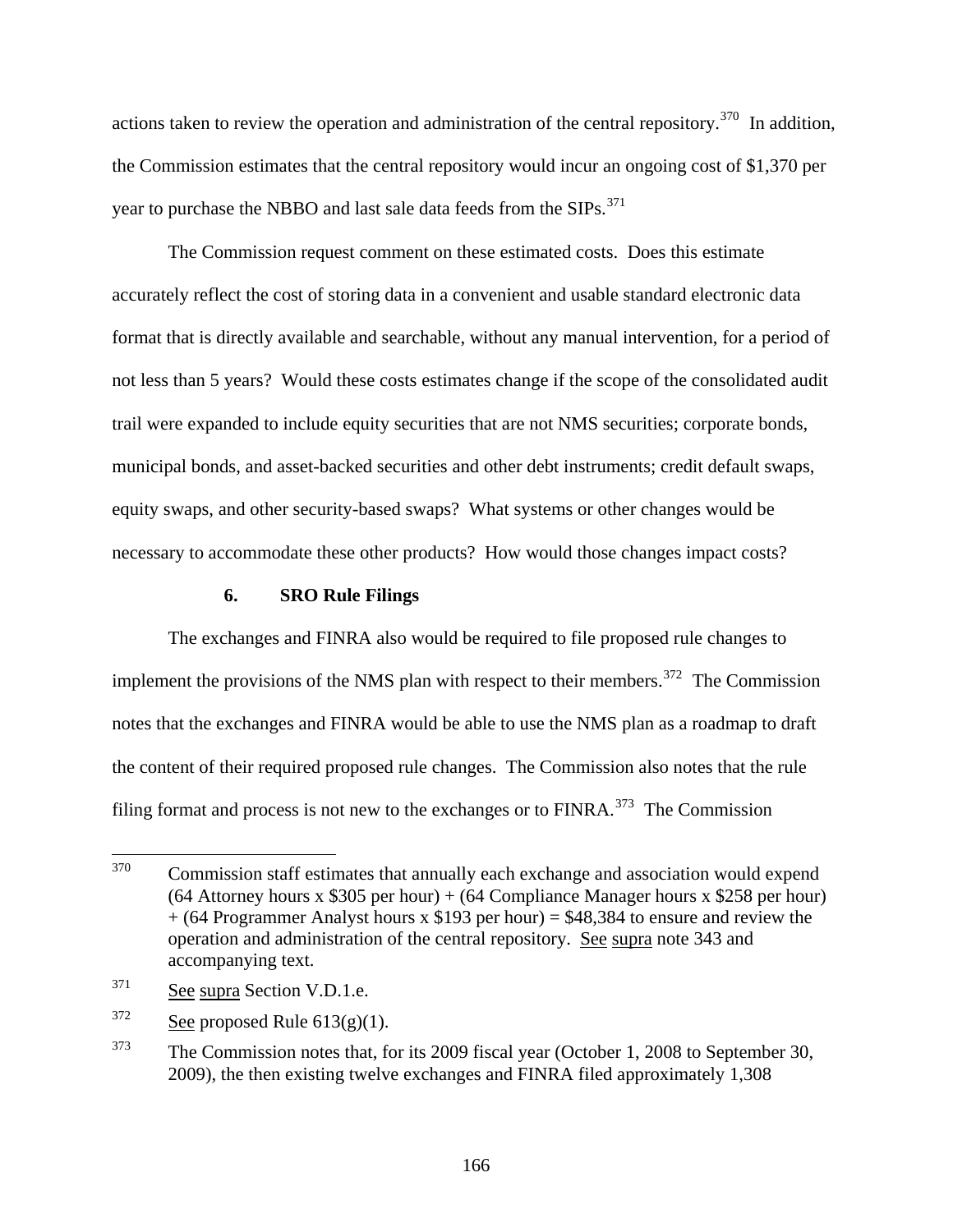estimates that the aggregate cost of each SRO filing a proposed rule change to implement the NMS plan to be approximately \$590,175.<sup>[374](#page-166-0)</sup>

# **7. Expansion of the proposed consolidated audit trail**

The proposed Rule would require the plan sponsors to jointly provide to the Commission a report outlining how the sponsors would incorporate into the consolidated audit trail information with respect to: (1) equity securities that are not NMS securities; (2) debt securities; and (3) primary market transactions in equity securities that are not NMS securities, in NMS stocks, and in debt securities. The sponsors would be required to address, among other things, details for each order and reportable events that they would recommend requiring to be provided; which market participants would be required to provide the data; an implementation schedule; and a cost estimate. Thus, the exchanges and FINRA would need to, among other things, undertake an analysis of technological and computer system acquisitions and upgrades that would be required to incorporate such an expansion. The Commission preliminarily estimates that the one-time cost to the exchanges and FINRA to create and file with the Commission a

proposed rule changes in the aggregate pursuant to Section 19(b) and Rule 19b-4 thereunder.

 $\overline{a}$ 

<span id="page-166-0"></span><sup>374</sup> This figure was calculated as follows: (129 Attorney hours x  $$305$ ) = \$39,345 x 15 SROs= \$590,175. Commission staff estimates that each exchange and association would expend approximately 129 hours of legal time x \$305 to prepare and file a complex rule change. See Securities Exchange Act Release No. 50486 (October 4, 2004), 69 FR 60287 (October 8, 2004) (File No. S7-18-04). The \$305 per-hour figure for an attorney is from SIFMA's Management & Professional Earnings in the Securities Industry 2008, modified by Commission staff to account for an 1800-hour work-year and multiplied by 5.35 to account for bonuses, firm size, employee benefits, and overhead. See Securities Exchange Act Release No. 59748 (April 10, 2009), 74 FR 18042, 18093 (April 20, 2009) (S7-08-09) (noting the Commission's modification to the \$305 per hour figure for an attorney).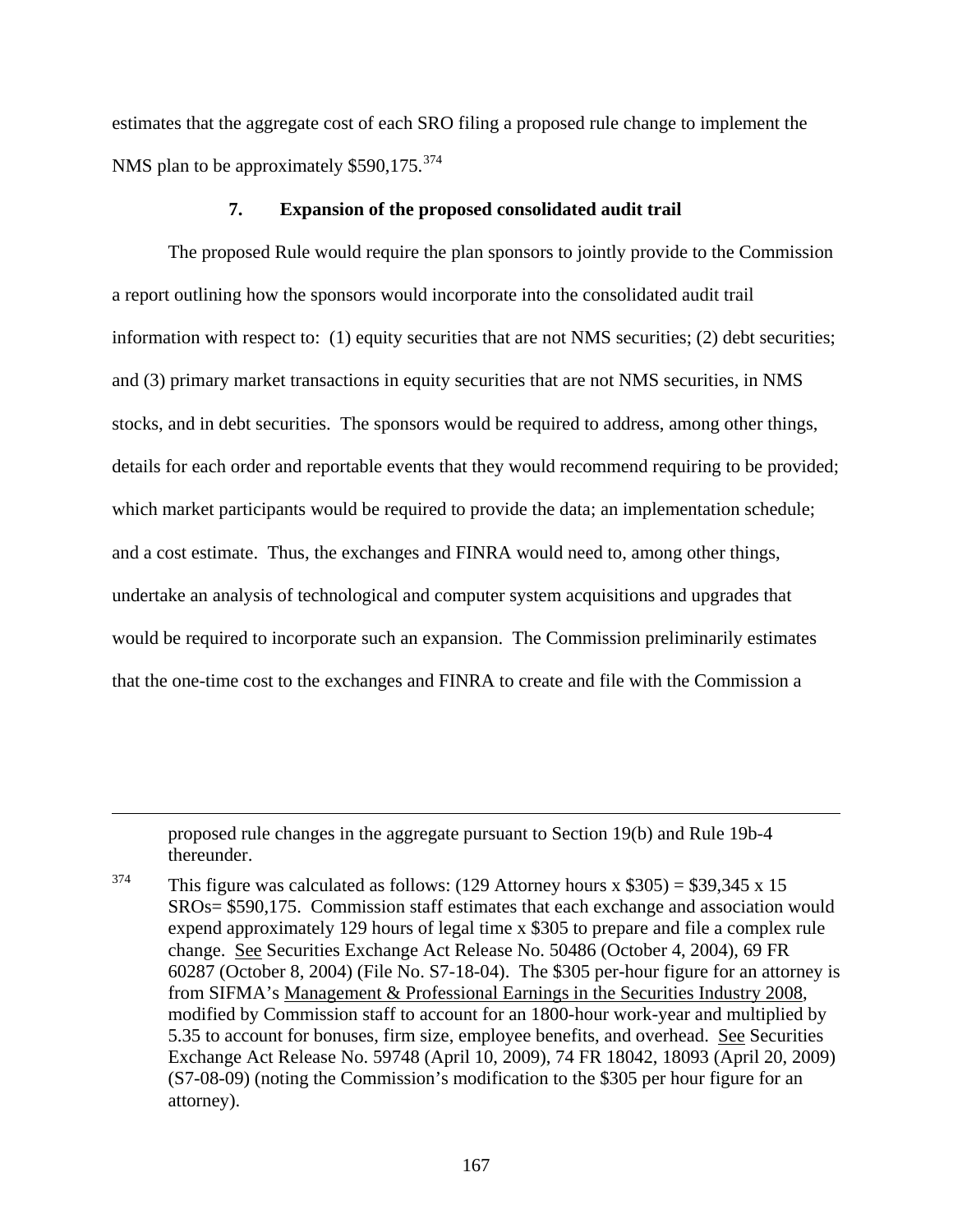report for expanding the scope of the consolidated audit trail would be approximately \$1,751,550 for a one-time cost of  $$116,770$  per SRO.<sup>[375](#page-167-0)</sup>

 Does this estimate accurately reflect the expenses, including SRO staff time and systems analyses, which SROs would incur in preparing the required report? Are there other costs components that should be considered in determining costs associated with preparing the required report? Please provide details on any additional costs that should be considered.

# **8. Other Costs**

 Proposed Rule 613 would specifically require, for the receipt or origination of each order, information to be reported to the central repository with respect to the ultimate customer that generates the order. Specifically, members would be required to report to the central repository information about the beneficial owner of the account originating the order and the person exercising investment discretion for the account originating the order, if different from the beneficial owner, and each customer would be identified by a unique customer identifier. Thus, information about "live" orders, as well as overall order and execution information for a particular customer, would be available in the central repository. In recognition of the sensitivity of this data, the proposed Rule requires the NMS Plan to include policies and procedures, including standards, to be used by the plan processor to ensure the security and confidentiality of all information submitted to, and maintained by, the central repository.

 However, a potential cost could be incurred if the security and confidentiality of the information submitted to the central repository is breached, either by malfeasance or accident. In

<span id="page-167-0"></span><sup>375</sup> 375 Commission staff estimates that each member would expend (200 Attorney hours x \$305 per hour) + (50 Compliance Manager hours x \$258 per hour) + (110 Programmer Analyst hours x \$193 per hour) + (60 Business Analyst hours x \$194 per hour) + (25 Outsourced Legal Counsel hours x  $$400$  per hour) =  $$116,770$  to create and file with the Commission a report for expanding the scope of the consolidated audit trail. See supra Section V.D.1.b and note 302.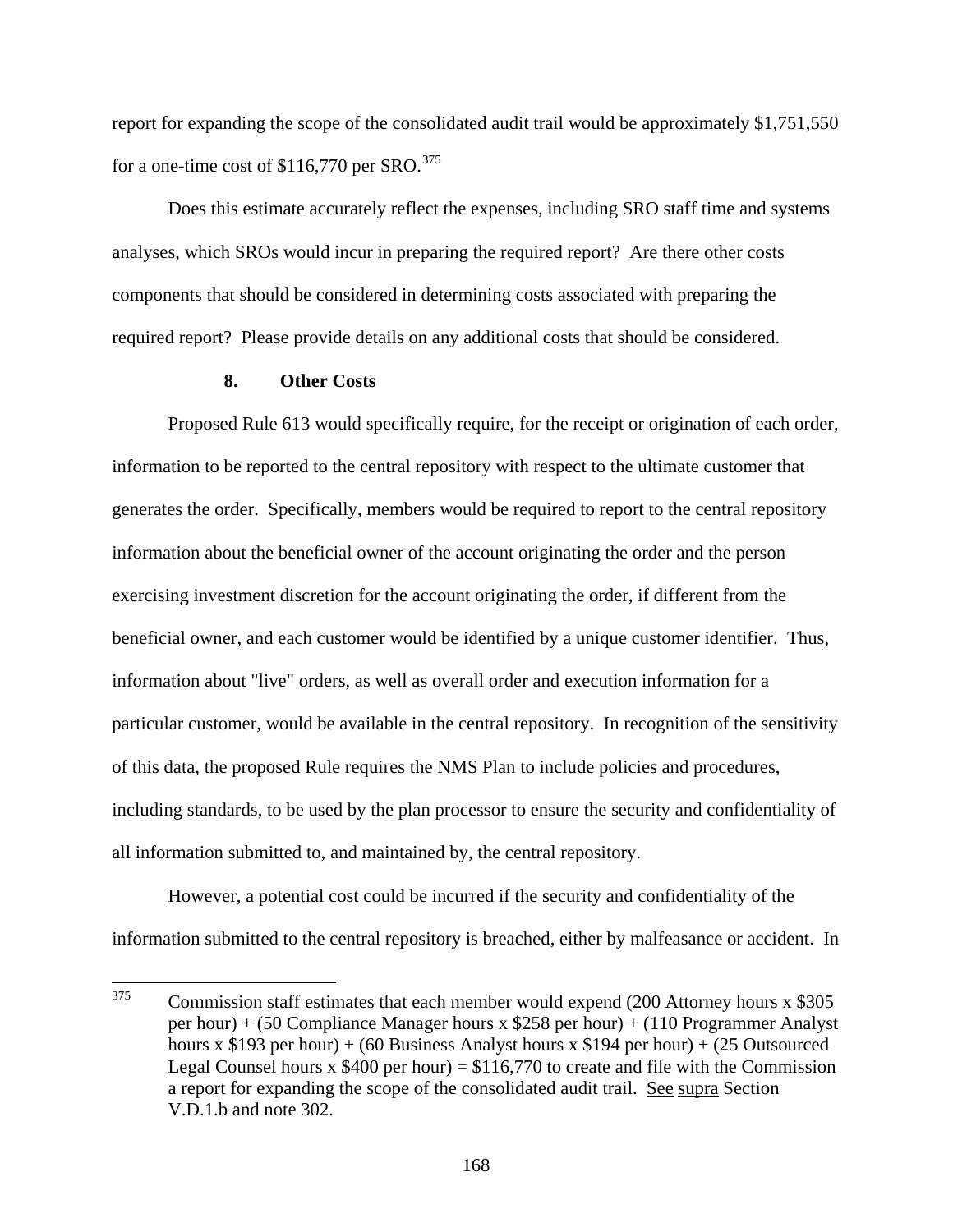either case, if identifying information about customers and their trading is made public - contrary to the expectations and intentions of the customers – the Commission preliminarily believes that this may have a negative effect on the securities markets. Specifically, investors may be less willing to allocate their capital to the securities markets if their expectation that their personal identifying and trading information will be adequately protected by the central repository is not met. Under these circumstances, there could be a reduction in the capital invested in the markets for NMS securities by investors, to the detriment of the U.S. securities markets overall.

 Proposed Rule 613 also would require that the NMS plan include policies and procedures, including standards, for the plan processor to use to ensure the integrity of the information submitted to the central repository. Specifically, the proposed Rule requires that the policies and procedures be designed to ensure the timeliness, accuracy, and completeness of the data provided to the central repository by the exchanges, FINRA and their members, and to require the rejection of data provided if the data does not meet validation parameters, and the retransmission of such data. The Commission notes that, despite such safeguards for ensuring the integrity of the audit trail data, the information submitted by the exchanges, FINRA and their members could be inaccurate, either due to system or human error. If the reliability of the data is compromised, this could reduce the usefulness of the consolidated audit trail data for regulatory purposes.

 Are there any other non-tangible costs associated with potential breaches of the integrity or confidentiality of the data required to be submitted to the central repository that the Commission should consider?

## **9. Total Costs**

169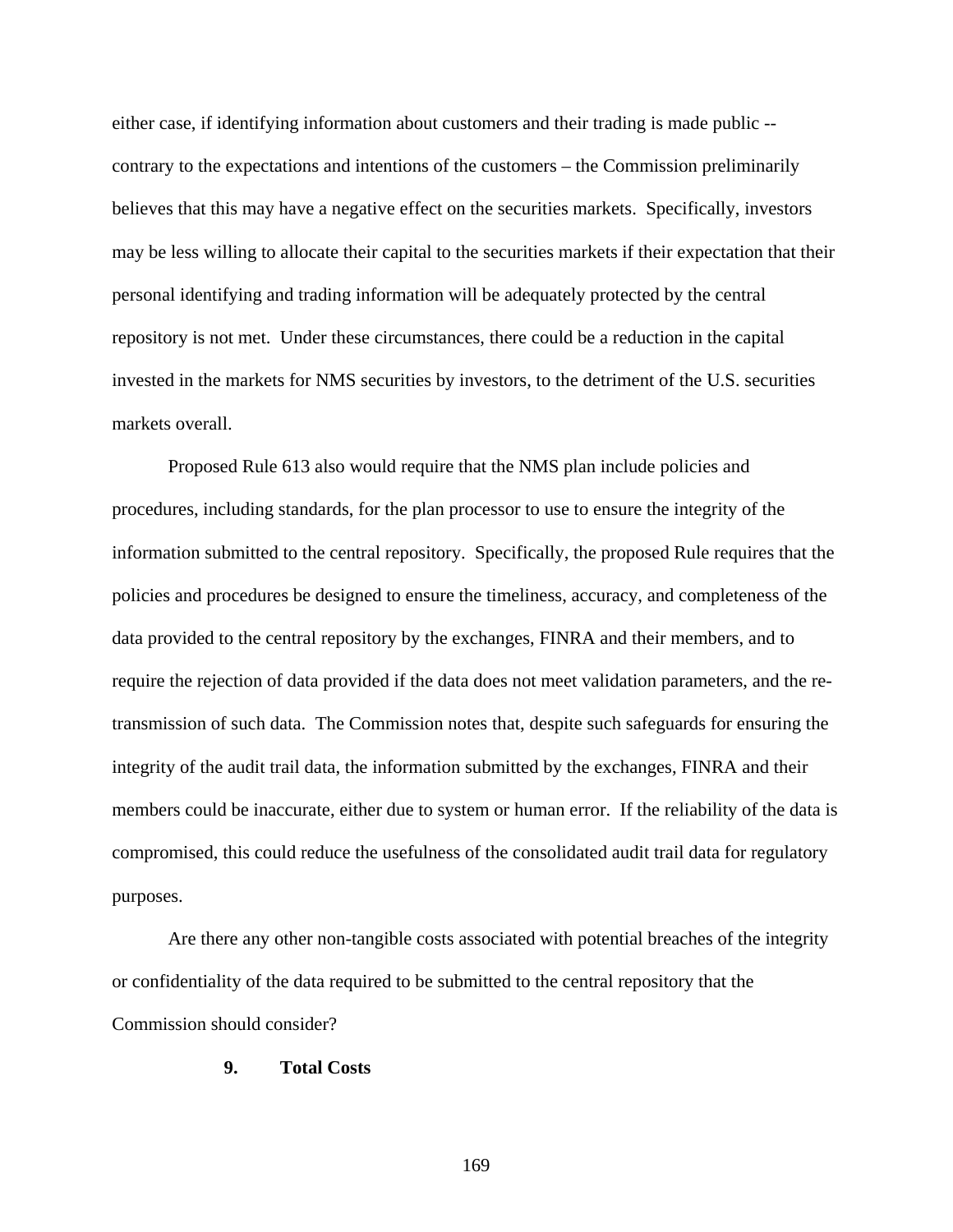Based on the assumptions and resulting estimated costs discussed above, the Commission preliminarily estimates the initial aggregate cost the exchanges and FINRA would incur to comply with the proposed Rule, other than costs related to creating and operating the central repository, would be approximately \$231 million,  $376$  and ongoing aggregate annual costs would be approximately \$77.7 million.<sup>[377](#page-169-1)</sup> In addition, the exchanges and FINRA would incur an initial aggregate cost of approximately \$120 million to set up the central repository,  $378$  with ongoing annual costs to operate the central repository of approximately  $$101$  million.<sup>[379](#page-169-3)</sup> For SRO members that would make changes to their own order management and trading systems to comply with the proposed Rule,  $380$  we estimate the initial aggregate one-time cost for

<span id="page-169-0"></span><sup>376</sup> This aggregate cost estimate includes the aggregate one-time cost of preparing and filing the NMS plan (\$3,503,100); the aggregate average one-time cost for each exchange and FINRA to synchronize clocks consistent with the proposed requirements (\$144,750); the aggregate average one-time cost for each exchange and FINRA to identify, collect and transmit the consolidated audit trail information to the central repository (\$75 million); the aggregate average one-time cost for each exchange and FINRA to develop and implement surveillance systems, or enhance existing surveillance systems (\$150 million); the aggregate one-time cost for each exchange and FINRA to file proposed rule changes to implement the provisions of the NMS plan with respect to their members (\$590,175); and the aggregate one-time cost to the exchanges and FINRA of jointly providing to the Commission a report outlining how the exchanges and FINRA would expand the scope of the consolidated audit trail (\$1,751,550).

<span id="page-169-1"></span><sup>&</sup>lt;sup>377</sup> This aggregate cost estimate includes the aggregate average ongoing annual cost to ensure that the plan is up to date and remains in compliance with the proposed Rule (\$725,760); the aggregate average ongoing annual cost to synchronize clocks consistent with industry standards (\$173,700); the aggregate average ongoing annual cost to evaluate the synchronization standards (\$92,880); the aggregate average ongoing annual cost to ensure that each exchange and FINRA is providing information in compliance with the proposed Rule (\$37.5 million); and the aggregate average ongoing annual cost associated with enhanced surveillance (\$39,159,000).

<span id="page-169-2"></span><sup>378</sup> See supra note 368.

<span id="page-169-3"></span> $\frac{379}{\text{See}}$  supra notes 369 to 371 and accompanying text.

<span id="page-169-4"></span> $380$  We preliminarily estimate there are 1,114 of these broker-dealers, including all clearing firms and alternative trading systems. See supra note 320.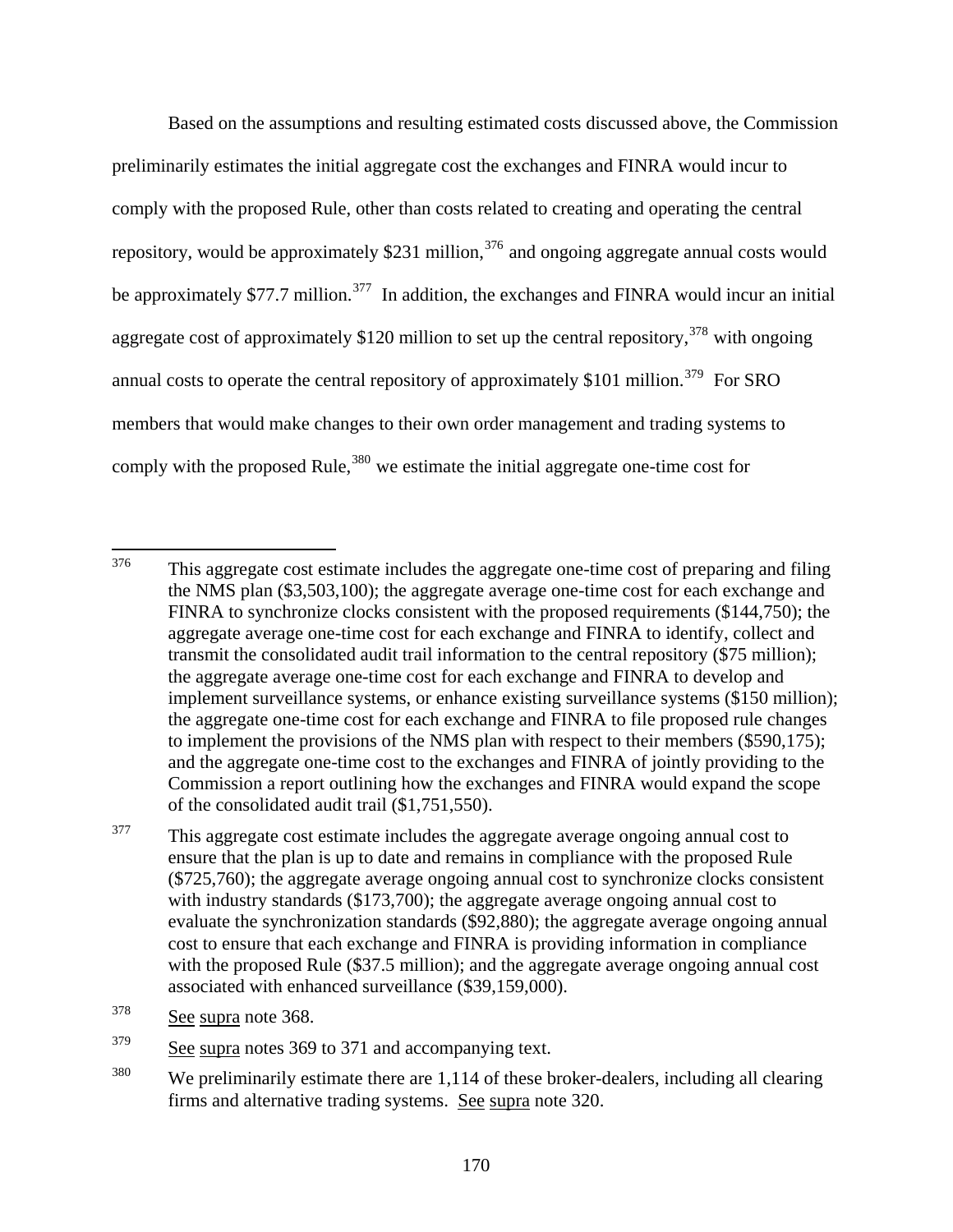implementation of the proposed Rule would be approximately \$3.4 billion<sup>[381](#page-170-0)</sup> and aggregate ongoing annual costs would be approximately \$1.7 billion.<sup>[382](#page-170-1)</sup> For SRO members that are likely to rely on a third party to comply with the proposed Rule (such as their clearing broker),  $383$  we estimate the initial aggregate one-time cost for implementation of the proposed Rule would be approximately \$287 million<sup>[384](#page-170-3)</sup> and ongoing annual costs would be approximately \$253 million.<sup>[385](#page-170-4)</sup> Therefore, for all SROs and members, we estimate that the total one-time aggregate cost to implement the proposed Rule would be approximately \$4 billion and the total ongoing aggregate annual costs would be approximately \$2.1 billion.

# **C. Request for Comment**

The Commission requests general comment on the costs and benefits of proposed Rule

613 of Regulation NMS discussed above, as well as any costs and benefits not already described

<span id="page-170-0"></span><sup>381</sup> This aggregate cost estimate includes the aggregate average one-time cost for such members to identify, collect and transmit the consolidated audit trail information to the central repository (\$3,342,000,000); and the aggregate average initial cost for such members to synchronize clocks consistent with the proposed requirements (\$10,750,100).

<span id="page-170-1"></span><sup>&</sup>lt;sup>382</sup> This aggregate cost estimate includes the aggregate average ongoing annual cost for such members to identify, collect and transmit the consolidated audit trail information to the central repository (\$1,671,000,000); and the aggregate average ongoing annual cost for such members to annually evaluate the synchronization time standards and perform any necessary synchronization adjustments (\$19,798,008).

<span id="page-170-2"></span><sup>&</sup>lt;sup>383</sup> We preliminarily estimate there are 3,006 of these broker-dealers, mainly including nonclearing broker-dealers. See supra note 327.

<span id="page-170-3"></span> $384$  This aggregate cost estimate includes the aggregate average initial cost for such members to identify, collect and transmit the consolidated audit trail information to the central repository (\$258,125,220); and the aggregate average initial cost for such members to synchronize clocks consistent with the proposed requirements (\$29,007,900).

<span id="page-170-4"></span><sup>&</sup>lt;sup>385</sup> This aggregate cost estimate includes the aggregate average ongoing annual cost for such members to identify, collect and transmit the consolidated audit trail information to the central repository (\$199,935,072); and the aggregate average ongoing annual cost for such members to annually evaluate the synchronization time standards and perform any necessary synchronization adjustments (\$53,422,632).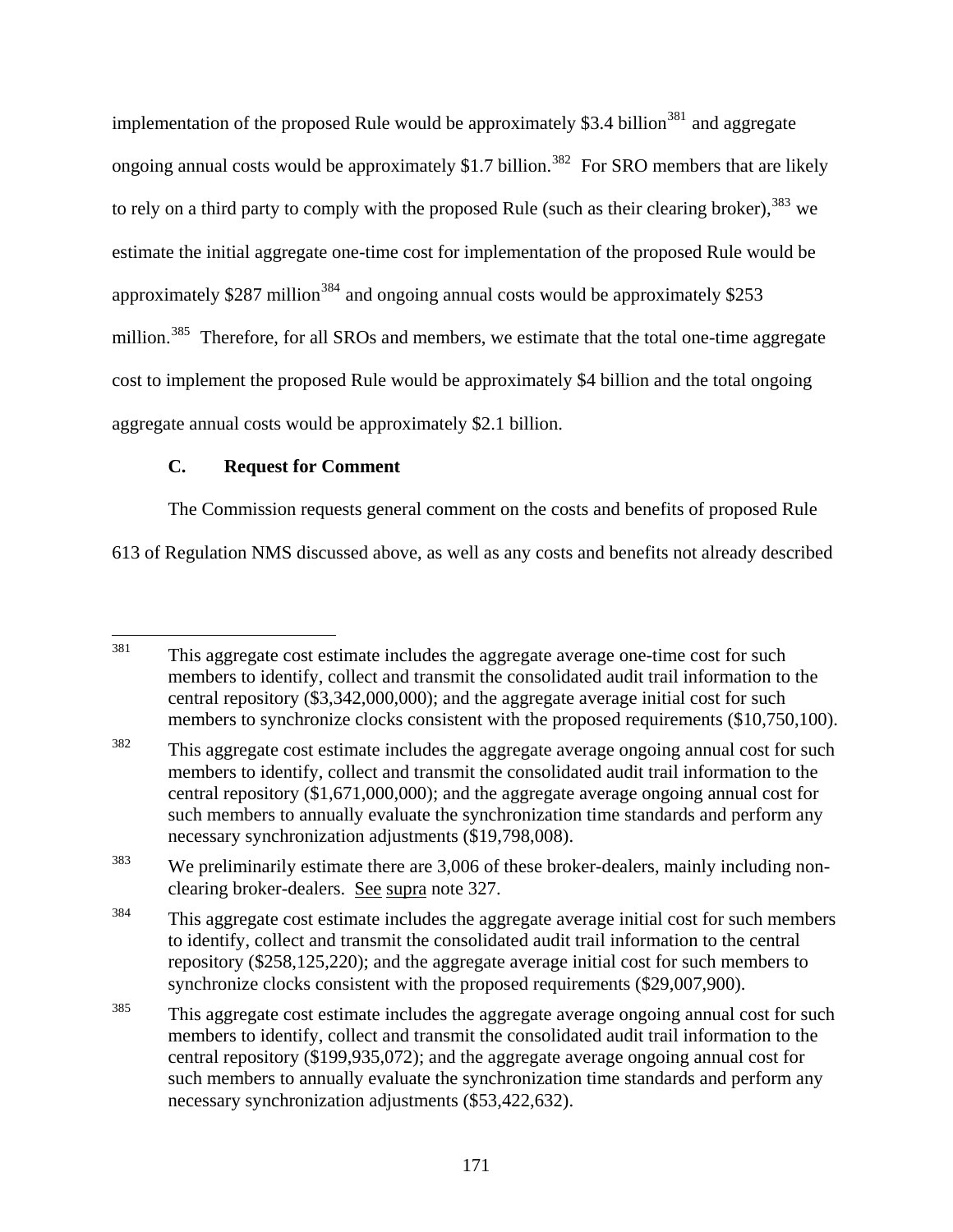which could result from the proposed Rule. The Commission also requests data to quantify any potential costs or benefits.

The Commission requests comment on what, if any, would be the impact of the proposed Rule on competition among the exchanges and other non-exchange market centers? If commenters believe there would be an impact on competition, please explain and quantify the costs or benefits of such impact. If commenters believe that there would be a cost, what steps could the Commission take to mitigate such costs?

The Commission also requests comment on whether the requirements of the proposed Rule, such as the requirement to provide detailed information to the central repository on a real time basis, would have an impact on any form of legal trading activity engaged in by market participants, or the speed with which trading occurs. For example, would requiring additional information to be attached to an order when the order is routed from one member or exchange to another - such as the unique order identifier - impact the speed with which routing and trading occurs? If not, why not? If so, why? If there would be an impact, do commenters believe that the impact would be negative? Why or why not? Also, would the requirement to provide customer and order information to the central repository in real time impact market participant trading activity? If so, how so? If commenters believe the impact would provide a benefit, please explain and quantify. If commenters believe that the impact would impose a cost, please explain and quantify. For example, would market participants be hesitant to engage in certain legal trading activity because of a concern about providing customer and order information in real time? Would market participants shift their trading activity to products or markets that do not require the capture of customer information to avoid compliance with this requirement of the proposed Rule? If so, how should the Commission address those concerns? Please be specific in

172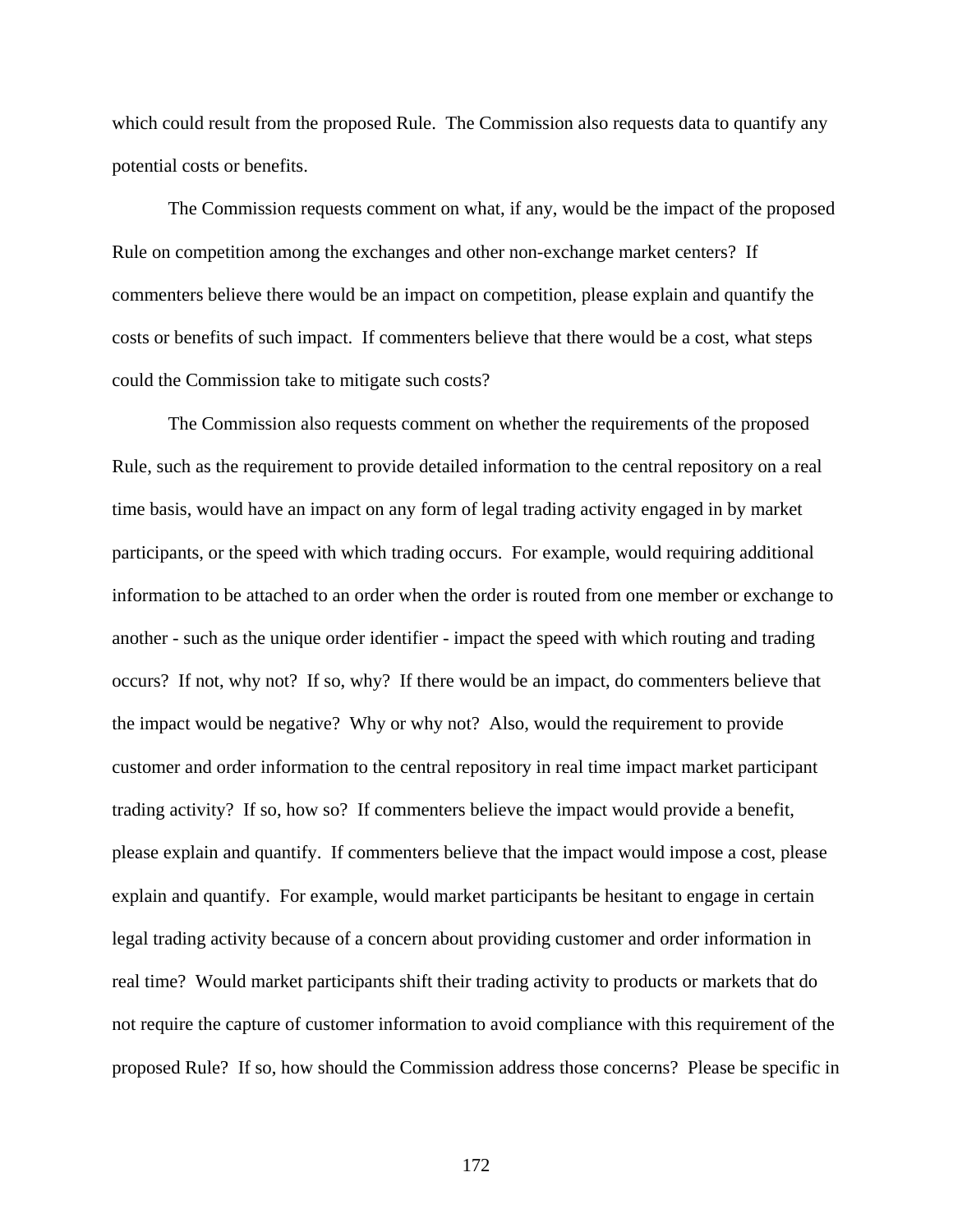your responses. The Commission requests comment on any other changes to behavior that commenters believe may result from application of the proposed Rule. For example, do commenters believe that the proposal would cause illegal trading activity to shift to products or markets not covered by the proposed Rule? If so, should that impact the scope of the proposed Rule? If so, how so? If not, why not?

# **VII. Consideration of Burden on Competition and Promotion of Efficiency, Competition, and Capital Formation**

Section 3(f) of the Exchange Act requires the Commission, whenever it engages in rulemaking and is required to consider or determine whether an action is necessary or appropriate in the public interest, to consider, in addition to the protection of investors, whether the action would promote efficiency, competition, and capital formation.<sup>[386](#page-172-0)</sup> In addition, Section  $23(a)(2)$  of the Exchange Act requires the Commission, when making rules under the Exchange Act, to consider the impact such rules would have on competition.<sup>[387](#page-172-1)</sup> Exchange Act Section  $23(a)(2)$  prohibits the Commission from adopting any rule that would impose a burden on competition not necessary or appropriate in furtherance of the purposes of the Exchange Act. As discussed below, the Commission's preliminary view is that the proposed Rule should promote efficiency, competition, and capital formation.

Section  $11A(a)(3)(B)$  of the Exchange Act provides in part that the Commission may, by rule, require SROs to act jointly with respect to matters as to which they share authority under the Exchange Act in regulating a national market system for securities.<sup>[388](#page-172-2)</sup> Proposed Rule 613 would require all national securities exchanges and national securities associations to jointly

<span id="page-172-0"></span><sup>386</sup> 15 U.S.C. 78c(f).

<span id="page-172-1"></span> $387$  15 U.S.C. 78w(a)(2).

<span id="page-172-2"></span><sup>&</sup>lt;sup>388</sup> See Section 11A(a)(3)(B) of the Exchange Act, 15 U.S.C. 78k-1(a)(3)(B).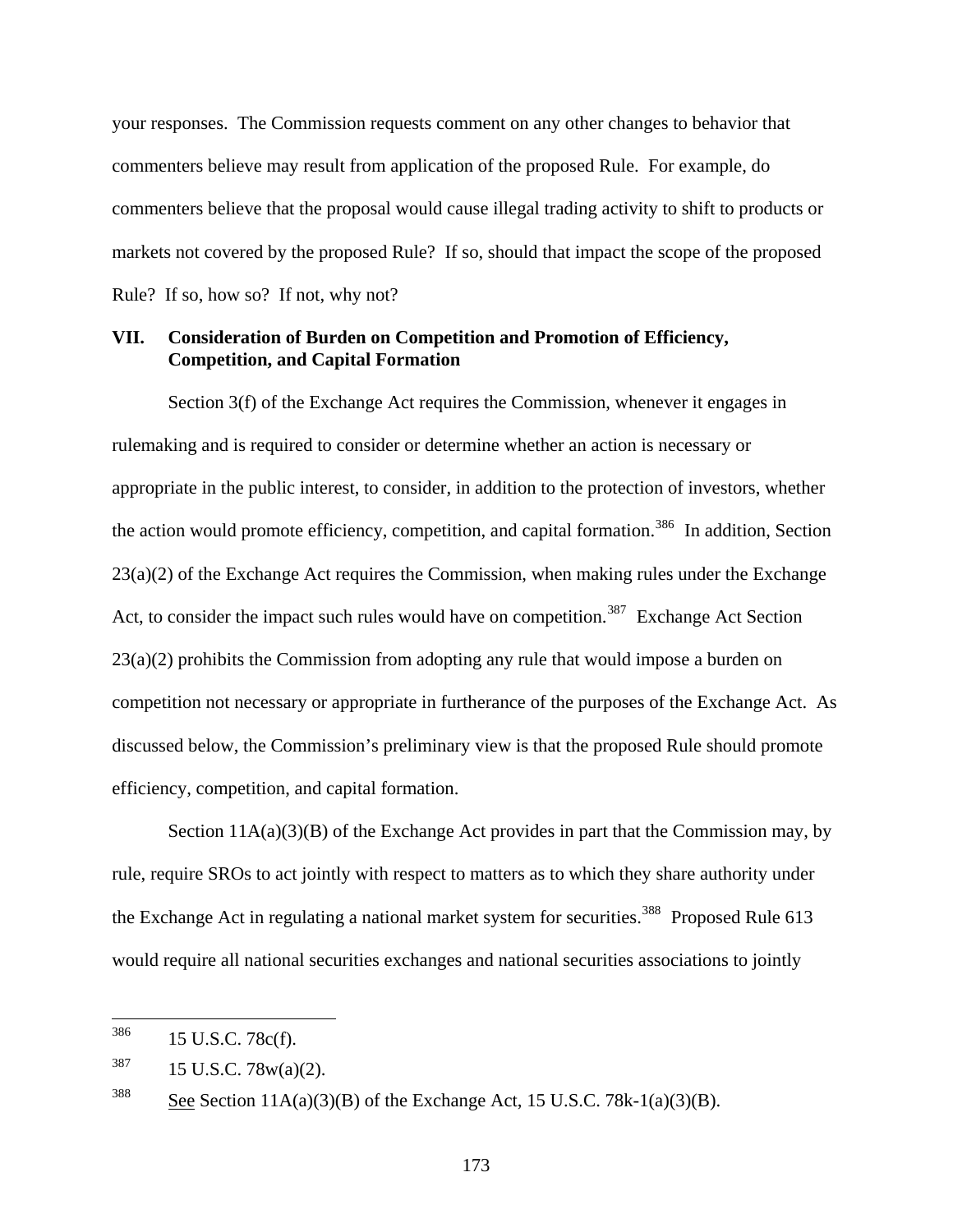submit to the Commission an NMS plan to create, implement, and maintain a consolidated audit trail for NMS securities. Under the proposal, pursuant to the NMS plan, and SRO rules adopted thereunder to implement the plan, national securities exchanges and national securities associations, as well as their members, would be required to provide detailed order and execution data to a central repository to populate a consolidated audit trail.<sup>[389](#page-173-0)</sup>

## **A. Competition**

The Commission considered the impact of proposed Rule 613 on the national securities exchanges, national securities associations, and their members that trade NMS securities. The Commission begins its consideration of potential competitive impacts with observations of the current structure of the markets for trading NMS securities.

<span id="page-173-3"></span>The industry for the trading of NMS securities is a competitive one, with reasonably low barriers to entry and significant competition for order flow. The intensity of competition across trading platforms that trade NMS securities has increased dramatically in the past decade as a result of technological advances and regulatory changes. This increase in competition has resulted in decreases in market concentration, more competition among market centers, a proliferation of trading platforms competing for order flow, and decreases in trading fees.

<span id="page-173-4"></span>In addition, the Commission, within the past five years, has approved applications by BATS,<sup>[390](#page-173-1)</sup> Direct Edge,<sup>[391](#page-173-2)</sup> Nasdaq,<sup>[392](#page-173-3)</sup> and  $C2^{393}$  $C2^{393}$  $C2^{393}$  to become registered as national securities

<span id="page-173-0"></span><sup>389</sup> See supra Section III.D. for a detailed description of the required data.

<span id="page-173-1"></span><sup>&</sup>lt;sup>390</sup> See Securities Exchange Act Release No. 58375 (August 18, 2008), 73 FR 49498 (August 21, 2008) (order approving BATS Exchange's application for registration as a national securities exchange).

<span id="page-173-2"></span><sup>&</sup>lt;sup>391</sup> See Securities Exchange Act Release No. 61698 (March 12, 2010), 75 FR 13151 (March 18, 2010) (order approving EDGA Exchange and EDGX Exchange's applications for registration as national securities exchanges).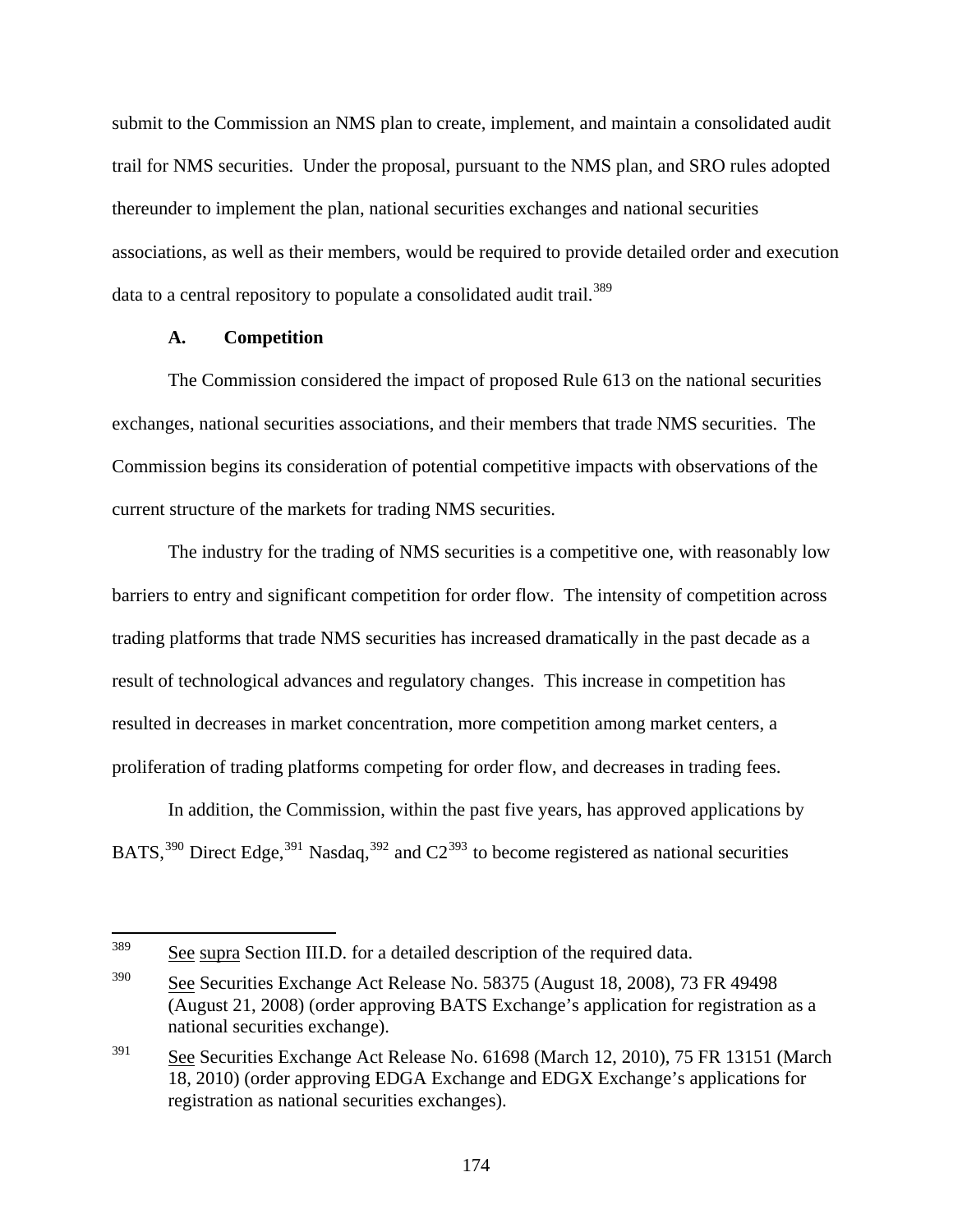exchanges for trading equities, approved proposed rule changes by two existing exchanges – the ISE[394](#page-174-0) and CBOE[395](#page-174-1) - to add cash equity trading facilities to their existing options business; and approved proposed rule changes by two existing exchanges – Nasdaq and BATS – to add options trading facilities to their existing cash equities business.<sup>[396](#page-174-2)</sup>

The Commission believes that competition among trading venues for NMS stocks has been facilitated by several Commission rules: Rule 611 (the Order Protection Rule), which encourages quote-based competition between market centers; Rule 605, which empowers investors and brokers to compare execution quality statistics across trading venues; and Rule 606, which enables customers to monitor the order routing practices. Similarly, there is rigorous competition among the options exchanges that has been facilitated by regulatory efforts. These include the move to multiple listing,<sup>[397](#page-174-3)</sup> the extension of the Commission's Quote Rule to options,  $398$  the prohibition against trading outside of the national best bid and offer,  $399$  the

<span id="page-174-5"></span><span id="page-174-4"></span><span id="page-174-3"></span><span id="page-174-2"></span><span id="page-174-1"></span><span id="page-174-0"></span> <sup>392</sup> See Securities Exchange Act Release No. 53128 (January 13, 2006), 71 FR 3550 (January 23, 2006) (File No. 10-131) (order approving Nasdaq's application for registration as a national securities exchange). 393 See Securities Exchange Act Release No. 61152 (December 10, 2009), 74 FR 66699 (December 16, 2009) (order approving C2 Options Exchange's application for registration as a national securities exchange). 394 See Securities Exchange Act Release No. 54528 (September 28, 2006), 71 FR 58650 (October 4, 2006) (order approving rules to govern trading equities). <sup>395</sup> See Securities Exchange Act Release No. 55389 (March 2, 2007), 72 FR 10575 (March 8, 2007 (order approving CBOE Stock Exchange LLC as a facility of CBOE). <sup>396</sup> See Securities Exchange Act Release Nos. 57478 (March 12, 2008), 73 FR 14321 (March 18, 2008) (order approving rules governing the trading of options on the Nasdaq Options Market, LLC); and 61419 (January 26, 2010), 75 FR 5157 (February 1, 2010) (order approving rules governing the trading of options on BATS Options Exchange, Inc.). 397 See Securities Exchange Act Release No. 26870 (May 26, 1989), 54 FR 23963 (June 5, 1989) (S7-25-87). 398 See Securities Exchange Act Release No. 43591 (November 17, 2000), 65 FR 75439 (December 1, 2000).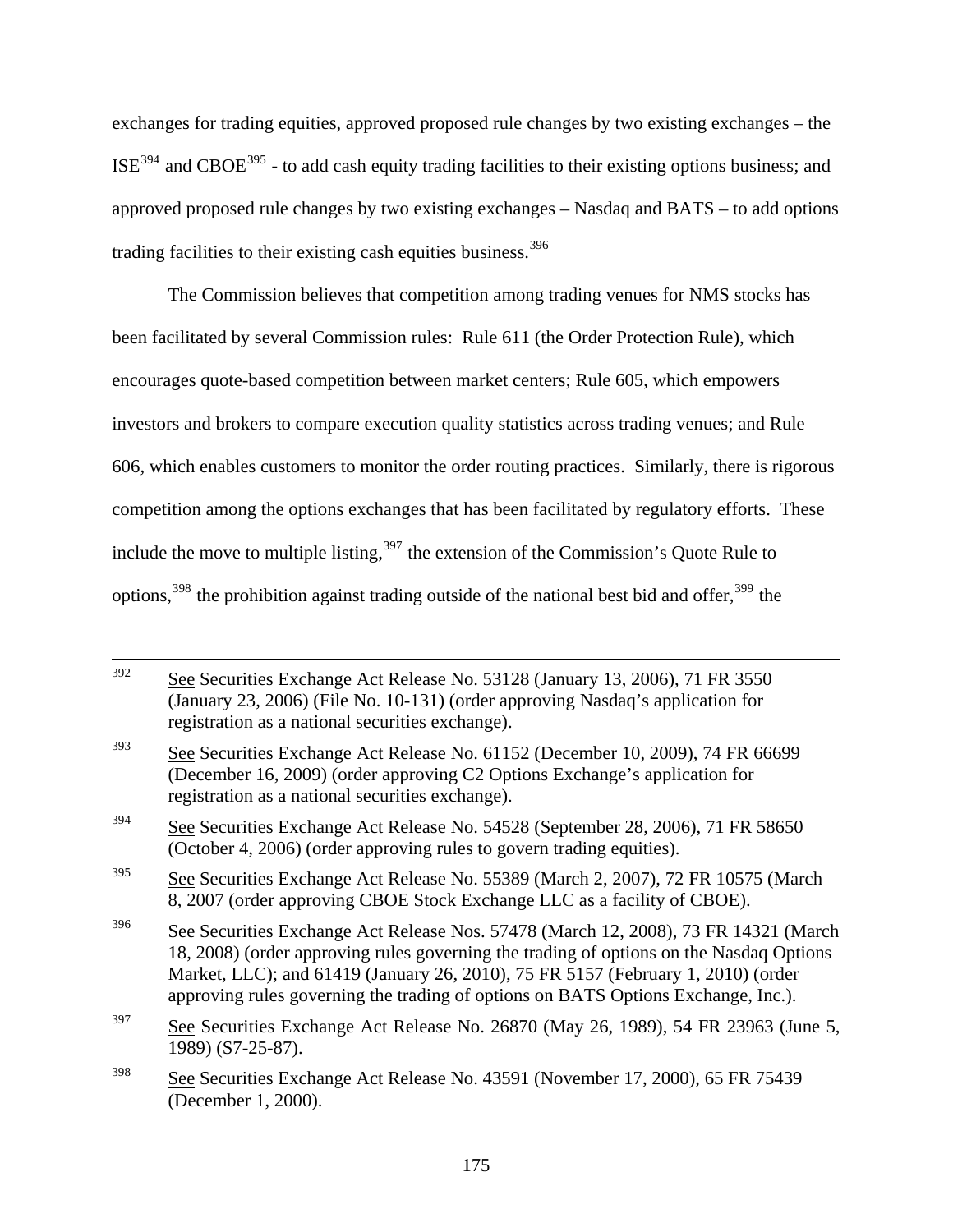adoption of market structures on the floor-based exchanges that permit individual market maker quotations to be reflected in the exchange's quotation,  $400$  and the Minimum Quoting Increment Pilot Program.<sup>[401](#page-175-1)</sup>

The broker-dealer industry also is a highly competitive industry with low barriers to entry. Most trading activity is concentrated among several dozen large participants, with thousands of small participants competing for niche or regional segments of the market. The reasonably low barriers to entry for broker-dealers are evidenced, for example, by the fact that the average number of new broker-dealers entering the market each year between 2001 and 2008 was 389.[402](#page-175-2)

 399 See Securities Exchange Act Release No. 60405 (July 30, 2009), 74 FR 39362 (August 6, 2009) (approved of Options Order Protection and Locked/Crossed Market Plan).

- <span id="page-175-0"></span>400 See, e.g., Securities Exchange Act Release No. 47959 (May 30, 2003), [68 FR 34441,](http://www.lexis.com/research/buttonTFLink?_m=2e78f28748deef1c6f8b5bf78111ab77&_xfercite=%3ccite%20cc%3d%22USA%22%3e%3c%21%5bCDATA%5b69%20FR%206124%5d%5d%3e%3c%2fcite%3e&_butType=3&_butStat=2&_butNum=1&_butInline=1&_butinfo=%3ccite%20cc%3d%22USA%22%3e%3c%21%5bCDATA%5b68%20FR%2034441%2cat%2034442%5d%5d%3e%3c%2fcite%3e&_fmtstr=VKWIC&docnum=1&_startdoc=1&wchp=dGLbVlb-zSkAB&_md5=6633b007cab82ac1bfb87f69b1cac49a)  [34442](http://www.lexis.com/research/buttonTFLink?_m=2e78f28748deef1c6f8b5bf78111ab77&_xfercite=%3ccite%20cc%3d%22USA%22%3e%3c%21%5bCDATA%5b69%20FR%206124%5d%5d%3e%3c%2fcite%3e&_butType=3&_butStat=2&_butNum=1&_butInline=1&_butinfo=%3ccite%20cc%3d%22USA%22%3e%3c%21%5bCDATA%5b68%20FR%2034441%2cat%2034442%5d%5d%3e%3c%2fcite%3e&_fmtstr=VKWIC&docnum=1&_startdoc=1&wchp=dGLbVlb-zSkAB&_md5=6633b007cab82ac1bfb87f69b1cac49a) (June 9, 2003) (SR-CBOE-2002-05) (adopting, among other things, amendments to incorporate firm quote requirements in CBOE's rules).
- <span id="page-175-1"></span> $401$  On January 26, 2007, the then-existing six options exchanges implemented a pilot program to quote certain options series in thirteen classes in one-cent increments ("Minimum Quoting Increment Pilot Program"). Nasdaq became a participant in the Minimum Quoting Increment Pilot Program on March 31, 2008, when it commenced trading on its options platform, and BATS become a participant in the Pilot Program on February 26, 2010, when it commenced trading on BATS Options. Since 2007, the Minimum Quoting Increment Pilot Program has been extended and expanded several times. See, e.g., Securities Exchange Act Release Nos. 56276 (August 17, 2007), 72 FR 47096 (August 22, 2007) (SR-CBOE-2007-98); 56567 (September 27, 2007), 72 FR 56396 (October 3, 2007) (SR-Amex-2007-96); 57579 (March 28, 2008), 73 FR 18587 (April 4, 2008) (SR-Nasdaq-2008-026); 60711 (September 23, 2009), 74 FR 49419 (September 28, 2009) (SR-NYSEArca-2009-44); and 61061 (November 24, 2009), 74 FR 62857 (December 1, 2009) (SR-NYSEArca-2004-44).
- <span id="page-175-2"></span> $402$  This number is based on a Commission staff review of FOCUS Report filings reflecting registered broker-dealers from 2001 through 2008. The number does not include brokerdealers that are delinquent on FOCUS Report filings. New registered broker-dealers for each year during the period from 2001 through 2008 were identified by comparing the unique registration number of each broker-dealer filed for the relevant year to the registration numbers filed for each year between 1995 and the relevant year.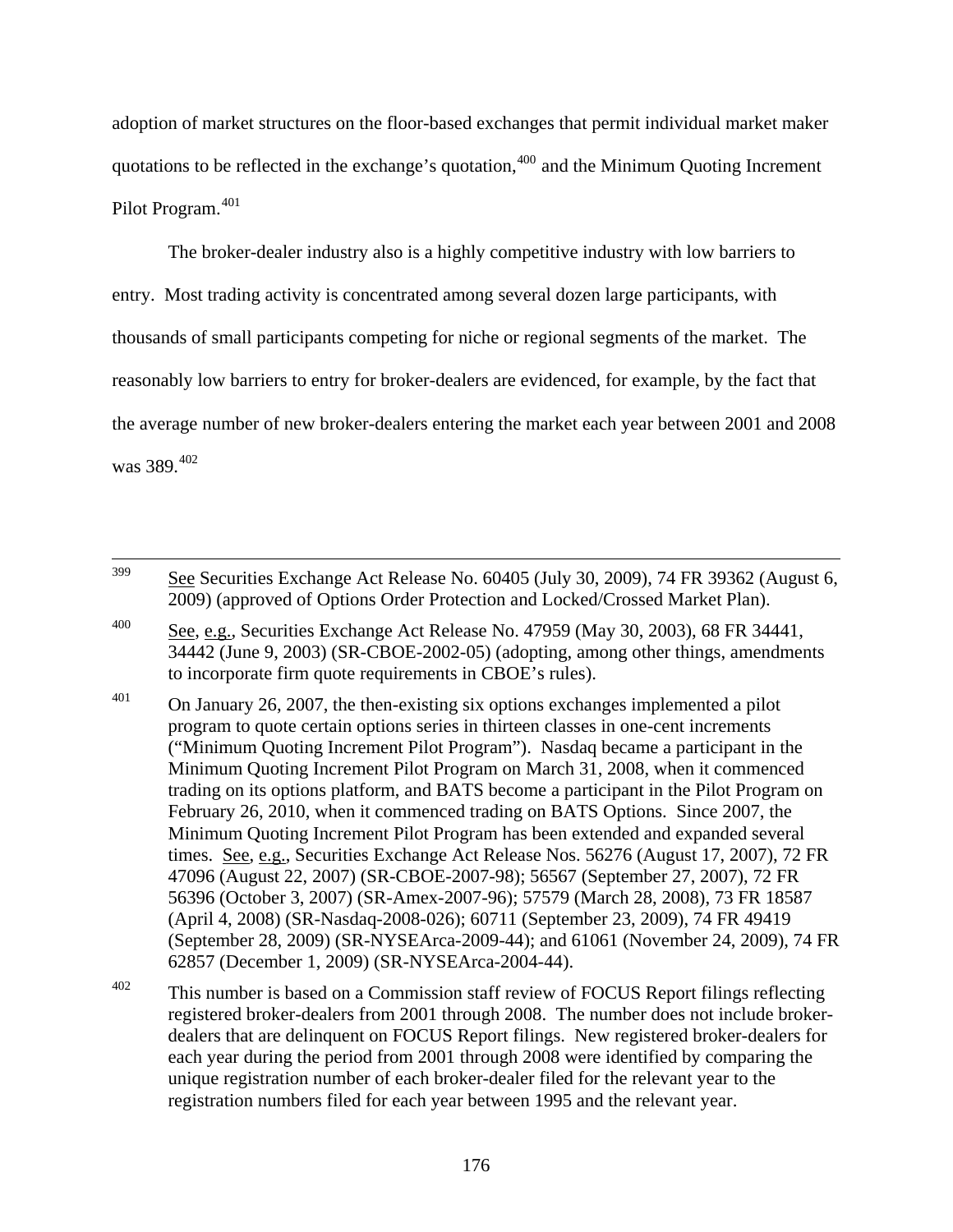There are approximately 5,178 registered broker-dealers, of which approximately 890 are small broker-dealers. $403$  To limit costs and make business more viable, the small participants often contract with bigger participants to handle certain functions, such as clearing and execution, or to update their technology. Larger broker-dealers often enjoy economies of scale over smaller broker-dealers and compete with each other to service the smaller broker-dealers, who are both their competitors and customers.

In the Commission's preliminary judgment, the costs of proposed Rule 613 would not impose any burden on competition not necessary or appropriate in furtherance of the purposes of the Exchange Act. In industries characterized by easy entry and intense competition, the viability of some of the competitors may be sensitive to regulatory costs. Nonetheless, the Commission preliminarily believes that the overall marketplace for NMS securities would remain highly competitive, despite the costs associated with implementing proposed new Rule 613, even if those costs influence the entry or exit decisions of some individual broker-dealer firms.

As discussed above in Sections V and VI, the Commission acknowledges that the proposal would entail significant costs of implementation. In particular, requiring national securities exchanges, national securities associations, and their members to capture the required information and provide it to the central repository in a uniform format, in particular information that is not currently captured under the existing audit trail or other regulatory requirements, would likely require significant one-time initial expenses to enhance or modify existing order handling, trading, and other systems. In addition, national securities exchanges and national

<span id="page-176-0"></span><sup>403</sup> These numbers are based on a review of 2007 and 2008 FOCUS Report filings reflecting registered broker-dealers, and discussions with SRO staff. The number does not include broker-dealers that are delinquent on FOCUS Report filings.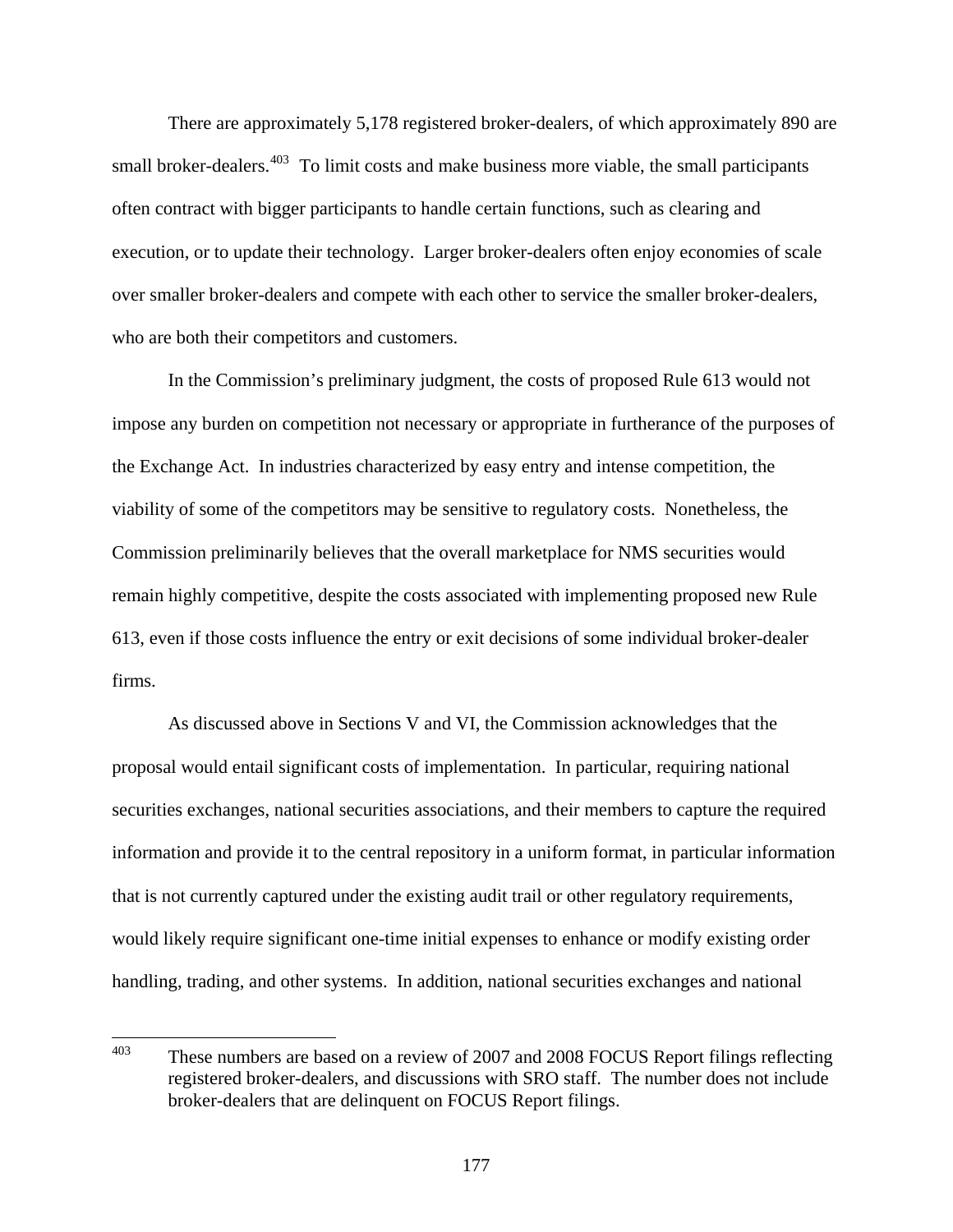securities associations would need to enhance or create new surveillance procedures to use the consolidated audit trail information. Preliminarily, the Commission does not believe that these implementation expenses would impose an undue burden on competition among SROs or among other market participants. The Commission preliminarily believes that the requirements associated with the proposed Rule are necessary and appropriate, and would apply uniformly to all national securities exchanges, national securities associations and their members, and thus would not result in an undue burden on competition.

As discussed above in Section II, the approach of proposed new Rule 613 would advance the purposes of the Exchange Act in a number of significant ways. The Commission preliminarily believes that proposed Rule 613 should aid each of the exchanges and FINRA in carrying out its statutory obligation to be organized and have the capacity to comply, and enforce compliance by its members, with its rules, and with the federal securities laws, rules, and regulations. Likewise, the Commission believes that proposed Rule 613 should aid the Commission in fulfilling its statutory obligation to oversee the exchanges and associations, and to enforce compliance by the members of exchanges and associations with the respective exchange's or association's rules, and the federal securities laws and regulations. The proposed consolidated audit trail also would aid the Commission in its efforts to limit the manipulation of security prices, and to limit the use of manipulative or deceptive devices in the purchase or sale of a security. By potentially decreasing the opportunities for illegal activity and market manipulation, the proposed Rule should promote fair competition among market participants on the basis of effective regulation. Further, by imposing uniform audit trail requirements on all SROs and their members, and thus removing any incentive to compete based on regulation (or lack thereof), Commission preliminarily believes that the proposed Rule would allow SROs and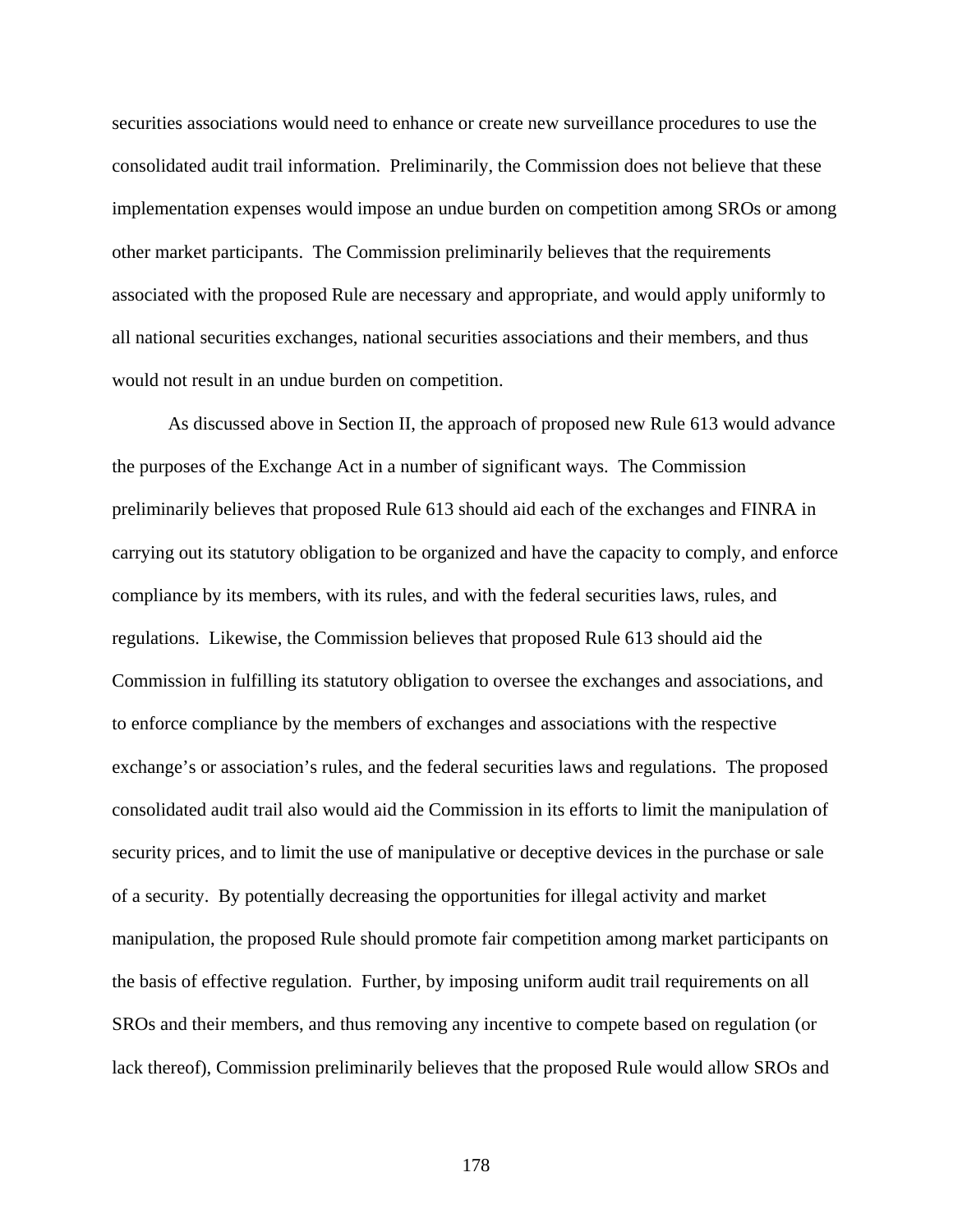their members to more effectively compete on other terms such as the services provided, price, and available liquidity.

Based on the analysis above, the Commission preliminarily believes that the proposal would not impose any burden on competition not necessary or appropriate in furtherance of the purposes of the Exchange Act. However, we seek comment on the impact of the proposed Rule on competition. The Commission requests comment on what, if any, would be the impact of the proposed Rule on competition among the exchanges and other non-exchange market centers? If commenters believe there would be an impact on competition, please explain and quantify the costs or benefits of such impact. For example, as noted above, exchanges would have access through the central repository to trading information about their competitors' customers. Do commenters believe that access to this information would have an impact on competition among exchanges? If so, please explain what the potential impact could be, and whether you believe that such impact would be an adverse. If so, please further address what, if any, steps the Commission should take in the proposed Rule to address such concerns.

#### **B. Capital Formation**

As discussed above in Section II, proposed Rule 613 is intended to enhance the ability of the SROs and the Commission to more efficiently and in a more timely manner monitor trading in NMS securities across all markets and market participants, which should further the ability of the SROs and the Commission staff to effectively enforce SRO rules and federal securities laws, rules and regulations. For example, the proposed consolidated audit trail would ensure that all orders are tracked from origination to execution or cancellation. Further, the consolidated audit trail would provide information on any modifications or routing decisions made with regard to an order. The Commission preliminarily believes that the proposed audit trail information would

179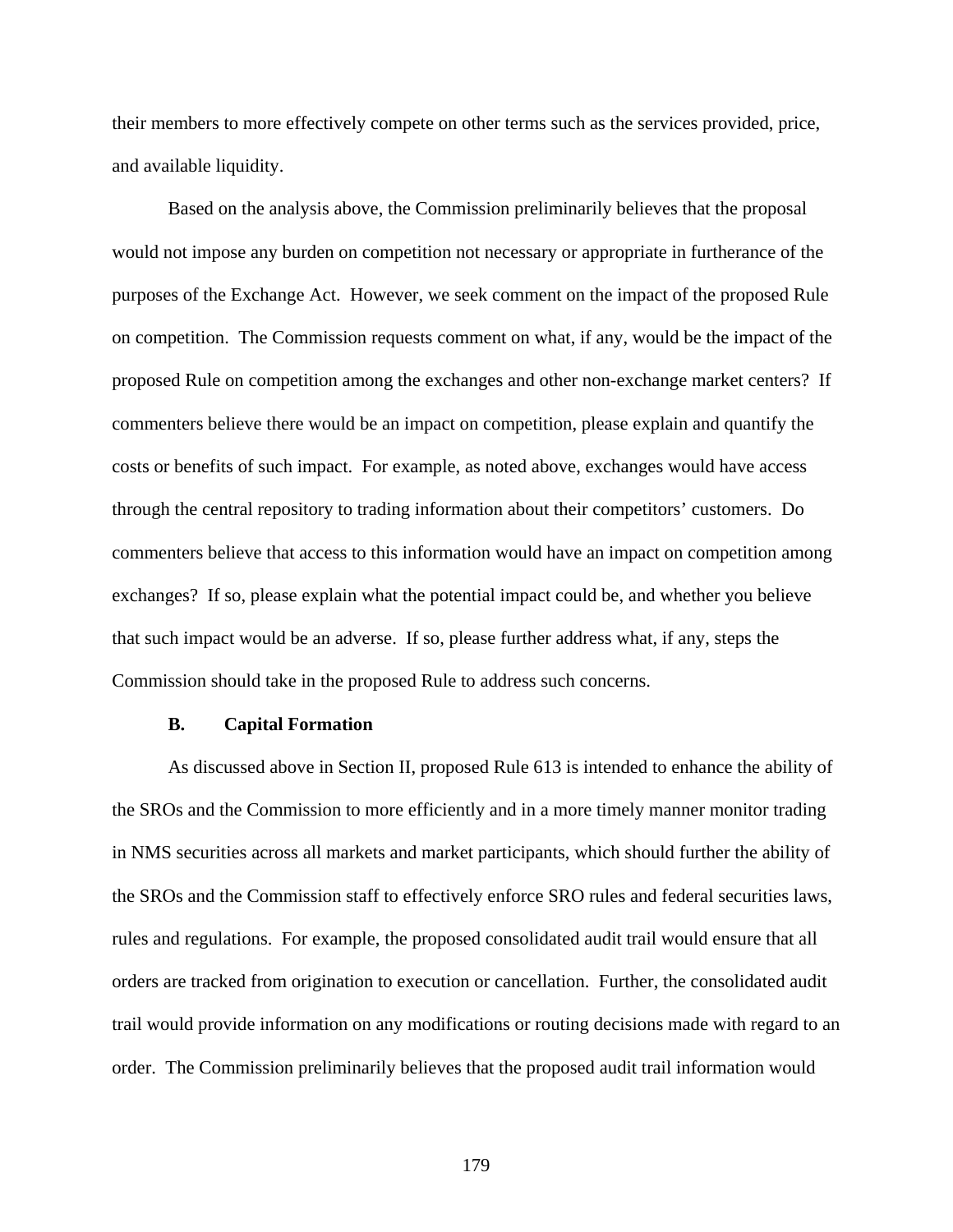greatly enhance the ability of its staff to effectively monitor and surveil the securities markets. This enhanced ability of the SROs and Commission staff to enforce the federal securities laws, rules, and regulations should help ensure that market participants that engage in fraudulent or manipulative activities are identified more swiftly, which should deter future attempts to do the same. In general, the faster fraudulent or manipulative activity is identified and action is taken, the more likely ill-gotten gains will remain available to pay penalties or compensate victims.

The Commission preliminarily believes that by enhancing the SROs' and the Commission's ability to enforce the federal securities laws, rules and regulations, proposed Rule 613 could help maintain or increase investor confidence in the fairness of the securities markets. Investor confidence may increase as the potential for the detection of illegal activity is increased and the risk of investment loss due to undetected illegal activity decreases. Bolstering investor confidence in the fairness of the securities markets may increase the level of investment, which could promote capital formation to the extent that the increase is allocated efficiently. This would promote capital formation because as capital is better allocated, issuers with the most productive capital needs may be better able to raise capital.

## **C. Efficiency**

 Proposed Rule 613 would require the creation and maintenance of a consolidated audit trail, which the Commission preliminarily believes would greatly enhance the ability of SRO staff to effectively monitor and surveil the securities markets, and thus detect illegal activity in a more timely manner, whether on one market or across markets. With an audit trail designed to help the SROs reconstruct and analyze time-sequenced order and trading data, the SROs could more quickly investigate the nature and causes of unusual market movements or trading activity and initiate investigations and take regulatory actions where warranted. An increase in detected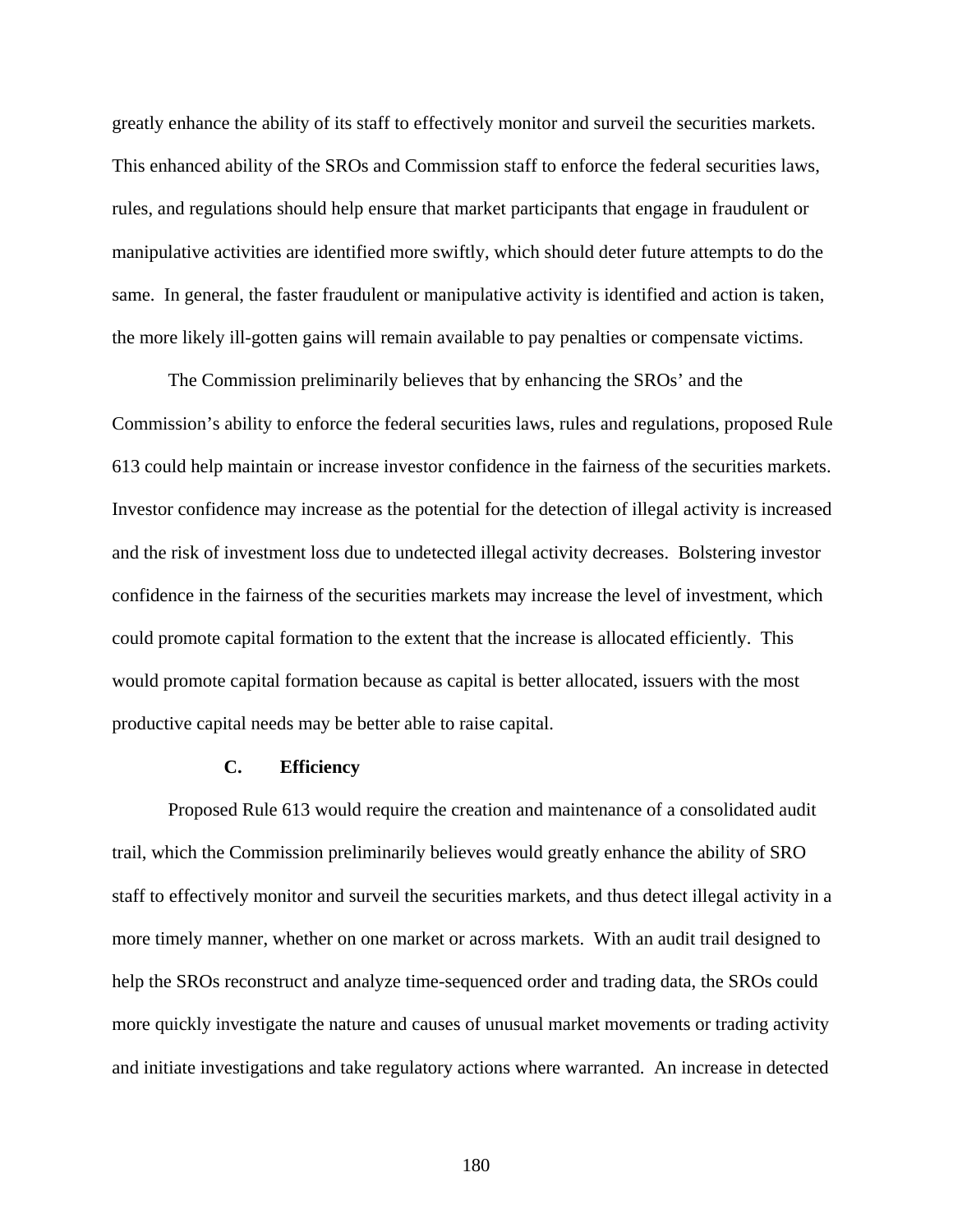and prosecuted violations of the securities laws, rules, and regulations would likely act as deterrent to future violations. Likewise, the ability of the Commission to better understand unusual market activity, such as during a period of intense volatility, could lead to better oversight, or more focused regulation where warranted, of the causes of such activity. For example, the possibility of more prompt detection of illegal activity would likely deter future abusive or manipulative trading activity from being used to manipulate market prices to artificial levels or by accelerating a declining market in one or several securities. Thus, the Commission preliminarily believes that proposed Rule 613 would help to ensure that markets function efficiently. As a result, the Commission preliminarily believes that the proposed consolidated audit trail would help promote the efficient functioning of markets, which should help enhance the protection of investors and further the public interest.

 Further, the Commission preliminarily believes that the proposed Rule, by creating one central repository to which each national securities exchange, national securities association, and their members would be required to provide the same data in the same format, could reduce or eliminate the need for each individual SRO to have it own disparate requirements. Elimination of often inconsistent regulation on members would promote efficiency because members would no longer be required to submit disparate data to multiple regulators pursuant to multiple, and sometimes inconsistent, SRO and Commission rules.

The Commission requests comment on all aspects of this analysis and, in particular, on whether the proposed consolidated audit trail would place a burden on competition not necessary or appropriate in furtherance of the purposes of the Exchange Act, as well as the effect of the proposal on efficiency, competition, and capital formation. The Commission also requests comment on the impact, if any, of the proposed Rule on investors' trading activities. Would the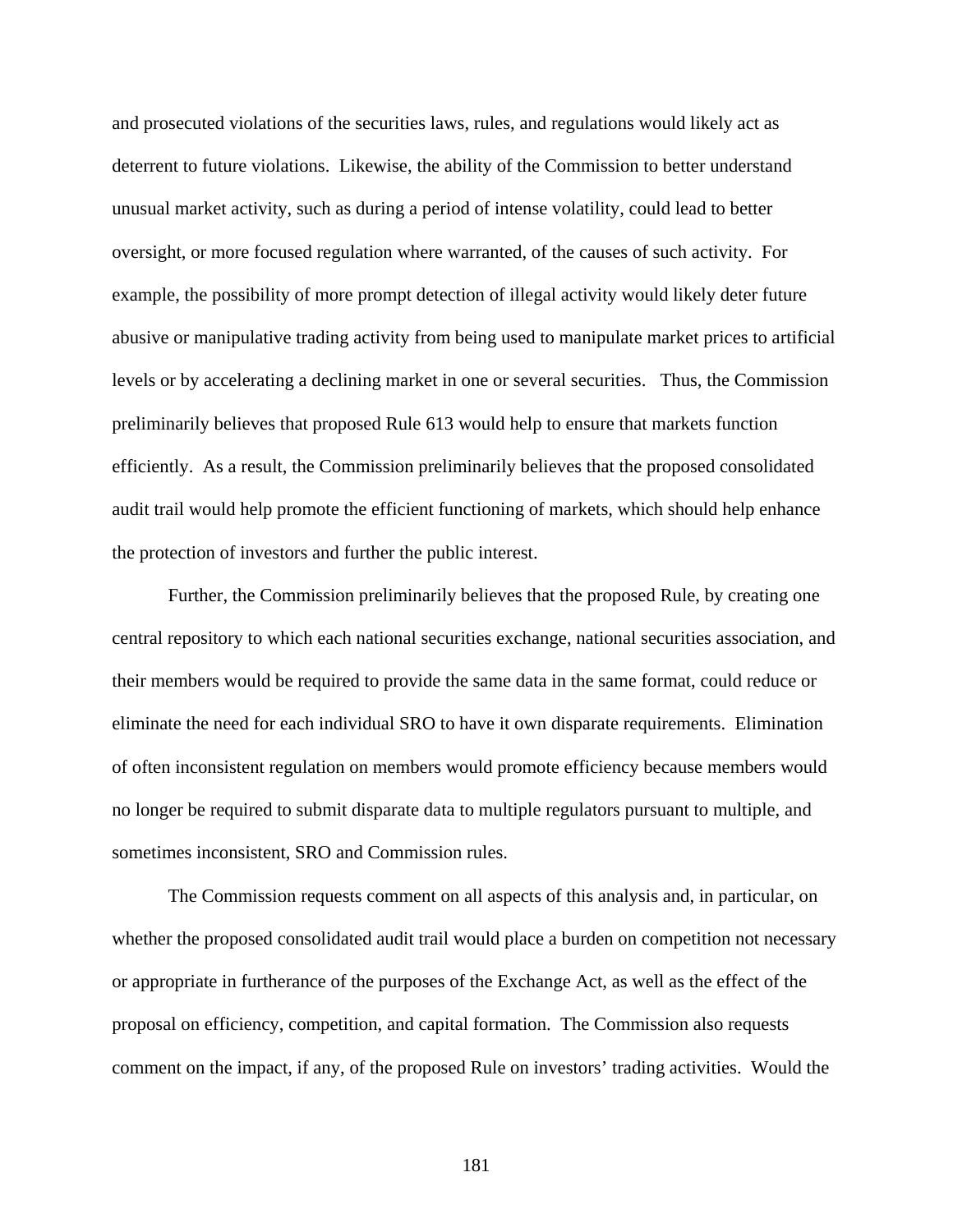proposed Rule impact investors' incentives to engage in certain types of legal trading in NMS securities, or other products, on the exchanges or OTC markets that would be subject to the proposed Rule? If so, why, and what impact would that have on the competitiveness of the U.S. markets? Would the proposed Rule impact market participants' incentives to engage in certain types of illegal trading activity in products other than NMS securities or in other markets? If so, how so, and what if any steps should the Commission take to address the expected changes in behavior? Commenters are requested to provide empirical data and other factual support for their views.

## **VIII. Consideration of Impact on the Economy**

 For purposes of the Small Business Regulatory Enforcement Fairness Act of 1996, or "SBREFA,"[404](#page-181-0) the Commission must advise the Office of Management and Budget as to whether the proposed regulation constitutes a "major" rule. Under SBREFA, a rule is considered "major" where, if adopted, it results or is likely to result in: (1) an annual effect on the economy of \$100 million or more (either in the form of an increase or a decrease); (2) a major increase in costs or prices for consumers or individual industries; or (3) significant adverse effect on competition, investment or innovation.

The Commission requests comment on the potential impact of proposed Rule 613 on the economy on an annual basis, on the costs or prices for consumers or individual industries, and on competition, investment or innovation. Commenters are requested to provide empirical data and other factual support for their view to the extent possible.

### **IX. Initial Regulatory Flexibility Act Analysis**

<span id="page-181-0"></span><sup>404</sup> 404 Pub. L. No. 104-121, Title II, 110 Stat. 857 (1996) (codified in various sections of 5 U.S.C., 15 U.S.C. and as a note to 5 U.S.C. 601).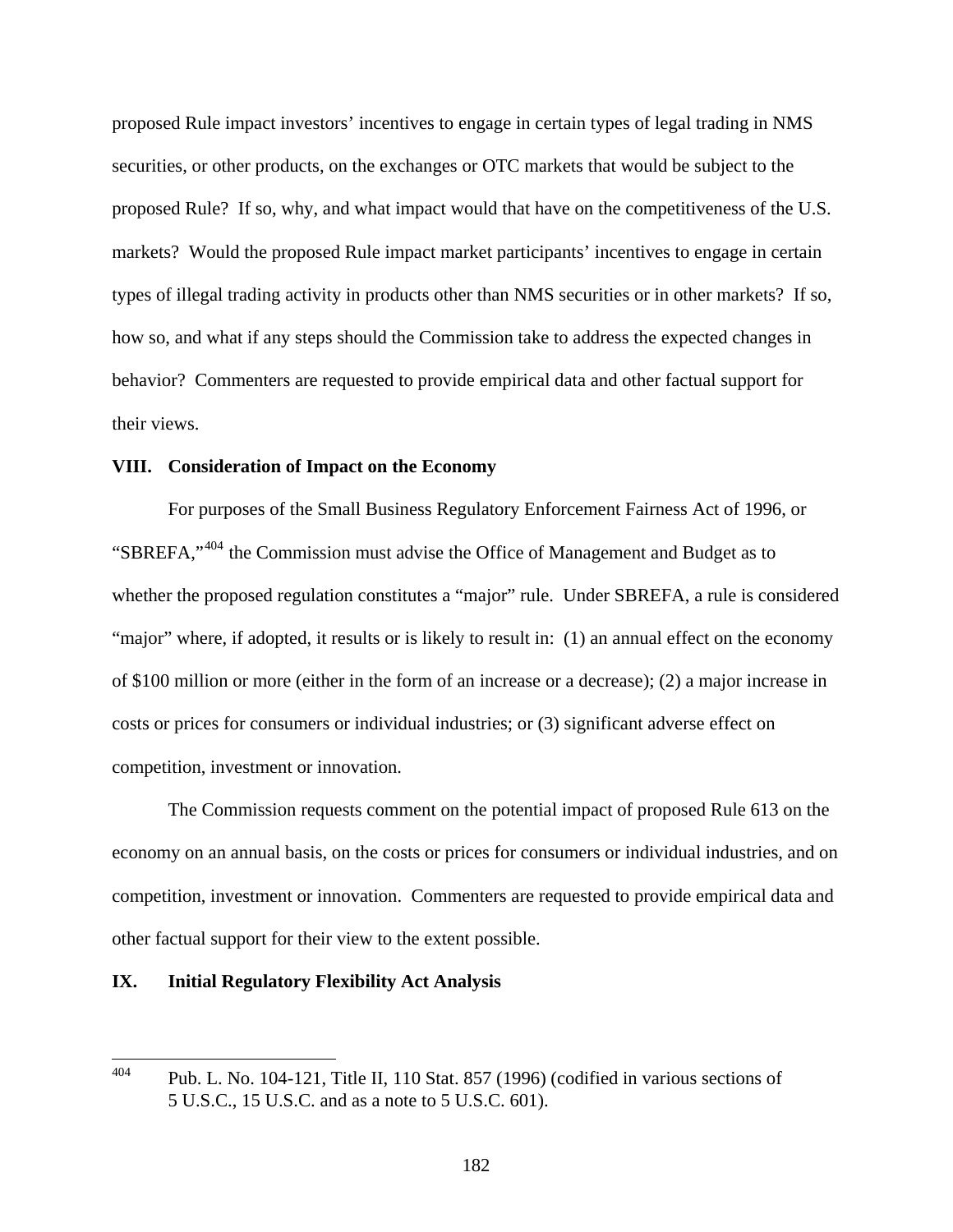The Regulatory Flexibility Act ("RFA")<sup> $405$ </sup> requires Federal agencies, in promulgating rules, to consider the impact of those rules on small entities. Section  $603(a)^{406}$  $603(a)^{406}$  $603(a)^{406}$  of the Administrative Procedure Act, $407$  as amended by the RFA, generally requires the Commission to undertake a regulatory flexibility analysis of all proposed rules, or proposed rule amendments, to determine the impact of such rulemaking on "small entities."<sup>[408](#page-182-3)</sup>

Proposed Rule 613 of Regulation NMS would require the national securities exchanges and national securities associations to jointly develop and file with the Commission a NMS plan to implement and maintain a consolidated audit trail. Pursuant to such NMS plan, and rules that would be adopted by the SROs to implement the plan, national securities exchanges and national securities associations, as well as their members, would be required to provide data to a central repository to populate a consolidated audit trail.<sup>[409](#page-182-4)</sup>

## **A. Reasons for the Proposed Rule**

The Commission preliminarily believes that with today's electronic, interconnected markets, there is a heightened need for regulators to have efficient access to a more robust and effective cross-market order and execution tracking system. As discussed above, currently many of the national securities exchanges and FINRA have audit trail rules and systems to track information relating to orders received and executed, or otherwise handled, in their respective

<span id="page-182-0"></span><sup>405</sup> 5 U.S.C. 601 et seq.

<span id="page-182-1"></span> $^{406}$  5 U.S.C. 603(a).

<span id="page-182-2"></span> $407$  5 U.S.C. 551 et seq.

<span id="page-182-3"></span><sup>&</sup>lt;sup>408</sup> The Commission has adopted definitions for the term small entity for the purposes of Commission rulemaking in accordance with the RFA. Those definitions, as relevant to this proposed rulemaking, are set forth in Rule 0-10, 17 CFR 240.0-10. See Securities Exchange Act Release No. 18451 (January 28, 1982), 47 FR 5215 (February 4, 1982) (File No. AS-305).

<span id="page-182-4"></span> $\frac{\text{68}}{\text{209}}$  See proposed Rule 613(c) and supra Sections III.B. and III.D.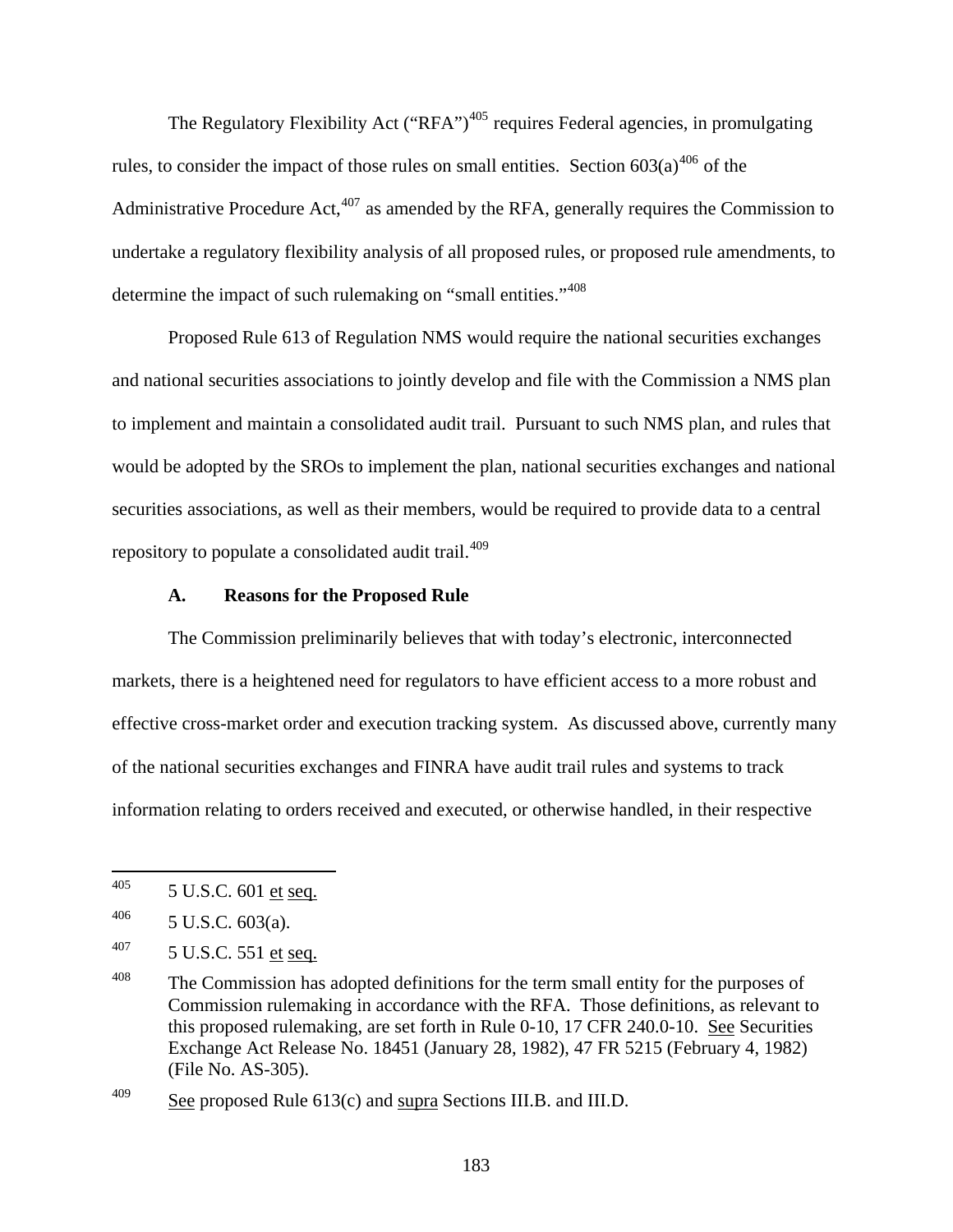markets. While the information gathered from these audit trail systems aids the SRO and Commission staff in their regulatory responsibility to surveil for compliance with SRO rules and the federal securities laws and regulations, the Commission preliminarily believes that existing audit trails are limited in their scope and effectiveness in varying ways.<sup>[410](#page-183-0)</sup> In addition, while the SRO and Commission staff also currently receives information about orders and/or trades through the EBS system, Rule  $17a-25$ ,  $411$  and from equity cleared reports, the information is limited, to varying degrees, in detail and scope.  $412$ 

The creation and implementation of a consolidated audit trail, as proposed, would enable regulators to better fulfill their regulatory responsibilities to monitor for and investigate potentially illegal activity in the NMS for securities in a more timely fashion, whether on one market or across markets. A consolidated audit trail also would enhance the ability of the Commission in investigating and preparing market reconstructions, and in understanding the causes of unusual market activity. Further, timely pursuit of potential violations can be important in seeking to freeze and recover any profits received from illegal activity.

#### **B. Objectives and Legal Basis**

Each national securities exchange and national securities association must be organized and have the capacity to comply, and enforce compliance by its members, with its rules, and with the federal securities laws, rules, and regulations.<sup>[413](#page-183-3)</sup> Likewise, the Commission oversees the

<span id="page-183-0"></span><sup>410</sup> See supra Section II.A.

<span id="page-183-1"></span><sup>411 17</sup> CFR 240.17a-25.

<span id="page-183-2"></span><sup>&</sup>lt;sup>412</sup> See supra Sections I.A and I.B. for a description of the EBS system, Rule 17a-25, and equity cleared reports.

<span id="page-183-3"></span><sup>&</sup>lt;sup>413</sup> See, e.g., Sections  $6(b)(1)$ ,  $19(g)(1)$  and  $15A(b)(2)$  of the Exchange Act, 15 U.S.C. 78(f)(b)(1), 78s(g)(1), and 78o-3(b)(2).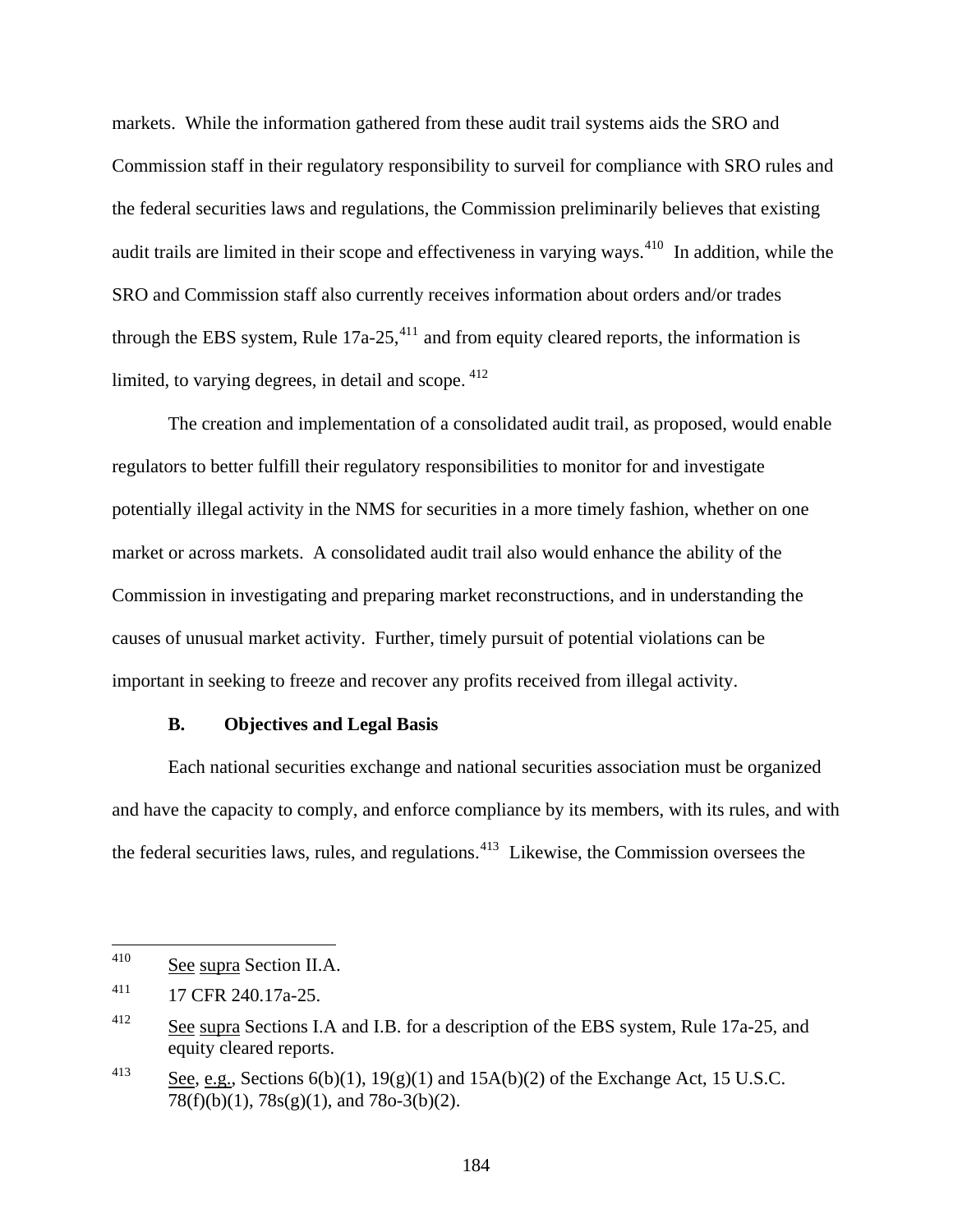exchanges and associations,<sup>[414](#page-184-0)</sup> and enforces compliance by the members of exchanges and associations with the respective exchange's or association's rules, and the federal securities laws and regulations.[415](#page-184-1) The Commission preliminarily believes that the exchanges, FINRA and the Commission itself could more effectively and efficiently fulfill these statutory obligations to oversee and regulate the NMS if the SROs and the Commission had direct access to more robust, and timely, order and execution information across all markets.

The Commission is proposing Rule 613 under the authority set forth in Exchange Act Sections 2, 3(b), 5, 6, 11, 11A, 15, 15A, 17(a) and (b), 19, 23(a), and 36 thereof, [15 U.S.C. 78b,](http://www.lexis.com/research/buttonTFLink?_m=39efc2946c54e3508ff4427e8e5cf0bd&_xfercite=%3ccite%20cc%3d%22USA%22%3e%3c%21%5bCDATA%5b70%20FR%2037496%5d%5d%3e%3c%2fcite%3e&_butType=4&_butStat=0&_butNum=214&_butInline=1&_butinfo=15%20USC%2078B&_fmtstr=FULL&docnum=1&_startdoc=1&wchp=dGLbVzz-zSkAA&_md5=df81e45e1f0d744aaf711f18790a4184) 78c(b), 78e, 78f, 78k-1, 78o, 78o-3, 78q(a) and (b), 78s, 78w(a), and 78mm.

# **C. Small Entities Subject to the Proposed Rule**

# **1. National Securities Exchanges and National Securities Associations**

The proposed Rule would apply to national securities exchanges registered with the Commission under Section 6 of the Exchange Act and national securities associations registered with the Commission under Section 15A of the Exchange Act. None of the national securities exchanges registered under Section 6 of the Exchange Act or national securities associations registered with the Commission under Section 15A of the Exchange Act that would be subject to the proposed Rule are "small entities" for purposes of the  $RFA$ <sup>[416](#page-184-2)</sup>

<span id="page-184-0"></span><sup>414</sup> See, e.g., Sections 2, 6(b), 15A(b), and 19(h)(1) of the Exchange Act, 15 U.S.C. 78(b), 15 U.S.C. 78(f)(6), 15 U.S.C. 78o-3(b), and 15 U.S.C. 78(h)(1).

<span id="page-184-1"></span> $\frac{\text{See}}{\text{See, e.g., 19(h)(1) of the Exchange Act, 15 U.S.C. 78(h)(1)}}$ 

<span id="page-184-2"></span><sup>416</sup> See 17 CFR 240.0-10(e). Paragraph (e) of Rule 0-10 states that the term "small business," when referring to an exchange, means any exchange that has been exempted from the reporting requirements of Rule 601 of Regulation NMS, 17 CFR 242.601, and is not affiliated with any person (other than a natural person) that is not a small business or small organization as defined in Rule 0-10. Under this standard, none of the exchanges subject to the proposed Rule is a "small entity" for the purposes of the RFA. FINRA is not a small entity as defined by 13 CFR 121.201.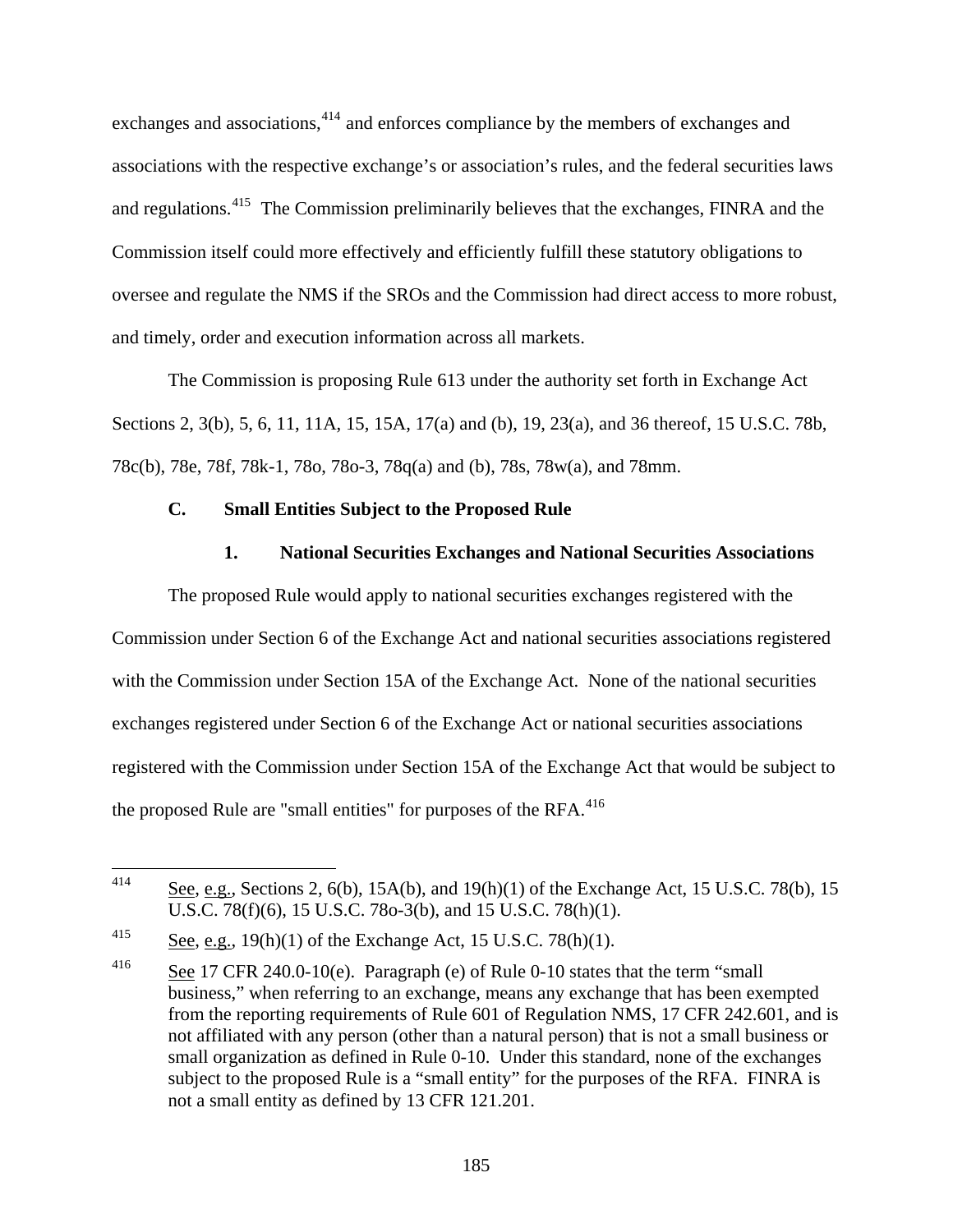## **2. Broker-Dealers**

Proposed Rule  $613(g)$  would apply to all broker-dealers that are members of a national securities exchange or national securities association. Commission rules generally define a broker-dealer as a small entity for purposes of the Exchange Act and the Regulatory Flexibility Act if the broker-dealer had a total capital of less than \$500,000 on the date in the prior fiscal year as of which its audited financial statements were prepared, and it is not affiliated with any person (other than a natural person that is not a small entity). $417$ 

The Commission estimates that as of December 31, 2008, there were approximately 890 Commission-registered broker-dealers that would be considered small entities for purposes of the statute. Each of these brokers-dealers, assuming that they are all members of one or more national securities exchange or FINRA, would be required to comply with the proposed Rule.

## **D. Reporting, Record Keeping, and Other Compliance Requirements**

Proposed Rule  $613(g)(2)$  would impose new reporting and record keeping requirements on small broker-dealers. While certain elements of order and execution information that such small broker-dealers would be required to collect and submit to the central repository are already required to be maintained by broker-dealers pursuant to Rules 17a-3 and 17a-25 under the Exchange Act or the SRO audit trail rules, the proposed Rule would require the collection of additional information that is not required to be collected under these rules. Further, small broker-dealers would be responsible for complying with the proposed Rule's requirements for reporting to the central repository the required order and transaction data.

The proposed Rule would require that most of the information collected be reported on a real time basis, rather than on an "as requested" basis, and that all required information be

<span id="page-185-0"></span>417 See 17 CFR 240.0-10(c).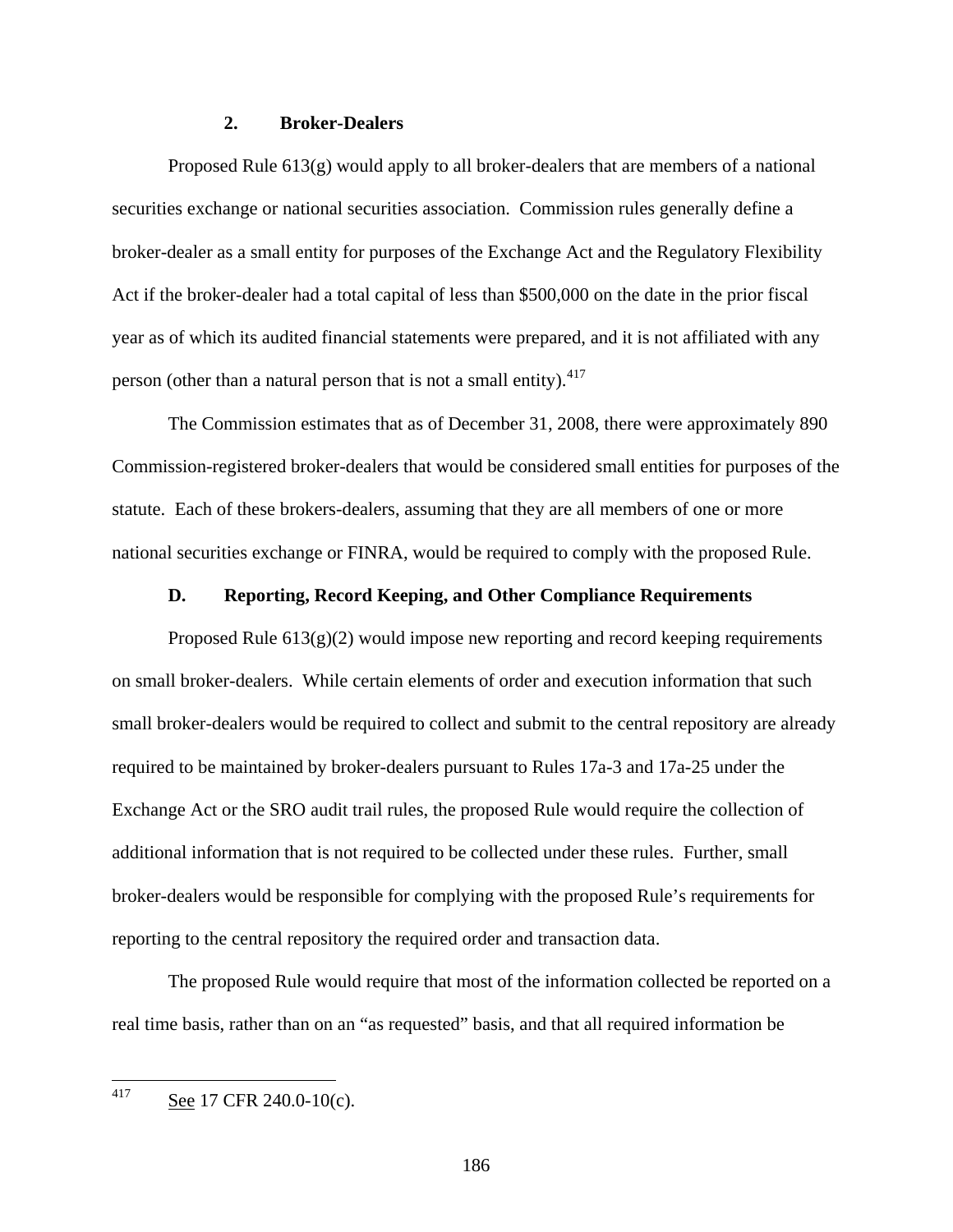submitted in a uniform format. Accordingly, the Commission preliminarily believes that even those small broker-dealers that already have systems in place for submitting order and transaction information to regulators upon request, or to comply with existing SRO audit trail rules, would need to make modifications to their existing order handling and trading systems to comply with the proposed Rule, or rely on outside vendors to provide a functionality that would provide information to the central repository.

# **E. Duplicative, Overlapping, or Conflicting Federal Rules**

As stated above, broker-dealers are subject to record keeping and reporting requirements under Rules 17a-3 and 17a-25 under the Exchange Act. Rule 17a-3 requires that broker-dealers maintain records that would capture some of the same information required to be collected and submitted pursuant to the proposed Rule.<sup>[418](#page-186-0)</sup> Also, as part of the Commission's existing EBS system, pursuant to Rule 17a-25 under the Exchange Act, the Commission requires registered broker-dealers to keep records of some of the information that would be captured by proposed Rule  $613^{419}$  $613^{419}$  $613^{419}$ 

However, data collected pursuant to Rules 17a-3 and 17a-25 is limited in scope and is provided to the Commission only upon request. The proposed Rule would require the collection

<span id="page-186-0"></span><sup>418</sup> See 17 CFR 240.17a-3. Pursuant to Rule 17a-3, broker-dealers are, for example, required to maintain the following information that would be captured by the proposed rule: customer name and address; time an order was received; and price of execution.

<span id="page-186-1"></span><sup>419</sup> See 17 CFR 240.17a-25. Pursuant to Rule 17a-25, broker-dealers are, for example, required to maintain the following information with respect to customer orders that would be captured by the proposed Rule, and provide it to the Commission upon request: date on which the transaction was executed; account number; identifying symbol assigned to the security; transaction price; the number of shares or option contracts traded and whether such transaction was a purchase, sale, or short sale, and if an option transaction, whether such was a call or put option; the clearing house number of such broker or dealer and the clearing house numbers of the brokers or dealers on the opposite side of the transaction; prime broker identifier; the customer's name and address; the customer's tax identification number; and other related account information.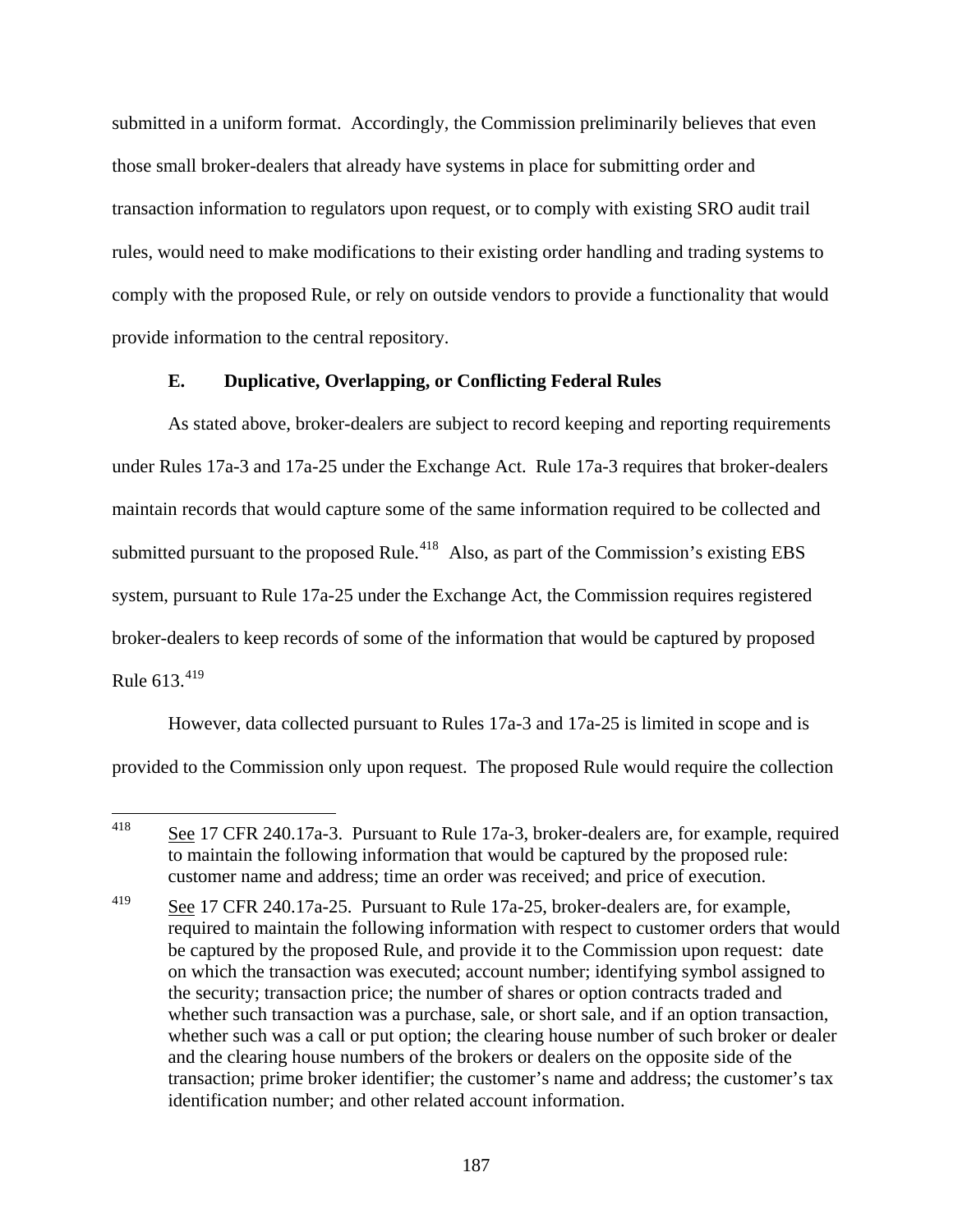of significantly more information<sup>[420](#page-187-0)</sup> and would require that most of the information about orders and executions be provided to the central repository on a real time basis, not merely be stored and provided upon request. Thus, the Commission preliminarily believes that while these Federal rules overlap with certain requirements of the proposed Rule, the scope and purpose of the proposed Rule is more expansive than what is currently required and will more efficiently provide regulators with the information needed to effectively surveil trading activity across markets.

# **F. Significant Alternatives**

Pursuant to 3(a) of the RFA, the Commission must consider the following types of alternatives: (1) the establishment of differing compliance or reporting requirements or timetables that take into account the resources available to small entities; (2) clarification, consolidation, or simplification of compliance and reporting requirements under the Rule for small entities; (3) the use of performance rather than design standards; and (4) and exemption from coverage of the proposed Rule, or any part thereof, for small entities.

The Commission has considered whether it would more be more cost effective to enhance existing systems to achieve the proposed Rule's objective, rather than create a central repository. For example, the Commission considered expanding the scope of the information

<span id="page-187-0"></span><sup>420</sup> Such additional information would include: a unique customer identifier for each customer; a unique identifier that would attach to the order at the time the order is received or originated by the member and remain with the order through the process of routing, modification, cancellation, and execution (in whole or in part); a unique identifier of the broker-dealer receiving or originating the order; the unique identifier of the branch office and registered representative receiving or originating the order; the date on which the order is routed; time at which the order is routed (in milliseconds); and if the order is executed, in whole or in part, the account number for any subaccounts to which the execution is allocated; the unique order identifier of any contra-side order(s); and the amount of a commission, if any, paid by the customer, and the unique identifier of the broker-dealer(s) to whom the commission is paid.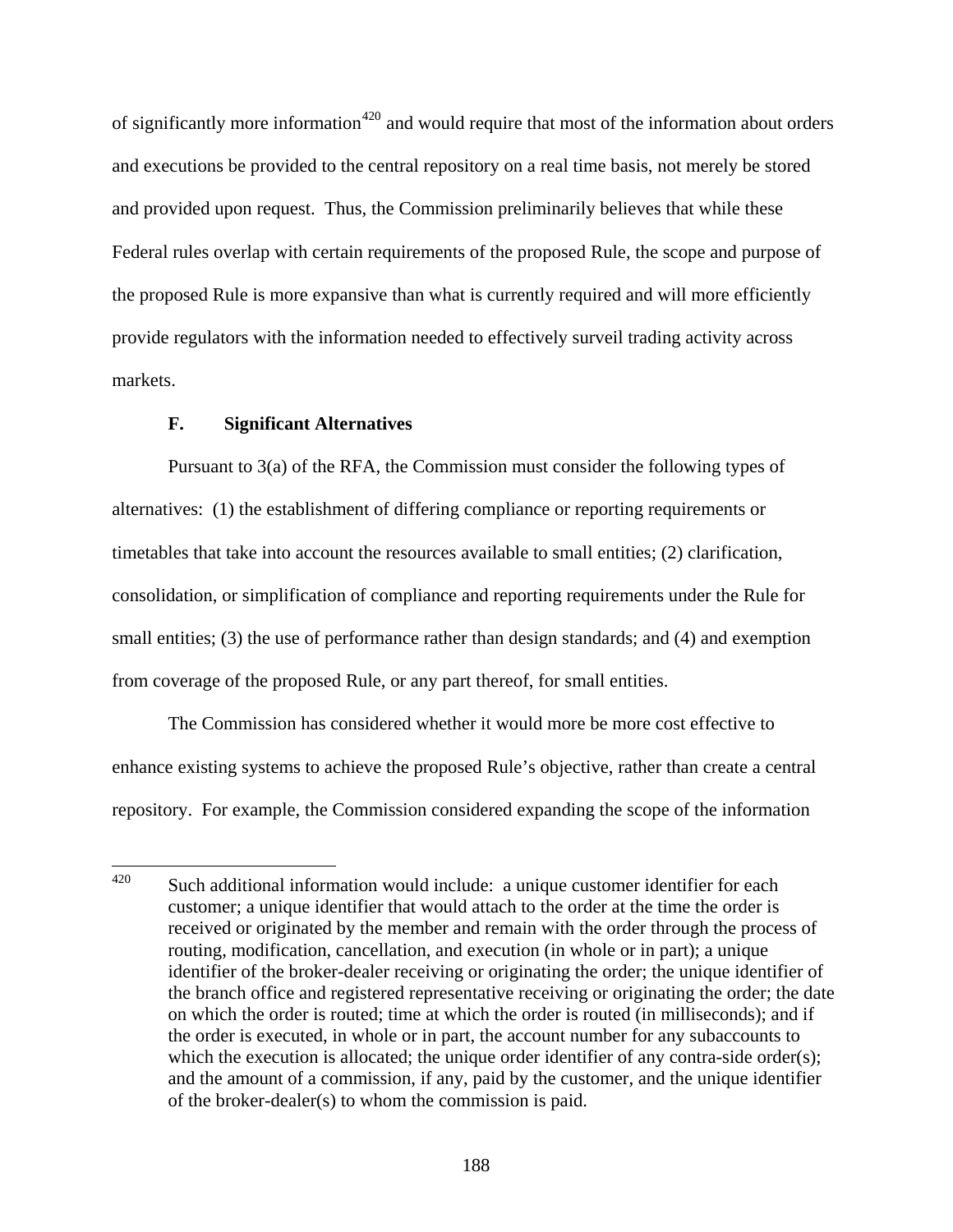collected by existing audit trails, the EBS system, and/or Rule 17a-25, but determined that this approach would not result in the creation of a comprehensive consolidated audit trail. Under such an approach, SROs would still need to check multiple repositories of data to gather information about trading activity occurring across markets. Further, the goal of capturing data in a uniform format would be complicated if data were collected by multiple repositories. In addition, this approach would not resolve concerns over how long it takes to obtain data when it is not available in real time, but only required to be provided upon request. Without the centralization of data in a uniform electronic format, the Commission preliminarily believes that the goals of the proposed Rule could not be achieved.

The Commission preliminarily believes that proposing a new uniform audit trail rule that would apply equally across all SROs and their members would be more efficient and effective than requiring each SRO to separately amend and enhance its existing order audit trail or EBS rules and systems, and amending Rule 17a-25. The scope of the proposed audit trail – requiring each member and SRO to report the same information for each order, for each reportable event, in a uniform format, in real time, across all markets – is fundamentally different than what is collected under existing order audit trails, the EBS system, and Rule 17a-25.

The Commission also has considered allowing certain small broker-dealers to submit certain trading data in a manual, rather than an electronic, format.<sup>[421](#page-188-0)</sup> However, the Commission preliminarily does not believe that the intent and objectives of proposed Rule 613 could be achieved if small broker-dealers are subject to differing compliance or reporting requirements, such as manual reporting of data, or timetables. The Commission preliminarily believes that to be effective the consolidated audit trail should contain order and execution information from all

<span id="page-188-0"></span>See 17a-25 Adopting Release, supra note 20, at 35839–35840.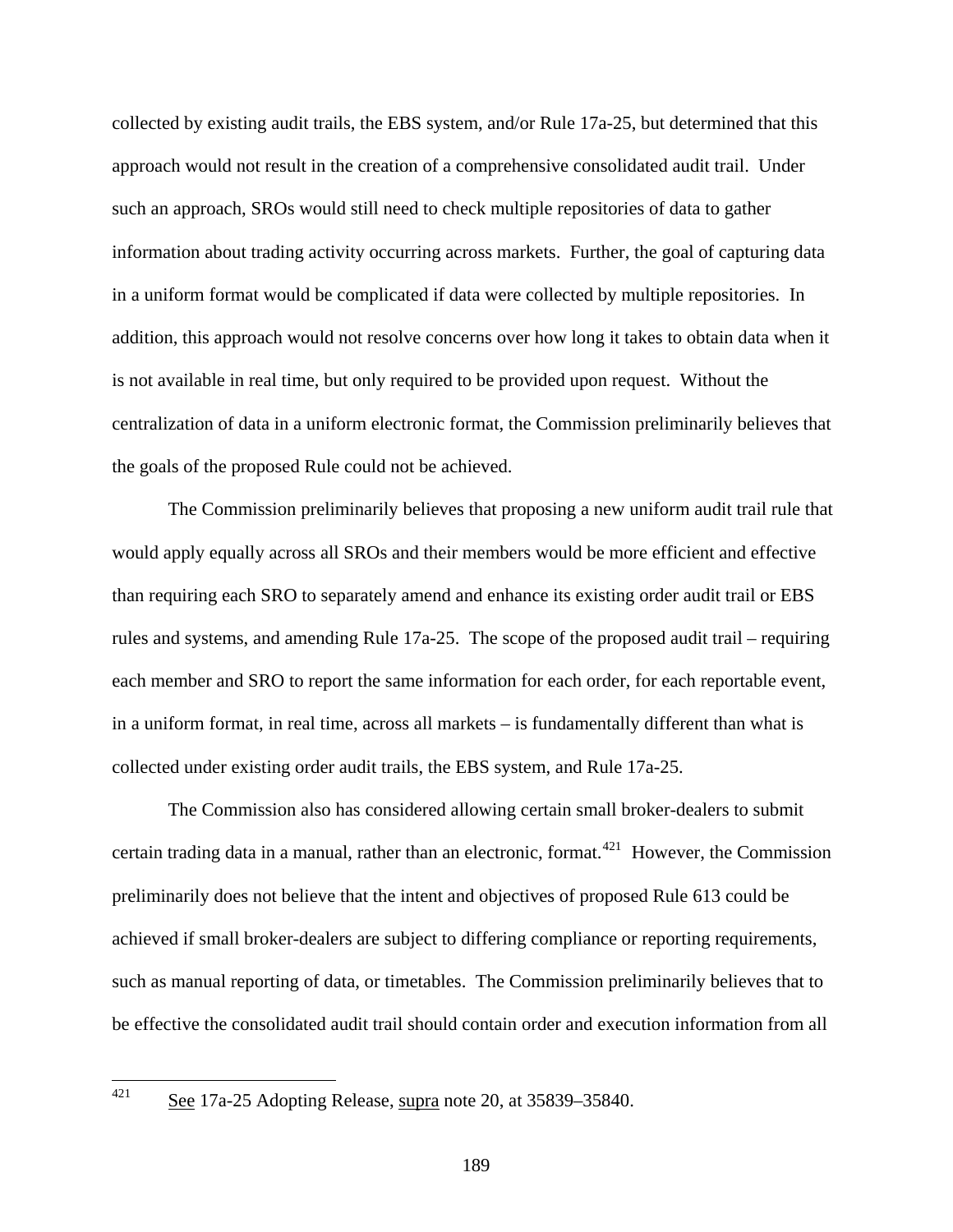broker-dealers, including small broker-dealers, in a uniform electronic format. Without this information, the SROs and the Commission would not have a complete and timely cross-market audit trail to utilize in their regulatory oversight of small broker-dealers, their customers, and the securities markets. Further, the Commission preliminarily believes that the timetable contained in the proposed Rule, which would give brokers-dealers two years after effectiveness of the NMS plan to implement the proposed requirements to collect and report the required information to the central repository, would allow small broker-dealers sufficient time to modify existing systems, or procure third party functionality, to comply with the proposed Rule.<sup> $422$ </sup>

Further, the Commission preliminarily believes that it has drafted the proposed Rule to be as straightforward as possible to achieve its objectives. Any simplification, consolidation or clarification of the Rule should occur for all entities, not just small broker-dealers. The Commission does not propose to dictate for entities of any size any particular design standards (e.g., technology) that must be employed to achieve the objectives of the proposed Rule. However, in order to provide consistent, comparable data to the central repository, the nature of the information collected is a design standard.

 The Commission would be able to rely on its exemptive authority under Section 36 of the Exchange Act to grant relief, when necessary, to small broker-dealers from the requirements of the proposed Rule. The Commission preliminarily believes that a wholesale exemption from the proposed Rule for small broker-dealers, however, would make it harder for the Commission and SROs to recognize the anticipated benefits of the consolidated audit trail.

### **G. Solicitation of Comments**

<span id="page-189-0"></span><sup>422</sup> See supra notes 326-330 and accompanying text and notes 356-358 and accompanying text.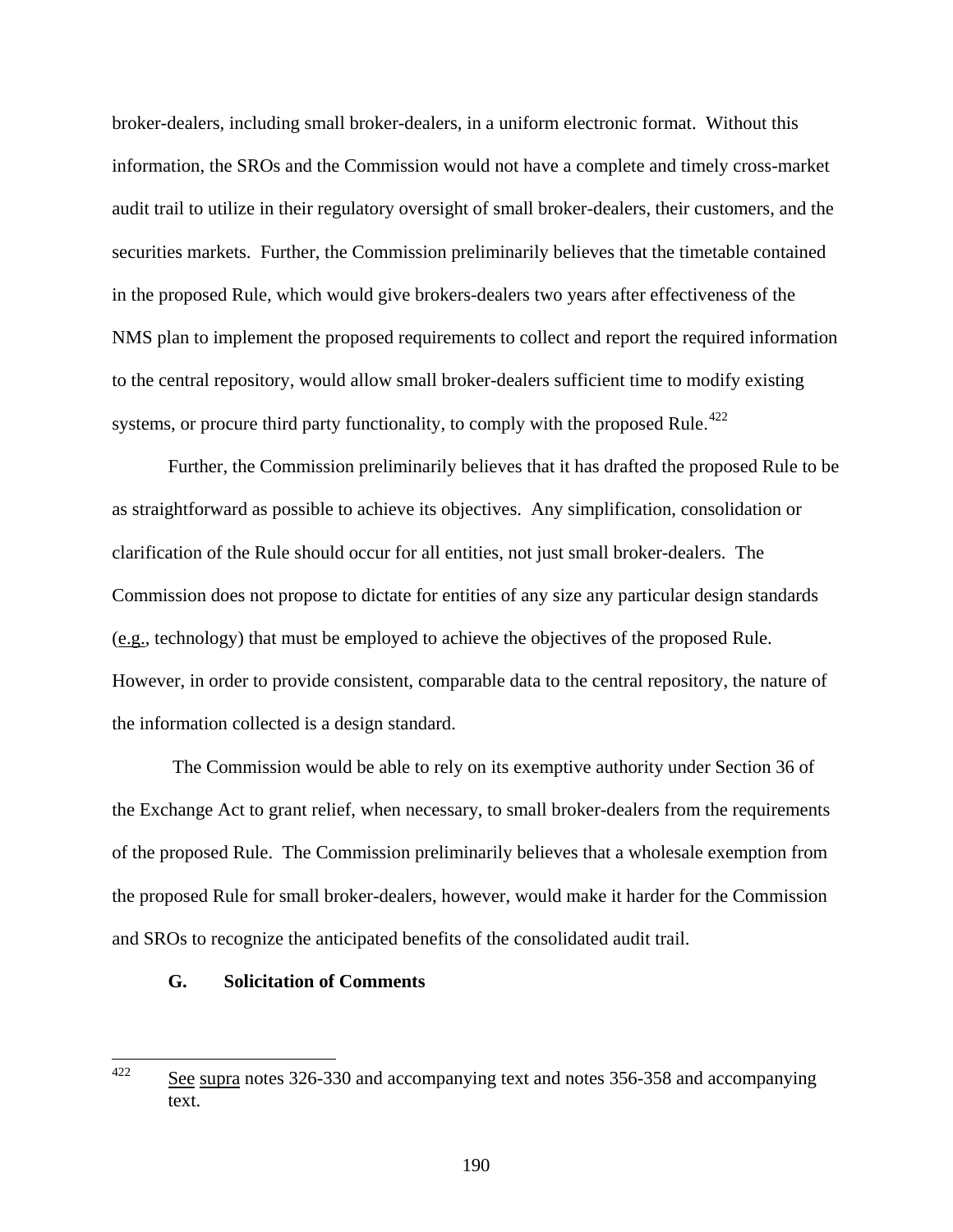The Commission invites commenters to address whether the proposed Rule would have a significant economic impact on a substantial number of small entities, and, if so, what would be the nature of any impact on small entities. The Commission requests that commenters provide empirical data to support the extent of such impact.

# **X. Statutory Authority**

Pursuant to the Exchange Act and particularly, Sections 2, 3(b), 5, 6, 11A, 15, 15A, 17(a)

and (b), 19, and 23(a) thereof, [15 U.S.C. 78b,](http://www.lexis.com/research/buttonTFLink?_m=39efc2946c54e3508ff4427e8e5cf0bd&_xfercite=%3ccite%20cc%3d%22USA%22%3e%3c%21%5bCDATA%5b70%20FR%2037496%5d%5d%3e%3c%2fcite%3e&_butType=4&_butStat=0&_butNum=214&_butInline=1&_butinfo=15%20USC%2078B&_fmtstr=FULL&docnum=1&_startdoc=1&wchp=dGLbVzz-zSkAA&_md5=df81e45e1f0d744aaf711f18790a4184) 78c(b), 78e, 78f, 78k-1, 78o, 78o-3, 78q(a) and (b),

78s and 78w(a), the Commission proposes Rule 613 of Regulation NMS, as set forth below.

## **Text of Proposed Rule**

## **List of Subjects in 17 CFR Part 242**

Brokers, Reporting and recordkeeping requirements, Securities.

In accordance with the foregoing, Title 17, Chapter II, of the Code of Federal Regulations is proposed to be amended as follows.

# **PART 242 — REGULATIONS M, SHO, ATS, AC, AND NMS AND CUSTOMER MARGIN REQUIREMENTS FOR SECURITY FUTURES**

1. The authority citation for part 242 continues to read as follows:

**Authority**: [15 U.S.C. 77g,](http://www.lexis.com/research/buttonTFLink?_m=39efc2946c54e3508ff4427e8e5cf0bd&_xfercite=%3ccite%20cc%3d%22USA%22%3e%3c%21%5bCDATA%5b70%20FR%2037496%5d%5d%3e%3c%2fcite%3e&_butType=4&_butStat=0&_butNum=249&_butInline=1&_butinfo=15%20USC%2077G&_fmtstr=FULL&docnum=1&_startdoc=1&wchp=dGLbVzz-zSkAA&_md5=9ccb187ca7daa2e1e00e4c3290d7c79d) 77q(a), 77s(a), 78b, 78c, 78g(c)(2), 78i(a), 78j, 78k-1(c), 78l, 78m,

78n, 78o(b), 78o(c), 78o(g), 78q(a), 78q(b), 78q(h), 78w(a), 78dd-1, 78mm, 80a-23, 80a-29, and

80a-37.

2. Add § 242.613 to read as follows:

# **§ 242.613 Consolidated Audit Trail**.

- (a) Creation of a National Market System Plan Governing a Consolidated Audit Trail.
- (1) Each national securities exchange and national securities association shall jointly

file on or before [90 days from approval of this rule] a national market system plan to govern the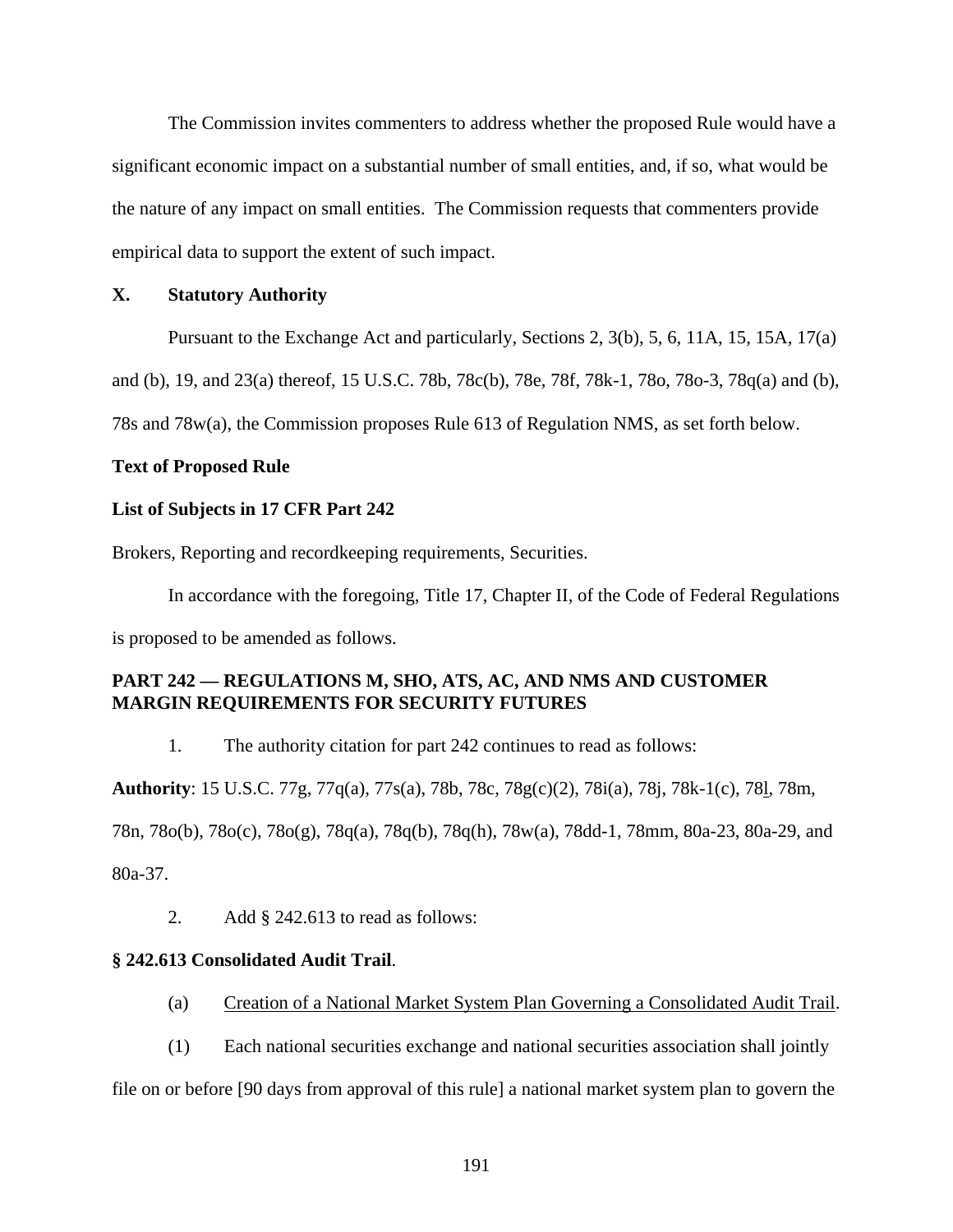creation, implementation, and maintenance of a consolidated audit trail and central repository as required by this section.

(2) The national market system plan, or any amendment thereto, filed pursuant to this section shall be filed with the Commission pursuant to §242.608.

(3) The national market system plan submitted pursuant to this section shall require each national securities exchange and national securities association to:

(i) By two months after effectiveness of the national market system plan jointly (or under the governance structure described in the plan) select a person to be the plan processor;

(ii) By four months after effectiveness of the national market system plan synchronize their business clocks and by four months after effectiveness of the national market system plan require members of each such exchange and association to synchronize their business clocks in accordance with paragraph (d) of this section;

(iii) By one year after effectiveness of the national market system plan provide to the central repository the data specified in paragraph (c) of this section;

(iv) By fourteen months after effectiveness of the national market system plan implement a new or enhanced surveillance system(s) as required by paragraph (f) of this section; and

(v) By two years after effectiveness of the national market system plan require members of each such exchange and association to provide to the central repository the data specified in paragraph (c) of this section.

(4) Each national securities exchange and national securities association shall be a sponsor of the national market system plan submitted pursuant to this section and approved by the Commission.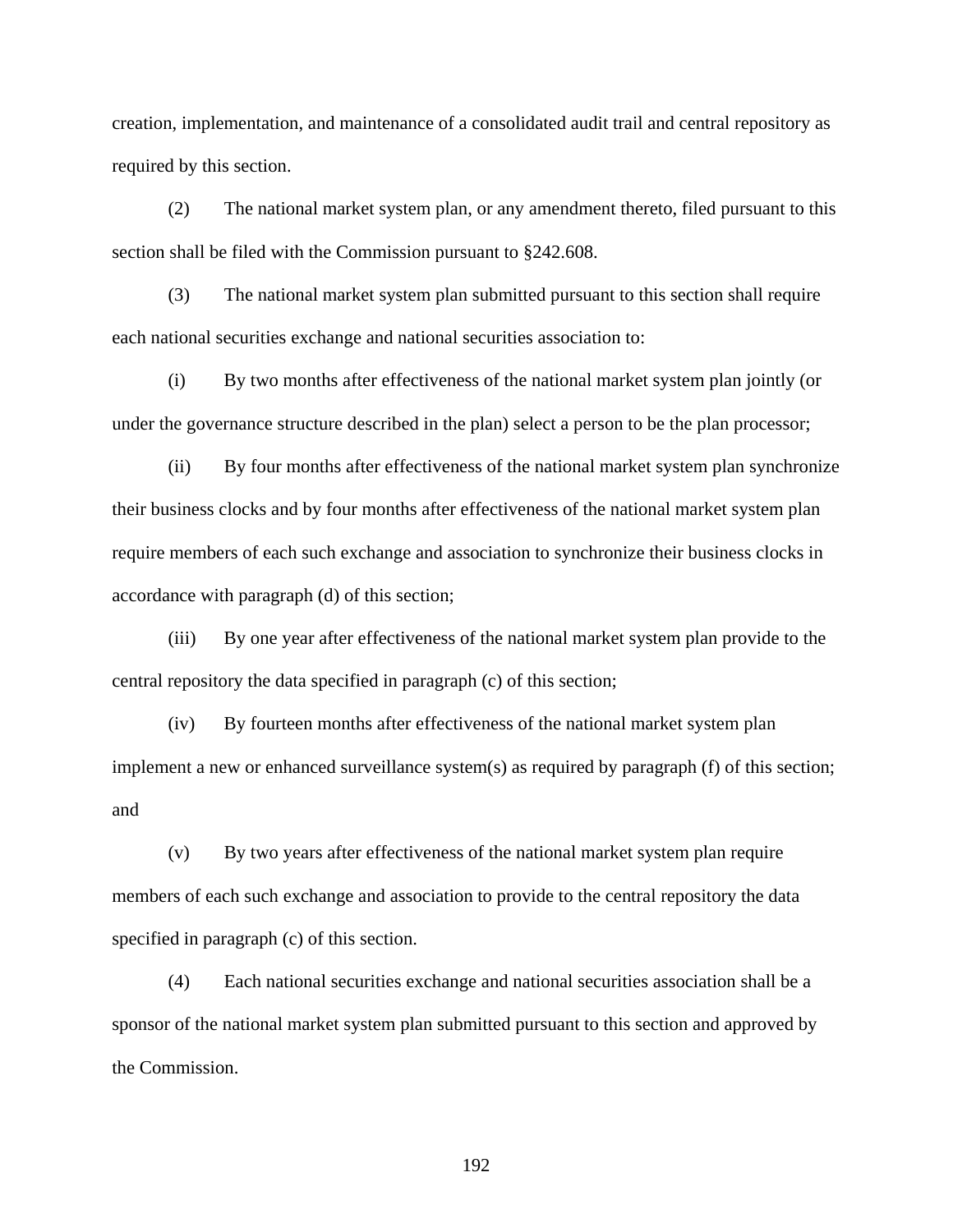(5) No national market system plan filed pursuant to this section, or any amendment thereto, shall become effective unless approved by the Commission or otherwise permitted in accordance with the procedures set forth in §242.608.

(b) Operation and Administration of the National Market System Plan.

(1) The national market system plan submitted pursuant to this section shall include a governance structure to ensure fair representation of the plan sponsors, and administration of the central repository, including the selection of the plan processor.

(2) The national market system plan submitted pursuant to this section shall include a provision addressing the requirements for the admission of new sponsors of the plan and the withdrawal of existing sponsors from the plan.

(3) The national market system plan submitted pursuant to this section shall include a provision addressing the percentage of votes required by the plan sponsors to effectuate amendments to the plan.

(4) The national market system plan submitted pursuant to this section shall include a provision addressing the manner in which the costs of operating the central repository will be allocated among the national securities exchanges and national securities associations that are sponsors of the plan, including a provision addressing the manner in which costs will be allocated to new sponsors to the plan.

(5) The national market system plan submitted pursuant to this section shall require the appointment of a Chief Compliance Officer to regularly review the operation of the central repository to assure its continued effectiveness in light of market and technological developments, and make any appropriate recommendations for enhancements to the nature of the information collected and the manner in which it is processed.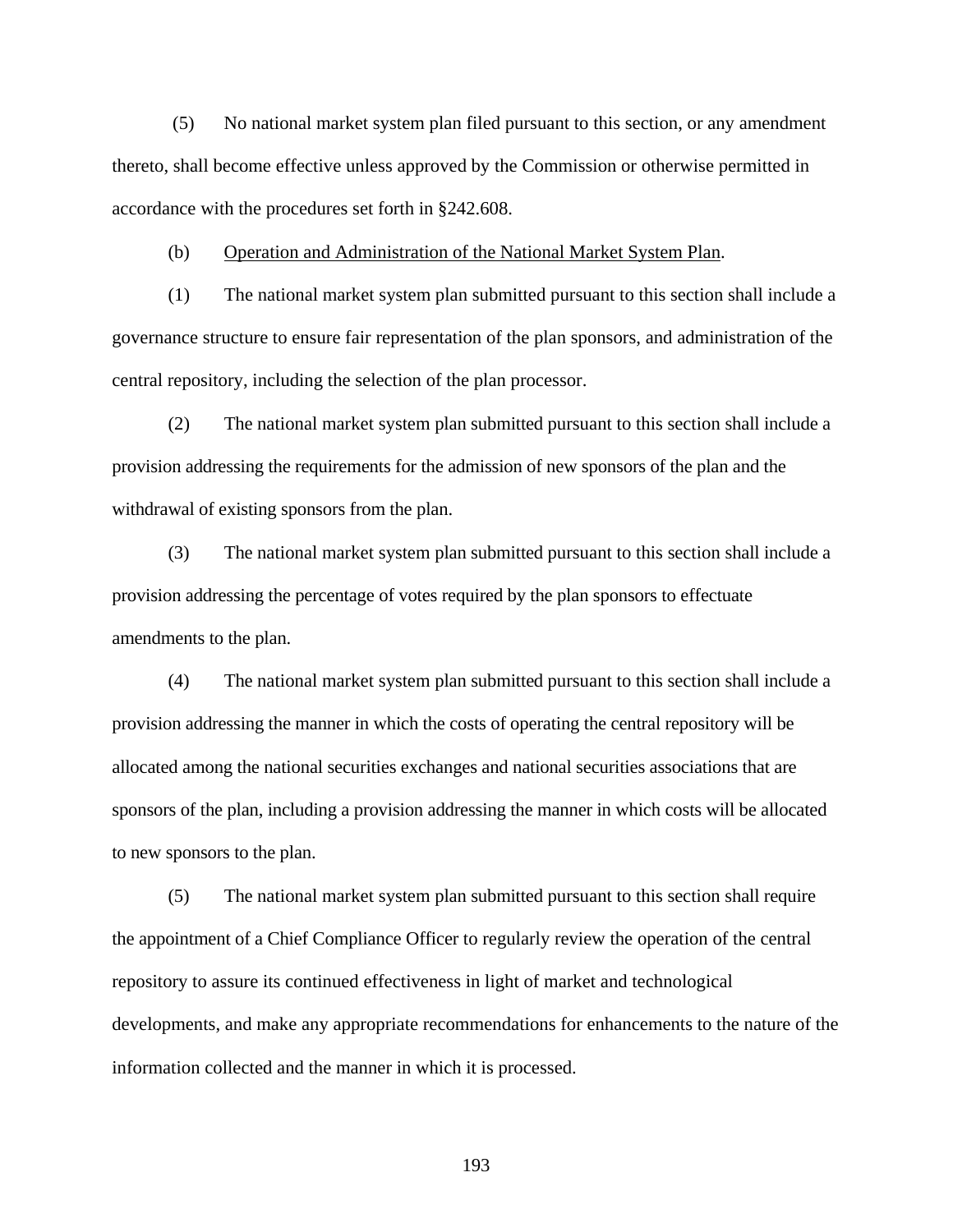## (c) Data Collection.

(1) The national market system plan submitted pursuant to this section shall provide for an accurate, time-sequenced record of orders beginning with the receipt or origination of an order by a member of a national securities exchange or national securities association, and further documenting the life of the order through the process of routing, modification, cancellation, and execution (in whole or in part) of the order.

(2) The national market system plan submitted pursuant to this section shall require each national securities exchange, national securities association, and member to collect and provide to the central repository the information required by paragraph (c)(7) of this section in a uniform electronic format.

(3) The national market system plan submitted pursuant to this section shall require each national securities exchange, national securities association, and member to collect and provide to the central repository the information required by paragraphs  $(c)(7)(i)$  through  $(v)$  of this section on a real time basis.

(4) The national market system plan submitted pursuant to this section shall require each national securities exchange, national securities association, and member to collect and provide to the central repository the information required by paragraphs  $(c)(7)(vi)$  and  $(vii)$  of this section promptly after the national securities exchange, national securities association, or member receives the information, but in no instance later than midnight of the day that the reportable event occurred or the national securities exchange, national securities association, or member receives such information.

(5) The national market system plan submitted pursuant to this section shall require each national securities exchange and its members to collect and provide to the central repository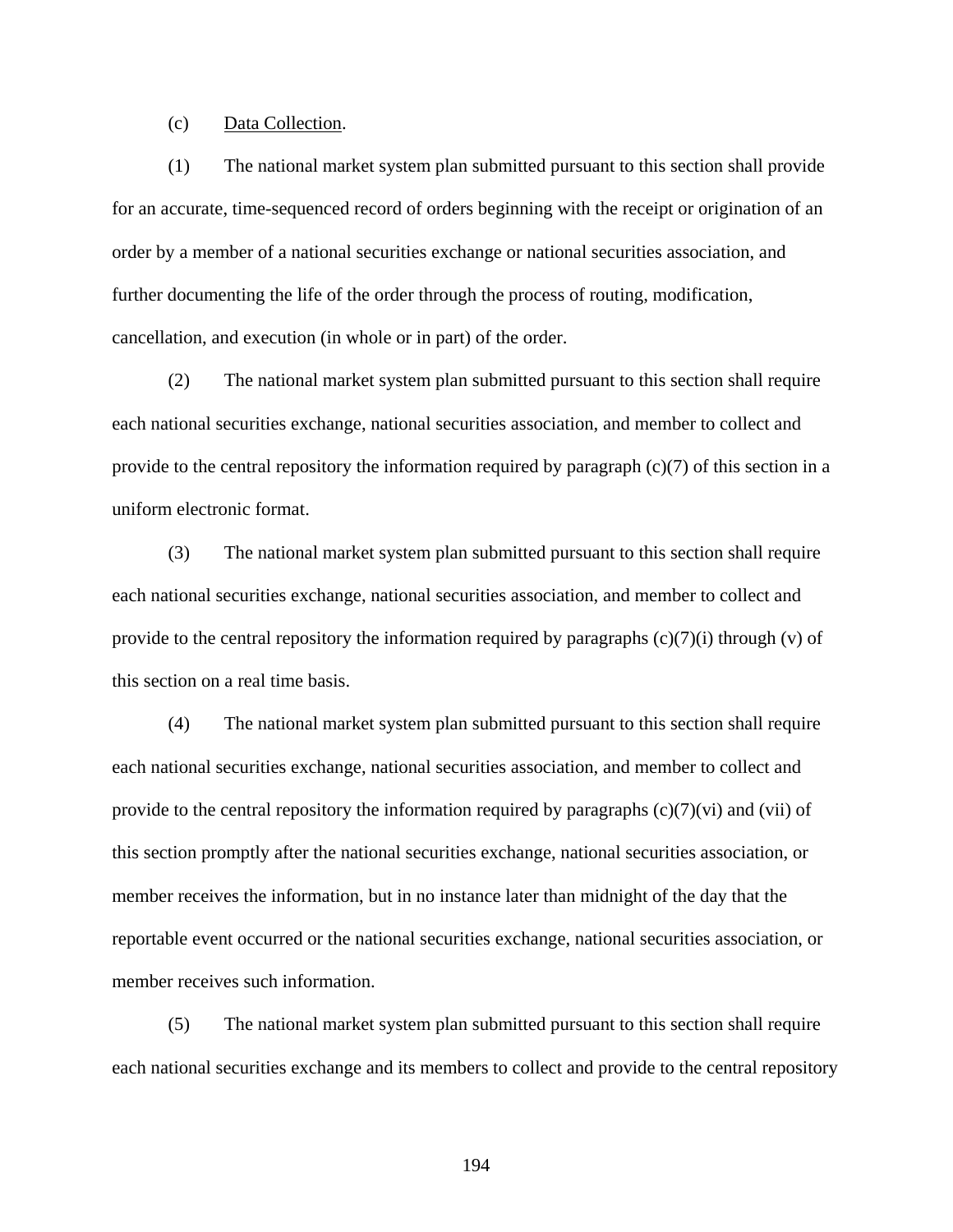the information required by paragraph (c)(7) of this section for each NMS security registered or listed for trading on such exchange or admitted to unlisted trading privileges on such exchange.

(6) The national market system plan submitted pursuant to this section shall require each national securities association and its members to collect and provide to the central repository the information required by paragraph  $(c)(7)$  of this section for each NMS security for which transaction reports are required to be submitted to the association.

(7) The national market system plan submitted pursuant to this section shall require each national securities exchange, national securities association, and any member of such exchange or association to collect and electronically provide to a central repository details for each order and each reportable event, including, but not limited to, the following information:

- (i) For the original receipt or origination of the order:
- (A) Information of sufficient detail to identify the customer;
- (B) A unique customer identifier for each customer;
- (C) Customer account information;

(D) A unique identifier that will attach to the order at the time the order is received or originated by the member and remain with the order through the process of routing, modification, cancellation, and execution (in whole or in part);

(E) The unique identifier of the broker-dealer receiving or originating the order;

(F) The unique identifier of the branch office and registered representative receiving or originating the order;

- (G) Date of order receipt or origination;
- (H) Time of order receipt or origination (in milliseconds); and
- (I) Material terms of the order.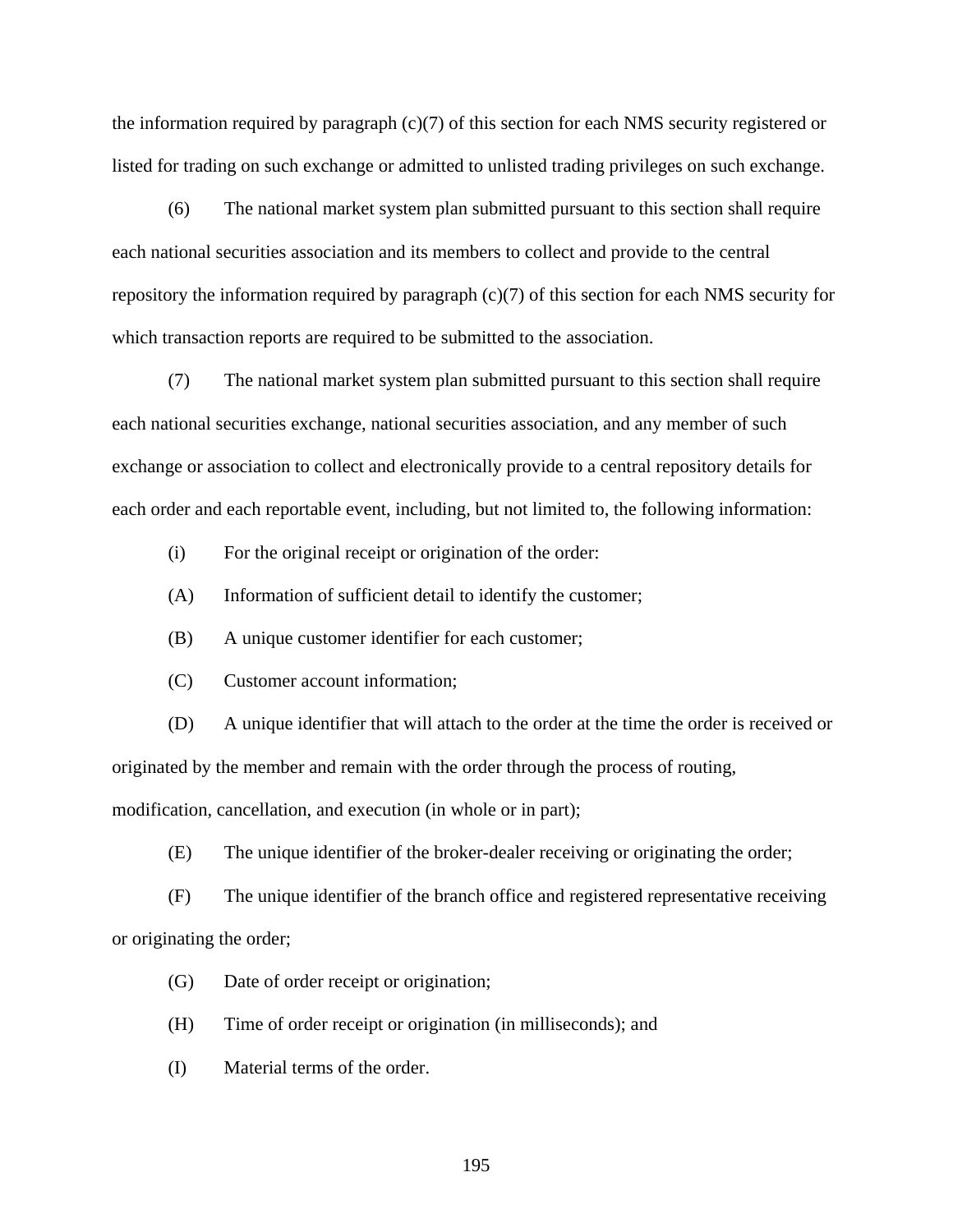(ii) For the routing of an order, the following information:

(A) The unique order identifier;

(B) Date on which the order is routed;

(C) Time at which the order is routed (in milliseconds);

(D) The unique identifier of the broker-dealer or national securities exchange routing

the order;

(E) The unique identifier of the broker-dealer or national securities exchange receiving the order;

(F) If routed internally at the broker-dealer, the identity and nature of the department or desk to which an order is routed; and

(G) Material terms of the order.

(iii) For the receipt of an order, the following information:

(A) The unique order identifier;

(B) Date on which the order is received;

(C) Time at which the order is received (in milliseconds);

(D) The unique order identifier of the broker-dealer or national securities exchange receiving the order;

(E) The unique identifier of the broker-dealer or national securities exchange routing

the order; and

(F) Material terms of the order.

(iv) If the order is modified or cancelled, the following information:

(A) Date the modification or cancellation is received or originated;

(B) Time the modification or cancellation is received or originated (in milliseconds);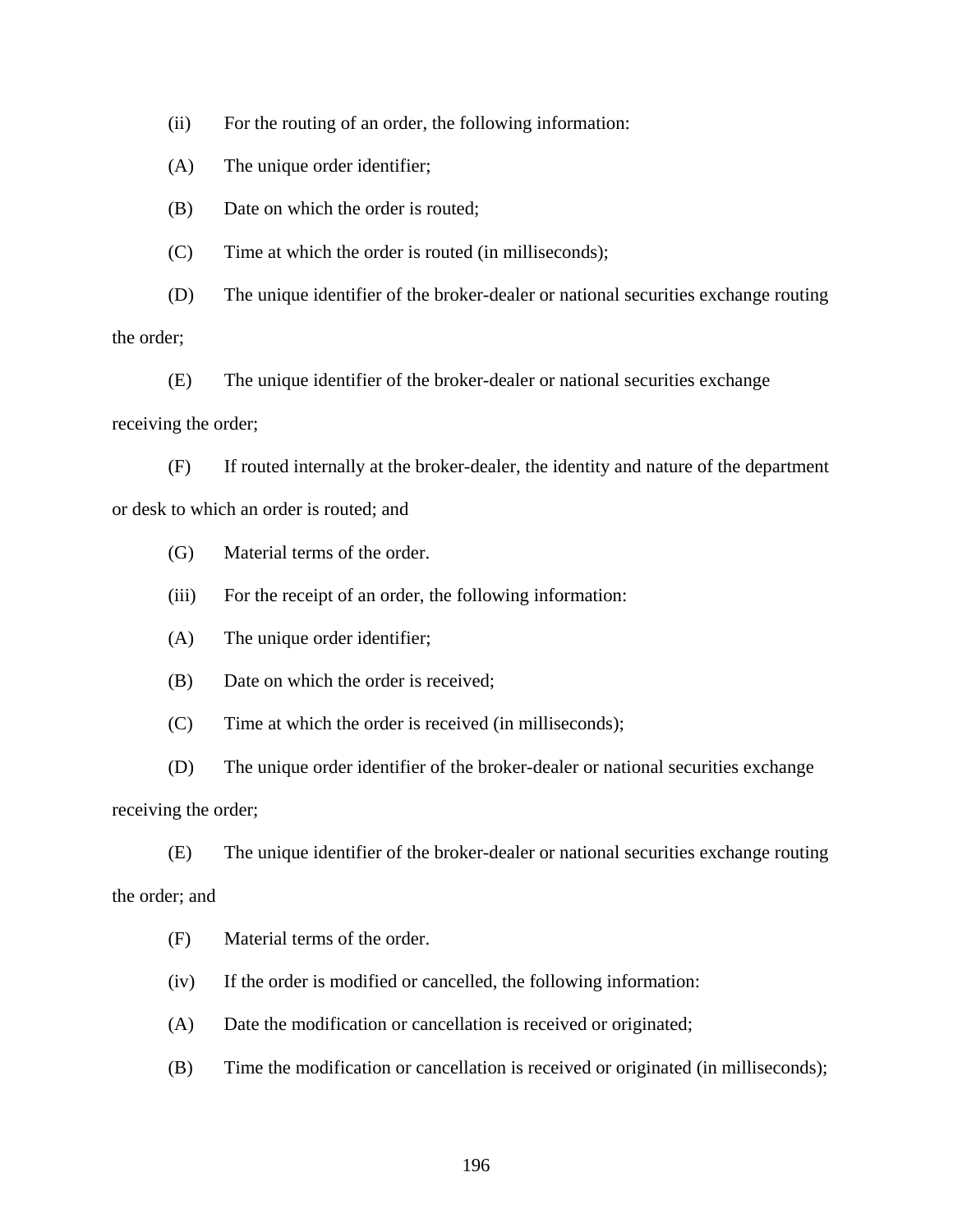- (C) Price and remaining size of the order, if modified;
- (D) Other changes in material terms of the order, if modified; and
- (E) Identity of the person giving the modification or cancellation instruction.
- (v) If the order is executed, in whole or in part, the following information:
- (A) The unique order identifier;
- (B) Date of execution;
- (C) Time of execution (in milliseconds);
- (D) Execution capacity (principal, agency, riskless principal);
- (E) Execution price and size;

(F) The unique identifier of the national securities exchange or broker-dealer executing the order; and

(G) Whether the execution was reported pursuant to an effective transaction reporting plan or the Options Price Reporting Authority Plan.

(vi) If the order is executed, in whole or in part:

(A) The account number for any subaccounts to which the execution is allocated (in whole or part);

- (B) The unique identifier of the clearing broker or prime broker, if applicable;
- (C) The unique order identifier of any contra-side order(s);
- (D) Special settlement terms, if applicable;
- (E) Short sale borrow information and identifier; and
- (F) The amount of a commission, if any, paid by the customer, and the unique

identifier of the broker-dealer(s) to whom the commission is paid.

(vii) If the execution is cancelled, a cancelled trade indicator.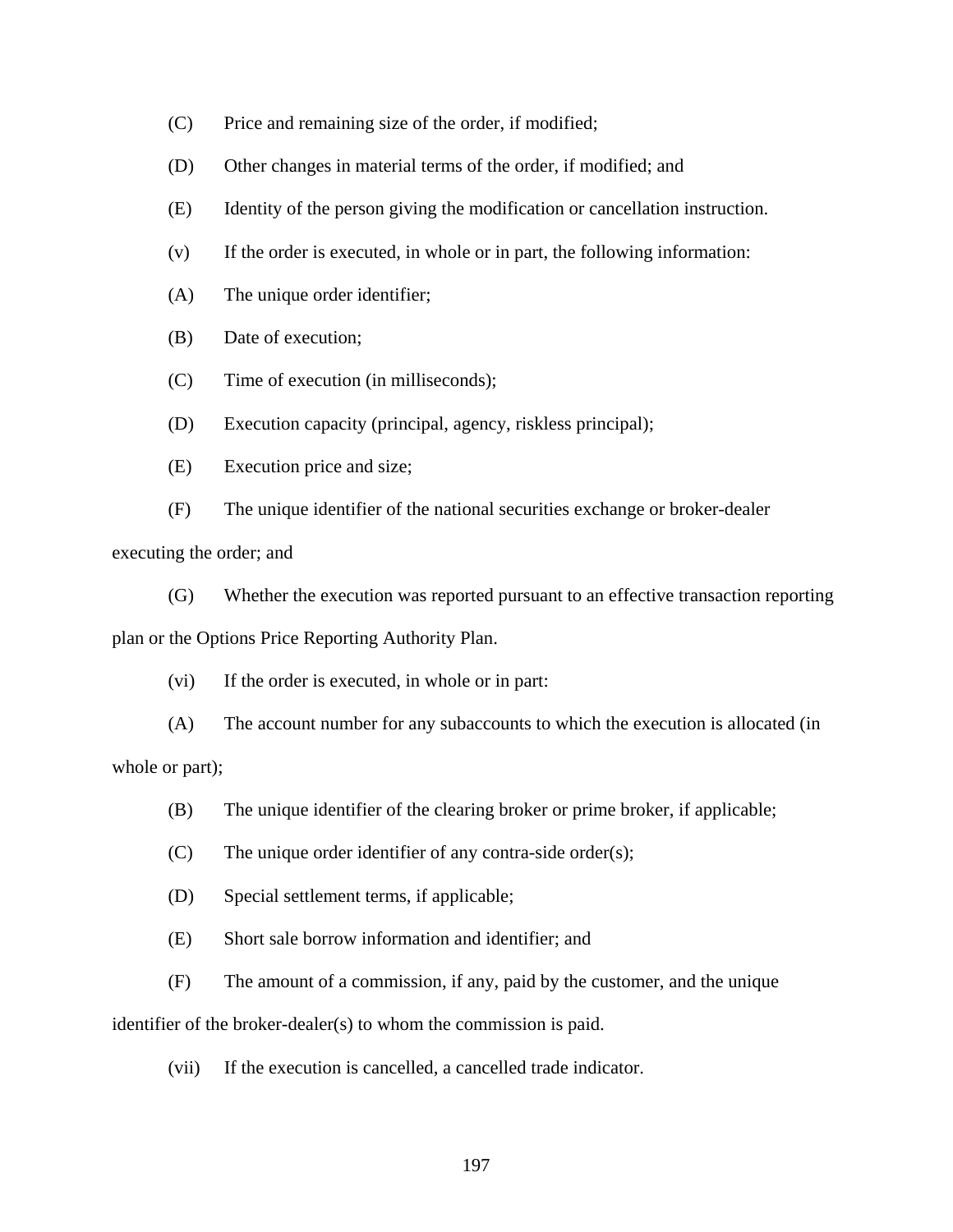(8) All plan sponsors and their members shall use the same unique customer identifier and unique broker-dealer identifier for each customer and broker-dealer.

(d) Clock Synchronization. The national market system plan submitted pursuant to this section shall require each national securities exchange, national securities association, and member of such exchange or association subject to this section to:

(1) Synchronize on its business clocks that are used for the purposes of recording the date and time of any reportable event that must be reported pursuant to this section to the time maintained by the National Institute of Standards and Technology, consistent with industry standards; and

(2) Evaluate annually the synchronization standard to determine whether it should be shortened, consistent with changes in industry standards.

(e) Central Repository.

(1) The national market system plan submitted pursuant to this section shall provide for the creation and maintenance of a central repository. Such central repository shall be responsible for the receipt, consolidation, and retention of all data submitted pursuant to this section.

(2) Each national securities exchange, national securities association, and the Commission shall have access to the central repository, including all systems operated by the central repository, and access to and use of the data reported to and consolidated by the central repository under paragraph (c) of this section, for the purpose of performing its respective regulatory and oversight responsibilities pursuant to the federal securities laws, rules, and regulations. The national market system plan submitted pursuant to this section shall provide that such access to and use of such data by each national securities exchange, national securities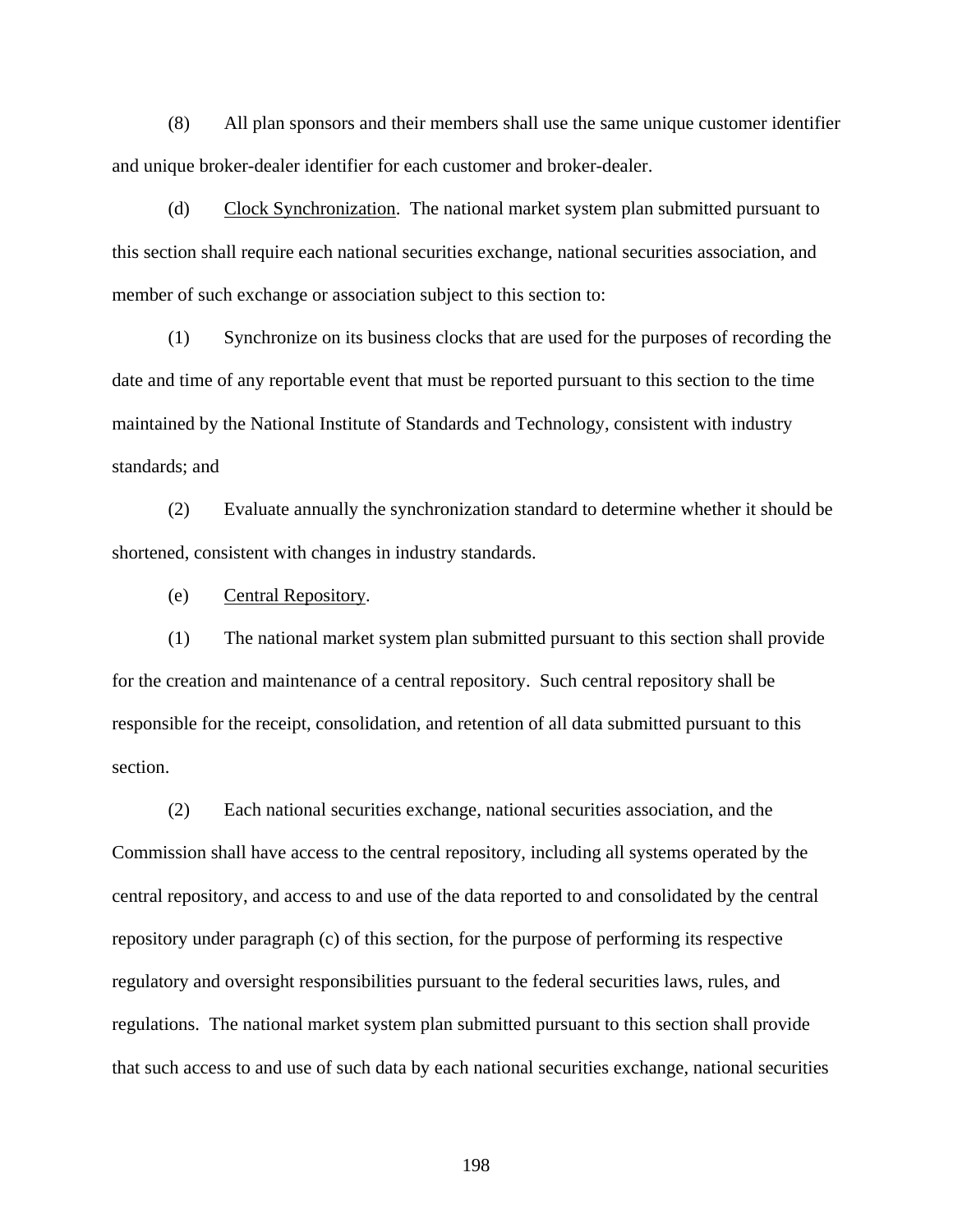association, and the Commission for the purpose of performing its regulatory and oversight responsibilities pursuant to the federal securities laws, rules, and regulations shall not be limited.

(3) The national market system plan submitted pursuant to this section shall include a provision requiring the creation and maintenance by the central repository of a method of access to the consolidated data that includes search and reporting functions.

(4) The national market system plan submitted pursuant to this section shall include policies and procedures, including standards, to be used by the plan processor to:

(i) Ensure the security and confidentiality of all information submitted to the central repository. All plan sponsors and their employees, as well as all employees of the central repository, shall agree to use appropriate safeguards to ensure the confidentiality of such data and shall agree not to use such data for any purpose other than surveillance and regulatory purposes. Nothing in this paragraph (i) shall be construed to prevent a plan sponsor from using the data that it submits to the central repository for regulatory, surveillance, commercial, or other purposes as otherwise permitted by applicable law, rule, or regulation;

(ii) Ensure the timeliness, accuracy, and completeness of the data provided to the central repository pursuant to paragraph (c) of this section;

(iii) Require the rejection of data provided to the central repository pursuant to paragraph (c) of this section that does not meet these validation parameters and the retransmission of corrected data; and

(iv) Ensure the accuracy of the consolidation by the plan processor of the data provided to the central repository pursuant to paragraph (c) of this section.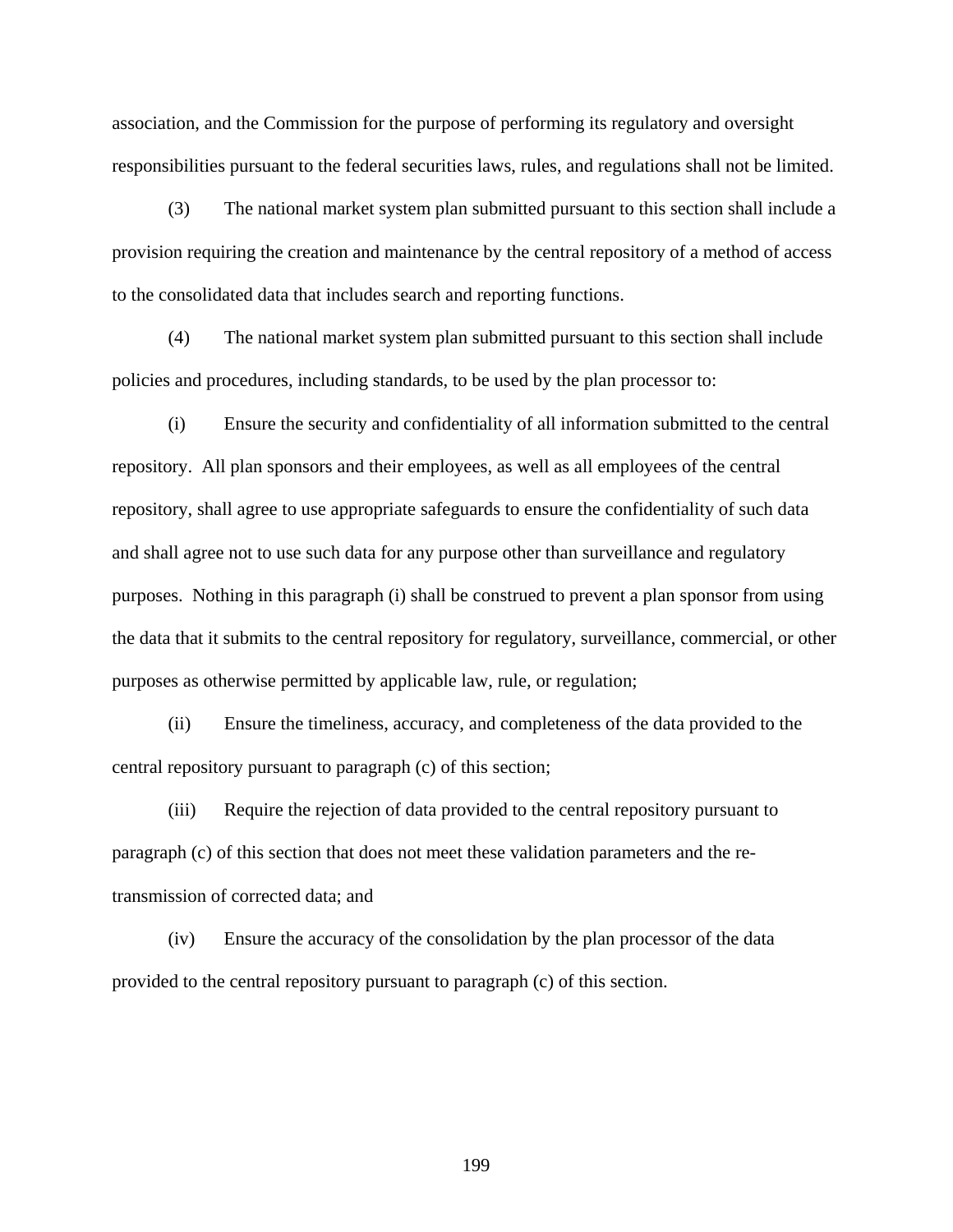(5) The national market system plan submitted pursuant to this section shall require the central repository to collect and retain on a current and continuing basis and in a format compatible with the information collected pursuant to paragraph  $(c)(7)$  of this section;

(i) The national best bid and national best offer for each NMS security;

(ii) Transaction reports reported pursuant to an effective transaction reporting plan filed with the Commission pursuant to, and meeting the requirements of, §242.601; and

(iii) Last sale reports reported pursuant to the Options Price Reporting Authority Plan filed with the Commission pursuant to, and meeting the requirements of, §242.608.

 (6) The national market system plan submitted pursuant to this section shall require the central repository to retain the information collected pursuant to paragraphs  $(c)(7)$  and  $(e)(5)$ of this section in a convenient and usable standard electronic data format that is directly available and searchable electronically without any manual intervention for a period of not less than five years. The information shall be available immediately, or if immediate availability cannot reasonably and practically be achieved, any search query must begin operating on the data not later than one hour after the search query is made.

 (f) Surveillance. Every national securities exchange and national securities association subject to this section shall develop and implement a surveillance system, or enhance existing surveillance systems, reasonably designed to make use of the consolidated information contained in the consolidated audit trail.

(g) Compliance by Members.

(1) Each national securities exchange and national securities association shall file with the Commission pursuant to section  $19(b)(2)$  of the Act (15 U.S.C. 78s(b)(2)) and §240.19b-4 on or before [120 days from approval of this rule] a proposed rule change to require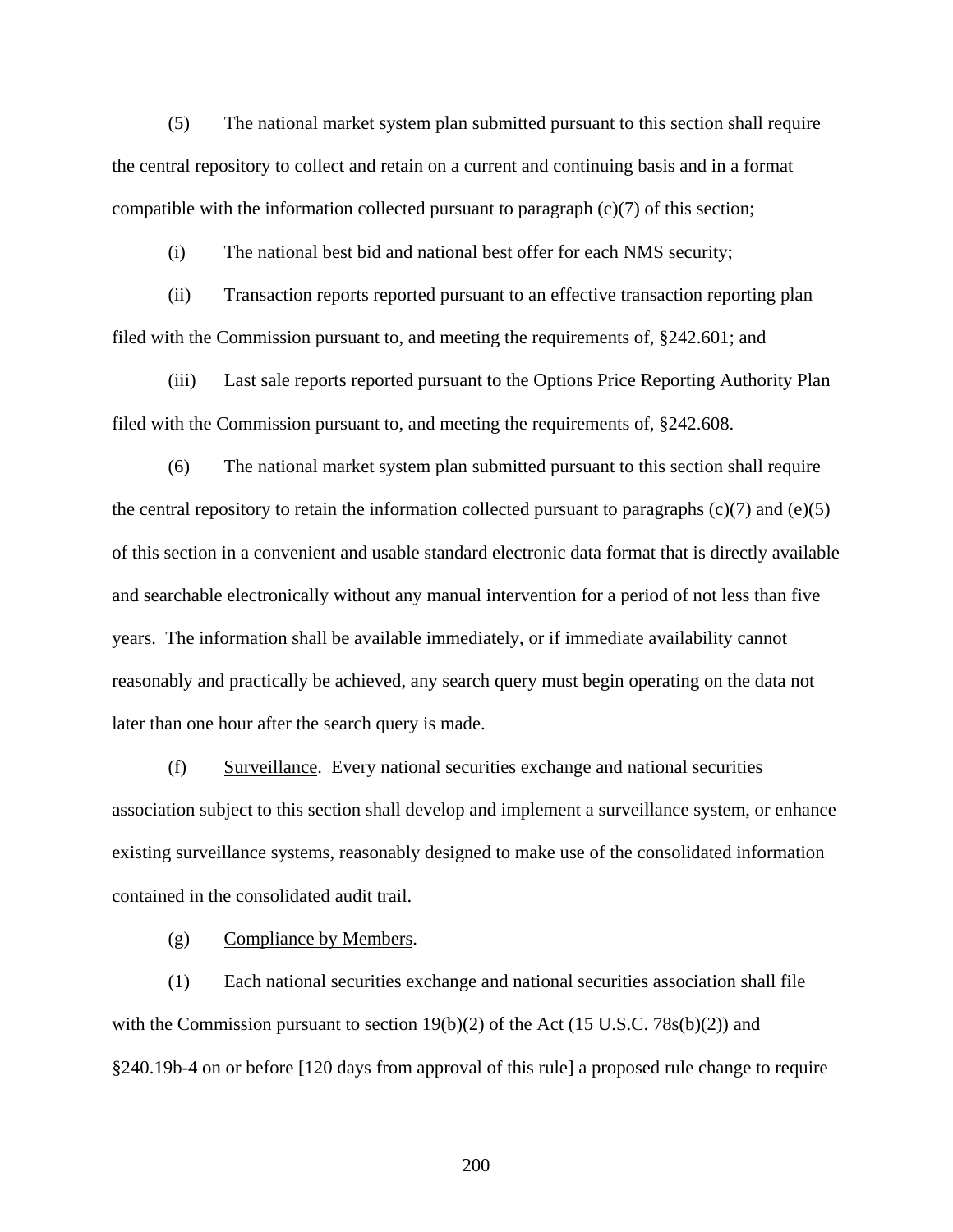its members to comply with the requirements of this section and the national market system plan submitted pursuant to this section and approved by the Commission of which the national securities exchange or national securities association is a sponsor.

(2) Each member of a national securities exchange or national securities association that is a sponsor of the national market system plan submitted pursuant to this section and approved by the Commission shall collect and submit to the central repository the information required by paragraph (c) of this section and shall comply with the synchronization requirements of paragraph (d) of this section.

(3) The national market system plan submitted pursuant to this section shall include a provision that by subscribing to and submitting the plan to the Commission, each national securities exchange and national securities association that is a sponsor to the plan agrees to enforce compliance by its members with the provisions of the plan.

(4) The national market system plan submitted pursuant to this section shall include a mechanism to ensure compliance with the requirements of the plan by the members of a national securities exchange or national securities association that is a sponsor of the national market system plan submitted pursuant to this section and approved by the Commission.

(h) Compliance by National Securities Exchanges and National Securities

## Associations.

(1) Each national securities exchange and national securities association shall comply with the provisions of the national market system plan submitted pursuant to this section and approved by the Commission of which it is a sponsor.

(2) Any failure by a national securities exchange or national securities association to comply with the provisions of the national market system plan submitted pursuant to this section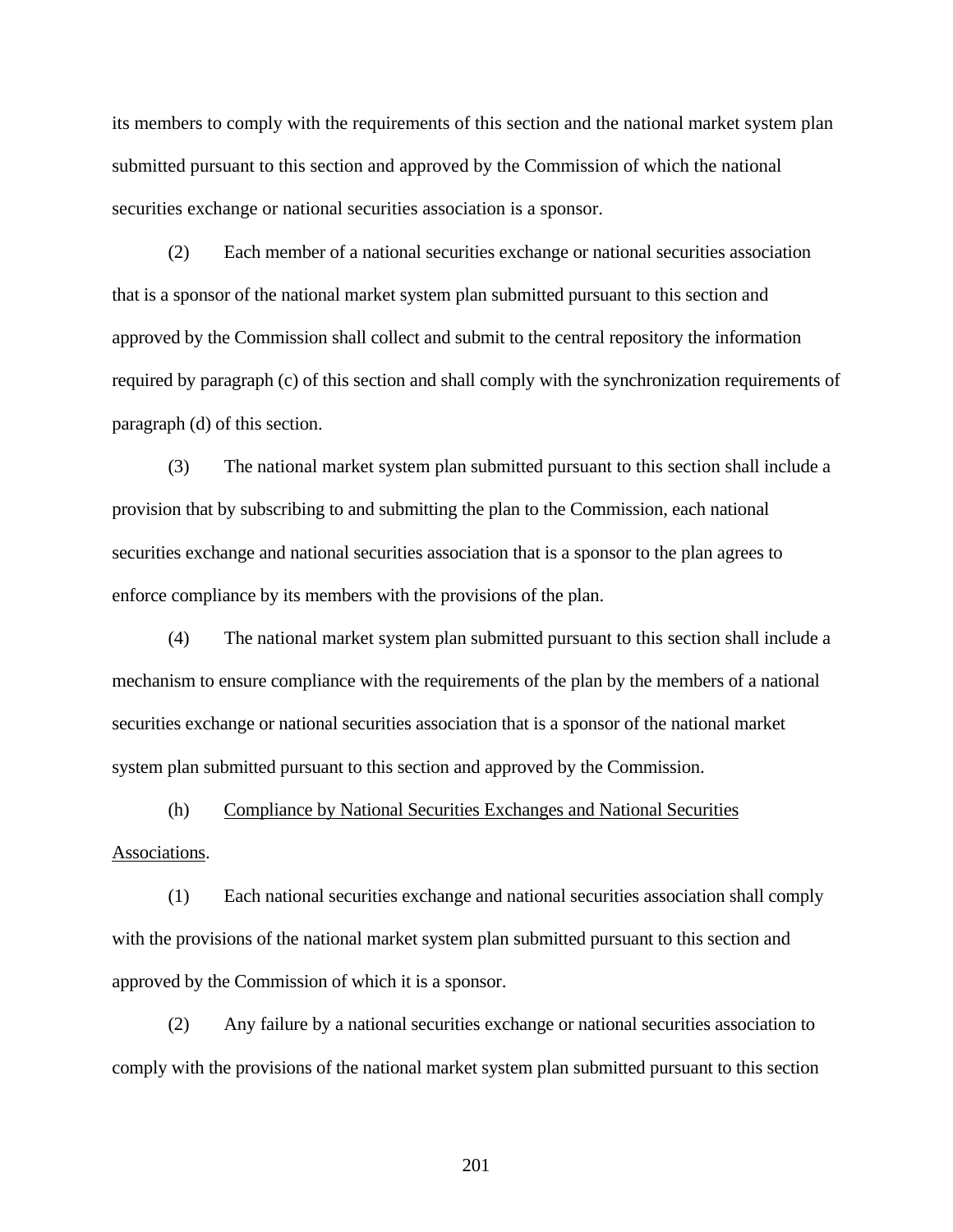and approved by the Commission of which it is as sponsor shall be considered a violation of this section.

(3) The national market system plan submitted pursuant to this section shall include a mechanism to ensure compliance by the sponsors of the plan with the requirements of the plan.

(i) Other Securities and Other Types of Transactions. The national market system plan submitted pursuant to this section shall include a provision requiring each national securities exchange and national securities association to jointly provide to the Commission within two months after effectiveness of the national market system plan a document outlining how such exchanges and associations would propose to incorporate into the consolidated audit trail information with respect to equity securities that are not NMS securities, debt securities, primary market transactions in NMS stocks, primary market transactions in equity securities that are not NMS securities, and primary market transactions in debt securities, including details for each order and reportable event that would be required to be provided, which market participants would be required to provide the data, an implementation timeline, and a cost estimate.

# (j) Definitions.

(1) The term customer shall mean:

(i) The beneficial owner(s) of the account originating the order; and

(ii) The person exercising investment discretion for the account originating the order, if different from the beneficial owner(s);

(2) The term customer account information shall include, but not be limited to, account number, account type, customer type, date account opened, and large trader identifier (if applicable).